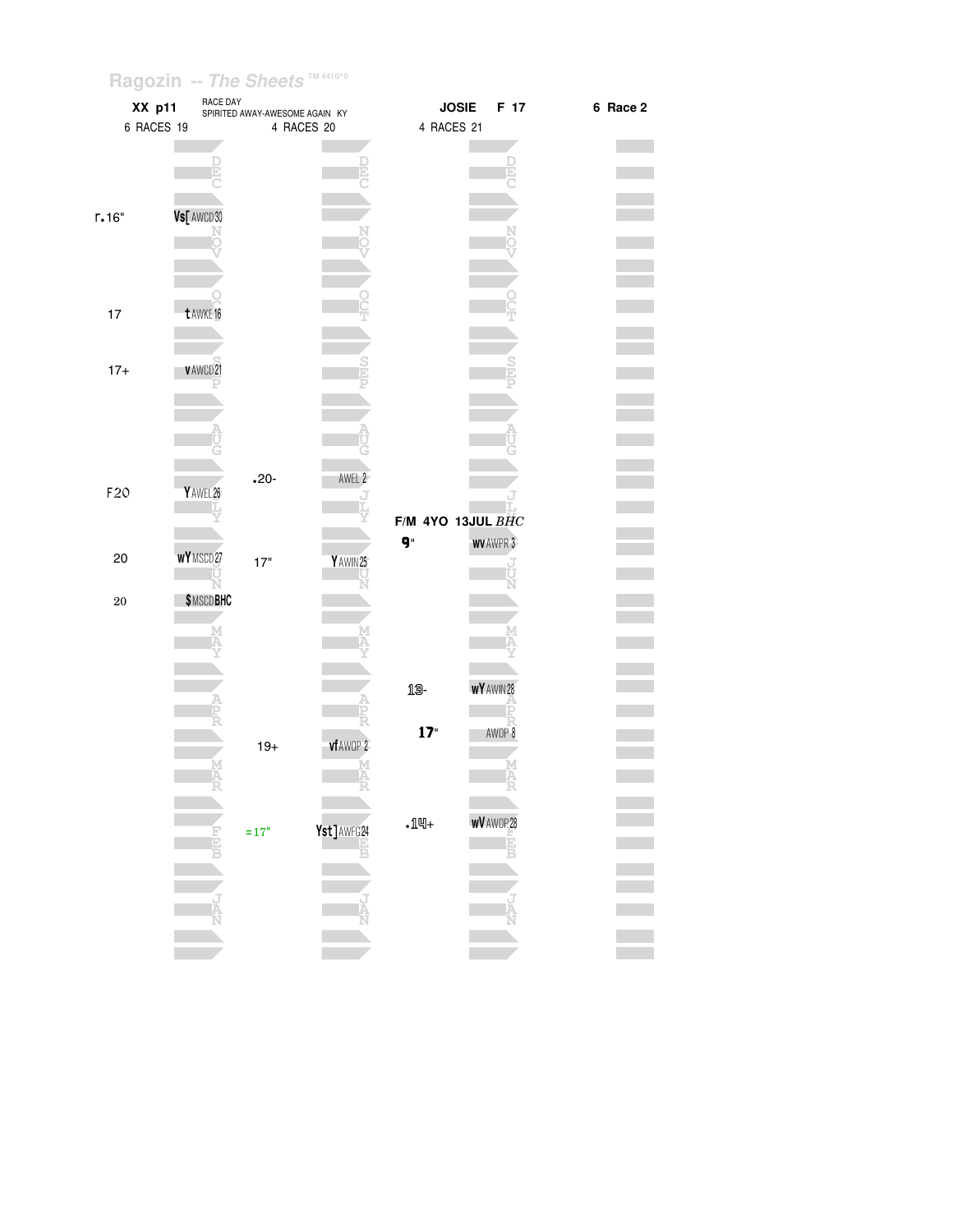| XX p2      | AMERICAN PHAROAH<br>HESSONITE-FREUD KY |            |                    | <b>JUULSTONE</b>   |                    | M 17 | 6 Race 1 |
|------------|----------------------------------------|------------|--------------------|--------------------|--------------------|------|----------|
| 3 RACES 19 |                                        | 2 RACES 20 |                    | 2 RACES 21         |                    |      |          |
|            |                                        |            |                    |                    |                    |      |          |
|            |                                        |            |                    |                    |                    |      |          |
|            |                                        |            |                    |                    |                    |      |          |
| 923+       | V MSAQ 7                               |            |                    |                    |                    |      |          |
|            |                                        |            |                    |                    |                    |      |          |
|            |                                        |            |                    |                    |                    |      |          |
| .18        | VMSAQ11                                |            |                    |                    |                    |      |          |
|            |                                        |            |                    |                    |                    |      |          |
|            |                                        |            |                    |                    |                    |      |          |
|            |                                        |            |                    |                    |                    |      |          |
|            |                                        |            |                    |                    |                    |      |          |
| F21"       | Y MSBECM3                              |            |                    |                    |                    |      |          |
|            | īó                                     |            |                    |                    |                    |      |          |
|            |                                        |            |                    |                    |                    |      |          |
|            |                                        |            |                    |                    |                    |      |          |
|            |                                        |            |                    |                    |                    |      |          |
|            |                                        |            |                    |                    |                    |      |          |
|            |                                        |            |                    |                    |                    |      |          |
|            |                                        |            |                    |                    |                    |      |          |
|            |                                        |            |                    |                    |                    |      |          |
|            |                                        |            |                    | MALE 4YO 13JUL CM3 |                    |      |          |
|            |                                        |            |                    |                    |                    |      |          |
|            |                                        |            |                    |                    |                    |      |          |
|            |                                        |            |                    |                    |                    |      |          |
|            |                                        |            |                    |                    |                    |      |          |
|            |                                        |            |                    |                    |                    |      |          |
|            |                                        |            |                    |                    |                    |      |          |
|            |                                        |            |                    |                    |                    |      |          |
|            |                                        |            |                    |                    |                    |      |          |
|            |                                        |            |                    |                    |                    |      |          |
|            |                                        |            |                    |                    |                    |      |          |
|            |                                        |            |                    | $\sim 16 +$        | AWKE <sup>11</sup> |      |          |
|            |                                        |            |                    |                    |                    |      |          |
|            |                                        |            |                    |                    |                    |      |          |
|            |                                        |            |                    |                    |                    |      |          |
|            | $gP^{\sim}=15$                         |            | <b>wBf</b> MSGP7   |                    |                    |      |          |
|            |                                        |            |                    |                    |                    |      |          |
|            |                                        |            |                    |                    |                    |      |          |
|            | E                                      |            |                    |                    |                    | Ė    |          |
|            |                                        |            |                    |                    |                    |      |          |
|            |                                        |            |                    |                    |                    |      |          |
|            | $\overline{M}$<br>$gP^{\sim} = 1/2$    |            | <b>vsB</b> MSGP 18 | $=14$ "            | v AWGP 23          |      |          |
|            |                                        |            |                    |                    |                    | Ń    |          |
|            |                                        |            |                    |                    |                    |      |          |
|            |                                        |            |                    |                    |                    |      |          |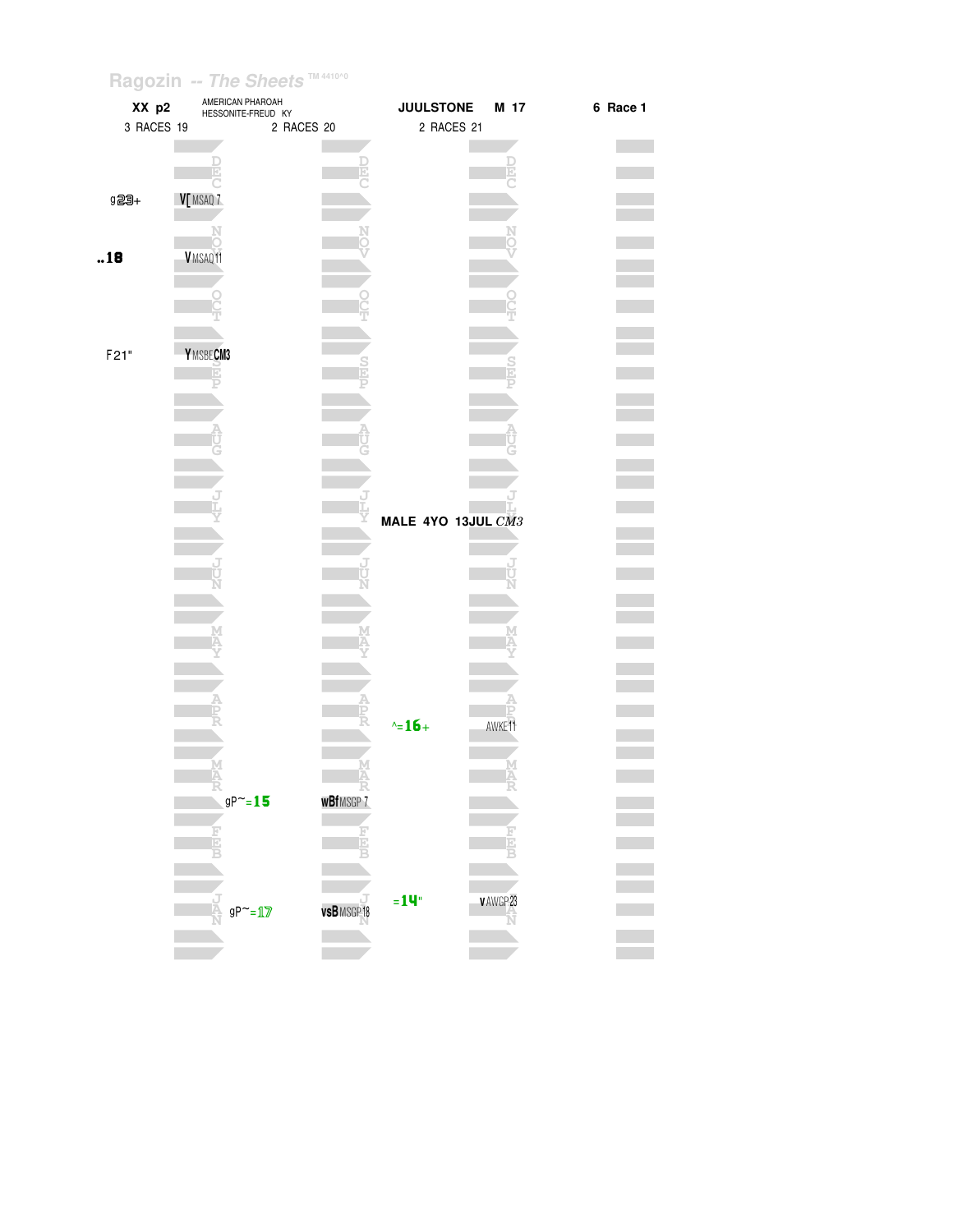| XX p3 | <b>BODEMEISTER</b><br>3 RACES 19 | KATHERINE'SKADENCE-MR.GREELEY KEEPTHE MAIN THING | F 16<br>1 RACE 20 | 6 Race 1<br>2 RACES 21               |
|-------|----------------------------------|--------------------------------------------------|-------------------|--------------------------------------|
|       |                                  |                                                  |                   |                                      |
|       | $P^{\sim} = 17$                  | Ys MSGP 22                                       |                   |                                      |
|       |                                  |                                                  |                   |                                      |
|       | $\text{-}1\text{}$               | VMSCD16                                          |                   |                                      |
|       |                                  | $-19$                                            | tfMSCD 4          |                                      |
|       | $F = 16 -$                       | vt MSKESMH                                       |                   |                                      |
|       |                                  |                                                  |                   |                                      |
|       |                                  |                                                  |                   |                                      |
|       |                                  |                                                  |                   |                                      |
|       |                                  |                                                  |                   |                                      |
|       |                                  |                                                  |                   |                                      |
|       |                                  |                                                  |                   | $F/M$ 5YO 13JUL $ERR$                |
|       |                                  |                                                  |                   |                                      |
|       |                                  |                                                  |                   | $= 18$<br><b>WMSMN14</b>             |
|       |                                  |                                                  |                   |                                      |
|       |                                  |                                                  |                   |                                      |
|       |                                  |                                                  |                   |                                      |
|       |                                  |                                                  |                   |                                      |
|       |                                  |                                                  |                   |                                      |
|       |                                  |                                                  |                   | 30TPERR<br>$\Diamond$ and $\Diamond$ |
|       |                                  |                                                  |                   |                                      |
|       |                                  |                                                  |                   |                                      |
|       |                                  |                                                  |                   |                                      |
|       |                                  |                                                  |                   |                                      |
|       |                                  |                                                  |                   | ÷.                                   |
|       |                                  |                                                  |                   |                                      |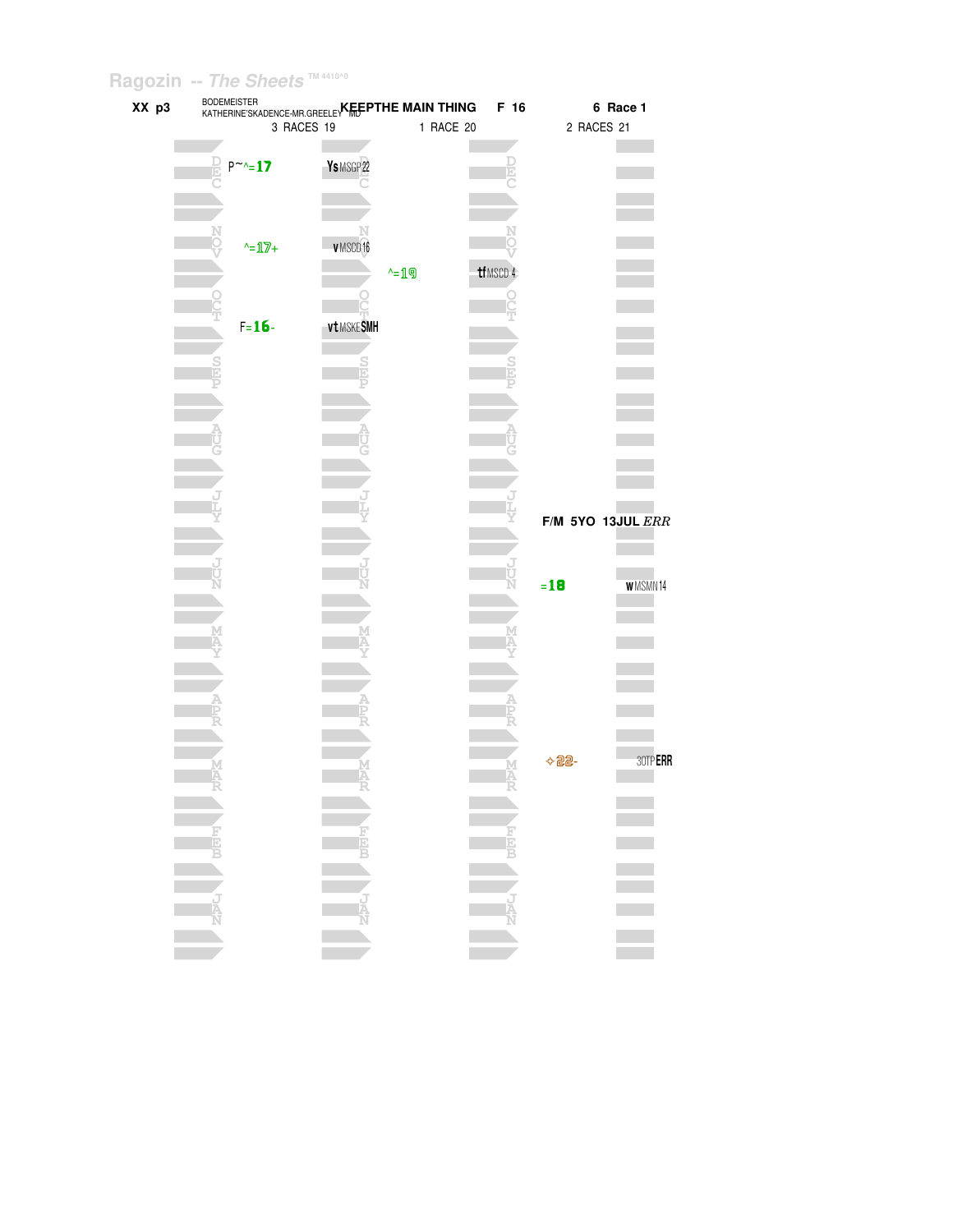| XX p4             | LONHRO-AU                       | MYSTIC MAMA-SCAT DADDY KY |                              |              | <b>KEOTA</b><br>F 15 |           | 6 Race 1                 |
|-------------------|---------------------------------|---------------------------|------------------------------|--------------|----------------------|-----------|--------------------------|
|                   | 7 RACES 18                      | 7 RACES 19                |                              |              | 5 RACES 20           | 1 RACE 21 |                          |
|                   |                                 |                           |                              |              |                      |           |                          |
|                   |                                 |                           |                              |              |                      |           |                          |
|                   |                                 | $\!=\!12$                 | <b>WV35GP18</b>              |              |                      |           |                          |
| $g = 11 -$        | Tf AWAQ 8                       |                           |                              |              |                      |           |                          |
|                   |                                 |                           |                              |              |                      |           |                          |
| $.20 +$           | <b>vQawAQKPM</b>                |                           |                              |              |                      |           |                          |
|                   |                                 |                           |                              |              |                      |           |                          |
|                   |                                 |                           |                              |              |                      |           |                          |
|                   |                                 |                           |                              |              |                      |           |                          |
|                   |                                 |                           |                              |              |                      |           |                          |
|                   |                                 |                           |                              |              |                      |           |                          |
| $-15$             | wY&km50BEGCC                    | $=18-$                    | VawBE 2                      |              |                      |           |                          |
| $-16-$            | <b>w&amp;GC</b> 40BE21          |                           | $\frac{S}{D}$                |              |                      |           |                          |
|                   |                                 | $=14$ "                   | awBE14                       |              |                      |           |                          |
|                   |                                 |                           |                              | $=15-$       | AWSr 6               |           |                          |
|                   |                                 |                           |                              |              |                      |           |                          |
|                   |                                 |                           |                              |              |                      |           |                          |
|                   |                                 |                           |                              | $=12$        | <b>wYawSr6</b>       |           |                          |
|                   |                                 |                           | 39 <sub>1</sub><br>Q awSrJSs |              |                      |           |                          |
| $P^{\sim} = 16 -$ | t MSSr22                        |                           |                              |              |                      |           |                          |
|                   |                                 |                           |                              |              |                      |           | <b>F/M 6YO 13JUL RRR</b> |
|                   |                                 |                           |                              | $=13$        | awBECCB              |           |                          |
|                   |                                 |                           |                              |              |                      |           |                          |
| $= 18 -$          | GMSBE17                         |                           |                              |              |                      | $=20$     | <b>VAWBERRR</b>          |
|                   |                                 |                           |                              |              |                      |           |                          |
|                   |                                 |                           |                              |              |                      |           |                          |
| $F = 14$          | $s$ MSBEKPM $P^{\thicksim}=10+$ |                           | <b>WY&amp;JS</b> 35BE 26     |              |                      |           |                          |
|                   |                                 |                           |                              |              |                      |           |                          |
|                   |                                 |                           |                              |              |                      |           |                          |
|                   |                                 |                           |                              |              |                      |           |                          |
|                   |                                 |                           |                              |              |                      |           |                          |
|                   |                                 | $P^{\sim} = 10$           | AWAQ 7                       |              |                      |           |                          |
|                   |                                 |                           |                              |              |                      |           |                          |
|                   |                                 |                           |                              |              |                      |           |                          |
|                   |                                 |                           |                              |              |                      |           |                          |
|                   |                                 |                           |                              | $9 = 10 +$   | AWGP 7               |           |                          |
|                   |                                 |                           |                              |              |                      |           |                          |
|                   |                                 |                           |                              |              |                      |           |                          |
|                   |                                 |                           |                              |              |                      |           |                          |
|                   |                                 |                           |                              |              |                      |           |                          |
|                   |                                 |                           |                              | $\verb&=12"$ | YAWGP 25             |           |                          |
|                   |                                 | $=$ 14+                   | awGP10                       |              |                      |           |                          |
|                   |                                 |                           |                              |              |                      |           |                          |
|                   | top: spr dst turf               |                           |                              |              |                      |           |                          |

2yo unraced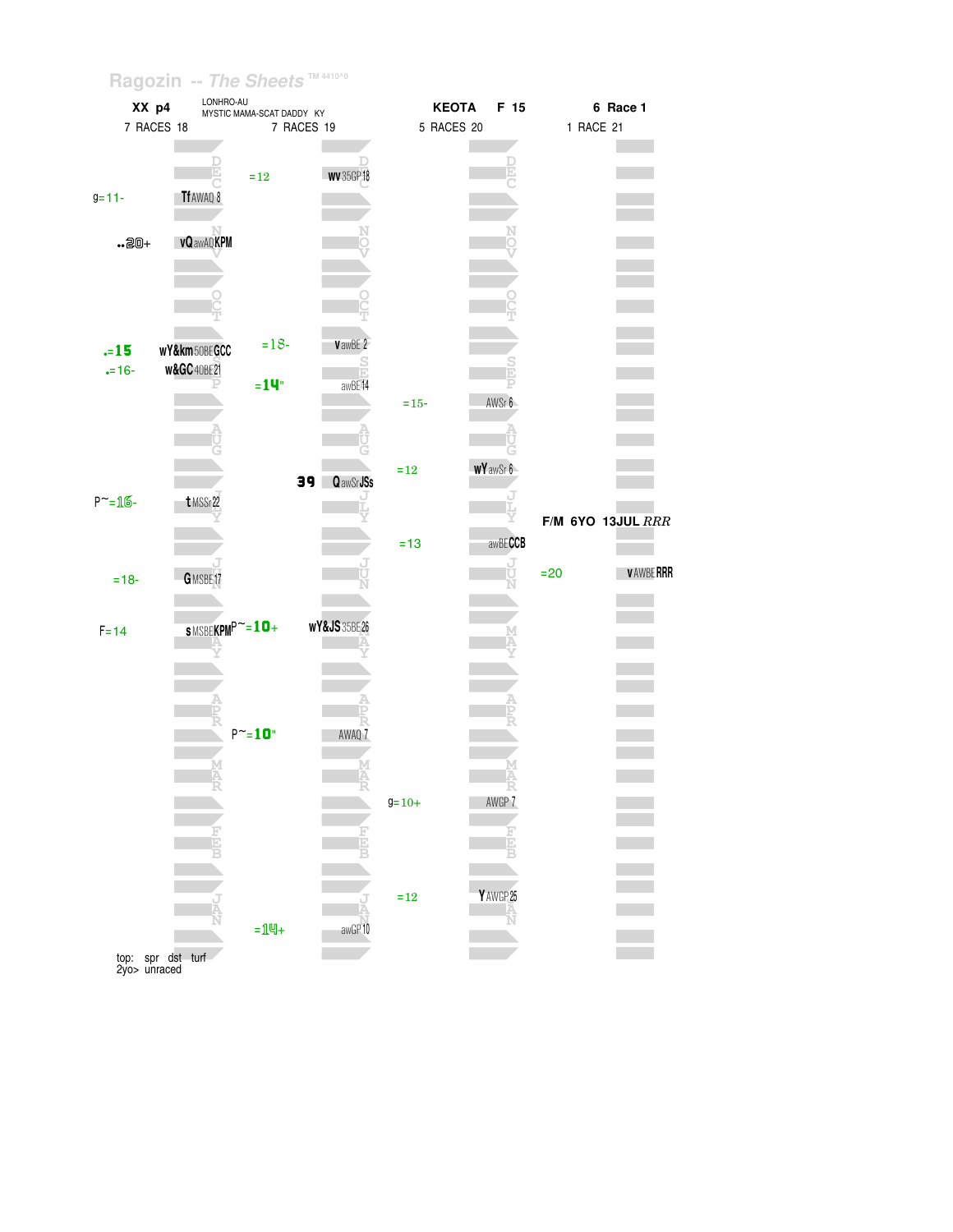|        | XX p5<br>2 RACES 20 | RUNHAPPY            | SKY AMERICA-SKY MESA KY<br>5 RACES 21 |                     | <b>KINETIC SKY</b> | M 18 | 6 Race 1 |
|--------|---------------------|---------------------|---------------------------------------|---------------------|--------------------|------|----------|
|        |                     |                     |                                       |                     |                    | E    |          |
| 18     |                     | VMSFG26             |                                       |                     |                    |      |          |
| $F1B+$ |                     | <b>WY\$TMSINBHC</b> |                                       |                     |                    |      |          |
|        |                     |                     |                                       |                     |                    |      |          |
|        |                     |                     |                                       |                     |                    |      |          |
|        |                     |                     |                                       |                     |                    |      |          |
|        |                     |                     |                                       |                     |                    |      |          |
|        |                     |                     | MALE 3YO 13JUL BHC                    |                     |                    |      |          |
|        |                     | J                   | $12-$                                 | <b>WV AWCD 26</b>   |                    |      |          |
|        |                     |                     |                                       |                     |                    |      |          |
|        |                     |                     | $9.12 +$                              | <b>vQAWCD 9</b>     |                    |      |          |
|        |                     |                     |                                       |                     |                    |      |          |
|        |                     |                     | 13                                    | AWKE 8              |                    |      |          |
|        |                     | M<br>A              | 913                                   | Α<br><b>VAWOP 5</b> |                    | M    |          |
|        |                     | Ē                   |                                       | <b>Hala</b>         |                    |      |          |
|        |                     |                     | 18                                    | WQTMSFG24           |                    |      |          |
|        |                     |                     |                                       |                     |                    |      |          |
|        |                     |                     |                                       |                     |                    |      |          |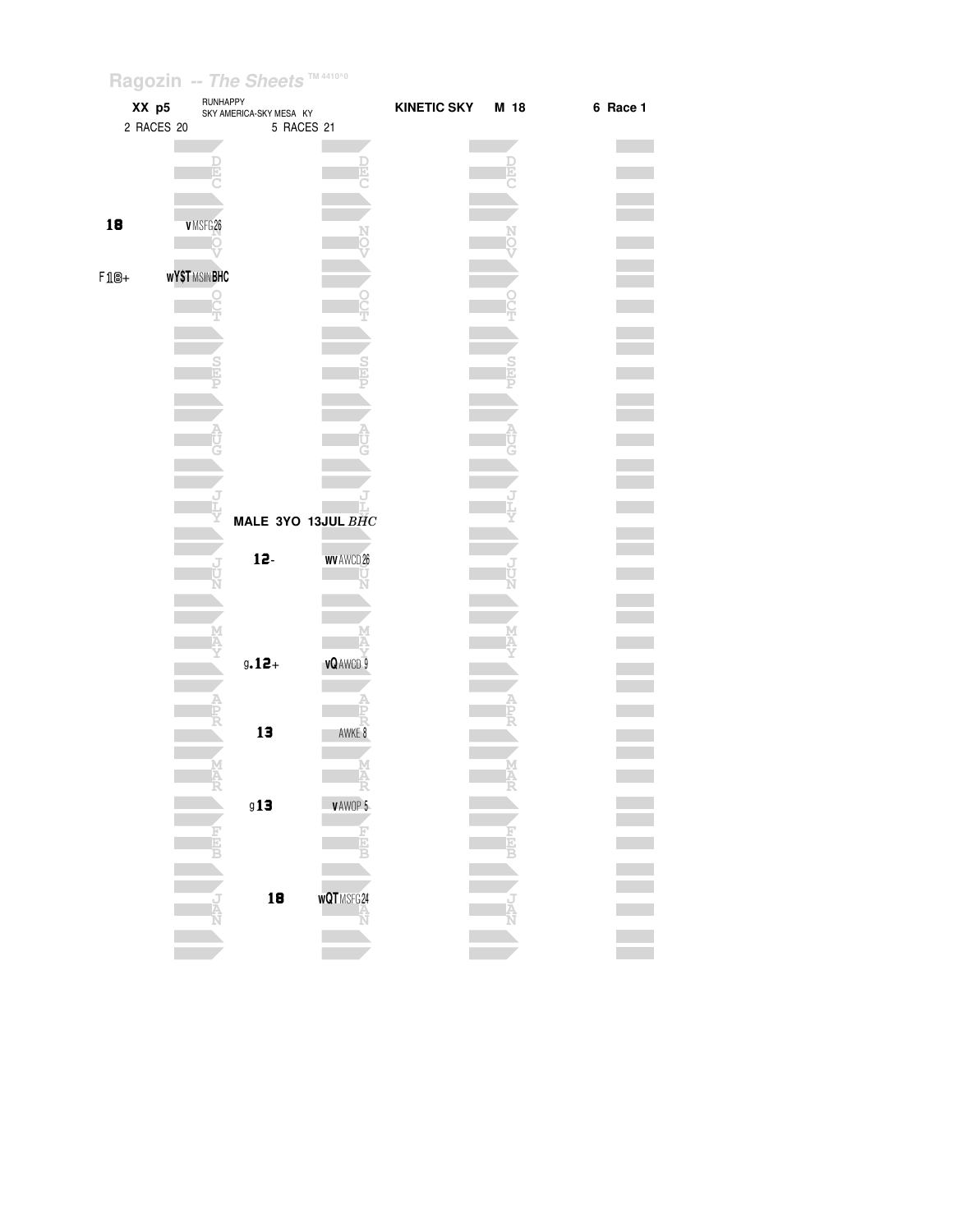| XX p6 | QUALITY ROAD | LAURA'S PLEASURE-CACTUS RIDGE KY |                       | <b>LADY LAURA</b> | F 17              | 6 Race 1 |
|-------|--------------|----------------------------------|-----------------------|-------------------|-------------------|----------|
|       |              | 9 RACES 20                       |                       |                   | 4 RACES 21        |          |
|       |              |                                  |                       |                   |                   |          |
|       |              |                                  |                       |                   |                   |          |
|       |              | s2叫                              | AWMV16                |                   |                   |          |
|       |              |                                  |                       |                   |                   |          |
|       |              |                                  |                       |                   |                   |          |
|       |              |                                  |                       |                   |                   |          |
|       |              |                                  |                       |                   |                   |          |
|       |              |                                  |                       |                   |                   |          |
|       |              |                                  |                       |                   |                   |          |
|       |              | $.21 +$                          | YQ AWIN 29            |                   |                   |          |
|       |              |                                  |                       |                   |                   |          |
|       |              |                                  |                       |                   |                   |          |
|       |              |                                  |                       |                   |                   |          |
|       |              | 20                               | AWBT <sub>22</sub>    |                   |                   |          |
|       |              |                                  |                       |                   |                   |          |
|       |              |                                  |                       |                   |                   |          |
|       |              |                                  |                       |                   |                   |          |
|       |              | $.20^{\circ}$                    | <b>QAWBTERR</b>       |                   |                   |          |
|       |              |                                  |                       |                   |                   |          |
|       |              |                                  |                       |                   |                   |          |
|       |              |                                  |                       |                   |                   |          |
|       |              |                                  |                       |                   |                   |          |
|       |              |                                  |                       |                   | F/M 4YO 13JUL ERR |          |
|       |              | r.22                             | <b>wQMSLD7</b>        |                   |                   |          |
|       |              |                                  |                       |                   |                   |          |
|       |              |                                  |                       |                   |                   |          |
|       |              |                                  |                       |                   |                   |          |
|       |              |                                  |                       | $=18$             | YAWMN 8           |          |
|       |              |                                  |                       |                   |                   |          |
|       |              |                                  |                       |                   |                   |          |
|       |              |                                  |                       |                   |                   |          |
|       |              |                                  |                       | r.19              | <b>wQAWMN9</b>    |          |
|       |              |                                  |                       |                   |                   |          |
|       |              |                                  |                       |                   |                   |          |
|       |              | 20"                              | <b>VMSWR14</b>        |                   |                   |          |
|       |              |                                  |                       |                   |                   |          |
|       |              |                                  |                       |                   |                   |          |
|       |              | 18-                              | st MSSH <sub>18</sub> | $22+$             | AWMV24            |          |
|       |              |                                  |                       |                   |                   |          |
|       |              |                                  |                       |                   |                   |          |
|       |              |                                  |                       |                   |                   |          |
|       |              |                                  |                       |                   |                   |          |
|       |              |                                  |                       |                   |                   |          |
|       |              | $15 -$                           | VMSSH 8               | $\frac{1}{22}$    | AWMV 1            |          |
|       |              |                                  |                       |                   |                   |          |
|       |              |                                  | <b>Y\$tMSSHSMA</b>    |                   |                   |          |
|       |              | <b>F.</b> 24"                    |                       |                   |                   |          |
|       |              |                                  |                       |                   |                   |          |
|       |              |                                  |                       |                   |                   |          |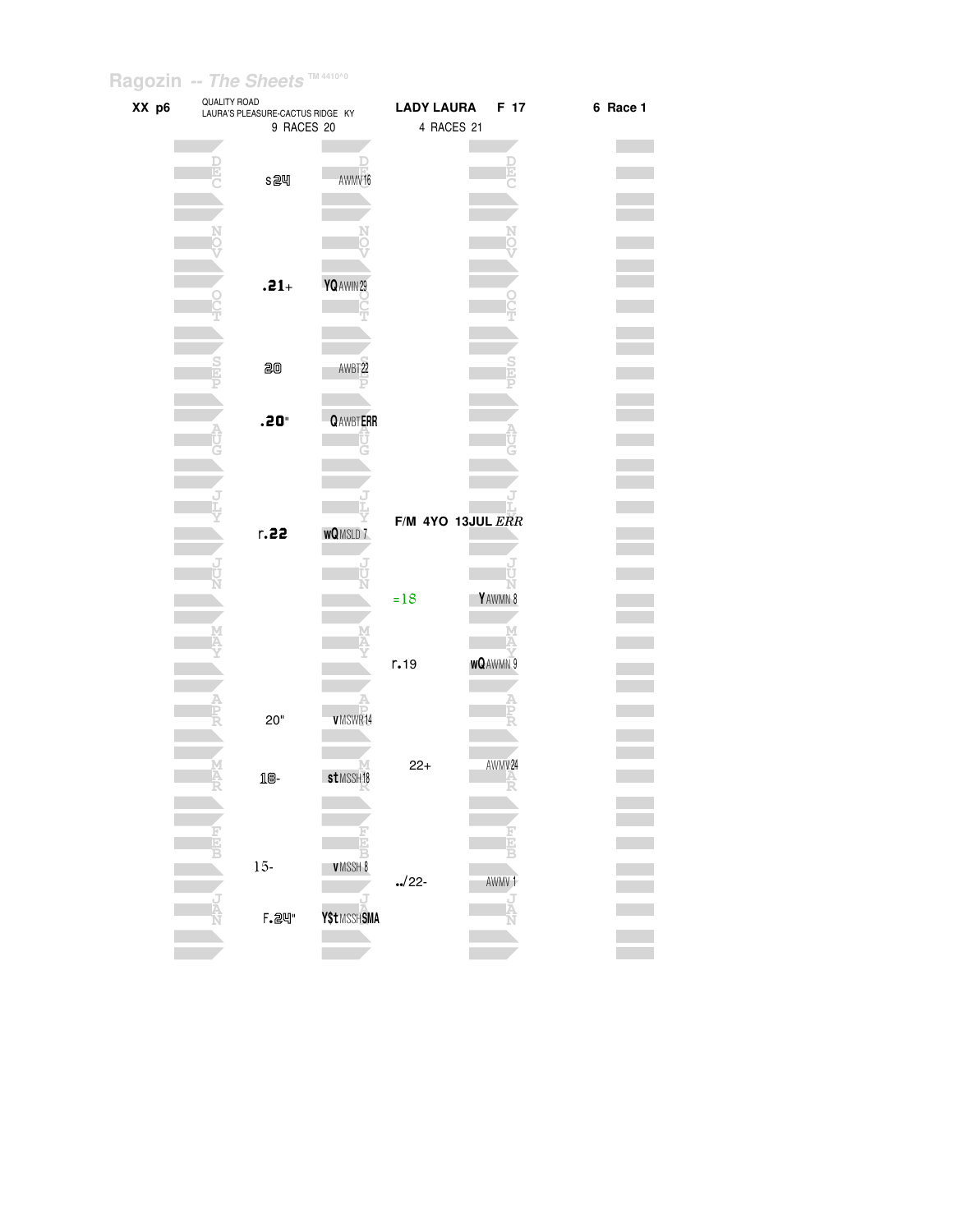| XX p7      |                  |                   | BAYERN ARCH-ARCH KY LETSGOANDGETTHEDO | F 18     | 6 Race 1 |
|------------|------------------|-------------------|---------------------------------------|----------|----------|
| 3 RACES 20 |                  | 3 RACES 21        |                                       |          |          |
|            |                  |                   |                                       |          |          |
|            |                  |                   |                                       |          |          |
|            | E<br>VAWMN13     |                   |                                       |          |          |
| 36-        |                  |                   |                                       |          |          |
|            |                  |                   |                                       |          |          |
|            |                  |                   |                                       |          |          |
|            |                  |                   |                                       |          |          |
| $.26+$     | <b>wV</b> MSMN11 |                   |                                       |          |          |
|            |                  |                   |                                       |          |          |
|            |                  |                   |                                       |          |          |
| F33"       | MSTD <b>ERR</b>  |                   |                                       |          |          |
|            |                  |                   |                                       |          |          |
|            |                  |                   |                                       |          |          |
|            |                  |                   |                                       |          |          |
|            |                  |                   |                                       |          |          |
|            |                  |                   |                                       |          |          |
|            |                  |                   |                                       |          |          |
|            |                  |                   |                                       |          |          |
|            |                  |                   |                                       |          |          |
|            |                  |                   |                                       |          |          |
|            |                  |                   |                                       |          |          |
|            |                  |                   |                                       |          |          |
|            |                  | F/M 3YO 13JUL ERR |                                       |          |          |
|            |                  |                   |                                       |          |          |
|            |                  | 30                | YQ awlN 21                            |          |          |
|            |                  |                   |                                       |          |          |
|            |                  |                   |                                       |          |          |
|            |                  |                   |                                       |          |          |
|            |                  | $=$ XX            | JT AWMN19                             |          |          |
|            |                  |                   |                                       |          |          |
|            |                  |                   |                                       |          |          |
|            |                  |                   |                                       |          |          |
|            |                  |                   |                                       |          |          |
|            |                  |                   |                                       |          |          |
|            |                  |                   |                                       |          |          |
|            |                  |                   |                                       |          |          |
|            |                  |                   |                                       |          |          |
|            |                  |                   |                                       |          |          |
|            |                  |                   |                                       |          |          |
|            | 靑                | $\diamond 18$     | 15TP 24                               |          |          |
|            |                  |                   |                                       | Ð        |          |
|            |                  |                   |                                       |          |          |
|            |                  |                   |                                       |          |          |
|            |                  |                   | Ta<br>A<br>N                          | i.<br>IA |          |
|            |                  |                   |                                       |          |          |
|            |                  |                   |                                       |          |          |
|            |                  |                   |                                       |          |          |
|            |                  |                   |                                       |          |          |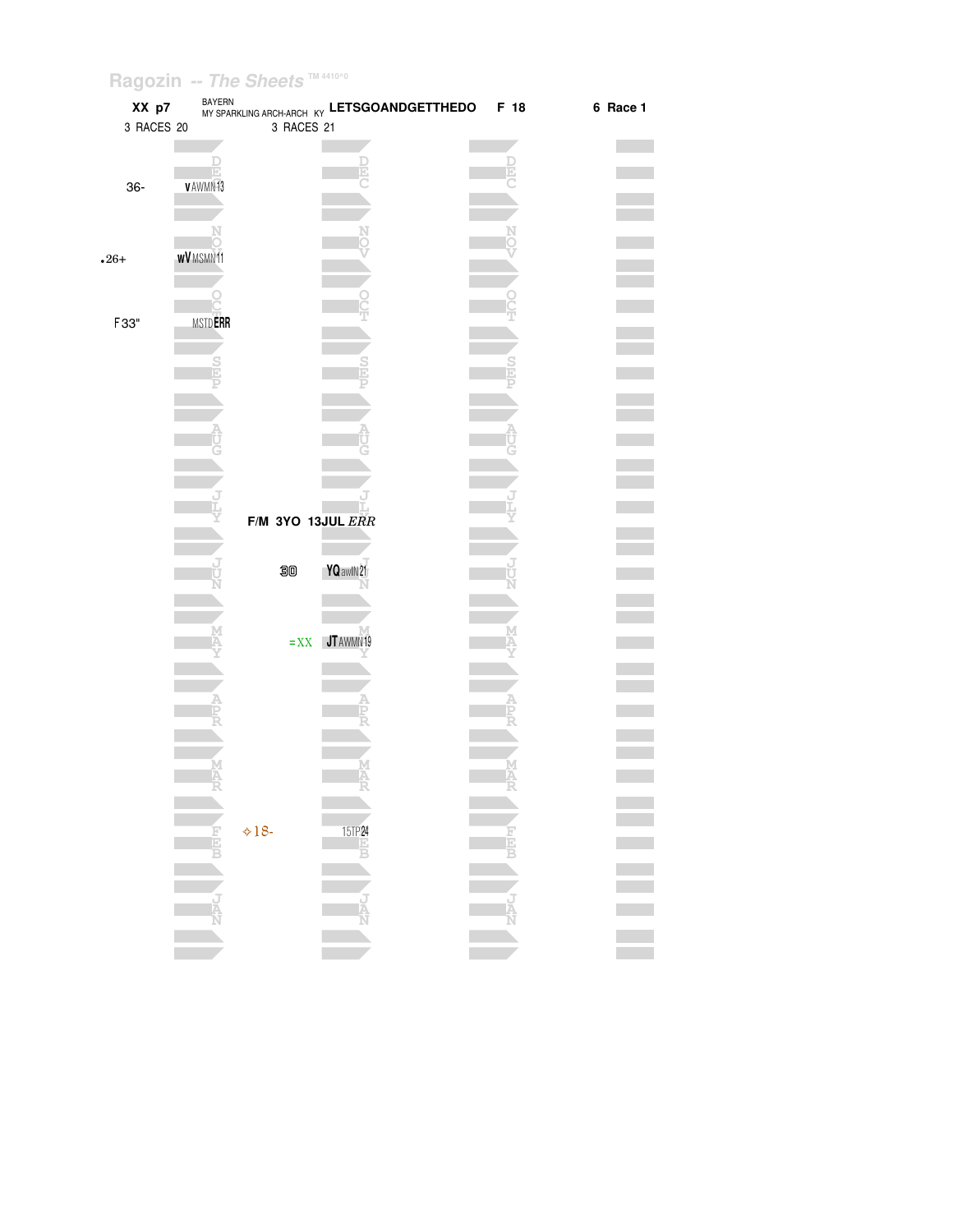| XX p8 | <b>TWIRLING CANDY</b><br>SPEIGHTSTOWN BELLE-SPEIGHTSTOWNEXELPLAYINGFIELD |                   | F 17             | 6 Race 1 |
|-------|--------------------------------------------------------------------------|-------------------|------------------|----------|
|       |                                                                          | 4 RACES 21        |                  |          |
|       |                                                                          |                   |                  |          |
|       |                                                                          |                   |                  |          |
|       |                                                                          |                   |                  |          |
|       |                                                                          |                   |                  |          |
|       |                                                                          |                   |                  |          |
|       |                                                                          |                   |                  |          |
|       |                                                                          |                   |                  |          |
|       |                                                                          |                   |                  |          |
|       |                                                                          |                   |                  |          |
|       |                                                                          |                   |                  |          |
|       |                                                                          |                   |                  |          |
|       |                                                                          |                   |                  |          |
|       |                                                                          |                   |                  |          |
|       |                                                                          |                   |                  |          |
|       |                                                                          |                   |                  |          |
|       |                                                                          |                   |                  |          |
|       |                                                                          |                   |                  |          |
|       |                                                                          |                   |                  |          |
|       |                                                                          |                   |                  |          |
|       |                                                                          | F/M 4YO 13JUL ERR |                  |          |
|       |                                                                          |                   |                  |          |
|       |                                                                          |                   |                  |          |
|       |                                                                          | $= 17 +$          | AWMN22           |          |
|       |                                                                          |                   |                  |          |
|       |                                                                          |                   |                  |          |
|       |                                                                          |                   |                  |          |
|       |                                                                          | $22 -$            | <b>WMSMNERR</b>  |          |
|       |                                                                          |                   |                  |          |
|       |                                                                          | $G^2 = 20 -$      |                  |          |
|       |                                                                          |                   | <b>v</b> 40BE 22 |          |
|       |                                                                          |                   |                  |          |
|       |                                                                          |                   |                  |          |
|       |                                                                          |                   |                  |          |
|       |                                                                          | GF23"             | Vs\$40AQCCB      |          |
|       |                                                                          |                   |                  |          |
|       |                                                                          |                   |                  |          |
|       |                                                                          |                   |                  |          |
|       |                                                                          |                   |                  |          |
|       |                                                                          |                   |                  |          |
|       |                                                                          |                   |                  |          |
|       |                                                                          |                   |                  |          |
|       |                                                                          |                   |                  |          |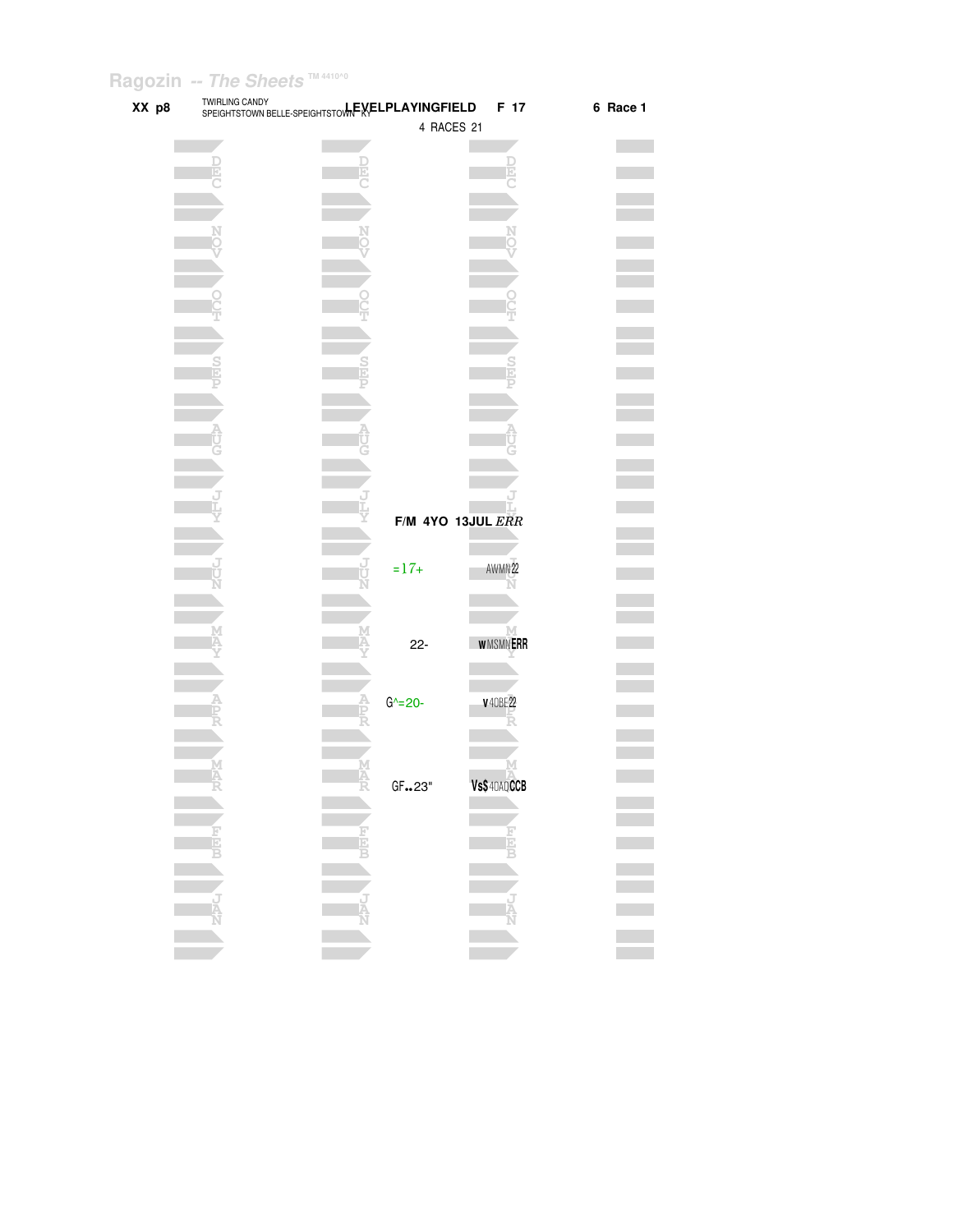|                 | CONSTITUTION  | LOVELY SYN-FREUD PA |                     | <b>LOVE IN THE AIR</b> | F 18 |  |
|-----------------|---------------|---------------------|---------------------|------------------------|------|--|
| 3 RACES 20      |               | 3 RACES 21          |                     |                        |      |  |
|                 |               | <b>F/M 3YO</b>      |                     |                        |      |  |
| 15 <sup>°</sup> | Qt MSFG 20    |                     |                     |                        |      |  |
|                 |               |                     |                     |                        |      |  |
|                 |               |                     |                     |                        |      |  |
|                 |               |                     |                     |                        |      |  |
|                 | N             |                     |                     |                        |      |  |
| $\diamond$ 15-  | VMSW014       |                     |                     |                        |      |  |
|                 |               |                     |                     |                        |      |  |
| $F \diamond 18$ | YMSWOMCe      |                     |                     |                        |      |  |
|                 | Ŧ             |                     |                     |                        |      |  |
|                 |               |                     |                     |                        |      |  |
|                 |               |                     |                     |                        |      |  |
|                 | $\frac{S}{D}$ |                     |                     |                        |      |  |
|                 |               |                     |                     |                        |      |  |
|                 |               |                     |                     |                        |      |  |
|                 |               |                     |                     |                        |      |  |
|                 |               |                     |                     |                        |      |  |
|                 |               |                     |                     |                        |      |  |
|                 |               |                     |                     |                        |      |  |
|                 |               |                     |                     |                        |      |  |
|                 |               |                     |                     |                        |      |  |
|                 |               |                     |                     |                        |      |  |
|                 |               | $.14 +$             | <b>WVQMSEL1</b>     |                        |      |  |
|                 |               |                     |                     |                        |      |  |
|                 |               |                     |                     |                        |      |  |
|                 |               |                     |                     |                        |      |  |
|                 | M             |                     |                     |                        |      |  |
|                 |               |                     |                     |                        |      |  |
|                 |               |                     |                     |                        |      |  |
|                 |               |                     |                     |                        |      |  |
|                 |               |                     |                     |                        |      |  |
|                 |               |                     |                     |                        |      |  |
|                 |               |                     |                     |                        |      |  |
|                 |               |                     |                     |                        |      |  |
|                 | M<br>FR       | $= 15$              | TMSFG21             |                        |      |  |
|                 |               |                     | R                   |                        |      |  |
|                 |               |                     |                     |                        |      |  |
|                 |               |                     | ran off 2/26 FG SCR |                        |      |  |
|                 |               |                     |                     |                        |      |  |
|                 |               |                     |                     |                        |      |  |
|                 |               |                     |                     |                        |      |  |
|                 | Ř             |                     |                     |                        |      |  |
|                 |               | $=$ 15"             | YMSFG16             |                        |      |  |
|                 |               |                     |                     |                        |      |  |
|                 |               |                     |                     |                        |      |  |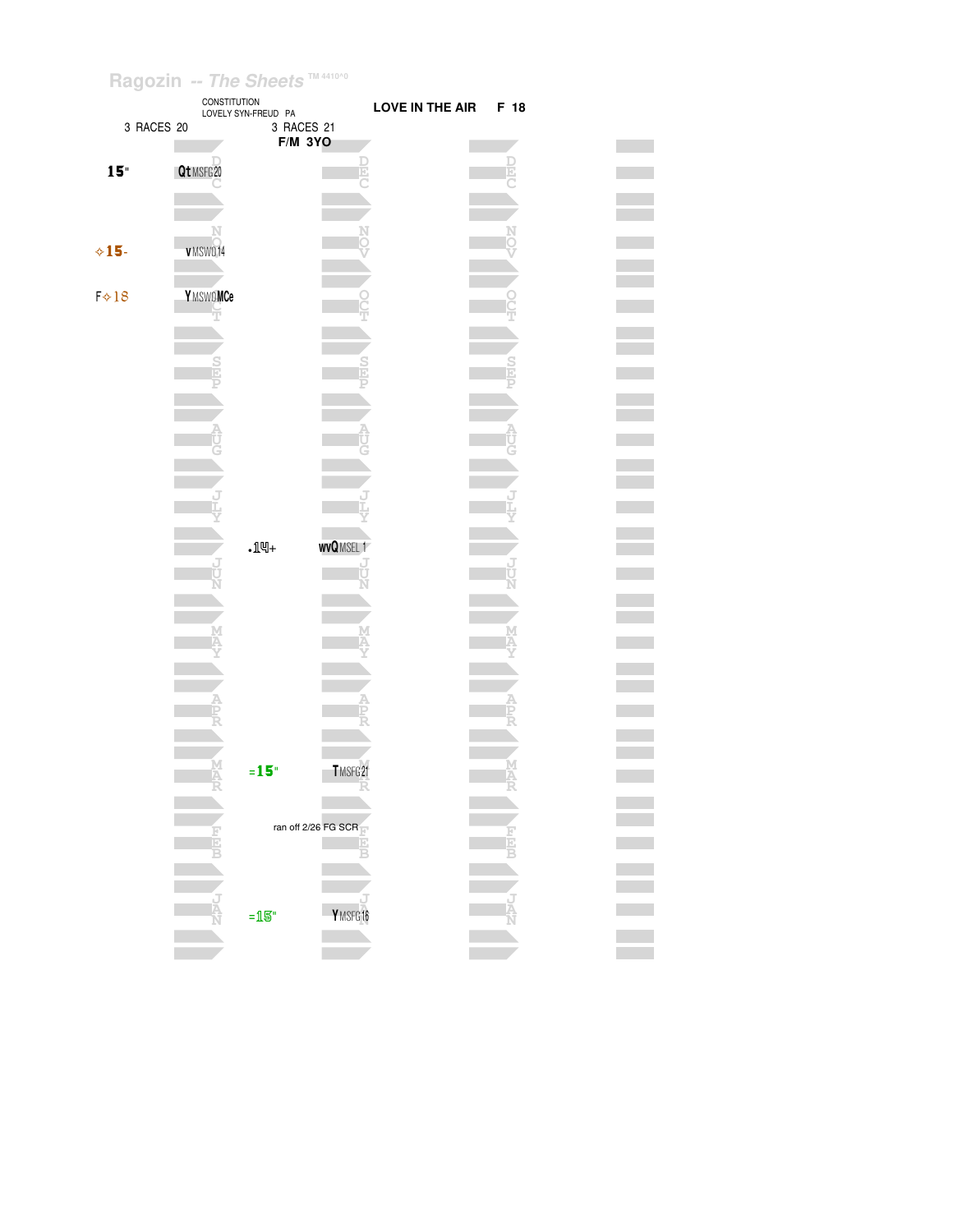| XX p12                        |                     | UNCLE MO<br>RICH LOVE-NOT FOR LOVE KY |                   | <b>LOVING MOMENT</b> | F 15                           |                             | 6 Race 2                    |
|-------------------------------|---------------------|---------------------------------------|-------------------|----------------------|--------------------------------|-----------------------------|-----------------------------|
| 4 RACES 18                    |                     | 4 RACES 19                            |                   |                      | 7 RACES 20                     | 5 RACES 21                  |                             |
|                               |                     |                                       |                   | $\diamond$ 12+       | V AWTP10                       |                             |                             |
|                               |                     | $P^{\sim} = 17$                       | Vt MSKE12         | $=15°$<br>$=$ $12$   | <b>WV AWMN13</b><br>Vf AWCD 19 |                             |                             |
| $=16$                         | VMSDM25             | $=15$                                 | V MSKD12          |                      |                                |                             |                             |
| 11-                           | v]MSSA10            | 23"<br>9-                             | MSLA 6<br>VMSSA 9 | $=15$                | stf AWIN 13                    | 26                          | F/M 6YO 13JUL ERR<br>AWPR 3 |
| $=$ 19"                       | Yt MSSA 4           |                                       |                   | $P^{\sim} = 15 -$    | AWCD24                         | $=16"$<br>$\sim$ 16"        | AWMN24<br><b>sLAWKE22</b>   |
|                               |                     |                                       |                   |                      |                                |                             |                             |
| $=$ 13+                       | <b>MSSAPDo</b><br>J |                                       |                   | S → 1 叫"             | Y AWTP 25                      | $r.19 +$<br>$P^{\sim} = 14$ | Qn AWGP 6<br>AWFG16         |
| top: spr dst turf<br>2yo> 23+ | (F)                 |                                       |                   | $\div 16$            | <b>WVB MSTPERR</b>             |                             |                             |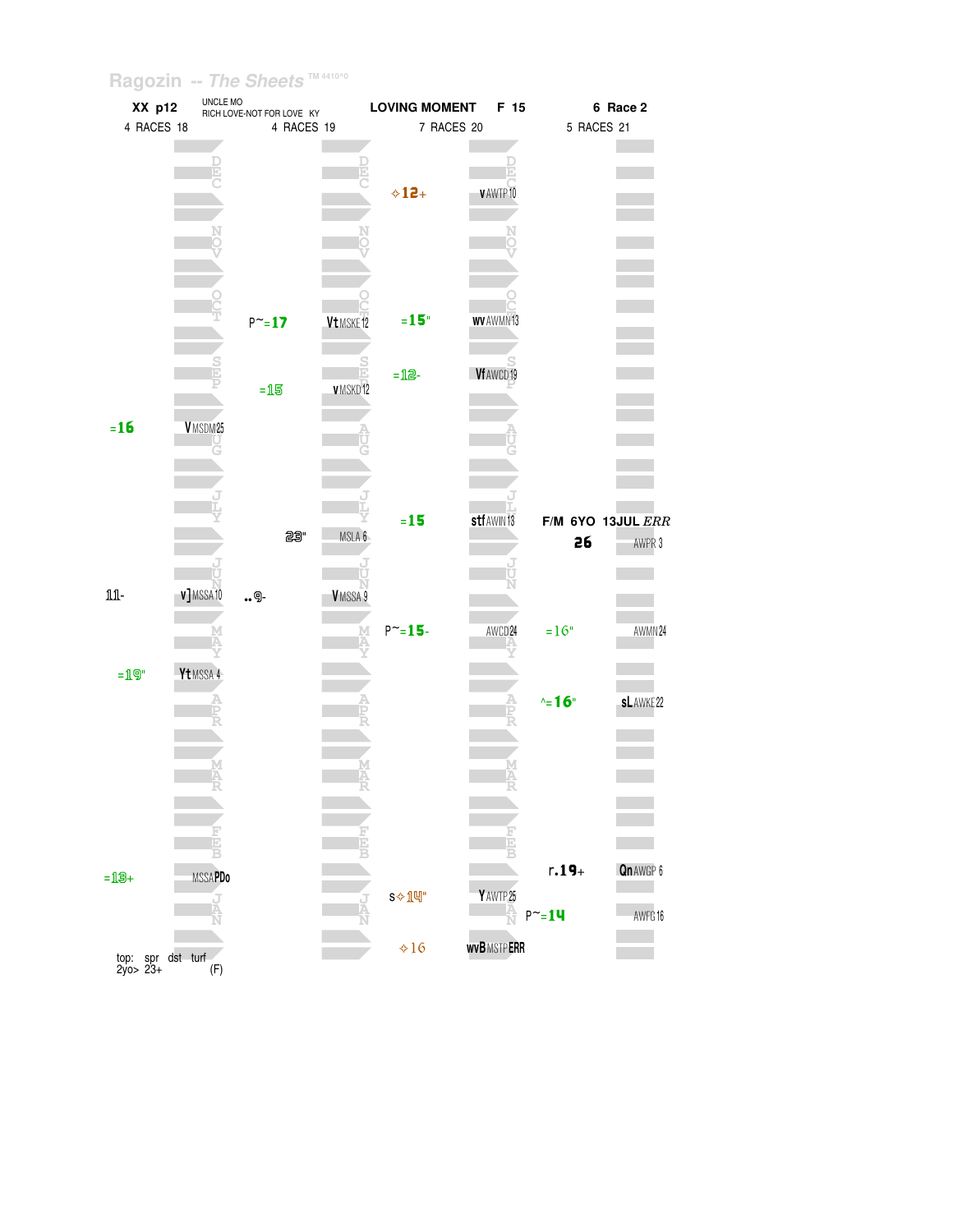| <b>XX p11</b> | <b>CURLIN</b> | MY LADY LUCK-HARD SPUN KY |                    | <b>LUCKY CURLIN</b> | M 17 | 6 Race 1 |
|---------------|---------------|---------------------------|--------------------|---------------------|------|----------|
| 6 RACES 19    |               | 6 RACES 20                |                    | 0 RACES 21          |      |          |
|               |               |                           |                    |                     |      |          |
|               |               |                           |                    |                     |      |          |
| .13           | t]MSFG21      |                           | F                  |                     |      |          |
|               |               |                           |                    |                     |      |          |
|               |               |                           |                    |                     |      |          |
|               |               |                           | v AWW021           |                     |      |          |
|               |               | $\diamond 11+$            |                    |                     |      |          |
| 16"           | t MSCD 8      |                           |                    |                     |      |          |
|               |               |                           |                    |                     |      |          |
|               |               |                           |                    |                     |      |          |
| 17"           | MSKE13        |                           |                    |                     |      |          |
|               |               |                           |                    |                     |      |          |
|               |               | $=10$                     | VAWWO 3            |                     |      |          |
|               | Ì             |                           | $\frac{S}{D}$      |                     |      |          |
|               |               |                           |                    |                     |      |          |
|               |               |                           |                    |                     |      |          |
|               |               |                           |                    |                     |      |          |
| 17"           | VMSSr22       |                           |                    |                     |      |          |
|               |               |                           |                    |                     |      |          |
|               |               |                           |                    |                     |      |          |
|               |               | $\diamond 10+$            | AWW025             |                     |      |          |
| 14"           | MSSr21        |                           |                    |                     |      |          |
|               |               |                           |                    | MALE 4YO 13JUL MCe  |      |          |
|               |               |                           |                    |                     |      |          |
|               |               |                           |                    |                     |      |          |
|               | MSCDMCe       |                           | Ū                  |                     |      |          |
| $F19+$        |               | $+11-$                    | <b>WAWW014</b>     |                     |      |          |
|               |               |                           |                    |                     |      |          |
|               |               |                           |                    |                     |      |          |
|               |               |                           |                    |                     |      |          |
|               |               |                           |                    |                     |      |          |
|               |               |                           |                    |                     |      |          |
|               |               |                           |                    |                     |      |          |
|               |               |                           |                    |                     |      |          |
|               |               |                           |                    |                     |      |          |
|               |               |                           |                    |                     |      |          |
|               |               |                           |                    |                     |      |          |
|               |               |                           |                    |                     |      |          |
|               |               |                           |                    |                     |      |          |
|               |               |                           | AWFG <sub>25</sub> |                     |      |          |
|               |               | $=19+$                    |                    |                     |      |          |
|               |               |                           |                    |                     |      |          |
|               |               |                           |                    |                     |      |          |
|               |               |                           |                    |                     |      |          |
|               |               | $17\,$                    | VMSFG18            |                     |      |          |
|               |               |                           |                    |                     |      |          |
|               |               |                           |                    |                     |      |          |
|               |               |                           |                    |                     |      |          |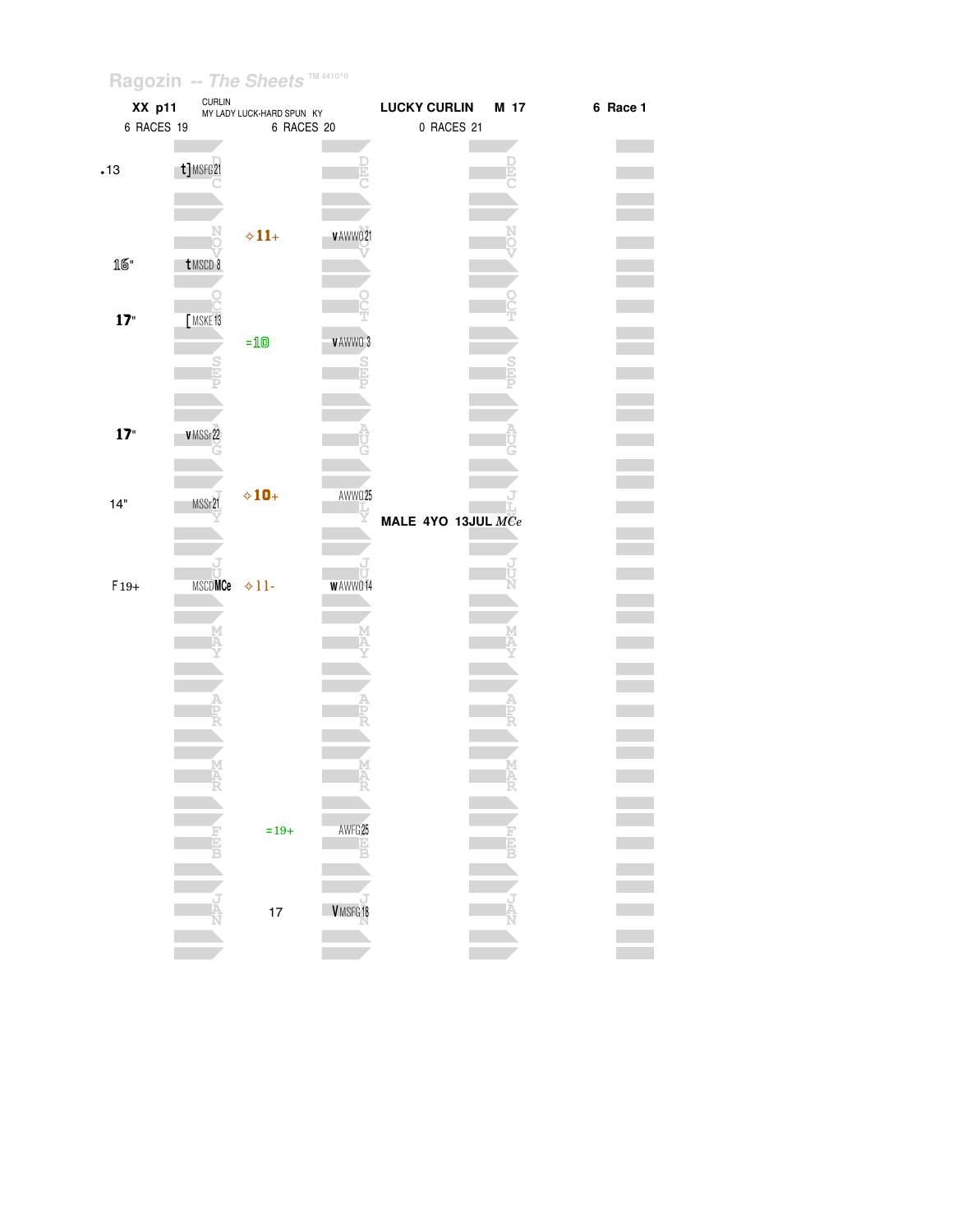|     | XX p12<br>1 RACE 20 | STREET SENSE    | DREAM RIDE-HONOR GLIDE FL<br>3 RACES 21 | <b>MAJESTIC STREET</b> | M 18 | 6 Race 1 |  |
|-----|---------------------|-----------------|-----------------------------------------|------------------------|------|----------|--|
|     |                     |                 |                                         |                        |      |          |  |
|     |                     |                 |                                         |                        |      |          |  |
|     |                     |                 |                                         |                        |      |          |  |
|     |                     |                 |                                         |                        |      |          |  |
|     |                     |                 |                                         |                        |      |          |  |
|     |                     |                 |                                         |                        |      |          |  |
|     |                     |                 |                                         |                        |      |          |  |
|     |                     |                 |                                         |                        |      |          |  |
|     |                     |                 |                                         |                        |      |          |  |
|     |                     |                 |                                         |                        |      |          |  |
|     |                     |                 |                                         |                        |      |          |  |
|     |                     |                 |                                         |                        |      |          |  |
| .27 |                     | <b>vMSSrMCe</b> |                                         |                        |      |          |  |
|     |                     |                 |                                         |                        |      |          |  |
|     |                     |                 |                                         |                        |      |          |  |
|     |                     |                 |                                         |                        |      |          |  |
|     |                     |                 |                                         |                        |      |          |  |
|     |                     |                 | MALE 3YO 13JUL MCe                      |                        |      |          |  |
|     |                     |                 |                                         |                        |      |          |  |
|     |                     |                 |                                         |                        |      |          |  |
|     |                     |                 |                                         |                        |      |          |  |
|     |                     |                 |                                         |                        |      |          |  |
|     |                     |                 |                                         |                        |      |          |  |
|     |                     |                 |                                         |                        |      |          |  |
|     |                     |                 | $= 24 +$                                | YMSGP 1                |      |          |  |
|     |                     |                 |                                         |                        |      |          |  |
|     |                     |                 |                                         | YMSGP 3                |      |          |  |
|     |                     |                 | $g = 18$                                |                        |      |          |  |
|     |                     |                 |                                         |                        |      |          |  |
|     |                     |                 |                                         |                        |      |          |  |
|     |                     |                 | $F27+$                                  | VMSGP 25               |      |          |  |
|     |                     |                 |                                         | E<br>R                 |      |          |  |
|     |                     |                 |                                         |                        |      |          |  |
|     |                     |                 |                                         |                        |      |          |  |
|     |                     |                 |                                         |                        |      |          |  |
|     |                     |                 |                                         |                        |      |          |  |
|     |                     |                 |                                         |                        |      |          |  |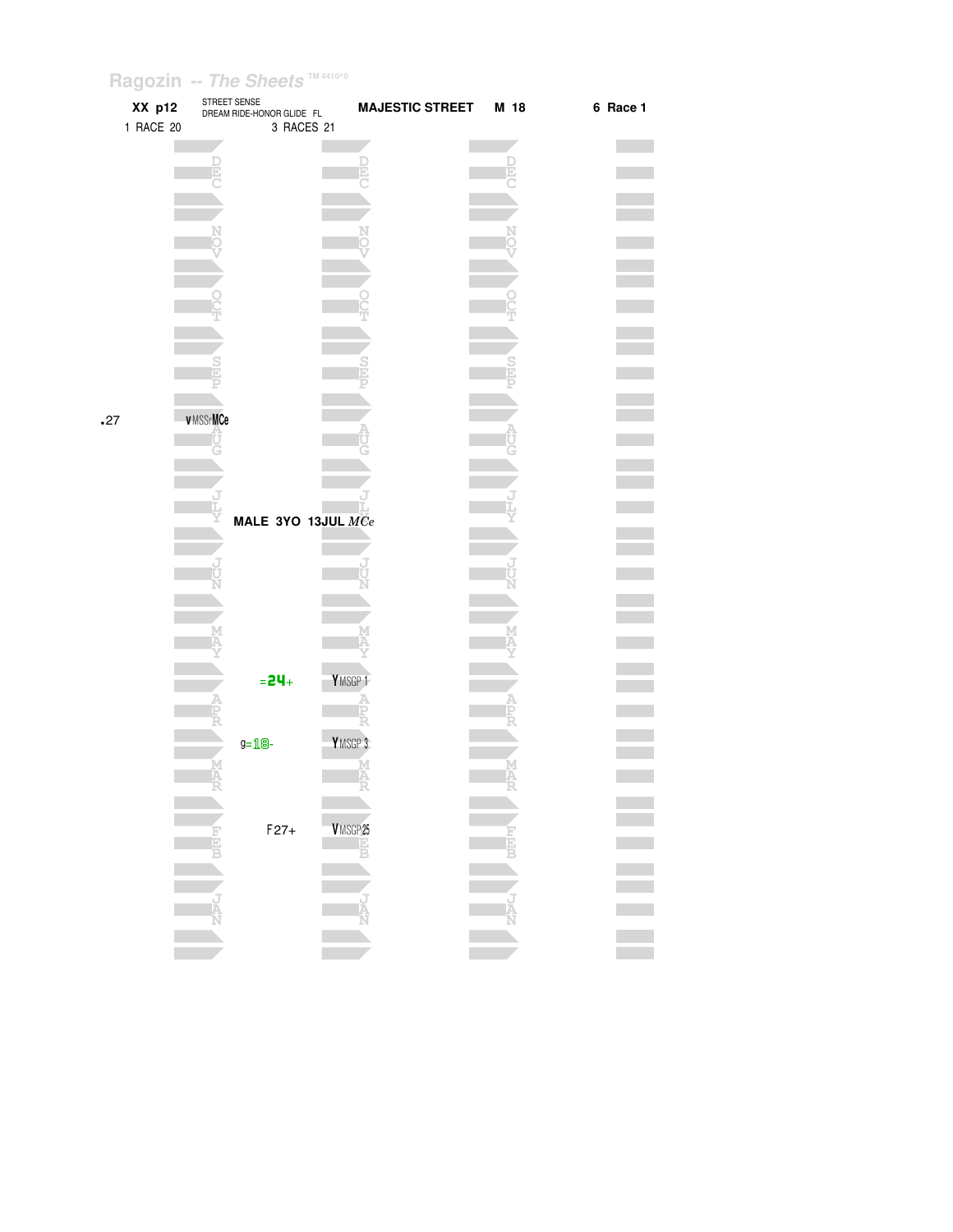



 $\mathcal{L}^{\text{max}}_{\text{max}}$ **Contract Contract**  $\mathcal{L}^{\text{max}}$ **The Co**  $\mathcal{L}^{\text{max}}_{\text{max}}$ 

 $\equiv$ 

**Contract** 

 $\overline{\phantom{a}}$ 

**Contract** 

 $\equiv$ 

 $\mathcal{L}^{\mathcal{L}}$ 

 $\overline{\phantom{a}}$ 

 $\mathcal{L}^{\text{max}}$  $\sim 100$  $\mathcal{L}^{\text{max}}$ 

 $\equiv$ 

 $\mathcal{L}^{\text{max}}_{\text{max}}$ 

 $\overline{\phantom{a}}$ 

 $\mathcal{L}^{\text{max}}_{\text{max}}$ 

 $\overline{\phantom{a}}$  $\mathcal{L}^{\text{max}}$ 

 $\frac{1}{\sqrt{2}}$ 

 $\equiv$ 

| MALE 2YO |                  |             |             |  |
|----------|------------------|-------------|-------------|--|
|          | <b>DED</b>       | DEL         | <b>DEEC</b> |  |
|          |                  |             |             |  |
|          |                  |             |             |  |
|          |                  |             |             |  |
|          | N<br>Ö           | N<br>O      | N<br>O      |  |
|          |                  |             |             |  |
|          |                  |             |             |  |
|          | o<br>C           |             |             |  |
|          |                  |             | ĕ           |  |
|          |                  |             |             |  |
|          |                  |             |             |  |
|          | <b>ERS</b>       | $rac{S}{E}$ | Elic        |  |
|          | P                | P           |             |  |
|          |                  |             |             |  |
|          |                  |             |             |  |
|          | A<br>UC          | <b>AUG</b>  | <b>AUG</b>  |  |
|          |                  |             |             |  |
|          |                  |             |             |  |
|          | ŕ                |             |             |  |
|          |                  |             |             |  |
|          |                  |             |             |  |
| $F.27+$  | <b>VSMSMNERR</b> |             |             |  |
|          |                  |             |             |  |
|          | ل<br>U           | ป<br>ปั     |             |  |
|          | Ń                |             | ני<br>מ     |  |
|          |                  |             |             |  |
|          |                  |             | M           |  |
|          | K                |             |             |  |
|          |                  |             |             |  |
|          |                  |             |             |  |
|          |                  |             |             |  |
|          | A<br>Fr          | A<br>PR     | A<br>PR     |  |
|          |                  |             |             |  |
|          |                  |             |             |  |
|          | MAR<br>R         | <b>MAR</b>  | M<br>A<br>R |  |
|          |                  |             |             |  |
|          |                  |             |             |  |
|          |                  |             |             |  |
|          |                  |             | <b>LEEP</b> |  |
|          | <b>REPLA</b>     | <b>FEED</b> |             |  |
|          |                  |             |             |  |
|          |                  |             |             |  |
|          | JAN              |             |             |  |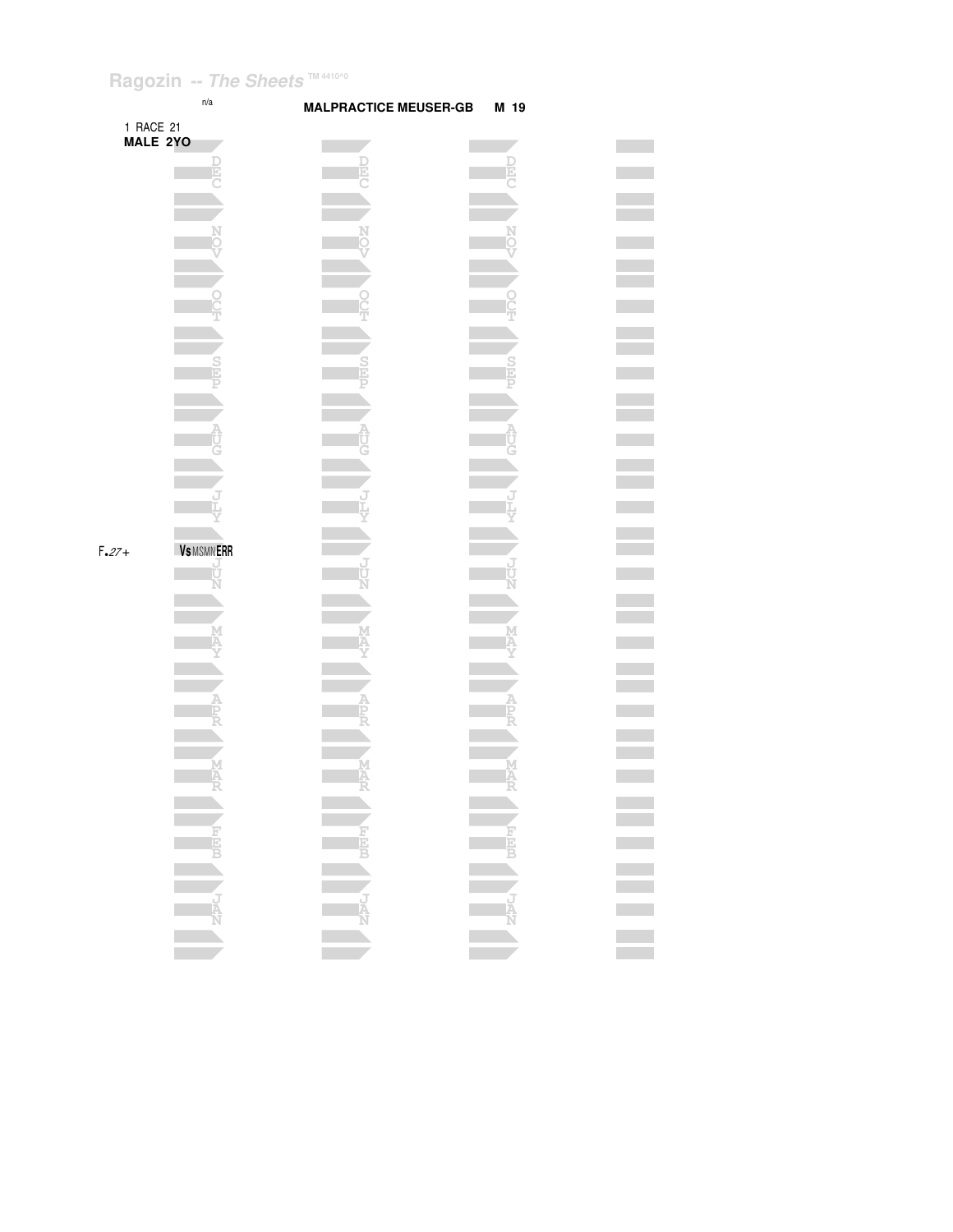| $\overline{\phantom{a}}$<br>XX p13 | INTO MISCHIEF<br>KEESHA-TAPIT KY | MIDWAY MISCHIEF M 18 |    | 6 Race 1 |
|------------------------------------|----------------------------------|----------------------|----|----------|
| 1 RACE 20                          | 2 RACES 21                       |                      |    |          |
| $\Leftrightarrow$ 17-              | v[MSTPMCe                        |                      |    |          |
|                                    |                                  |                      |    |          |
|                                    |                                  |                      |    |          |
|                                    |                                  |                      |    |          |
|                                    |                                  |                      |    |          |
|                                    |                                  |                      |    |          |
|                                    |                                  |                      |    |          |
|                                    |                                  |                      |    |          |
|                                    |                                  |                      |    |          |
|                                    |                                  |                      |    |          |
|                                    |                                  |                      |    |          |
|                                    |                                  |                      |    |          |
|                                    |                                  |                      |    |          |
|                                    |                                  |                      |    |          |
|                                    |                                  |                      |    |          |
|                                    |                                  |                      |    |          |
|                                    |                                  |                      |    |          |
|                                    |                                  |                      |    |          |
|                                    |                                  |                      |    |          |
|                                    | MALE 3YO 13JUL $MCe$             |                      |    |          |
|                                    |                                  |                      |    |          |
|                                    |                                  |                      |    |          |
|                                    |                                  |                      |    |          |
|                                    |                                  |                      |    |          |
|                                    |                                  |                      |    |          |
|                                    |                                  |                      |    |          |
|                                    |                                  |                      |    |          |
|                                    |                                  |                      |    |          |
|                                    |                                  |                      |    |          |
|                                    |                                  |                      |    |          |
|                                    |                                  |                      |    |          |
|                                    |                                  |                      |    |          |
|                                    |                                  |                      |    |          |
|                                    |                                  |                      |    |          |
|                                    | 57                               | -55                  |    |          |
|                                    | $9 \diamond 17$                  | vst MSTP 4           |    |          |
|                                    |                                  |                      | 同同 |          |
|                                    |                                  | Ē<br>B               |    |          |
|                                    | $F \diamond 17$                  | <b>VS</b> MSTP 5     |    |          |
|                                    |                                  |                      |    |          |
|                                    |                                  |                      |    |          |
|                                    |                                  |                      |    |          |
|                                    |                                  |                      |    |          |
|                                    |                                  |                      |    |          |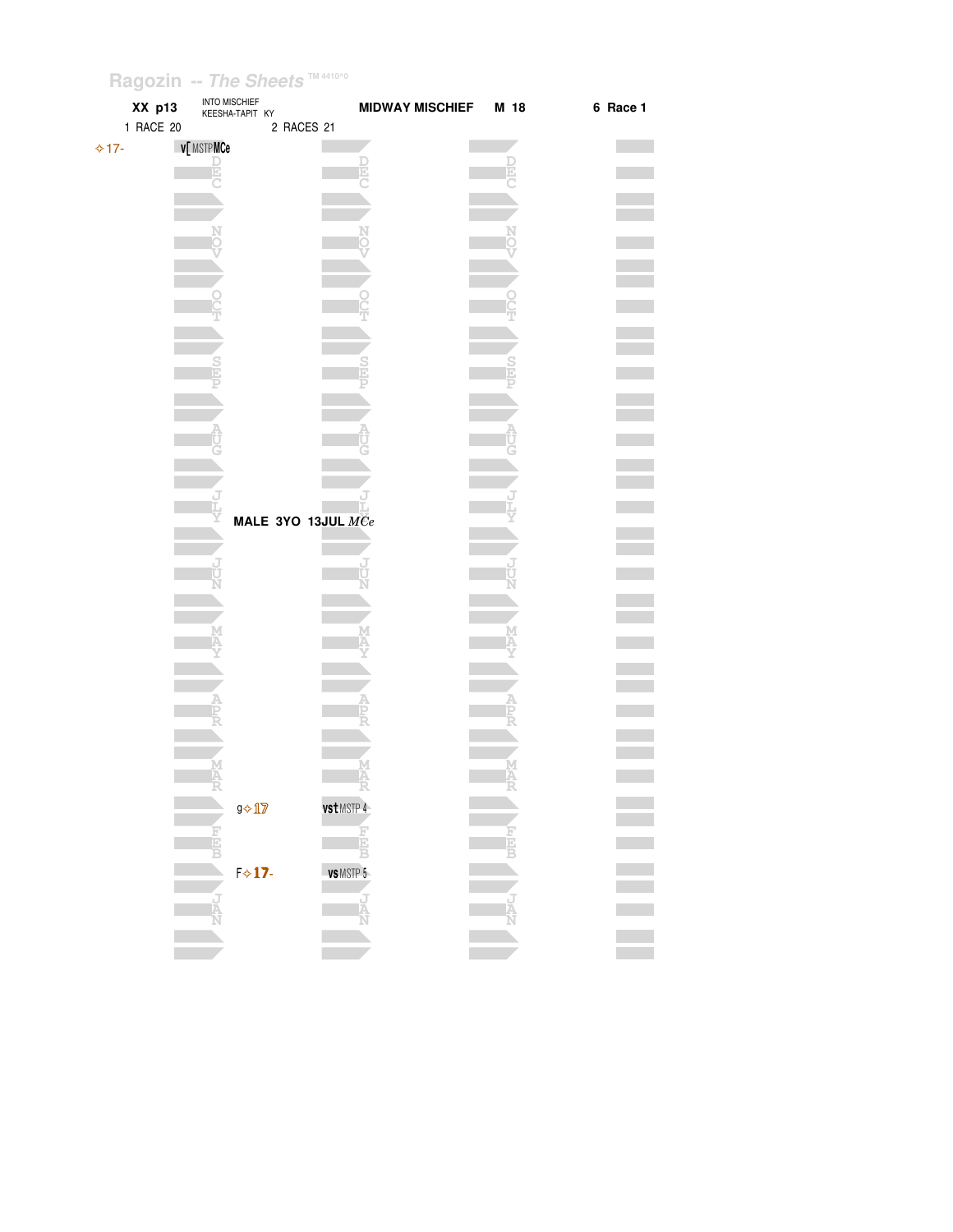| XX p14<br>5 RACES 20 | <b>BODEMEISTER</b> | DINNER'S OUT-GB-WAR FRONT KY<br>4 RACES 21 |                 | <b>MISS TWENTY</b> | F 18 | 6 Race 1 |
|----------------------|--------------------|--------------------------------------------|-----------------|--------------------|------|----------|
| $21+$                | Y75RPCAH           |                                            |                 |                    |      |          |
| 25-                  | Y&ch 75RP 27       |                                            |                 |                    |      |          |
|                      |                    |                                            |                 |                    |      |          |
| $G21-$               | V AWRP 27          |                                            |                 |                    |      |          |
|                      |                    |                                            |                 |                    |      |          |
| $14 +$               | <b>WY AWPRHA2</b>  |                                            |                 |                    |      |          |
| $F20-$               | <b>W40PRTSM</b>    | F/M 3YO 13JUL MEL                          |                 |                    |      |          |
| 2F PRM 4th           |                    |                                            |                 |                    |      |          |
|                      |                    | .18                                        | v AWPR15        |                    |      |          |
|                      |                    | $16"$                                      | Y 750P23        |                    |      |          |
|                      |                    | $14+$                                      | V750P11         |                    | Μ    |          |
|                      |                    | $.17+$                                     | <b>VAWOPMEL</b> |                    | Ã    |          |
|                      |                    |                                            | Ė               |                    |      |          |
|                      |                    |                                            |                 |                    |      |          |
|                      |                    |                                            |                 |                    |      |          |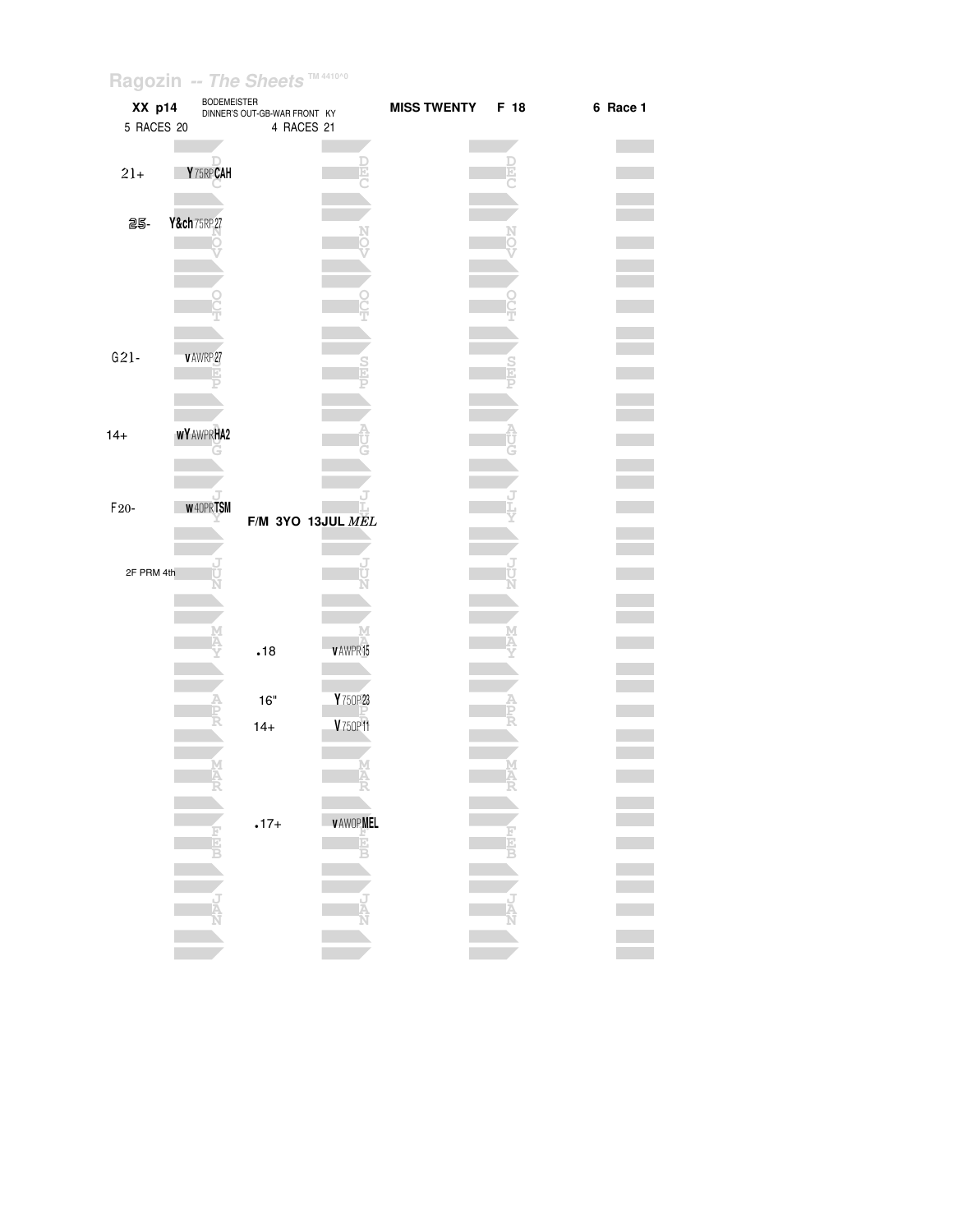| XX p15 | LOOKIN AT LUCKY<br>FI-LANGFUHR KY |         |            |                  | <b>MISTER WINSTON</b> | M 17           | 6 Race 1   |  |
|--------|-----------------------------------|---------|------------|------------------|-----------------------|----------------|------------|--|
|        |                                   |         | 3 RACES 20 |                  | 4 RACES 21            |                |            |  |
|        |                                   |         |            |                  |                       |                |            |  |
|        |                                   |         |            |                  |                       |                |            |  |
|        |                                   |         |            |                  |                       |                |            |  |
|        |                                   |         |            |                  |                       |                |            |  |
|        |                                   |         |            |                  |                       |                |            |  |
|        |                                   |         |            |                  |                       |                |            |  |
|        |                                   |         |            |                  |                       |                |            |  |
|        |                                   |         |            |                  |                       |                |            |  |
|        |                                   |         |            |                  |                       |                |            |  |
|        |                                   |         |            |                  |                       |                |            |  |
|        |                                   |         |            |                  |                       |                |            |  |
|        |                                   |         |            |                  |                       |                |            |  |
|        |                                   |         |            |                  |                       |                |            |  |
|        |                                   |         |            |                  |                       |                |            |  |
|        |                                   |         |            |                  |                       |                |            |  |
|        |                                   | $15 -$  |            | <b>VAWSr1</b>    |                       |                |            |  |
|        |                                   |         |            |                  |                       |                |            |  |
|        |                                   |         |            |                  | MALE 4YO 13JUL CCB    |                |            |  |
|        |                                   | $11"$   |            | AWBE 2           |                       |                |            |  |
|        |                                   |         |            |                  | .12                   | t AWMT 26      |            |  |
|        |                                   |         |            |                  |                       |                |            |  |
|        |                                   |         |            |                  |                       |                |            |  |
|        |                                   |         |            |                  | r. 20-                | Vt[ AWMT 30    |            |  |
|        |                                   |         |            |                  |                       |                |            |  |
|        |                                   |         |            |                  |                       |                |            |  |
|        |                                   |         |            |                  | 17                    | <b>VAWBE24</b> |            |  |
|        |                                   |         |            |                  |                       |                |            |  |
|        |                                   | $gF14+$ |            | <b>WVMSGPCCB</b> |                       |                |            |  |
|        |                                   |         |            |                  |                       |                |            |  |
|        |                                   |         |            |                  | $G^{\wedge}1S''$      | Vstf AWAQ19    |            |  |
|        |                                   |         |            |                  |                       |                |            |  |
|        |                                   |         |            |                  |                       |                |            |  |
|        |                                   |         |            |                  |                       |                |            |  |
|        |                                   |         |            |                  |                       |                | i<br>Die b |  |
|        |                                   |         |            |                  |                       |                |            |  |
|        |                                   |         |            | $\frac{1}{N}$    |                       |                |            |  |
|        |                                   |         |            |                  |                       |                |            |  |
|        |                                   |         |            |                  |                       |                |            |  |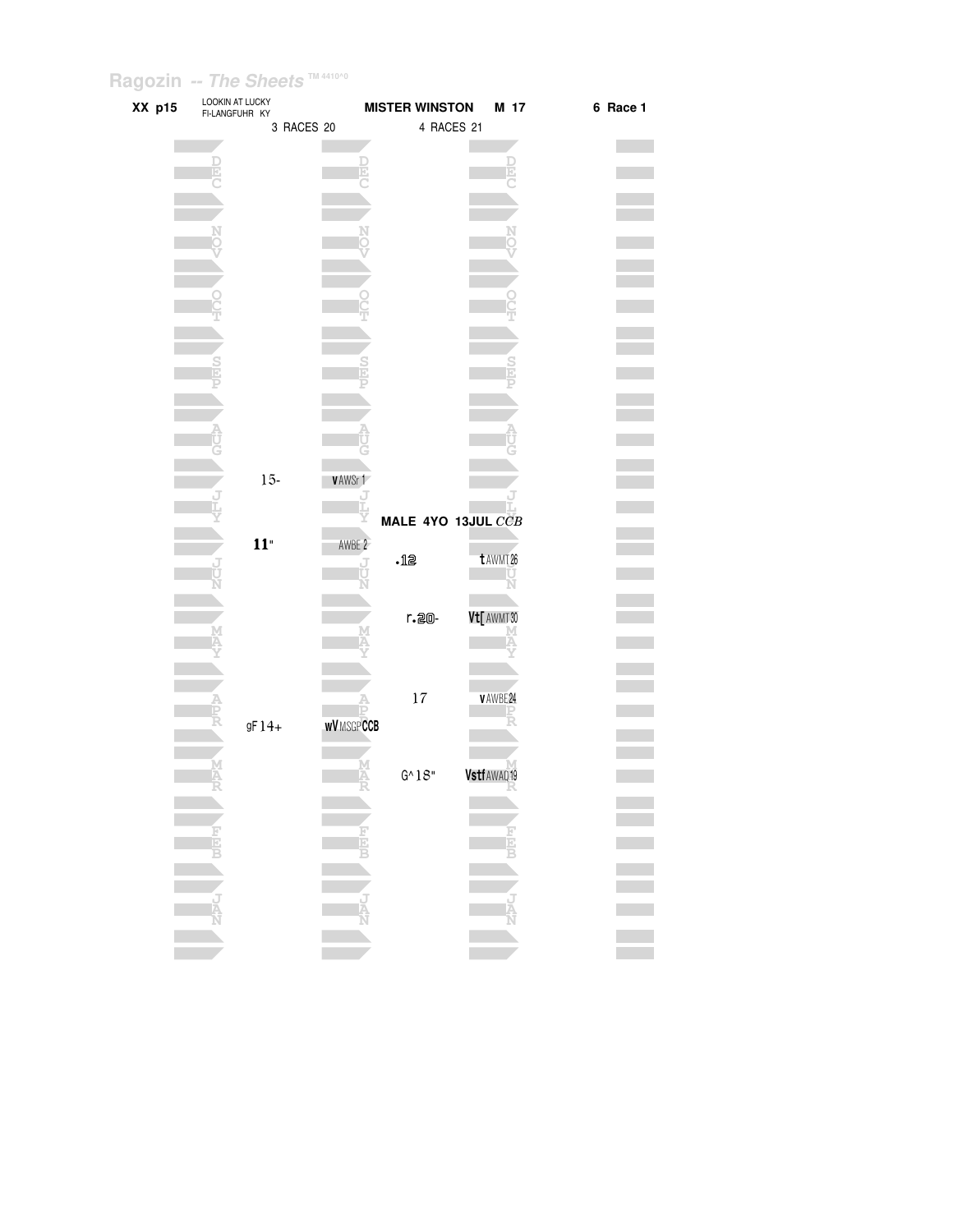| XX p16 | UNCLE MO | STREET GIRL-STREET HERO KY<br>1 RACE 21 | <b>MO GIRL</b> | F 18 | 6 Race 1         |
|--------|----------|-----------------------------------------|----------------|------|------------------|
|        |          |                                         |                |      |                  |
|        |          |                                         |                |      |                  |
|        |          |                                         |                |      |                  |
|        |          |                                         |                |      |                  |
|        |          |                                         |                |      |                  |
|        |          |                                         |                |      |                  |
|        |          |                                         |                |      |                  |
|        |          |                                         |                |      |                  |
|        |          |                                         |                |      |                  |
|        |          |                                         |                |      |                  |
|        |          |                                         |                |      |                  |
|        |          |                                         |                |      |                  |
|        |          | F/M 3YO 13JUL $JTs$                     |                |      |                  |
|        |          |                                         |                |      |                  |
|        |          |                                         |                |      |                  |
|        |          |                                         |                |      |                  |
|        |          |                                         |                |      |                  |
|        |          |                                         |                |      |                  |
|        |          |                                         |                |      |                  |
|        |          | YMSAQJTs<br>$FP^{\sim}=19$              |                |      |                  |
|        |          |                                         |                |      |                  |
|        |          |                                         |                |      |                  |
|        |          |                                         |                |      |                  |
|        |          |                                         |                |      | E<br>E<br>E<br>E |
|        |          |                                         |                |      |                  |
|        |          |                                         |                |      |                  |
|        |          |                                         |                |      |                  |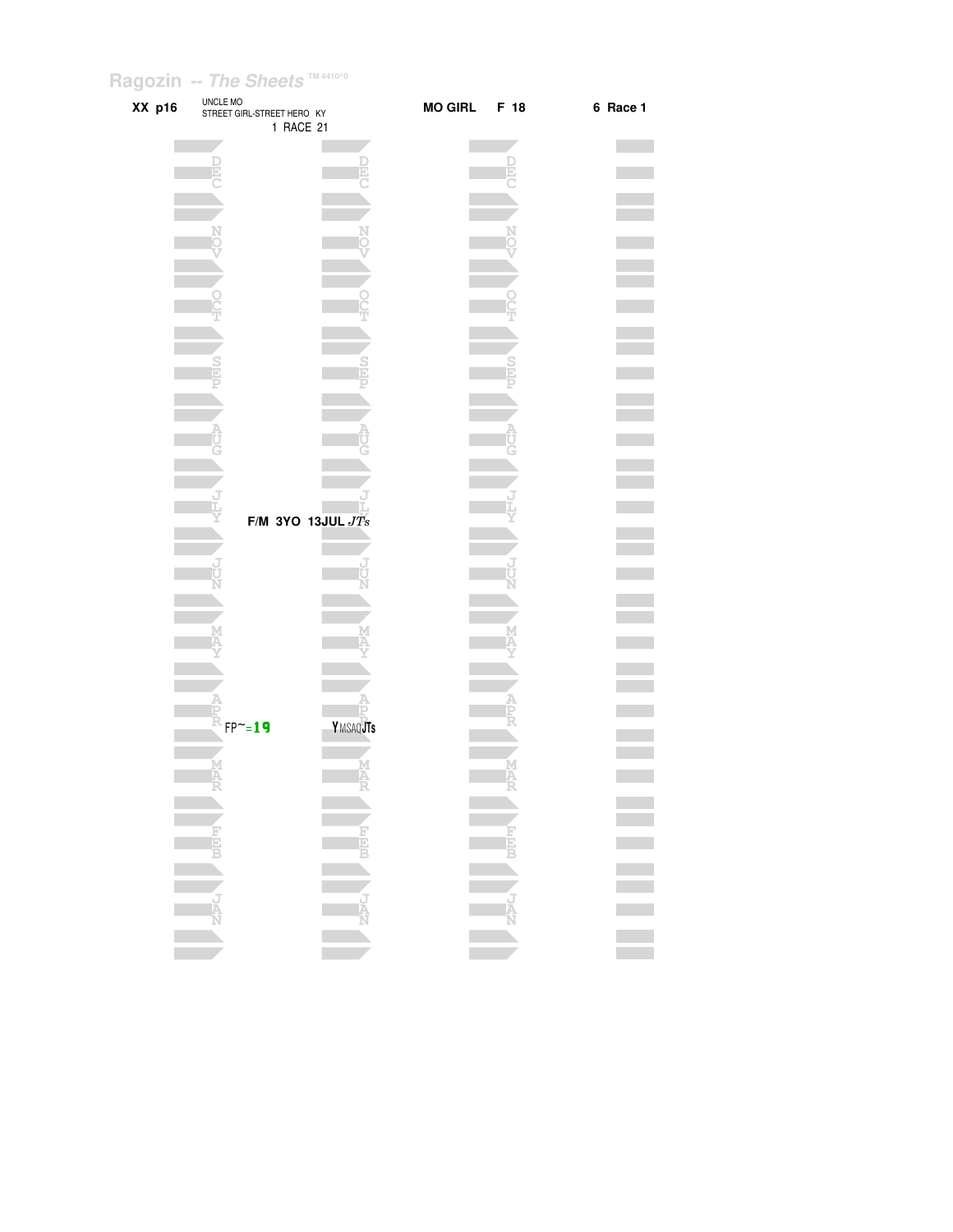| XX p17 | $\textsf{CURL}{}$ | COMEDY-THEATRICAL-IR KY |                     | <b>MOLIERE</b>     |             | M 17                | 6 Race 1 |  |
|--------|-------------------|-------------------------|---------------------|--------------------|-------------|---------------------|----------|--|
|        |                   | 3 RACES 20              |                     | 5 RACES 21         |             |                     |          |  |
|        |                   |                         |                     |                    |             |                     |          |  |
|        |                   |                         |                     |                    |             |                     |          |  |
|        |                   |                         |                     |                    |             |                     |          |  |
|        |                   |                         |                     |                    |             |                     |          |  |
|        |                   |                         |                     |                    |             |                     |          |  |
|        |                   | 15+                     | YMSCD21             |                    |             |                     |          |  |
|        |                   |                         |                     |                    |             |                     |          |  |
|        |                   |                         |                     |                    |             |                     |          |  |
|        |                   |                         |                     |                    |             |                     |          |  |
|        |                   |                         |                     |                    |             |                     |          |  |
|        |                   |                         |                     |                    |             |                     |          |  |
|        |                   |                         |                     |                    |             |                     |          |  |
|        |                   | $18"$                   | YMSCD <sub>26</sub> |                    |             |                     |          |  |
|        |                   |                         |                     |                    |             |                     |          |  |
|        |                   |                         |                     |                    |             |                     |          |  |
|        |                   |                         | <b>V MSEL SMA</b>   |                    |             |                     |          |  |
|        |                   | $F111"$                 |                     |                    |             |                     |          |  |
|        |                   |                         |                     |                    |             |                     |          |  |
|        |                   |                         |                     |                    |             |                     |          |  |
|        |                   |                         |                     |                    |             |                     |          |  |
|        |                   |                         |                     | MALE 4YO 13JUL SMA |             |                     |          |  |
|        |                   |                         |                     |                    |             |                     |          |  |
|        |                   |                         |                     | g23                |             | VAWCD <sub>26</sub> |          |  |
|        |                   |                         |                     |                    |             |                     |          |  |
|        |                   |                         |                     |                    |             |                     |          |  |
|        |                   |                         |                     |                    |             |                     |          |  |
|        |                   |                         |                     |                    |             |                     |          |  |
|        |                   |                         |                     |                    |             |                     |          |  |
|        |                   |                         |                     | $9.16$ "           |             | AWCD <sub>9</sub>   |          |  |
|        |                   |                         |                     |                    |             |                     |          |  |
|        |                   |                         |                     |                    |             |                     |          |  |
|        |                   |                         |                     |                    |             |                     |          |  |
|        |                   |                         |                     |                    |             |                     |          |  |
|        |                   |                         |                     | .12                | wystfAWFG24 |                     |          |  |
|        |                   |                         |                     |                    |             |                     |          |  |
|        |                   |                         |                     |                    |             |                     |          |  |
|        |                   |                         |                     | $P^{\sim}$ 13-     |             | YAWFG25             |          |  |
|        |                   |                         |                     |                    |             |                     |          |  |
|        |                   |                         |                     |                    |             |                     |          |  |
|        |                   |                         |                     |                    |             |                     |          |  |
|        |                   |                         |                     | $\cdot$ 8.         |             | <b>wQMSFG23</b>     |          |  |
|        |                   |                         |                     |                    |             |                     |          |  |
|        |                   |                         |                     |                    |             |                     |          |  |
|        |                   |                         |                     |                    |             |                     |          |  |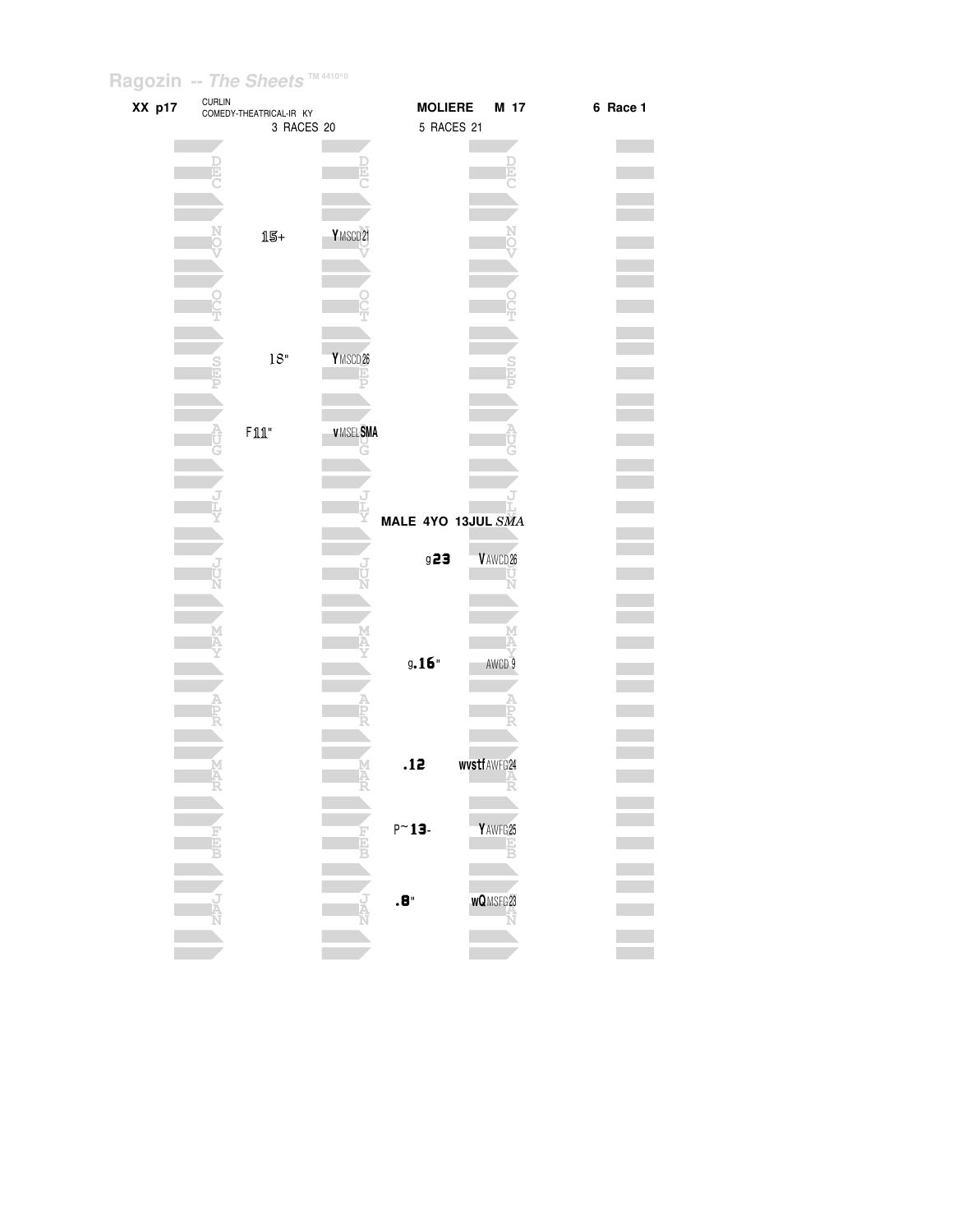| XX p1          | MALIBU MOON       | YARA-PUT IT BACK KY                 |             | <b>MOON SWAG</b> | F 18 | 6 Race 5 |
|----------------|-------------------|-------------------------------------|-------------|------------------|------|----------|
| 3 RACES 20     |                   | 5 RACES 21                          |             |                  |      |          |
|                |                   |                                     | D           |                  |      |          |
| $17$           | <b>stfAWFGBPW</b> |                                     | Ŀ           |                  |      |          |
|                |                   |                                     |             |                  |      |          |
|                |                   |                                     |             |                  |      |          |
|                |                   |                                     |             |                  |      |          |
|                |                   |                                     |             |                  |      |          |
|                |                   |                                     |             |                  |      |          |
|                |                   |                                     |             |                  |      |          |
|                |                   |                                     |             |                  |      |          |
| 22"            | WAWAL19           |                                     |             |                  |      |          |
|                |                   |                                     |             |                  |      |          |
| $\mathsf{F}25$ | <b>W[MSALTWF</b>  |                                     |             |                  |      |          |
|                | G                 |                                     |             |                  |      |          |
|                |                   |                                     |             |                  |      |          |
|                |                   |                                     |             |                  |      |          |
|                |                   | $F/M$ 3YO 13JUL $BPW$<br>16 VAWIN 7 |             |                  |      |          |
|                | J<br>Ù            |                                     |             |                  |      |          |
|                |                   |                                     |             |                  |      |          |
|                |                   |                                     |             |                  |      |          |
|                | M                 | 14                                  | vsL AWCD 14 |                  |      |          |
|                |                   |                                     |             |                  |      |          |
|                |                   |                                     |             |                  |      |          |
|                |                   |                                     |             |                  |      |          |
|                |                   | $18-$                               | AWKE 3      |                  |      |          |
|                | M<br>A            |                                     | М<br>Ā      |                  | Α    |          |
|                |                   |                                     |             |                  |      |          |
|                |                   |                                     |             |                  |      |          |
|                |                   | $17+$                               | VAWFG13     |                  |      |          |
|                |                   |                                     |             |                  |      |          |
|                |                   |                                     |             |                  |      |          |
|                |                   | $~\tilde{}$ 17                      | YTn AWFG 16 |                  |      |          |
|                |                   |                                     |             |                  |      |          |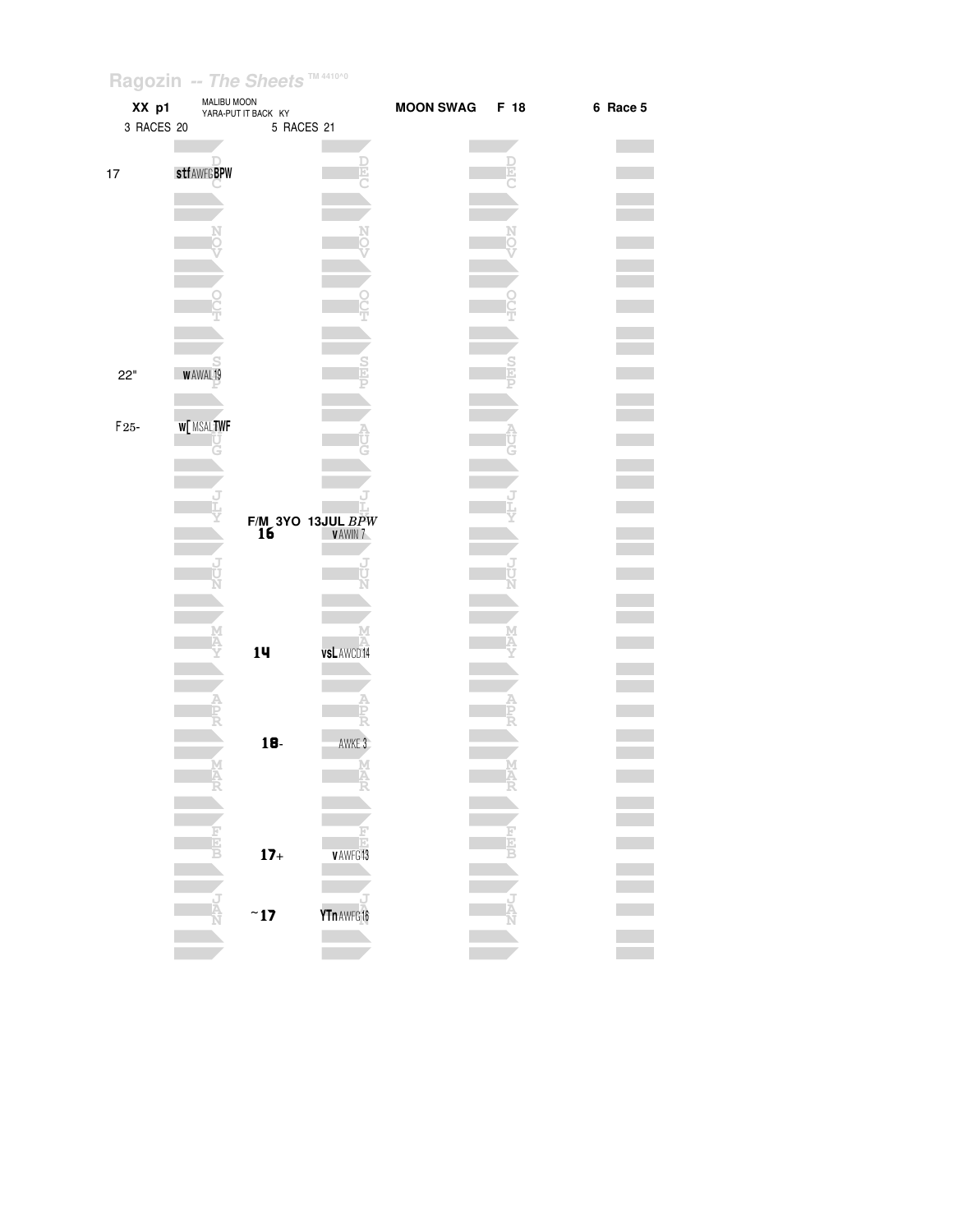| XX p19    | MORE THAN READY   | CELEBRATEGOODTIMES-HARLAN'S HOLIDAP RE GOOD TIMES | F 17                  | 6 Race 1 |
|-----------|-------------------|---------------------------------------------------|-----------------------|----------|
| 1 RACE 19 | 7 RACES 20        | 6 RACES 21                                        |                       |          |
| $F = 18$  | VS MSGP JRA       |                                                   |                       |          |
|           | $= 15 -$          | AWFG18                                            |                       |          |
|           |                   |                                                   |                       |          |
|           |                   |                                                   |                       |          |
|           |                   |                                                   |                       |          |
|           |                   |                                                   |                       |          |
|           |                   |                                                   |                       |          |
|           | $P^{\sim} = 17 +$ | v AWKE17                                          |                       |          |
|           |                   |                                                   |                       |          |
|           |                   |                                                   |                       |          |
|           |                   |                                                   |                       |          |
|           |                   |                                                   |                       |          |
|           | $\sim$ 15-        | Y AWCD 4                                          |                       |          |
|           |                   |                                                   |                       |          |
|           | $= 17$            | WSMSEL 9                                          |                       |          |
|           |                   |                                                   |                       |          |
|           |                   |                                                   |                       |          |
|           | $= 14$            | <b>MSKEMJM</b>                                    | $F/M$ 4YO 13JUL $MJM$ |          |
|           |                   |                                                   |                       |          |
|           |                   | J                                                 |                       |          |
|           |                   | $-19-$                                            | Yt AWIN15             |          |
|           |                   |                                                   |                       |          |
|           |                   | $=15$                                             | v AWCD 21             |          |
|           |                   |                                                   |                       |          |
|           |                   |                                                   |                       |          |
|           |                   |                                                   |                       |          |
|           |                   |                                                   |                       |          |
|           |                   | $= 14 +$                                          | <b>VAWKE7</b>         |          |
|           |                   |                                                   |                       |          |
|           |                   |                                                   |                       |          |
|           | $=$ $15"$         | <b>v</b> ] MSTA 7<br>$-14$                        | <b>VAWFG4</b>         |          |
|           | Б                 |                                                   | Ē                     |          |
|           |                   | Ė                                                 | R                     |          |
|           | $-20$             | $Y[$ fMSGP 2 $P^{\sim}$ - 14"                     | <b>WAWFG 5</b>        |          |
|           | Ŕ                 | <b>UNITE</b>                                      |                       |          |
|           |                   | $\mathsf{P}^\thicksim=\!\!\mathbf{16}^\circ$      | YAWFG10               |          |
|           |                   |                                                   |                       |          |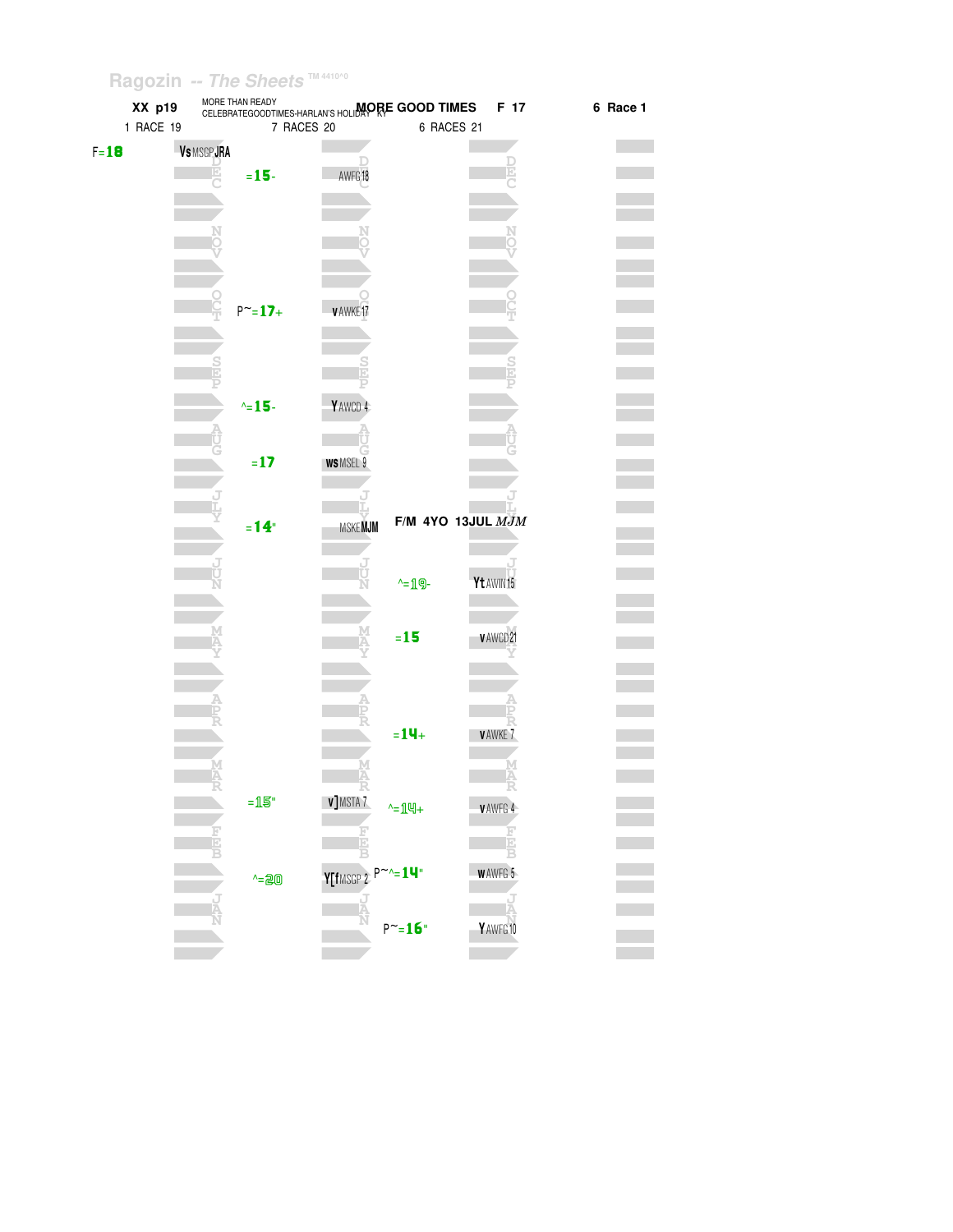| XX p20 | MORE THAN READY<br>COAL AND ICE-TAPIT FL | 2 RACES 21        | MORE ROMANCE F 18 |   | 6 Race 1 |
|--------|------------------------------------------|-------------------|-------------------|---|----------|
|        |                                          |                   |                   |   |          |
|        |                                          |                   |                   |   |          |
|        |                                          | F                 |                   |   |          |
|        |                                          |                   |                   |   |          |
|        |                                          |                   |                   |   |          |
|        |                                          |                   |                   |   |          |
|        |                                          |                   |                   |   |          |
|        |                                          |                   |                   |   |          |
|        |                                          |                   |                   |   |          |
|        |                                          |                   |                   |   |          |
|        |                                          |                   |                   |   |          |
|        |                                          |                   |                   |   |          |
|        |                                          |                   |                   |   |          |
|        |                                          |                   |                   |   |          |
|        |                                          |                   |                   |   |          |
|        |                                          |                   |                   |   |          |
|        |                                          |                   |                   |   |          |
|        |                                          |                   |                   |   |          |
|        |                                          |                   |                   |   |          |
|        |                                          |                   |                   |   |          |
|        |                                          |                   |                   |   |          |
|        |                                          |                   |                   |   |          |
|        |                                          | F/M 3YO 13JUL REM |                   |   |          |
|        |                                          |                   |                   |   |          |
|        |                                          |                   |                   |   |          |
|        |                                          |                   |                   |   |          |
|        |                                          |                   |                   |   |          |
|        |                                          |                   |                   |   |          |
|        | $=22"$                                   | SMSLS30           |                   |   |          |
|        |                                          |                   |                   |   |          |
|        |                                          |                   |                   |   |          |
|        |                                          |                   |                   |   |          |
|        | $F29+$                                   | <b>SMSOPREM</b>   |                   |   |          |
|        |                                          |                   |                   |   |          |
|        |                                          |                   |                   |   |          |
|        |                                          |                   |                   |   |          |
|        |                                          |                   |                   | M |          |
|        |                                          |                   |                   |   |          |
|        | ÷                                        | 57                |                   | ÷ |          |
|        |                                          |                   |                   |   |          |
|        |                                          |                   |                   |   |          |
|        |                                          |                   |                   |   |          |
|        |                                          |                   |                   |   | Ē        |
|        |                                          |                   |                   |   |          |
|        |                                          |                   |                   |   |          |
|        |                                          |                   |                   |   |          |
|        |                                          |                   |                   |   |          |
|        |                                          |                   |                   |   | Ξ        |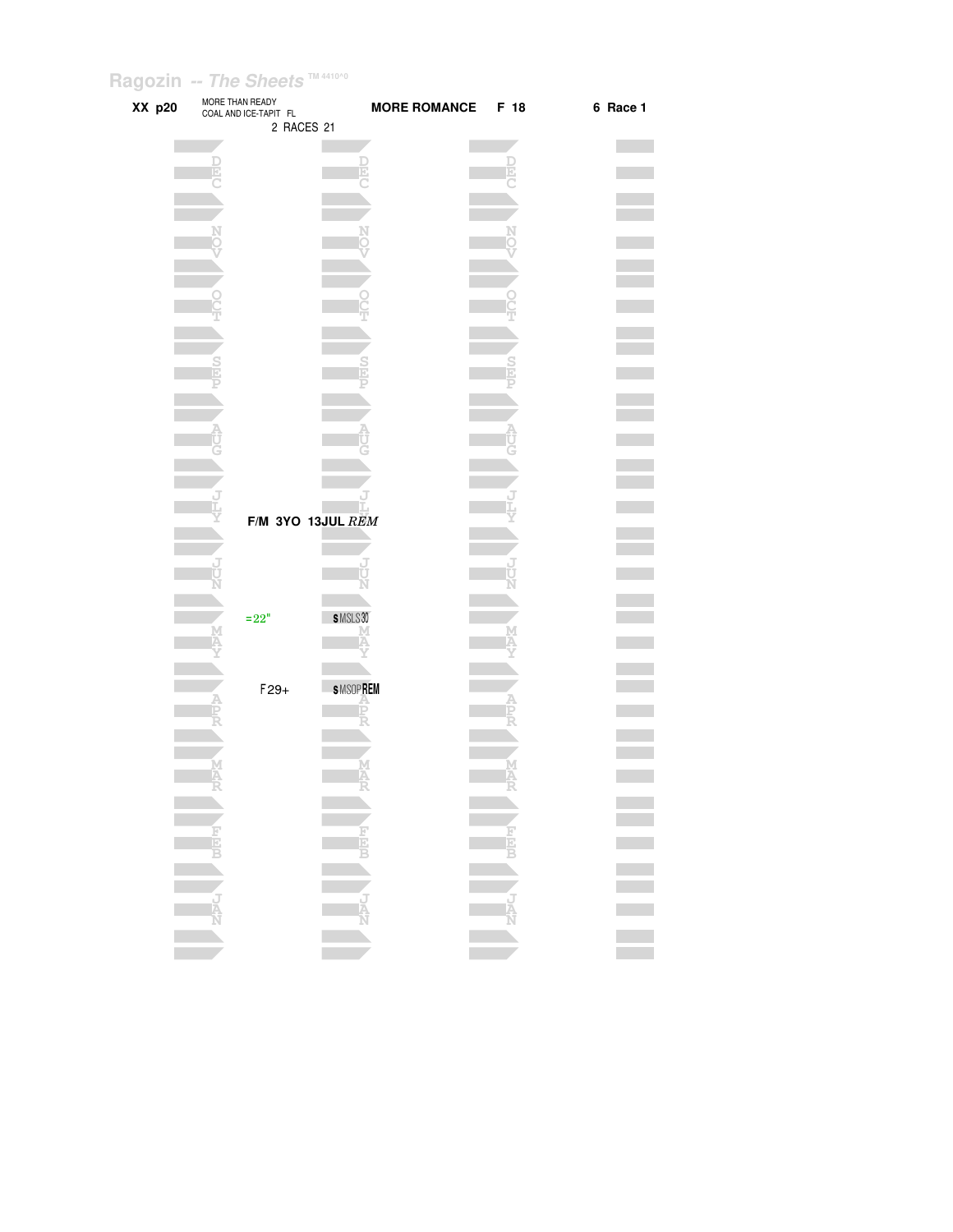| XX p21 | MORE THAN READY<br>UNUSUAL MAY DEADT KY <b>MORE THAN UNUSUAL</b> |                      |          |                   | F 17           | 6 Race 1 |
|--------|------------------------------------------------------------------|----------------------|----------|-------------------|----------------|----------|
|        | 5 RACES 20                                                       |                      |          | 3 RACES 21        |                |          |
|        | $= 13$                                                           | v AWGP 26            |          |                   |                |          |
|        |                                                                  |                      |          |                   |                |          |
|        |                                                                  |                      |          |                   |                |          |
|        |                                                                  |                      |          |                   |                |          |
|        |                                                                  |                      |          |                   |                |          |
|        |                                                                  |                      |          |                   |                |          |
|        | $P^{\sim} = 17$ "                                                | Y AWKE <sub>17</sub> |          |                   |                |          |
|        |                                                                  |                      |          |                   |                |          |
|        |                                                                  |                      |          |                   |                |          |
|        |                                                                  |                      |          |                   |                |          |
|        | $=16-$                                                           | <b>wYtMSKD7</b>      |          |                   |                |          |
|        |                                                                  |                      |          |                   |                |          |
|        | $= 16 -$                                                         | VMSEL 9              |          |                   |                |          |
|        |                                                                  |                      |          |                   |                |          |
|        |                                                                  |                      |          |                   |                |          |
|        |                                                                  |                      |          | F/M 4YO 13JUL BHC |                |          |
|        |                                                                  |                      |          |                   |                |          |
|        | $F = 16$                                                         | <b>VtfMSCDBHC</b>    |          |                   |                |          |
|        |                                                                  |                      |          |                   |                |          |
|        |                                                                  |                      |          |                   |                |          |
|        |                                                                  |                      |          |                   |                |          |
|        |                                                                  |                      | g^=12    |                   | VAWCD30        |          |
|        |                                                                  |                      |          |                   |                |          |
|        |                                                                  |                      | $= 12 +$ |                   | AWKE 7         |          |
|        |                                                                  |                      |          |                   |                |          |
|        |                                                                  |                      |          |                   |                |          |
|        |                                                                  |                      |          |                   |                |          |
|        |                                                                  | iajaja)<br>Eliajaj   | $=13$    |                   | <b>WAWFG27</b> |          |
|        |                                                                  |                      |          |                   | R              |          |
|        |                                                                  |                      |          |                   |                |          |
|        |                                                                  | J<br>A               |          |                   | J<br>A         |          |
|        |                                                                  |                      |          |                   |                |          |
|        |                                                                  |                      |          |                   |                |          |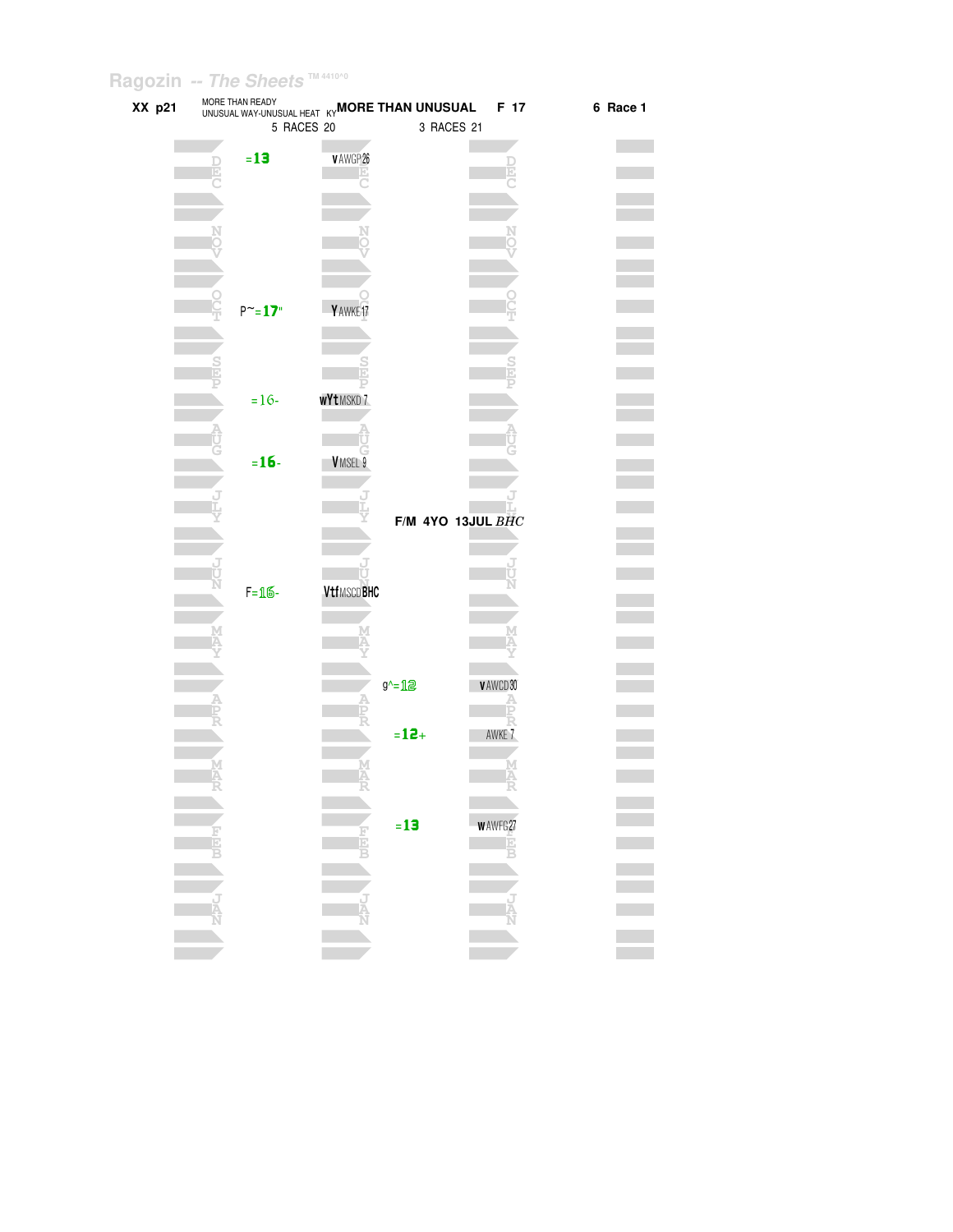| XX p22 | <b>UNION RAGS</b> | NEW HOPE SEVEN-CARSON CITY KY | 1 RACE 20        | <b>MORNING LIGHT</b><br>4 RACES 21  | F 17               | 6 Race 1 |
|--------|-------------------|-------------------------------|------------------|-------------------------------------|--------------------|----------|
|        |                   |                               |                  |                                     |                    |          |
|        |                   |                               |                  |                                     |                    |          |
|        |                   |                               |                  |                                     |                    |          |
|        |                   |                               |                  |                                     |                    |          |
|        |                   |                               |                  |                                     |                    |          |
|        |                   | $F.21 -$                      | wv\$MSMNERR<br>т |                                     |                    |          |
|        |                   |                               |                  |                                     |                    |          |
|        |                   |                               |                  |                                     |                    |          |
|        |                   |                               |                  |                                     |                    |          |
|        |                   |                               |                  |                                     |                    |          |
|        |                   |                               |                  |                                     |                    |          |
|        |                   |                               |                  | F/M 4YO 13JUL ERR                   |                    |          |
|        |                   |                               |                  |                                     |                    |          |
|        |                   |                               |                  |                                     |                    |          |
|        |                   |                               |                  |                                     |                    |          |
|        |                   |                               |                  | $= 24$                              | vtf15MN25          |          |
|        |                   |                               |                  |                                     |                    |          |
|        |                   |                               |                  |                                     |                    |          |
|        |                   |                               |                  | $2\%$                               | fAWMV <sub>7</sub> |          |
|        |                   |                               |                  |                                     |                    |          |
|        |                   |                               |                  | $\Diamond$ 23+                      | Yt AWTP 10         |          |
|        |                   |                               | i<br>B           |                                     |                    |          |
|        |                   |                               |                  | $9 \Leftrightarrow 11$ $\sqrt{2}$ - | <b>Ys</b> 30TP 4   |          |
|        | é                 |                               |                  |                                     | ı<br>R             |          |
|        |                   |                               |                  |                                     |                    |          |
|        |                   |                               |                  |                                     |                    |          |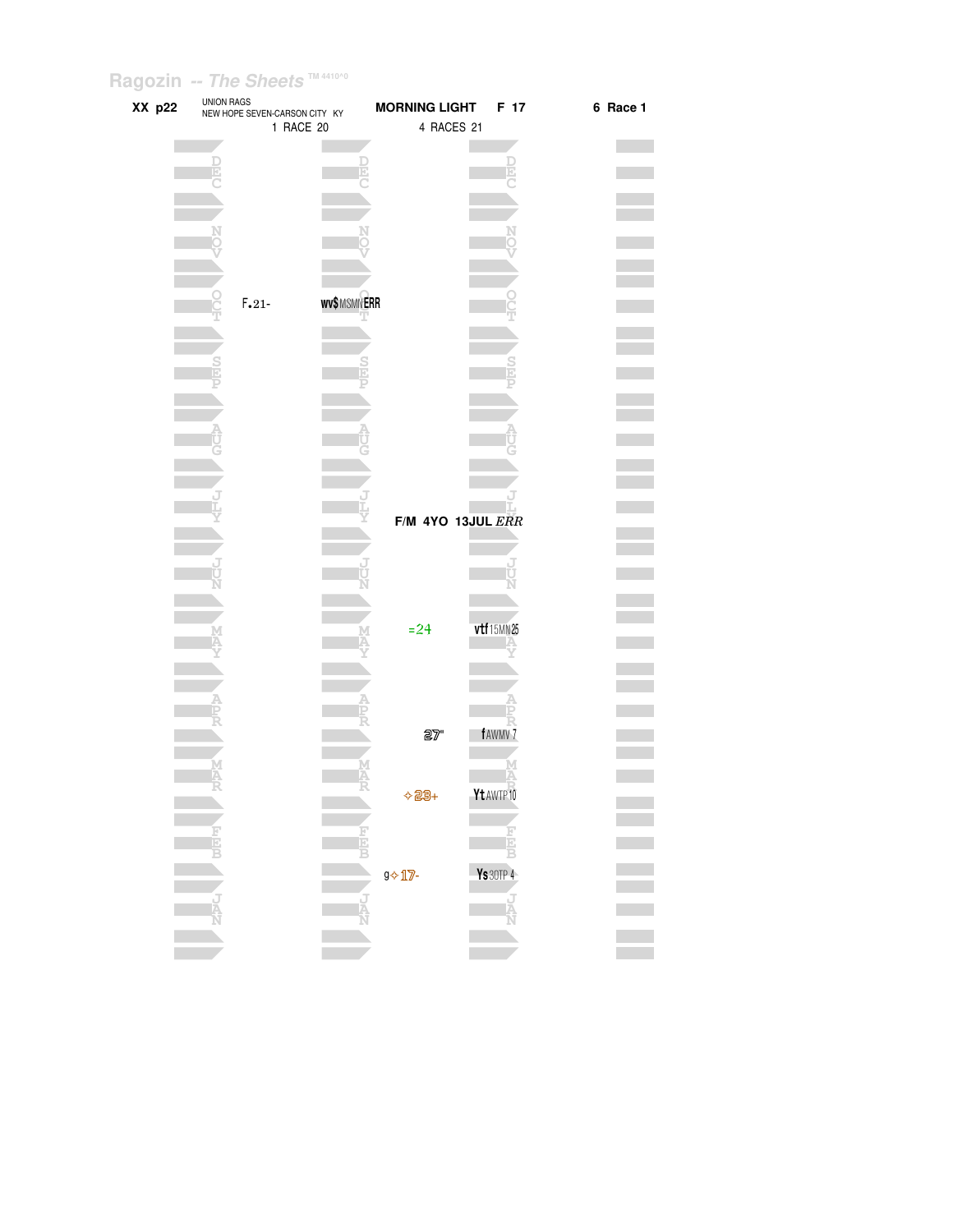| XX p23           | MR SPEAKER  | PURRFECT RIDE-CANDY RIDE-AR KY |            |                    | <b>MR.TIP</b>             | M 17             | 6 Race 1 |
|------------------|-------------|--------------------------------|------------|--------------------|---------------------------|------------------|----------|
| 2 RACES 19       |             | 7 RACES 20                     |            |                    | 7 RACES 21                |                  |          |
|                  |             |                                |            |                    |                           |                  |          |
|                  |             |                                |            |                    |                           |                  |          |
|                  |             | $=16$                          | w&fr20GP20 |                    |                           |                  |          |
|                  |             | $=19$                          | AWGP11     |                    |                           |                  |          |
|                  |             |                                |            |                    |                           |                  |          |
|                  |             |                                |            |                    |                           |                  |          |
|                  |             |                                |            |                    |                           |                  |          |
| $17 -$           | VAWCD 9     |                                |            |                    |                           |                  |          |
|                  |             |                                |            |                    |                           |                  |          |
|                  |             | GELDED                         |            |                    |                           |                  |          |
|                  |             |                                |            |                    |                           |                  |          |
|                  |             |                                |            |                    |                           |                  |          |
| gate ran off scr |             |                                |            |                    |                           |                  |          |
|                  |             |                                |            |                    |                           |                  |          |
|                  |             | $=14"$                         | YT AWAP 19 |                    |                           |                  |          |
|                  |             |                                |            |                    |                           |                  |          |
| $F \diamond 20+$ | wY\$MSAPJSN |                                |            |                    |                           |                  |          |
|                  |             |                                |            |                    |                           |                  |          |
|                  |             | $=19$                          | v AWAP 22  |                    |                           |                  |          |
|                  |             |                                |            |                    |                           |                  |          |
|                  |             |                                |            |                    |                           |                  |          |
|                  |             |                                |            |                    |                           |                  |          |
|                  |             | 19                             | Y[ AWIN 21 |                    |                           |                  |          |
|                  |             |                                |            | MALE 4YO 13JUL MJM |                           |                  |          |
|                  |             |                                |            |                    |                           |                  |          |
|                  |             |                                |            |                    |                           |                  |          |
|                  |             |                                | YAWIN15    |                    |                           |                  |          |
|                  | Ν           | $=$ 16 $\,$                    |            | 11                 |                           | <b>WV awCD12</b> |          |
|                  |             |                                |            | $r.16 +$           |                           |                  |          |
|                  |             |                                |            |                    |                           | vQ awBE30        |          |
|                  |             |                                |            |                    |                           |                  |          |
|                  |             |                                |            |                    |                           |                  |          |
|                  |             |                                |            |                    |                           |                  |          |
|                  |             | 18"                            | VAWOP24    | gP~=10"            |                           | awGP25           |          |
|                  |             |                                |            |                    |                           |                  |          |
|                  |             |                                |            |                    |                           |                  |          |
|                  |             |                                |            |                    |                           |                  |          |
|                  |             |                                |            | $=$ 14-            |                           | <b>sTawGPMJM</b> |          |
|                  |             |                                |            |                    |                           |                  |          |
|                  |             |                                |            |                    |                           |                  |          |
|                  |             |                                |            |                    |                           |                  |          |
|                  |             |                                |            | $10+$              | <b>wvs&amp;MM</b> 20GP 24 |                  |          |
|                  |             |                                |            |                    |                           |                  |          |
|                  |             |                                |            |                    |                           |                  |          |
|                  |             |                                |            | g=14-              |                           | Vt awGP 30       |          |
|                  |             |                                |            |                    |                           |                  |          |
|                  |             |                                |            |                    |                           |                  |          |
|                  |             |                                |            | $P^{\sim} = 16$    |                           | Y AWGP FRO       |          |
|                  |             |                                |            |                    |                           |                  |          |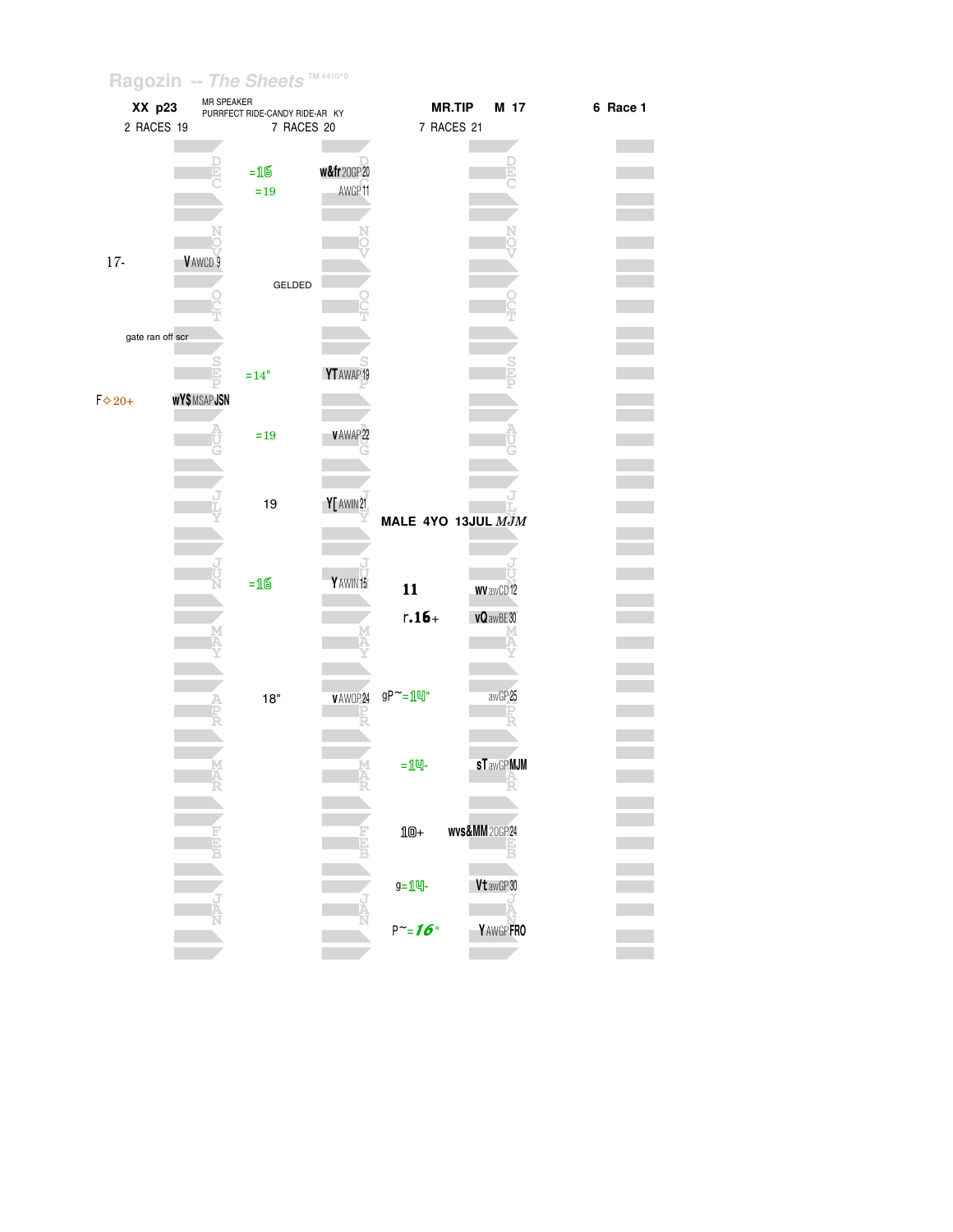| XX p24 | CANDY RIDE-AR<br>SPOKESWOMAN-UNBRIDLED'S SONG KY | 3 RACES 21         | <b>MYOPIC</b> | M 18 | 6 Race 1 |
|--------|--------------------------------------------------|--------------------|---------------|------|----------|
|        |                                                  |                    |               |      |          |
|        |                                                  |                    |               |      |          |
|        |                                                  |                    |               |      |          |
|        |                                                  |                    |               |      |          |
|        |                                                  |                    |               |      |          |
|        |                                                  |                    |               |      |          |
|        |                                                  |                    |               |      |          |
|        |                                                  |                    |               |      |          |
|        |                                                  |                    |               |      |          |
|        |                                                  |                    |               |      |          |
|        |                                                  |                    |               |      |          |
|        |                                                  |                    |               |      |          |
|        |                                                  | MALE 3YO 13JUL RBt |               |      |          |
|        | $15+$                                            | <b>wY]MSINRBt</b>  |               |      |          |
|        |                                                  |                    |               |      |          |
|        |                                                  |                    |               |      |          |
|        | 15+                                              | [MSSA16            |               |      |          |
|        |                                                  |                    |               |      |          |
|        | $F = 21 -$                                       | <b>YMSSABBt</b>    |               |      |          |
|        |                                                  |                    |               |      |          |
|        | Ā<br>- 47                                        | -7                 |               | -7   |          |
|        |                                                  |                    |               |      |          |
|        |                                                  |                    |               |      |          |
|        |                                                  |                    |               |      |          |
|        |                                                  |                    |               |      |          |
|        |                                                  |                    |               |      |          |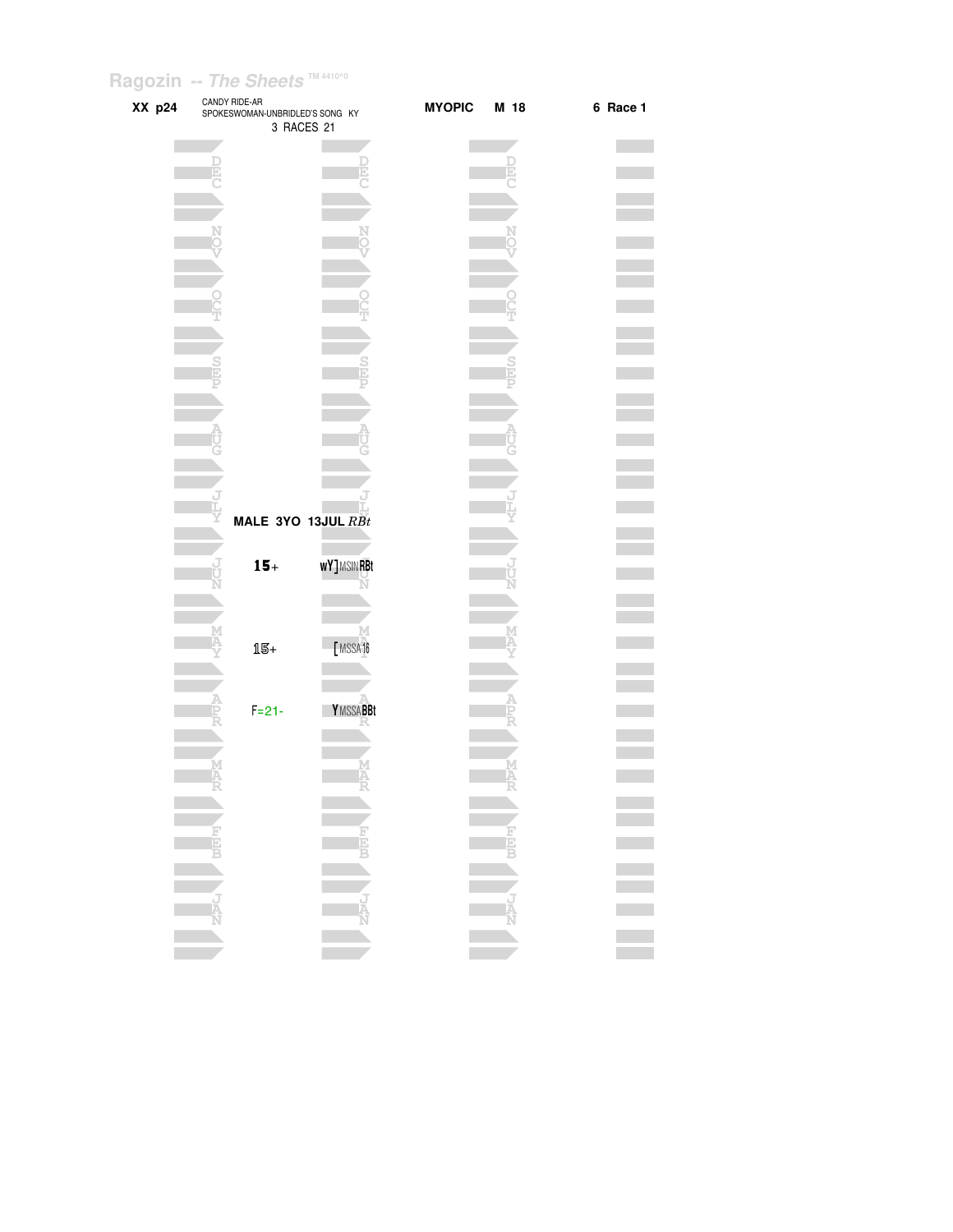| QUALITY ROAD<br>XX p25<br><b>NATIONAL ROAD</b><br>M 18<br>STORM LILY-STORM CAT KY<br>1 RACE 20<br>3 RACES 21 | 6 Race 1 |
|--------------------------------------------------------------------------------------------------------------|----------|
|                                                                                                              |          |
|                                                                                                              |          |
|                                                                                                              |          |
|                                                                                                              |          |
|                                                                                                              |          |
| <b>\$MSELBHC</b><br>$22 +$                                                                                   |          |
|                                                                                                              |          |
| MALE 3YO 13JUL BHC                                                                                           |          |
| $P^{\sim} = 15$ "<br>VMSEL27<br>ψŬ<br>$=15°$<br>Y 75CD 13                                                    |          |
| GELDED                                                                                                       |          |
| Y[MSIN27<br>gF 29+                                                                                           |          |
|                                                                                                              |          |
|                                                                                                              |          |
| <b>FEED</b><br><b>REPLACE</b>                                                                                |          |
| 一五点<br>大型人<br><b>NAN</b>                                                                                     |          |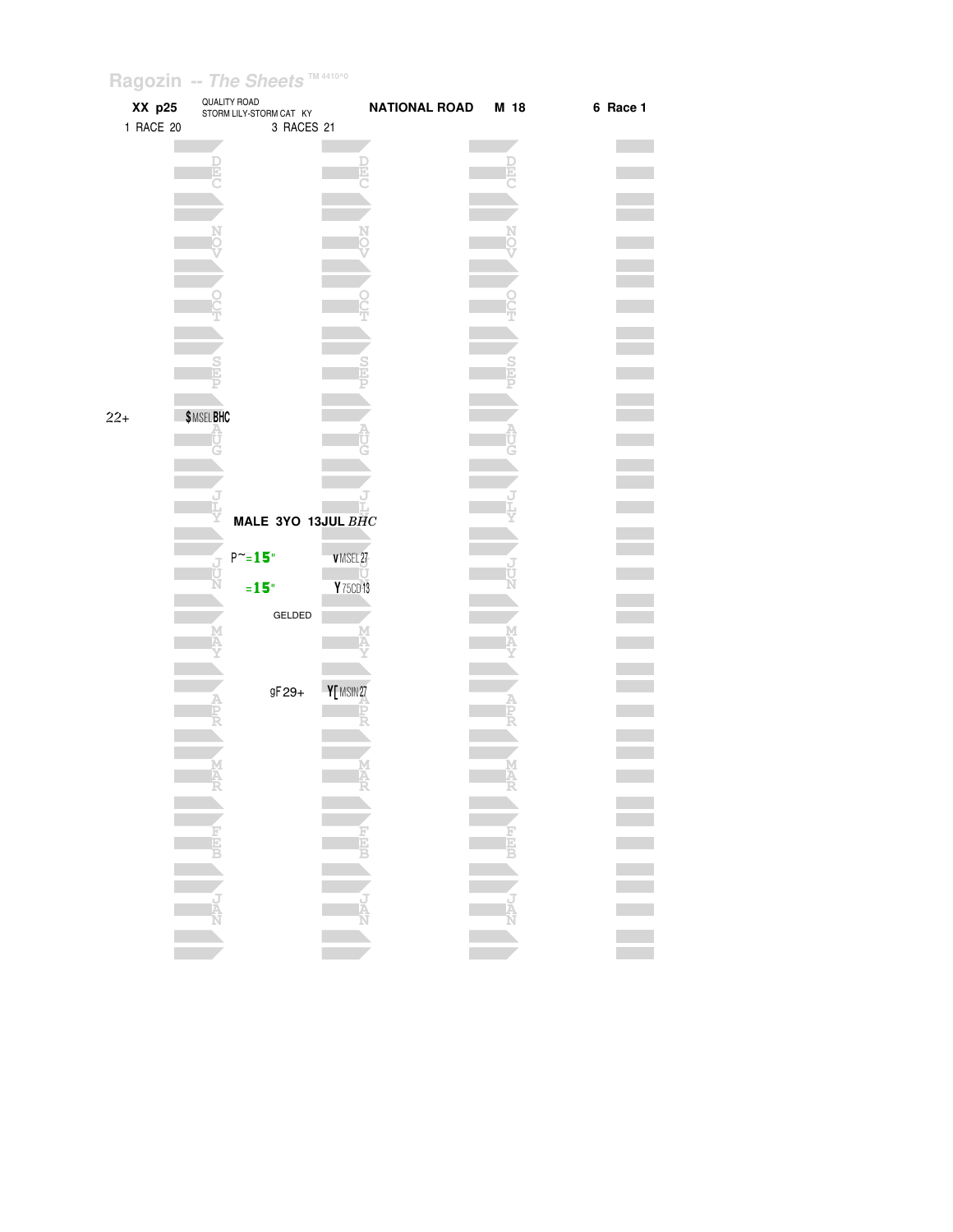| XX p26 | NO NAY NEVER | ALHANIA-MEDAGLIA D'ORO FR<br>5 RACES 21 | <b>NEVER AT ALL-FR</b> | F 18   | 6 Race 1 |
|--------|--------------|-----------------------------------------|------------------------|--------|----------|
|        |              |                                         |                        |        |          |
|        | D            |                                         |                        |        |          |
|        |              |                                         |                        |        |          |
|        |              |                                         |                        |        |          |
|        |              |                                         |                        |        |          |
|        |              |                                         |                        |        |          |
|        |              |                                         |                        |        |          |
|        |              |                                         |                        |        |          |
|        |              |                                         |                        |        |          |
|        |              |                                         |                        |        |          |
|        |              |                                         |                        |        |          |
|        |              |                                         |                        |        |          |
|        |              |                                         |                        |        |          |
|        |              |                                         |                        |        |          |
|        |              |                                         |                        |        |          |
|        |              |                                         |                        |        |          |
|        |              |                                         |                        |        |          |
|        |              |                                         |                        |        |          |
|        |              |                                         |                        |        |          |
|        |              | F/M 3YO 13JUL $MCe$                     |                        |        |          |
|        |              |                                         |                        |        |          |
|        |              |                                         |                        |        |          |
|        |              |                                         | N                      |        |          |
|        |              | $9 = 21 +$                              | MSGP 6                 |        |          |
|        |              |                                         | M                      |        |          |
|        |              | $\lambda = 19 -$                        | t MSGP 16              |        |          |
|        |              |                                         |                        |        |          |
|        |              |                                         |                        |        |          |
|        |              |                                         |                        |        |          |
|        |              | $=25-$                                  | YtfMSGP11              |        |          |
|        |              |                                         |                        |        |          |
|        | Ķ            |                                         |                        | Ņ<br>A |          |
|        |              |                                         |                        |        |          |
|        |              |                                         |                        |        |          |
|        |              | $9 = 22$                                | MSGP <sub>28</sub>     |        |          |
|        | E            |                                         | E                      |        |          |
|        |              |                                         |                        |        |          |
|        |              | $F = 20 +$                              | <b>sMSGPMCe</b>        |        |          |
|        |              |                                         | i.<br>Iz               |        |          |
|        |              |                                         |                        |        |          |
|        |              |                                         |                        |        |          |
|        |              |                                         |                        |        |          |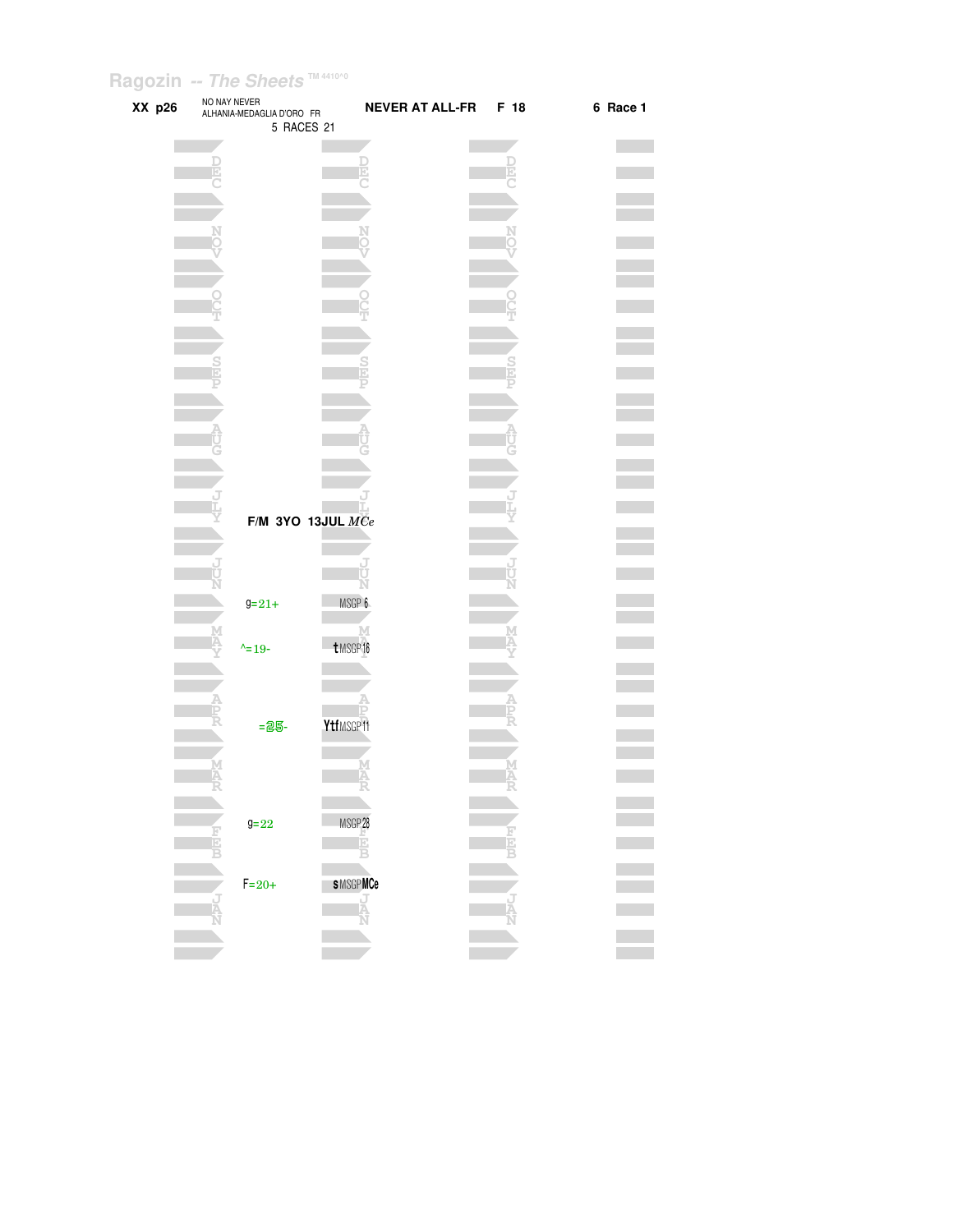| XX p27 | QUALITY ROAD<br>LOVE THIS KITTY-NOT FOR LOVE KY |   | <b>NORTH BROADWAY</b> | F 16       |                                                   | 6 Race 1           |  |
|--------|-------------------------------------------------|---|-----------------------|------------|---------------------------------------------------|--------------------|--|
|        |                                                 |   | 4 RACES 20            |            | 2 RACES 21                                        |                    |  |
|        |                                                 |   |                       |            |                                                   |                    |  |
|        |                                                 | Đ |                       |            |                                                   |                    |  |
|        |                                                 |   |                       | Þ          |                                                   |                    |  |
|        |                                                 |   |                       |            |                                                   |                    |  |
|        |                                                 |   |                       |            |                                                   |                    |  |
|        |                                                 | N |                       |            |                                                   |                    |  |
|        |                                                 |   |                       |            |                                                   |                    |  |
|        |                                                 |   |                       |            |                                                   |                    |  |
|        |                                                 |   |                       |            |                                                   |                    |  |
|        |                                                 |   |                       |            |                                                   |                    |  |
|        |                                                 |   |                       |            |                                                   |                    |  |
|        |                                                 |   |                       |            |                                                   |                    |  |
|        |                                                 |   |                       | S<br>E     |                                                   |                    |  |
|        |                                                 |   |                       |            |                                                   |                    |  |
|        |                                                 |   |                       |            |                                                   |                    |  |
|        |                                                 |   |                       |            |                                                   |                    |  |
|        |                                                 |   |                       |            |                                                   |                    |  |
|        |                                                 |   |                       |            |                                                   |                    |  |
|        |                                                 |   |                       |            |                                                   |                    |  |
|        |                                                 |   | $P^{\sim} = 17 -$     | AWSr25     |                                                   |                    |  |
|        |                                                 |   |                       |            |                                                   | F/M 5YO 13JUL LLL  |  |
|        |                                                 |   | $= 15 -$              | AWMT 3     |                                                   |                    |  |
|        |                                                 |   |                       | J          |                                                   |                    |  |
|        |                                                 |   |                       |            |                                                   |                    |  |
|        |                                                 |   |                       |            |                                                   |                    |  |
|        |                                                 |   | $=12+$                | WVMSGP30   |                                                   |                    |  |
|        |                                                 |   |                       | М          |                                                   |                    |  |
|        |                                                 |   |                       |            | $g^{\wedge} = \mathbf{1} \mathbf{B}^{\mathsf{u}}$ | Ytn AWGP 15        |  |
|        |                                                 |   |                       |            |                                                   |                    |  |
|        |                                                 |   |                       |            |                                                   |                    |  |
|        |                                                 |   |                       |            |                                                   |                    |  |
|        |                                                 |   |                       |            |                                                   |                    |  |
|        |                                                 |   |                       |            |                                                   |                    |  |
|        |                                                 |   |                       |            |                                                   |                    |  |
|        | A<br>R                                          |   |                       |            |                                                   |                    |  |
|        |                                                 |   |                       |            | $=$ 13-                                           | <b>wvtfAWGPLLL</b> |  |
|        |                                                 |   |                       |            |                                                   |                    |  |
|        |                                                 | Ē |                       | 古          |                                                   |                    |  |
|        |                                                 |   |                       |            |                                                   |                    |  |
|        |                                                 |   |                       |            |                                                   |                    |  |
|        |                                                 | ź | $F = 14$              |            |                                                   |                    |  |
|        |                                                 |   |                       | v\$MSGPCCB |                                                   |                    |  |
|        |                                                 |   |                       |            |                                                   |                    |  |
|        |                                                 |   |                       |            |                                                   |                    |  |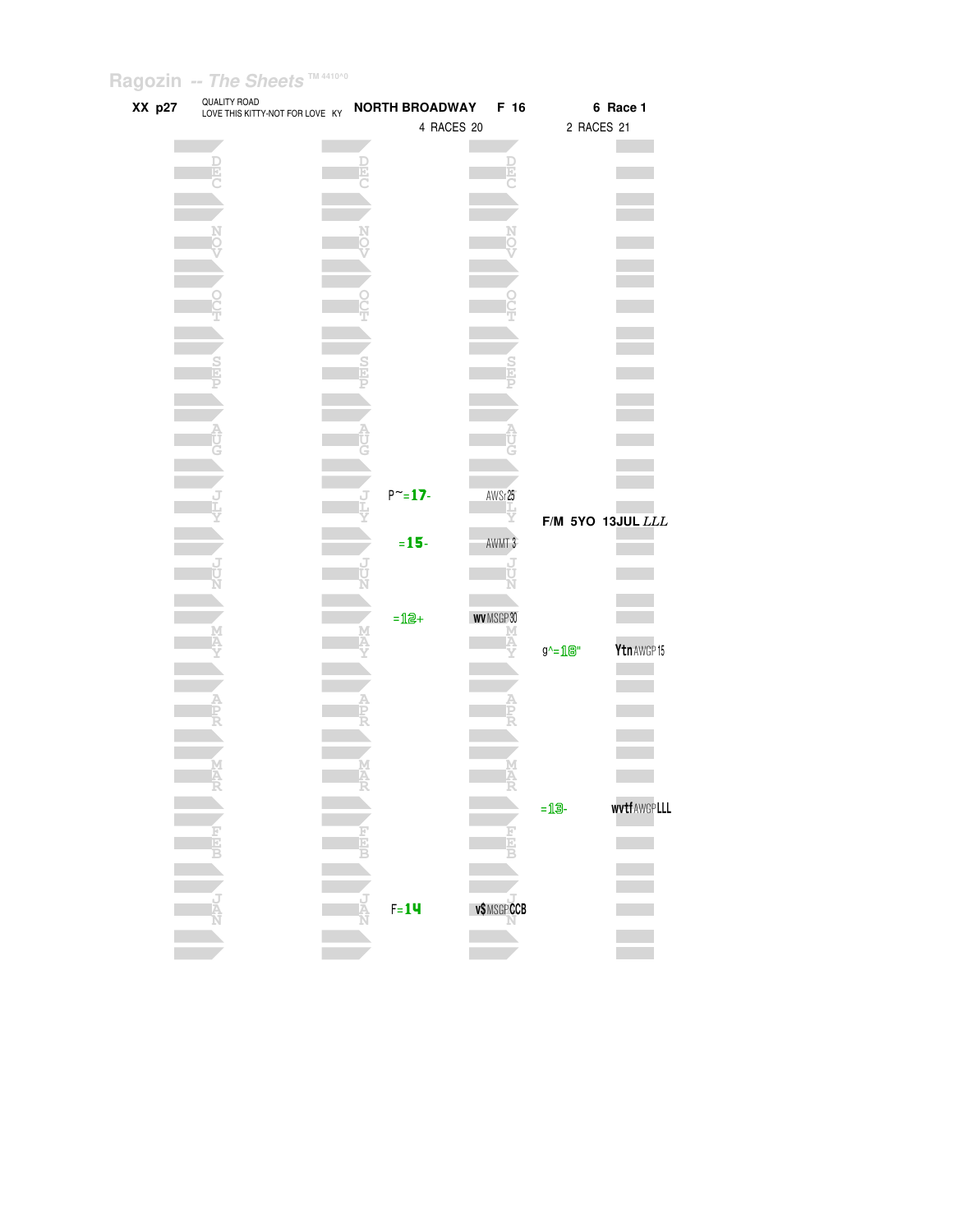| XX p28<br>4 RACES 20 |           | TALE OF THE CAT   | 3 RACES 21        | ONE TRUE LOVE-IR-DUKE OF MARMALADE-IR KY ON BRILLIANT | F 18        | 6 Race 1 |
|----------------------|-----------|-------------------|-------------------|-------------------------------------------------------|-------------|----------|
|                      |           |                   |                   |                                                       |             |          |
|                      |           | ū                 |                   |                                                       | þ           |          |
| $\lozenge$ 29-       |           | AWTP11            |                   |                                                       |             |          |
|                      |           |                   |                   |                                                       |             |          |
|                      |           |                   |                   |                                                       |             |          |
| g=22-                | t AWIN 10 |                   |                   |                                                       |             |          |
|                      |           |                   |                   |                                                       |             |          |
|                      |           |                   |                   |                                                       |             |          |
|                      |           |                   |                   |                                                       |             |          |
|                      |           |                   |                   |                                                       |             |          |
| $=16"$               | Y AWIN 29 | Ĕ                 |                   |                                                       |             |          |
|                      |           | <b>WMSBTREC</b>   |                   |                                                       |             |          |
| $= 21 -$             |           |                   |                   |                                                       |             |          |
|                      |           |                   |                   |                                                       |             |          |
|                      |           |                   |                   |                                                       |             |          |
|                      |           |                   |                   |                                                       |             |          |
|                      |           |                   |                   |                                                       |             |          |
|                      |           |                   | F/M 3YO 13JUL ERR |                                                       |             |          |
|                      |           |                   |                   |                                                       |             |          |
|                      |           | $=21"$            | <b>AWBTERR</b>    |                                                       |             |          |
|                      |           |                   |                   |                                                       |             |          |
|                      |           |                   |                   |                                                       |             |          |
|                      |           |                   |                   |                                                       |             |          |
|                      |           |                   |                   |                                                       |             |          |
|                      |           |                   |                   |                                                       |             |          |
|                      |           |                   |                   |                                                       |             |          |
|                      |           |                   |                   |                                                       |             |          |
|                      |           |                   |                   |                                                       |             |          |
|                      |           | $\diamond$ 18"    | Y 50TP 24         |                                                       |             |          |
|                      |           |                   |                   |                                                       |             |          |
|                      |           | $F$ $\diamond$ 16 | V50TP5            |                                                       |             |          |
|                      |           | <b>REAR</b>       | <b>HELP</b>       |                                                       | First B     |          |
|                      |           |                   |                   |                                                       |             |          |
|                      |           |                   |                   |                                                       |             |          |
|                      |           | נ<br>אג           | <b>THAN</b>       |                                                       | J<br>A<br>N |          |
|                      |           |                   |                   |                                                       |             |          |
|                      |           |                   |                   |                                                       |             |          |
|                      |           |                   |                   |                                                       |             |          |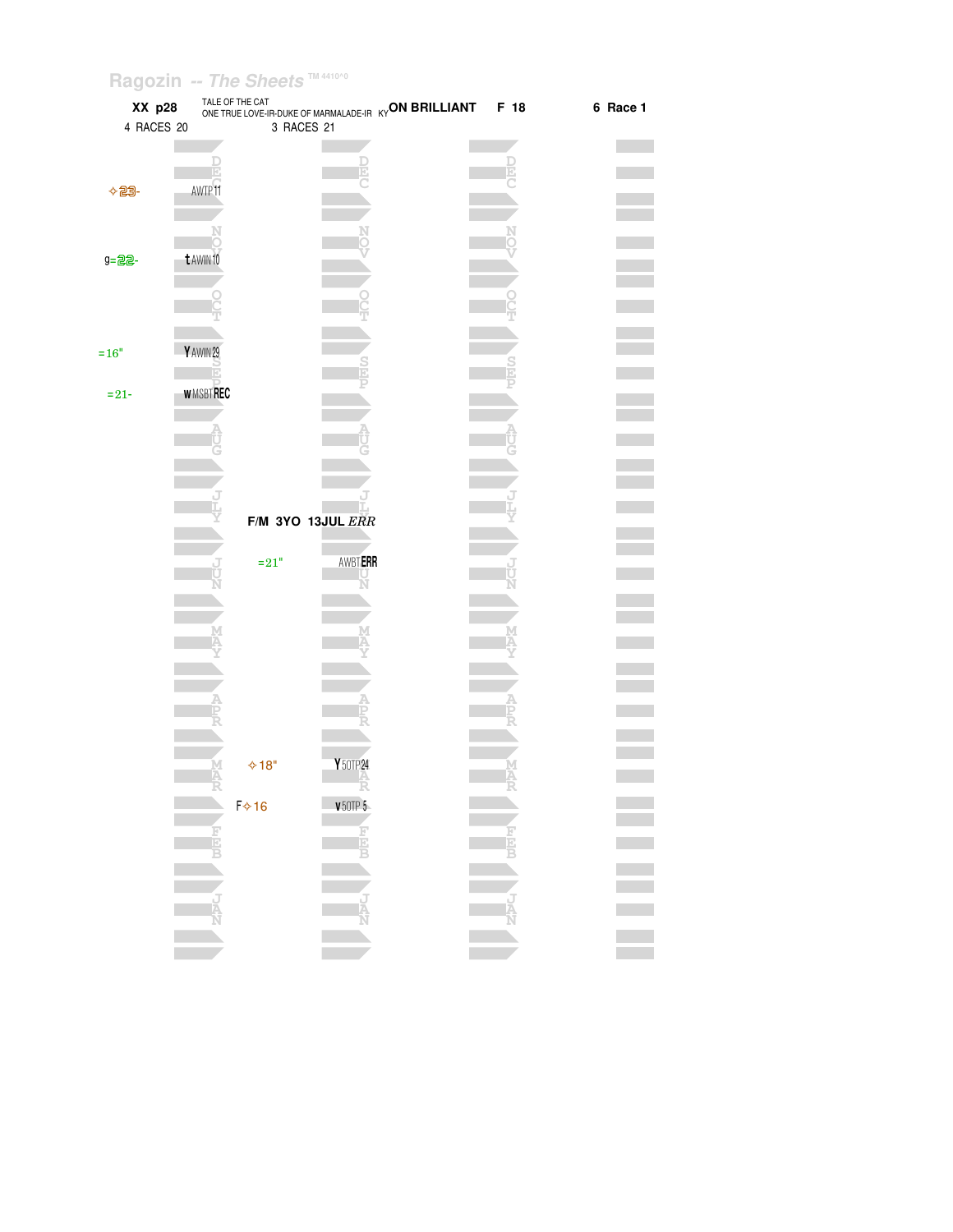| n/a                    |           | <b>ORCHESTRATION</b> | M 18      |  |
|------------------------|-----------|----------------------|-----------|--|
|                        | 1 RACE 21 |                      |           |  |
|                        | MALE 3YO  |                      |           |  |
| þ                      |           |                      |           |  |
|                        |           |                      |           |  |
|                        |           |                      |           |  |
|                        |           |                      |           |  |
|                        |           |                      |           |  |
|                        |           |                      |           |  |
|                        |           |                      |           |  |
|                        |           |                      |           |  |
|                        |           |                      |           |  |
|                        |           |                      |           |  |
|                        |           |                      |           |  |
|                        |           |                      |           |  |
|                        |           |                      |           |  |
|                        |           |                      |           |  |
|                        |           |                      |           |  |
|                        |           |                      |           |  |
|                        |           |                      |           |  |
|                        |           |                      |           |  |
|                        | $F = 18$  | YS MSEL CCB          |           |  |
|                        |           |                      |           |  |
|                        |           |                      |           |  |
|                        |           |                      |           |  |
|                        |           |                      |           |  |
|                        |           |                      |           |  |
|                        |           |                      |           |  |
|                        |           |                      |           |  |
|                        |           |                      |           |  |
| A                      |           | M                    |           |  |
|                        |           |                      |           |  |
|                        |           |                      |           |  |
|                        |           |                      |           |  |
|                        |           |                      |           |  |
|                        |           |                      |           |  |
|                        |           |                      |           |  |
|                        |           |                      |           |  |
| <b>ANGELA PRESERVE</b> |           |                      | ENCY DEEP |  |
|                        |           |                      |           |  |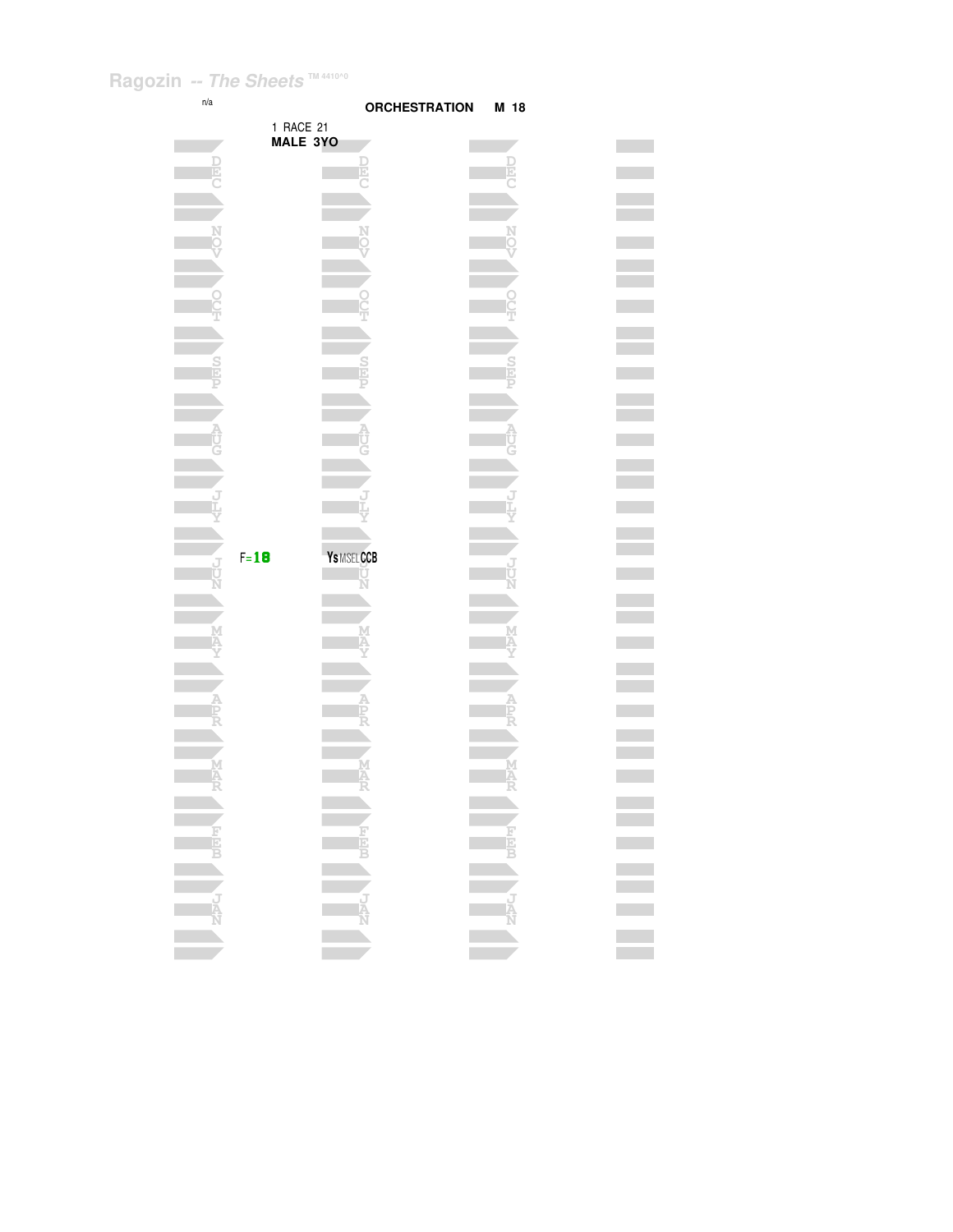| XX p2 | <b>BERNARDINI</b><br>MY SELECTION-BADGE OF SILVER KY | 3 RACES 21            | <b>ORIENT NIGHT</b> | F 18 | 6 Race 5 |
|-------|------------------------------------------------------|-----------------------|---------------------|------|----------|
|       |                                                      |                       |                     |      |          |
|       |                                                      |                       |                     |      |          |
|       |                                                      |                       |                     |      |          |
|       |                                                      |                       |                     |      |          |
|       |                                                      |                       |                     |      |          |
|       |                                                      |                       |                     |      |          |
|       |                                                      |                       |                     |      |          |
|       |                                                      |                       |                     |      |          |
|       |                                                      |                       |                     |      |          |
|       |                                                      |                       |                     |      |          |
|       |                                                      |                       |                     |      |          |
|       |                                                      |                       |                     |      |          |
|       |                                                      |                       |                     |      |          |
|       |                                                      |                       |                     |      |          |
|       |                                                      |                       |                     |      |          |
|       |                                                      |                       |                     |      |          |
|       |                                                      | F/M 3YO 13JUL $B C k$ |                     |      |          |
|       | $= 26$                                               | MSBT <sub>7</sub>     |                     |      |          |
|       |                                                      |                       |                     |      |          |
|       |                                                      |                       |                     |      |          |
|       |                                                      |                       |                     |      |          |
|       | $F^{\sim} = 31$                                      | <b>S30IN24</b>        |                     |      |          |
|       |                                                      |                       |                     |      |          |
|       |                                                      |                       |                     |      |          |
|       |                                                      |                       |                     |      |          |
|       |                                                      | late scr 4/9 KEE      |                     |      |          |
|       | $*32+$                                               | Y[ 30TPBCk            |                     |      |          |
|       |                                                      |                       |                     |      |          |
|       |                                                      |                       |                     |      |          |
|       |                                                      |                       |                     |      |          |
|       |                                                      |                       |                     |      |          |
|       |                                                      |                       |                     |      |          |
|       |                                                      |                       |                     |      |          |
|       |                                                      |                       |                     |      |          |
|       |                                                      |                       |                     |      |          |
|       |                                                      |                       |                     |      |          |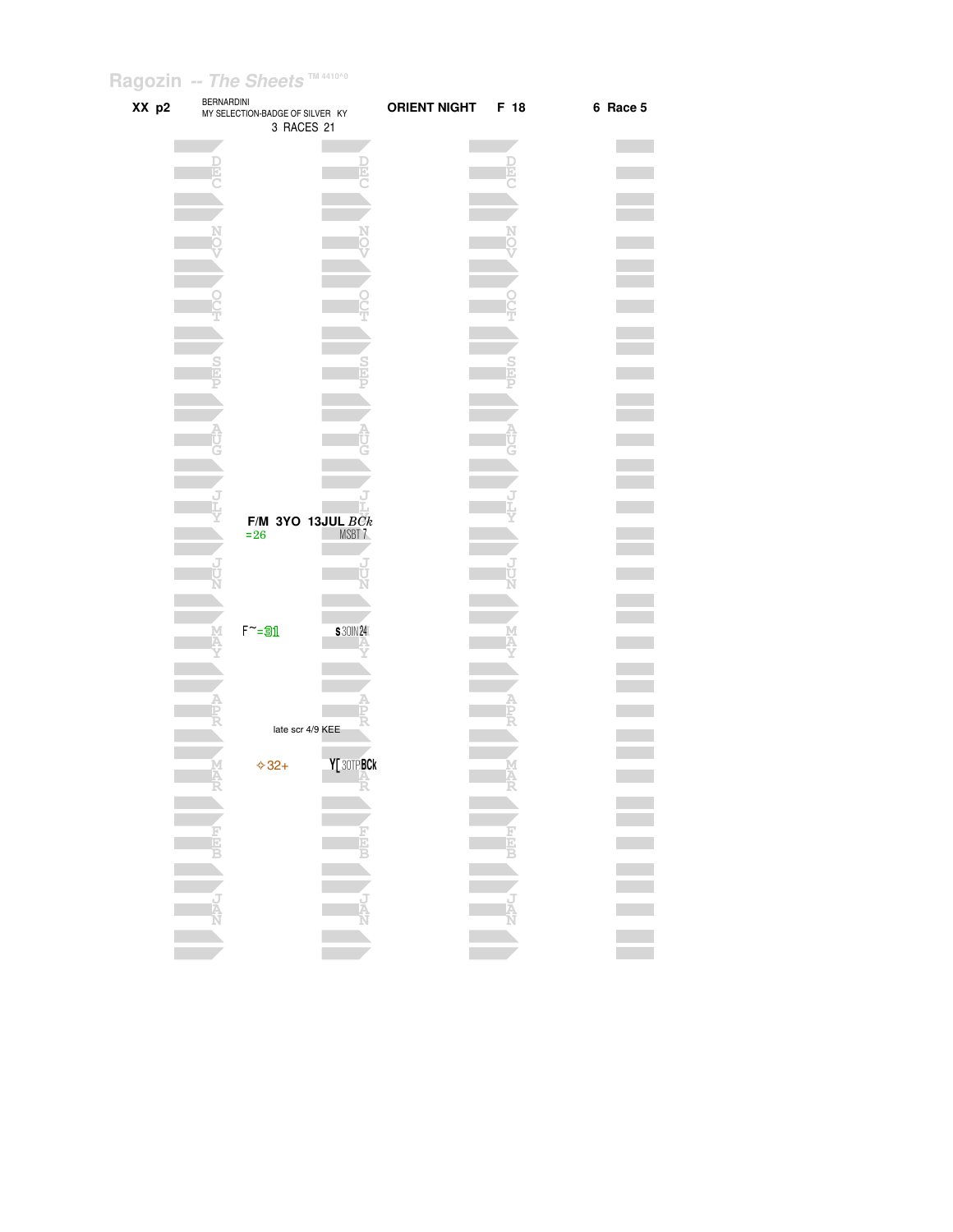| XX p30 |   | DECLARATION OF WAR<br>MISS PAGET-IR-GALILEO-IR KY |                      |                   | <b>PALLAS ATHENE</b> | F 16             |            | 6 Race 1              |
|--------|---|---------------------------------------------------|----------------------|-------------------|----------------------|------------------|------------|-----------------------|
|        |   | 6 RACES 19                                        |                      |                   | 8 RACES 20           |                  | 2 RACES 21 |                       |
|        |   |                                                   |                      |                   |                      |                  |            |                       |
|        | ē |                                                   | Þ                    |                   |                      |                  |            |                       |
|        |   |                                                   |                      |                   |                      |                  |            |                       |
|        |   | $= 14$                                            | YfMSTA 6             | $\text{A} = 14 +$ |                      | <b>WV 35AQ 3</b> |            |                       |
|        |   |                                                   |                      |                   |                      |                  |            |                       |
|        |   |                                                   |                      |                   |                      |                  |            |                       |
|        |   | $= 16 +$                                          | Vtf40AQ10            |                   |                      |                  |            |                       |
|        |   |                                                   |                      |                   |                      |                  |            |                       |
|        |   |                                                   |                      |                   |                      |                  |            |                       |
|        |   |                                                   |                      |                   |                      |                  |            |                       |
|        |   |                                                   |                      | $= 14 +$          |                      |                  |            |                       |
|        |   | $P^{\sim} = 14^{\circ}$                           | t[fMSBE19            |                   |                      | vt AWBE 26       |            |                       |
|        |   |                                                   |                      |                   |                      |                  |            |                       |
|        |   |                                                   |                      | $P^{\sim} = 13$   |                      | VAWSr 5          |            |                       |
|        |   |                                                   |                      |                   |                      |                  |            |                       |
|        |   |                                                   |                      |                   |                      |                  |            |                       |
|        |   |                                                   |                      | $P^{\sim} = 14$   |                      | AWSr 6           |            |                       |
|        |   |                                                   |                      |                   |                      |                  |            |                       |
|        |   |                                                   |                      |                   |                      |                  |            |                       |
|        |   | $P^{\sim} = 18 -$                                 |                      | $P^{\sim} = 14$   |                      | AWBE12           |            | $F/M$ 5YO 13JUL $ERR$ |
|        |   |                                                   | YMSBE 5              |                   |                      |                  |            |                       |
|        |   |                                                   | $\land$ 32+YsQMSBE19 |                   |                      |                  |            |                       |
|        |   |                                                   |                      |                   |                      |                  | $=19$      | AWBT17                |
|        |   |                                                   |                      |                   |                      |                  |            |                       |
|        |   |                                                   |                      |                   |                      |                  | $= 14-$    | <b>vtfAWMNERR</b>     |
|        |   | $FP^{\sim} = 18$                                  | VsfMSBEIJT           |                   |                      |                  |            |                       |
|        |   |                                                   |                      |                   |                      |                  |            |                       |
|        |   |                                                   |                      |                   |                      |                  |            |                       |
|        |   |                                                   |                      |                   |                      |                  |            |                       |
|        |   |                                                   |                      |                   |                      |                  |            |                       |
|        |   |                                                   |                      | $=14$             |                      | wsf AWTA 4       |            |                       |
|        |   |                                                   |                      |                   |                      |                  |            |                       |
|        |   |                                                   |                      |                   |                      |                  |            |                       |
|        |   |                                                   |                      |                   |                      |                  |            |                       |
|        |   |                                                   |                      |                   |                      |                  |            |                       |
|        |   |                                                   |                      |                   |                      |                  |            |                       |
|        |   |                                                   |                      | $P^{\sim} = 17$   |                      | YfAWTA 8         |            |                       |
|        |   |                                                   |                      |                   |                      |                  |            |                       |
|        |   |                                                   |                      | $=16"$            |                      | wfMSTA17         |            |                       |
|        |   |                                                   |                      |                   |                      |                  |            |                       |
|        |   |                                                   |                      |                   |                      |                  |            |                       |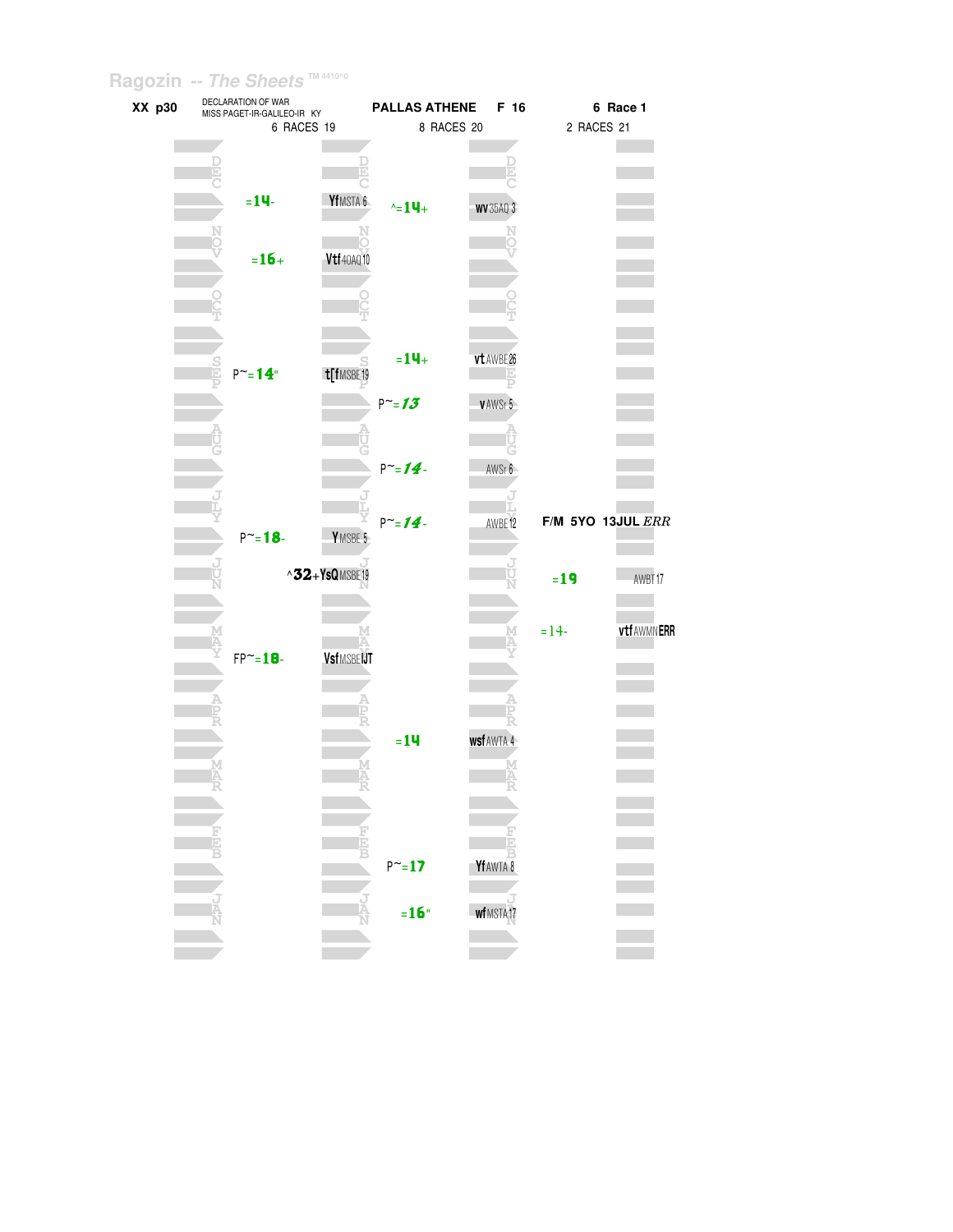# Ragozin -- The Sheets  $\frac{1}{2}$  M4410^0

|         | XX p31    | <b>RUTH AND NEVA-CHEROKEE RUN RAYNTERBYNUMBERS</b> |                  |            | F 16                    |                       | 6 Race 1        |
|---------|-----------|----------------------------------------------------|------------------|------------|-------------------------|-----------------------|-----------------|
|         | 1 RACE 18 | 5 RACES 19                                         |                  | 2 RACES 20 |                         | 3 RACES 21            |                 |
|         |           |                                                    |                  |            |                         |                       |                 |
|         |           | E                                                  |                  |            | b                       |                       |                 |
|         |           | $P^{\sim} = \underline{1}$ $\Psi$ -                | SMSGP 6          |            |                         |                       |                 |
| $F.21-$ |           | vs\$t MSAQ GWr                                     |                  |            |                         |                       |                 |
|         |           |                                                    | N<br>O           | 14-        | <b>WMSLRHIM</b>         |                       |                 |
|         |           |                                                    |                  |            |                         |                       |                 |
|         |           |                                                    |                  |            |                         |                       |                 |
|         |           | $27 +$                                             | VMSBE13          |            |                         |                       |                 |
|         |           |                                                    |                  | $21"$      | <b>v&amp;HM</b> 40LRKRy |                       |                 |
|         |           |                                                    |                  |            |                         |                       |                 |
|         |           |                                                    |                  |            |                         |                       |                 |
|         |           |                                                    |                  |            |                         |                       |                 |
|         |           |                                                    |                  |            |                         |                       |                 |
|         |           |                                                    |                  |            |                         |                       |                 |
|         |           |                                                    |                  |            |                         |                       |                 |
|         |           |                                                    |                  |            |                         |                       |                 |
|         |           |                                                    |                  |            |                         | $F/M$ 5YO 13JUL $ERR$ |                 |
|         |           |                                                    |                  |            |                         |                       |                 |
|         |           |                                                    |                  |            |                         |                       |                 |
|         |           |                                                    |                  |            |                         |                       |                 |
|         |           |                                                    |                  |            |                         |                       |                 |
|         |           |                                                    |                  |            |                         |                       |                 |
|         |           |                                                    |                  |            |                         |                       |                 |
|         |           |                                                    |                  |            |                         | $.28 -$               | AWTD 3          |
|         |           |                                                    |                  |            |                         |                       |                 |
|         |           |                                                    |                  |            |                         |                       |                 |
|         |           |                                                    |                  |            |                         |                       |                 |
|         |           |                                                    |                  |            |                         |                       |                 |
|         |           |                                                    |                  |            |                         | $\lozenge$ 15"        | WY30TP13        |
|         |           |                                                    |                  |            |                         |                       |                 |
|         |           | $17"$                                              | <b>VS AWLR16</b> |            |                         |                       |                 |
|         |           |                                                    |                  |            |                         |                       |                 |
|         |           | 920+                                               | <b>VMSAQ 2</b>   |            |                         |                       |                 |
|         |           |                                                    |                  |            |                         | ./25                  | <b>fAWMVERR</b> |
|         |           | $9 - 16$                                           | YMSAQ 4          |            |                         |                       |                 |
|         |           |                                                    |                  |            |                         |                       |                 |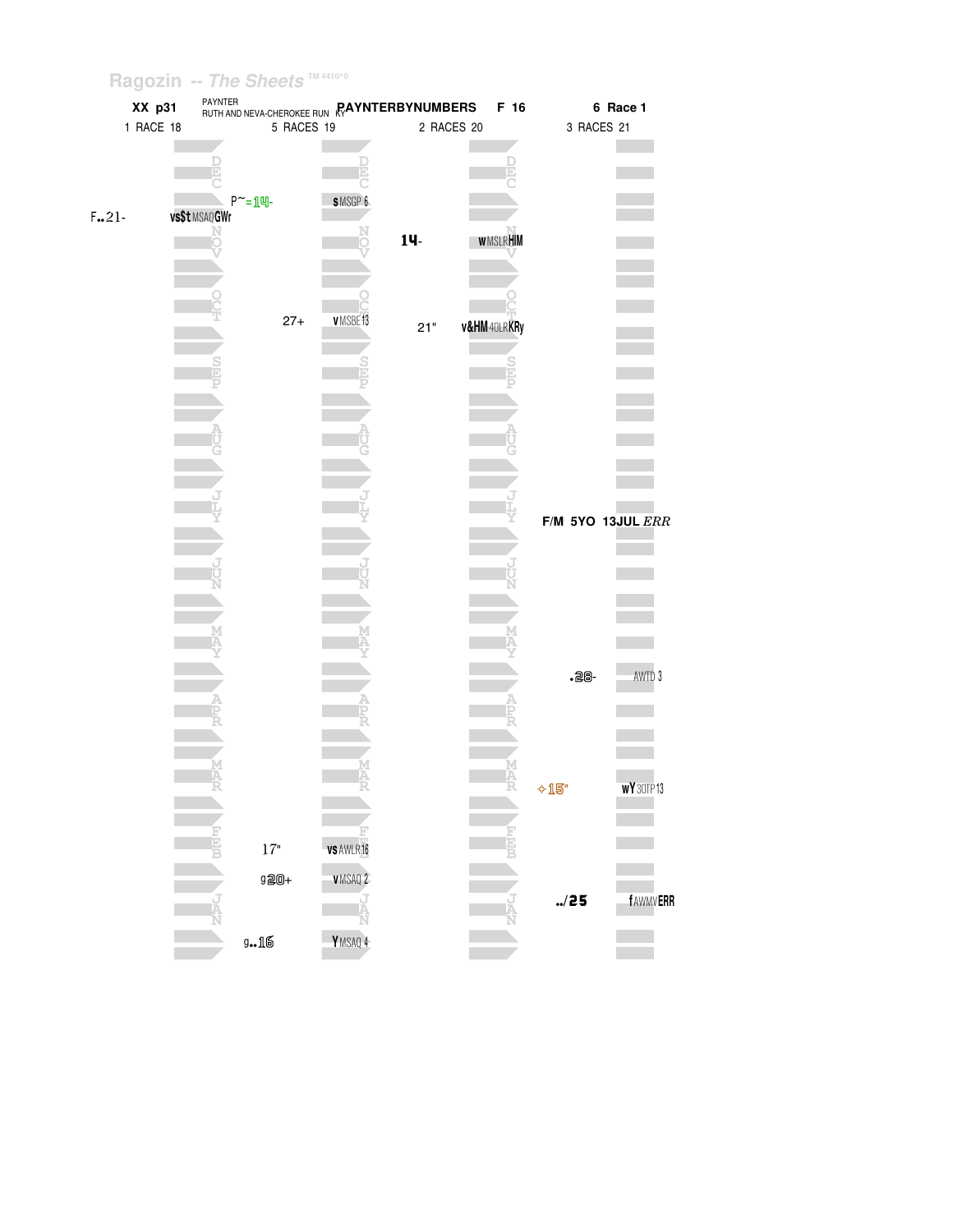| XX p32 | UNCLE MO | BELLA JOLIE-BROKEN VOW KY<br>6 RACES 21 |                   | PRAYER BOOK M 18 |    | 6 Race 1 |
|--------|----------|-----------------------------------------|-------------------|------------------|----|----------|
|        | Đ        |                                         |                   |                  | b) |          |
|        |          |                                         |                   |                  |    |          |
|        |          |                                         |                   |                  |    |          |
|        |          |                                         |                   |                  |    |          |
|        |          |                                         |                   |                  |    |          |
|        |          |                                         |                   |                  |    |          |
|        |          |                                         |                   |                  |    |          |
|        |          | MALE 3YO 13JUL TAP                      |                   |                  |    |          |
|        |          |                                         |                   |                  |    |          |
|        |          | $^{\circ}$ .29"                         | <b>vQ</b> MSBE 4  |                  |    |          |
|        |          | $P^{\sim}\mathcal{L} = 15$              | VMSBE 6           |                  |    |          |
|        |          | $9 - 15$                                | MSGP 10           |                  |    |          |
|        | M<br>Ä   |                                         | M<br>Δ            |                  |    |          |
|        |          |                                         |                   |                  |    |          |
|        |          | g30-<br>$g = 13$                        | VMSGP20           |                  |    |          |
|        |          |                                         | V [MSGP 30        |                  |    |          |
|        |          | $F = 19$                                | <b>VSTMSGPTAP</b> |                  |    |          |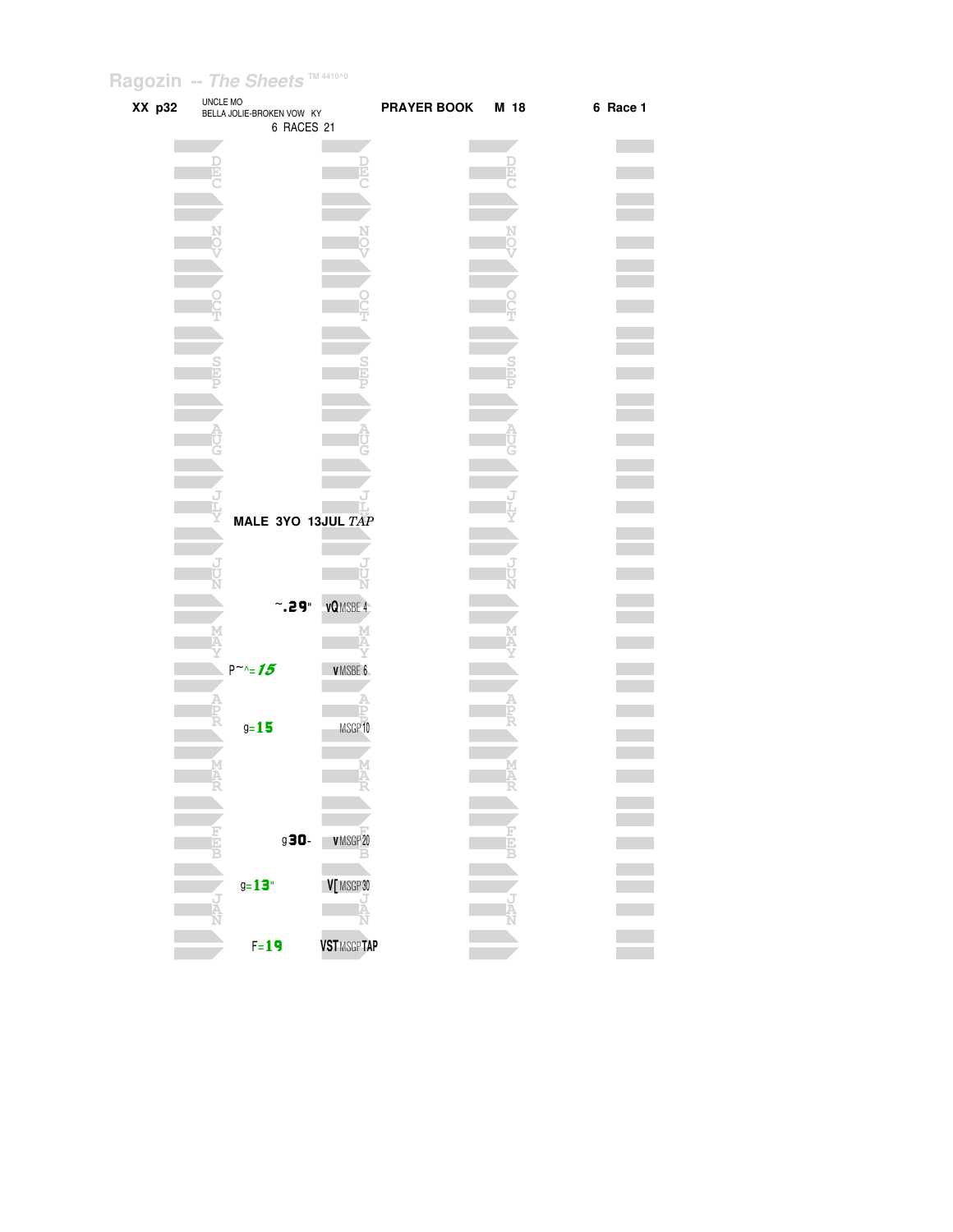| n/a |           | <b>PRIMARY COLORS</b>    | M 18      |  |
|-----|-----------|--------------------------|-----------|--|
|     | 1 RACE 21 |                          |           |  |
|     | MALE 3YO  |                          |           |  |
| b   |           |                          |           |  |
|     |           |                          |           |  |
|     |           |                          |           |  |
|     |           |                          |           |  |
|     |           |                          |           |  |
|     |           |                          |           |  |
|     |           |                          |           |  |
|     |           |                          |           |  |
|     |           |                          |           |  |
|     |           |                          |           |  |
|     |           |                          |           |  |
|     |           |                          |           |  |
|     |           |                          |           |  |
|     |           |                          |           |  |
|     |           |                          |           |  |
|     |           |                          |           |  |
|     |           |                          |           |  |
|     |           |                          |           |  |
|     | $F15-$    | \$MSBETAP                |           |  |
|     |           |                          |           |  |
|     |           |                          |           |  |
|     |           |                          |           |  |
|     |           |                          |           |  |
|     |           |                          |           |  |
|     |           |                          |           |  |
|     |           |                          |           |  |
|     |           |                          |           |  |
|     |           |                          |           |  |
|     |           |                          |           |  |
|     |           |                          |           |  |
|     |           |                          |           |  |
|     |           |                          |           |  |
|     |           |                          |           |  |
|     |           |                          |           |  |
|     |           |                          |           |  |
|     |           | <b>ENSURING AND REAL</b> | ENCY DEEP |  |
|     |           |                          |           |  |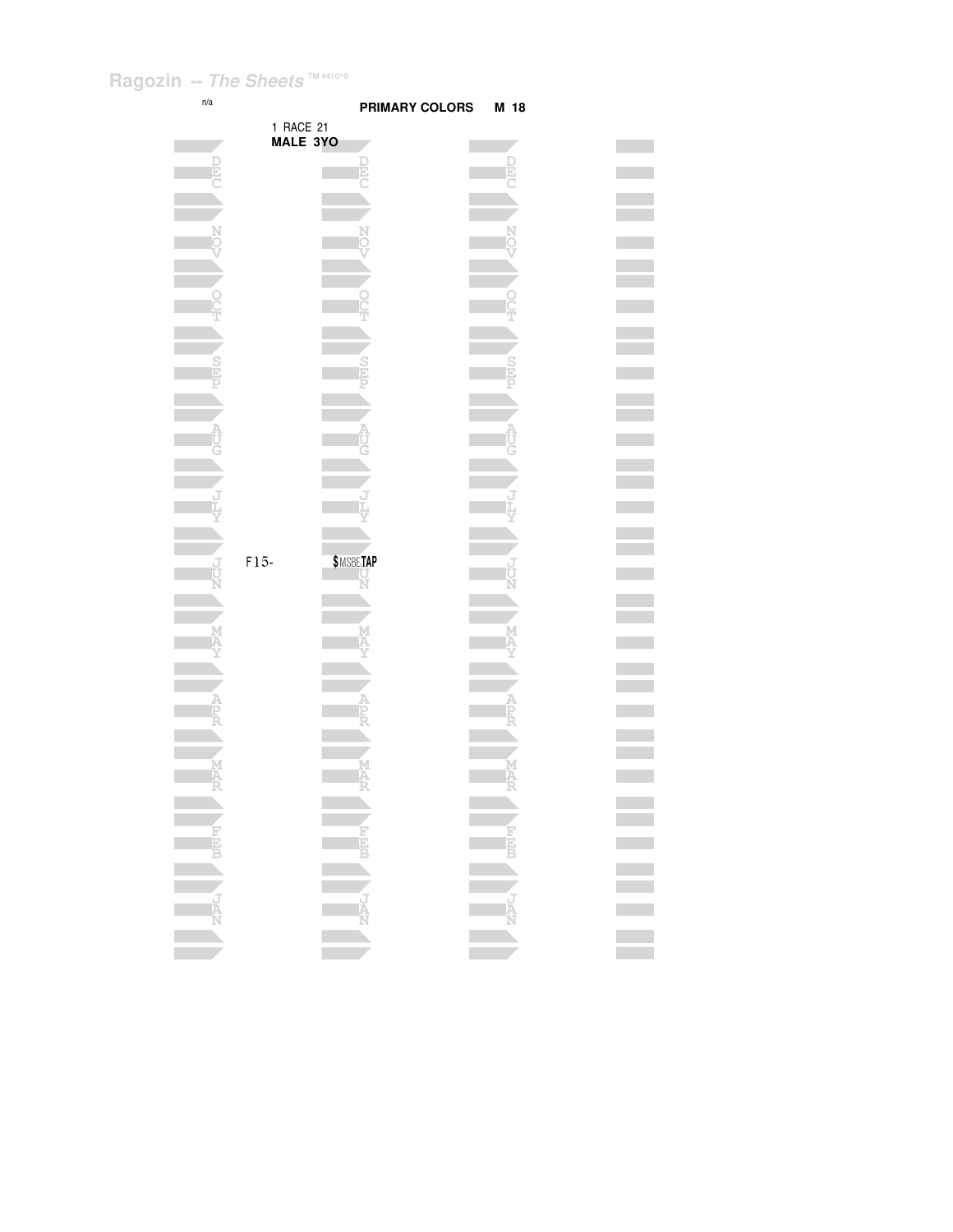| XX p33     | <b>BERNARDINI</b>  | WIDGET-STREET CRY-IR KY | PRIVATE NETWORK | M 18 | 6 Race 1 |
|------------|--------------------|-------------------------|-----------------|------|----------|
| 2 RACES 20 |                    | 3 RACES 21              |                 |      |          |
|            |                    |                         |                 |      |          |
|            |                    |                         |                 |      |          |
|            |                    |                         |                 |      |          |
| 21         | MSCD <sub>28</sub> |                         |                 |      |          |
|            |                    |                         |                 |      |          |
| 18"        | <b>Y</b> MSCD BPW  |                         |                 |      |          |
|            |                    |                         |                 |      |          |
|            |                    |                         |                 |      |          |
|            |                    |                         |                 |      |          |
|            |                    |                         |                 |      |          |
|            |                    |                         |                 |      |          |
|            |                    |                         |                 |      |          |
|            |                    |                         |                 |      |          |
|            |                    |                         |                 |      |          |
|            |                    |                         |                 |      |          |
|            |                    |                         |                 |      |          |
|            |                    |                         |                 |      |          |
|            |                    | MALE 3YO 13JUL BPW      |                 |      |          |
|            |                    | $= 18 -$                | VMSEL27         |      |          |
|            |                    |                         |                 |      |          |
|            |                    | $=$ 18-                 | MSCD 5          |      |          |
|            |                    | GELDED                  |                 |      |          |
|            |                    |                         |                 |      |          |
|            |                    |                         |                 |      |          |
|            |                    |                         |                 |      |          |
|            |                    |                         |                 |      |          |
|            |                    | F.25"                   | <b>v[MSKE10</b> |      |          |
|            |                    |                         |                 |      |          |
|            |                    |                         |                 |      |          |
|            |                    |                         |                 |      |          |
|            |                    |                         |                 |      |          |
|            |                    |                         |                 |      |          |
|            |                    |                         |                 |      |          |
|            |                    |                         |                 |      |          |
|            |                    |                         |                 |      |          |
|            |                    |                         |                 |      |          |
|            |                    |                         |                 |      |          |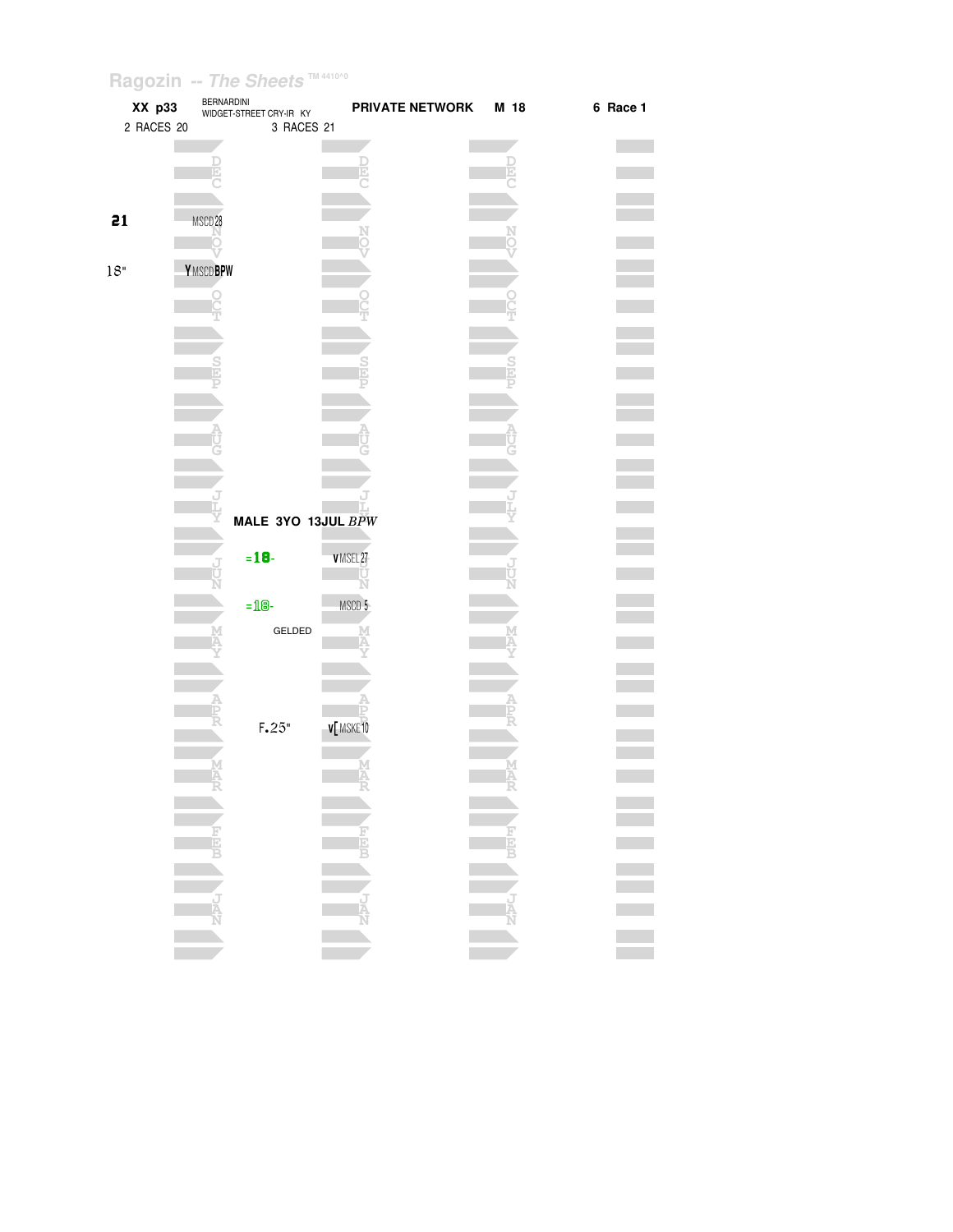| XX p34<br>2 RACES 20 |                | DECLARATION OF WAR<br>HELLO DEARIE-GIANT'S CAUSEWAY KY<br>5 RACES 21 |                      | <b>PURE COURAGE</b> | M 18 | 6 Race 1 |
|----------------------|----------------|----------------------------------------------------------------------|----------------------|---------------------|------|----------|
|                      |                |                                                                      |                      |                     | Ε    |          |
|                      |                |                                                                      |                      |                     |      |          |
| $g31+$               | Q MSCD 15      |                                                                      |                      |                     |      |          |
| $= 21$               | <b>MSKEREM</b> |                                                                      |                      |                     |      |          |
|                      |                |                                                                      |                      |                     |      |          |
|                      |                |                                                                      |                      |                     |      |          |
|                      |                |                                                                      |                      |                     |      |          |
|                      |                | MALE 3YO 13JUL REM                                                   |                      |                     |      |          |
|                      |                | $= 17$                                                               | U<br><b>v</b> 75CD13 |                     |      |          |
|                      |                | $=\underline{\mathbf{1}}\overline{\mathbf{Z}}$                       | Y[MSLS14             |                     |      |          |
|                      |                |                                                                      |                      |                     |      |          |
|                      | M<br>A         | $= 20$                                                               | Yt MSSH <sub>1</sub> |                     |      |          |
|                      |                | $=$ 18-                                                              | <b>T</b> 50SH11      |                     |      |          |
|                      |                |                                                                      | F<br>EEB             |                     |      |          |
|                      |                | $F = 34$                                                             | YRMSSH31<br>Ä        |                     |      |          |
|                      |                |                                                                      |                      |                     |      |          |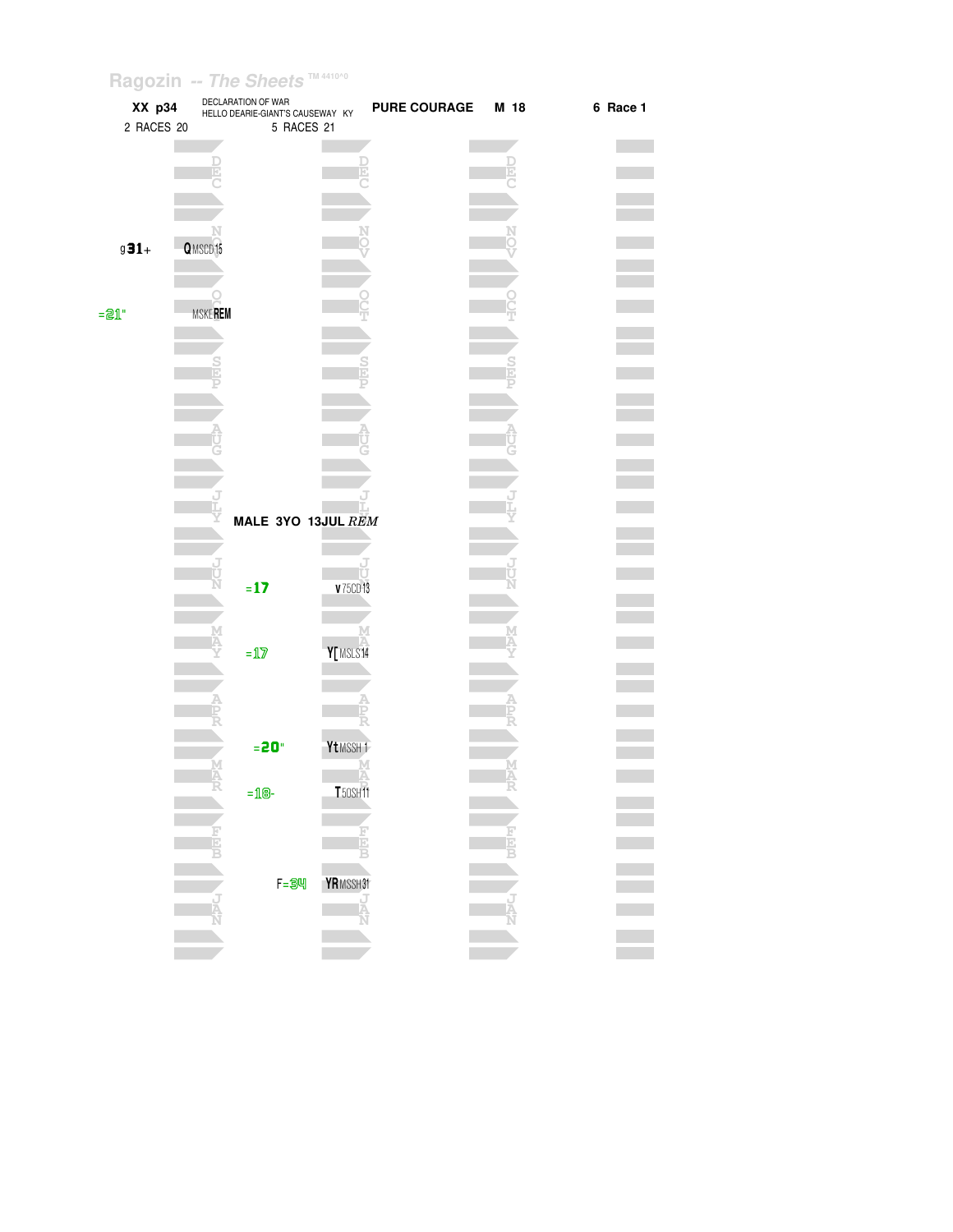| XX p35           | MIDSHIPMAN | LAST STANDING-HARD SPUN KY |                 | <b>QUEEN OF SHADES</b> | F 17                | 6 Race 1 |
|------------------|------------|----------------------------|-----------------|------------------------|---------------------|----------|
| 5 RACES 19       |            | 3 RACES 20                 |                 | 4 RACES 21             |                     |          |
|                  |            |                            |                 |                        |                     |          |
| $\lambda = 16 +$ | wYtfAWGP22 |                            |                 |                        |                     |          |
|                  |            |                            |                 |                        |                     |          |
|                  |            |                            |                 |                        |                     |          |
|                  |            |                            |                 |                        |                     |          |
|                  |            |                            |                 |                        |                     |          |
|                  |            |                            |                 |                        |                     |          |
|                  |            |                            |                 |                        |                     |          |
|                  |            |                            |                 |                        |                     |          |
|                  |            |                            |                 |                        |                     |          |
|                  |            |                            |                 |                        |                     |          |
| $=16+$           | AWLR28     |                            |                 |                        |                     |          |
|                  | E          |                            |                 |                        |                     |          |
|                  |            |                            |                 |                        |                     |          |
|                  |            |                            |                 |                        |                     |          |
| $=15-$           | WYMSMT23   |                            |                 |                        |                     |          |
|                  |            |                            |                 |                        |                     |          |
|                  |            |                            |                 |                        |                     |          |
|                  |            |                            |                 |                        |                     |          |
| $=17+$           | YMSSr21    |                            |                 |                        |                     |          |
|                  |            |                            |                 | $F/M$ 4YO 13JUL $KJB$  |                     |          |
|                  |            | $= 24"$                    | YAWIN 2         |                        |                     |          |
|                  |            |                            | J<br>Ü          |                        |                     |          |
|                  |            | $= 16 -$                   | <b>VAWCDBHC</b> |                        |                     |          |
| F26              | Y MSMT JSs |                            |                 |                        |                     |          |
|                  |            |                            |                 |                        |                     |          |
|                  |            |                            |                 | $= 13 -$               | YAWPI14             |          |
|                  |            |                            |                 |                        |                     |          |
|                  |            |                            |                 |                        |                     |          |
|                  |            |                            |                 | $=16-$                 | LAWKE <sub>18</sub> |          |
|                  |            |                            |                 |                        |                     |          |
|                  |            |                            |                 |                        |                     |          |
|                  |            |                            |                 |                        |                     |          |
|                  |            |                            |                 |                        |                     |          |
|                  |            |                            |                 |                        | $r.37 - Qn$ AWGP 6  |          |
|                  |            |                            |                 |                        |                     |          |
|                  |            |                            | $Q$ AWGP 16     |                        |                     |          |
|                  |            | $19-$                      |                 |                        |                     |          |
|                  |            |                            |                 |                        |                     |          |
|                  |            |                            |                 |                        |                     |          |
|                  |            |                            |                 |                        | <b>WAWGPKJB</b>     |          |
|                  |            |                            |                 | $= 13 -$               |                     |          |
|                  |            |                            |                 |                        |                     |          |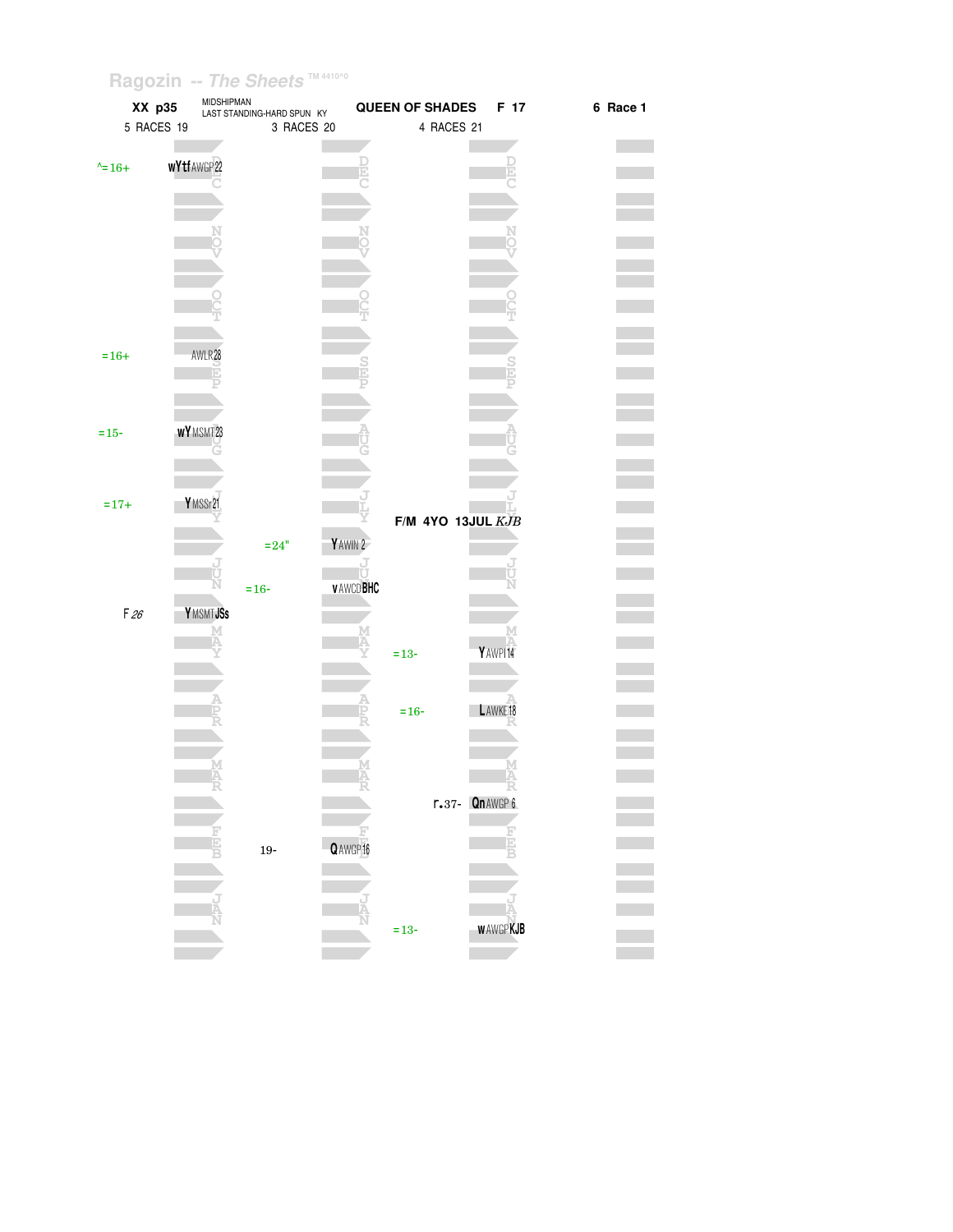| XX p36     |                 | DISTORTED HUMOR<br>DRIVEN-FORESTRY KY |                  | <b>RACE DRIVER</b> | M 17 | 6 Race 1 |
|------------|-----------------|---------------------------------------|------------------|--------------------|------|----------|
| 4 RACES 19 |                 |                                       | 6 RACES 20       | 0 RACES 21         |      |          |
|            |                 |                                       |                  |                    |      |          |
| .17        | AWFG 21         |                                       |                  |                    |      |          |
|            |                 |                                       |                  |                    | Đ    |          |
|            |                 | $=14+$                                | Y AWFG 11        |                    |      |          |
|            |                 |                                       |                  |                    |      |          |
| $r.19 -$   | <b>WMSCD23</b>  |                                       |                  |                    |      |          |
|            |                 |                                       |                  |                    |      |          |
|            |                 |                                       |                  |                    |      |          |
| $13-$      | VMSCD27         |                                       |                  |                    |      |          |
|            |                 | $= 16 -$                              | Y AWKE 16        |                    |      |          |
|            |                 |                                       |                  |                    |      |          |
|            |                 |                                       |                  |                    |      |          |
|            |                 |                                       |                  |                    |      |          |
| F17"       | <b>VMSCDMCe</b> |                                       |                  |                    |      |          |
|            |                 |                                       |                  |                    |      |          |
|            |                 |                                       |                  |                    |      |          |
|            |                 |                                       |                  |                    |      |          |
|            |                 |                                       |                  |                    |      |          |
|            |                 |                                       |                  |                    |      |          |
|            |                 |                                       |                  |                    |      |          |
|            |                 |                                       |                  |                    |      |          |
|            |                 | $^{\wedge}$ =15"                      | V AWKE 8         | MALE 4YO 13JUL MCe |      |          |
|            |                 |                                       |                  |                    |      |          |
|            |                 |                                       |                  |                    |      |          |
|            |                 |                                       |                  |                    |      |          |
|            |                 |                                       |                  |                    |      |          |
|            |                 |                                       |                  |                    |      |          |
|            |                 | $=16"$                                | VAWCD17          |                    |      |          |
|            |                 |                                       |                  |                    |      |          |
|            |                 |                                       |                  |                    |      |          |
|            |                 |                                       |                  |                    |      |          |
|            |                 |                                       |                  |                    |      |          |
|            |                 |                                       |                  |                    |      |          |
|            |                 |                                       |                  |                    |      |          |
|            |                 |                                       |                  |                    |      |          |
|            |                 |                                       |                  |                    |      |          |
|            |                 |                                       |                  |                    |      |          |
|            |                 | $= 13 -$                              | <b>WYTAWFG25</b> |                    |      |          |
|            |                 |                                       |                  |                    |      |          |
|            |                 |                                       |                  |                    |      |          |
|            |                 |                                       |                  |                    |      |          |
|            |                 |                                       |                  |                    |      |          |
|            |                 | 12                                    | v AWFG 18        |                    |      |          |
|            |                 |                                       |                  |                    |      |          |
|            |                 |                                       |                  |                    |      |          |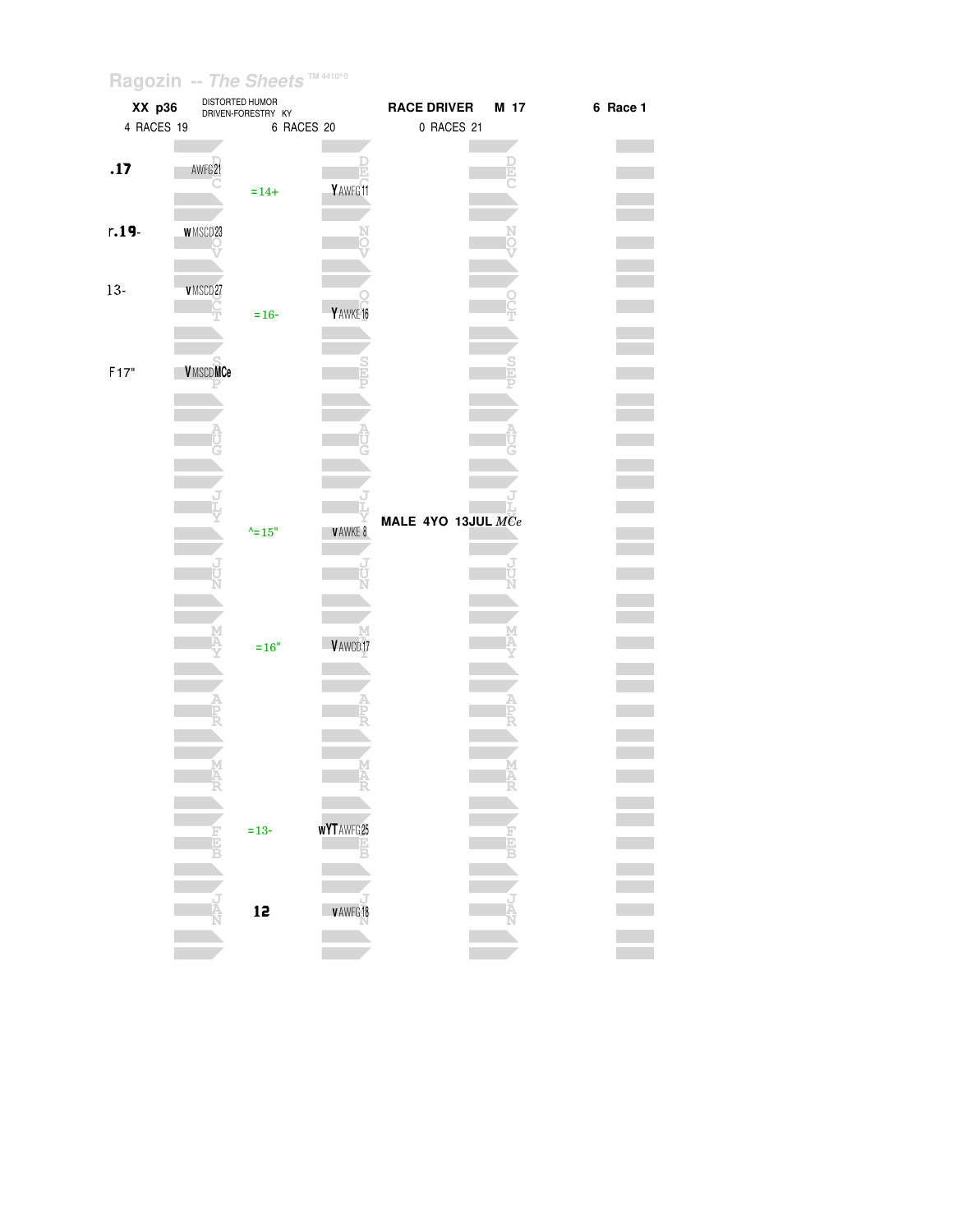|           | XX p37          | BIRDIE TOLD ME-EAVESDROPPER KY <b>RAINTREE STARLET</b> |                     |                    | F 16          |            | 6 Race 1              |
|-----------|-----------------|--------------------------------------------------------|---------------------|--------------------|---------------|------------|-----------------------|
| 1 RACE 18 |                 | 8 RACES 19                                             |                     |                    | 8 RACES 20    |            | 5 RACES 21            |
|           |                 |                                                        |                     |                    |               |            |                       |
|           |                 |                                                        |                     |                    |               |            |                       |
| $19 -$    | <b>VMSHABWn</b> |                                                        |                     |                    |               |            |                       |
|           |                 |                                                        |                     |                    |               |            |                       |
|           |                 |                                                        |                     |                    |               |            |                       |
|           |                 |                                                        |                     | $G15+$             | Y&RD 16CD 1   |            |                       |
|           |                 |                                                        |                     |                    |               |            |                       |
|           |                 |                                                        |                     | $9 = 19$           | t 40IN 6      |            |                       |
|           |                 |                                                        |                     |                    | $\frac{S}{D}$ |            |                       |
|           |                 |                                                        |                     |                    |               |            |                       |
|           |                 |                                                        |                     |                    |               |            |                       |
|           |                 |                                                        |                     |                    |               |            |                       |
|           |                 |                                                        | AWAP 3              | $\boldsymbol{.18}$ | 40IN REM      |            |                       |
|           |                 | $=14+$                                                 |                     |                    |               |            |                       |
|           |                 |                                                        |                     |                    |               |            | $F/M$ 5YO 13JUL $RDo$ |
|           |                 |                                                        |                     |                    |               |            |                       |
|           |                 |                                                        | VQ AWCD 16          |                    |               | $=16+$     | <b>VAWLS27</b>        |
|           |                 | $14+$                                                  |                     |                    |               |            |                       |
|           |                 |                                                        |                     |                    |               |            |                       |
|           |                 | $=14+$                                                 | YAWCD11             |                    |               | $9 - 11 +$ | <b>wvQAWLS16</b>      |
|           |                 |                                                        |                     | 15"                | v&rm400P1     |            |                       |
|           |                 |                                                        |                     | 24                 | Vf AWOP 18    |            |                       |
|           |                 | $^{\wedge}$ = 19 -                                     | vt AWKE12           |                    |               | $12+$      | <b>WAWWR12</b>        |
|           |                 |                                                        |                     |                    |               | $10-$      | <b>wYt</b> awOP 2     |
|           |                 |                                                        |                     | $^{\wedge}14-$     | VAWOP20<br>R  |            |                       |
|           |                 | $925$ "                                                | <b>VAWOP 9</b>      |                    |               |            |                       |
|           |                 |                                                        |                     | $14 +$             | YAWOP29<br>E  |            |                       |
|           |                 | $12"$                                                  | <b>WAWOP16</b>      |                    |               | $.12+$     | <b>WY</b> [ AWOP RDo  |
|           |                 |                                                        |                     | $21 +$             | YAW0P1        |            |                       |
|           |                 | $14\,$                                                 | <b>WAWOP25</b><br>Ń |                    |               |            |                       |
|           |                 | F12"                                                   | WYSMSHA 4           |                    |               |            |                       |
|           |                 |                                                        |                     |                    |               |            |                       |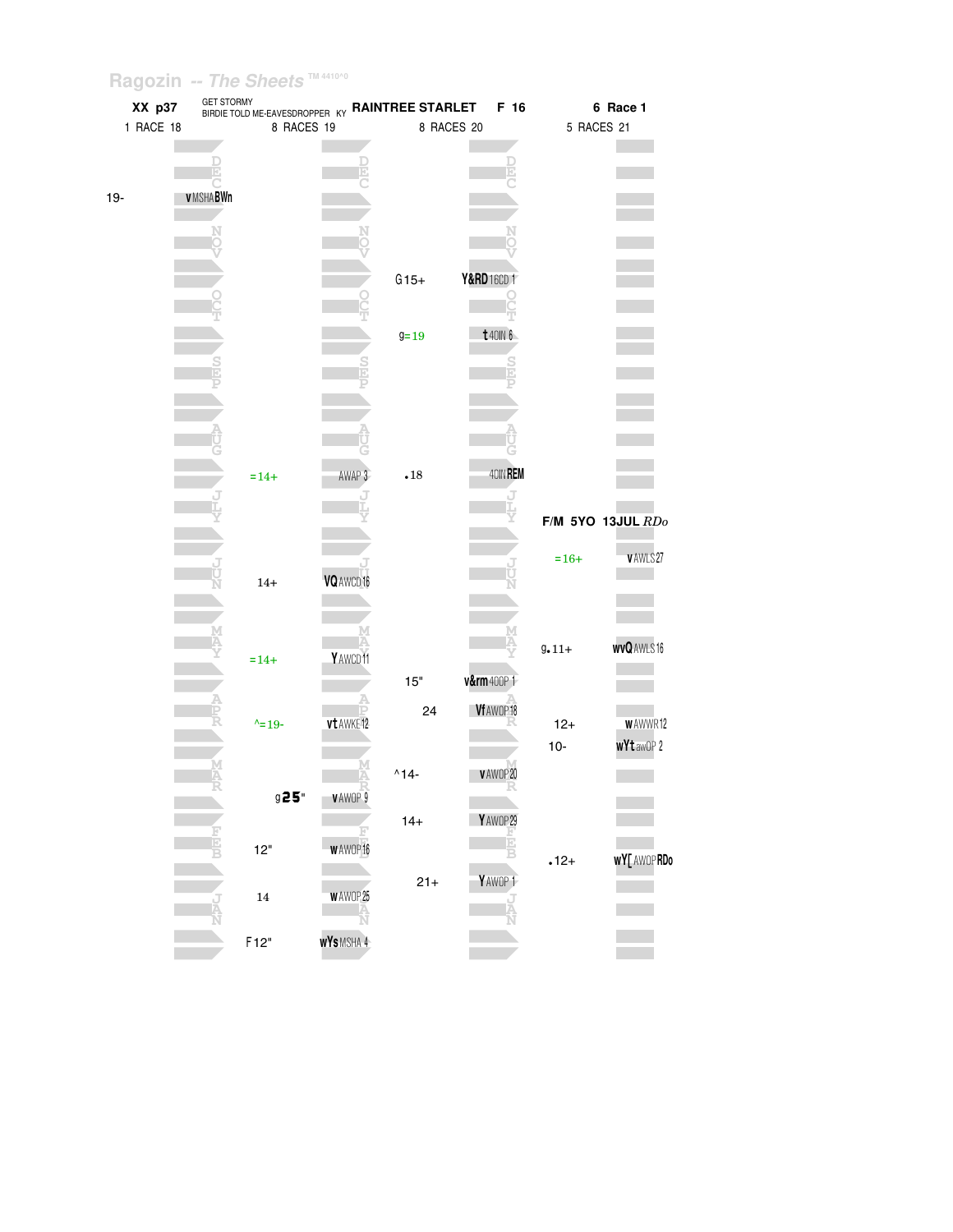| XX p38 | SPEIGHTSTOWN                                                                                                                                                                                                                                                                                                                                      | BRUSHED BY A STAR-EDDINGTON KY<br>3 RACES 20 |                    | <b>RING OF FIRE</b> | 3 RACES 21 | M 17      | 6 Race 1 |
|--------|---------------------------------------------------------------------------------------------------------------------------------------------------------------------------------------------------------------------------------------------------------------------------------------------------------------------------------------------------|----------------------------------------------|--------------------|---------------------|------------|-----------|----------|
|        |                                                                                                                                                                                                                                                                                                                                                   |                                              |                    |                     |            |           |          |
|        |                                                                                                                                                                                                                                                                                                                                                   |                                              |                    |                     |            |           |          |
|        |                                                                                                                                                                                                                                                                                                                                                   |                                              |                    |                     |            |           |          |
|        |                                                                                                                                                                                                                                                                                                                                                   |                                              |                    |                     |            |           |          |
|        |                                                                                                                                                                                                                                                                                                                                                   |                                              |                    |                     |            |           |          |
|        |                                                                                                                                                                                                                                                                                                                                                   |                                              |                    |                     |            |           |          |
|        |                                                                                                                                                                                                                                                                                                                                                   |                                              |                    |                     |            |           |          |
|        |                                                                                                                                                                                                                                                                                                                                                   |                                              |                    |                     |            |           |          |
|        |                                                                                                                                                                                                                                                                                                                                                   |                                              |                    |                     |            |           |          |
|        |                                                                                                                                                                                                                                                                                                                                                   |                                              |                    |                     |            |           |          |
|        |                                                                                                                                                                                                                                                                                                                                                   |                                              |                    |                     |            |           |          |
|        |                                                                                                                                                                                                                                                                                                                                                   |                                              |                    |                     |            |           |          |
|        |                                                                                                                                                                                                                                                                                                                                                   |                                              |                    |                     |            |           |          |
|        |                                                                                                                                                                                                                                                                                                                                                   |                                              |                    |                     |            |           |          |
|        |                                                                                                                                                                                                                                                                                                                                                   |                                              |                    |                     |            |           |          |
|        |                                                                                                                                                                                                                                                                                                                                                   |                                              |                    |                     |            |           |          |
|        |                                                                                                                                                                                                                                                                                                                                                   |                                              |                    | MALE 4YO 13JUL CCs  |            |           |          |
|        |                                                                                                                                                                                                                                                                                                                                                   |                                              |                    |                     |            |           |          |
|        |                                                                                                                                                                                                                                                                                                                                                   |                                              |                    |                     |            |           |          |
|        |                                                                                                                                                                                                                                                                                                                                                   | $23"$                                        | <b>MSINCCs</b>     |                     |            |           |          |
|        |                                                                                                                                                                                                                                                                                                                                                   |                                              |                    | .20                 |            | MSIN 9    |          |
|        |                                                                                                                                                                                                                                                                                                                                                   |                                              |                    |                     |            |           |          |
|        |                                                                                                                                                                                                                                                                                                                                                   |                                              |                    |                     |            |           |          |
|        |                                                                                                                                                                                                                                                                                                                                                   | $26 +$                                       | YMSOP <sub>2</sub> | .18                 |            | Qt MSIN 4 |          |
|        |                                                                                                                                                                                                                                                                                                                                                   |                                              |                    |                     |            |           |          |
|        |                                                                                                                                                                                                                                                                                                                                                   |                                              |                    | $17"$               |            | VMSIN13   |          |
|        |                                                                                                                                                                                                                                                                                                                                                   |                                              |                    |                     |            |           |          |
|        |                                                                                                                                                                                                                                                                                                                                                   |                                              | М                  |                     |            |           |          |
|        |                                                                                                                                                                                                                                                                                                                                                   | F <sub>19"</sub>                             | <b>MSFGWMC</b>     |                     |            |           |          |
|        |                                                                                                                                                                                                                                                                                                                                                   |                                              |                    |                     |            |           |          |
|        |                                                                                                                                                                                                                                                                                                                                                   |                                              | <b>U</b> WEIT      |                     |            |           |          |
|        |                                                                                                                                                                                                                                                                                                                                                   |                                              |                    |                     |            |           |          |
|        |                                                                                                                                                                                                                                                                                                                                                   |                                              |                    |                     |            |           |          |
|        | $\begin{picture}(180,170)(-10,-10) \put(0,0){\line(1,0){15}} \put(10,0){\line(1,0){15}} \put(10,0){\line(1,0){15}} \put(10,0){\line(1,0){15}} \put(10,0){\line(1,0){15}} \put(10,0){\line(1,0){15}} \put(10,0){\line(1,0){15}} \put(10,0){\line(1,0){15}} \put(10,0){\line(1,0){15}} \put(10,0){\line(1,0){15}} \put(10,0){\line(1,0){15}} \put($ |                                              | <b>NATION</b>      |                     |            | NANCE I   |          |
|        |                                                                                                                                                                                                                                                                                                                                                   |                                              |                    |                     |            |           |          |
|        |                                                                                                                                                                                                                                                                                                                                                   |                                              |                    |                     |            |           |          |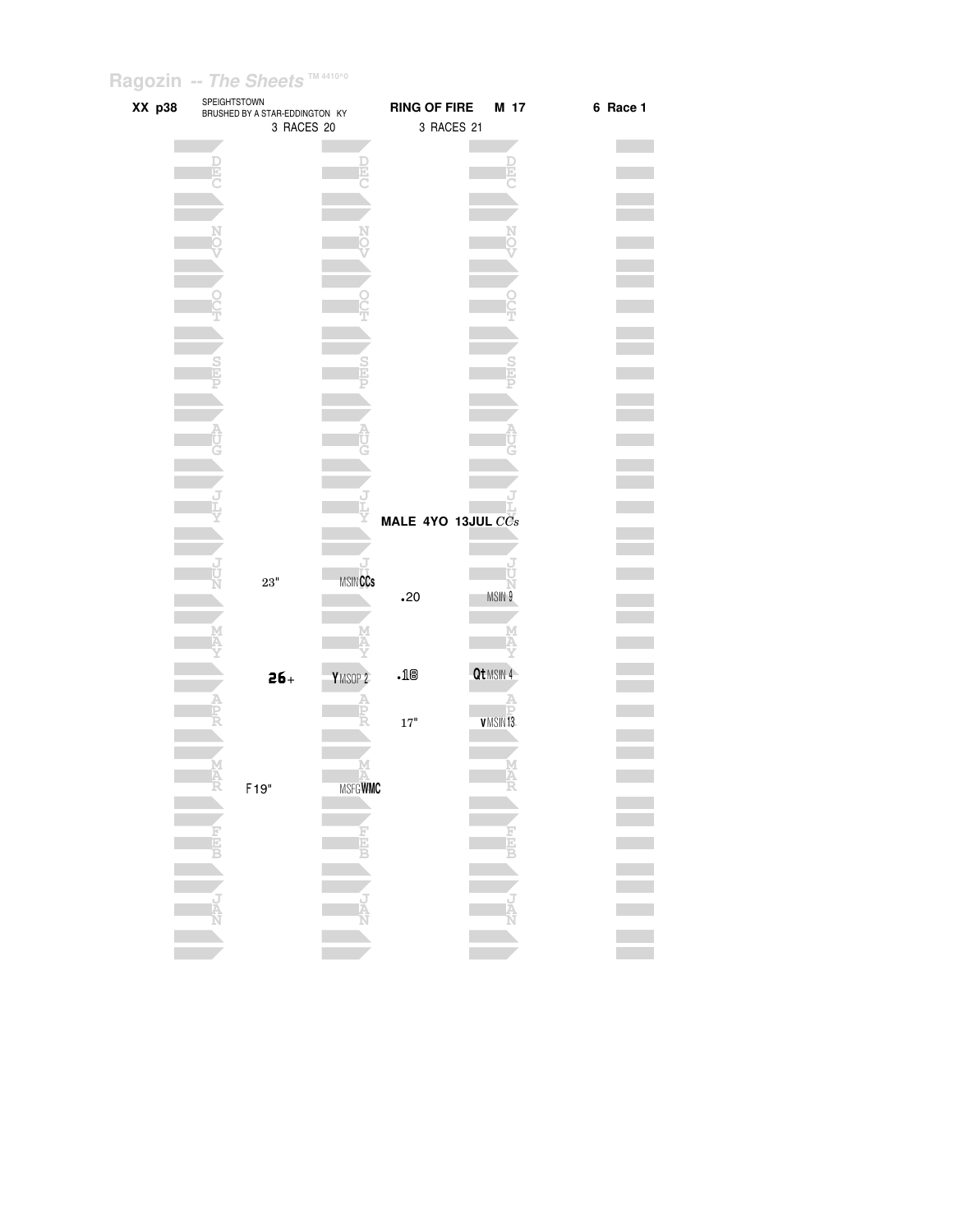| XX p39     | <b>TAPIT</b><br>FREE SPIN-OLYMPIO KY |                      |               | <b>ROTATION</b> | M 16               |                    | 6 Race 1         |  |
|------------|--------------------------------------|----------------------|---------------|-----------------|--------------------|--------------------|------------------|--|
| 2 RACES 18 |                                      | 7 RACES 19           |               | 5 RACES 20      |                    | 8 RACES 21         |                  |  |
|            |                                      |                      |               |                 |                    |                    |                  |  |
| $14+$      | vt MSFG 22                           |                      | E             |                 |                    |                    |                  |  |
|            |                                      |                      |               | 18              | AWRP <sub>18</sub> |                    |                  |  |
|            |                                      |                      |               |                 |                    |                    |                  |  |
|            |                                      |                      |               |                 |                    |                    |                  |  |
|            |                                      |                      |               |                 |                    |                    |                  |  |
|            |                                      |                      |               | $1\!\!1\!$      | Yt AWRP 11         |                    |                  |  |
|            |                                      |                      |               |                 |                    |                    |                  |  |
|            |                                      |                      |               |                 |                    |                    |                  |  |
|            |                                      |                      |               |                 |                    |                    |                  |  |
|            |                                      |                      |               |                 |                    |                    |                  |  |
|            |                                      |                      |               | 13+             | YAWRP 2            |                    |                  |  |
|            | <u>is</u>                            |                      |               |                 | $\frac{5}{1}$      |                    |                  |  |
|            | Y MSKD SMA                           |                      |               |                 |                    |                    |                  |  |
| $F - 22 +$ |                                      | 9.                   | <b>WAWLD7</b> |                 |                    |                    |                  |  |
|            |                                      |                      |               |                 |                    |                    |                  |  |
|            |                                      |                      |               |                 |                    |                    |                  |  |
|            |                                      |                      |               |                 |                    |                    |                  |  |
|            |                                      | $~^{\sim}13^{\circ}$ | Tf AWLD 3     |                 |                    |                    |                  |  |
|            |                                      |                      |               |                 |                    |                    |                  |  |
|            |                                      |                      |               |                 |                    |                    |                  |  |
|            |                                      |                      |               |                 |                    | MALE 5YO 13JUL SMA |                  |  |
|            |                                      |                      |               |                 |                    |                    |                  |  |
|            |                                      |                      |               |                 |                    | $= 18 +$           | AWLS25           |  |
|            |                                      |                      |               |                 |                    |                    |                  |  |
|            |                                      |                      |               |                 |                    | $.16+$             | <b>vQAWLS7</b>   |  |
|            |                                      | $11-$                | t AWCD 1      |                 |                    |                    |                  |  |
|            |                                      |                      |               |                 |                    |                    |                  |  |
|            |                                      |                      |               |                 |                    | $= 17$             | AWLS15           |  |
|            |                                      | .13"                 | WYMSCD 4      | 15 <sup>°</sup> | YAWOP <sub>2</sub> |                    |                  |  |
|            |                                      |                      |               |                 |                    | g' 14-             | QAWLS23          |  |
|            |                                      |                      |               |                 | P                  |                    |                  |  |
|            |                                      | .13"                 | vt MSOP13     |                 |                    |                    |                  |  |
|            |                                      |                      |               |                 |                    | G14                | t AWSH31         |  |
|            |                                      |                      |               |                 |                    |                    |                  |  |
|            |                                      | 13                   | YMSOP16       | $-15-$          | V AWOP 19<br>ĸ     |                    |                  |  |
|            |                                      |                      |               |                 |                    | $=$ 10-            | <b>VS AWSH 4</b> |  |
|            |                                      |                      |               |                 |                    |                    |                  |  |
|            |                                      |                      |               |                 |                    |                    |                  |  |
|            |                                      |                      |               |                 |                    |                    |                  |  |
|            |                                      |                      |               |                 |                    | 15"                |                  |  |
|            |                                      | 21+                  | AWSu27        |                 |                    |                    | YAWSH30          |  |
|            |                                      |                      | ۹Ā            |                 |                    | 13+                | <b>WS AWSH14</b> |  |
|            |                                      |                      |               |                 |                    |                    |                  |  |
|            |                                      |                      |               |                 |                    |                    |                  |  |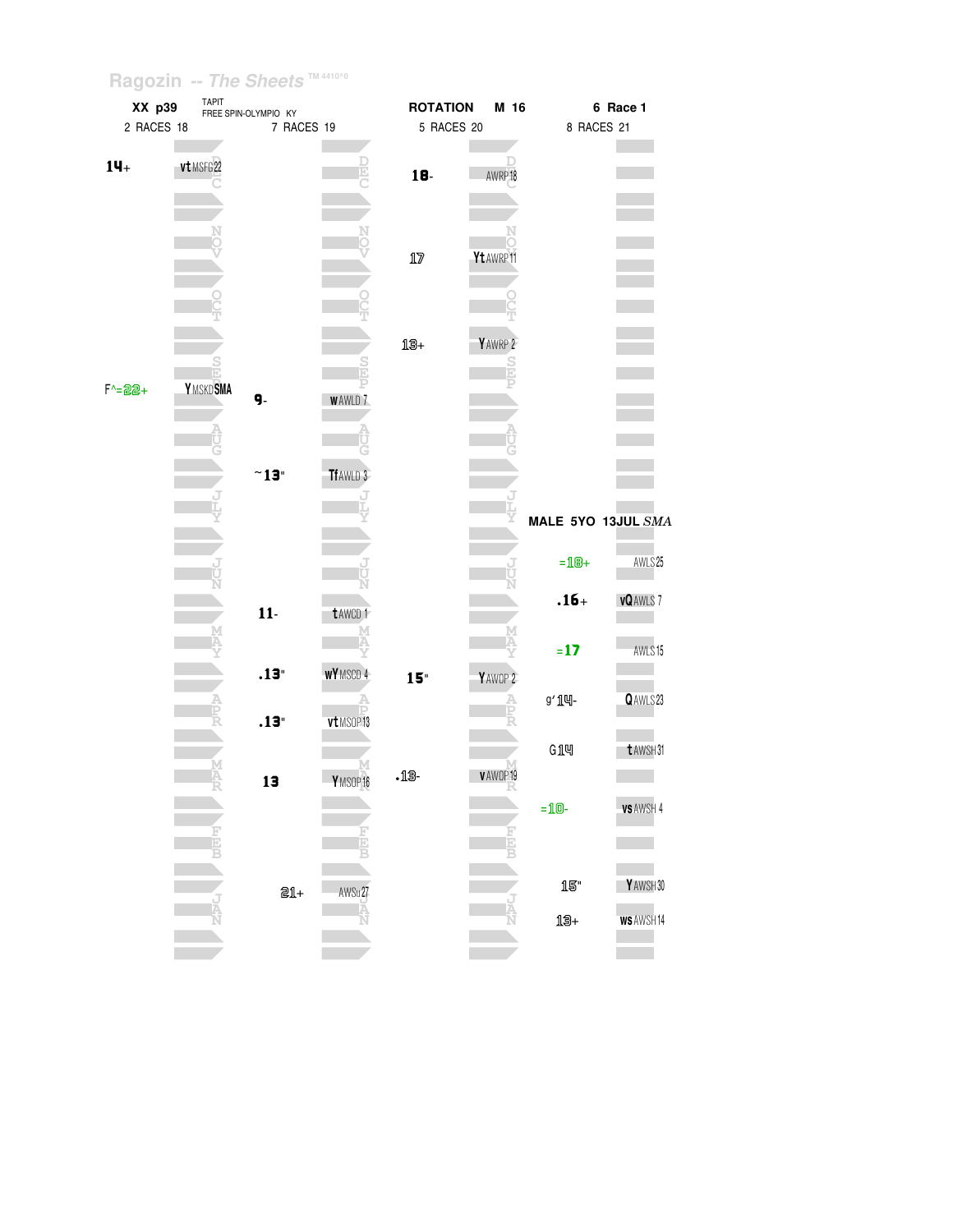| XX p40 | <b>RUNHAPPY</b> | MISS MARY PAT-SERVICE STRIPE KY | 2 RACES 21         | <b>RUNPAT</b> | M 18 | 6 Race 1                    |
|--------|-----------------|---------------------------------|--------------------|---------------|------|-----------------------------|
|        |                 |                                 |                    |               |      |                             |
|        |                 |                                 |                    |               |      |                             |
|        |                 |                                 |                    |               |      |                             |
|        |                 |                                 |                    |               |      |                             |
|        |                 |                                 |                    |               |      |                             |
|        |                 |                                 |                    |               |      |                             |
|        |                 |                                 |                    |               |      |                             |
|        |                 |                                 |                    |               |      |                             |
|        |                 |                                 |                    |               |      |                             |
|        |                 |                                 |                    |               |      |                             |
|        |                 |                                 |                    |               |      |                             |
|        |                 |                                 |                    |               |      |                             |
|        |                 |                                 |                    |               |      |                             |
|        |                 |                                 |                    |               |      |                             |
|        |                 |                                 |                    |               |      |                             |
|        |                 |                                 |                    |               |      |                             |
|        |                 |                                 |                    |               |      |                             |
|        |                 |                                 |                    |               |      |                             |
|        |                 |                                 |                    |               |      |                             |
|        |                 |                                 |                    |               |      |                             |
|        |                 |                                 |                    |               |      |                             |
|        |                 |                                 |                    |               |      |                             |
|        |                 |                                 |                    |               |      |                             |
|        |                 |                                 | MALE 3YO 13JUL BHC |               |      |                             |
|        |                 |                                 |                    |               |      |                             |
|        |                 |                                 |                    |               |      |                             |
|        |                 |                                 | τ                  |               |      |                             |
|        |                 | 18                              | YT 75CD 13         |               |      |                             |
|        |                 |                                 |                    |               |      |                             |
|        |                 |                                 |                    |               |      |                             |
|        |                 | $F20+$                          | Ys\$[ MSIN BHC     |               |      |                             |
|        |                 |                                 |                    |               |      |                             |
|        |                 |                                 |                    |               |      |                             |
|        |                 |                                 |                    |               |      |                             |
|        |                 |                                 |                    |               |      |                             |
|        |                 |                                 |                    |               |      |                             |
|        |                 |                                 |                    |               |      |                             |
|        |                 |                                 |                    |               |      |                             |
|        |                 |                                 | Α                  |               |      |                             |
|        |                 |                                 |                    |               |      |                             |
|        |                 |                                 |                    |               |      |                             |
|        |                 |                                 |                    |               |      |                             |
|        |                 |                                 |                    |               |      |                             |
|        |                 |                                 |                    |               |      |                             |
|        |                 |                                 |                    |               |      |                             |
|        |                 |                                 |                    |               |      |                             |
|        |                 |                                 |                    |               |      | $\mathcal{L}_{\mathcal{A}}$ |
|        |                 |                                 |                    |               |      |                             |
|        |                 |                                 |                    |               |      |                             |
|        |                 |                                 |                    |               |      |                             |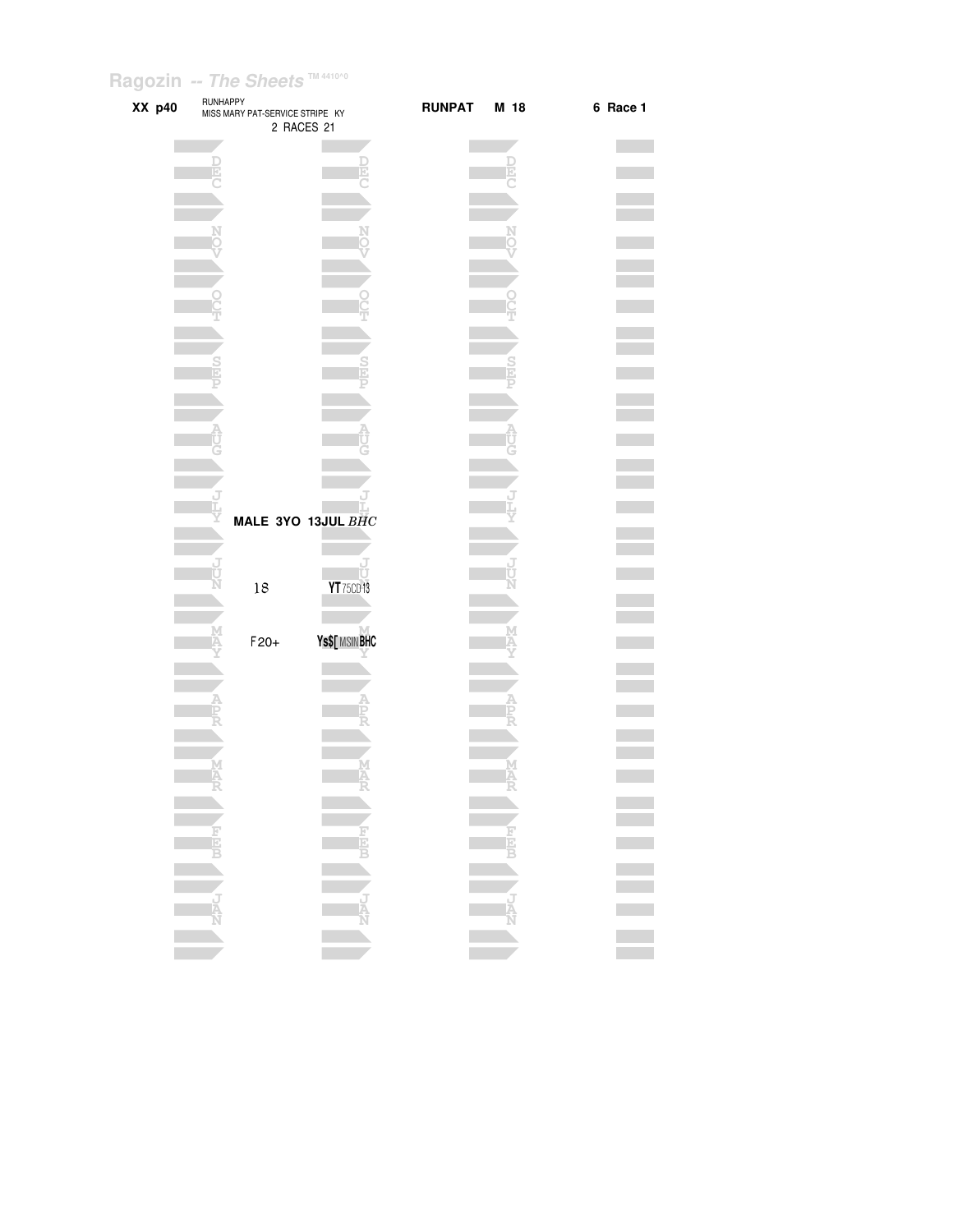| XX p14 | CONGRATS | TARO-BERTRANDO KY<br>3 RACES 21 |                   | RUTABAGA F 18 | 6 Race 2 |
|--------|----------|---------------------------------|-------------------|---------------|----------|
|        |          |                                 |                   |               |          |
|        |          |                                 |                   |               |          |
|        |          |                                 |                   |               |          |
|        |          |                                 |                   |               |          |
|        |          |                                 |                   |               |          |
|        |          |                                 |                   |               |          |
|        |          |                                 |                   |               |          |
|        |          |                                 |                   |               |          |
|        |          |                                 |                   |               |          |
|        |          |                                 |                   |               |          |
|        |          |                                 |                   |               |          |
|        |          |                                 |                   |               |          |
|        |          |                                 |                   |               |          |
|        |          |                                 |                   |               |          |
|        |          |                                 |                   |               |          |
|        |          |                                 |                   |               |          |
|        |          |                                 |                   |               |          |
|        |          |                                 |                   |               |          |
|        |          |                                 |                   |               |          |
|        |          |                                 |                   |               |          |
|        |          |                                 |                   |               |          |
|        |          |                                 |                   |               |          |
|        |          |                                 |                   |               |          |
|        |          |                                 |                   |               |          |
|        |          | F/M 3YO 13JUL SSL               |                   |               |          |
|        |          |                                 |                   |               |          |
|        |          | $^{\wedge}21+$                  | MSBT <sub>2</sub> |               |          |
|        |          |                                 |                   |               |          |
|        |          |                                 |                   |               |          |
|        |          |                                 |                   |               |          |
|        |          | $.34 +$                         | QMSBT 2           |               |          |
|        |          |                                 |                   |               |          |
|        |          |                                 |                   |               |          |
|        |          | $\mathsf{F} \, 25$ "            | <b>s[MSBTSSL</b>  |               |          |
|        |          |                                 |                   |               |          |
|        |          |                                 |                   |               |          |
|        |          |                                 |                   |               |          |
|        |          |                                 |                   |               |          |
|        |          |                                 |                   |               |          |
|        |          |                                 |                   |               |          |
|        |          |                                 |                   |               |          |
|        |          |                                 |                   |               |          |
|        |          |                                 |                   |               |          |
|        |          |                                 |                   |               |          |
|        |          |                                 |                   |               |          |
|        |          |                                 |                   |               |          |
|        |          |                                 |                   |               |          |
|        |          |                                 |                   |               |          |
|        |          |                                 |                   |               |          |
|        |          |                                 |                   |               |          |
|        |          |                                 |                   |               |          |
|        |          |                                 |                   |               |          |
|        |          |                                 |                   |               |          |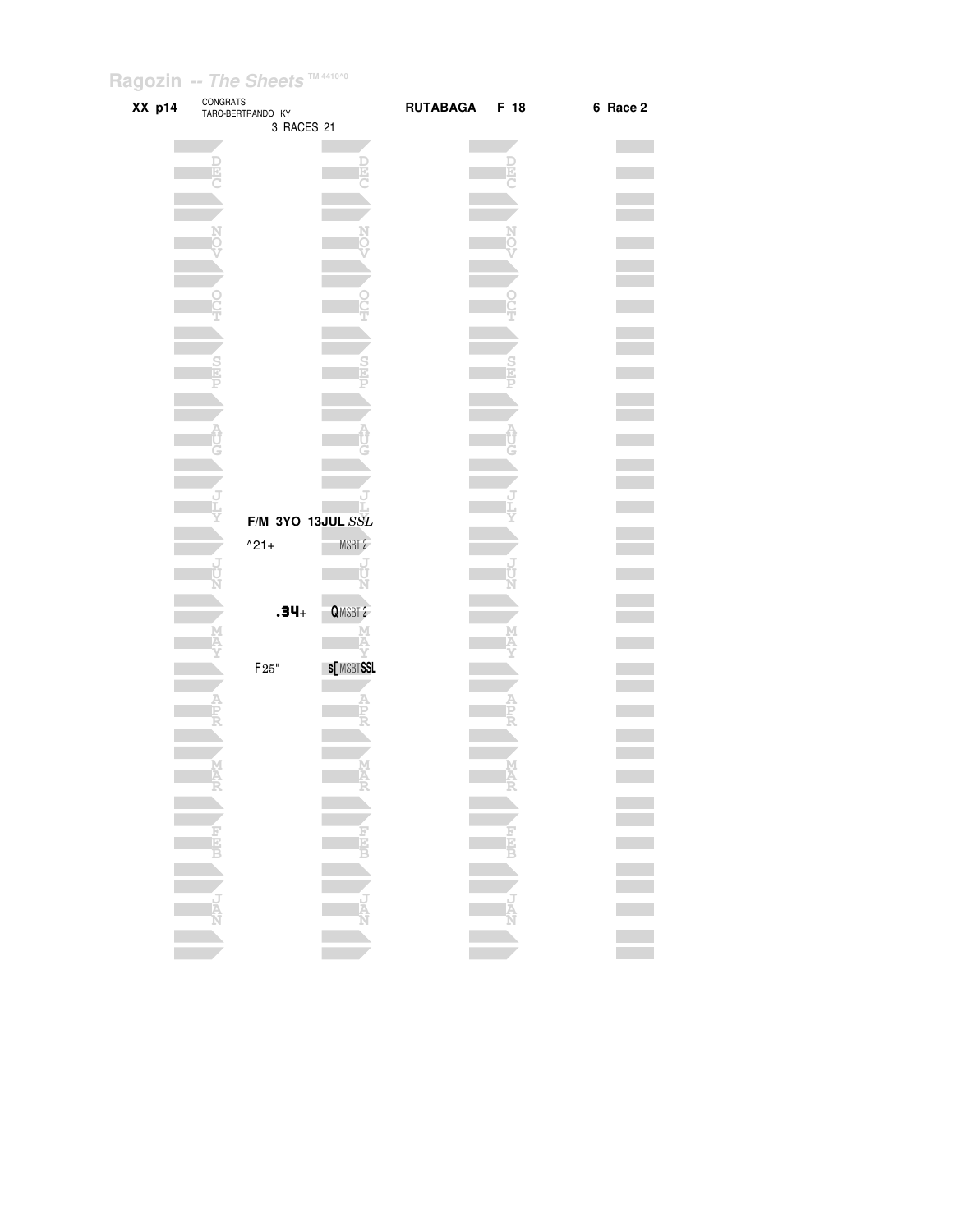| XX p42<br>2 RACES 21 | <b>JIMMY CREED</b><br>PSYCHIC ELAINE-SIGHTSEEING KY | <b>SAX</b><br>F 19 | 6 Race 1                                                                                                            |
|----------------------|-----------------------------------------------------|--------------------|---------------------------------------------------------------------------------------------------------------------|
|                      |                                                     |                    |                                                                                                                     |
|                      |                                                     |                    |                                                                                                                     |
|                      |                                                     |                    |                                                                                                                     |
|                      |                                                     |                    |                                                                                                                     |
|                      |                                                     |                    |                                                                                                                     |
|                      |                                                     |                    |                                                                                                                     |
|                      |                                                     |                    |                                                                                                                     |
|                      |                                                     |                    |                                                                                                                     |
|                      |                                                     |                    |                                                                                                                     |
|                      |                                                     |                    |                                                                                                                     |
|                      |                                                     |                    |                                                                                                                     |
|                      |                                                     |                    |                                                                                                                     |
|                      |                                                     |                    |                                                                                                                     |
|                      |                                                     |                    |                                                                                                                     |
|                      |                                                     |                    |                                                                                                                     |
|                      | $F/M$ 2YO 13JUL $DBt$                               |                    |                                                                                                                     |
|                      |                                                     |                    |                                                                                                                     |
|                      |                                                     |                    |                                                                                                                     |
| $24+$                | <b>WY</b> MSCD11                                    |                    |                                                                                                                     |
| $'26 -$              | vs MSCD DBt                                         |                    |                                                                                                                     |
|                      |                                                     |                    |                                                                                                                     |
|                      |                                                     |                    |                                                                                                                     |
|                      |                                                     |                    |                                                                                                                     |
|                      |                                                     |                    |                                                                                                                     |
|                      |                                                     |                    |                                                                                                                     |
|                      |                                                     |                    |                                                                                                                     |
|                      |                                                     |                    |                                                                                                                     |
|                      |                                                     |                    |                                                                                                                     |
|                      |                                                     |                    |                                                                                                                     |
|                      |                                                     |                    | i<br>Sidana da Santa Cara da Santa Cara da Santa Cara da Santa Cara da Santa Cara da Santa Cara da Santa Cara da Sa |
|                      |                                                     |                    |                                                                                                                     |
|                      |                                                     |                    |                                                                                                                     |
|                      |                                                     |                    |                                                                                                                     |
|                      |                                                     |                    |                                                                                                                     |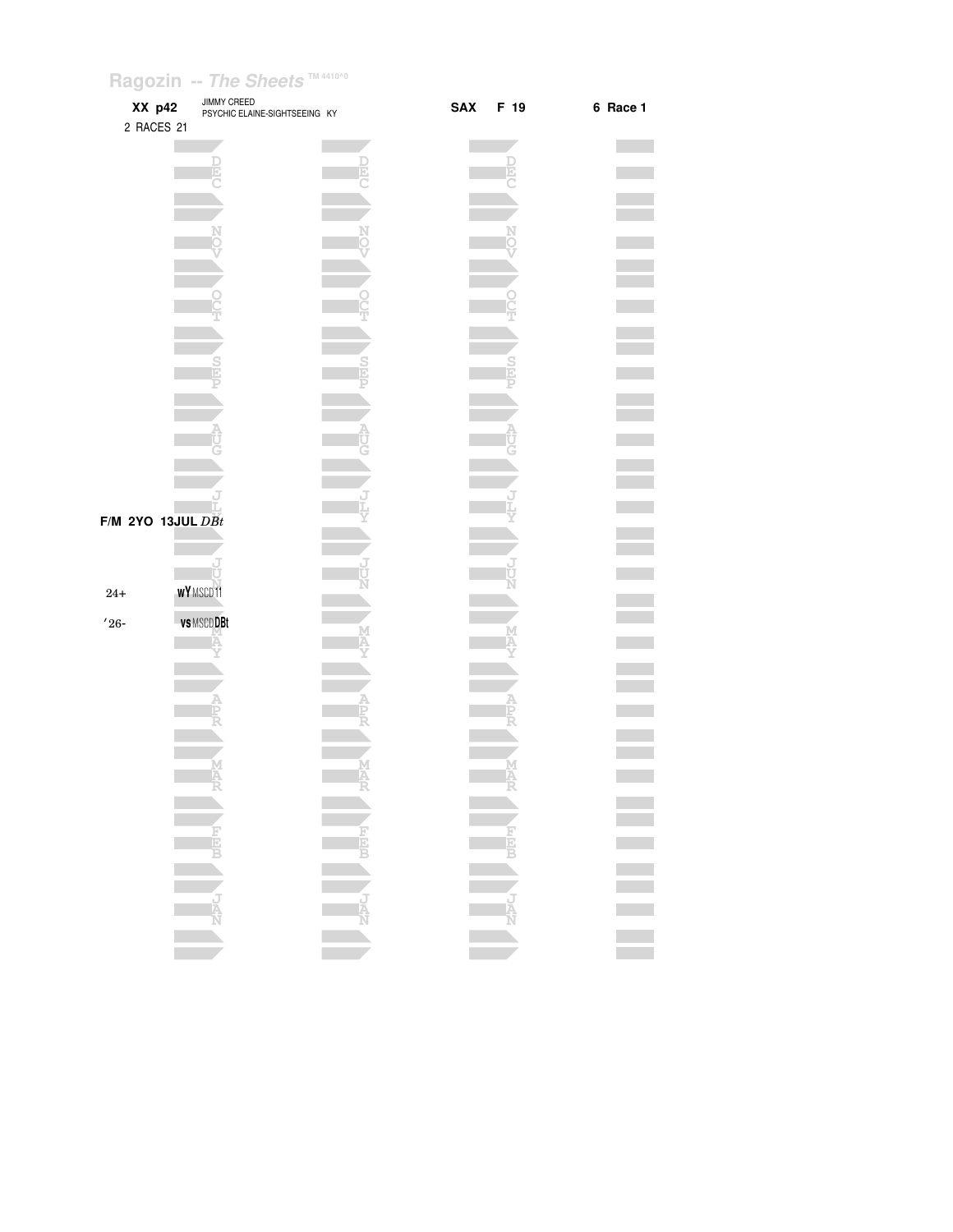| XX p43     |                 |                    | TALE OF EKATI<br>PERFECT NODOUBLE-PERFECT S <b>SEERMONONTHEMOUNT</b> | M 18 | 6 Race 1 |
|------------|-----------------|--------------------|----------------------------------------------------------------------|------|----------|
| 2 RACES 20 |                 | 6 RACES 21         |                                                                      |      |          |
|            |                 |                    |                                                                      |      |          |
|            |                 |                    |                                                                      |      |          |
| 21"        | AWFG19          |                    |                                                                      |      |          |
|            |                 |                    |                                                                      |      |          |
| 9F.18      | <b>WMSDDTDn</b> |                    |                                                                      |      |          |
|            | N               |                    |                                                                      |      |          |
|            |                 |                    |                                                                      |      |          |
|            |                 |                    |                                                                      |      |          |
|            |                 |                    |                                                                      |      |          |
|            |                 |                    |                                                                      |      |          |
|            |                 |                    |                                                                      |      |          |
|            |                 |                    |                                                                      |      |          |
|            |                 |                    |                                                                      |      |          |
|            |                 |                    |                                                                      |      |          |
|            |                 |                    |                                                                      |      |          |
|            |                 |                    |                                                                      |      |          |
|            |                 |                    |                                                                      |      |          |
|            |                 |                    |                                                                      |      |          |
|            |                 |                    |                                                                      |      |          |
|            |                 |                    |                                                                      |      |          |
|            |                 | MALE 3YO 13JUL TAs |                                                                      |      |          |
|            |                 |                    |                                                                      |      |          |
|            |                 |                    |                                                                      |      |          |
|            |                 |                    | Ù                                                                    |      |          |
|            |                 |                    | Ň                                                                    |      |          |
|            |                 | $1 -$              | YAWPR 4                                                              |      |          |
|            |                 |                    |                                                                      |      |          |
|            |                 |                    |                                                                      |      |          |
|            |                 | 13                 | <b>WS 30CD 8</b>                                                     |      |          |
|            |                 |                    |                                                                      |      |          |
|            |                 | r13                | <b>AWDDTAS</b>                                                       |      |          |
|            |                 |                    |                                                                      |      |          |
|            |                 |                    |                                                                      |      |          |
|            |                 | $g = 16$           | <b>vL&amp;TA</b> 50FG27                                              |      |          |
|            |                 |                    |                                                                      |      |          |
|            |                 |                    |                                                                      |      |          |
|            |                 |                    |                                                                      |      |          |
|            |                 |                    |                                                                      |      |          |
|            |                 | $21+$              | Yn AWFG 13                                                           |      |          |
|            |                 |                    |                                                                      |      |          |
|            |                 | $14"$              | <b>WV AWDD 21</b>                                                    |      |          |
|            |                 |                    |                                                                      |      |          |
|            |                 |                    |                                                                      |      |          |
|            |                 |                    |                                                                      |      |          |
|            |                 |                    |                                                                      |      |          |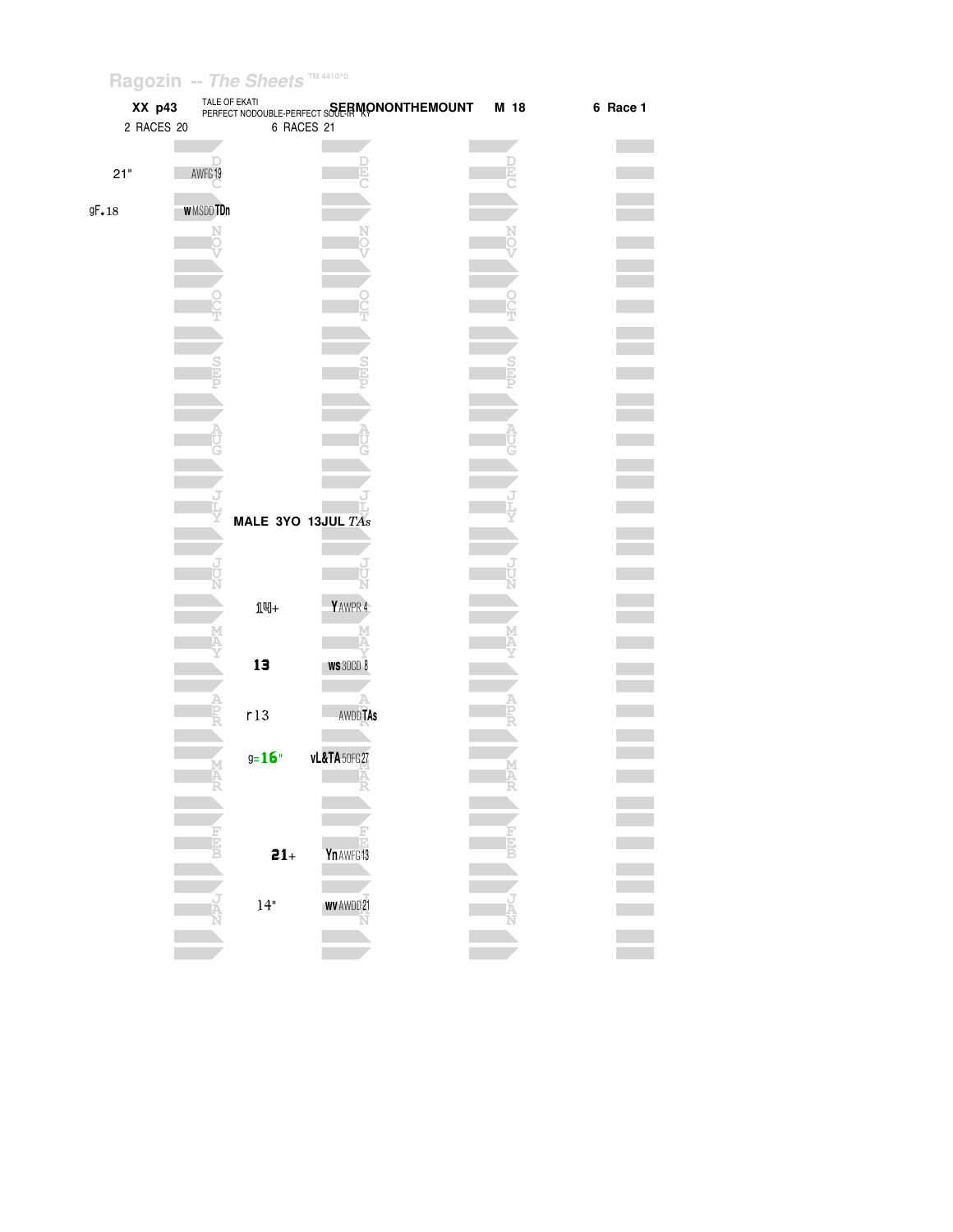| XX p44     | FIRST SAMURAI | SASSY'S DREAM-FLOWER ALLEY KY |                | <b>SINGITA DREAMS</b> | F 16             |            | 6 Race 1          |
|------------|---------------|-------------------------------|----------------|-----------------------|------------------|------------|-------------------|
| 3 RACES 18 |               | 4 RACES 19                    |                | 10 RACES 20           |                  | 5 RACES 21 |                   |
|            | E             | $=$ 18"                       | т<br>Y 30FG 13 | 24                    | v AWFG 26        |            |                   |
| $F23+$     | v MSCD 25     |                               |                | 15"                   | Q AWCD 18        |            |                   |
| $G36 -$    | t MSCD 28     |                               |                | $G11-$                | <b>WQAWCD1</b>   |            |                   |
|            |               |                               |                |                       |                  |            |                   |
| P~=25"     | YtfMSCDPAB    |                               | $\frac{5}{1}$  | $15 -$                | <b>wY</b> AWCD17 |            |                   |
|            |               |                               |                | $\sim$ -16-           | VAWCD 4          |            |                   |
|            |               |                               |                | 12-                   | AWEL 21          |            |                   |
|            |               |                               |                | $.16-$                | VS AWEL 31       |            |                   |
|            |               |                               |                |                       |                  |            | F/M 5YO 13JUL PAB |
|            |               |                               |                |                       |                  |            |                   |
|            |               |                               |                | $=13$                 | <b>VAWCD 5</b>   | 10-        | <b>VAWCD 5</b>    |
|            |               |                               |                |                       |                  | 12"        | VAWCD 8           |
|            |               |                               |                |                       |                  | 10         | VAWOP 8           |
|            |               |                               |                |                       |                  | 12         | Vt AWOP 14        |
|            |               | r. 24"                        | <b>wQ30FG1</b> |                       |                  |            |                   |
|            |               | $= 27$                        | Y30FG8         | $.15 -$               | VAWFG 6          |            |                   |
|            |               | 24 <sup>"</sup>               | vst 30FG11     | $.16+$                | WYQ30FG11        | $.17+$     | Q AWFG 23         |
|            |               |                               |                |                       |                  |            |                   |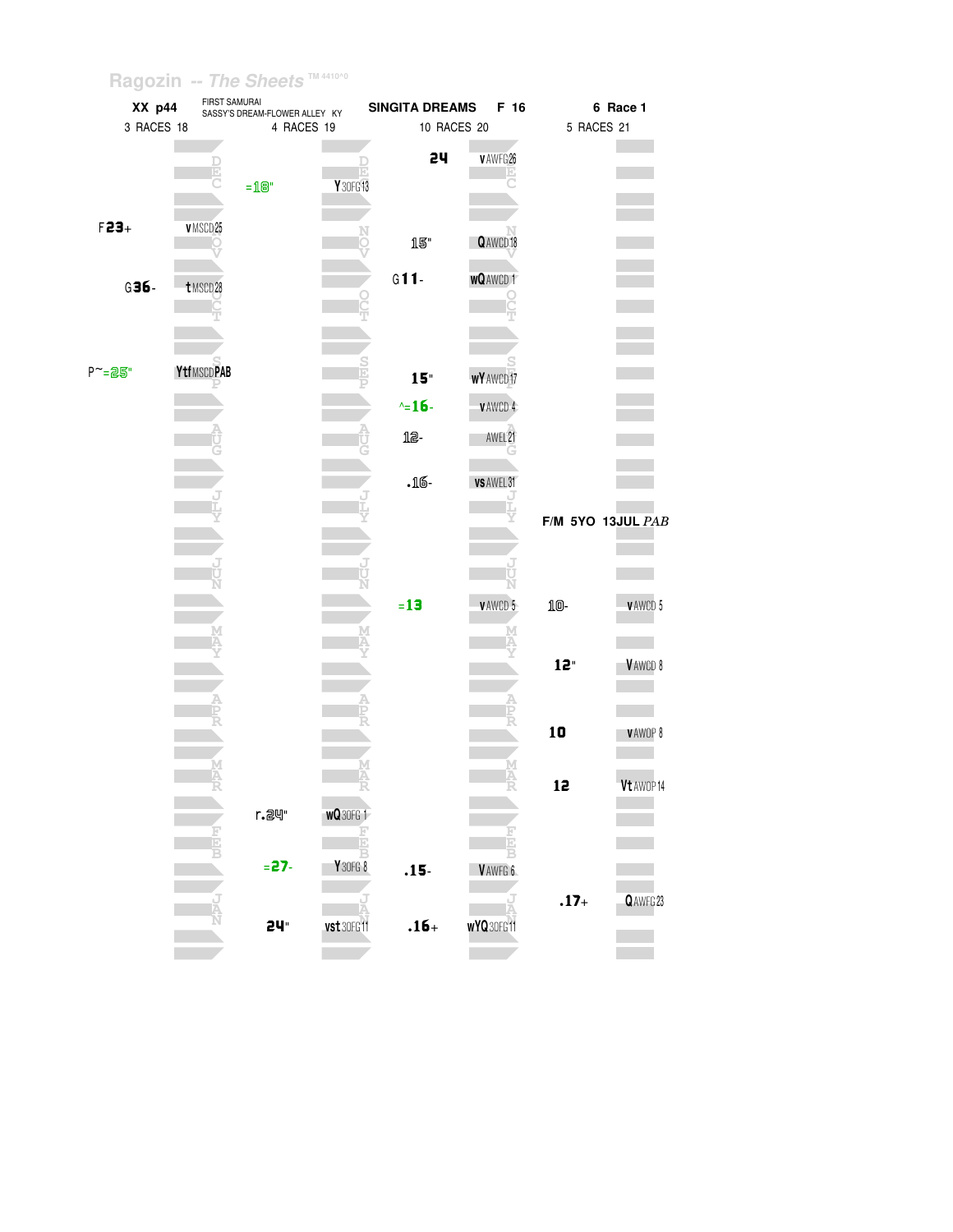| XX p45 |            | TAPIT<br>MAGICAL BELLE-UNBRIDLED'S SONG KY | 2 RACES 21                     | <b>SIRANEUSE</b> | F 18   | 6 Race 1 |
|--------|------------|--------------------------------------------|--------------------------------|------------------|--------|----------|
|        |            |                                            |                                |                  | Ð      |          |
|        |            |                                            |                                |                  |        |          |
|        |            |                                            |                                |                  |        |          |
|        |            |                                            |                                |                  |        |          |
|        |            |                                            |                                |                  |        |          |
|        |            |                                            |                                |                  |        |          |
|        |            |                                            |                                |                  |        |          |
|        |            |                                            | F/M 3YO 13JUL $JTs$            |                  |        |          |
|        |            |                                            |                                |                  |        |          |
|        |            |                                            |                                |                  |        |          |
|        |            | $=16"$                                     | t AWBE 29                      |                  |        |          |
|        |            |                                            | D                              |                  |        |          |
|        | M<br>4     |                                            | M<br>A                         |                  | M<br>A |          |
|        | <b>Hap</b> | $F \diamond 16"$                           | <b>wY\$MSTPJTs</b><br>F<br>EEB |                  | 可回口    |          |
|        |            |                                            |                                |                  |        |          |
|        | J<br>A     |                                            | Ą                              |                  | J<br>Ā |          |
|        |            |                                            |                                |                  |        |          |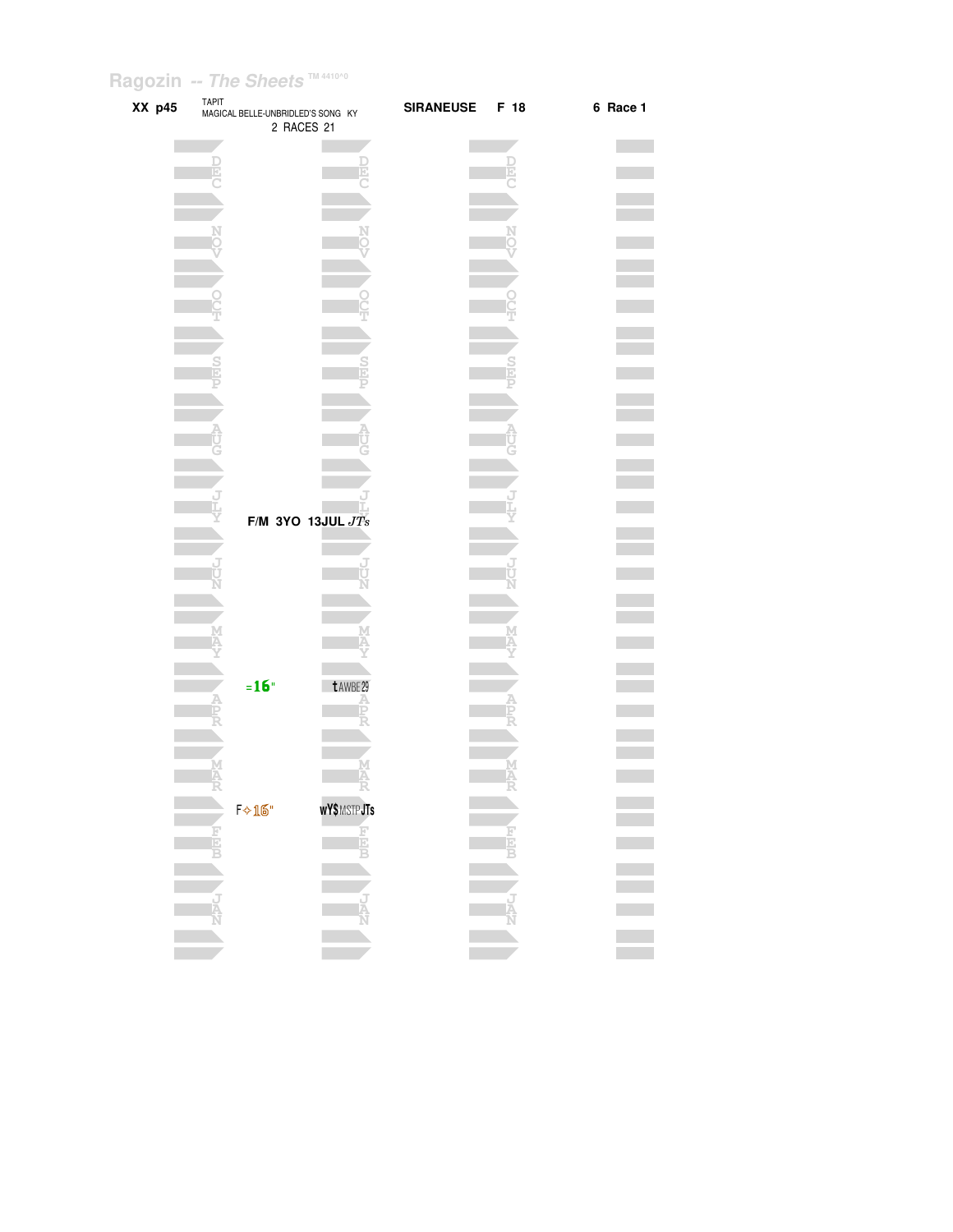| XX p46<br>2 RACES 21            |                            | UNION RAGS<br>CHAT-DYNAFORMER KY |                                               | <b>SPEAK UNITY</b> | M 19               | 6 Race 1 |
|---------------------------------|----------------------------|----------------------------------|-----------------------------------------------|--------------------|--------------------|----------|
|                                 |                            |                                  |                                               |                    |                    |          |
|                                 |                            |                                  |                                               |                    |                    |          |
|                                 |                            |                                  |                                               |                    |                    |          |
|                                 |                            |                                  |                                               |                    |                    |          |
|                                 |                            |                                  |                                               |                    |                    |          |
|                                 |                            |                                  |                                               |                    |                    |          |
|                                 |                            |                                  |                                               |                    |                    |          |
|                                 |                            |                                  |                                               |                    |                    |          |
|                                 |                            |                                  |                                               |                    |                    |          |
|                                 |                            |                                  |                                               |                    |                    |          |
|                                 |                            |                                  |                                               |                    |                    |          |
|                                 |                            |                                  |                                               |                    |                    |          |
|                                 |                            |                                  |                                               |                    |                    |          |
| MALE 2YO 13JUL $J\overline{T}s$ |                            |                                  |                                               |                    |                    |          |
|                                 |                            |                                  |                                               |                    |                    |          |
|                                 |                            |                                  |                                               |                    |                    |          |
|                                 |                            |                                  |                                               |                    |                    |          |
|                                 |                            |                                  |                                               |                    |                    |          |
| $=18$                           | MSBE <sub>9</sub>          |                                  |                                               |                    |                    |          |
| $G25+$                          | [MSBEJTs                   |                                  |                                               |                    |                    |          |
|                                 |                            |                                  |                                               |                    |                    |          |
|                                 |                            | M<br>IA                          |                                               |                    |                    |          |
|                                 |                            |                                  | Ê                                             |                    | $\hat{\mathbf{r}}$ |          |
|                                 |                            | $\mathbf{L}$                     |                                               |                    |                    |          |
|                                 |                            |                                  |                                               |                    |                    |          |
|                                 | NEW WEE                    |                                  |                                               |                    |                    |          |
|                                 |                            |                                  |                                               |                    |                    |          |
|                                 |                            |                                  |                                               |                    |                    | Ξ        |
|                                 | $\mathcal{L}(\mathcal{A})$ |                                  | $\mathcal{L}_{\mathcal{A}}$<br><b>College</b> |                    |                    |          |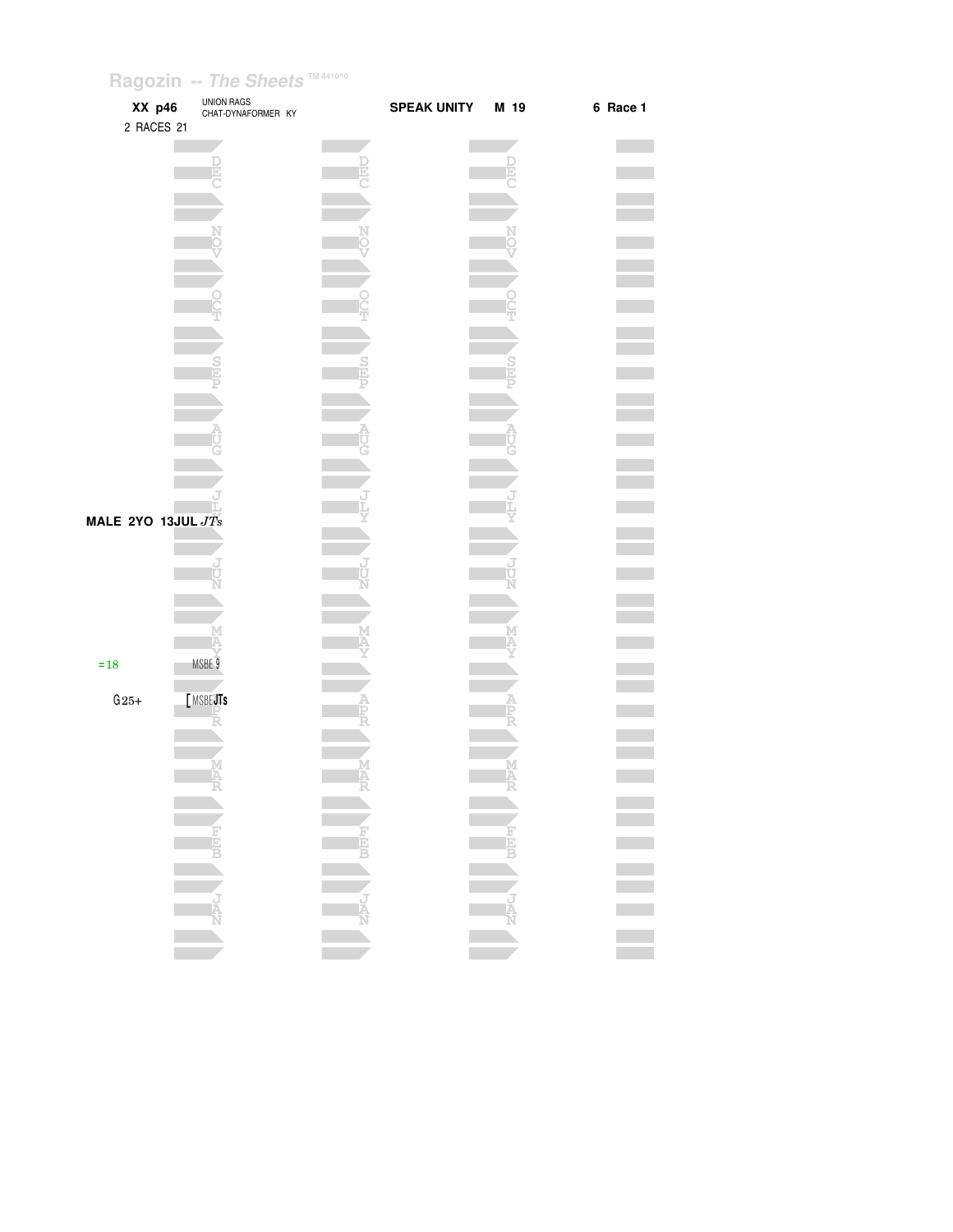|         | XX p47     |                     |                 | CAN THE MAN <b>BLACKHAWK HONEY-MALABAR GOLD SPECTACULAR GEM</b> |                                   | M 16              |                    | 6 Race 1         |
|---------|------------|---------------------|-----------------|-----------------------------------------------------------------|-----------------------------------|-------------------|--------------------|------------------|
|         | 5 RACES 18 |                     |                 | 8 RACES 19                                                      | 6 RACES 20                        |                   | 4 RACES 21         |                  |
| 20-     |            | AWFG <sub>22</sub>  | $P^{\sim}$ -13+ | vT AWFG 28                                                      | $=10$                             | AWFG19            |                    |                  |
| $.20 -$ |            | t AWCD 24           | $\sim 14$ -     | YAWCD 9                                                         |                                   |                   |                    |                  |
| 23-     |            | 75KE19              | $= 9"$          | wY]AWCD28                                                       | $= 9 +$                           | AWKE 8            |                    |                  |
| $24 -$  |            | AWCD <sub>21</sub>  |                 |                                                                 |                                   |                   |                    |                  |
| $F18+$  |            | <b>wVst 30ELJEB</b> | $= 13 +$        | <b>WYBtAWIN4</b>                                                | $=7$                              | VAWCD 5           |                    |                  |
|         |            |                     |                 |                                                                 |                                   |                   |                    |                  |
|         |            |                     | 18-             | <b>VAWEL 4</b>                                                  | $:= 9$                            | WY AWEL 2         |                    |                  |
|         |            |                     |                 |                                                                 | $\mathbf{=}\overline{\mathbf{Z}}$ | <b>WY</b> AWCD 26 | MALE 5YO 13JUL JEB |                  |
|         |            |                     |                 |                                                                 |                                   |                   |                    |                  |
|         |            |                     |                 |                                                                 |                                   |                   |                    |                  |
|         |            |                     |                 |                                                                 |                                   |                   | ^=15"              | Vsn AWCD 29      |
|         |            |                     |                 |                                                                 |                                   |                   | $P^{\sim} = 19 +$  | <b>Yt</b> AWFG 7 |
|         |            |                     | ^15-            | QAWFG 2                                                         |                                   |                   |                    |                  |
|         |            |                     | $=15-$          | YAWFG <sub>2</sub>                                              | $= 14 +$                          | AWFG15            | $-11$              | AWFG13           |
|         |            |                     |                 |                                                                 |                                   |                   |                    |                  |
|         |            |                     | $= 12 +$        | <b>WV</b> AWFG12                                                |                                   |                   | $= 11$             | AWFG16           |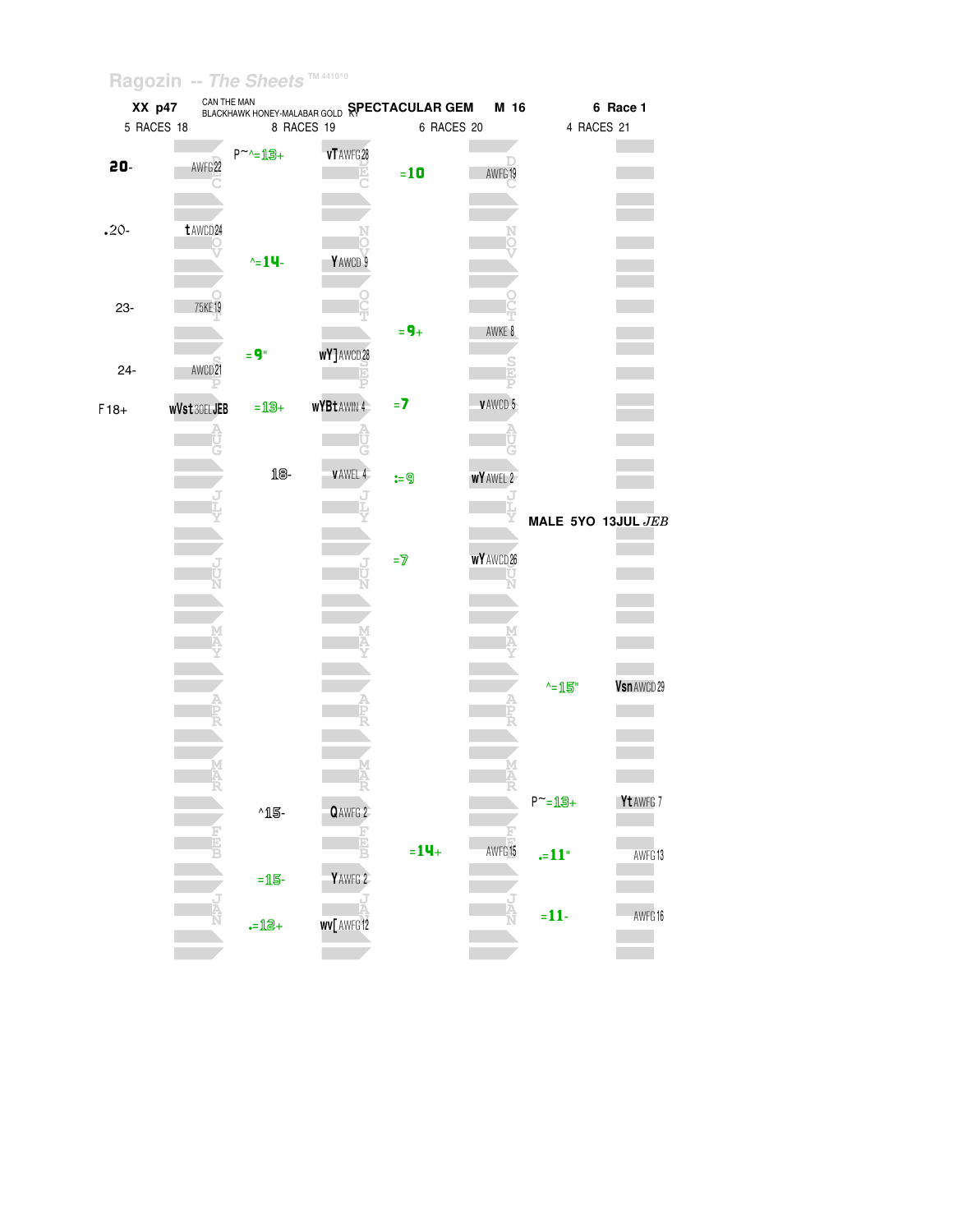| XX p48     | <b>INTO MISCHIEF</b><br>PRANCING-TAPIT KY |                       |                      | <b>SPEEDING</b> | F 18 | 6 Race 1 |
|------------|-------------------------------------------|-----------------------|----------------------|-----------------|------|----------|
| 2 RACES 20 |                                           | 4 RACES 21            |                      |                 |      |          |
|            |                                           |                       |                      |                 |      |          |
|            |                                           |                       | E                    |                 | D    |          |
|            |                                           |                       |                      |                 |      |          |
|            |                                           |                       |                      |                 |      |          |
|            |                                           |                       |                      |                 |      |          |
|            |                                           |                       |                      |                 |      |          |
|            |                                           |                       |                      |                 |      |          |
|            |                                           |                       |                      |                 |      |          |
|            |                                           |                       |                      |                 |      |          |
|            |                                           |                       |                      |                 |      |          |
| 23"        | MSGP18                                    |                       |                      |                 |      |          |
|            |                                           |                       |                      |                 |      |          |
|            |                                           |                       |                      |                 |      |          |
|            | v\$t MSGPMCe                              |                       |                      |                 |      |          |
| $=19-$     |                                           |                       |                      |                 |      |          |
|            |                                           |                       |                      |                 |      |          |
|            |                                           |                       |                      |                 |      |          |
|            |                                           | $F/M$ 3YO 13JUL $MCe$ |                      |                 |      |          |
|            |                                           |                       |                      |                 |      |          |
|            |                                           |                       |                      |                 |      |          |
|            |                                           |                       |                      |                 |      |          |
|            |                                           |                       |                      |                 |      |          |
|            |                                           |                       |                      |                 |      |          |
|            | $= 19 -$                                  |                       | YLAWIN <sup>12</sup> |                 |      |          |
|            |                                           |                       |                      |                 |      |          |
|            |                                           |                       |                      |                 |      |          |
|            |                                           |                       |                      |                 |      |          |
|            |                                           | $\diamond$ 29-        | YAWTP27              |                 |      |          |
|            |                                           |                       | Ά                    |                 | Ā    |          |
|            |                                           |                       |                      |                 |      |          |
|            |                                           |                       |                      |                 |      |          |
|            |                                           | $\div 24 +$           | Yn AWTP 26<br>E      |                 |      |          |
|            |                                           |                       | R                    |                 |      |          |
|            |                                           |                       |                      |                 |      |          |
|            |                                           |                       |                      |                 |      |          |
|            | $F=20$ "                                  |                       | <b>WMSGP10</b>       |                 |      |          |
|            |                                           |                       |                      |                 |      |          |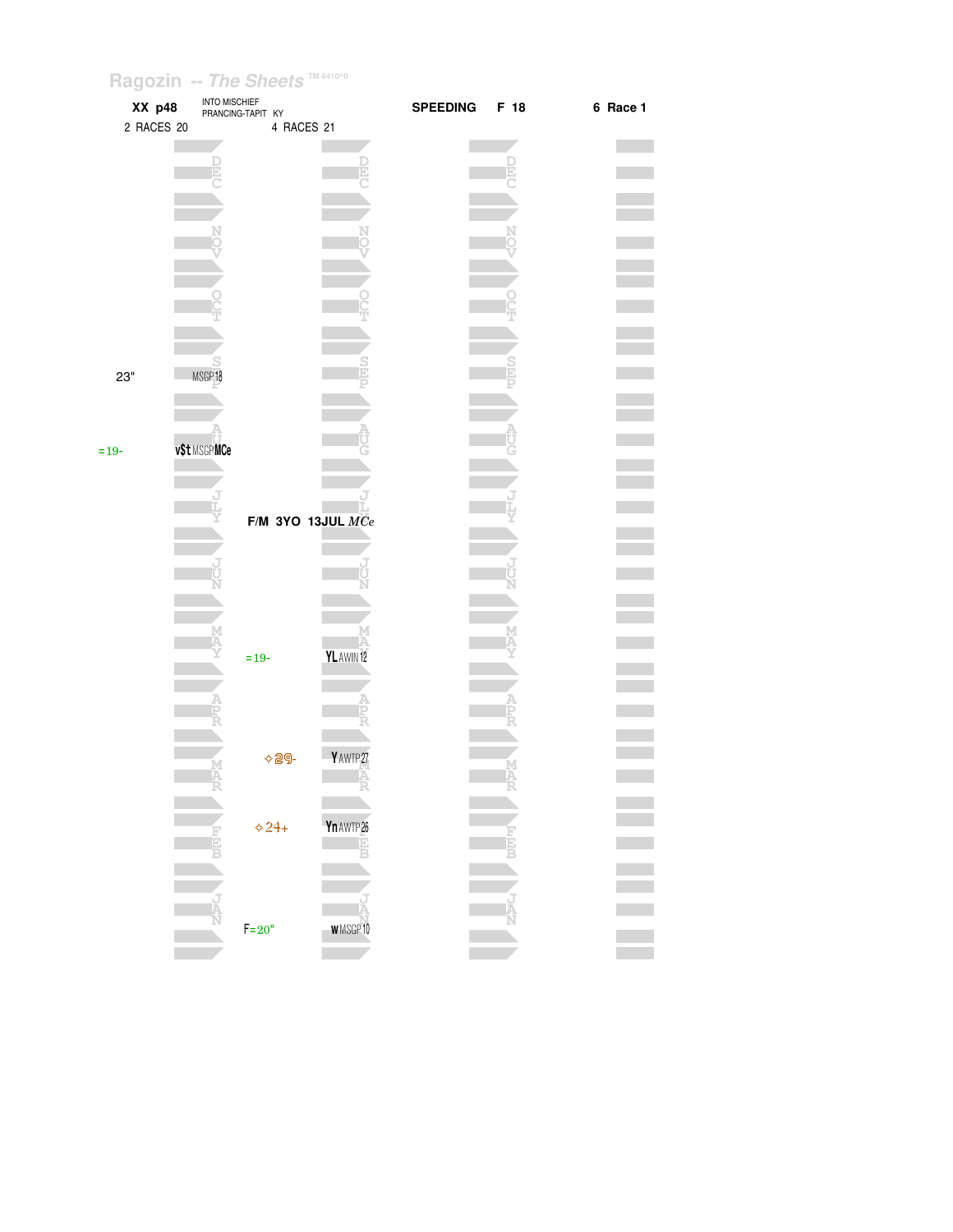| XX p49 |                 | IFFRAAJ-GB<br>FLORIADE-IR-INVINCIBLE SPIRIT-IR IRE <b>SPOTTERS HILL-IR M 18</b><br>3 RACES 21 |        | 6 Race 1 |
|--------|-----------------|-----------------------------------------------------------------------------------------------|--------|----------|
|        | E               |                                                                                               |        |          |
|        |                 |                                                                                               |        |          |
|        |                 |                                                                                               |        |          |
|        |                 |                                                                                               |        |          |
|        |                 |                                                                                               |        |          |
|        |                 |                                                                                               |        |          |
|        |                 |                                                                                               |        |          |
|        |                 | MALE 3YO 13JUL WIM                                                                            |        |          |
|        |                 |                                                                                               |        |          |
|        |                 |                                                                                               |        |          |
|        | $= 21 -$        | YMSBE16                                                                                       |        |          |
|        |                 |                                                                                               |        |          |
|        | $=19$<br>M<br>A | YMSGP28<br>Ā                                                                                  | M<br>A |          |
|        | $gF = 19 +$     | Y MSGP WIM                                                                                    |        |          |
|        | 同国              | Ė                                                                                             |        |          |
|        |                 |                                                                                               |        |          |
|        |                 |                                                                                               |        |          |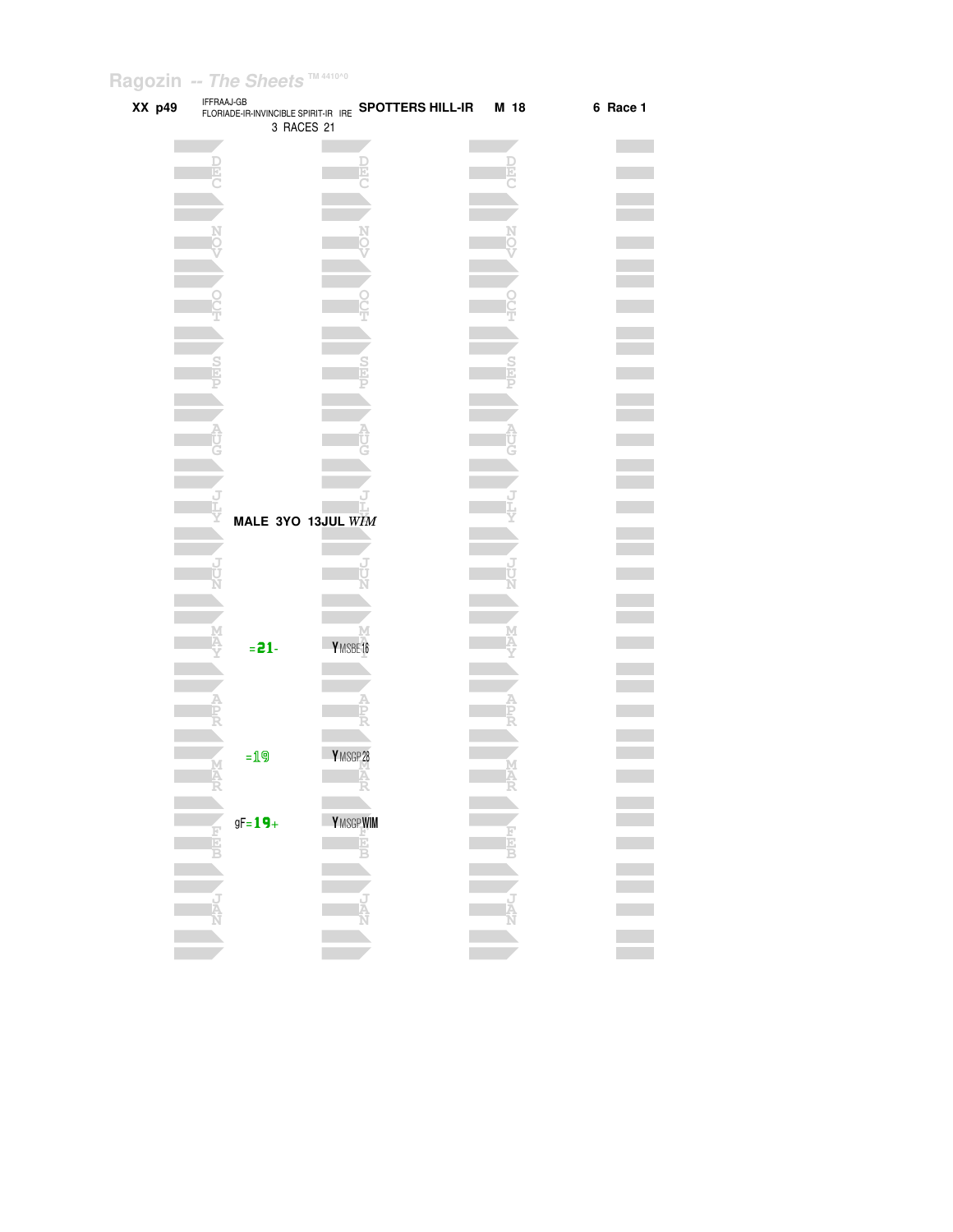| XX p50       | ZOFFANY-IR<br>ALMOST ALWAYS-IR-GALILEO-IR IRE |                        | <b>STANFORD-IR</b> | M 17       | 6 Race 1 |
|--------------|-----------------------------------------------|------------------------|--------------------|------------|----------|
| 0 RACES 19   | 4 RACES 20                                    |                        | 5 RACES 21         |            |          |
|              |                                               |                        |                    |            |          |
|              | P~~13                                         | AWFG <sub>26</sub>     |                    |            |          |
|              |                                               |                        |                    |            |          |
|              |                                               |                        |                    |            |          |
|              |                                               |                        |                    |            |          |
|              |                                               |                        |                    |            |          |
|              |                                               |                        |                    |            |          |
|              |                                               |                        |                    |            |          |
|              |                                               |                        |                    |            |          |
|              |                                               |                        |                    |            |          |
|              | $FP^{\sim}=17"$                               | tf AWBE11              |                    |            |          |
| 2X/0-1-1 EUR |                                               |                        |                    |            |          |
|              |                                               |                        |                    |            |          |
|              |                                               |                        |                    |            |          |
|              |                                               |                        |                    |            |          |
|              |                                               |                        |                    |            |          |
|              |                                               |                        |                    |            |          |
|              |                                               |                        |                    |            |          |
|              |                                               |                        |                    |            |          |
|              |                                               |                        |                    |            |          |
|              |                                               |                        |                    |            |          |
|              | $\sim_{\text{min}}$                           | <b>WAWEU13</b>         | MALE 4YO 13JUL WMC |            |          |
|              |                                               |                        |                    |            |          |
|              |                                               |                        |                    |            |          |
|              |                                               |                        |                    |            |          |
|              |                                               |                        | $P^{\sim} = 13$    | AWAP11     |          |
|              |                                               |                        |                    |            |          |
|              |                                               |                        |                    |            |          |
|              |                                               |                        | $=15$              | sf AWAP 21 |          |
|              |                                               |                        |                    |            |          |
|              |                                               |                        |                    |            |          |
|              |                                               |                        | $= 11 +$           | AWKE23     |          |
|              |                                               |                        |                    |            |          |
|              |                                               |                        |                    |            |          |
|              |                                               |                        | $-14$              | v AWFG 28  |          |
|              |                                               |                        |                    |            |          |
|              | ~ 17+                                         | AWEU 12                |                    |            |          |
|              |                                               |                        |                    |            |          |
|              |                                               |                        | $= 16 +$           | Y AWSH25   |          |
|              |                                               | i<br>E                 |                    |            |          |
|              |                                               |                        |                    |            |          |
|              | $\Leftrightarrow$ ~17                         | $\mathsf{G}\mathsf{B}$ |                    |            |          |
|              |                                               |                        |                    |            |          |
|              |                                               |                        |                    |            |          |
|              |                                               |                        |                    |            |          |
|              | $\Leftrightarrow$ ~17                         | GB                     |                    |            |          |
|              |                                               |                        |                    |            |          |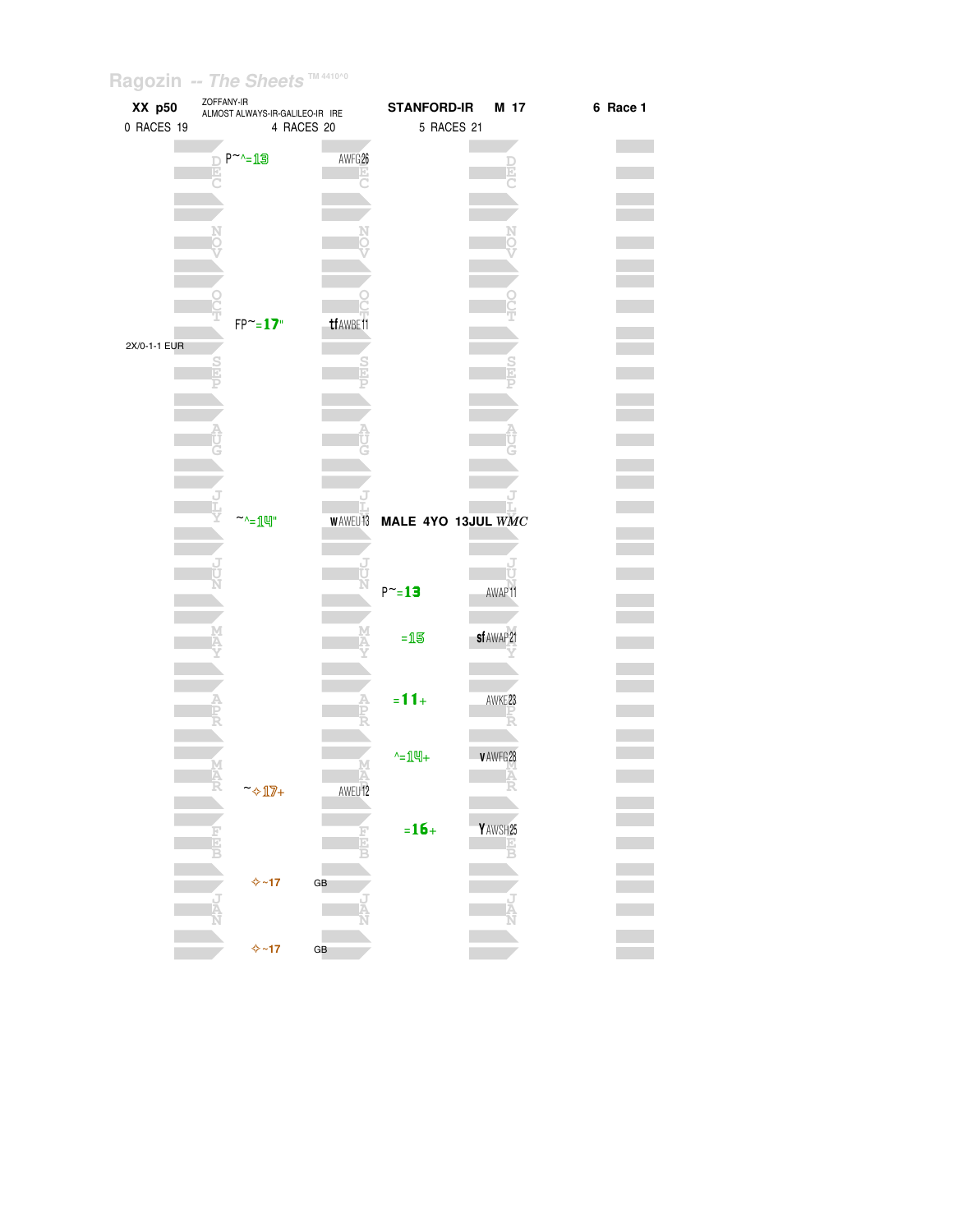| XX p51                   | <b>BERNARDINI</b><br>BACOPA BREEZE-VISIONAIRE KY |   | <b>STELLA GRACE</b> | F 19   | 6 Race 1 |
|--------------------------|--------------------------------------------------|---|---------------------|--------|----------|
| 2 RACES 21               |                                                  |   |                     |        |          |
|                          |                                                  |   |                     |        |          |
|                          | E                                                |   |                     | Ð      |          |
|                          |                                                  |   |                     |        |          |
|                          |                                                  |   |                     |        |          |
|                          |                                                  |   |                     |        |          |
|                          |                                                  |   |                     |        |          |
|                          |                                                  |   |                     |        |          |
|                          |                                                  |   |                     |        |          |
|                          |                                                  |   |                     |        |          |
|                          |                                                  |   |                     |        |          |
|                          |                                                  |   |                     |        |          |
|                          |                                                  |   |                     |        |          |
|                          |                                                  |   |                     |        |          |
|                          |                                                  |   |                     |        |          |
|                          |                                                  |   |                     |        |          |
| <b>F/M 2YO 13JUL MJM</b> |                                                  |   |                     |        |          |
|                          |                                                  |   |                     |        |          |
|                          |                                                  |   |                     |        |          |
| 38                       | MSCD10                                           |   |                     |        |          |
|                          |                                                  |   |                     |        |          |
| $34-$                    | Y\$t MSCD MJM                                    |   |                     |        |          |
|                          |                                                  |   |                     |        |          |
|                          |                                                  |   |                     |        |          |
|                          |                                                  |   |                     |        |          |
|                          |                                                  |   |                     |        |          |
|                          |                                                  |   |                     |        |          |
|                          | M                                                | M |                     | М<br>A |          |
|                          | ÷,                                               | Ñ |                     | Ñ      |          |
|                          |                                                  |   |                     |        |          |
|                          |                                                  |   |                     |        |          |
|                          |                                                  |   |                     |        |          |
|                          |                                                  |   |                     |        |          |
|                          |                                                  |   |                     |        |          |
|                          |                                                  |   |                     |        |          |
|                          |                                                  |   |                     |        |          |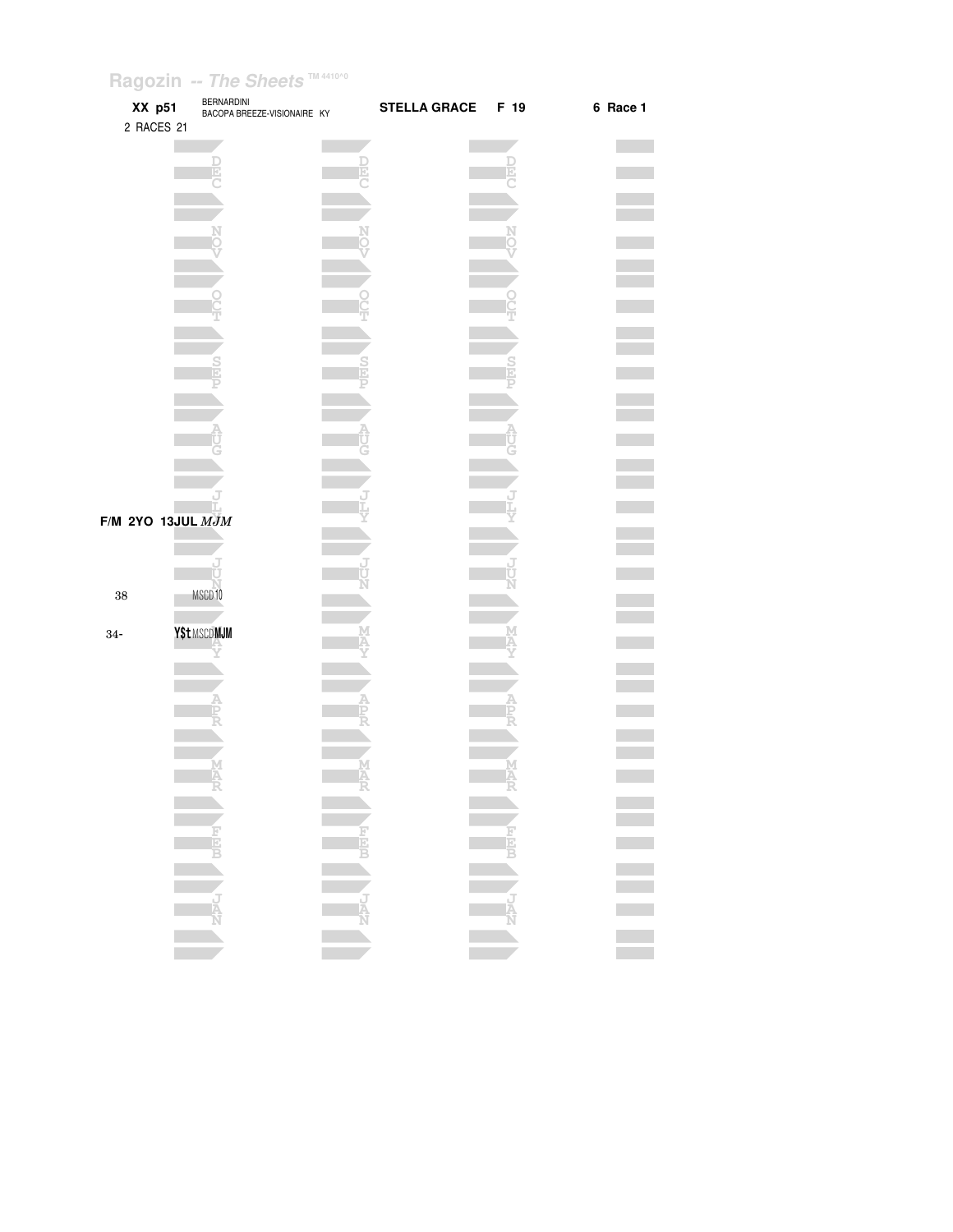|        | XX p15<br>1 RACE 20 | SHACKLEFORD<br>ROSIE'S RANSOM-MARQUETRY KY | 6 RACES 21          | <b>STILLETO BOY</b> | M 18 | 6 Race 2 |
|--------|---------------------|--------------------------------------------|---------------------|---------------------|------|----------|
|        |                     |                                            |                     |                     |      |          |
|        |                     |                                            |                     |                     |      |          |
|        |                     |                                            |                     |                     |      |          |
|        |                     |                                            |                     |                     |      |          |
| $F19-$ |                     | s[MSPRDEA                                  |                     |                     |      |          |
|        |                     | $\frac{S}{E}$                              |                     |                     |      |          |
|        |                     |                                            |                     |                     |      |          |
|        |                     |                                            |                     |                     |      |          |
|        |                     |                                            | MALE 3YO 13JUL DLA  |                     |      |          |
|        |                     | $10+$                                      | WY AWPR 2           |                     |      |          |
|        |                     | 13-                                        | Ū<br>Ń<br>VAWPR 4   |                     |      |          |
|        |                     |                                            |                     |                     |      |          |
|        |                     |                                            |                     |                     |      |          |
|        |                     | $^{\wedge}12$ "                            | <b>WMSOP17</b>      |                     |      |          |
|        |                     | 12                                         | YMSOP27             |                     |      |          |
|        |                     | $.13 -$                                    | VMSOP <sub>27</sub> |                     |      |          |
|        |                     |                                            | TĖ<br>B             |                     |      |          |
|        |                     | $13+$                                      | MSOP <sub>23</sub>  |                     |      |          |
|        |                     |                                            |                     |                     |      |          |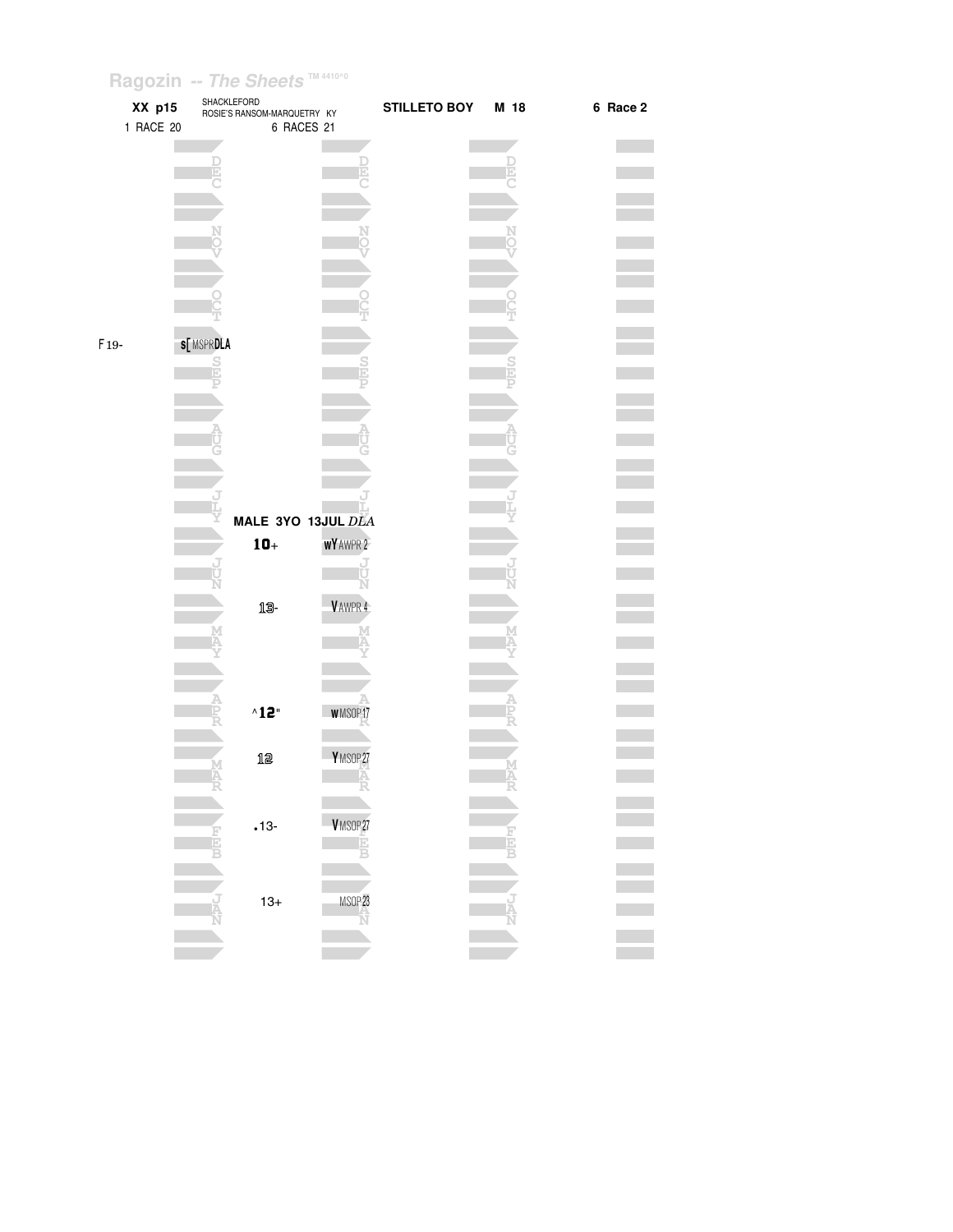|      | XX p53<br>1 RACE 20 | RUNHAPPY      | SUGAR REEF-TIZWAY KY<br>0 RACES 21 |                  | <b>SUGAR HAPPY</b> | F 18          | 6 Race 1 |
|------|---------------------|---------------|------------------------------------|------------------|--------------------|---------------|----------|
|      |                     |               |                                    |                  |                    |               |          |
|      |                     |               |                                    |                  |                    |               |          |
|      |                     |               |                                    |                  |                    |               |          |
|      |                     |               |                                    |                  |                    |               |          |
|      |                     |               |                                    |                  |                    |               |          |
|      |                     |               |                                    |                  |                    |               |          |
|      |                     |               |                                    |                  |                    |               |          |
|      |                     |               |                                    |                  |                    |               |          |
|      |                     |               |                                    |                  |                    |               |          |
| F27" |                     | V[MSMTJTs     |                                    |                  |                    |               |          |
|      |                     | $\frac{S}{E}$ |                                    |                  |                    |               |          |
|      |                     |               |                                    |                  |                    |               |          |
|      |                     |               |                                    |                  |                    |               |          |
|      |                     |               |                                    |                  |                    |               |          |
|      |                     |               |                                    |                  |                    |               |          |
|      |                     |               |                                    |                  |                    |               |          |
|      |                     |               |                                    |                  |                    |               |          |
|      |                     |               | F/M 3YO 13JUL $JTs$                |                  |                    |               |          |
|      |                     |               |                                    |                  |                    |               |          |
|      |                     |               |                                    |                  |                    |               |          |
|      |                     |               |                                    |                  |                    |               |          |
|      |                     |               |                                    |                  |                    |               |          |
|      |                     |               |                                    |                  |                    |               |          |
|      |                     |               |                                    |                  |                    |               |          |
|      |                     |               |                                    |                  |                    |               |          |
|      |                     |               |                                    |                  |                    |               |          |
|      |                     |               |                                    |                  |                    |               |          |
|      |                     |               |                                    |                  |                    |               |          |
|      |                     |               |                                    |                  |                    |               |          |
|      |                     |               |                                    |                  |                    |               |          |
|      |                     |               |                                    |                  |                    |               |          |
|      |                     |               |                                    |                  |                    |               |          |
|      |                     |               |                                    |                  |                    |               |          |
|      |                     |               |                                    | N<br>N<br>N<br>N |                    | <b>TANGER</b> |          |
|      |                     |               |                                    |                  |                    |               |          |
|      |                     |               |                                    |                  |                    |               |          |
|      |                     |               |                                    |                  |                    |               |          |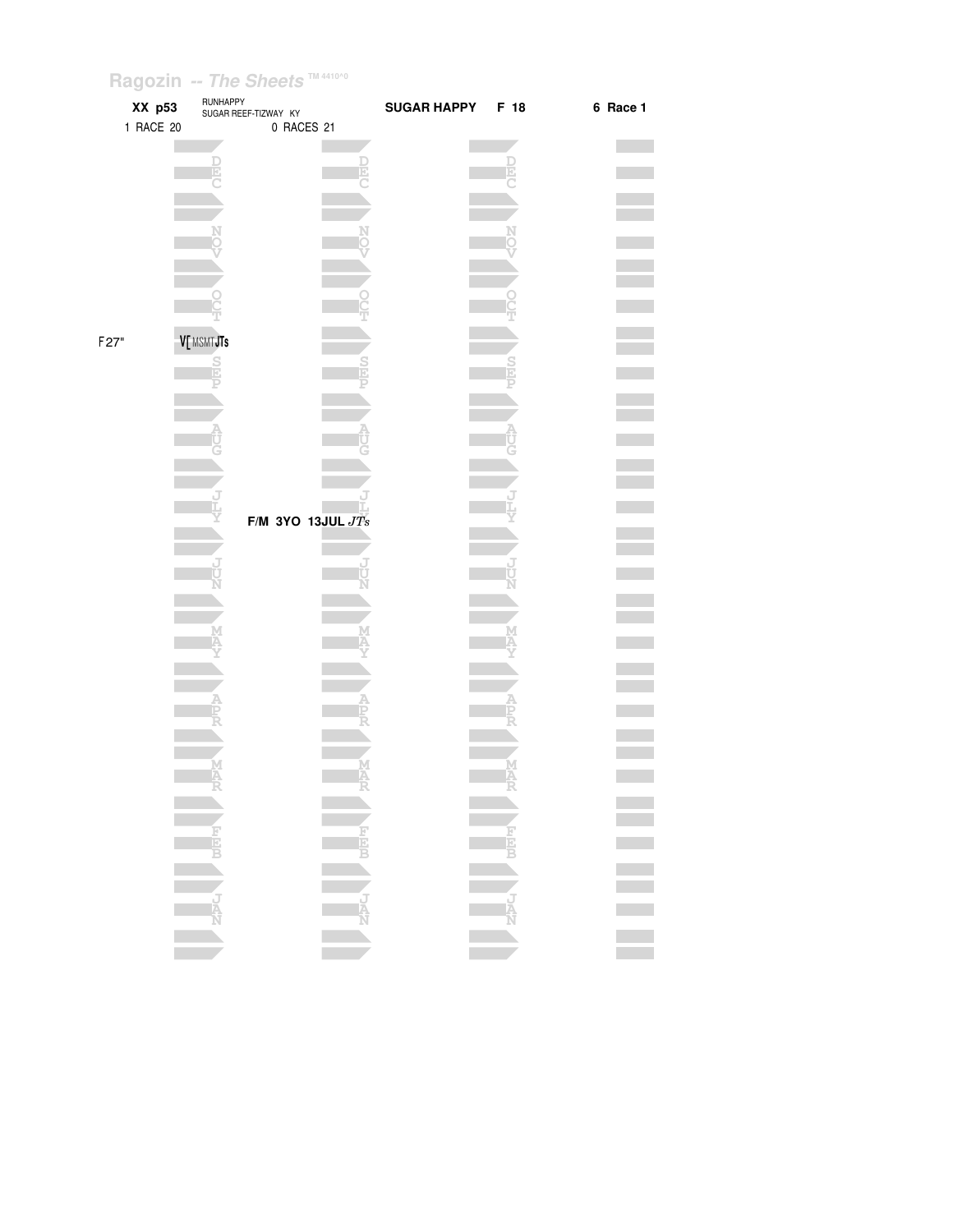| XX p54<br>1 RACE 20 | MORE THAN READY<br>TELL ME EVERYTHING-GIANT'S CAUSEWAY KY<br>7 RACES 21 |                                      | <b>TALK DIRTY</b> | F 18   | 6 Race 1 |
|---------------------|-------------------------------------------------------------------------|--------------------------------------|-------------------|--------|----------|
|                     |                                                                         |                                      |                   | D<br>D |          |
| $= 34 +$            | <b>SMSGPAVZ</b>                                                         |                                      |                   |        |          |
|                     | N                                                                       |                                      |                   | Ņ      |          |
|                     |                                                                         |                                      |                   |        |          |
|                     |                                                                         |                                      |                   |        |          |
|                     |                                                                         |                                      |                   |        |          |
|                     |                                                                         |                                      |                   |        |          |
|                     |                                                                         |                                      |                   |        |          |
|                     |                                                                         |                                      |                   |        |          |
|                     |                                                                         | F/M 3YO 13JUL ERR                    |                   |        |          |
|                     | $=33+$                                                                  | 16IN 24                              |                   |        |          |
|                     | ı.<br>U                                                                 |                                      |                   |        |          |
|                     |                                                                         |                                      |                   |        |          |
|                     | $\boldsymbol{.}31$                                                      | <b>vQt</b> MSMNERR                   |                   |        |          |
|                     |                                                                         |                                      |                   |        |          |
|                     |                                                                         |                                      |                   |        |          |
|                     |                                                                         |                                      |                   |        |          |
|                     | 36<br>^=25-<br>^=27-<br>E                                               | Qt 16GP 7<br>Y 16GP 24<br>ST 16GP 18 |                   |        |          |
|                     |                                                                         |                                      |                   | D<br>B |          |
|                     | $F = 27 +$                                                              | Y 16GP 29<br>T[f16GP14               |                   | A      |          |
|                     | 40"                                                                     |                                      |                   |        |          |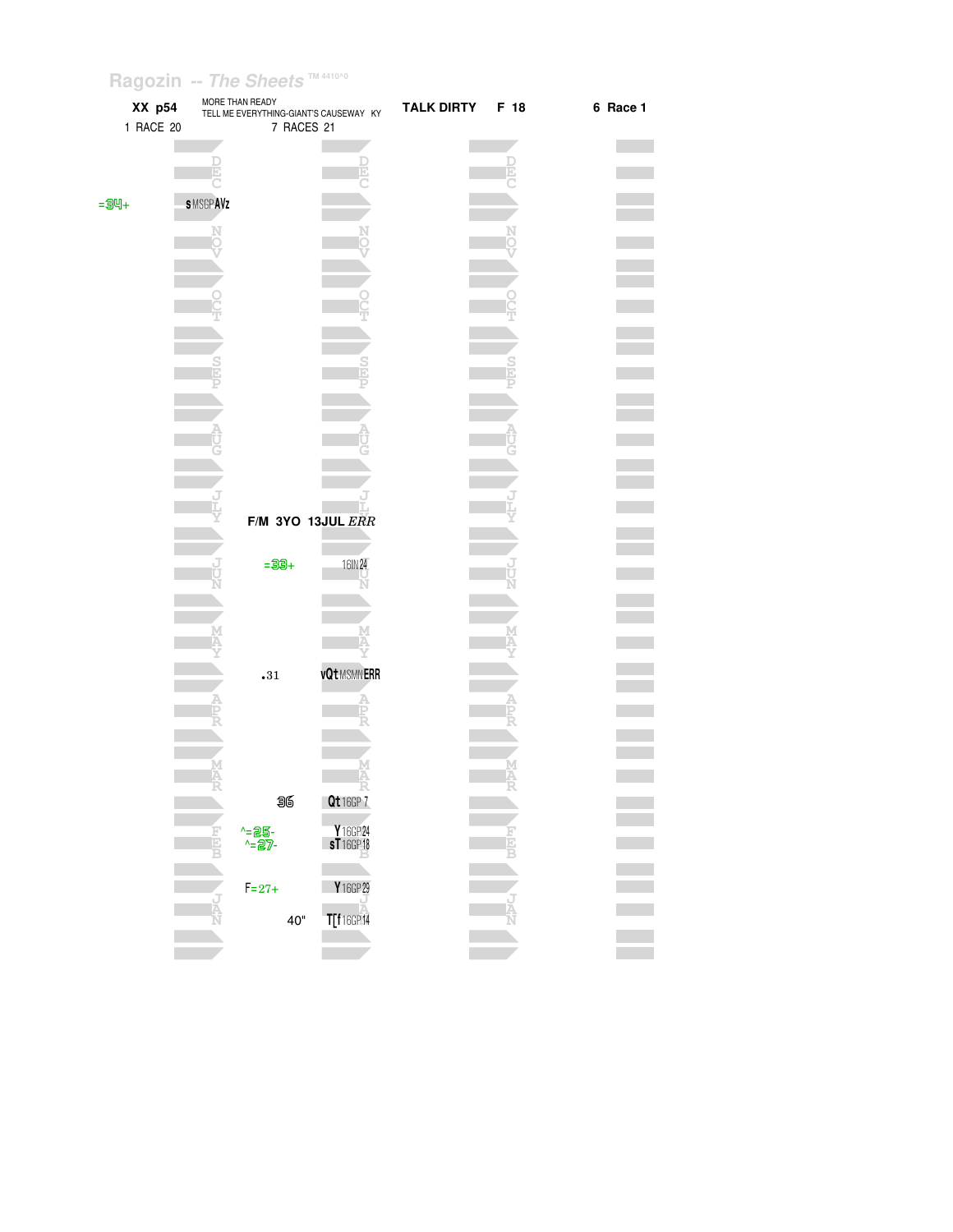|       | XX p55<br>2 RACES 20 | GEMOLOGIST<br>GAME FAIR-QUIET AMERICAN KY<br>4 RACES 21 |                   | TALK RADIO F 18 |                      | 6 Race 1 |
|-------|----------------------|---------------------------------------------------------|-------------------|-----------------|----------------------|----------|
| g=25  | YMSGP30              |                                                         |                   |                 |                      |          |
|       |                      |                                                         |                   |                 | D                    |          |
|       |                      |                                                         |                   |                 |                      |          |
|       |                      |                                                         |                   |                 |                      |          |
|       |                      |                                                         |                   |                 |                      |          |
| $-23$ | <b>MSCDWIM</b>       |                                                         |                   |                 |                      |          |
|       |                      |                                                         |                   |                 |                      |          |
|       |                      |                                                         |                   |                 |                      |          |
|       |                      |                                                         |                   |                 |                      |          |
|       |                      |                                                         |                   |                 |                      |          |
|       |                      |                                                         |                   |                 |                      |          |
|       |                      |                                                         |                   |                 |                      |          |
|       |                      |                                                         |                   |                 |                      |          |
|       |                      |                                                         |                   |                 |                      |          |
|       |                      |                                                         |                   |                 |                      |          |
|       |                      |                                                         |                   |                 |                      |          |
|       |                      |                                                         |                   |                 |                      |          |
|       |                      |                                                         | F/M 3YO 13JUL ERR |                 |                      |          |
|       |                      |                                                         |                   |                 |                      |          |
|       |                      |                                                         |                   |                 |                      |          |
|       |                      |                                                         |                   |                 |                      |          |
|       |                      | $.25^{\circ}$                                           | QAWBT 3           |                 |                      |          |
|       |                      |                                                         |                   |                 |                      |          |
|       |                      | 27-                                                     | <b>SAWBTERR</b>   |                 |                      |          |
|       |                      |                                                         |                   |                 |                      |          |
|       |                      |                                                         |                   |                 |                      |          |
|       | A<br>FR              | $P^{\sim_{\Lambda}}19$ "                                | w&er20KE11        |                 |                      |          |
|       |                      |                                                         |                   |                 |                      |          |
|       | M<br>A               |                                                         |                   |                 |                      |          |
|       | -7                   | $F = 21$                                                | T 40GP 13         |                 | Ā                    |          |
|       |                      |                                                         |                   |                 |                      |          |
|       |                      |                                                         |                   |                 |                      |          |
|       | $\frac{1}{2}$        |                                                         |                   |                 | $\frac{1}{\sqrt{2}}$ |          |
|       |                      |                                                         |                   |                 |                      |          |
|       |                      |                                                         |                   |                 |                      |          |
|       | $\frac{1}{N}$        |                                                         |                   |                 | <b>TAN</b>           |          |
|       | <b>COL</b>           |                                                         | <b>The State</b>  |                 |                      |          |
|       |                      |                                                         |                   |                 |                      |          |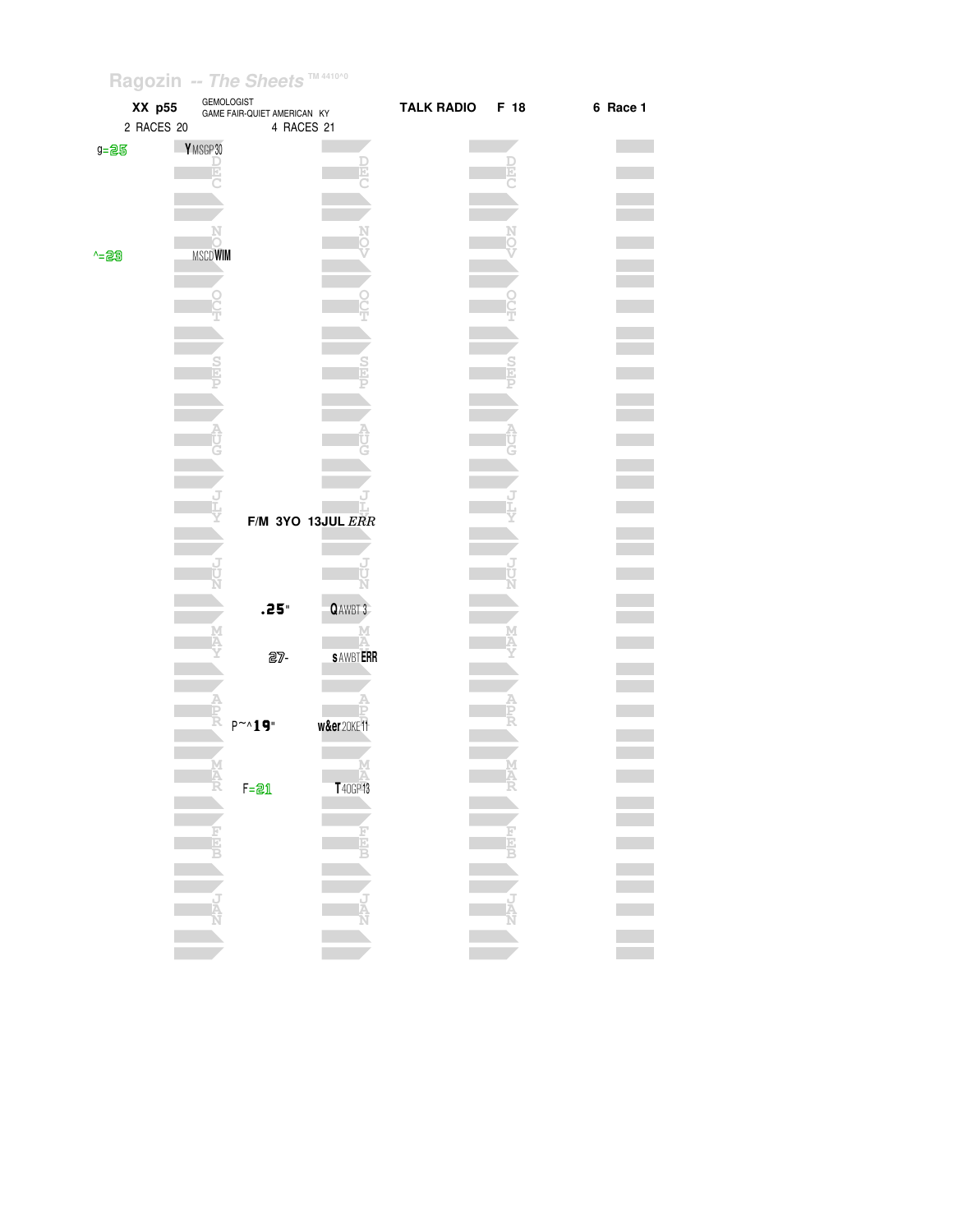| XX p56                          | n/a         | <b>TAPPED OFF</b> | M 19 | 6 Race 1         |
|---------------------------------|-------------|-------------------|------|------------------|
| 2 RACES 21                      |             |                   |      |                  |
|                                 |             |                   |      |                  |
|                                 |             |                   |      |                  |
|                                 |             |                   |      |                  |
|                                 |             |                   |      |                  |
|                                 |             |                   |      |                  |
|                                 |             |                   |      |                  |
|                                 |             |                   |      |                  |
|                                 |             |                   |      |                  |
|                                 |             |                   |      |                  |
|                                 |             |                   |      |                  |
|                                 |             |                   |      |                  |
|                                 |             |                   |      |                  |
|                                 |             |                   |      |                  |
|                                 |             |                   |      |                  |
|                                 |             |                   |      |                  |
| MALE 2YO 13JUL $\overline{AWs}$ |             |                   |      |                  |
|                                 |             |                   |      |                  |
| 954"                            | AWCD 26     |                   |      |                  |
|                                 | Ń           |                   |      |                  |
| $21+$                           | vt MSCD AWs |                   |      |                  |
|                                 |             |                   |      |                  |
|                                 |             |                   |      |                  |
|                                 |             |                   |      |                  |
|                                 |             |                   |      |                  |
|                                 |             |                   |      |                  |
|                                 |             |                   |      |                  |
|                                 |             |                   |      |                  |
|                                 |             |                   |      |                  |
|                                 |             |                   |      |                  |
|                                 |             |                   |      | E<br>E<br>E<br>E |
|                                 |             |                   |      |                  |
|                                 |             |                   |      |                  |
|                                 |             |                   |      |                  |
|                                 |             |                   |      |                  |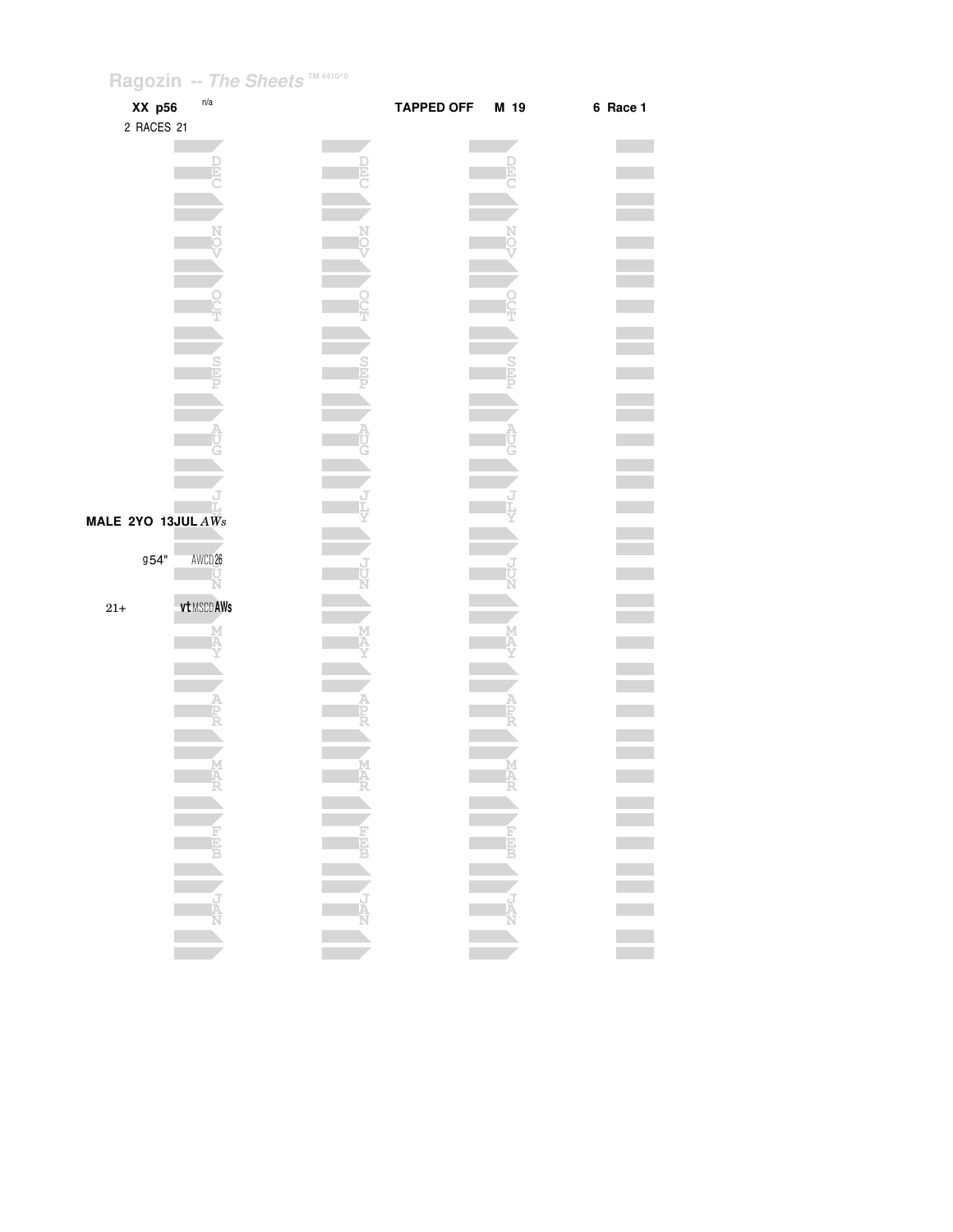| XX p57 | TAPIZAR<br>DREAMIN OF SUMMER-SUMMER BIRT APPIN INTO SUMMER |                                | F 17               | 6 Race 1 |
|--------|------------------------------------------------------------|--------------------------------|--------------------|----------|
|        |                                                            | 5 RACES 21                     |                    |          |
|        |                                                            |                                |                    |          |
|        |                                                            |                                |                    |          |
|        |                                                            |                                |                    |          |
|        |                                                            |                                |                    |          |
|        |                                                            |                                |                    |          |
|        |                                                            |                                |                    |          |
|        |                                                            |                                |                    |          |
|        |                                                            |                                |                    |          |
|        |                                                            |                                |                    |          |
|        |                                                            |                                |                    |          |
|        |                                                            |                                |                    |          |
|        |                                                            |                                |                    |          |
|        |                                                            |                                |                    |          |
|        |                                                            |                                |                    |          |
|        |                                                            |                                |                    |          |
|        |                                                            |                                |                    |          |
|        |                                                            |                                |                    |          |
|        |                                                            |                                |                    |          |
|        |                                                            |                                |                    |          |
|        |                                                            | F/M 4YO 13JUL $\overline{DSt}$ |                    |          |
|        |                                                            |                                |                    |          |
|        |                                                            |                                |                    |          |
|        |                                                            |                                |                    |          |
|        |                                                            |                                |                    |          |
|        |                                                            |                                |                    |          |
|        |                                                            |                                |                    |          |
|        |                                                            |                                |                    |          |
|        |                                                            | $\boldsymbol{\mathsf{0}}26$    | VAWCD29            |          |
|        |                                                            | $21-$                          | <b>WMSIN19</b>     |          |
|        |                                                            |                                |                    |          |
|        |                                                            |                                |                    |          |
|        |                                                            |                                |                    |          |
|        |                                                            |                                |                    |          |
|        |                                                            |                                |                    |          |
|        |                                                            | $=23$                          | MSFG <sub>26</sub> |          |
|        |                                                            |                                | Œ,                 |          |
|        |                                                            |                                | B<br>MSOP 6        |          |
|        |                                                            | r'22"                          |                    |          |
|        |                                                            |                                |                    |          |
|        |                                                            | $9F21-$                        | YQMSFGDSt          |          |
|        |                                                            |                                |                    |          |
|        |                                                            |                                |                    |          |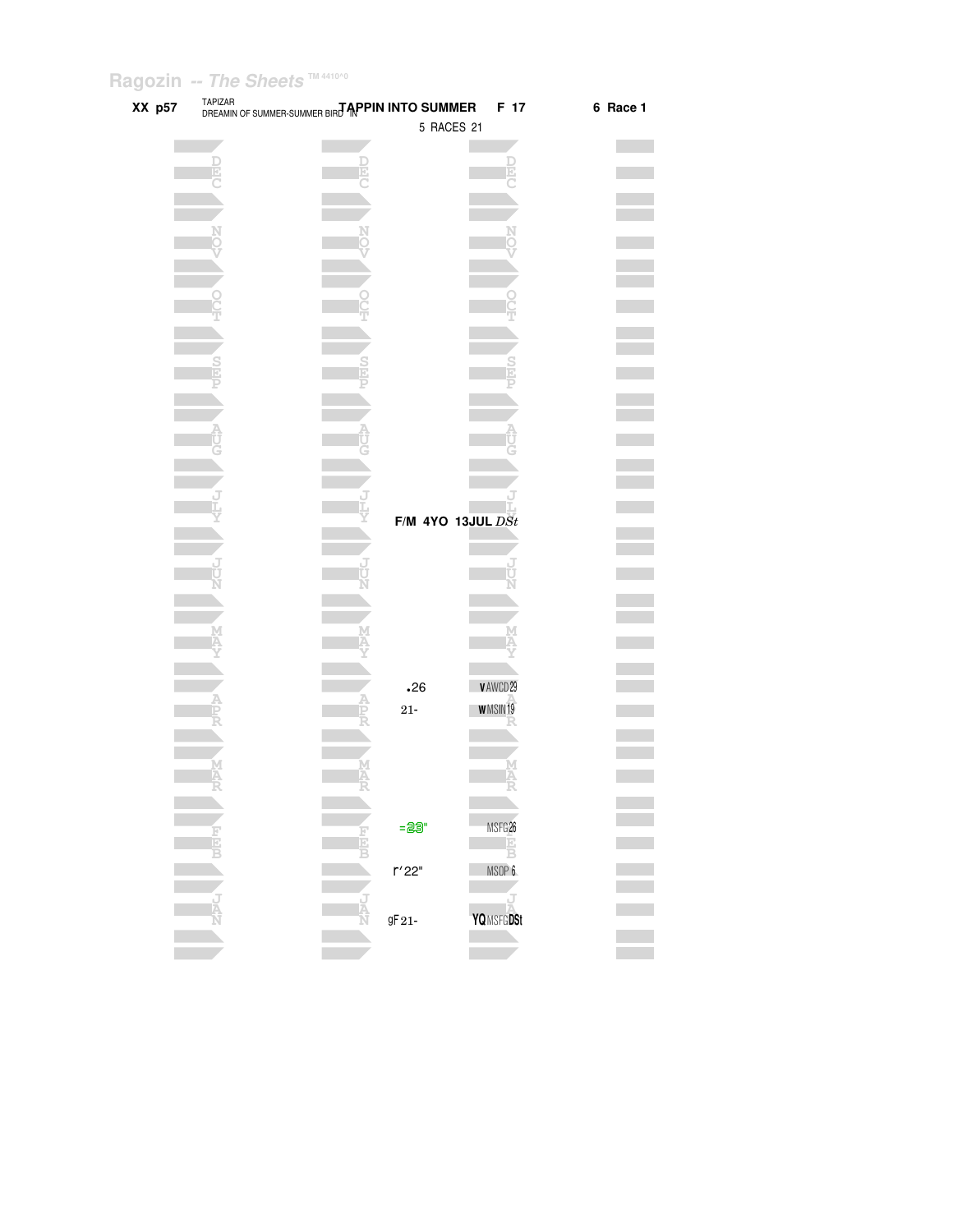| XX p5 | CITY ZIP<br>TAPALITE-TAPIT KY | <b>TAPSOLUTION</b><br>M 17                   | 6 Race 2 |
|-------|-------------------------------|----------------------------------------------|----------|
|       | 10 RACES 20                   | 6 RACES 21                                   |          |
|       |                               |                                              |          |
|       |                               |                                              |          |
|       |                               |                                              |          |
|       | 15"                           | <b>VAWRP 5</b>                               |          |
|       |                               |                                              |          |
|       |                               |                                              |          |
|       |                               |                                              |          |
|       |                               |                                              |          |
|       | $=\mathbb{1}\mathbb{Z}+$      | <b>W25RP24</b>                               |          |
|       |                               |                                              |          |
|       |                               |                                              |          |
|       | $=15$                         | AWRP 26                                      |          |
|       |                               |                                              |          |
|       |                               |                                              |          |
|       |                               |                                              |          |
|       | $=$ 17-                       | AWRP 22                                      |          |
|       | $=19+$                        | <b>WY</b> 25LS12                             |          |
|       | $\triangle 21 +$              | WQ20LS29                                     |          |
|       |                               |                                              |          |
|       |                               | MALE 4YO 13JUL SMA                           |          |
|       | $G = 24$                      | $21+$<br>AWLD 4<br>MSLS30                    |          |
|       |                               |                                              |          |
|       |                               | 18<br>Y AWLD 15                              |          |
|       | $=\mathbf{1}\mathbf{7} +$     | MSLS10                                       |          |
|       |                               | $r.20 +$<br>YQ AWLD 25                       |          |
|       |                               |                                              |          |
|       |                               |                                              |          |
|       |                               |                                              |          |
|       |                               |                                              |          |
|       | 22"                           | YMSWR14                                      |          |
|       |                               |                                              |          |
|       | F18-                          | v 500PSMA<br>YAWSH20                         |          |
|       |                               | $=\underline{1}\overline{2}$ "               |          |
|       |                               | AWSH <sub>10</sub><br>$= 15$ "               |          |
|       |                               |                                              |          |
|       |                               | $\frac{1}{3}$<br>Ė                           |          |
|       |                               |                                              |          |
|       |                               | $P^{\sim} = \mathbf{1} \mathbf{B}$<br>AWSH29 |          |
|       |                               | Ř                                            |          |
|       |                               |                                              |          |
|       |                               |                                              |          |
|       |                               |                                              |          |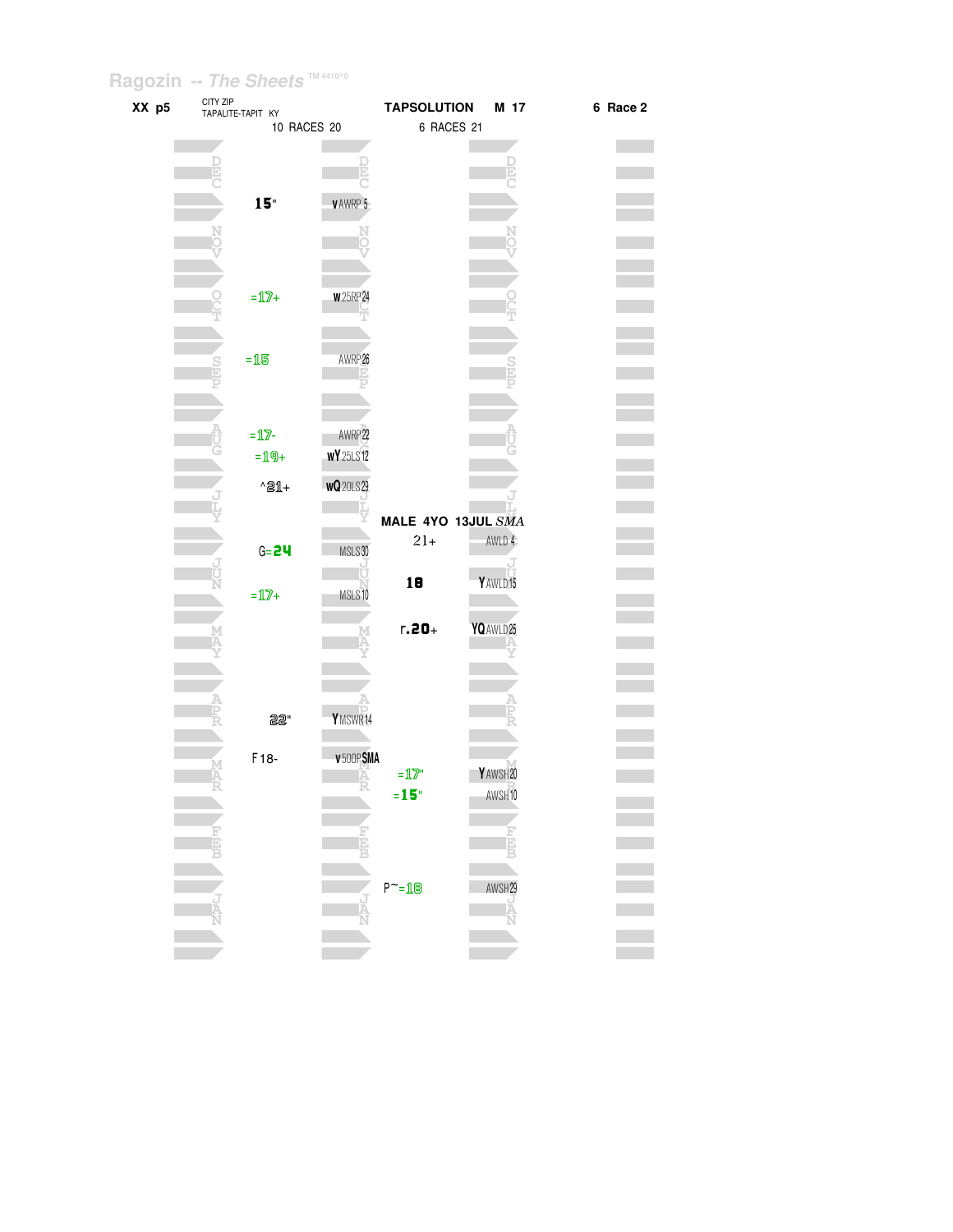| XX p59<br>4 RACES 20           | TAPIT            | BETTER LUCKY-GHOSTZAPPER KY<br>5 RACES 21 |                              | <b>TAPWOOD</b> | M 18 | 6 Race 1 |
|--------------------------------|------------------|-------------------------------------------|------------------------------|----------------|------|----------|
|                                |                  |                                           |                              |                |      |          |
|                                |                  |                                           |                              |                |      |          |
| $\text{L} = \text{L} \text{B}$ | Yt[MSCD 8        |                                           |                              |                |      |          |
| $=$ 18-                        | Vn MSKE16        |                                           |                              |                |      |          |
|                                |                  |                                           |                              |                |      |          |
| 23+                            | AWMT 6           |                                           |                              |                |      |          |
| $\mathsf{F}25"$                | <b>\$MSMTMSm</b> |                                           |                              |                |      |          |
|                                |                  |                                           |                              |                |      |          |
|                                |                  | MALE 3YO 13JUL $MSm$                      |                              |                |      |          |
|                                |                  | $\sim$ 17-                                | AWDE 24                      |                |      |          |
|                                |                  | $= 13 +$                                  | AWPI15                       |                |      |          |
|                                |                  | GELDED                                    |                              |                |      |          |
|                                |                  |                                           |                              |                |      |          |
|                                |                  |                                           |                              |                |      |          |
|                                |                  | $=15$                                     | AWTA 6<br>Ŀ                  |                |      |          |
|                                |                  | $=$ 15-                                   | VAWTA 10                     |                |      |          |
|                                | i<br>A           |                                           | Ă                            |                |      |          |
|                                |                  | $= 18$                                    | <b>wL]</b> MSTA <sup>1</sup> |                |      |          |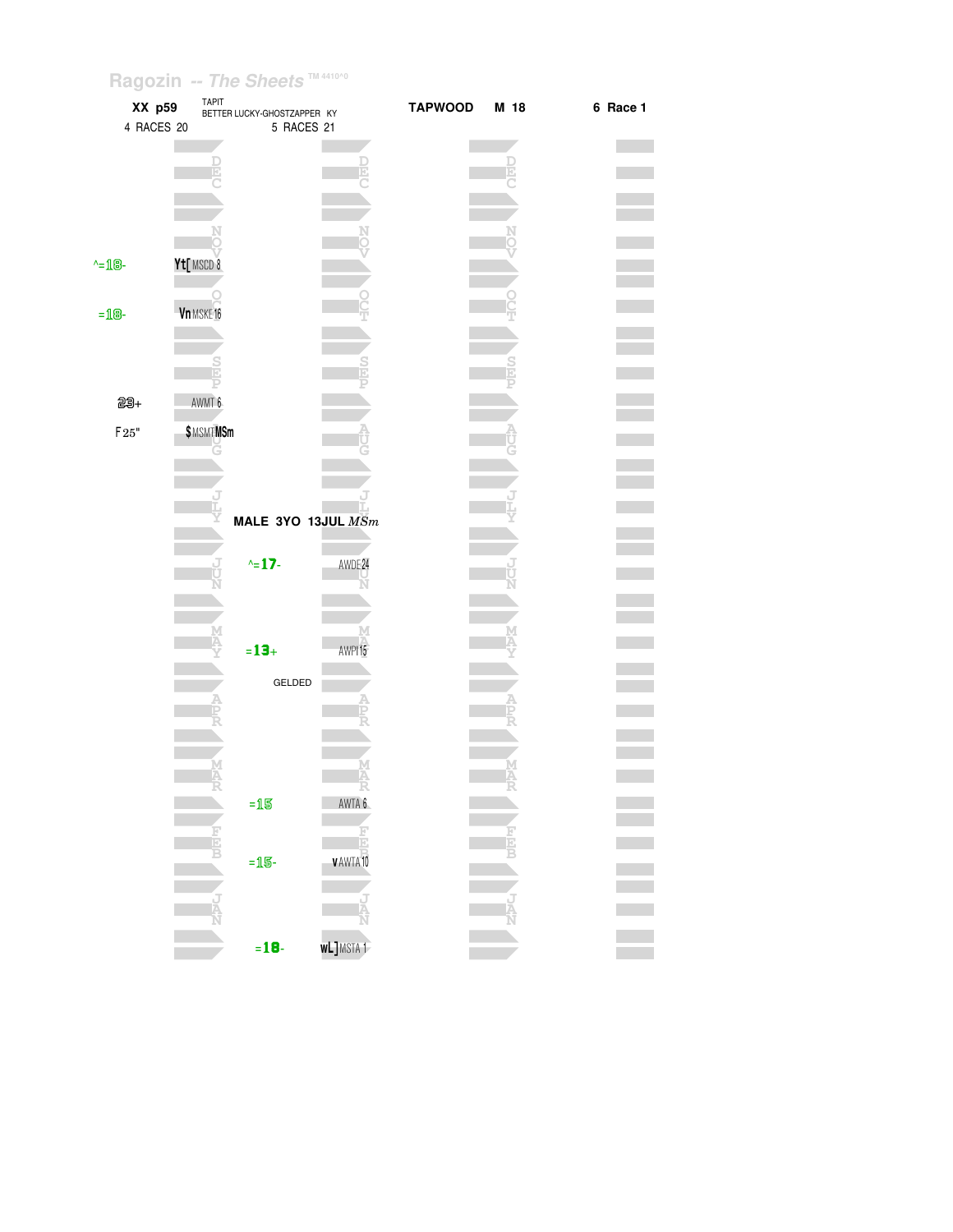| XX p60 | GLENEAGLES-IR | KISS OF SPRING-IR-DANSILI-GB IRE                  |              | <b>TARANTA-IR</b> | F 17           | 6 Race 1 |
|--------|---------------|---------------------------------------------------|--------------|-------------------|----------------|----------|
|        |               | 3 RACES 20                                        |              | 2 RACES 21        |                |          |
|        |               |                                                   |              |                   |                |          |
|        |               |                                                   |              |                   | þ              |          |
|        |               |                                                   |              |                   |                |          |
|        |               |                                                   |              |                   |                |          |
|        |               |                                                   |              |                   |                |          |
|        |               |                                                   |              |                   |                |          |
|        |               |                                                   |              |                   |                |          |
|        |               |                                                   |              |                   |                |          |
|        |               |                                                   |              |                   |                |          |
|        |               |                                                   |              |                   |                |          |
|        |               |                                                   |              |                   |                |          |
|        |               |                                                   |              |                   |                |          |
|        |               |                                                   |              |                   |                |          |
|        |               |                                                   |              |                   |                |          |
|        |               |                                                   |              |                   |                |          |
|        |               | $= 18 -$                                          | AWSr21       |                   |                |          |
|        |               |                                                   |              |                   |                |          |
|        |               |                                                   | tf AWSr26    |                   |                |          |
|        |               | $=15"$                                            |              |                   |                |          |
|        |               |                                                   |              | F/M 4YO 13JUL ERR |                |          |
|        |               | $F^{\wedge} = \mathbf{1} \mathbf{B}^{\mathsf{u}}$ | v\$ AWLD BHe |                   |                |          |
|        |               |                                                   |              |                   |                |          |
|        |               |                                                   |              | $P^{\sim}$ =21"   | AWBT17         |          |
|        |               |                                                   |              |                   |                |          |
|        |               |                                                   |              |                   |                |          |
|        |               |                                                   |              | $= 21$ "          | <b>AWCDERR</b> |          |
|        |               |                                                   |              |                   |                |          |
|        |               |                                                   |              |                   |                |          |
|        |               |                                                   |              |                   |                |          |
|        |               |                                                   |              |                   |                |          |
|        |               |                                                   |              |                   |                |          |
|        |               |                                                   |              |                   |                |          |
|        |               |                                                   |              |                   |                |          |
|        |               |                                                   |              |                   |                |          |
|        |               |                                                   |              |                   |                |          |
|        |               |                                                   |              |                   |                |          |
|        |               |                                                   |              |                   | NEW WEE        |          |
|        |               |                                                   | NAPL I       |                   |                |          |
|        |               |                                                   |              |                   |                |          |
|        |               |                                                   |              |                   |                |          |
|        |               |                                                   |              |                   |                |          |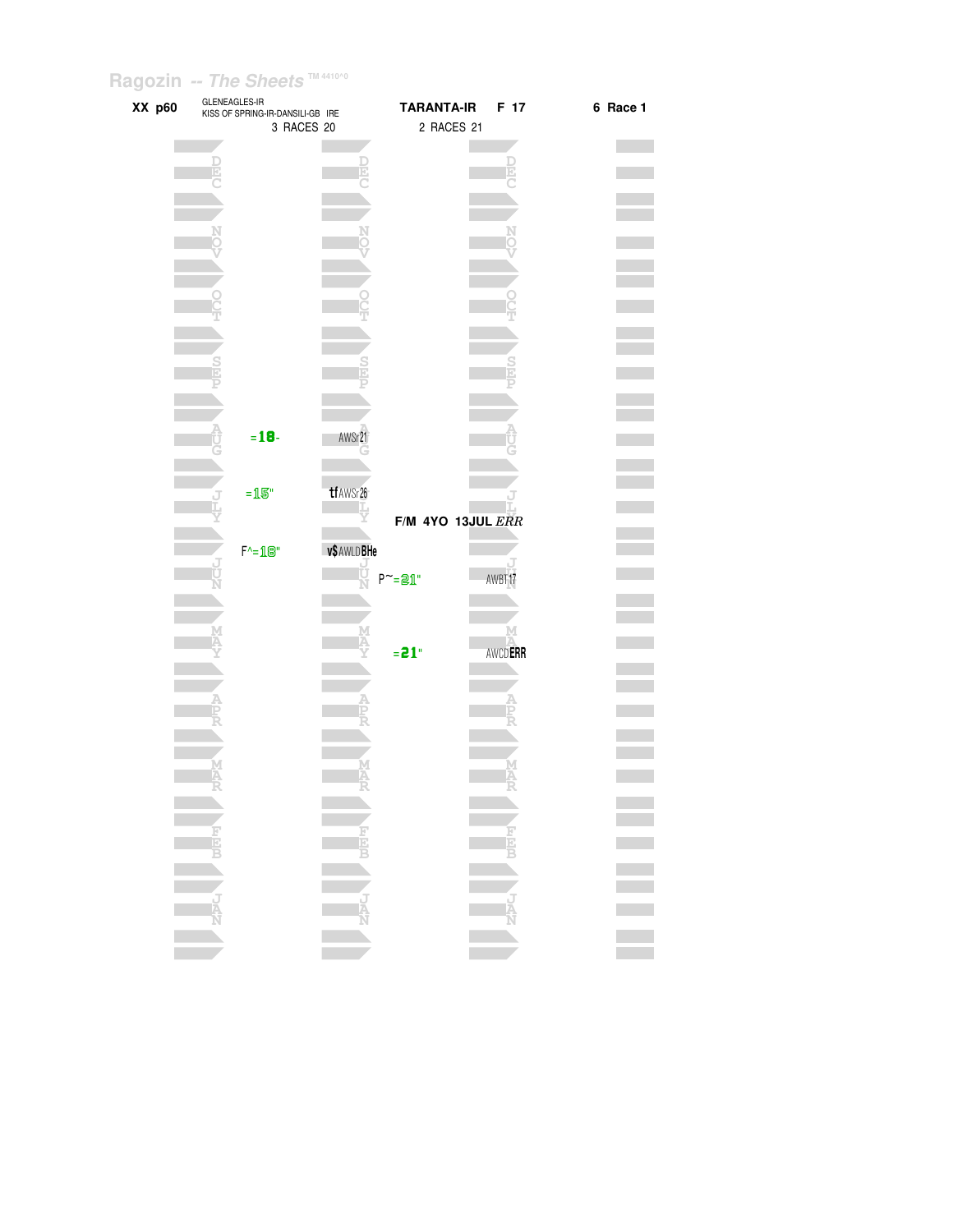|            |                    | <b>QUALITY ROAD</b><br>COLLECTIVE-BERNARDINI KY |                |
|------------|--------------------|-------------------------------------------------|----------------|
| 4 RACES 20 |                    | 3 RACES 21                                      |                |
|            |                    | <b>MALE 3YO</b>                                 |                |
|            |                    |                                                 |                |
| $F18+$     | Yt AWFG 19         |                                                 |                |
|            |                    |                                                 |                |
|            |                    |                                                 |                |
|            |                    |                                                 |                |
|            |                    |                                                 |                |
| 13         | VAWLR7             |                                                 |                |
|            |                    |                                                 |                |
|            |                    |                                                 |                |
|            |                    |                                                 |                |
| 19         | YAWKE 3            |                                                 |                |
|            |                    |                                                 |                |
|            |                    |                                                 |                |
|            |                    |                                                 |                |
|            |                    |                                                 |                |
| 15"        | <b>w\$[MSDEMSm</b> |                                                 |                |
|            |                    |                                                 |                |
|            |                    |                                                 |                |
|            |                    |                                                 |                |
|            |                    |                                                 |                |
|            |                    |                                                 |                |
|            |                    |                                                 |                |
|            |                    |                                                 |                |
|            |                    | r.17                                            | <b>vQAWDE1</b> |
|            |                    |                                                 |                |
|            |                    |                                                 |                |
|            |                    |                                                 |                |
|            |                    | $21 -$                                          | YAWDE31        |
|            |                    |                                                 |                |
|            |                    |                                                 |                |
|            |                    |                                                 |                |
|            |                    |                                                 |                |
|            |                    |                                                 |                |
|            |                    |                                                 |                |
|            |                    |                                                 |                |
|            |                    |                                                 |                |
|            |                    |                                                 |                |
|            |                    |                                                 |                |
|            |                    |                                                 |                |
|            |                    |                                                 |                |
|            |                    |                                                 |                |
|            |                    |                                                 |                |
|            |                    |                                                 |                |
|            |                    | $15+$                                           | Y AWFG 17      |
|            |                    |                                                 |                |

#### TATE **M** 18 **The State D E C** m. m. **N O V O T College S P College A**  $\mathcal{L}^{\text{max}}$ **J L Y J U N** e i **M A Y A P** ger<br>Sta **R M A R F E B J A N**

#### **Contract Contract Tara Contract**  $\mathcal{L}^{\text{max}}_{\text{max}}$  $\mathcal{L}^{\text{max}}_{\text{max}}$  $\sim 10^{-10}$  $\mathcal{L}^{\text{max}}_{\text{max}}$ **Contract Contract Contract**  $\mathcal{L}^{\text{max}}$ **Contract**  $\mathcal{O}(\mathbb{R}^d)$ **Contract**  $\mathcal{L}^{\text{max}}_{\text{max}}$  $\mathcal{L}^{\text{max}}_{\text{max}}$  $\mathcal{L}^{\text{max}}$  $\mathcal{L}^{\text{max}}_{\text{max}}$  $\mathcal{L}^{\text{max}}_{\text{max}}$  $\mathcal{L}^{\text{max}}$ **Contract**  $\mathcal{L}^{\text{max}}_{\text{max}}$  $\mathcal{L}^{\text{max}}_{\text{max}}$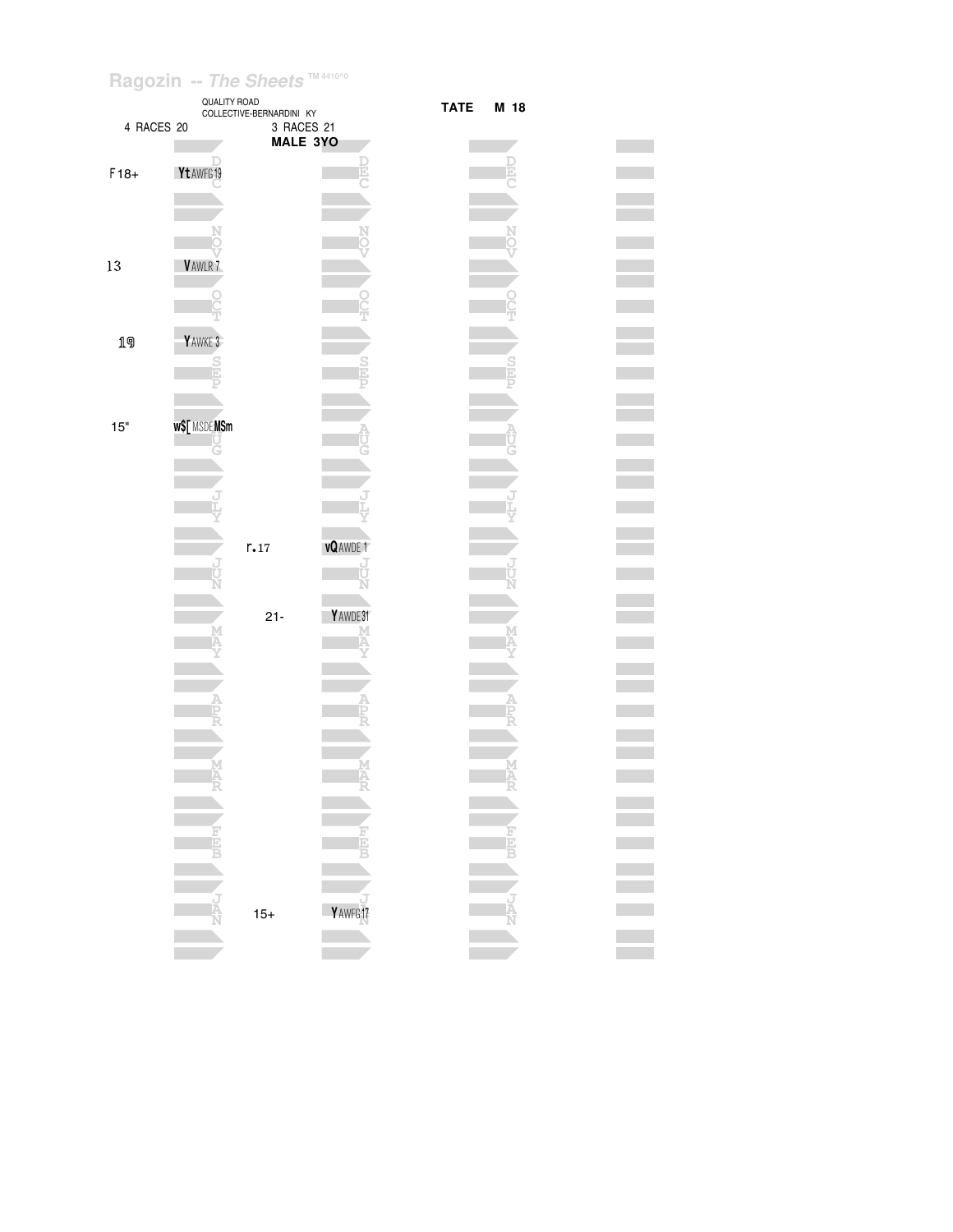| XX p62<br>1 RACE 20 | <b>CURLIN</b><br>LYRICAL MOMENT-UNBRIDLED'S SONG KY | 1 RACE 21          | <b>TENOR</b> | M 18     | 6 Race 1    |
|---------------------|-----------------------------------------------------|--------------------|--------------|----------|-------------|
|                     |                                                     |                    |              |          |             |
|                     |                                                     |                    |              |          |             |
|                     | Ŀ                                                   |                    |              | Þ        |             |
|                     |                                                     |                    |              |          |             |
|                     |                                                     |                    |              |          |             |
|                     |                                                     |                    |              |          |             |
|                     |                                                     |                    |              |          |             |
|                     |                                                     |                    |              |          |             |
|                     |                                                     |                    |              |          |             |
|                     |                                                     |                    |              |          |             |
|                     |                                                     |                    |              |          |             |
|                     |                                                     |                    |              |          |             |
|                     |                                                     |                    |              |          |             |
|                     |                                                     |                    |              |          |             |
|                     | V[ MSDMBBt                                          |                    |              |          |             |
|                     |                                                     |                    |              |          |             |
|                     |                                                     |                    |              |          |             |
|                     |                                                     |                    |              |          |             |
|                     |                                                     |                    |              |          |             |
|                     |                                                     |                    |              |          |             |
|                     |                                                     |                    |              |          |             |
|                     |                                                     | MALE 3YO 13JUL RBt |              |          |             |
|                     |                                                     |                    |              |          |             |
|                     | J                                                   |                    |              |          |             |
|                     | $F = 23"$                                           | <b>JMSINRBt</b>    |              |          |             |
|                     |                                                     |                    |              |          |             |
|                     |                                                     |                    |              |          |             |
|                     |                                                     |                    |              |          |             |
|                     |                                                     |                    |              |          |             |
|                     |                                                     |                    |              |          |             |
|                     |                                                     |                    |              |          |             |
|                     |                                                     |                    |              |          |             |
|                     |                                                     |                    |              |          |             |
|                     |                                                     |                    |              |          |             |
|                     |                                                     |                    |              |          |             |
|                     |                                                     |                    |              |          |             |
|                     |                                                     |                    |              |          |             |
|                     |                                                     |                    |              |          |             |
|                     |                                                     |                    |              |          |             |
|                     |                                                     |                    |              |          |             |
|                     | <b>AND CONTROL</b>                                  |                    |              | NEW WEEK | i<br>I<br>I |
|                     |                                                     |                    |              |          |             |
|                     |                                                     |                    |              |          |             |
|                     |                                                     |                    |              |          |             |
|                     |                                                     |                    |              |          |             |

 $23$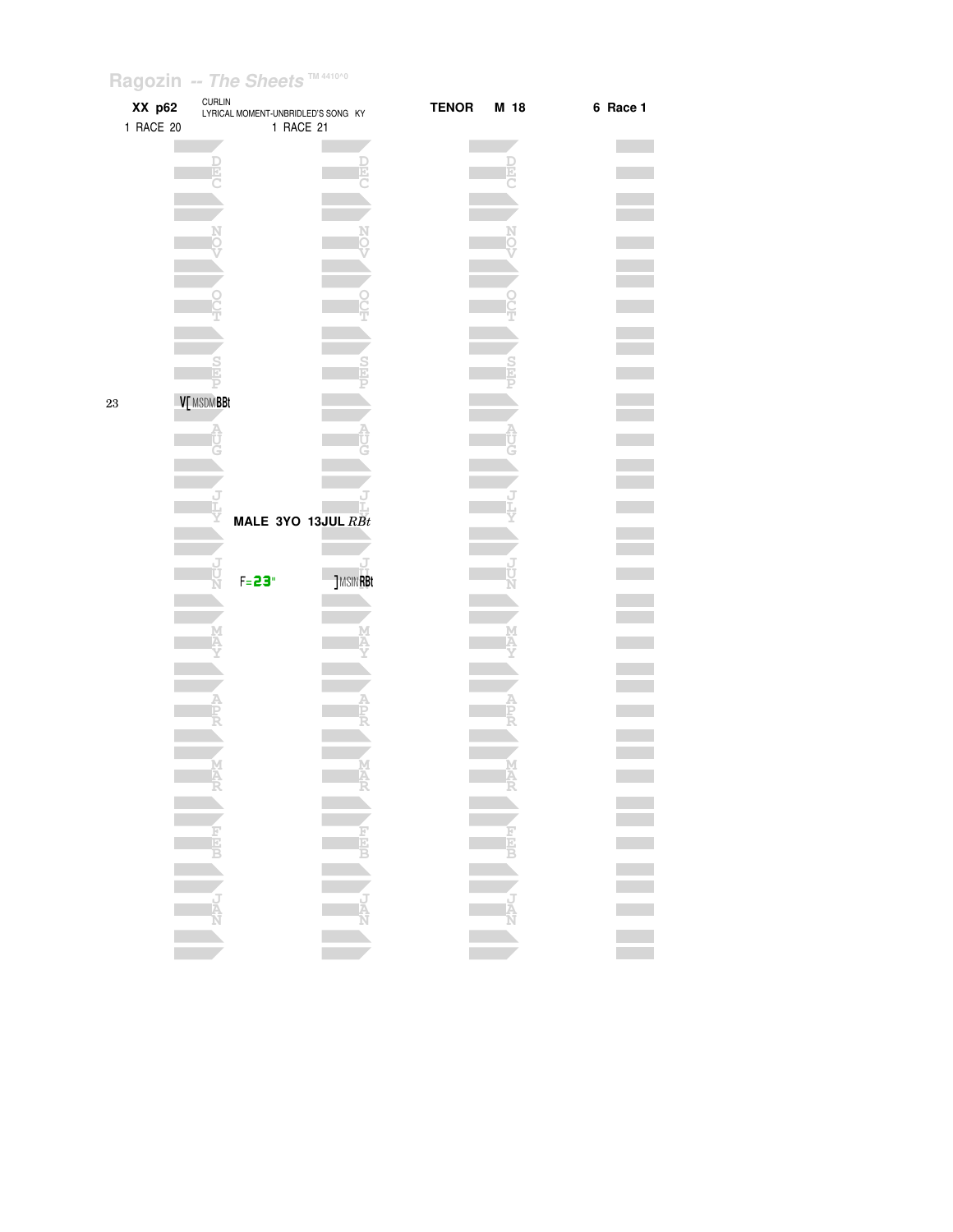| XX p63 | QUALITY ROAD | SAFE CROSSING-STORMY ATLANTIC KY |             | <b>THAT QUALITY</b> | M 16                         |       | 6 Race 1             |
|--------|--------------|----------------------------------|-------------|---------------------|------------------------------|-------|----------------------|
|        |              |                                  | 1 RACE 19   | 4 RACES 20          |                              |       | 1 RACE 21            |
|        |              |                                  |             |                     |                              |       |                      |
|        |              |                                  |             |                     | D                            |       |                      |
|        |              |                                  |             |                     |                              |       |                      |
|        |              |                                  |             | $\diamond 17+$      | AWTP 4                       |       |                      |
|        |              |                                  |             |                     |                              |       |                      |
|        |              |                                  |             |                     |                              |       |                      |
|        |              |                                  |             |                     |                              |       |                      |
|        |              |                                  |             |                     |                              |       |                      |
|        |              |                                  |             |                     |                              |       |                      |
|        |              |                                  |             |                     |                              |       |                      |
|        |              |                                  |             |                     |                              |       |                      |
|        |              |                                  |             |                     |                              |       |                      |
|        |              |                                  |             |                     |                              |       |                      |
|        |              |                                  |             |                     |                              |       |                      |
|        |              |                                  |             | 29                  | YQ AWMT 4                    |       |                      |
|        |              |                                  |             |                     |                              |       |                      |
|        |              | $F = 13 -$                       | WY\$MSMTJTs |                     |                              |       |                      |
|        |              |                                  |             |                     |                              |       |                      |
|        |              |                                  |             |                     |                              |       |                      |
|        |              |                                  |             |                     |                              |       |                      |
|        |              |                                  |             |                     |                              |       | MALE 5YO 13JUL $JTs$ |
|        |              |                                  |             |                     |                              |       |                      |
|        |              |                                  |             |                     |                              |       |                      |
|        |              |                                  |             |                     |                              |       |                      |
|        |              |                                  |             |                     |                              |       |                      |
|        |              |                                  |             |                     |                              |       |                      |
|        |              |                                  |             |                     |                              |       |                      |
|        |              |                                  |             |                     |                              |       |                      |
|        |              |                                  |             |                     |                              |       |                      |
|        |              |                                  |             | $=15$               | YAWTA29                      |       |                      |
|        |              |                                  |             |                     |                              | g=15" | 30BE 23              |
|        |              |                                  |             |                     |                              |       |                      |
|        |              |                                  |             |                     |                              |       |                      |
|        |              |                                  |             |                     |                              |       |                      |
|        |              |                                  |             |                     |                              |       |                      |
|        |              |                                  |             |                     |                              |       |                      |
|        |              |                                  |             |                     |                              |       |                      |
|        |              |                                  |             |                     |                              |       |                      |
|        | 青            |                                  |             |                     | D                            |       |                      |
|        |              |                                  |             |                     |                              |       |                      |
|        |              |                                  |             |                     |                              |       |                      |
|        | i<br>R       |                                  |             |                     |                              |       |                      |
|        |              |                                  |             | $= 22$              | <b>Bt</b> AWTA <sup>11</sup> |       |                      |
|        |              |                                  |             |                     |                              |       |                      |
|        |              |                                  |             |                     |                              |       |                      |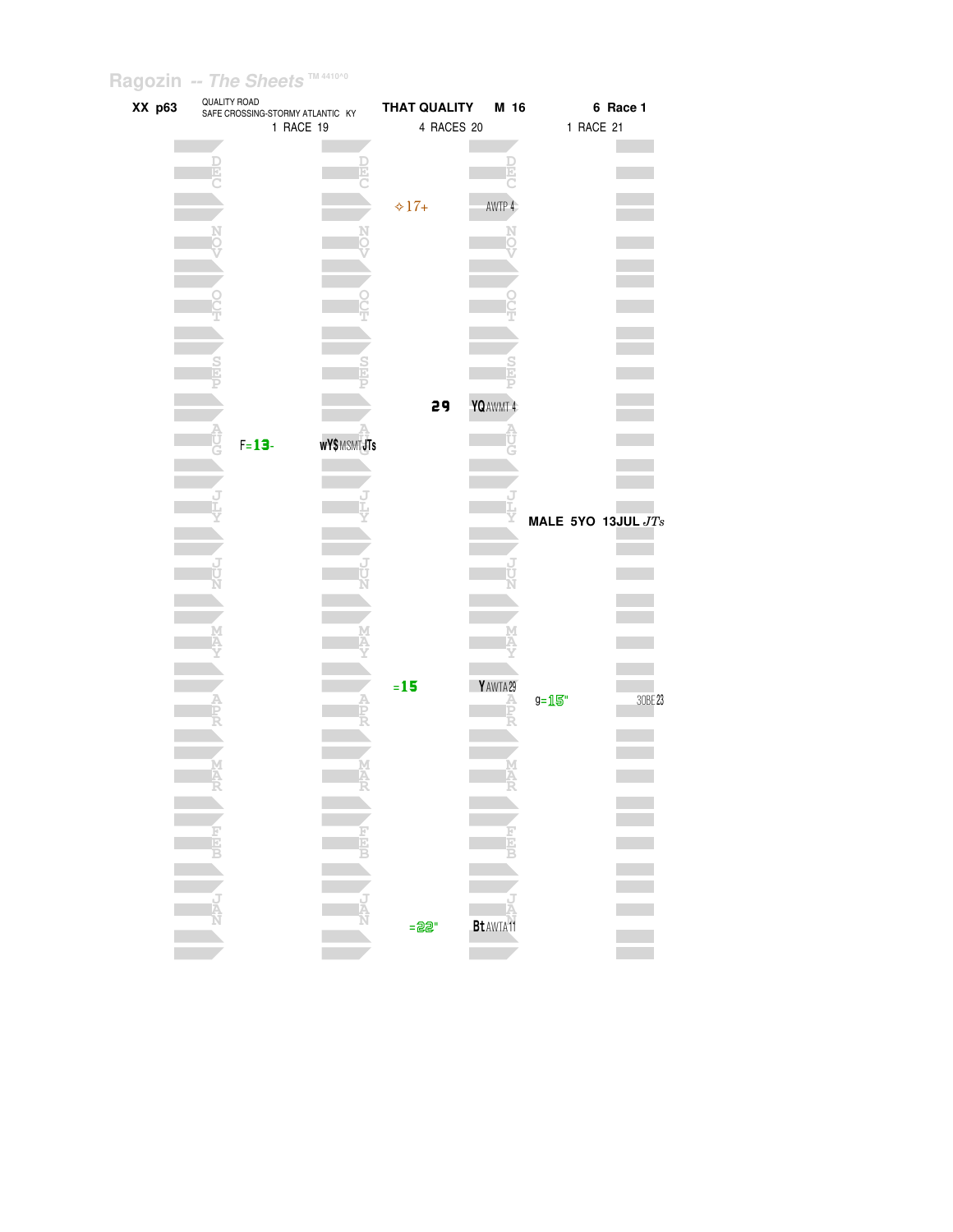| XX p64 | TEOFILO-IR             | ROYAL BLUE STAR-IR-DALAKHANI-ITHE GINGER QUEEN-IR | F 18 | 6 Race 1 |
|--------|------------------------|---------------------------------------------------|------|----------|
|        |                        | 3 RACES 21                                        |      |          |
|        |                        |                                                   |      |          |
|        |                        |                                                   |      |          |
|        |                        |                                                   |      |          |
|        |                        |                                                   |      |          |
|        |                        |                                                   |      |          |
|        |                        |                                                   |      |          |
|        |                        |                                                   |      |          |
|        |                        |                                                   |      |          |
|        |                        |                                                   |      |          |
|        |                        |                                                   |      |          |
|        |                        |                                                   |      |          |
|        |                        |                                                   |      |          |
|        |                        |                                                   |      |          |
|        |                        |                                                   |      |          |
|        |                        |                                                   |      |          |
|        |                        |                                                   |      |          |
|        |                        |                                                   |      |          |
|        |                        |                                                   |      |          |
|        |                        |                                                   |      |          |
|        |                        |                                                   |      |          |
|        |                        | F/M 3YO 13JUL HGM                                 |      |          |
|        |                        |                                                   |      |          |
|        |                        |                                                   |      |          |
|        | $P^{\sim}$ $\sim$ $18$ | Y40DE14                                           |      |          |
|        |                        |                                                   |      |          |
|        |                        |                                                   |      |          |
|        |                        |                                                   |      |          |
|        |                        |                                                   |      |          |
|        | $P^{\sim} = 10 +$      | <b>VSMSCD1</b>                                    |      |          |
|        |                        |                                                   |      |          |
|        | $FP^{\sim}$ -18        | <b>VMSKEHGM</b>                                   |      |          |
|        |                        |                                                   |      |          |
|        |                        |                                                   |      |          |
|        |                        |                                                   |      |          |
|        |                        |                                                   |      |          |
|        |                        |                                                   |      |          |
|        |                        |                                                   |      |          |
|        |                        |                                                   |      |          |
|        |                        |                                                   |      |          |
|        |                        |                                                   |      |          |
|        |                        |                                                   |      |          |
|        |                        |                                                   |      |          |
|        |                        |                                                   |      |          |
|        |                        |                                                   |      |          |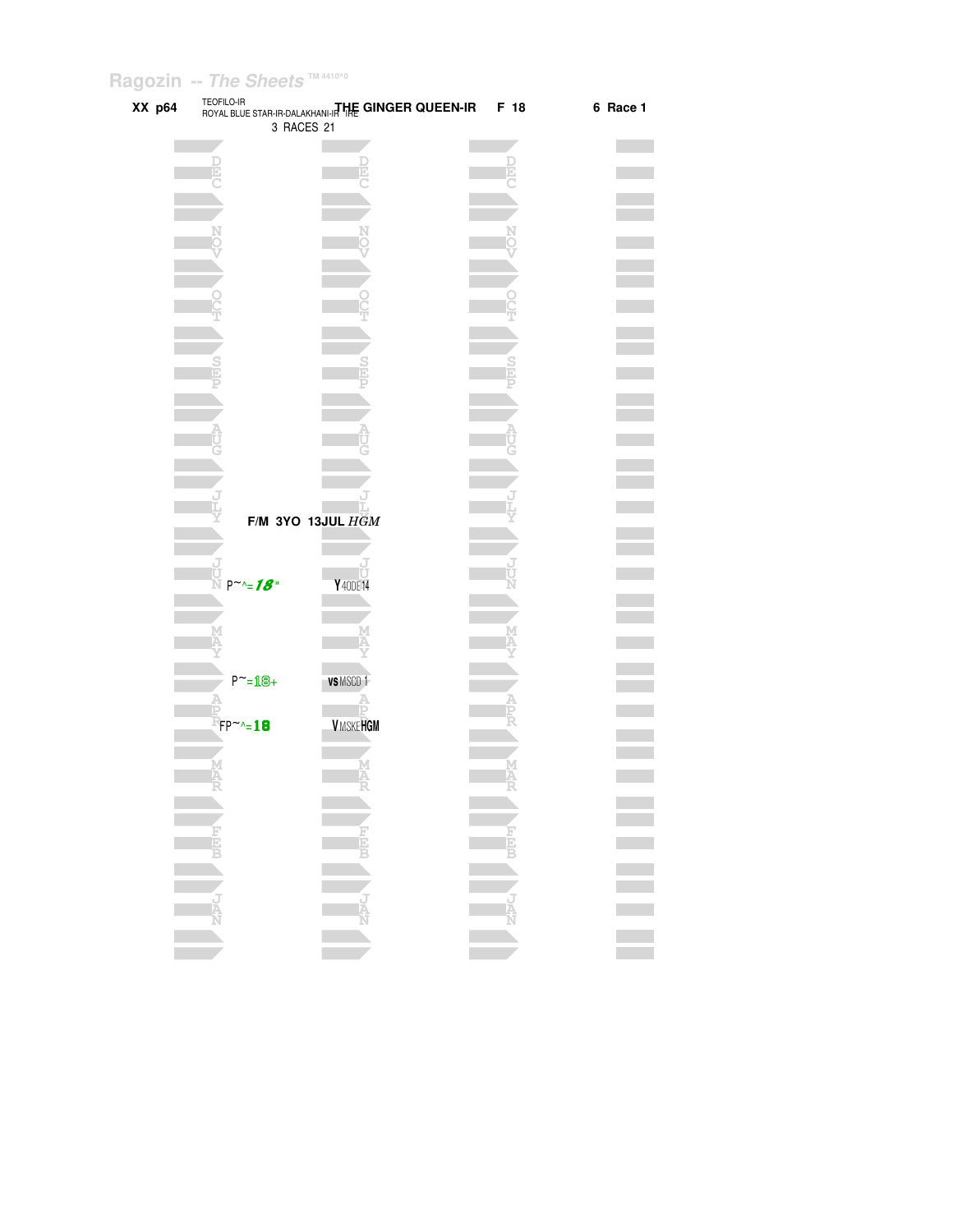| XX p13 | KITTEN'S JOY<br>SILVER HOLIDAY-PURIM ON | <b>TILTINGATWINDMILLS</b> |            | F 16             |                          | 6 Race 2              |
|--------|-----------------------------------------|---------------------------|------------|------------------|--------------------------|-----------------------|
|        | 3 RACES 19                              |                           | 3 RACES 20 |                  | 5 RACES 21               |                       |
|        | $=14$ "                                 | VAWTA28                   |            |                  |                          |                       |
|        | Þ                                       |                           |            | Þ                |                          |                       |
|        |                                         |                           |            |                  |                          |                       |
|        |                                         |                           |            |                  |                          |                       |
|        |                                         |                           |            |                  |                          |                       |
|        |                                         | $.14-$                    |            | VQ 35AQ 13       |                          |                       |
|        |                                         |                           |            |                  |                          |                       |
|        |                                         |                           |            |                  |                          |                       |
|        | $=$ $1$ $=$ $1$                         | WYMSMT13                  |            |                  |                          |                       |
|        |                                         |                           |            |                  |                          |                       |
|        |                                         |                           |            |                  |                          |                       |
|        |                                         |                           |            |                  |                          |                       |
|        |                                         |                           |            |                  |                          |                       |
|        | $F = 14$                                | <b>MSSrCCB</b>            |            |                  |                          |                       |
|        |                                         |                           |            |                  |                          |                       |
|        |                                         |                           |            |                  |                          |                       |
|        |                                         |                           |            |                  |                          |                       |
|        |                                         |                           |            |                  |                          | $F/M$ 5YO 13JUL $ERR$ |
|        |                                         |                           |            |                  | 20"                      | YAWPR 3               |
|        |                                         |                           |            |                  |                          |                       |
|        |                                         | U<br>N                    |            |                  |                          |                       |
|        |                                         | $P^{\sim} = 14$ "         |            | <b>WY</b> 40BE 5 |                          |                       |
|        |                                         |                           |            |                  |                          |                       |
|        |                                         |                           |            |                  | $= 20 -$                 | 40IN 20               |
|        |                                         |                           |            |                  |                          |                       |
|        |                                         |                           |            |                  |                          |                       |
|        |                                         |                           |            |                  |                          |                       |
|        |                                         |                           |            |                  |                          |                       |
|        |                                         |                           |            |                  |                          |                       |
|        |                                         |                           |            |                  |                          |                       |
|        |                                         |                           |            |                  | $\div 10$ "              | <b>wYtLAWTP13</b>     |
|        |                                         |                           |            |                  |                          |                       |
|        |                                         |                           |            |                  |                          |                       |
|        |                                         | $P^{\sim} = 17 +$         |            | Β<br>t AWTA 8    | r.20                     | YQn AWGP 6            |
|        |                                         |                           |            |                  |                          |                       |
|        |                                         |                           |            |                  |                          |                       |
|        |                                         |                           |            |                  |                          |                       |
|        |                                         |                           |            |                  | $\lozenge \mathbb{1}$ 9" | Y AWTP ERR            |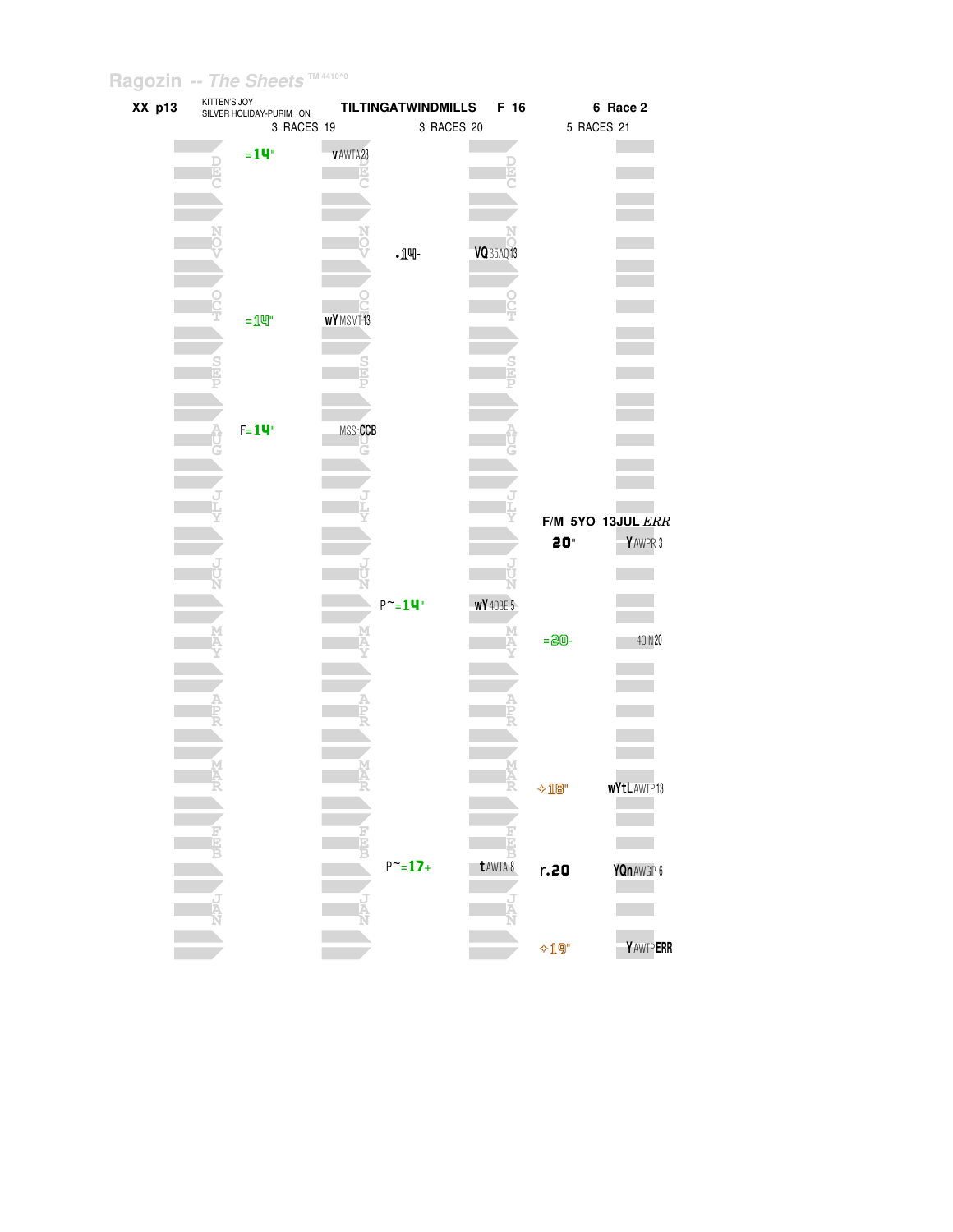|                    | XX p66<br>3 RACES 21 | CONNECT<br>CLASS E HOLIDAY-HARLAN'S HOLIDAY KY |      | <b>TREBBIANO</b> | M 19 | 6 Race 1 |
|--------------------|----------------------|------------------------------------------------|------|------------------|------|----------|
|                    |                      |                                                |      |                  |      |          |
|                    |                      |                                                |      |                  |      |          |
|                    |                      |                                                |      |                  |      |          |
|                    |                      |                                                |      |                  |      |          |
|                    |                      |                                                |      |                  |      |          |
|                    |                      |                                                |      |                  |      |          |
|                    |                      |                                                |      |                  |      |          |
|                    |                      |                                                |      |                  |      |          |
|                    |                      |                                                |      |                  |      |          |
|                    |                      |                                                |      |                  |      |          |
| MALE 2YO 13JUL JEs |                      |                                                |      |                  |      |          |
|                    |                      |                                                |      |                  |      |          |
|                    |                      |                                                |      |                  |      |          |
| $^\prime 23$ -     | YMSCD28              |                                                |      |                  |      |          |
| G.28               | YMSCD <sub>9</sub>   |                                                |      |                  |      |          |
|                    |                      |                                                |      |                  |      |          |
| $27^{\circ}$       | <b>v[MSKEJEs</b>     |                                                |      |                  |      |          |
|                    |                      | Ą                                              |      |                  |      |          |
|                    |                      | and the New                                    | $-1$ |                  | $-1$ |          |
|                    |                      |                                                |      |                  |      |          |
|                    |                      |                                                |      |                  |      |          |
|                    |                      |                                                |      |                  |      | Ξ        |
|                    |                      |                                                |      |                  |      |          |
|                    |                      |                                                |      |                  |      |          |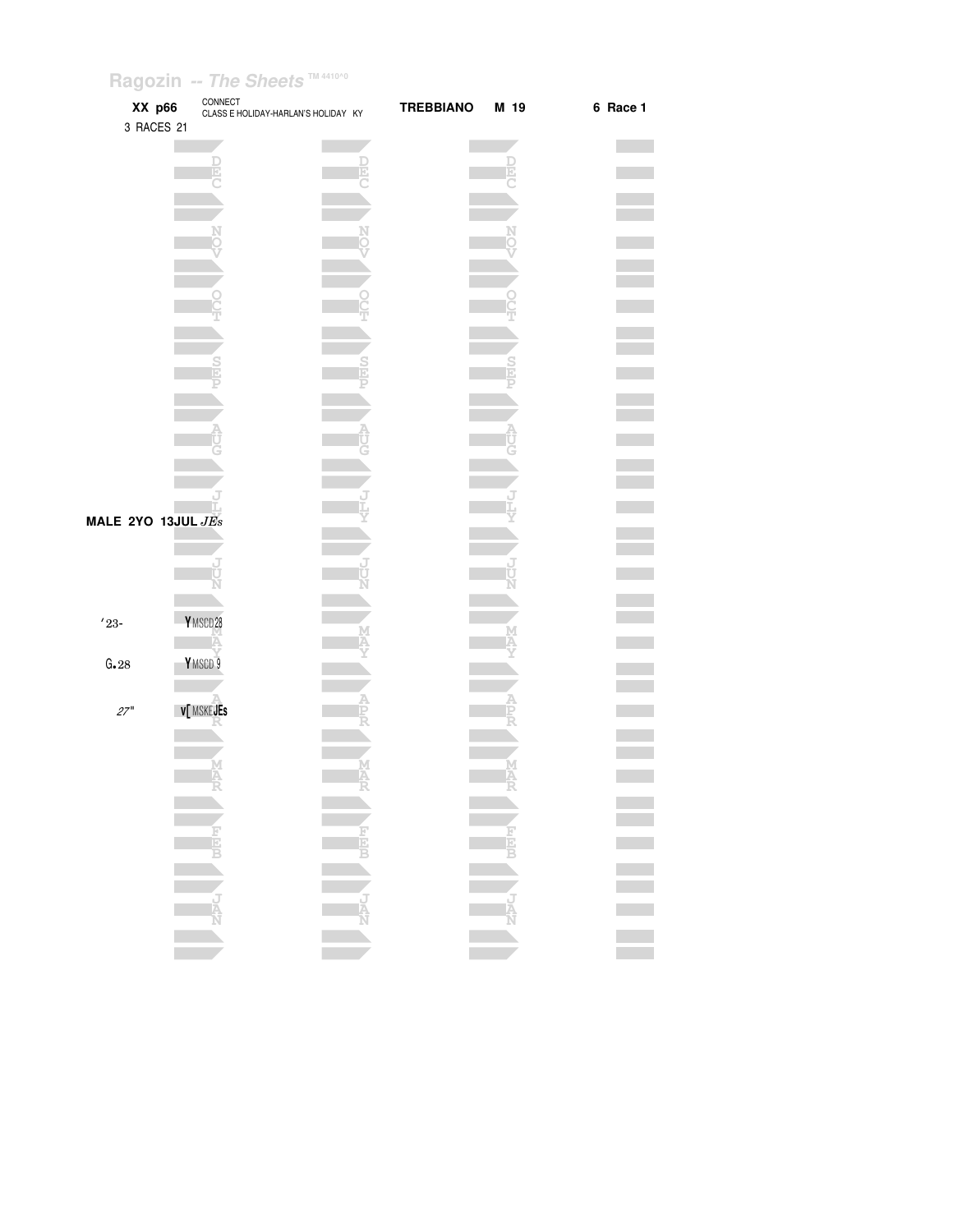| XX p67             | TEMPLE CITY<br>KNOX COUNTY ZIP-CITY ZIP KY |                          | <b>TRICKLE IN</b>   | F 17            | 6 Race 1 |
|--------------------|--------------------------------------------|--------------------------|---------------------|-----------------|----------|
| 1 RACE 19          | 3 RACES 20                                 |                          | 3 RACES 21          |                 |          |
|                    |                                            |                          |                     |                 |          |
|                    | E                                          |                          |                     |                 |          |
|                    |                                            |                          |                     |                 |          |
|                    |                                            |                          |                     |                 |          |
|                    |                                            |                          |                     |                 |          |
|                    |                                            |                          |                     |                 |          |
|                    |                                            |                          |                     |                 |          |
| $FP^{\sim} = 19 +$ | <b>WYMSBEJTs</b>                           |                          |                     |                 |          |
|                    | ₩                                          |                          |                     |                 |          |
|                    |                                            |                          |                     |                 |          |
|                    | $\frac{S}{E}$                              | $\frac{S}{D}$            |                     |                 |          |
|                    |                                            |                          |                     |                 |          |
|                    |                                            |                          |                     |                 |          |
|                    | Ù                                          |                          |                     |                 |          |
|                    |                                            |                          |                     |                 |          |
|                    |                                            |                          |                     |                 |          |
|                    |                                            |                          |                     |                 |          |
|                    |                                            |                          | F/M 4YO 13JUL $DBr$ |                 |          |
|                    | $=15$                                      | WY AWDE 4                |                     |                 |          |
|                    |                                            |                          |                     |                 |          |
|                    |                                            |                          |                     |                 |          |
|                    |                                            |                          | $=15$               | vn AWSA 5       |          |
|                    | M                                          |                          |                     |                 |          |
|                    |                                            |                          |                     |                 |          |
|                    |                                            |                          | $=$ 15-             | <b>VSAWSA 2</b> |          |
|                    |                                            |                          |                     |                 |          |
|                    |                                            |                          |                     |                 |          |
|                    |                                            |                          |                     |                 |          |
|                    | M<br>Ä                                     | M<br>A<br>R              |                     | м               |          |
|                    |                                            |                          | $-15$               | <b>vAWSADBr</b> |          |
|                    |                                            |                          |                     |                 |          |
|                    | F                                          |                          |                     |                 |          |
|                    | ^=15-                                      | $\overline{A}$<br>8 AWFG |                     |                 |          |
|                    |                                            |                          |                     |                 |          |
|                    | Ta<br>A<br>$P^{\sim} = 13 -$               | <b>WY AWFGMSm</b>        |                     |                 |          |
|                    |                                            |                          |                     |                 |          |
|                    |                                            |                          |                     |                 |          |
|                    |                                            |                          |                     |                 |          |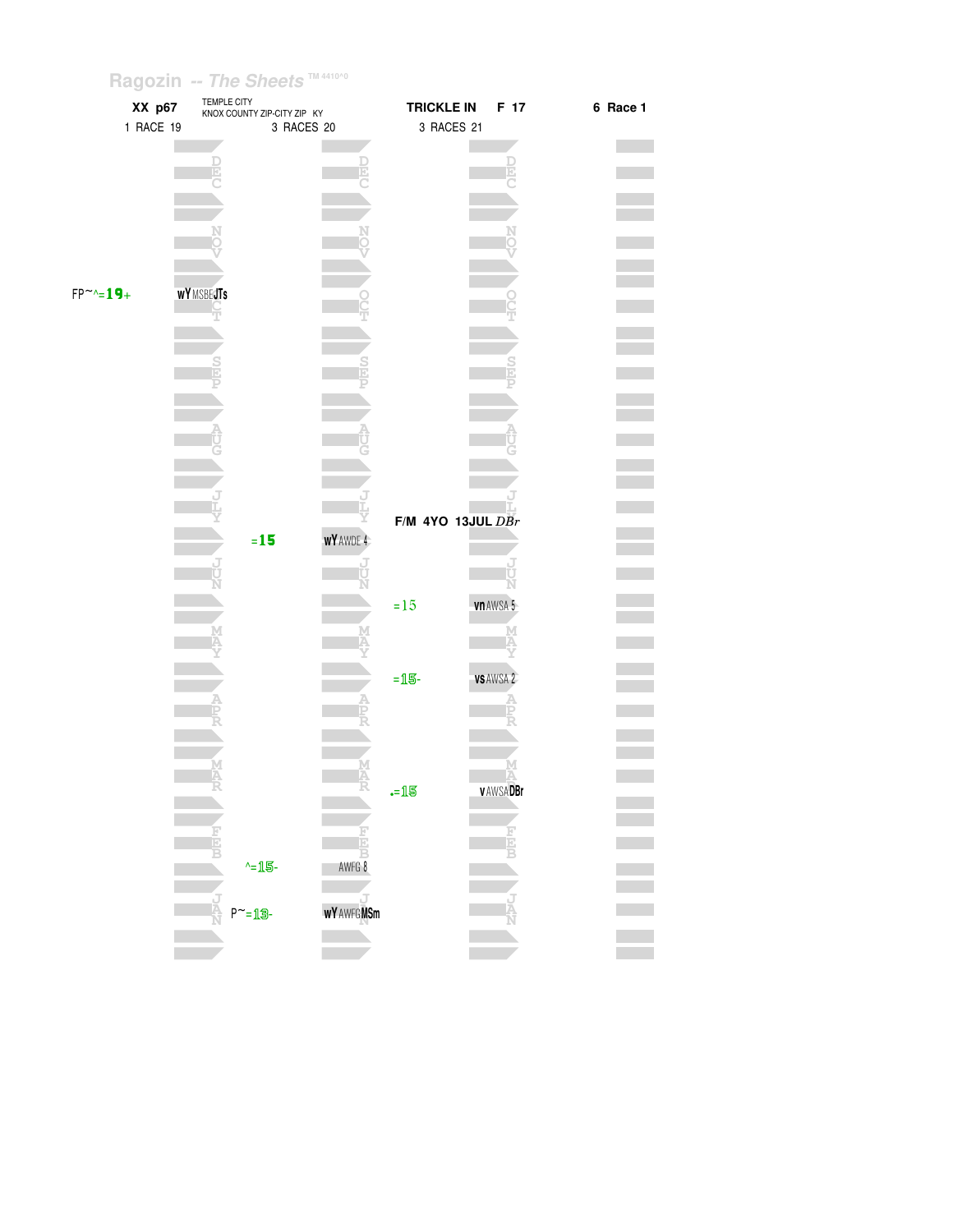| XX p68<br>2 RACES 20 |            | TAPIT<br>DAKOTA WIND-TIZNOW LA<br>4 RACES 21 |                   | <b>UNANIMOUSLY</b> | M 18 | 6 Race 1 |
|----------------------|------------|----------------------------------------------|-------------------|--------------------|------|----------|
|                      |            |                                              |                   |                    |      |          |
| 55.                  | WYMSFG 5   |                                              |                   |                    |      |          |
|                      |            |                                              |                   |                    |      |          |
| $F = 20 +$           | YsfMSRPSMA |                                              |                   |                    |      |          |
|                      |            |                                              |                   |                    |      |          |
|                      |            |                                              |                   |                    |      |          |
|                      |            |                                              |                   |                    |      |          |
|                      |            |                                              |                   |                    |      |          |
|                      |            |                                              |                   |                    |      |          |
|                      |            |                                              |                   |                    |      |          |
|                      |            | MALE 3YO 13JUL SMA                           |                   |                    |      |          |
|                      |            |                                              |                   |                    |      |          |
|                      |            | r.29-                                        | <b>sQAWEV 5</b>   |                    |      |          |
|                      |            |                                              |                   |                    |      |          |
|                      |            | $17-$                                        | vs] AWOP 1        |                    |      |          |
|                      |            |                                              |                   |                    |      |          |
|                      |            |                                              |                   |                    |      |          |
|                      |            | $\mathsf{P}^\sim\mathbf{16}$ "               | Ys AWFG 20        |                    |      |          |
|                      |            |                                              |                   |                    |      |          |
|                      |            |                                              |                   |                    |      |          |
|                      |            | $\boldsymbol{.16+}$                          | <b>wstfAWFG 6</b> |                    |      |          |
|                      |            |                                              |                   |                    |      |          |
|                      |            |                                              |                   |                    |      |          |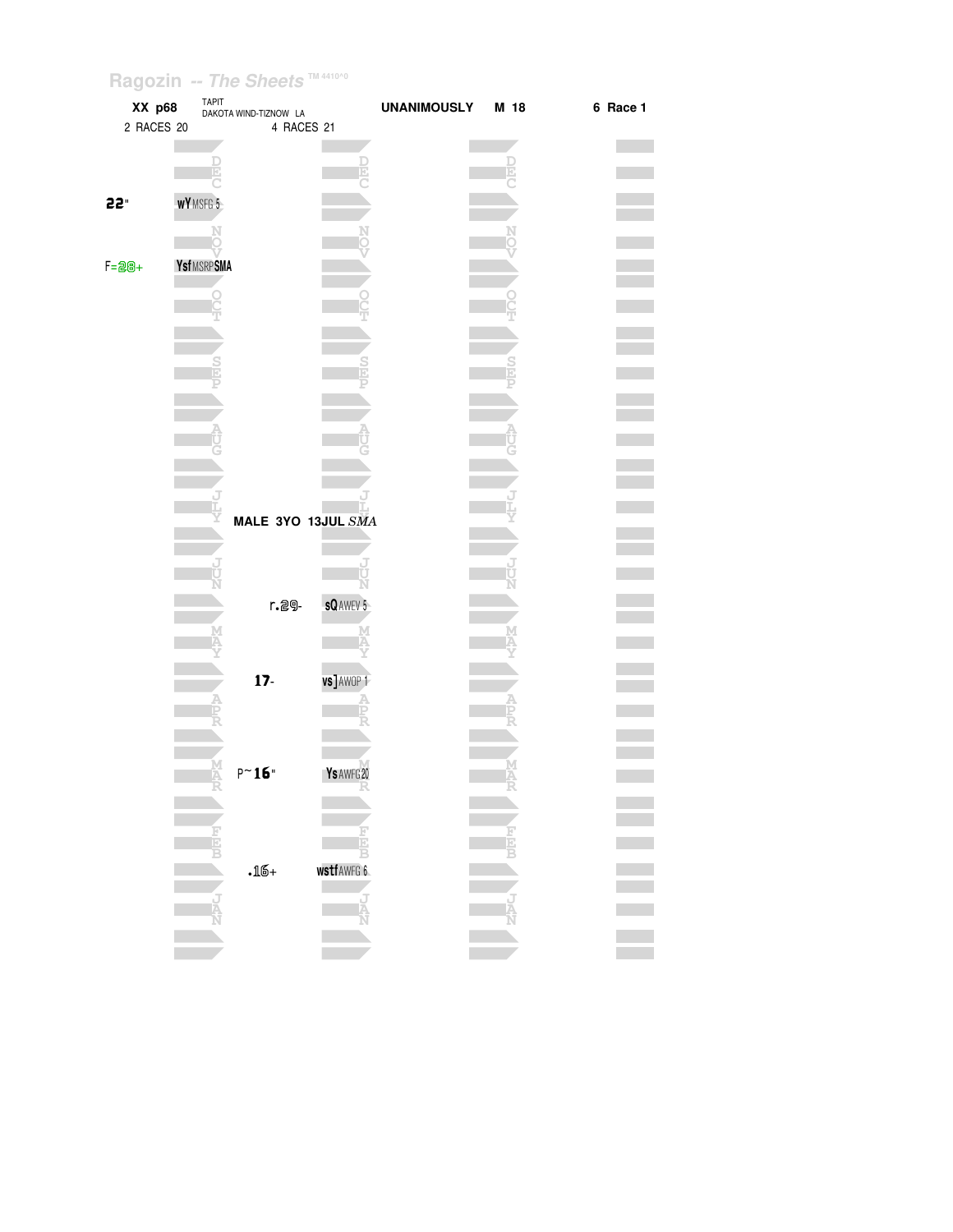| XX p16 | n/a                                                                                                                                                                                                                                                                                                                                                 |                        | <b>UPCYCLE</b> | F 18   | 6 Race 2 |
|--------|-----------------------------------------------------------------------------------------------------------------------------------------------------------------------------------------------------------------------------------------------------------------------------------------------------------------------------------------------------|------------------------|----------------|--------|----------|
|        |                                                                                                                                                                                                                                                                                                                                                     | 1 RACE 21              |                |        |          |
|        |                                                                                                                                                                                                                                                                                                                                                     |                        |                |        |          |
|        | E                                                                                                                                                                                                                                                                                                                                                   | E                      |                |        |          |
|        |                                                                                                                                                                                                                                                                                                                                                     |                        |                |        |          |
|        |                                                                                                                                                                                                                                                                                                                                                     |                        |                |        |          |
|        |                                                                                                                                                                                                                                                                                                                                                     |                        |                |        |          |
|        |                                                                                                                                                                                                                                                                                                                                                     |                        |                |        |          |
|        |                                                                                                                                                                                                                                                                                                                                                     |                        |                |        |          |
|        |                                                                                                                                                                                                                                                                                                                                                     |                        |                |        |          |
|        |                                                                                                                                                                                                                                                                                                                                                     |                        |                |        |          |
|        |                                                                                                                                                                                                                                                                                                                                                     |                        |                |        |          |
|        |                                                                                                                                                                                                                                                                                                                                                     |                        |                |        |          |
|        |                                                                                                                                                                                                                                                                                                                                                     |                        |                |        |          |
|        |                                                                                                                                                                                                                                                                                                                                                     |                        |                |        |          |
|        |                                                                                                                                                                                                                                                                                                                                                     |                        |                |        |          |
|        |                                                                                                                                                                                                                                                                                                                                                     |                        |                |        |          |
|        |                                                                                                                                                                                                                                                                                                                                                     |                        |                |        |          |
|        |                                                                                                                                                                                                                                                                                                                                                     |                        |                |        |          |
|        |                                                                                                                                                                                                                                                                                                                                                     | F/M 3YO 13JUL ERR      |                |        |          |
|        |                                                                                                                                                                                                                                                                                                                                                     | tfMSBTERR<br>$F^0$ 25- |                |        |          |
|        |                                                                                                                                                                                                                                                                                                                                                     | ป<br>ป                 |                |        |          |
|        |                                                                                                                                                                                                                                                                                                                                                     |                        |                |        |          |
|        |                                                                                                                                                                                                                                                                                                                                                     |                        |                |        |          |
|        |                                                                                                                                                                                                                                                                                                                                                     |                        |                |        |          |
|        |                                                                                                                                                                                                                                                                                                                                                     |                        |                |        |          |
|        |                                                                                                                                                                                                                                                                                                                                                     |                        |                |        |          |
|        |                                                                                                                                                                                                                                                                                                                                                     |                        |                |        |          |
|        |                                                                                                                                                                                                                                                                                                                                                     |                        |                |        |          |
|        |                                                                                                                                                                                                                                                                                                                                                     |                        |                |        |          |
|        | M<br>A                                                                                                                                                                                                                                                                                                                                              | Ķ                      |                |        |          |
|        |                                                                                                                                                                                                                                                                                                                                                     |                        |                |        |          |
|        |                                                                                                                                                                                                                                                                                                                                                     |                        |                |        |          |
|        |                                                                                                                                                                                                                                                                                                                                                     |                        |                |        |          |
|        |                                                                                                                                                                                                                                                                                                                                                     |                        |                |        |          |
|        | $\begin{picture}(180,170) \put(0,0){\line(1,0){10}} \put(10,0){\line(1,0){10}} \put(10,0){\line(1,0){10}} \put(10,0){\line(1,0){10}} \put(10,0){\line(1,0){10}} \put(10,0){\line(1,0){10}} \put(10,0){\line(1,0){10}} \put(10,0){\line(1,0){10}} \put(10,0){\line(1,0){10}} \put(10,0){\line(1,0){10}} \put(10,0){\line(1,0){10}} \put(10,0){\line$ |                        |                |        |          |
|        |                                                                                                                                                                                                                                                                                                                                                     |                        |                | NAN NA |          |
|        |                                                                                                                                                                                                                                                                                                                                                     |                        |                |        |          |
|        |                                                                                                                                                                                                                                                                                                                                                     |                        |                |        |          |
|        |                                                                                                                                                                                                                                                                                                                                                     |                        |                |        |          |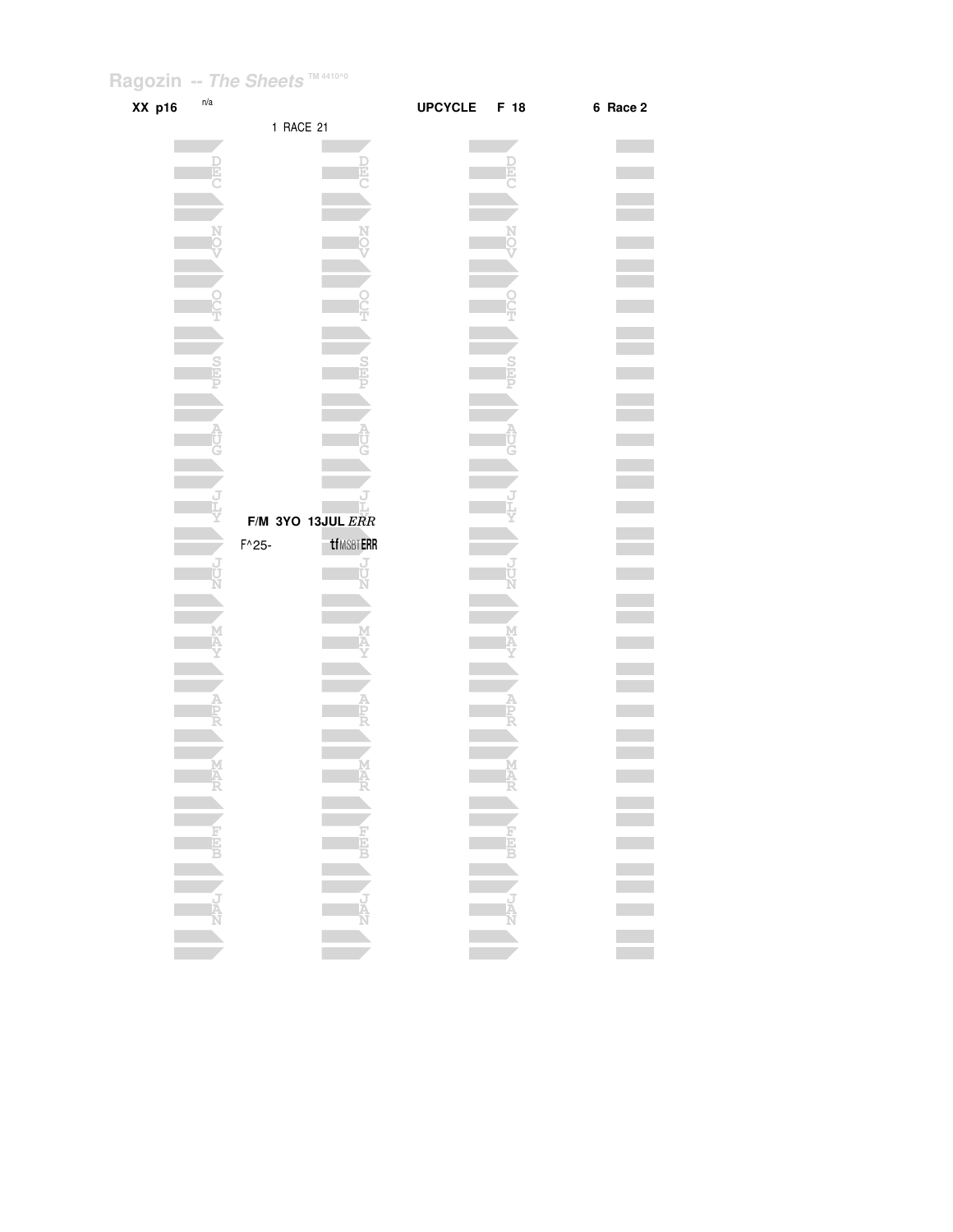| XX p69 | <b>BLAME</b><br>MOMMO-SPEIGHTSTOWN KY | 1 RACE 21          | <b>VIKRAM</b> | M 18   | 6 Race 1 |
|--------|---------------------------------------|--------------------|---------------|--------|----------|
|        |                                       |                    |               |        |          |
|        | Ð                                     |                    |               |        |          |
|        |                                       |                    |               |        |          |
|        |                                       |                    |               |        |          |
|        |                                       |                    |               |        |          |
|        |                                       |                    |               |        |          |
|        |                                       |                    |               |        |          |
|        |                                       |                    |               |        |          |
|        |                                       |                    |               |        |          |
|        |                                       |                    |               |        |          |
|        |                                       |                    |               |        |          |
|        |                                       |                    |               |        |          |
|        |                                       |                    |               |        |          |
|        |                                       |                    |               |        |          |
|        |                                       |                    |               |        |          |
|        |                                       |                    |               |        |          |
|        |                                       | MALE 3YO 13JUL JTs |               |        |          |
|        |                                       |                    |               |        |          |
|        |                                       |                    |               |        |          |
|        |                                       |                    |               |        |          |
|        | gF. 24+                               | <b>WQ\$MSDEJTs</b> |               |        |          |
|        |                                       |                    |               |        |          |
|        |                                       |                    |               |        |          |
|        |                                       |                    |               |        |          |
|        |                                       |                    |               |        |          |
|        |                                       |                    |               |        |          |
|        | M<br>A                                |                    |               | M<br>A |          |
|        |                                       | Ā                  |               |        |          |
|        |                                       |                    |               |        |          |
|        |                                       |                    |               |        | Ξ        |
|        |                                       |                    |               |        |          |
|        |                                       |                    |               |        |          |
|        |                                       |                    |               |        |          |
|        |                                       |                    |               |        |          |
|        |                                       |                    |               |        | $\equiv$ |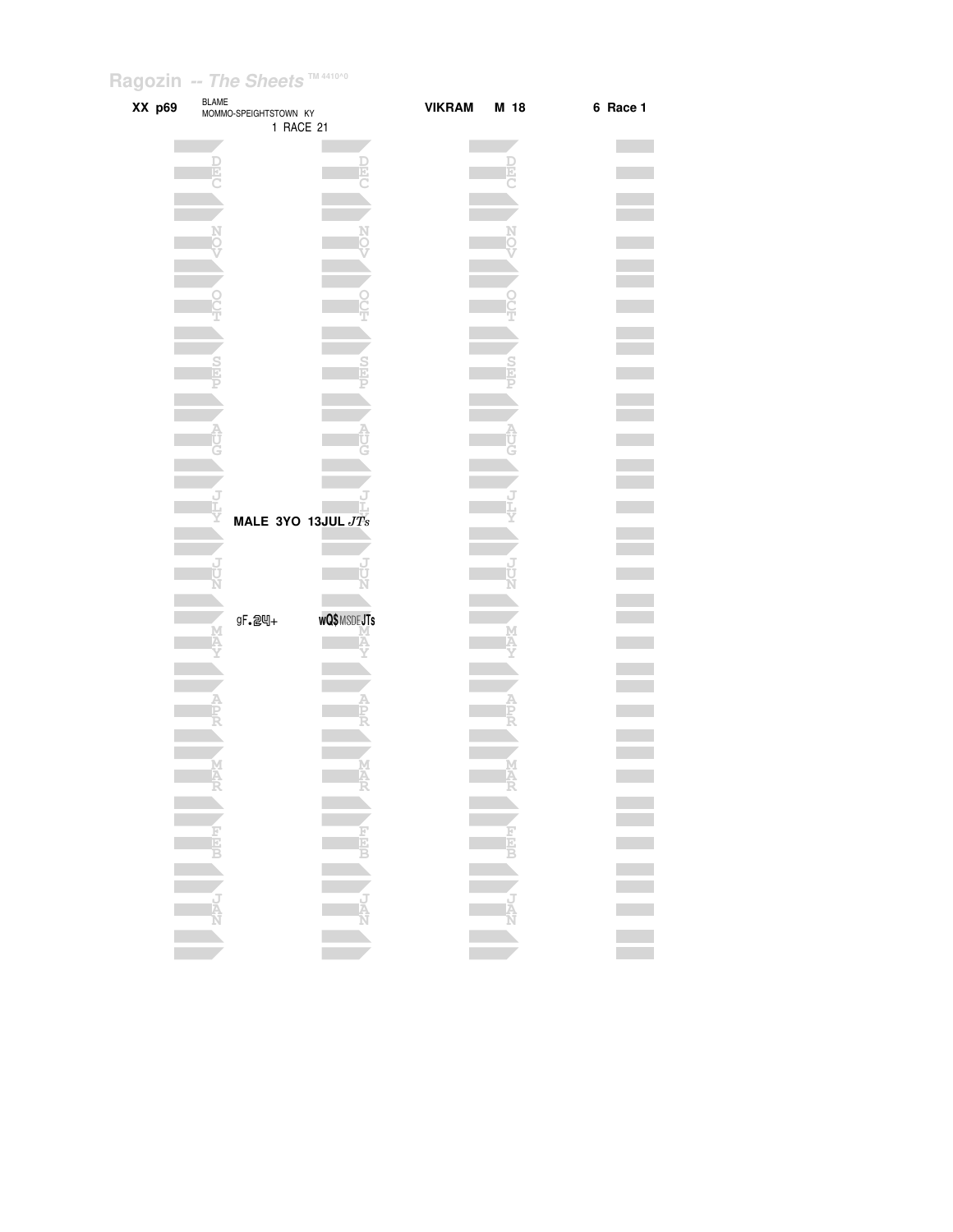| XX p70            | MORE THAN READY | DUFF ONE-HARLAN'S HOLIDAY KY |                | <b>VINTAGE READY</b> | F 17               | 6 Race 1 |
|-------------------|-----------------|------------------------------|----------------|----------------------|--------------------|----------|
| 1 RACE 19         |                 | 5 RACES 20                   |                | 4 RACES 21           |                    |          |
| $9F^{\wedge}=24+$ | v\$MSFGMCe      |                              |                |                      |                    |          |
|                   |                 |                              |                |                      |                    |          |
|                   |                 | $19 -$                       | <b>WMSMN13</b> |                      |                    |          |
|                   |                 |                              |                |                      |                    |          |
|                   |                 |                              |                |                      |                    |          |
|                   |                 |                              |                |                      |                    |          |
|                   |                 |                              |                |                      |                    |          |
|                   |                 | $\diamond$ 30-               | YMSPd21        |                      |                    |          |
|                   |                 |                              |                |                      |                    |          |
|                   |                 |                              |                |                      |                    |          |
|                   |                 | $= 22$                       | YMSMNERR       |                      |                    |          |
|                   |                 |                              |                |                      |                    |          |
|                   |                 |                              |                |                      |                    |          |
|                   |                 |                              |                |                      |                    |          |
|                   |                 |                              |                |                      |                    |          |
|                   |                 |                              |                |                      |                    |          |
|                   |                 |                              |                |                      |                    |          |
|                   |                 |                              |                | F/M 4YO 13JUL ERR    |                    |          |
|                   |                 |                              |                |                      |                    |          |
|                   |                 |                              |                |                      |                    |          |
|                   |                 |                              |                |                      |                    |          |
|                   |                 |                              |                |                      |                    |          |
|                   |                 |                              |                | 18                   | 30CD 22            |          |
|                   |                 |                              |                |                      |                    |          |
|                   |                 |                              |                |                      |                    |          |
|                   |                 |                              |                | $18"$                | w AWMN 25          |          |
|                   |                 |                              |                |                      |                    |          |
|                   |                 |                              |                |                      |                    |          |
|                   |                 |                              |                |                      |                    |          |
|                   |                 |                              |                | $22^{\circ}$         | AWMV <sub>16</sub> |          |
|                   |                 |                              |                |                      |                    |          |
|                   |                 |                              |                |                      |                    |          |
|                   |                 | $\bf{26}$                    | vQ[ MSFG17     |                      |                    |          |
|                   |                 |                              |                |                      |                    |          |
|                   |                 | $=23$                        | vt MSFG 20     |                      |                    |          |
|                   |                 |                              |                | $26"$                | t AWMV11           |          |
|                   |                 |                              |                |                      |                    |          |
|                   |                 |                              |                |                      |                    |          |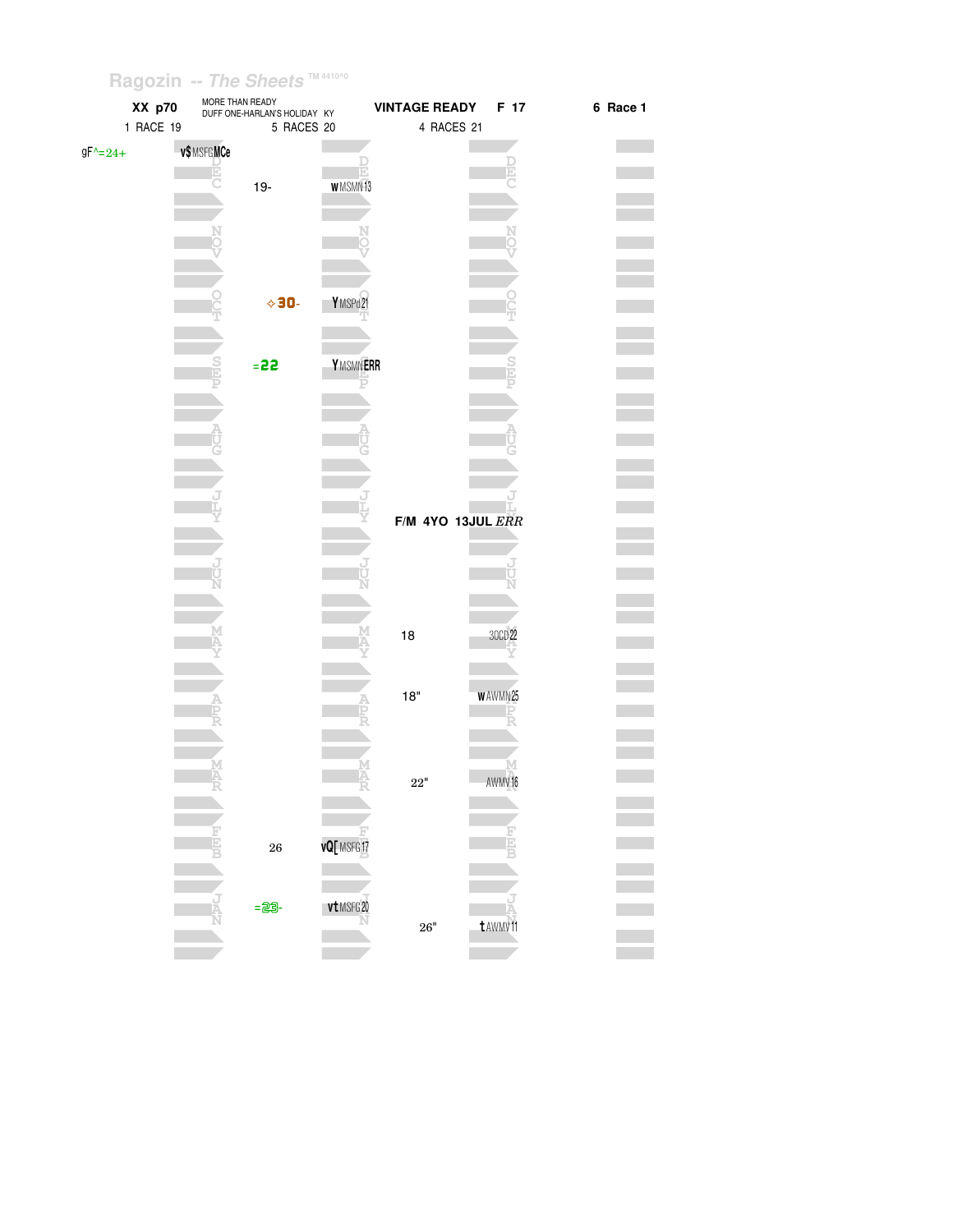| XX p71<br>1 RACE 20        | WILL TAKE CHARGE<br>JOYFUL-DISTORTED HUMOR KY<br>2 RACES 21 | <b>WAITING ON WILLIAM</b> | F 18             | 6 Race 1 |
|----------------------------|-------------------------------------------------------------|---------------------------|------------------|----------|
|                            |                                                             |                           |                  |          |
|                            |                                                             |                           |                  |          |
|                            |                                                             |                           |                  |          |
|                            |                                                             |                           |                  |          |
|                            |                                                             |                           |                  |          |
| <b>sfMSELKGM</b><br>$-22"$ |                                                             |                           |                  |          |
|                            |                                                             |                           |                  |          |
|                            |                                                             | F/M 3YO 13JUL KGM         |                  |          |
|                            | F21                                                         | YMSCD20                   |                  |          |
|                            |                                                             |                           |                  |          |
|                            |                                                             |                           |                  |          |
|                            | $22+$                                                       | MSKE <sub>2</sub>         |                  |          |
| M<br>A                     |                                                             |                           |                  |          |
|                            |                                                             |                           |                  |          |
|                            |                                                             |                           |                  |          |
| NAN NA                     |                                                             | N<br>N<br>N<br>N          | <b>THE STATE</b> |          |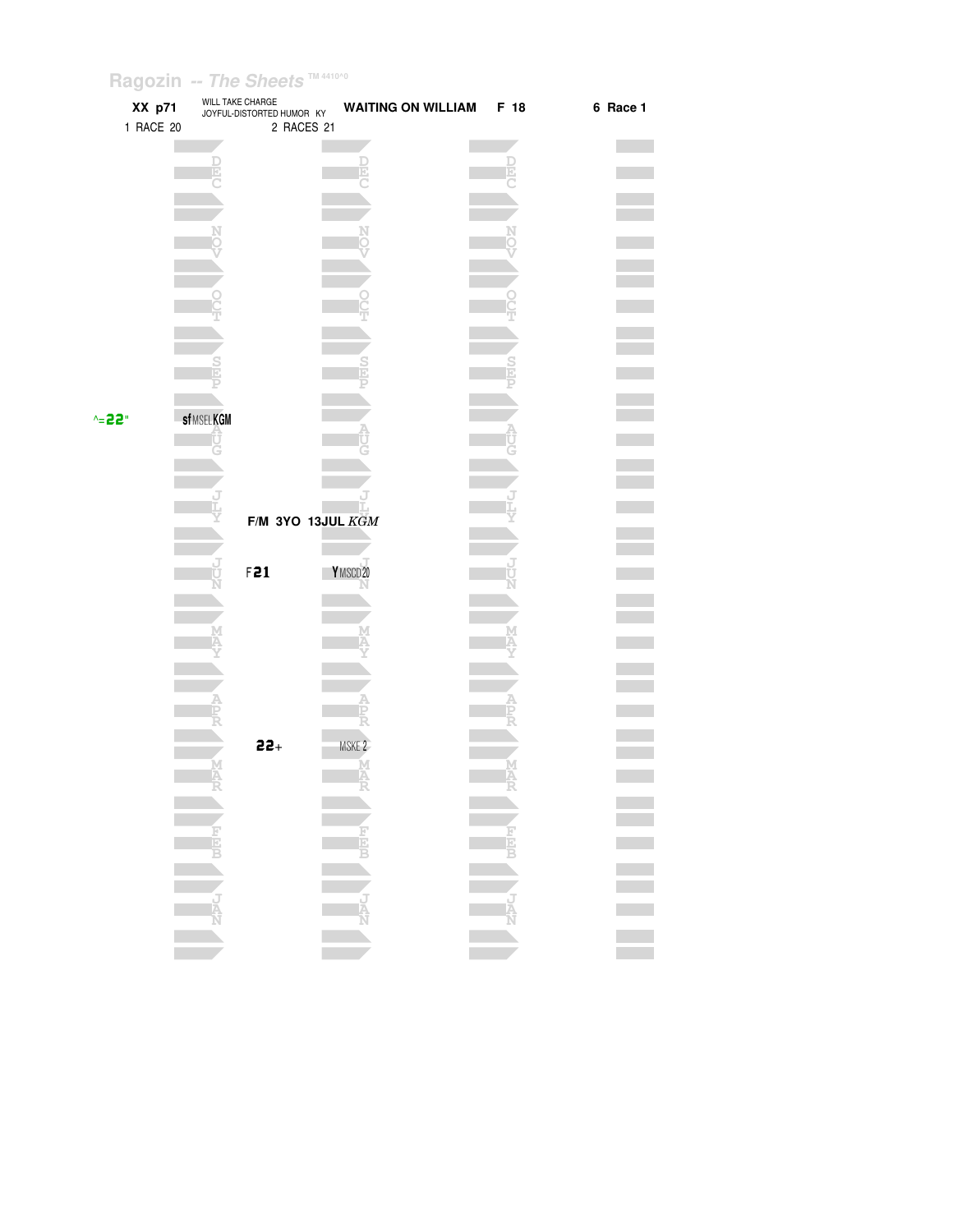|        | <b>INFORMED</b> |                                          |                   |                    |               |          |  |
|--------|-----------------|------------------------------------------|-------------------|--------------------|---------------|----------|--|
| XX p72 |                 | SUZY MALIBU-MALIBU MOON KY<br>3 RACES 21 |                   | <b>WE BE THERE</b> | M 18          | 6 Race 1 |  |
|        |                 |                                          |                   |                    |               |          |  |
|        |                 |                                          |                   |                    |               |          |  |
|        |                 |                                          |                   |                    |               |          |  |
|        |                 |                                          |                   |                    |               |          |  |
|        |                 |                                          |                   |                    |               |          |  |
|        |                 |                                          |                   |                    |               |          |  |
|        |                 |                                          |                   |                    |               |          |  |
|        |                 |                                          |                   |                    |               |          |  |
|        |                 |                                          |                   |                    |               |          |  |
|        |                 |                                          |                   |                    |               |          |  |
|        |                 |                                          |                   |                    |               |          |  |
|        |                 |                                          |                   |                    |               |          |  |
|        |                 |                                          |                   |                    |               |          |  |
|        |                 |                                          |                   |                    |               |          |  |
|        |                 |                                          |                   |                    |               |          |  |
|        |                 |                                          |                   |                    |               |          |  |
|        |                 |                                          |                   |                    |               |          |  |
|        |                 |                                          |                   |                    |               |          |  |
|        |                 | MALE 3YO 13JUL TAs                       |                   |                    |               |          |  |
|        |                 |                                          |                   |                    |               |          |  |
|        |                 |                                          |                   |                    |               |          |  |
|        |                 |                                          | <b>stfMSINTAs</b> |                    |               |          |  |
|        |                 | $.22+$                                   |                   |                    |               |          |  |
|        |                 |                                          |                   |                    |               |          |  |
|        |                 |                                          |                   |                    |               |          |  |
|        |                 |                                          |                   |                    |               |          |  |
|        |                 | .20                                      | &TA 300P29        |                    |               |          |  |
|        |                 |                                          |                   |                    |               |          |  |
|        |                 | F <sub>19"</sub>                         | Ys 300P CAH       |                    |               |          |  |
|        |                 |                                          |                   |                    |               |          |  |
|        |                 |                                          |                   |                    |               |          |  |
|        |                 |                                          |                   |                    |               |          |  |
|        |                 |                                          |                   |                    |               |          |  |
|        |                 |                                          |                   |                    |               |          |  |
|        |                 |                                          |                   |                    |               |          |  |
|        |                 |                                          |                   |                    | ENCLES DEEP X |          |  |
|        |                 |                                          |                   |                    |               |          |  |
|        |                 |                                          |                   |                    |               |          |  |
|        |                 |                                          |                   |                    |               |          |  |
|        |                 |                                          |                   |                    |               |          |  |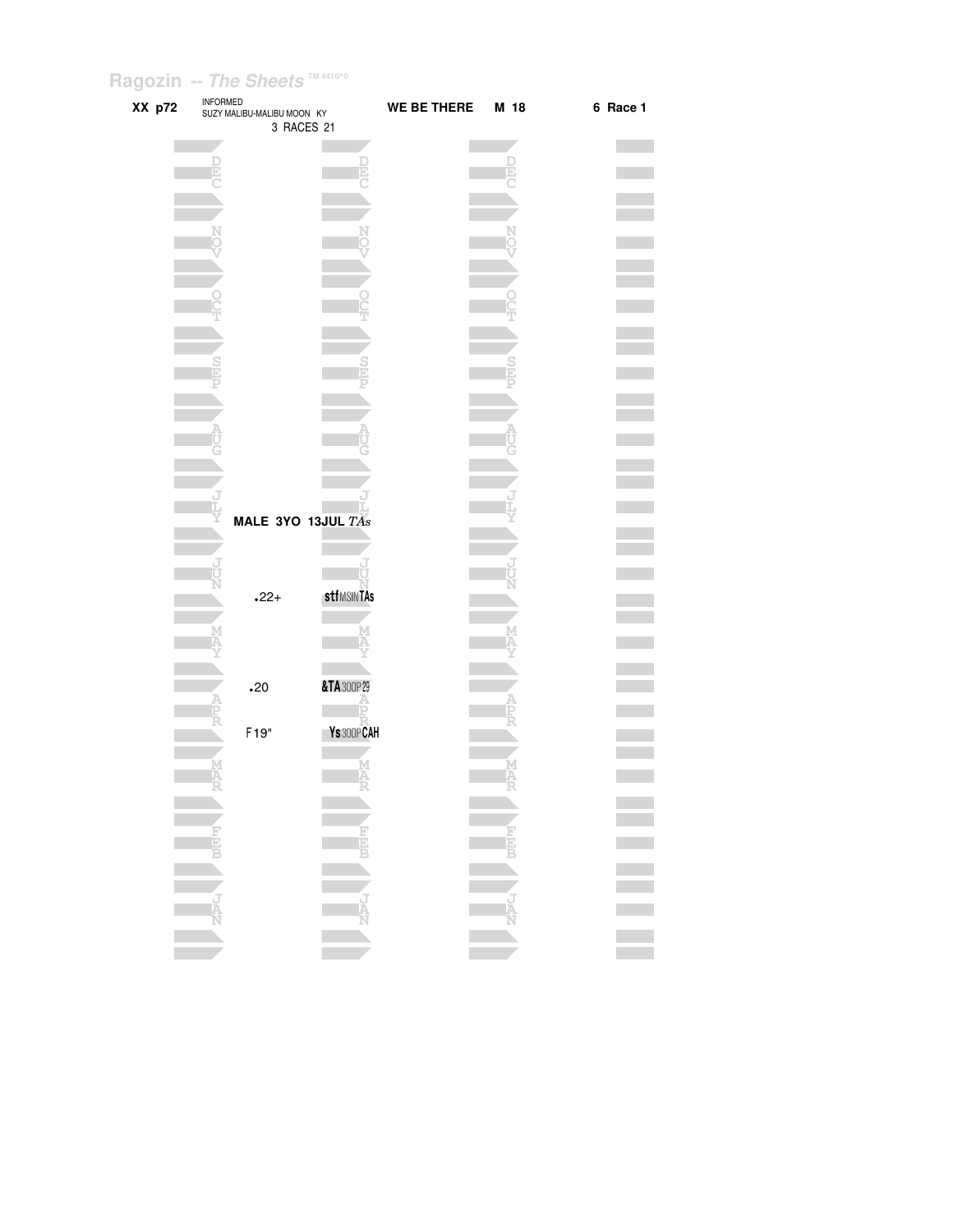| XX p73     | WICKED STRONG   | DIVA DELITE-REPENT KY |                    | <b>WICKED BISOU</b> | F 18 | 6 Race 1 |
|------------|-----------------|-----------------------|--------------------|---------------------|------|----------|
| 3 RACES 20 |                 | 5 RACES 21            |                    |                     |      |          |
|            |                 |                       |                    |                     |      |          |
| 19         | VMSFG18         |                       |                    |                     |      |          |
|            |                 |                       |                    |                     |      |          |
|            |                 |                       |                    |                     |      |          |
| F25-       | TMSFG27         |                       |                    |                     |      |          |
|            |                 |                       |                    |                     |      |          |
|            |                 |                       |                    |                     |      |          |
|            |                 |                       |                    |                     |      |          |
| $23+$      | <b>VMSKETAs</b> |                       |                    |                     |      |          |
|            |                 |                       |                    |                     |      |          |
|            |                 |                       |                    |                     |      |          |
|            |                 |                       |                    |                     |      |          |
|            |                 |                       |                    |                     |      |          |
|            |                 |                       |                    |                     |      |          |
|            |                 |                       |                    |                     |      |          |
|            |                 |                       |                    |                     |      |          |
|            |                 |                       |                    |                     |      |          |
|            |                 |                       |                    |                     |      |          |
|            |                 | F/M 3YO 13JUL $TAs$   |                    |                     |      |          |
|            |                 |                       |                    |                     |      |          |
|            |                 |                       |                    |                     |      |          |
|            |                 |                       |                    |                     |      |          |
|            |                 | .23.                  | V MSIN 10          |                     |      |          |
|            |                 |                       |                    |                     |      |          |
|            |                 | $=19+$                | MSIN 26            |                     |      |          |
|            |                 |                       |                    |                     |      |          |
|            |                 |                       |                    |                     |      |          |
|            |                 | $G27+$                | MSIN <sub>27</sub> |                     |      |          |
|            |                 |                       |                    |                     |      |          |
|            |                 |                       |                    |                     |      |          |
|            |                 |                       |                    |                     |      |          |
|            |                 |                       |                    |                     |      |          |
|            |                 | 16                    | MSFG11             |                     |      |          |
|            |                 |                       |                    |                     |      |          |
|            | 国语官             |                       | Ŀ<br>Ì             |                     | Ē    |          |
|            |                 |                       |                    |                     |      |          |
|            |                 |                       |                    |                     |      |          |
|            | ğ               |                       |                    |                     |      |          |
|            |                 | 19"                   | Y MSFG 15          |                     |      |          |
|            |                 |                       |                    |                     |      |          |
|            |                 |                       |                    |                     |      |          |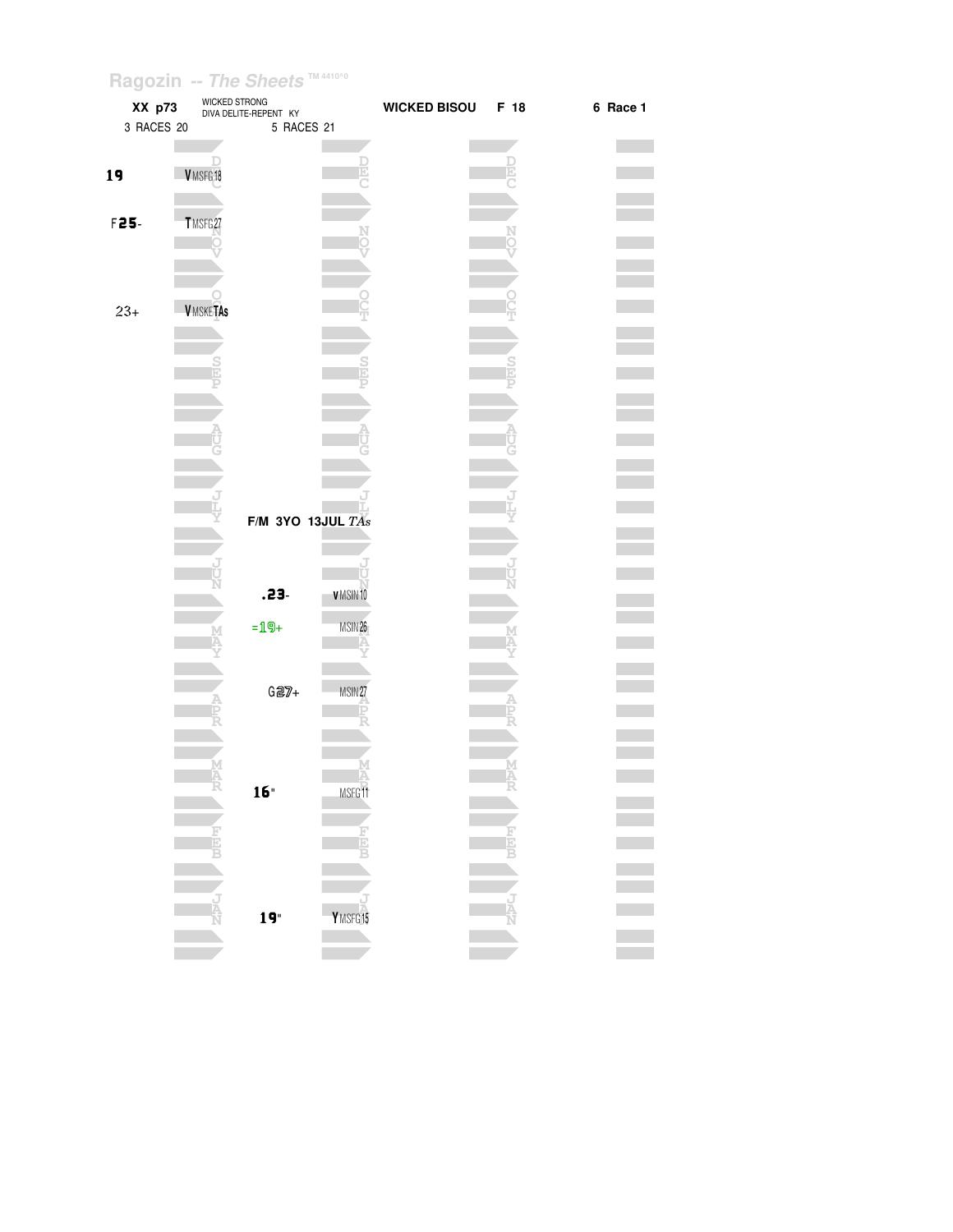| $\tilde{\phantom{a}}$<br>XX p74<br>3 RACES 20 | <b>INTO MISCHIEF</b> | SPRING FLING-LEMON DROP KID KY<br>2 RACES 21 | <b>WILD COMBO</b> | F 18   | 6 Race 1 |
|-----------------------------------------------|----------------------|----------------------------------------------|-------------------|--------|----------|
|                                               |                      | Ŀ                                            |                   | b)     |          |
|                                               |                      |                                              |                   |        |          |
| $25+$                                         | VMSCD21              |                                              |                   |        |          |
| $20 -$                                        | vt MSCD25            |                                              |                   |        |          |
| $21 -$                                        | <b>\$MSCDSMA</b>     |                                              |                   |        |          |
|                                               |                      |                                              |                   |        |          |
|                                               |                      |                                              |                   |        |          |
|                                               |                      | F/M 3YO 13JUL SMA                            |                   |        |          |
|                                               |                      |                                              |                   |        |          |
|                                               |                      |                                              |                   |        |          |
|                                               |                      | late scr 5/15 CD                             |                   |        |          |
|                                               |                      | <b>WV</b> 500P 8<br>913                      |                   |        |          |
|                                               |                      | Δ                                            |                   | M<br>A |          |
|                                               |                      |                                              |                   |        |          |
|                                               |                      |                                              |                   |        |          |
|                                               |                      | <b>F<sub>36</sub></b> -<br>MSSH14            |                   |        |          |
|                                               |                      |                                              |                   |        |          |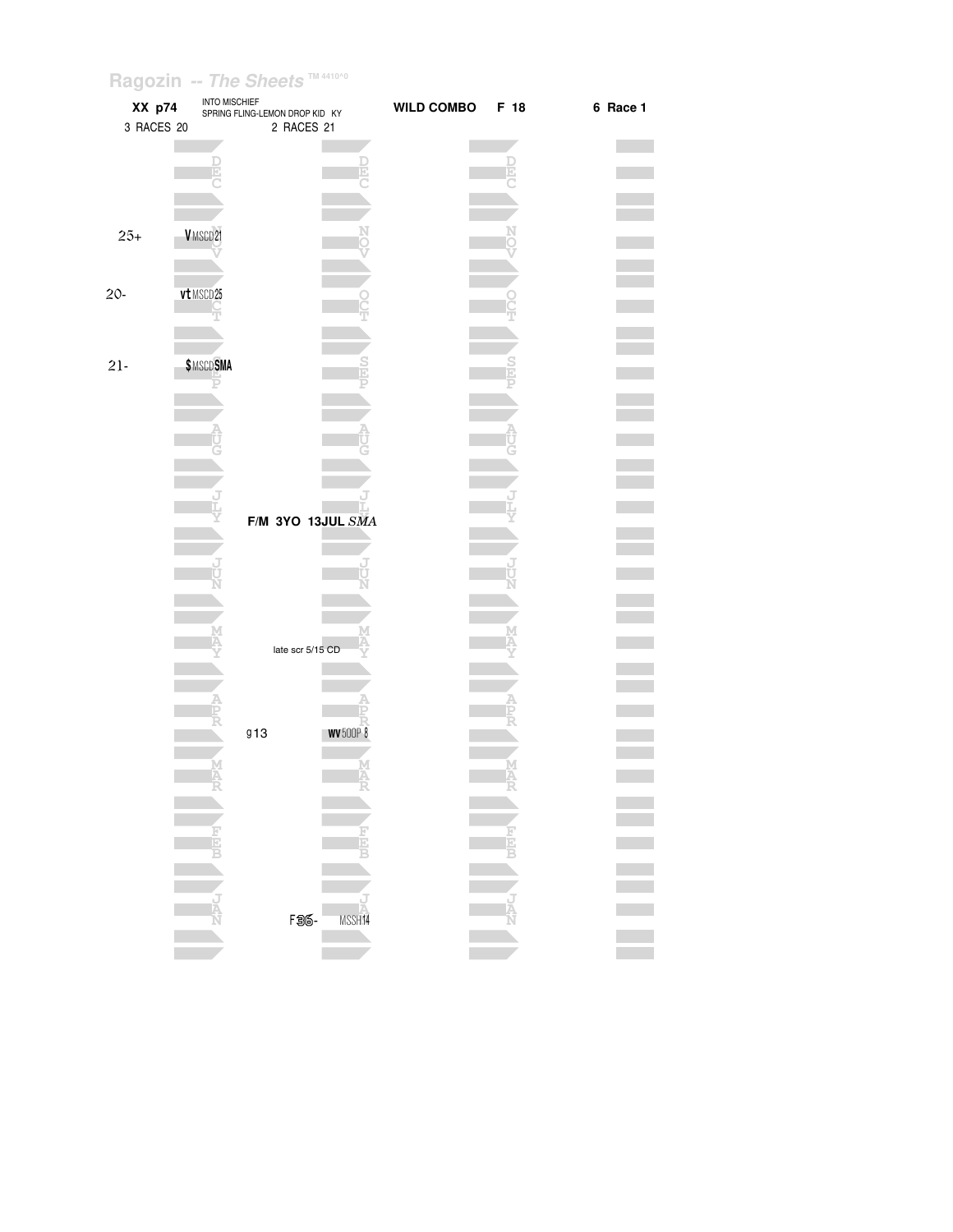| XX p75 |        | CURLIN<br>YES LIZ-YES IT'S TRUE KY<br>3 RACES 21 |                   | WILL E SUTTON M 18 |        | 6 Race 1 |
|--------|--------|--------------------------------------------------|-------------------|--------------------|--------|----------|
|        |        |                                                  |                   |                    |        |          |
|        | Ð      |                                                  |                   |                    |        |          |
|        |        |                                                  |                   |                    |        |          |
|        |        |                                                  |                   |                    |        |          |
|        |        |                                                  |                   |                    |        |          |
|        |        |                                                  |                   |                    |        |          |
|        |        |                                                  |                   |                    |        |          |
|        |        |                                                  |                   |                    |        |          |
|        |        |                                                  |                   |                    |        |          |
|        |        |                                                  |                   |                    |        |          |
|        |        |                                                  |                   |                    |        |          |
|        |        |                                                  |                   |                    |        |          |
|        |        |                                                  |                   |                    |        |          |
|        |        |                                                  |                   |                    |        |          |
|        |        |                                                  |                   |                    |        |          |
|        |        |                                                  |                   |                    |        |          |
|        |        |                                                  |                   |                    |        |          |
|        |        | MALE 3YO 13JUL $JTs$                             |                   |                    |        |          |
|        |        |                                                  |                   |                    |        |          |
|        |        |                                                  |                   |                    |        |          |
|        |        |                                                  |                   |                    |        |          |
|        |        |                                                  |                   |                    |        |          |
|        |        |                                                  |                   |                    |        |          |
|        |        |                                                  |                   |                    |        |          |
|        |        |                                                  |                   |                    |        |          |
|        |        | $.12 -$                                          | <b>wvsQMSCD29</b> |                    |        |          |
|        |        |                                                  |                   |                    |        |          |
|        |        |                                                  |                   |                    |        |          |
|        |        |                                                  |                   |                    |        |          |
|        | M<br>A |                                                  | M<br>A            |                    | M<br>A |          |
|        |        |                                                  |                   |                    |        |          |
|        |        |                                                  |                   |                    |        |          |
|        |        | 9.21-                                            | MSAQ20            |                    |        |          |
|        |        | $F23-$                                           | \$MSAQJTs         |                    |        |          |
|        |        |                                                  |                   |                    |        |          |
|        |        |                                                  |                   |                    |        |          |
|        |        |                                                  |                   |                    |        |          |
|        |        |                                                  |                   |                    |        |          |
|        |        |                                                  |                   |                    |        |          |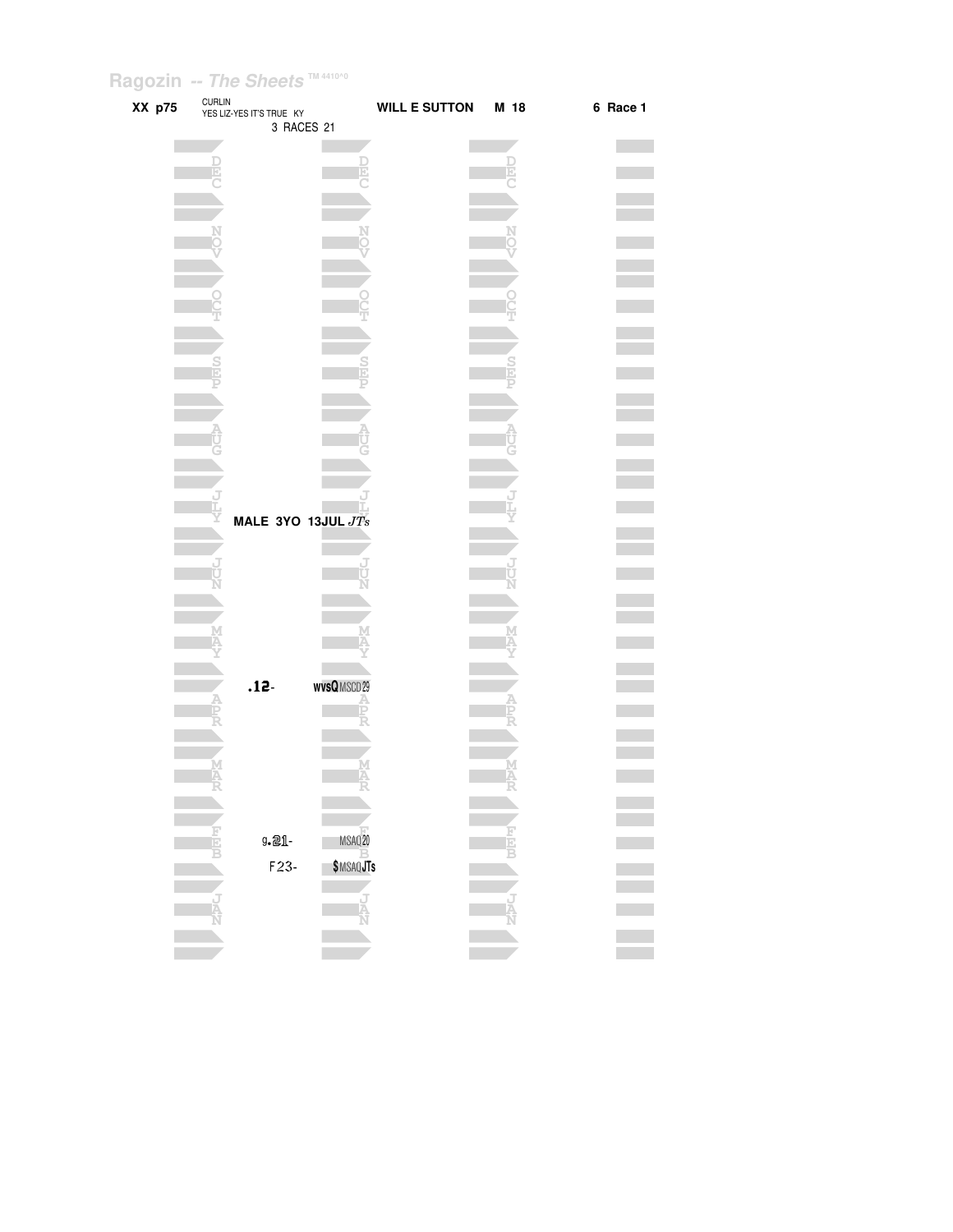| STREET BOSS<br>XX p76<br>2 RACES 20 | AL ANDALEEB-BERNARDINI KY<br>4 RACES 21 |          | <b>WILTON</b> | M 18   | 6 Race 1 |
|-------------------------------------|-----------------------------------------|----------|---------------|--------|----------|
| 21-<br>VMSTA19                      |                                         | D        |               | Þ      |          |
|                                     |                                         |          |               |        |          |
|                                     |                                         |          |               |        |          |
|                                     |                                         |          |               |        |          |
| Ys[fMSMTMSm<br>26-                  |                                         |          |               |        |          |
|                                     |                                         |          |               |        |          |
|                                     |                                         |          |               |        |          |
|                                     |                                         |          |               |        |          |
|                                     |                                         |          |               |        |          |
|                                     | MALE 3YO 13JUL $MSm$                    |          |               |        |          |
|                                     |                                         | N        |               |        |          |
|                                     | $\diamond$ 25                           | Y 20AP 5 |               |        |          |
|                                     | $= 23 -$                                | Y 40BE 2 |               |        |          |
|                                     |                                         |          |               |        |          |
| Ā                                   |                                         | M<br>A   |               | M<br>A |          |
|                                     | $\mathbf{=}21"$                         | YMSSH 4  |               |        |          |
|                                     |                                         | þ        |               |        |          |
|                                     | $F = 23 -$                              | MSTA23   |               |        |          |
|                                     | GELDED                                  |          |               |        |          |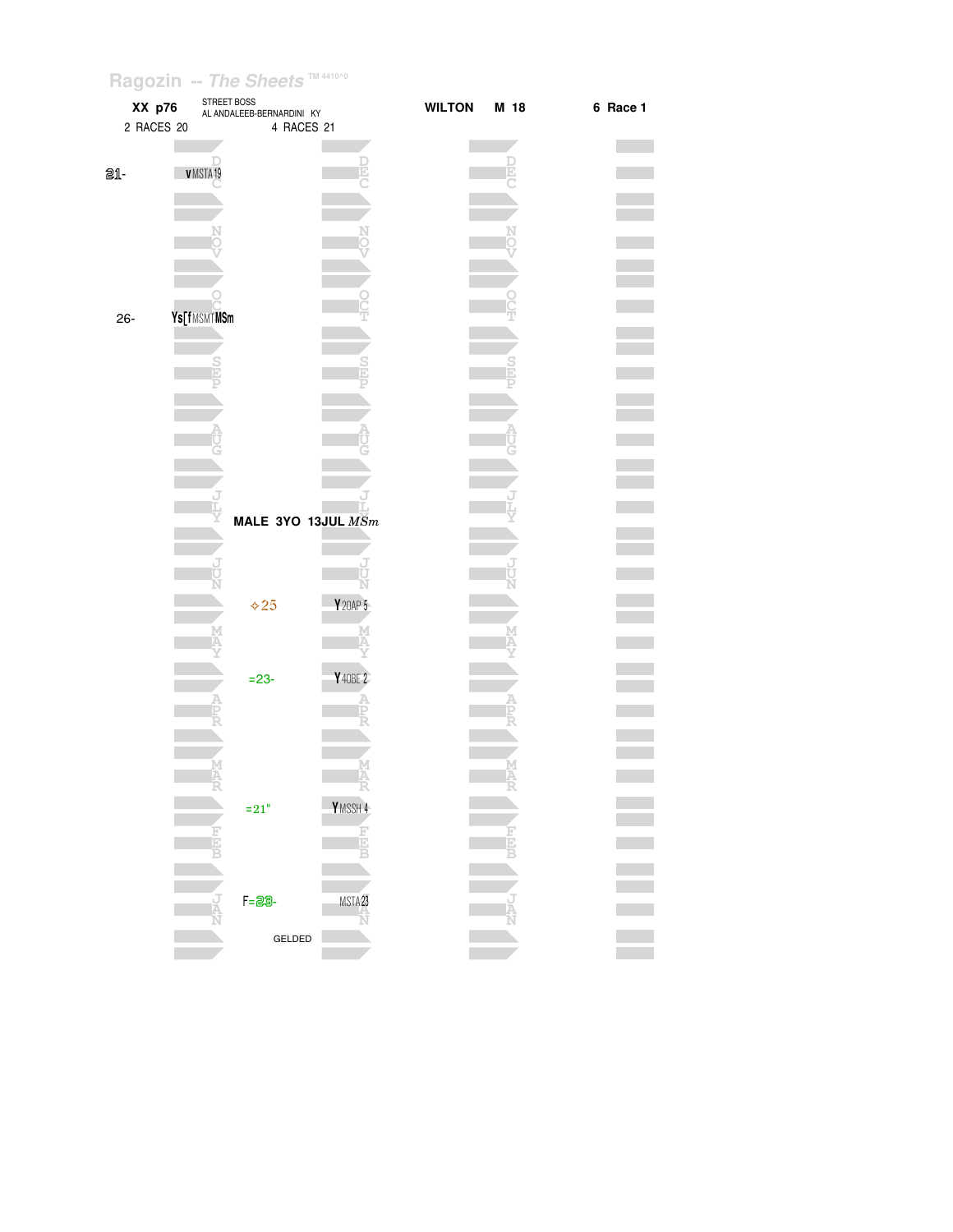| XX p77        | <b>TOURIST</b>   | LOOKOUT SISTER-GIANT'S CAUSEWAY KY |              | <b>WOODBINE WAY</b> | F 18      | 6 Race 1 |
|---------------|------------------|------------------------------------|--------------|---------------------|-----------|----------|
| 4 RACES 20    |                  | 2 RACES 21                         |              |                     |           |          |
|               |                  |                                    |              |                     |           |          |
|               |                  |                                    |              |                     |           |          |
|               |                  |                                    |              |                     |           |          |
|               |                  |                                    |              |                     |           |          |
|               |                  |                                    |              |                     |           |          |
|               |                  |                                    |              |                     |           |          |
|               |                  |                                    |              |                     |           |          |
|               |                  |                                    |              |                     |           |          |
|               |                  |                                    |              |                     |           |          |
|               |                  |                                    |              |                     |           |          |
|               |                  |                                    |              |                     |           |          |
| $\div 16"$    | YAWPd 5          |                                    |              |                     |           |          |
|               |                  |                                    |              |                     |           |          |
|               |                  |                                    |              |                     |           |          |
|               |                  |                                    |              |                     |           |          |
|               |                  |                                    |              |                     |           |          |
|               |                  |                                    |              |                     |           |          |
|               |                  |                                    |              |                     |           |          |
|               |                  |                                    |              |                     |           |          |
| $\diamond 20$ | <b>WYMSPdRGP</b> |                                    |              |                     |           |          |
|               |                  |                                    |              |                     |           |          |
|               |                  |                                    |              |                     |           |          |
| $30+$         | 25MT12           | F/M 3YO 13JUL $R\ddot{G}P$         |              |                     |           |          |
|               |                  |                                    |              |                     |           |          |
|               | F40- \$[25DECLh  |                                    |              |                     |           |          |
|               |                  |                                    |              |                     |           |          |
|               |                  | $\boldsymbol{.}20$                 | QAWDE 9      |                     |           |          |
|               |                  |                                    |              |                     |           |          |
|               |                  |                                    |              |                     |           |          |
|               |                  |                                    |              |                     |           |          |
|               |                  |                                    |              |                     |           |          |
|               |                  | $= 18 -$                           | $wYt$ 75TA30 |                     |           |          |
|               |                  |                                    |              |                     |           |          |
|               |                  |                                    |              |                     |           |          |
|               |                  |                                    |              |                     |           |          |
|               |                  |                                    |              |                     |           |          |
|               |                  |                                    |              |                     |           |          |
|               |                  |                                    |              |                     |           |          |
|               |                  |                                    |              |                     |           |          |
|               |                  |                                    |              |                     |           |          |
|               |                  |                                    |              |                     | FEET FEET |          |
|               |                  |                                    |              |                     |           |          |
|               |                  |                                    |              |                     |           |          |
|               |                  |                                    |              |                     |           |          |
|               |                  |                                    |              |                     |           |          |
|               |                  |                                    |              |                     |           |          |
|               |                  |                                    |              |                     |           |          |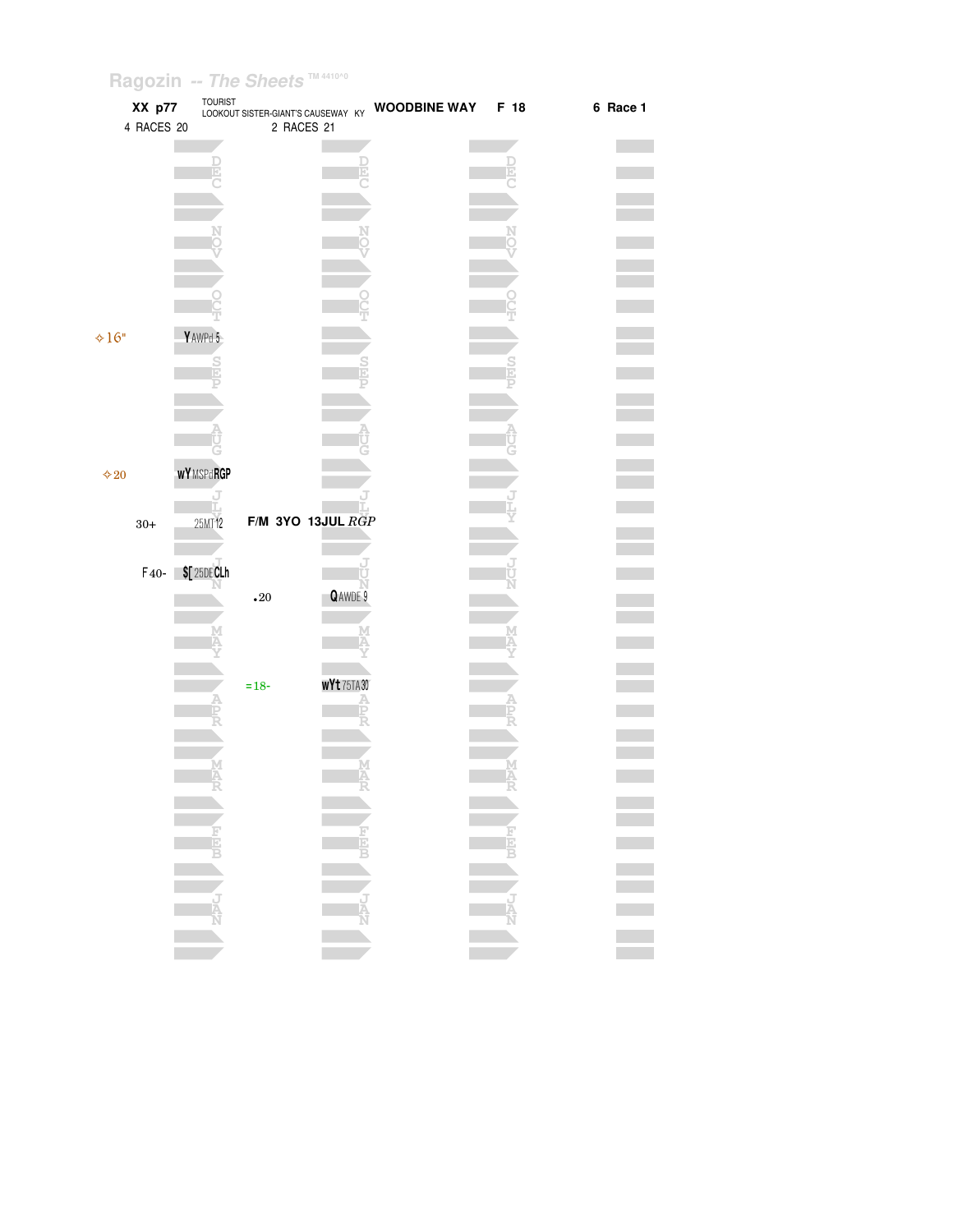



**Contract** 

**Contract** 

**The Co** 

**Contract** 

**The Co** 

**The Company** 

**The Company** 

**Contract The Co** 

**The State**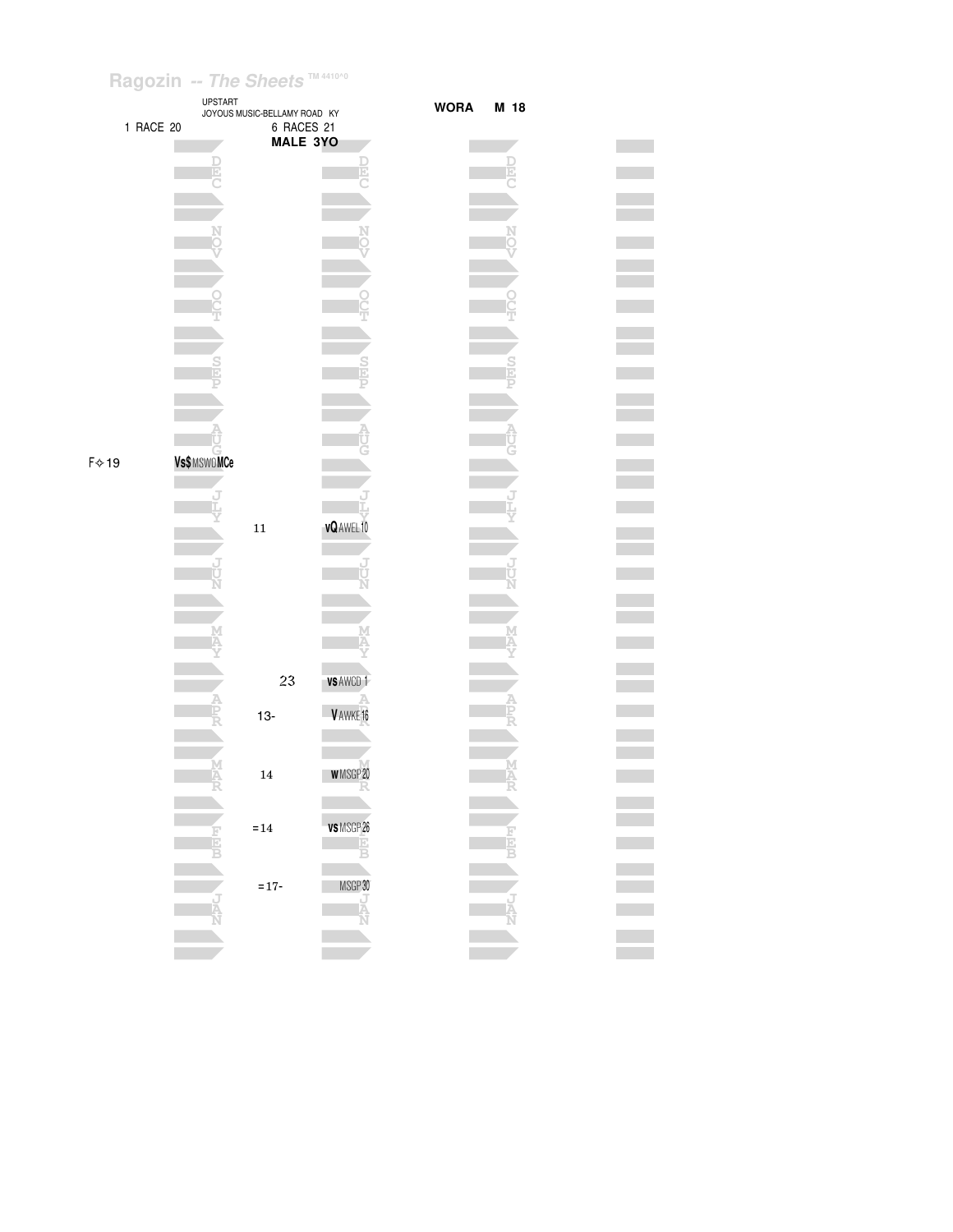| XX p2<br>0 RACE 19         | MUHAARAR-GB<br>LONG FACE-WHYWHYWHY GB<br>4 RACES 20 |                             |                                          | F 17                   | 6 Race 6 |  |  |
|----------------------------|-----------------------------------------------------|-----------------------------|------------------------------------------|------------------------|----------|--|--|
|                            |                                                     |                             | 4 RACES 21                               | D                      |          |  |  |
|                            | $29+$                                               | <b>v&amp;JH</b> 30LA17      |                                          |                        |          |  |  |
|                            | $=19"$                                              | MSDM14                      |                                          |                        |          |  |  |
|                            |                                                     |                             |                                          |                        |          |  |  |
|                            |                                                     |                             |                                          |                        |          |  |  |
|                            |                                                     |                             |                                          |                        |          |  |  |
|                            | $P^{\sim} = 22$                                     | [MSDM30                     |                                          |                        |          |  |  |
|                            | $F = 16 -$                                          | <b>s\$MSDMPMr</b>           |                                          |                        |          |  |  |
|                            |                                                     |                             |                                          |                        |          |  |  |
|                            |                                                     |                             | $F/M$ 4YO 13JUL $ERR$<br>$.22 - QANIN 8$ |                        |          |  |  |
|                            | $\approx 17$                                        | $\ensuremath{\mathsf{IRE}}$ |                                          |                        |          |  |  |
|                            |                                                     |                             |                                          |                        |          |  |  |
| <b>IRE</b><br>$~\sim$ ^=23 |                                                     |                             |                                          |                        |          |  |  |
|                            |                                                     |                             | $P^{\sim}$ -15+                          | <b>VAWKE22</b>         |          |  |  |
|                            |                                                     |                             |                                          |                        |          |  |  |
|                            |                                                     |                             | $+16$                                    | W30TP11                |          |  |  |
|                            | 青<br>B                                              | Fig<br>B                    |                                          | <b>Field</b>           |          |  |  |
|                            | J<br>A<br>N                                         |                             | $\triangle$ 16+                          | <b>Y</b> 30TP ERR<br>A |          |  |  |
|                            |                                                     | Ř                           |                                          |                        |          |  |  |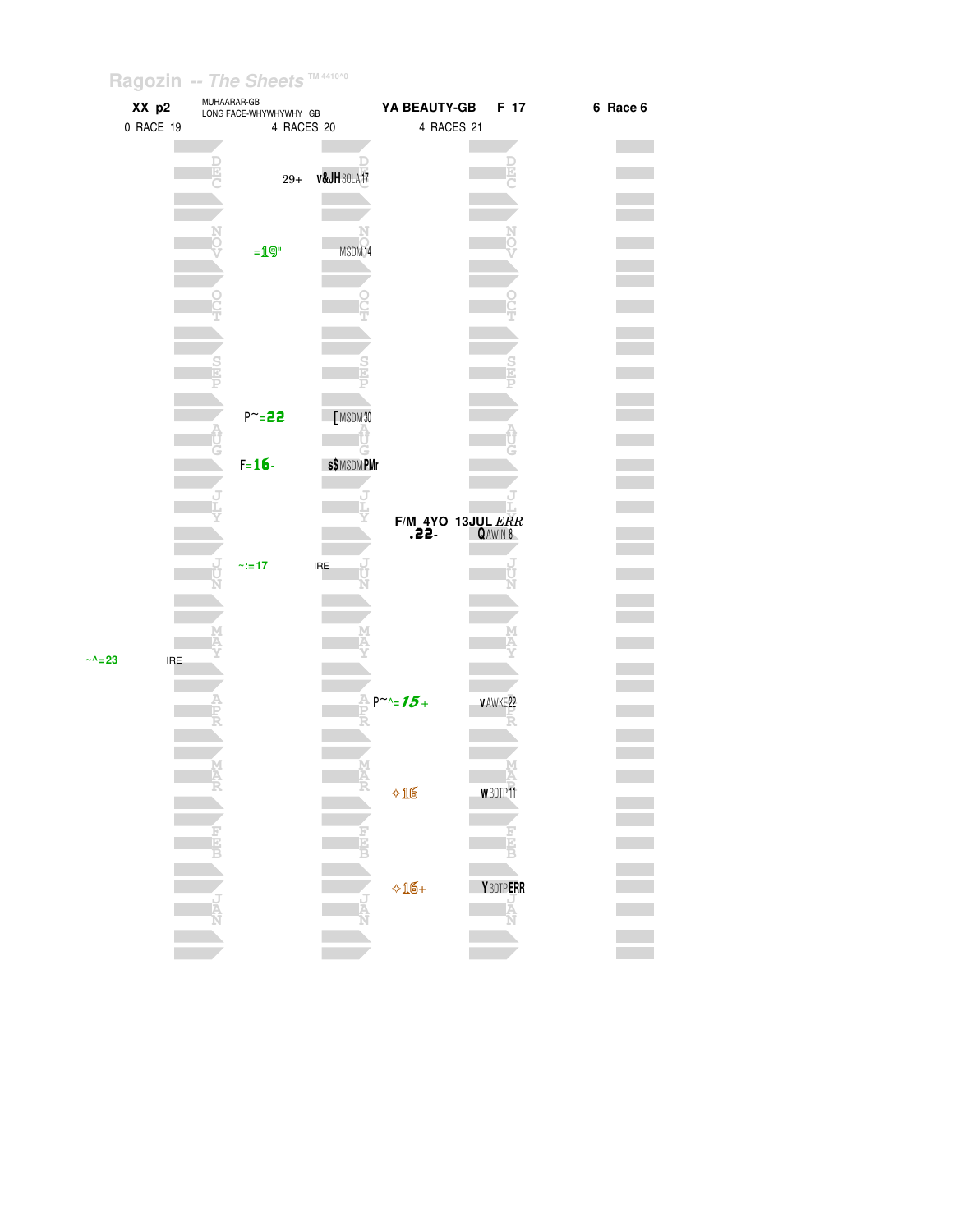| XX p80             |                   | DISTORTED HUMOR<br>BON JOVI GIRL-MALIBU MOON KY |                    | YOU'RE TO BLAME                             | M 14      |            | 6 Race 1           |
|--------------------|-------------------|-------------------------------------------------|--------------------|---------------------------------------------|-----------|------------|--------------------|
| 8 RACES 18         |                   | 6 RACES 19                                      |                    | 6 RACES 20                                  |           | 5 RACES 21 |                    |
|                    |                   |                                                 |                    |                                             |           |            |                    |
|                    |                   |                                                 |                    |                                             |           |            |                    |
|                    |                   |                                                 |                    |                                             |           |            |                    |
|                    |                   |                                                 |                    |                                             |           |            |                    |
|                    |                   |                                                 |                    |                                             |           |            |                    |
|                    |                   |                                                 |                    |                                             |           |            |                    |
|                    |                   |                                                 |                    | $17 -$                                      | AWKE 6    |            |                    |
|                    |                   |                                                 |                    |                                             |           |            |                    |
|                    |                   | 16                                              | <b>VAWBE25</b>     |                                             |           |            |                    |
|                    |                   |                                                 |                    |                                             |           |            |                    |
| $\boldsymbol{g}_+$ | AWBE 30           |                                                 |                    |                                             |           |            |                    |
|                    |                   |                                                 |                    |                                             |           |            |                    |
|                    |                   |                                                 |                    | $\mathfrak{g}$ $\boldsymbol{\mathscr{S}}$ " | v AWBE 18 |            |                    |
| $\sim$ 9           | <b>WAWPX3</b>     | $P \sim 10$                                     | YAWBE <sub>7</sub> |                                             |           |            |                    |
|                    |                   |                                                 |                    |                                             |           |            |                    |
|                    |                   |                                                 |                    |                                             |           |            |                    |
| $'9_+$             | w] AWSr13         |                                                 |                    |                                             |           |            |                    |
|                    |                   | 13                                              | Vt AWSr 2          | 11                                          | AWSr 2    |            |                    |
|                    |                   |                                                 |                    |                                             |           |            |                    |
|                    |                   |                                                 |                    |                                             |           |            | MALE 7YO 13JUL REM |
| $9+$               | AWBE 6            |                                                 |                    |                                             |           |            |                    |
|                    |                   |                                                 |                    |                                             |           |            |                    |
|                    |                   |                                                 |                    |                                             |           |            |                    |
| 5"                 | VAWBE 3           | $910 -$                                         | AWBE 8             | $.11 +$                                     | v[ AWBE11 | 17         | AWBE 5             |
|                    |                   |                                                 |                    |                                             |           |            |                    |
|                    |                   | $8^{\circ}$                                     | М<br>vt AWPI17     | $.13 +$                                     | AWGP17    |            |                    |
|                    |                   |                                                 |                    |                                             |           |            |                    |
|                    |                   |                                                 |                    |                                             |           | $15 -$     |                    |
| $6+$               | fAWCT21           |                                                 |                    |                                             |           |            | vn AWCD 27         |
|                    |                   | $\pmb{q}_+$                                     | WV AWGP1           |                                             |           | $11 +$     | [ AWOP 11          |
|                    |                   |                                                 |                    |                                             |           |            |                    |
|                    |                   |                                                 |                    | 16-                                         | AWGP 28   |            |                    |
|                    |                   |                                                 |                    |                                             |           | $15+$      | V AWOP 13          |
| 12"                | AWTA10            |                                                 |                    |                                             |           |            |                    |
|                    |                   |                                                 |                    |                                             |           |            |                    |
|                    | E                 |                                                 |                    |                                             |           |            |                    |
| g <b>б</b> "       | <b>WY AWGPTAP</b> |                                                 |                    |                                             |           |            |                    |
|                    |                   |                                                 |                    |                                             |           | 16         | Y] AWOP REM        |
|                    |                   |                                                 |                    |                                             |           |            |                    |
|                    |                   |                                                 |                    |                                             |           |            |                    |
|                    |                   |                                                 |                    |                                             |           |            |                    |
| top:               | spr dst turf      |                                                 |                    |                                             |           |            |                    |

 $3y0 > 13+ 5$ <br>  $2y0 > 16$ " 12 (F)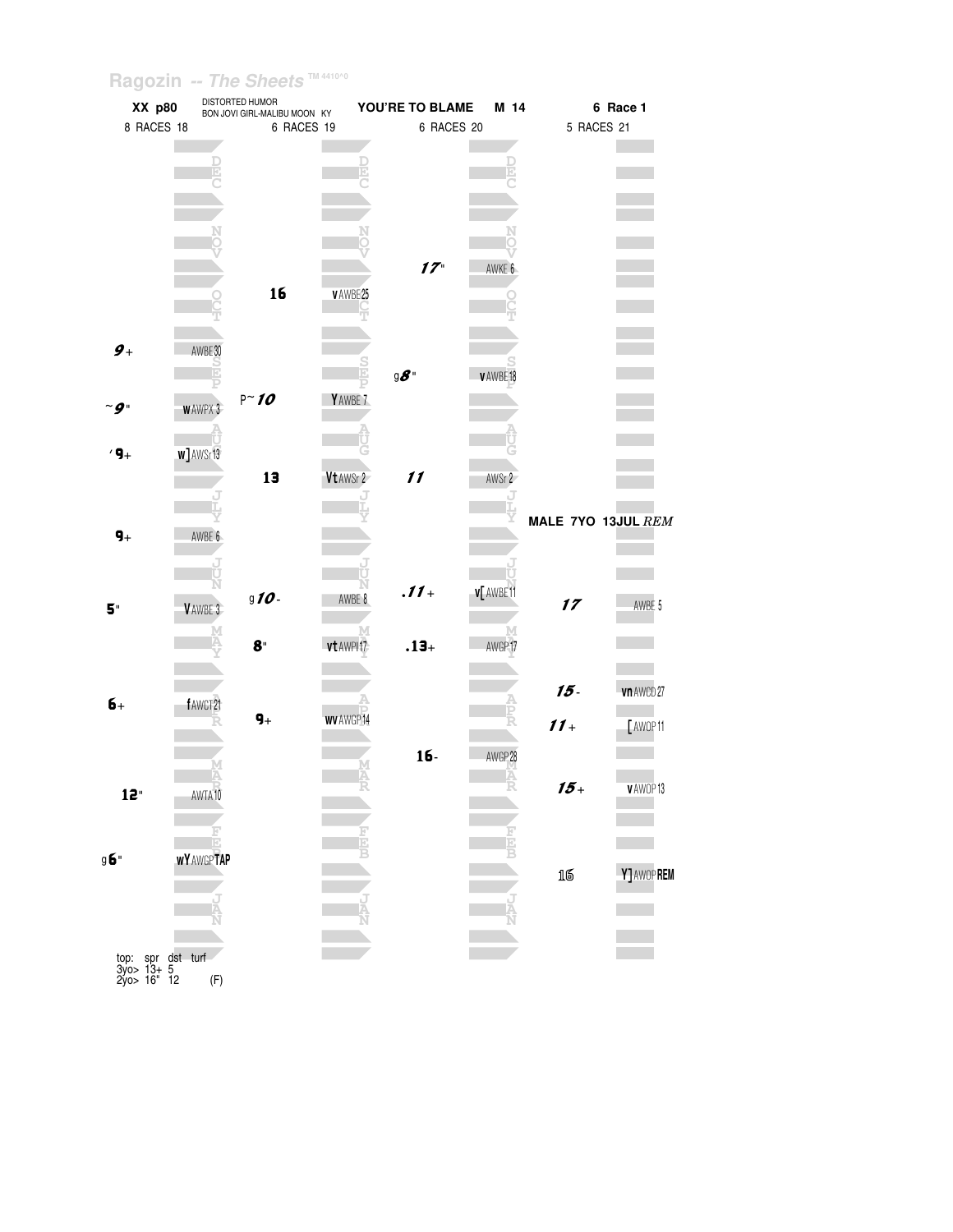| XX p81 | THE FACTOR<br>AYAADY-TAPIT KY |          |            |                  |                | ADMAA             | F 17           | 6 Race 1 |
|--------|-------------------------------|----------|------------|------------------|----------------|-------------------|----------------|----------|
|        |                               |          | 3 RACES 20 |                  |                | 4 RACES 21        |                |          |
|        |                               |          |            |                  |                |                   |                |          |
|        |                               |          |            |                  |                |                   |                |          |
|        |                               |          |            |                  |                |                   |                |          |
|        |                               |          |            |                  |                |                   |                |          |
|        |                               |          |            |                  |                |                   |                |          |
|        |                               | $= 19 -$ |            | <b>VMSAQMJM</b>  |                |                   |                |          |
|        |                               |          |            |                  |                |                   |                |          |
|        |                               |          |            |                  |                |                   |                |          |
|        |                               |          |            |                  |                |                   |                |          |
|        |                               |          |            | VMSMT10          |                |                   |                |          |
|        |                               | $=$ 18-  |            |                  |                |                   |                |          |
|        |                               |          |            |                  |                |                   |                |          |
|        |                               |          |            |                  |                |                   |                |          |
|        |                               |          |            |                  |                |                   |                |          |
|        |                               |          |            |                  |                |                   |                |          |
|        |                               | $F = 22$ |            | <b>YMSSrCCB</b>  |                |                   |                |          |
|        |                               |          |            |                  |                |                   |                |          |
|        |                               |          |            |                  |                |                   |                |          |
|        |                               |          |            |                  |                |                   |                |          |
|        |                               |          |            |                  |                | F/M 4YO 13JUL ERR |                |          |
|        |                               |          |            |                  |                |                   |                |          |
|        |                               |          |            |                  |                |                   |                |          |
|        |                               |          |            |                  |                |                   | ΤI             |          |
|        |                               |          |            |                  | $= 20 -$       |                   | <b>WMSMN14</b> |          |
|        |                               |          |            |                  |                |                   |                |          |
|        |                               |          |            |                  | $-23 +$        |                   | 30IN 24        |          |
|        |                               |          |            |                  |                |                   |                |          |
|        |                               |          |            |                  |                |                   |                |          |
|        |                               |          |            |                  |                |                   |                |          |
|        |                               |          |            |                  | $-18-$         |                   | VS MSKE15      |          |
|        |                               |          |            |                  |                |                   |                |          |
|        |                               |          |            |                  |                |                   |                |          |
|        |                               |          |            |                  |                |                   |                |          |
|        |                               |          |            |                  |                |                   |                |          |
|        |                               |          |            |                  | $\lozenge$ 18- |                   | Yst MSTPERR    |          |
|        |                               |          |            |                  |                |                   |                |          |
|        | H                             |          |            | <b>Fight</b>     |                |                   | <b>HER</b>     |          |
|        |                               |          |            |                  |                |                   |                |          |
|        |                               |          |            |                  |                |                   |                |          |
|        | i.<br>Ta                      |          |            | <b>נולן</b><br>א |                |                   | 랐              |          |
|        |                               |          |            |                  |                |                   |                |          |
|        |                               |          |            |                  |                |                   |                |          |
|        |                               |          |            |                  |                |                   |                |          |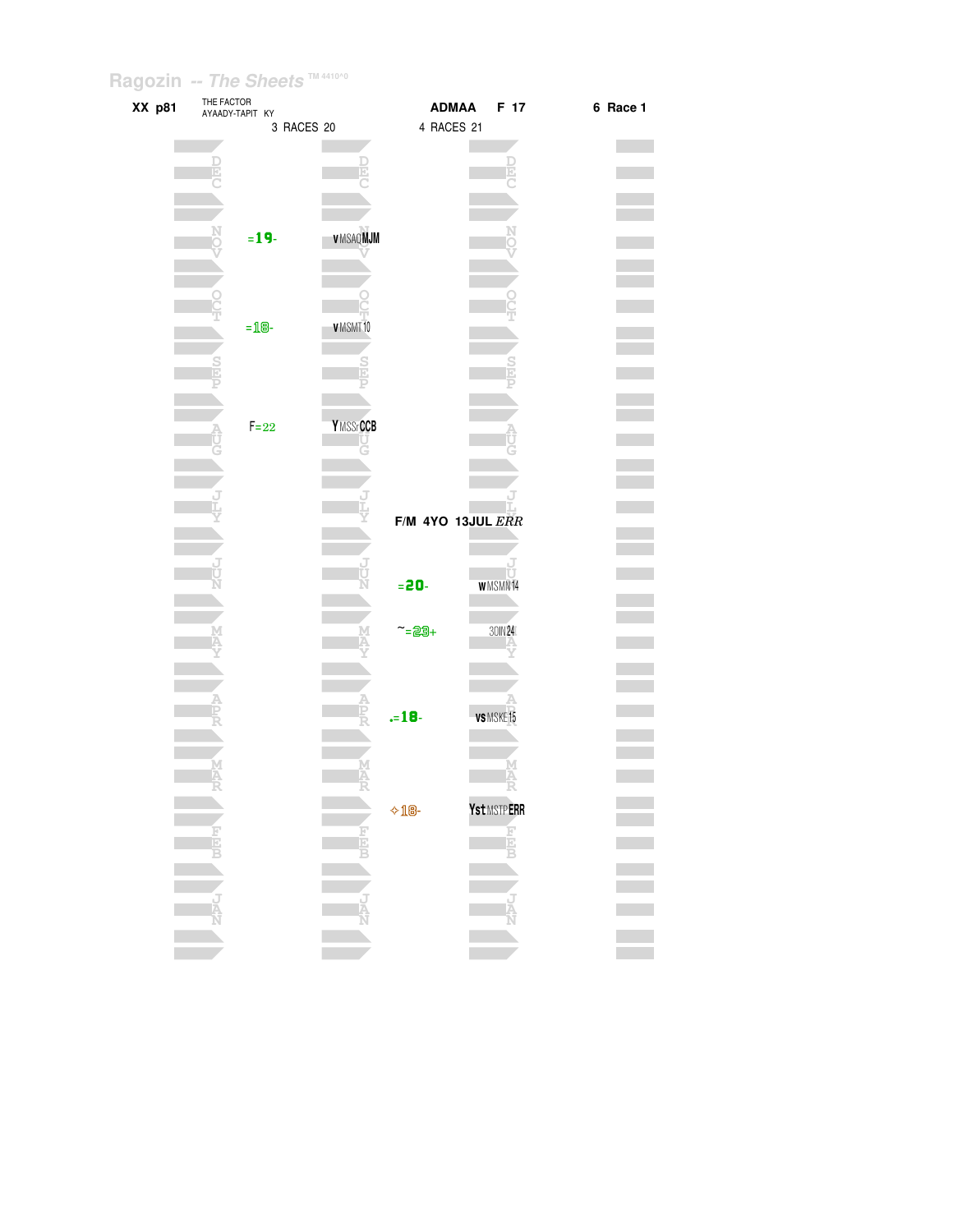| STREET SENSE | MELROSE WOODS-BROKEN VOW KY |                               | <b>AIR SHOW</b> | M 18 |
|--------------|-----------------------------|-------------------------------|-----------------|------|
|              |                             | 6 RACES 21<br><b>MALE 3YO</b> |                 |      |
|              |                             |                               |                 |      |
|              |                             | Ē                             |                 |      |
|              |                             |                               |                 |      |
|              |                             |                               |                 |      |
|              |                             |                               |                 |      |
|              |                             |                               |                 |      |
|              |                             |                               |                 |      |
|              |                             |                               |                 |      |
|              |                             |                               |                 |      |
|              |                             |                               |                 |      |
|              |                             |                               |                 |      |
|              |                             |                               |                 |      |
|              |                             |                               |                 |      |
|              |                             |                               |                 |      |
|              |                             |                               |                 |      |
|              |                             |                               |                 |      |
|              |                             |                               |                 |      |
|              | 14                          | AWIN 29                       |                 |      |
|              |                             | Ù<br>Ń                        |                 |      |
|              | $17 -$                      | awCD 5                        |                 |      |
|              |                             | <b>WYMSINTAS</b>              |                 |      |
|              | $12-$                       |                               |                 |      |
|              |                             |                               |                 |      |
|              |                             |                               |                 |      |
|              | .18                         | Y&TA 500P16                   |                 |      |
|              |                             |                               |                 |      |
|              |                             | M                             |                 |      |
|              | $18 -$                      | <b>VMSOPRDo</b>               |                 |      |
|              |                             |                               |                 |      |
|              |                             |                               |                 |      |
|              |                             |                               |                 |      |
|              | F.15                        | v[&RD500PWMC<br>J<br>A        |                 |      |
|              |                             |                               |                 |      |
|              |                             |                               |                 |      |
|              |                             |                               |                 |      |

 $\mathcal{L}^{\text{max}}_{\text{max}}$  $\mathcal{L}^{\mathcal{L}}$  $\overline{\phantom{a}}$  $\mathcal{L}^{\text{max}}_{\text{max}}$  $\equiv$  $\mathcal{L}^{\mathcal{L}}$  $\overline{\phantom{a}}$  $\mathcal{L}^{\mathcal{L}}$  $\equiv$  $\mathcal{L}^{\text{max}}$  $\equiv$  $\mathcal{L}^{\text{max}}$  $\overline{\phantom{a}}$  $\mathcal{L}^{\text{max}}$  $\frac{1}{\sqrt{2}}$  $\mathcal{L}^{\text{max}}_{\text{max}}$  $\overline{\phantom{a}}$  $\mathcal{L}_{\mathcal{A}}$  $\overline{\phantom{a}}$  $\mathcal{L}_{\mathcal{A}}$  $\frac{1}{\sqrt{2}}$  $\mathcal{L}^{\mathcal{L}}$  $\overline{\phantom{a}}$  $\mathcal{L}^{\text{max}}$ Ξ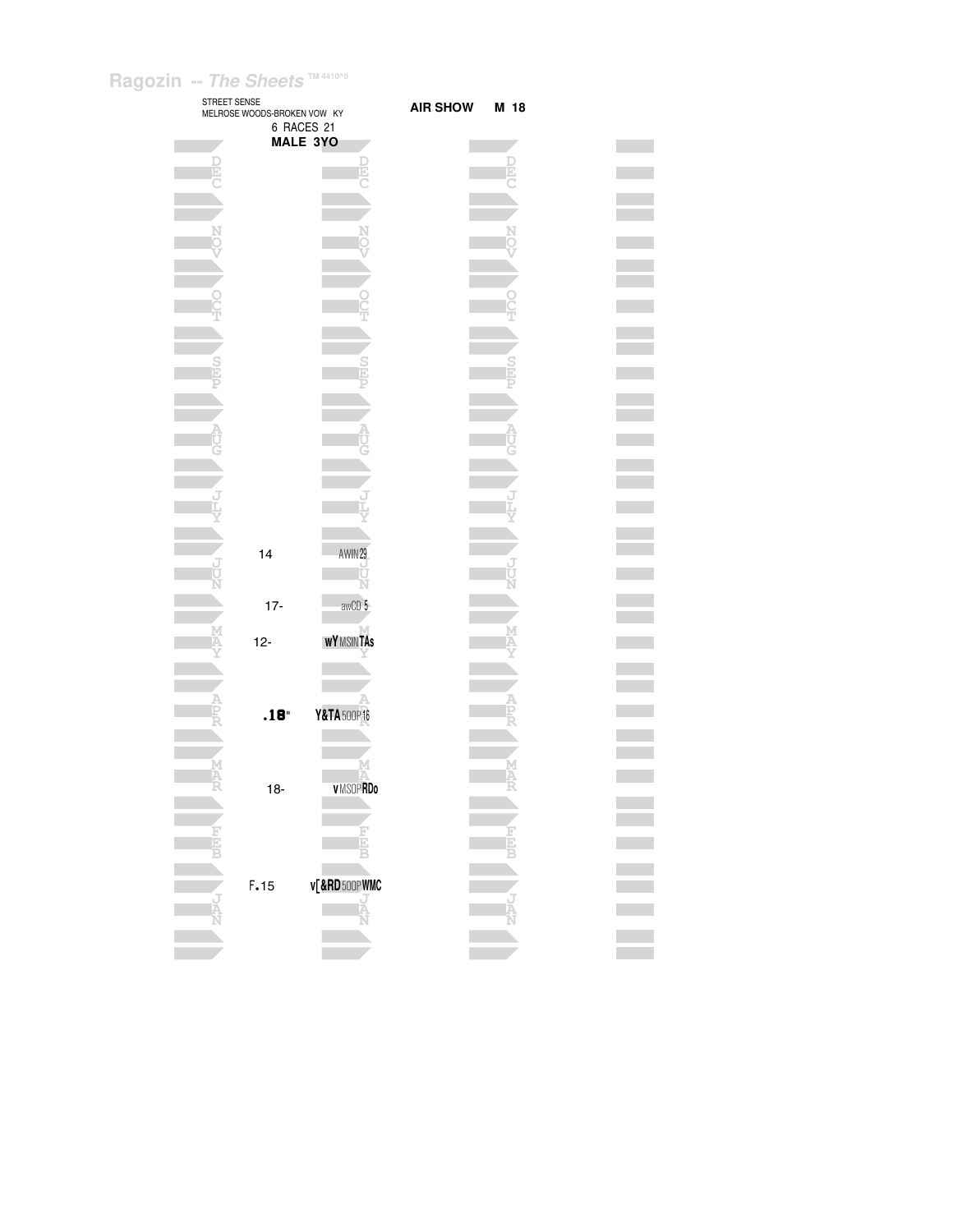| XX p83           |                  | PROTONICO<br>AUDACIOUS CHLOE-MORE THAN READY KY |          | <b>AKTULGALI</b> | M 18 | 6 Race 1 |
|------------------|------------------|-------------------------------------------------|----------|------------------|------|----------|
| 2 RACES 20       |                  | 3 RACES 21                                      |          |                  |      |          |
|                  |                  |                                                 |          |                  |      |          |
|                  |                  |                                                 | þ        |                  |      |          |
|                  |                  |                                                 |          |                  |      |          |
|                  |                  |                                                 |          |                  |      |          |
|                  |                  |                                                 |          |                  |      |          |
|                  |                  |                                                 |          |                  |      |          |
|                  |                  |                                                 |          |                  |      |          |
|                  |                  |                                                 |          |                  |      |          |
|                  |                  |                                                 |          |                  |      |          |
|                  |                  |                                                 |          |                  |      |          |
|                  |                  |                                                 |          |                  |      |          |
| F20 <sup>*</sup> | <b>WY</b> MSIN17 |                                                 |          |                  |      |          |
|                  |                  |                                                 |          |                  |      |          |
| 18               | [MSELBPW         |                                                 |          |                  |      |          |
|                  |                  |                                                 |          |                  |      |          |
|                  |                  |                                                 |          |                  |      |          |
|                  |                  |                                                 |          |                  |      |          |
|                  |                  | MALE 3YO 13JUL SMA                              |          |                  |      |          |
|                  |                  |                                                 |          |                  |      |          |
|                  |                  |                                                 |          |                  |      |          |
|                  |                  |                                                 |          |                  |      |          |
|                  |                  |                                                 |          |                  |      |          |
|                  |                  | 20"                                             | AWLS28   |                  |      |          |
|                  |                  |                                                 |          |                  |      |          |
|                  |                  |                                                 |          |                  |      |          |
|                  |                  | g16-                                            | v]AWLS25 |                  |      |          |
|                  |                  |                                                 |          |                  |      |          |
|                  |                  |                                                 |          |                  |      |          |
|                  |                  | 16"                                             | AWSHSMA  |                  |      |          |
|                  |                  |                                                 |          |                  |      |          |
|                  |                  |                                                 |          |                  |      |          |
|                  |                  |                                                 |          |                  |      |          |
|                  |                  |                                                 |          |                  |      |          |
|                  |                  |                                                 |          |                  |      |          |
|                  |                  |                                                 |          |                  |      |          |
|                  |                  |                                                 |          |                  |      |          |
|                  |                  |                                                 |          |                  |      |          |
|                  |                  |                                                 |          |                  |      |          |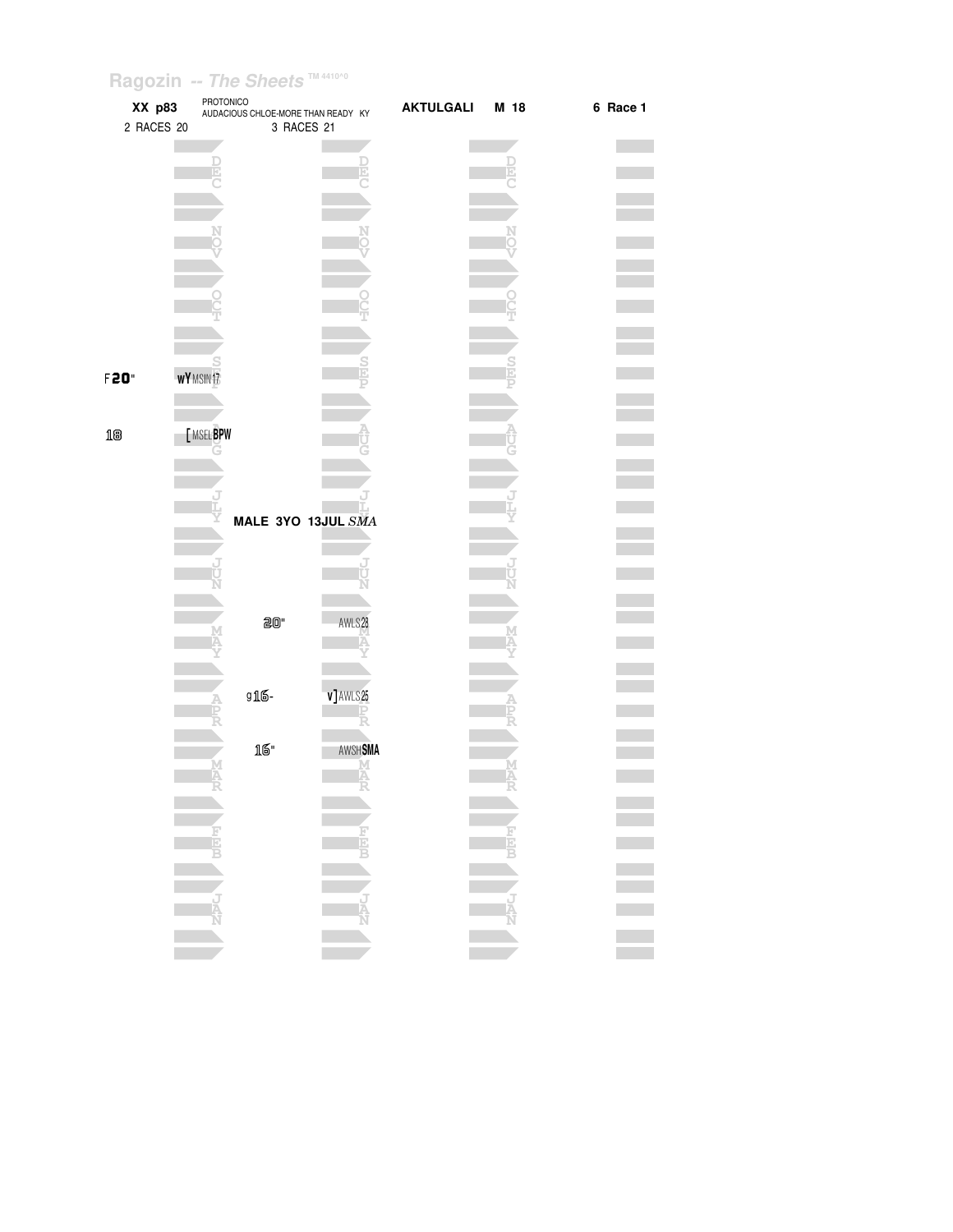| XX p6<br>2 RACES 21            |            | HIT IT A BOMB<br>CEDAR SUMMER-SOUVENIR COPY KY | A LOT TO LIKE | F 19           | 6 Race 2 |
|--------------------------------|------------|------------------------------------------------|---------------|----------------|----------|
|                                |            |                                                |               |                |          |
|                                |            |                                                |               | E              |          |
|                                |            |                                                |               |                |          |
|                                |            |                                                |               |                |          |
|                                |            |                                                |               |                |          |
|                                |            |                                                |               |                |          |
|                                |            |                                                |               |                |          |
|                                |            |                                                |               |                |          |
|                                |            |                                                |               |                |          |
|                                |            |                                                |               |                |          |
|                                |            |                                                |               |                |          |
|                                |            |                                                |               |                |          |
| F/M 2YO 13JUL $JEs$<br>$= 30+$ | vt MSEL 4  |                                                |               |                |          |
|                                |            |                                                |               |                |          |
|                                |            |                                                |               |                |          |
| $= 31 -$                       | V MSCD JEs |                                                |               |                |          |
|                                |            |                                                |               |                |          |
|                                |            |                                                |               |                |          |
|                                |            |                                                |               |                |          |
|                                |            |                                                |               |                |          |
|                                |            |                                                |               |                |          |
|                                |            |                                                |               |                |          |
|                                |            |                                                |               | <b>ANG ANG</b> |          |
|                                |            |                                                |               |                |          |
|                                |            |                                                |               |                |          |
|                                |            |                                                |               |                |          |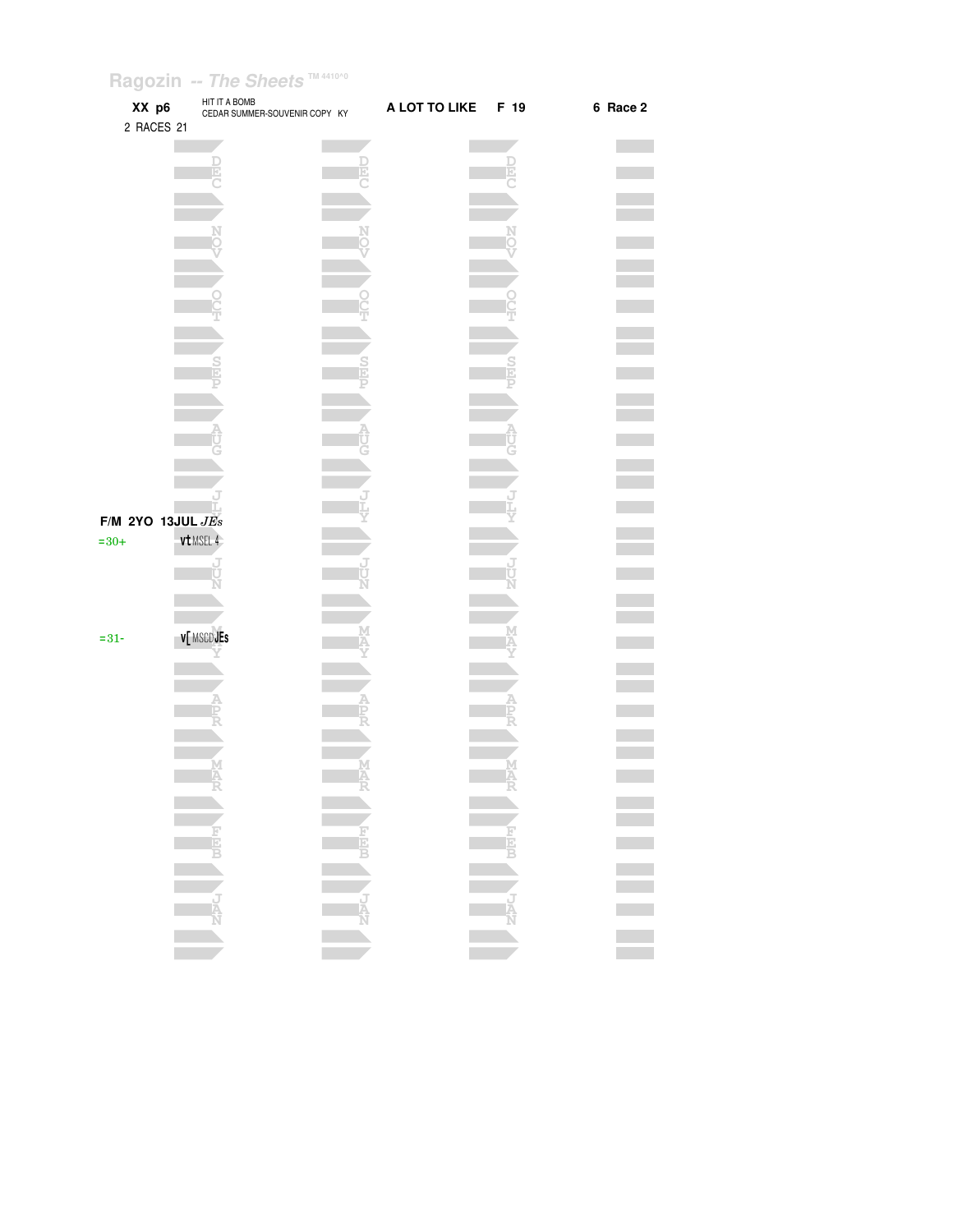|          | XX p85    | AMERICAN PHAROAH | CAULE INCOUNT ET PARTURET SOUSEWAY AMERICAN DIAMOND | M 18 | 6 Race 1 |
|----------|-----------|------------------|-----------------------------------------------------|------|----------|
|          | 1 RACE 20 |                  | 3 RACES 21                                          |      |          |
|          |           |                  |                                                     |      |          |
|          |           |                  |                                                     | D    |          |
|          |           |                  |                                                     |      |          |
|          |           |                  |                                                     |      |          |
|          |           |                  |                                                     |      |          |
|          |           |                  |                                                     |      |          |
|          |           |                  |                                                     |      |          |
|          |           |                  |                                                     |      |          |
|          |           |                  |                                                     |      |          |
|          |           |                  |                                                     |      |          |
|          |           |                  |                                                     |      |          |
|          |           |                  |                                                     |      |          |
|          |           |                  |                                                     |      |          |
| $= 20 -$ |           | Y[ MSSrMCe       |                                                     |      |          |
|          |           |                  |                                                     |      |          |
|          |           |                  |                                                     |      |          |
|          |           |                  |                                                     |      |          |
|          |           |                  |                                                     |      |          |
|          |           |                  | MALE 3YO 13JUL MCe                                  |      |          |
|          |           |                  |                                                     |      |          |
|          |           |                  |                                                     |      |          |
|          |           |                  |                                                     |      |          |
|          |           | $=16"$           | ]75CD13                                             |      |          |
|          |           |                  |                                                     |      |          |
|          |           |                  |                                                     |      |          |
|          |           |                  |                                                     |      |          |
|          |           |                  |                                                     |      |          |
|          |           |                  |                                                     |      |          |
|          |           |                  |                                                     |      |          |
|          |           | $rP^{\sim}$ -18  | MSKE 8                                              |      |          |
|          |           |                  |                                                     |      |          |
|          |           | $F = 16$         | vt MSTA13                                           |      |          |
|          |           |                  |                                                     |      |          |
|          |           |                  |                                                     |      |          |
|          |           |                  | NEW CLASS WEEK                                      |      |          |
|          |           |                  |                                                     |      | ÷        |
|          |           |                  |                                                     | LAND |          |
|          |           |                  |                                                     |      |          |
|          |           |                  |                                                     |      |          |
|          |           |                  |                                                     |      |          |
|          |           |                  |                                                     |      |          |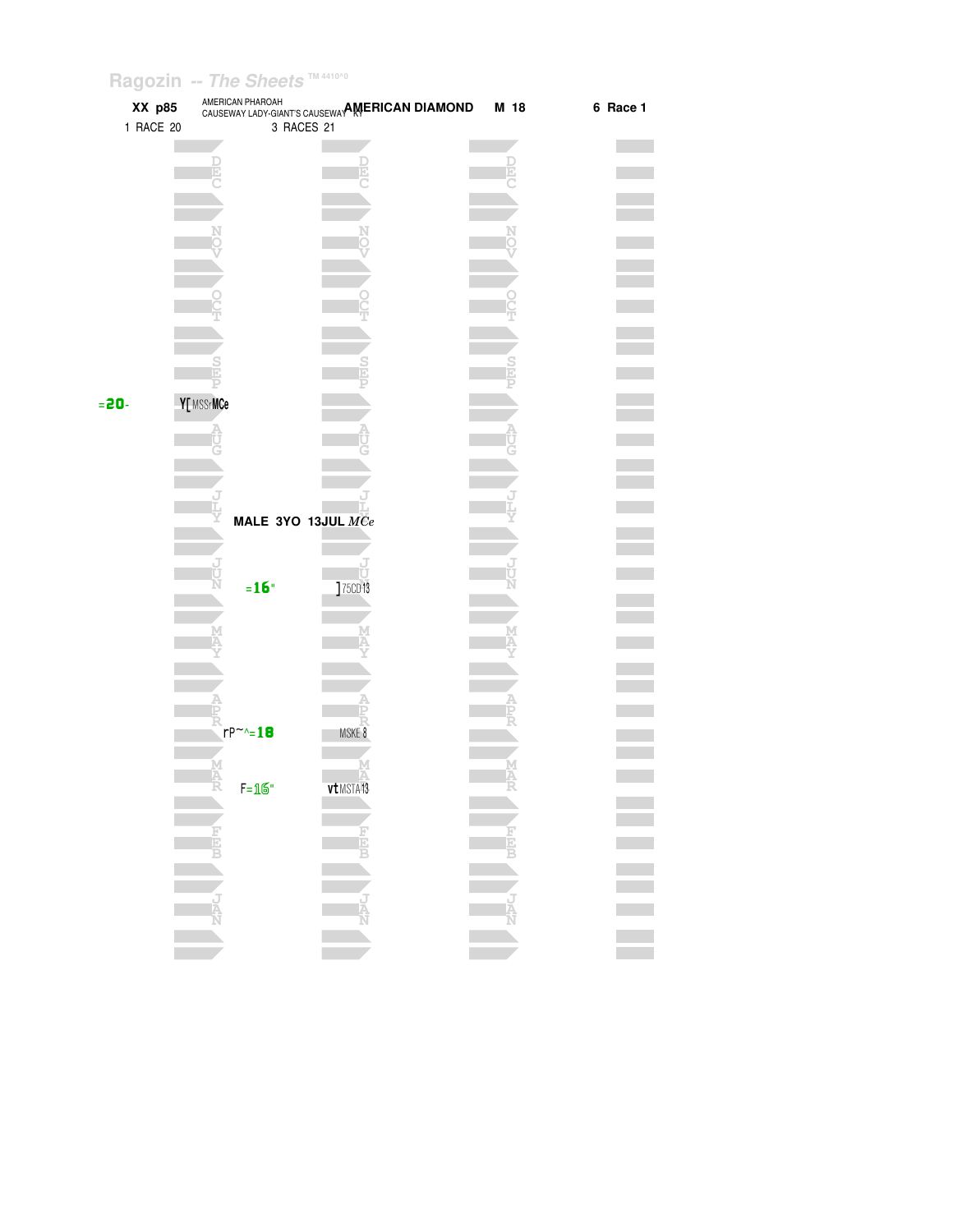| XX p86 | TEMPLE CITY | DENE COURT-CITY ZIP ON |                  | <b>ARTEMUS CITYLIMITS</b> |                       | M 17             | 6 Race 1 |
|--------|-------------|------------------------|------------------|---------------------------|-----------------------|------------------|----------|
|        |             | 6 RACES 20             |                  | 3 RACES 21                |                       |                  |          |
|        |             | $\div 14"$             | AWTP31           |                           |                       |                  |          |
|        |             |                        | D                |                           |                       |                  |          |
|        |             |                        |                  |                           |                       |                  |          |
|        |             |                        |                  |                           |                       |                  |          |
|        |             |                        |                  |                           |                       |                  |          |
|        |             |                        |                  |                           |                       |                  |          |
|        |             |                        |                  |                           |                       |                  |          |
|        |             |                        |                  |                           |                       |                  |          |
|        |             | $=18+$                 | Y AWKE 16        |                           |                       |                  |          |
|        |             |                        |                  |                           |                       |                  |          |
|        |             |                        |                  |                           |                       |                  |          |
|        |             |                        |                  |                           |                       |                  |          |
|        |             |                        |                  |                           |                       |                  |          |
|        |             |                        |                  |                           |                       |                  |          |
|        |             |                        |                  |                           |                       |                  |          |
|        |             |                        |                  |                           |                       |                  |          |
|        |             | $=15+$                 | t AWWO 1         |                           |                       |                  |          |
|        |             |                        |                  |                           |                       |                  |          |
|        |             |                        |                  | MALE 4YO 13JUL MJT        |                       |                  |          |
|        |             | $^{\prime}11^{\circ}$  | <b>wvQAWCD28</b> |                           |                       |                  |          |
|        |             |                        |                  |                           |                       |                  |          |
|        |             | $+11"$                 | v AWW014         | $= 13 -$                  | <b>wV</b> 32BE11      |                  |          |
|        |             |                        |                  |                           |                       |                  |          |
|        |             |                        |                  |                           |                       |                  |          |
|        |             |                        |                  |                           |                       |                  |          |
|        |             |                        |                  | $9 = 11"$                 |                       | <b>w</b> 50BEMJT |          |
|        |             |                        |                  |                           |                       |                  |          |
|        |             |                        |                  | r.14"                     | <b>&amp;MT</b> 40KE10 |                  |          |
|        |             |                        |                  |                           |                       |                  |          |
|        |             |                        | М                |                           |                       |                  |          |
|        |             | Г  14                  | <b>WYMSTPWAW</b> |                           |                       |                  |          |
|        |             |                        |                  |                           |                       |                  |          |
|        |             |                        |                  |                           |                       |                  |          |
|        |             |                        | <b>REA</b>       |                           |                       |                  |          |
|        |             |                        |                  |                           |                       |                  |          |
|        |             |                        |                  |                           |                       |                  |          |
|        |             |                        | NAPLE            |                           |                       | NANCE I          |          |
|        |             |                        |                  |                           |                       |                  |          |
|        |             |                        |                  |                           |                       |                  |          |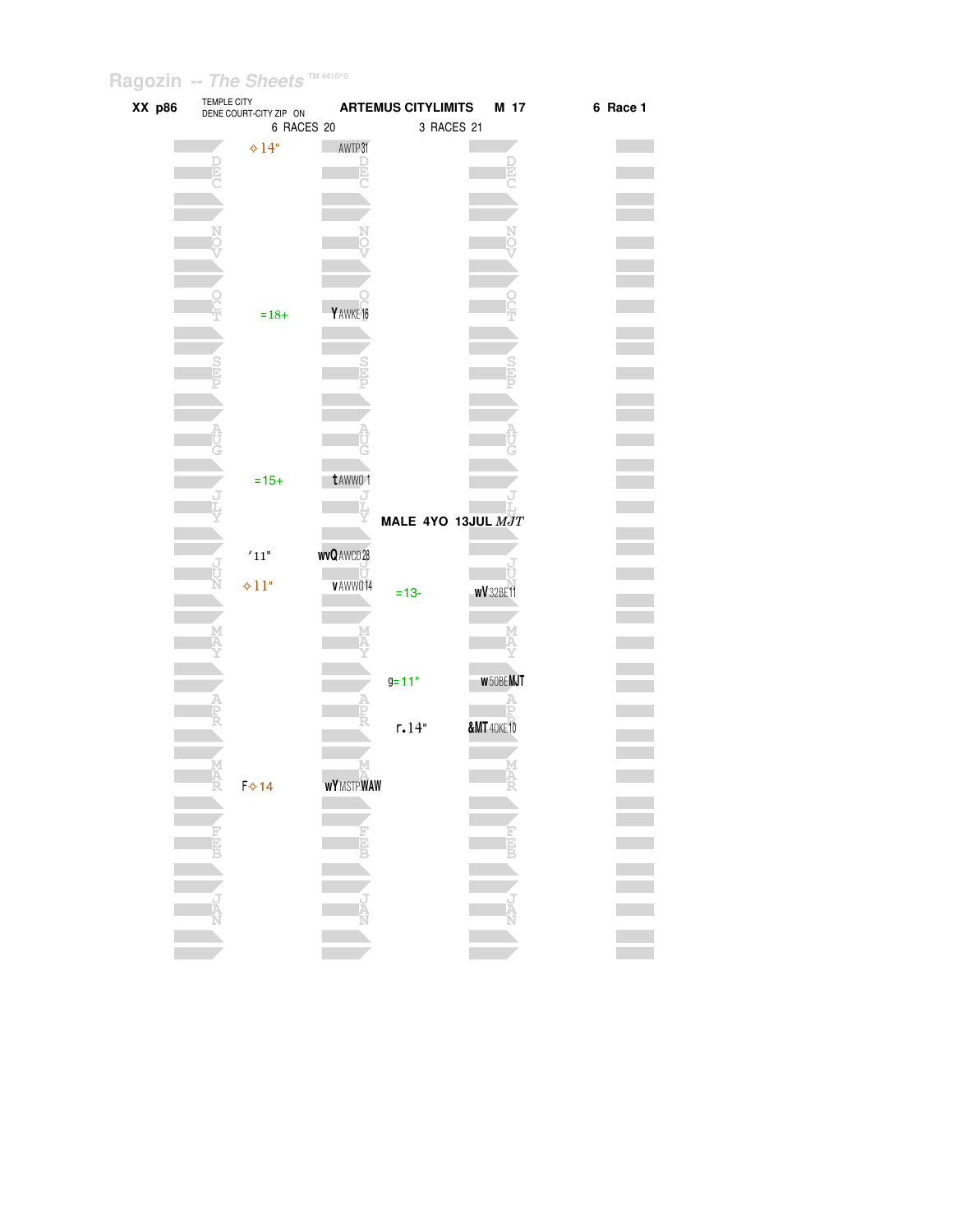| XX p87                     | <b>COMMISSIONER</b><br>DESNUDA-UNBRIDLED'S SONG KY | <b>ASK THE UMPIRE</b> | M 19 | 6 Race 1 |
|----------------------------|----------------------------------------------------|-----------------------|------|----------|
| 2 RACES 21                 |                                                    |                       |      |          |
|                            |                                                    |                       |      |          |
|                            |                                                    |                       |      |          |
|                            |                                                    |                       |      |          |
|                            |                                                    |                       |      |          |
|                            |                                                    |                       |      |          |
|                            |                                                    |                       |      |          |
|                            |                                                    |                       |      |          |
|                            |                                                    |                       |      |          |
|                            |                                                    |                       |      |          |
|                            |                                                    |                       |      |          |
|                            |                                                    |                       |      |          |
| MALE 2YO 13JUL $JEs$       |                                                    |                       |      |          |
|                            |                                                    |                       |      |          |
|                            |                                                    |                       |      |          |
|                            |                                                    |                       |      |          |
|                            |                                                    |                       |      |          |
| $\mathsf{F}27$             | Y 35IN 13                                          |                       |      |          |
| $\mathcal{Z}\!\mathcal{Z}$ | Yt[MSKEJEs                                         |                       |      |          |
|                            |                                                    |                       |      |          |
|                            |                                                    |                       |      |          |
|                            |                                                    |                       |      |          |
|                            |                                                    |                       |      |          |
|                            |                                                    |                       |      |          |
|                            |                                                    |                       |      |          |
|                            |                                                    |                       |      |          |
|                            |                                                    |                       |      |          |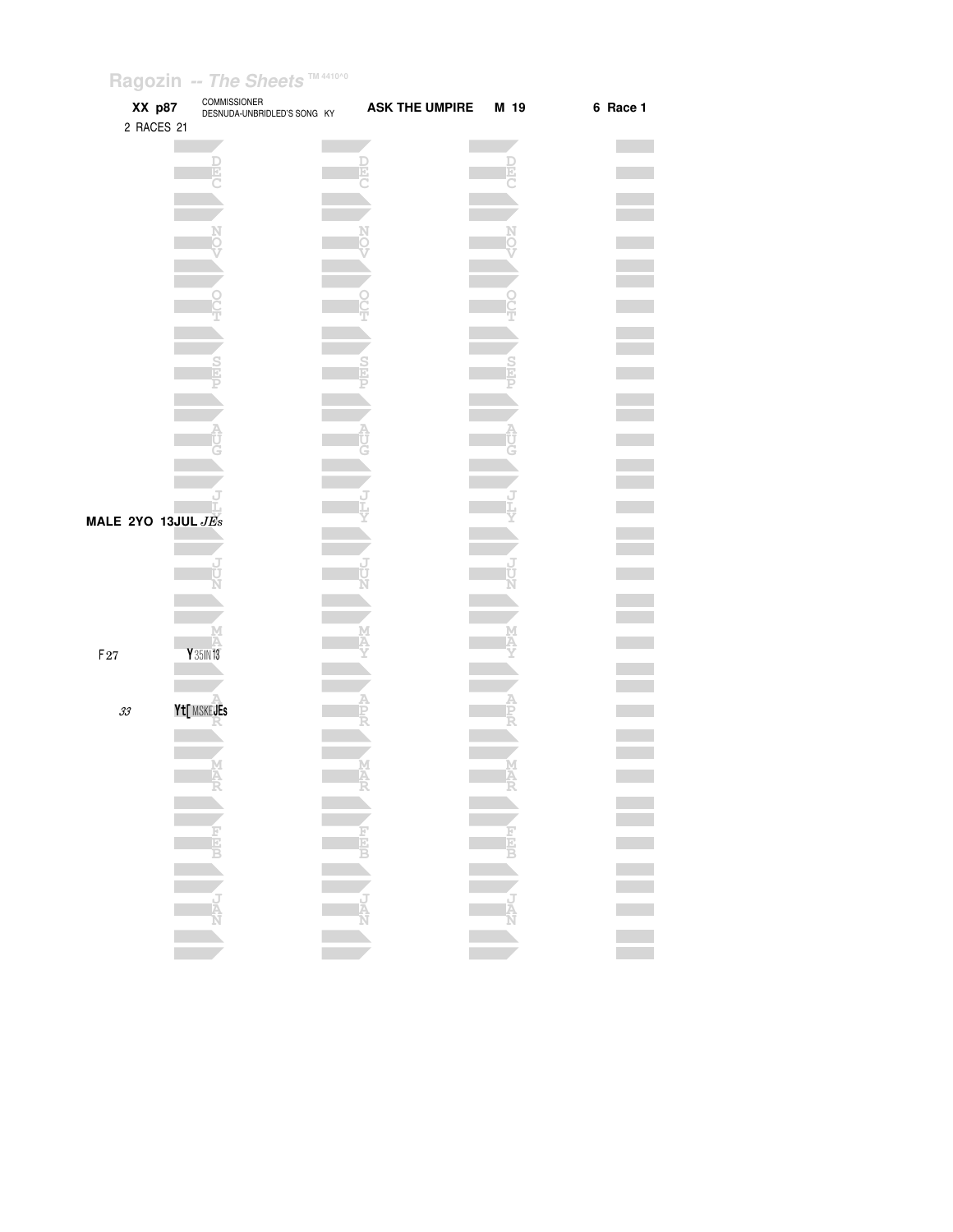| XX p7             |                   | HARD SPUN<br>ENTHUSED-SEEKING THE GOLD KY |                  | A THREAD OF BLUE | M 16            |                    | 6 Race 2   |
|-------------------|-------------------|-------------------------------------------|------------------|------------------|-----------------|--------------------|------------|
| 5 RACES 18        |                   | 7 RACES 19                                |                  | 3 RACES 20       |                 | 4 RACES 21         |            |
|                   |                   |                                           |                  |                  |                 |                    |            |
| $P^{\sim} = 14$ " | <b>WY</b> AWGP 22 |                                           |                  |                  |                 |                    |            |
|                   |                   |                                           |                  |                  |                 |                    |            |
|                   |                   |                                           |                  |                  |                 |                    |            |
|                   |                   |                                           |                  |                  |                 |                    |            |
|                   |                   |                                           |                  |                  |                 |                    |            |
|                   |                   |                                           |                  |                  |                 |                    |            |
| $^{\wedge}$ =1凹"  | t AWAQ 4          |                                           |                  |                  |                 |                    |            |
|                   |                   |                                           |                  |                  |                 |                    |            |
|                   |                   |                                           |                  |                  |                 |                    |            |
| 14"               | WYQMSBE 7         | $P^{\sim} = 11$ "                         | YAWBE 5          |                  |                 |                    |            |
|                   |                   |                                           |                  |                  |                 |                    |            |
|                   |                   |                                           |                  |                  |                 |                    |            |
| $r = 19 -$        |                   | tMSBE8 $P^{\sim}$ -11                     | Y AWBE 7         |                  |                 |                    |            |
|                   |                   |                                           |                  |                  |                 |                    |            |
|                   |                   |                                           |                  |                  |                 |                    |            |
| rF^27-            | <b>VMSSrKPM</b>   |                                           |                  |                  |                 |                    |            |
|                   |                   | $P^{\sim}=8$                              | <b>WAWSr4</b>    | $\text{A} = 13$  | <b>tAWMTJCS</b> |                    |            |
|                   |                   |                                           |                  |                  |                 |                    |            |
|                   |                   |                                           |                  |                  |                 |                    |            |
|                   |                   |                                           |                  |                  |                 | MALE 5YO 13JUL MCe |            |
|                   |                   |                                           |                  |                  |                 | $= 13 +$           | AWW0 4     |
|                   |                   |                                           |                  |                  |                 |                    |            |
|                   |                   |                                           |                  |                  |                 | $\div 14+$         | AWWO13     |
|                   |                   |                                           |                  |                  |                 | GELDED             |            |
|                   |                   | $\mathbf{=}\mathbb{1}\mathbb{1}^n$        | AWPE 1           |                  |                 |                    |            |
|                   |                   |                                           |                  |                  |                 |                    |            |
|                   |                   |                                           |                  |                  |                 |                    |            |
|                   |                   | $r = 11 +$                                | AWCD 4           |                  |                 |                    |            |
|                   |                   |                                           |                  |                  |                 | $-11$              | vf AWGP 22 |
|                   |                   |                                           |                  |                  |                 |                    |            |
|                   |                   |                                           |                  |                  |                 |                    |            |
|                   |                   |                                           |                  |                  |                 |                    |            |
|                   |                   |                                           | M<br>A<br>R      |                  | A<br>R          |                    |            |
|                   |                   |                                           |                  |                  |                 | $=15"$             | AWTAMCe    |
|                   |                   | $P^{\sim}=11"$                            | <b>WAWGP 2</b>   | $=11$            | t AWGP 29       |                    |            |
|                   |                   |                                           |                  |                  |                 |                    |            |
|                   |                   |                                           |                  |                  |                 |                    |            |
|                   |                   | $=12+$                                    | <b>WY</b> AWGP 3 |                  |                 |                    |            |
|                   |                   |                                           |                  |                  |                 |                    |            |
|                   |                   |                                           |                  |                  |                 |                    |            |
|                   |                   |                                           |                  | $= 9$            | v AWGP11        |                    |            |
|                   |                   |                                           |                  |                  |                 |                    |            |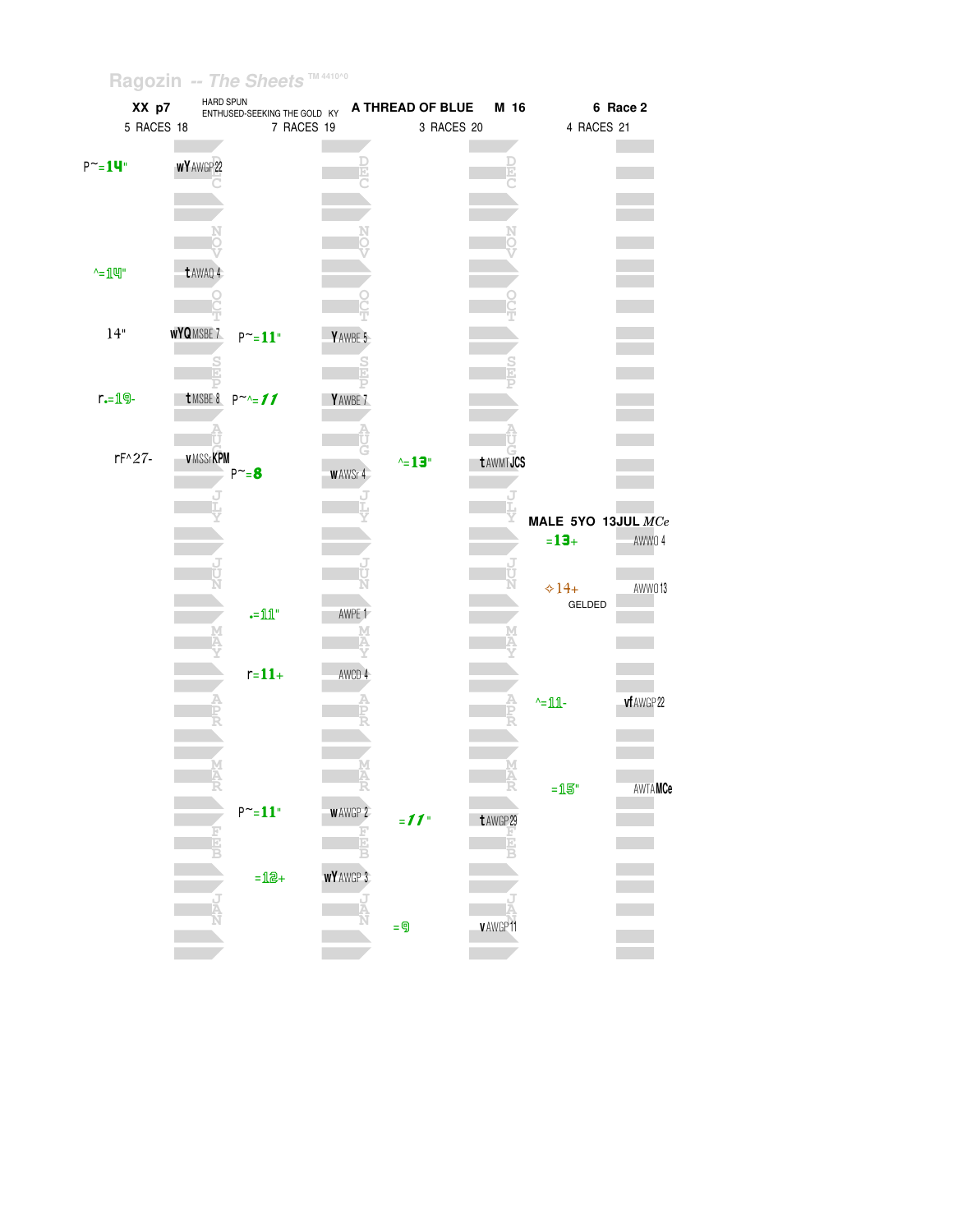| XX p89 | INTO MISCHIEF | CAPTIVATING LASS-A.P.INDY KY |                   |                    | <b>ATONE</b> | M 17      | 6 Race 1 |
|--------|---------------|------------------------------|-------------------|--------------------|--------------|-----------|----------|
|        |               | 6 RACES 20                   |                   |                    | 3 RACES 21   |           |          |
|        |               |                              |                   |                    |              |           |          |
|        |               | $=12$                        | <b>WV AWTA27</b>  |                    |              |           |          |
|        |               |                              |                   |                    |              |           |          |
|        |               |                              |                   |                    |              |           |          |
|        |               |                              |                   |                    |              |           |          |
|        |               | $= 14 +$                     | <b>WY</b> AWTA27  |                    |              |           |          |
|        |               |                              |                   |                    |              |           |          |
|        |               |                              |                   |                    |              |           |          |
|        |               |                              |                   |                    |              |           |          |
|        |               |                              |                   |                    |              |           |          |
|        |               | $18-$                        | Y AWKE 22         |                    |              |           |          |
|        |               |                              |                   |                    |              |           |          |
|        |               |                              |                   |                    |              |           |          |
|        |               |                              |                   |                    |              |           |          |
|        |               |                              |                   |                    |              |           |          |
|        |               | $\Leftrightarrow$ 14+        | <b>WMSAP11</b>    |                    |              |           |          |
|        |               |                              |                   |                    |              |           |          |
|        |               |                              |                   |                    |              |           |          |
|        |               |                              |                   |                    |              |           |          |
|        |               | $\div 14+$                   | <b>bYtMSWOEHy</b> |                    |              |           |          |
|        |               |                              |                   |                    |              |           |          |
|        |               |                              |                   |                    |              |           |          |
|        |               |                              |                   |                    |              |           |          |
|        |               |                              |                   | MALE 4YO 13JUL EHy |              |           |          |
|        |               |                              |                   |                    |              |           |          |
|        |               |                              |                   |                    |              |           |          |
|        |               |                              |                   | $= 14$             |              | Y AWAP 19 |          |
|        |               |                              |                   |                    |              |           |          |
|        |               |                              |                   |                    |              |           |          |
|        |               |                              |                   |                    |              |           |          |
|        |               |                              |                   |                    |              |           |          |
|        |               |                              |                   |                    |              |           |          |
|        |               |                              |                   |                    |              |           |          |
|        |               |                              |                   |                    |              |           |          |
|        |               |                              |                   |                    |              |           |          |
|        |               |                              |                   |                    |              |           |          |
|        |               |                              |                   |                    |              |           |          |
|        |               |                              |                   |                    |              |           |          |
|        |               |                              |                   |                    |              |           |          |
|        |               |                              |                   | $=12$              |              | Y AWTA13  |          |
|        |               |                              |                   |                    |              |           |          |
|        |               |                              |                   |                    |              |           |          |
|        |               | $gF^{\wedge}33$              | <b>RGMSGPTAi</b>  |                    |              |           |          |
|        |               |                              |                   |                    |              |           |          |
|        |               |                              |                   | $=12$              |              | AWTA 6    |          |
|        |               |                              |                   |                    |              |           |          |
|        |               |                              |                   |                    |              |           |          |
|        |               |                              |                   |                    |              |           |          |
|        |               |                              |                   |                    |              |           |          |
|        |               |                              |                   |                    |              |           |          |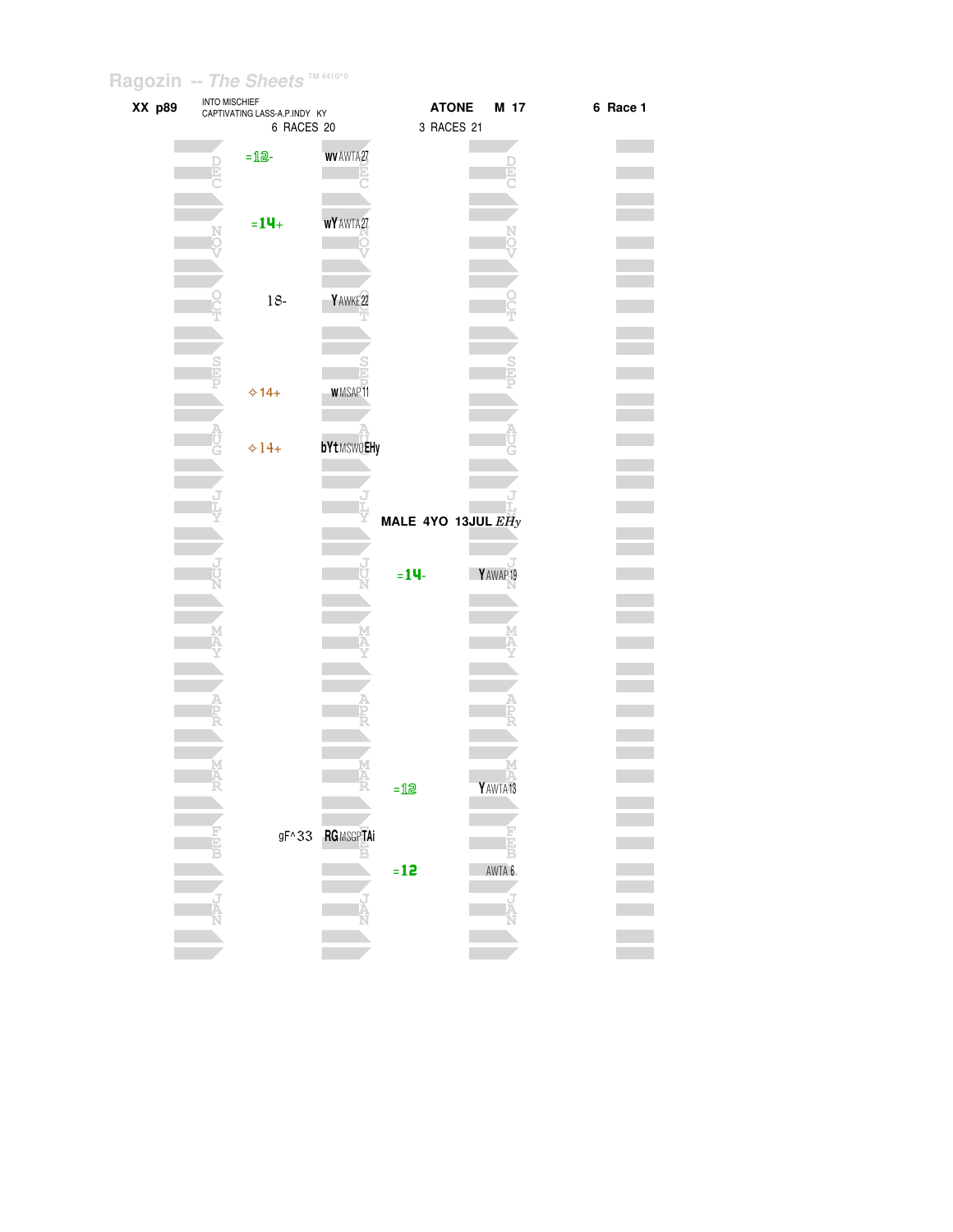| XX p90    | HARD SPUN      | ARISTRA-AFLEET ALEX VA |                   | <b>ATTACHMENT RATE</b> | M 17              | 6 Race 1 |
|-----------|----------------|------------------------|-------------------|------------------------|-------------------|----------|
| 1 RACE 19 |                | 10 RACES 20            |                   | 5 RACES 21             |                   |          |
|           |                |                        |                   |                        |                   |          |
|           |                |                        |                   |                        |                   |          |
|           |                |                        |                   |                        |                   |          |
|           |                | 11"                    |                   |                        |                   |          |
|           |                |                        | v AWAQ 28         |                        |                   |          |
|           |                |                        |                   |                        |                   |          |
|           |                |                        |                   |                        |                   |          |
|           |                | .12"                   | <b>wY</b> AWCD 29 |                        |                   |          |
|           |                |                        |                   |                        |                   |          |
|           |                |                        |                   |                        |                   |          |
|           |                |                        |                   |                        |                   |          |
|           |                |                        |                   |                        |                   |          |
|           |                | 16                     | <b>VAWCD 5</b>    |                        |                   |          |
|           |                |                        |                   |                        |                   |          |
|           |                |                        |                   |                        |                   |          |
|           |                | б"                     | VAWEL 9           |                        |                   |          |
|           |                |                        |                   |                        |                   |          |
|           |                |                        |                   |                        |                   |          |
|           |                | 12"                    | Ys AWKE11         | MALE 4YO 13JUL DRs     |                   |          |
| F35"      | <b>MSCDDRs</b> |                        |                   |                        |                   |          |
|           |                |                        |                   |                        |                   |          |
|           |                |                        |                   |                        |                   |          |
|           |                |                        |                   | 18                     | LAWCD 4           |          |
|           |                | 8"                     | VAWCD23           |                        |                   |          |
|           |                |                        |                   |                        |                   |          |
|           |                |                        |                   | 912                    | VAWCD30           |          |
|           |                | 8                      | V AWGP 25         |                        |                   |          |
|           |                |                        |                   |                        |                   |          |
|           |                |                        |                   | $10"$                  | vn AWKE 3         |          |
|           |                |                        |                   |                        |                   |          |
|           |                |                        |                   |                        |                   |          |
|           |                | .12"                   | AWAQ 7            |                        |                   |          |
|           |                |                        |                   | 8-                     | <b>WV</b> AWGP 27 |          |
|           | Ē              | $r.\mathbb{B}+$        | <b>WMSGP15</b>    |                        |                   |          |
|           |                |                        |                   |                        |                   |          |
|           |                | 12                     | Vst MSGP 25       | $=$ 14+                | VAWGP23           |          |
|           |                |                        |                   |                        |                   |          |
|           |                |                        |                   |                        |                   |          |
|           |                |                        |                   |                        |                   |          |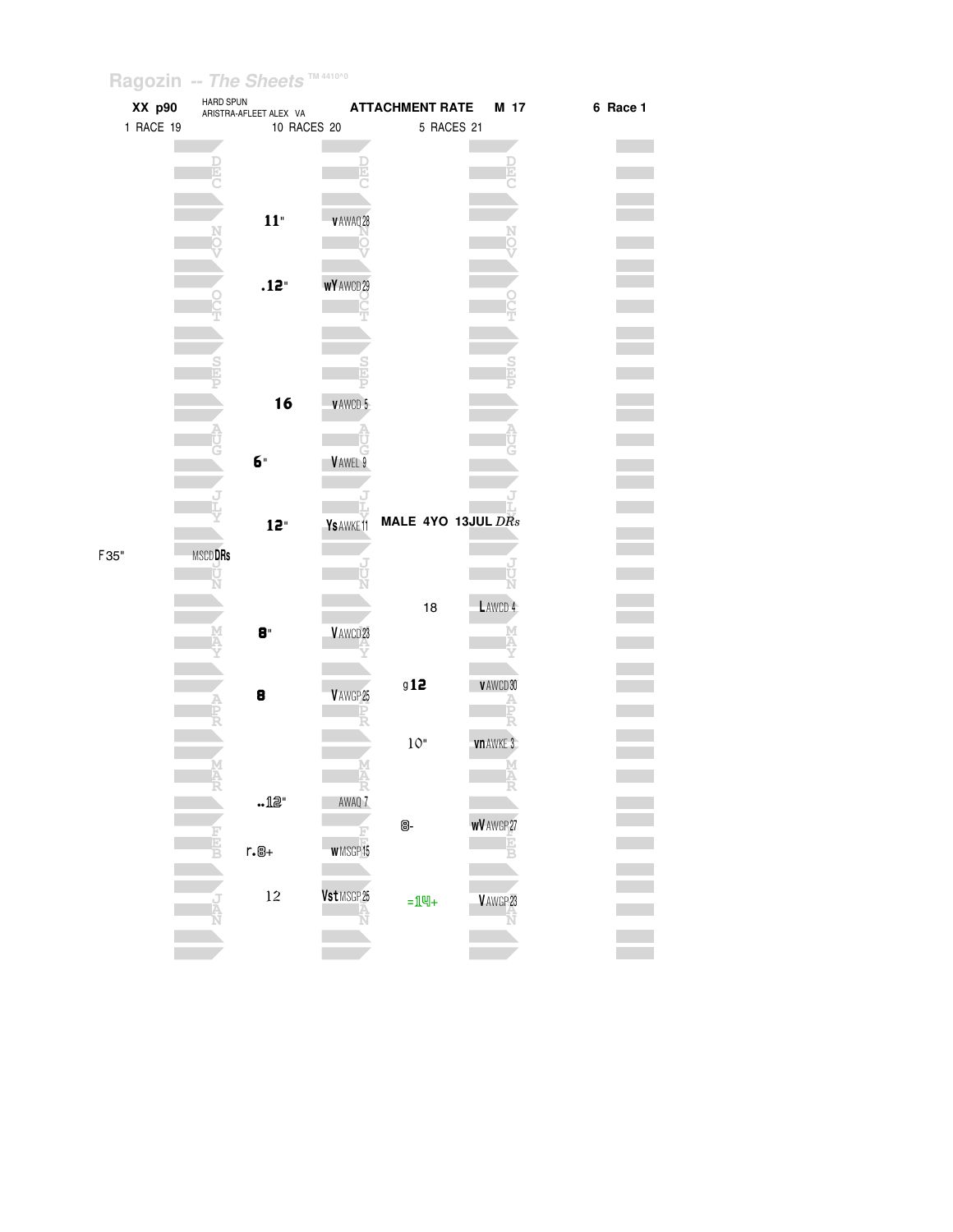| XX p91 | SKY MESA<br>BOBBY'S BABE-SMART STRIKE KY |                    | <b>ATTORNEY TIM</b> | M 16               |                            | 6 Race 1             |
|--------|------------------------------------------|--------------------|---------------------|--------------------|----------------------------|----------------------|
|        |                                          | 5 RACES 19         |                     | 8 RACES 20         | 5 RACES 21                 |                      |
|        | $\mathbb{E}$<br>C <sub>rP</sub> ~=15-    | wYtMSFG12          | $\sim 11$           | AWFG17             |                            |                      |
|        | $\sim$ 15-                               | Yt]MSCD 3          | $^{\wedge} = 12$ "  | AWCD <sub>12</sub> |                            |                      |
|        | $-22 -$                                  | Y[MSKE 9           |                     |                    |                            |                      |
|        |                                          | D                  | $=$ $1$ $-$         | AWCD <sub>20</sub> |                            |                      |
|        |                                          |                    | $= 15 +$            | AWCD 5             |                            |                      |
|        |                                          |                    | $P^{\sim} = 12$ "   | <b>SAWEL 9</b>     |                            |                      |
|        |                                          |                    | $-15+$              | AWKE 8             |                            | MALE 5YO 13JUL GDF   |
|        |                                          |                    | $= 13 +$            | Y AWCD 20          | $=$ 13+<br>$P^{\sim} = 11$ | AWCD 20<br>V AWCD 11 |
|        |                                          |                    |                     |                    | $P^{\sim} = 14$            | <b>WAWCD 6</b>       |
|        |                                          |                    |                     |                    |                            |                      |
|        | $=16"$                                   | vt MSFG24          |                     |                    | $-15$                      | AWFG 28              |
|        |                                          |                    |                     |                    | $= 14$                     | YAWFG 6              |
|        | $F = 18 +$                               | tMSFGGDF<br>J<br>A | $P^{\sim} = 13$     | AWFG18             |                            |                      |
|        |                                          |                    |                     |                    |                            |                      |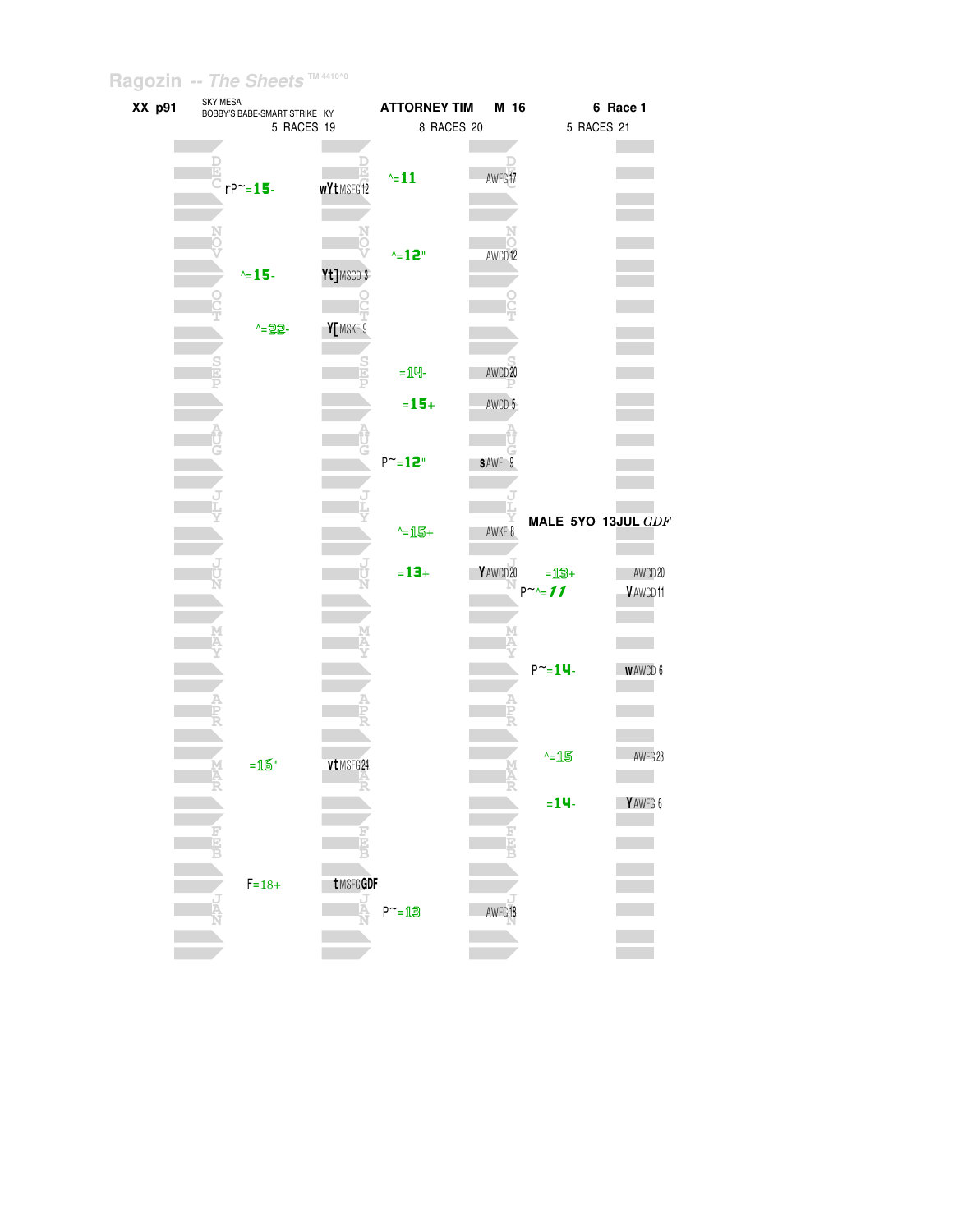|            | XX p92    |            | UNION RAGS<br>CRAZY PARTY-A.P.INDY KY |             | <b>BACCHANALIA</b> |                   | F 16        |                       | 6 Race 1            |  |
|------------|-----------|------------|---------------------------------------|-------------|--------------------|-------------------|-------------|-----------------------|---------------------|--|
|            | 1 RACE 18 |            | 2 RACES 19                            |             | 3 RACES 20         |                   |             | 4 RACES 21            |                     |  |
|            |           |            |                                       |             |                    |                   |             |                       |                     |  |
|            |           |            |                                       | E           |                    |                   | D           |                       |                     |  |
|            |           |            |                                       |             |                    |                   |             |                       |                     |  |
|            |           |            |                                       |             |                    |                   |             |                       |                     |  |
|            |           |            |                                       |             |                    |                   |             |                       |                     |  |
|            |           |            |                                       |             |                    |                   |             |                       |                     |  |
|            |           |            |                                       |             |                    |                   |             |                       |                     |  |
|            |           |            | $r = 12$                              | WV MSBE 20  |                    |                   |             |                       |                     |  |
|            |           |            |                                       |             | $P^{\sim} = 16$ "  | AWBE 9            |             |                       |                     |  |
|            |           |            |                                       |             |                    |                   |             |                       |                     |  |
|            |           |            |                                       | $rac{S}{D}$ |                    |                   | $rac{S}{D}$ |                       |                     |  |
|            |           |            |                                       |             |                    |                   | Þ           |                       |                     |  |
| $F = 18 +$ |           | Yt MSSrCCB |                                       |             |                    |                   |             |                       |                     |  |
|            |           |            |                                       |             |                    |                   |             |                       |                     |  |
|            |           |            |                                       |             |                    |                   |             |                       |                     |  |
|            |           |            |                                       |             |                    |                   |             |                       |                     |  |
|            |           |            |                                       |             |                    |                   |             |                       |                     |  |
|            |           |            |                                       |             |                    |                   |             | $F/M$ 5YO 13JUL $CCB$ |                     |  |
|            |           |            | $P^{\sim} = 15 +$                     | MSBE 5      |                    |                   |             |                       |                     |  |
|            |           |            |                                       | J           |                    |                   |             | $= 15$                | Y AWBE 27           |  |
|            |           |            |                                       |             |                    |                   |             |                       |                     |  |
|            |           |            |                                       |             |                    |                   |             |                       |                     |  |
|            |           |            |                                       |             |                    |                   |             |                       |                     |  |
|            |           |            |                                       |             |                    |                   |             | $MGP^{\sim} = 12 -$   | LAWBE <sub>23</sub> |  |
|            |           |            |                                       |             |                    |                   |             |                       |                     |  |
|            |           |            |                                       |             |                    |                   |             |                       |                     |  |
|            |           |            |                                       |             |                    |                   |             |                       |                     |  |
|            |           |            |                                       |             |                    |                   |             |                       |                     |  |
|            |           |            |                                       |             | $=10+$             | vs AWGP 27        |             |                       |                     |  |
|            |           |            |                                       |             |                    |                   |             |                       |                     |  |
|            |           |            |                                       |             |                    |                   |             |                       |                     |  |
|            |           |            |                                       |             |                    |                   |             | $P^{\sim} = 12$       | vn AWGP 27          |  |
|            |           |            |                                       |             |                    | ť                 |             |                       |                     |  |
|            |           |            |                                       |             |                    |                   |             |                       |                     |  |
|            |           |            |                                       |             | $= 11$             | <b>WV AWGP 30</b> |             |                       |                     |  |
|            |           |            |                                       |             |                    | Ř                 |             |                       |                     |  |
|            |           |            |                                       |             |                    |                   |             | $= 16 -$              | <b>WAWGP15</b>      |  |
|            |           |            |                                       |             |                    |                   |             |                       |                     |  |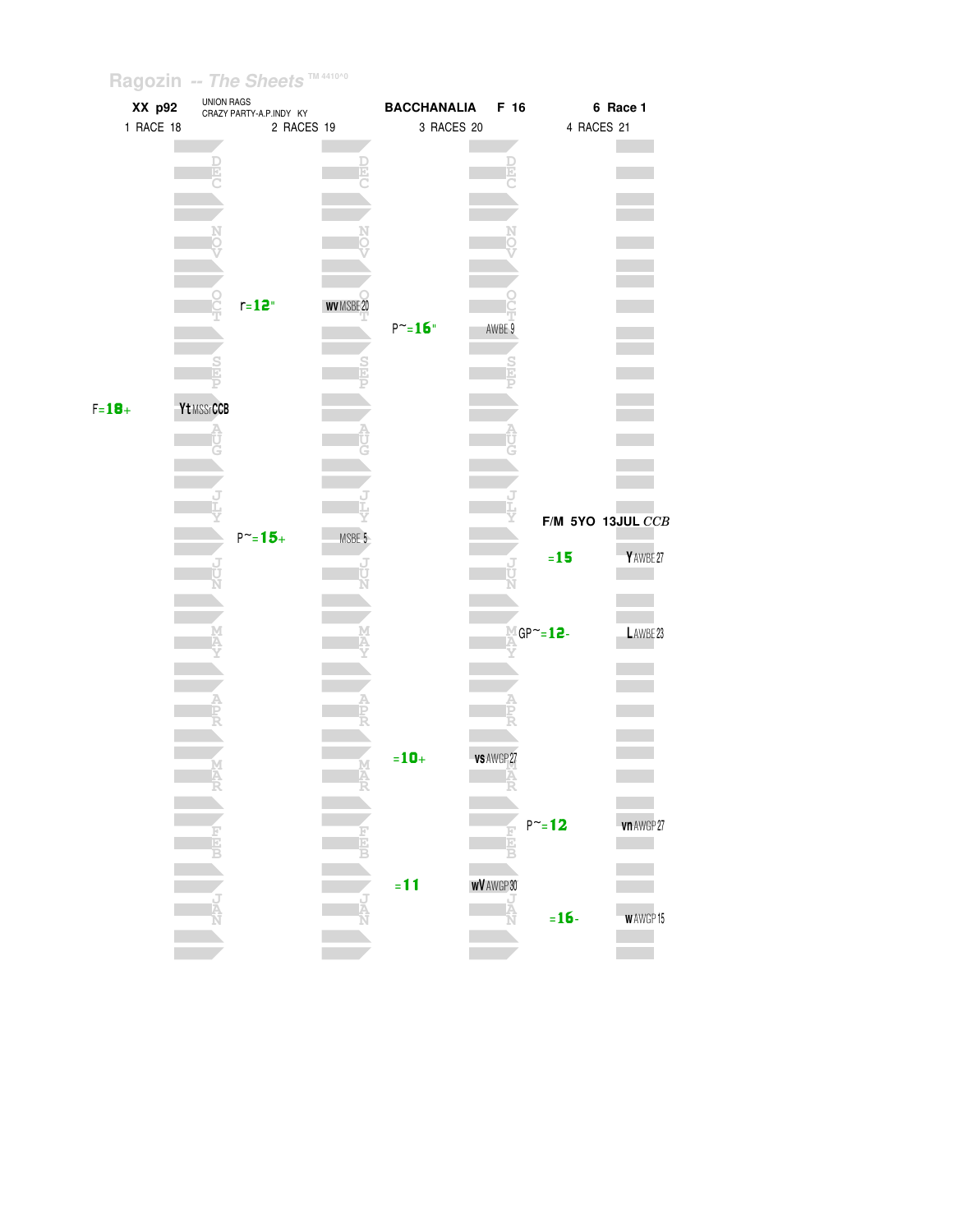| XX p93 | KITTEN'S JOY | DOCTOR VICKIE LYNN-ELUSIVE QUALITY KY BADGER KITTEN |          |                 | F 18 | 6 Race 1 |
|--------|--------------|-----------------------------------------------------|----------|-----------------|------|----------|
|        |              | 3 RACES 21                                          |          |                 |      |          |
|        |              |                                                     |          |                 |      |          |
|        |              |                                                     |          |                 |      |          |
|        |              |                                                     |          |                 |      |          |
|        |              |                                                     |          |                 |      |          |
|        |              |                                                     |          |                 |      |          |
|        |              |                                                     |          |                 |      |          |
|        |              |                                                     |          |                 |      |          |
|        |              |                                                     |          |                 |      |          |
|        |              |                                                     |          |                 |      |          |
|        |              |                                                     |          |                 |      |          |
|        |              |                                                     |          |                 |      |          |
|        |              |                                                     |          |                 |      |          |
|        |              |                                                     |          |                 |      |          |
|        |              |                                                     |          |                 |      |          |
|        |              |                                                     |          |                 |      |          |
|        |              |                                                     |          |                 |      |          |
|        |              |                                                     |          |                 |      |          |
|        |              |                                                     |          |                 |      |          |
|        |              |                                                     |          |                 |      |          |
|        |              |                                                     |          |                 |      |          |
|        |              |                                                     |          |                 |      |          |
|        |              | F/M 3YO 13JUL HGM                                   |          |                 |      |          |
|        |              |                                                     |          |                 |      |          |
|        |              |                                                     |          |                 |      |          |
|        |              | $=16$                                               |          | <b>VMSDEHGM</b> |      |          |
|        |              |                                                     |          |                 |      |          |
|        |              |                                                     |          |                 |      |          |
|        |              |                                                     |          |                 |      |          |
|        |              |                                                     |          |                 |      |          |
|        |              | $P^{\sim} = 16$                                     | VSMSCD 8 |                 |      |          |
|        |              |                                                     |          |                 |      |          |
|        |              |                                                     |          |                 |      |          |
|        |              |                                                     |          |                 |      |          |
|        |              |                                                     |          |                 |      |          |
|        |              | $F = 19"$                                           |          | <b>VMSGPCCB</b> |      |          |
|        |              |                                                     |          |                 |      |          |
|        |              |                                                     |          |                 |      |          |
|        |              |                                                     |          |                 |      |          |
|        |              |                                                     |          |                 |      |          |
|        | ENC DEEP     |                                                     |          |                 |      |          |
|        |              |                                                     |          |                 |      |          |
|        |              |                                                     |          |                 |      |          |
|        |              |                                                     |          |                 |      |          |
|        |              |                                                     |          |                 |      |          |
|        |              |                                                     |          |                 |      |          |
|        |              |                                                     |          |                 |      |          |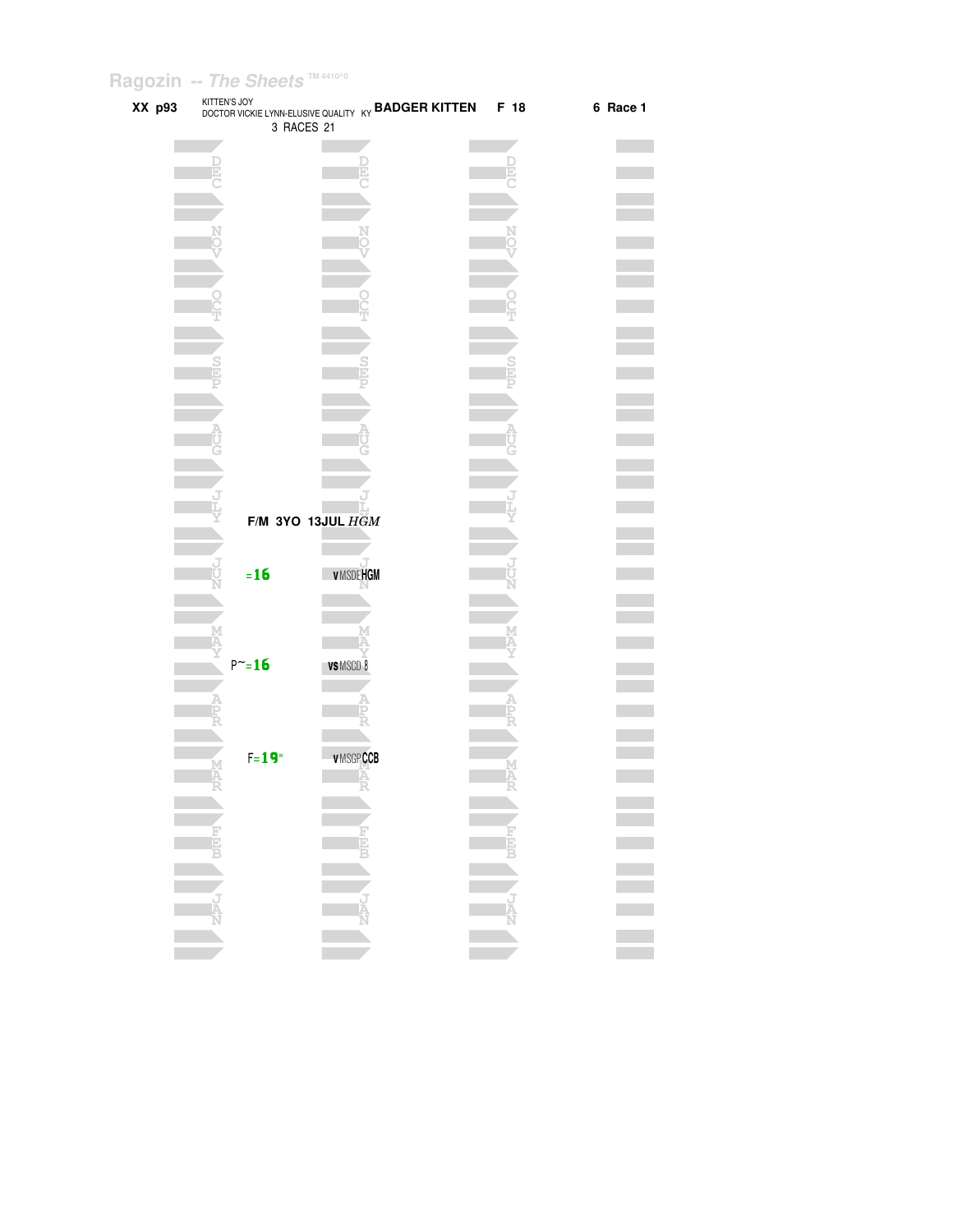| XX p94 | POINT OF ENTRY<br>CORNER THREE-SCAT DADDY FL<br>5 RACES 20 | <b>BASELINE DRIVE</b> | F 17<br>4 RACES 21  | 6 Race 1 |
|--------|------------------------------------------------------------|-----------------------|---------------------|----------|
|        |                                                            |                       |                     |          |
|        |                                                            |                       |                     |          |
|        | $= 15 +$                                                   | MSAQ 8                |                     |          |
|        |                                                            |                       |                     |          |
|        | $P^{\sim} = 18 -$                                          | Y]75BE11              |                     |          |
|        | $\text{A} = 14 +$                                          | ħ<br>[MSMT12          |                     |          |
|        |                                                            |                       |                     |          |
|        | $P^{\sim}$ -15+                                            | 75Sr 7                |                     |          |
|        |                                                            |                       | F/M 4YO 13JUL JFD   |          |
|        | $FP^{\sim} = 19$ -                                         | vs\$tfMSGPCCB         |                     |          |
|        | R                                                          | $-14$                 | VAWGP13             |          |
|        |                                                            | $P^{\sim}$ -15"       | м<br><b>AWGPJFD</b> |          |
|        |                                                            |                       |                     |          |
|        |                                                            |                       |                     |          |
|        |                                                            | $=$ $13$              | <b>wV</b> MSGP 26   |          |
|        |                                                            |                       |                     |          |
|        | 青月                                                         | E                     |                     |          |
|        |                                                            | $=$ 15"<br>Ŕ          | <b>v</b> 50GP 27    |          |
|        |                                                            |                       | Ř                   |          |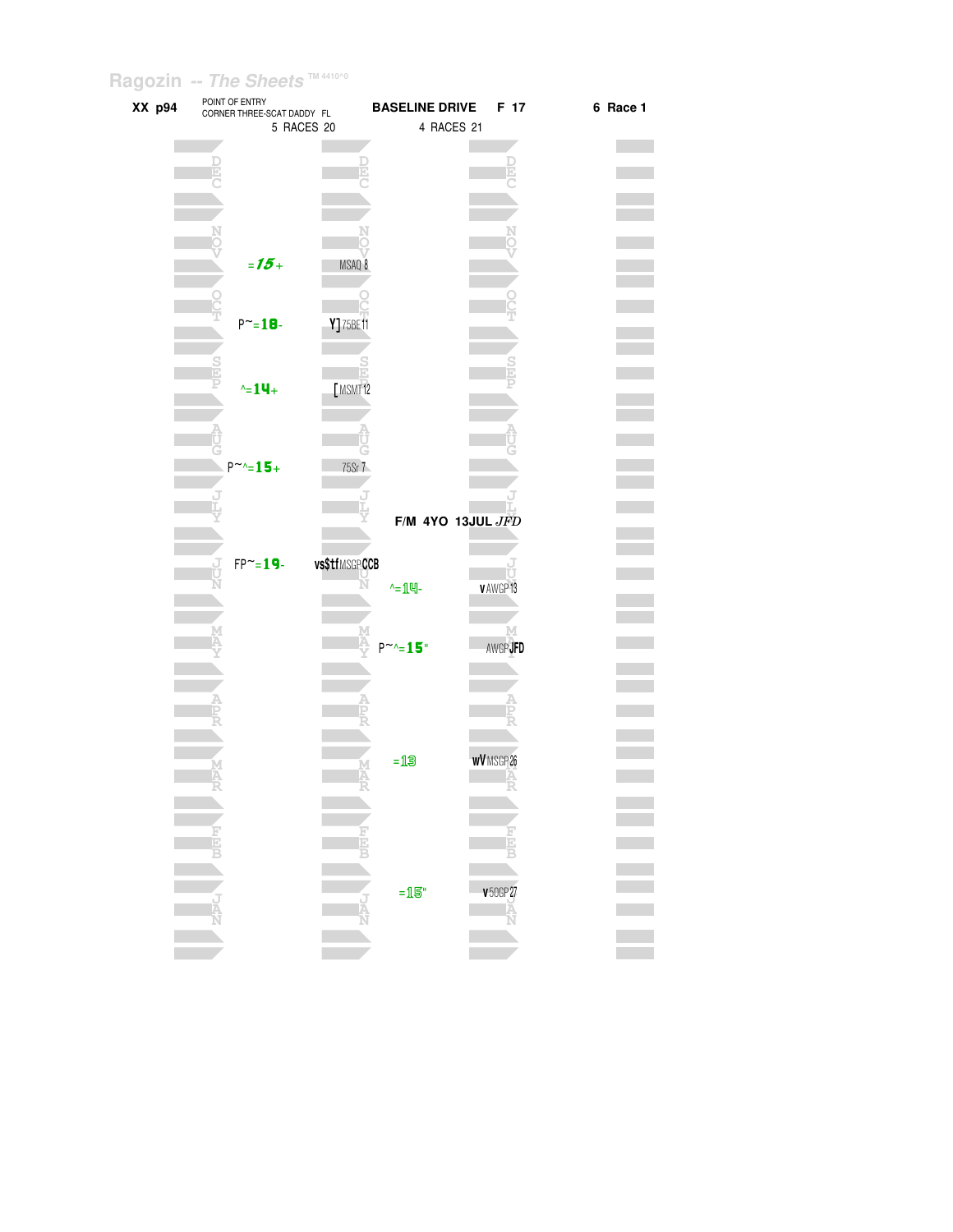| XX p95 | <b>GHOSTZAPPER</b><br>DANCING TO TOWN-SPEIGHTSTOWN KY<br>1 RACE 21 |                | <b>BELLE PLAIN</b> | F 18 | 6 Race 1         |
|--------|--------------------------------------------------------------------|----------------|--------------------|------|------------------|
|        |                                                                    |                |                    |      |                  |
|        |                                                                    |                |                    |      |                  |
|        |                                                                    |                |                    |      |                  |
|        |                                                                    |                |                    |      |                  |
|        |                                                                    |                |                    |      |                  |
|        |                                                                    |                |                    |      |                  |
|        |                                                                    |                |                    |      |                  |
|        |                                                                    |                |                    |      |                  |
|        |                                                                    |                |                    |      |                  |
|        |                                                                    |                |                    |      |                  |
|        |                                                                    |                |                    |      |                  |
|        |                                                                    |                |                    |      |                  |
|        | F/M 3YO 13JUL MRM                                                  |                |                    |      |                  |
|        |                                                                    |                |                    |      |                  |
|        |                                                                    |                |                    |      |                  |
|        |                                                                    |                |                    |      |                  |
|        |                                                                    |                |                    |      |                  |
|        |                                                                    |                |                    |      |                  |
|        |                                                                    |                |                    |      |                  |
|        |                                                                    |                |                    |      |                  |
|        | $F = 36"$                                                          | <b>MSGPMRM</b> |                    |      |                  |
|        | $\frac{\mathbf{M}}{\mathbf{A}}$                                    | Ä              |                    |      |                  |
|        |                                                                    |                |                    |      |                  |
|        |                                                                    |                |                    |      |                  |
|        |                                                                    |                |                    |      |                  |
|        |                                                                    |                |                    |      | E<br>E<br>E<br>E |
|        |                                                                    |                |                    |      |                  |
|        |                                                                    |                |                    |      |                  |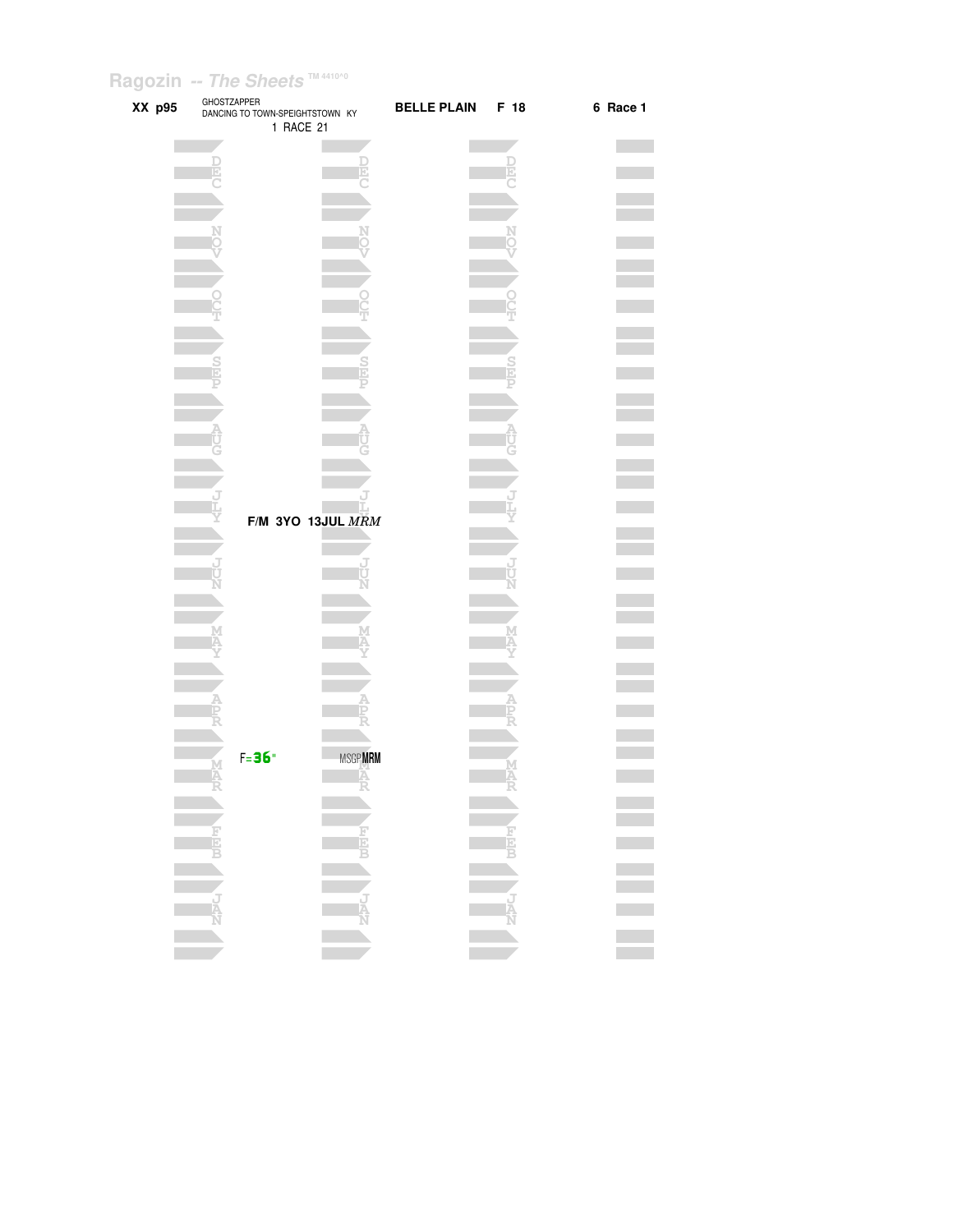| XX p96 | n/a |                        |            | <b>BLUE OYSTER</b> | F 18 | 6 Race 1         |
|--------|-----|------------------------|------------|--------------------|------|------------------|
|        |     | 1 RACE 21              |            |                    |      |                  |
|        |     |                        |            |                    |      |                  |
|        |     |                        |            |                    |      |                  |
|        |     |                        |            |                    |      |                  |
|        |     |                        |            |                    |      |                  |
|        |     |                        |            |                    |      |                  |
|        |     |                        |            |                    |      |                  |
|        |     |                        |            |                    |      |                  |
|        |     |                        |            |                    |      |                  |
|        |     |                        |            |                    |      |                  |
|        |     |                        |            |                    |      |                  |
|        |     |                        |            |                    |      |                  |
|        |     |                        |            |                    |      |                  |
|        |     |                        |            |                    |      |                  |
|        |     |                        |            |                    |      |                  |
|        |     |                        |            |                    |      |                  |
|        |     |                        |            |                    |      |                  |
|        |     |                        |            |                    |      |                  |
|        |     | F/M 3YO 13JUL $WHn$    |            |                    |      |                  |
|        |     |                        |            |                    |      |                  |
|        |     |                        |            |                    |      |                  |
|        |     |                        |            |                    |      |                  |
|        |     | GFP~= <mark>2</mark> 写 | Y[ MSCDWHn |                    |      |                  |
|        |     |                        |            |                    |      |                  |
|        |     |                        |            |                    |      |                  |
|        |     |                        |            |                    |      |                  |
|        |     |                        |            |                    |      |                  |
|        |     |                        |            |                    |      |                  |
|        |     |                        |            |                    |      |                  |
|        |     |                        |            |                    |      |                  |
|        | Ą   |                        |            |                    |      |                  |
|        |     |                        |            |                    |      |                  |
|        |     |                        |            |                    |      |                  |
|        |     |                        |            |                    |      |                  |
|        |     |                        |            |                    |      | E<br>E<br>E<br>E |
|        |     |                        |            |                    |      |                  |
|        |     |                        |            |                    |      |                  |
|        |     |                        |            |                    |      |                  |
|        |     |                        |            |                    |      |                  |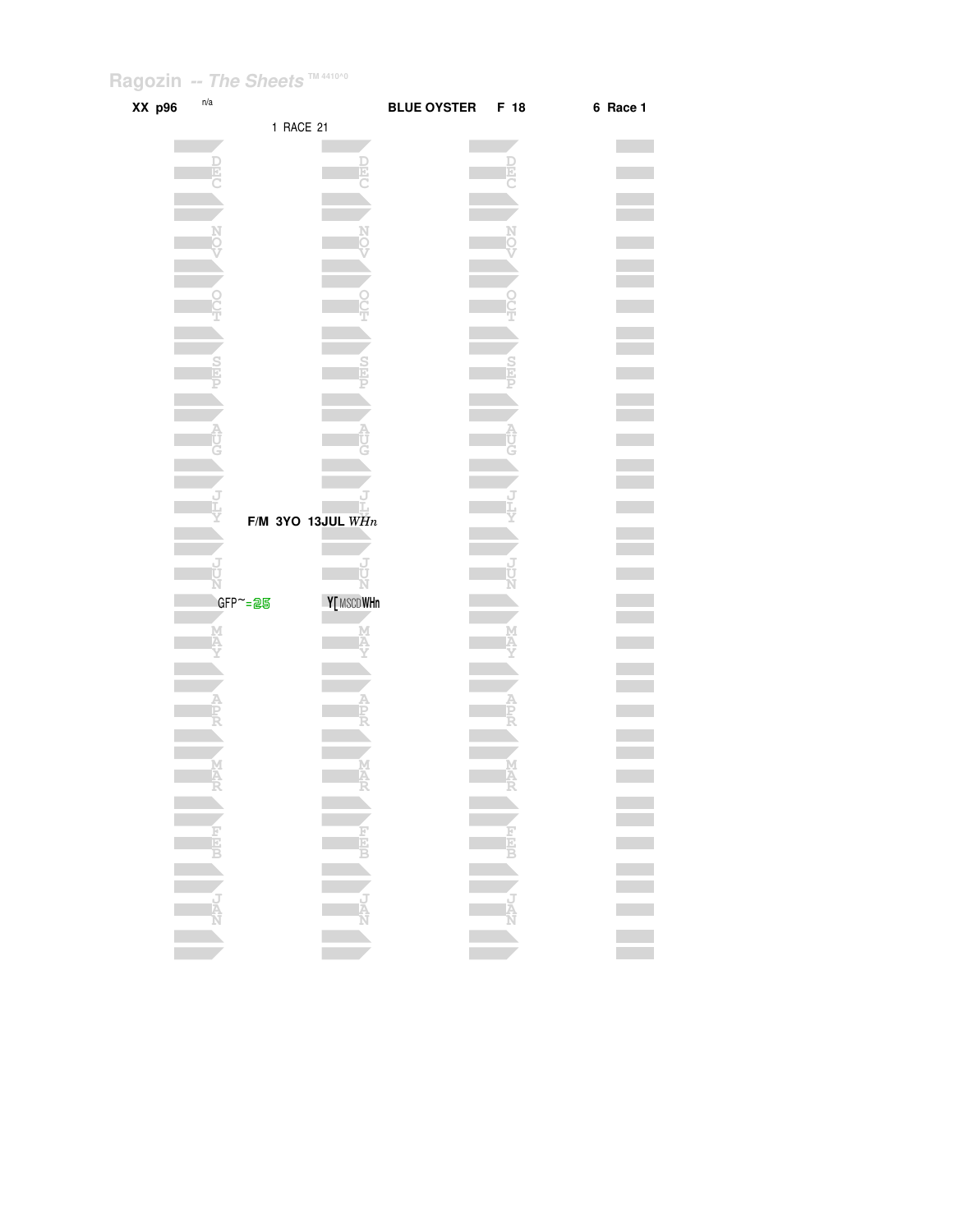| XX p97<br>1 RACE 20 |                  | <b>INTO MISCHIEF</b><br>2 RACES 21 | GAUDETE-DISTORTED HUMOR KY <b>BOTTLE ROCKET MAN</b> | M 18 | 6 Race 1         |
|---------------------|------------------|------------------------------------|-----------------------------------------------------|------|------------------|
|                     |                  |                                    |                                                     |      |                  |
|                     |                  |                                    |                                                     |      |                  |
|                     |                  |                                    |                                                     |      |                  |
|                     |                  |                                    |                                                     |      |                  |
|                     |                  |                                    |                                                     |      |                  |
|                     |                  |                                    |                                                     |      |                  |
|                     |                  |                                    |                                                     |      |                  |
|                     |                  |                                    |                                                     |      |                  |
|                     |                  |                                    |                                                     |      |                  |
|                     |                  |                                    |                                                     |      |                  |
|                     |                  |                                    |                                                     |      |                  |
|                     |                  |                                    |                                                     |      |                  |
|                     |                  |                                    |                                                     |      |                  |
|                     |                  |                                    |                                                     |      |                  |
|                     |                  |                                    |                                                     |      |                  |
| 19                  | <b>vGMSSrCCB</b> |                                    |                                                     |      |                  |
|                     |                  |                                    |                                                     |      |                  |
|                     |                  |                                    |                                                     |      |                  |
|                     |                  | MALE 3YO 13JUL CCB                 |                                                     |      |                  |
|                     |                  | $16+$                              | AWMT <sub>27</sub>                                  |      |                  |
|                     |                  |                                    |                                                     |      |                  |
|                     |                  |                                    |                                                     |      |                  |
|                     |                  | rF.18-                             | WVMSMT29                                            |      |                  |
|                     |                  |                                    |                                                     |      |                  |
|                     |                  |                                    |                                                     |      |                  |
|                     |                  |                                    |                                                     |      |                  |
|                     |                  |                                    |                                                     |      |                  |
|                     |                  |                                    |                                                     |      |                  |
|                     |                  |                                    |                                                     |      |                  |
|                     |                  |                                    |                                                     |      |                  |
|                     |                  |                                    |                                                     |      |                  |
|                     |                  |                                    |                                                     |      |                  |
|                     |                  |                                    |                                                     |      |                  |
|                     |                  |                                    |                                                     |      |                  |
|                     |                  |                                    |                                                     |      |                  |
|                     |                  |                                    |                                                     |      |                  |
|                     |                  |                                    |                                                     |      |                  |
|                     |                  |                                    |                                                     |      | E<br>E<br>E<br>E |
|                     |                  |                                    |                                                     |      |                  |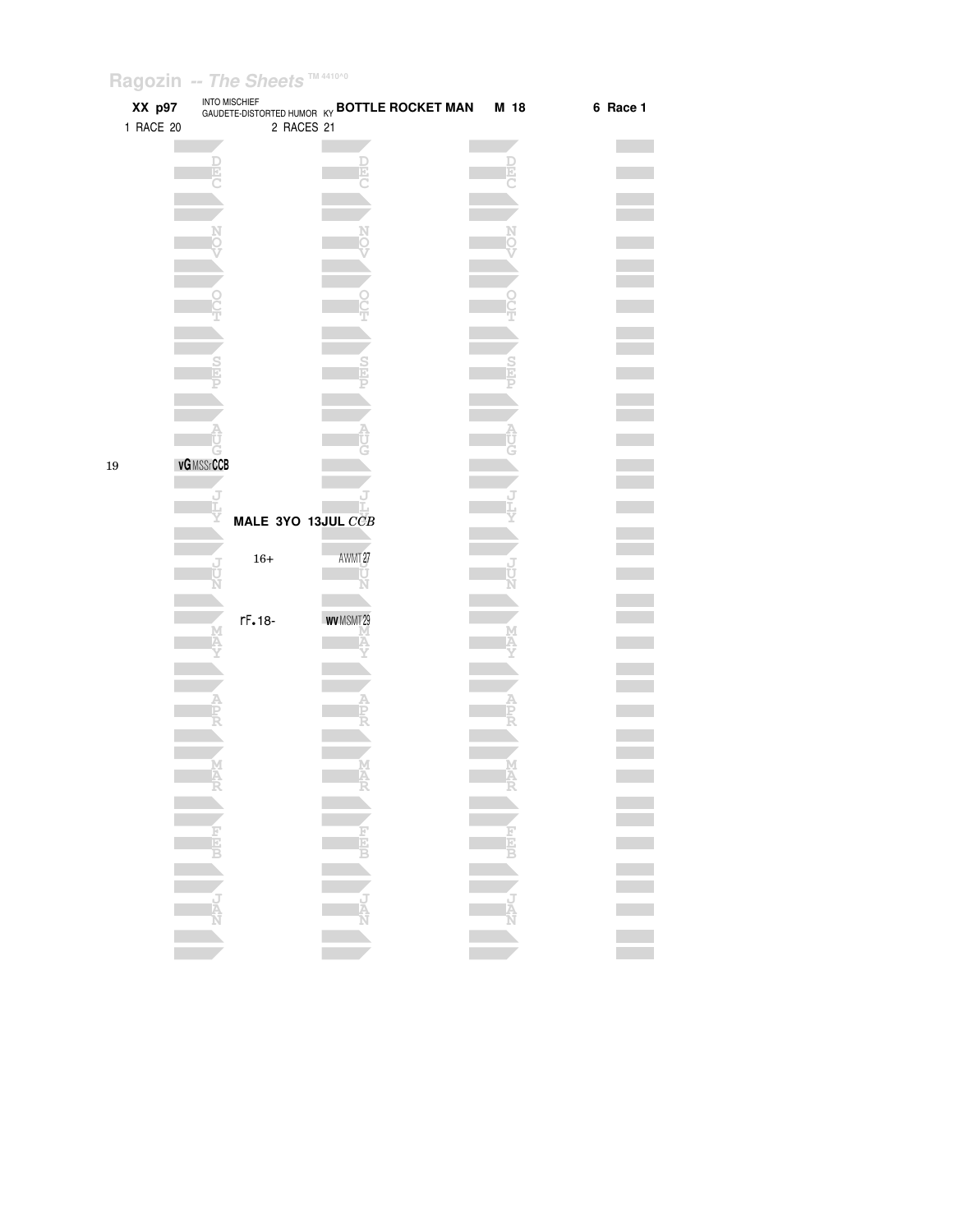| XX p98<br>3 RACES 20                   |                         | GHOSTZAPPER<br>ESCALANTE-BERNARDINI KY<br>5 RACES 21 |                   | <b>BRYCE CANYON</b> | M 18 | 6 Race 1 |
|----------------------------------------|-------------------------|------------------------------------------------------|-------------------|---------------------|------|----------|
|                                        |                         |                                                      | Đ                 |                     |      |          |
| $F^{\wedge} = \mathbb{1} \mathbb{B}^n$ | <b>WY</b> 30FG 5        |                                                      |                   |                     |      |          |
| GELDED                                 |                         |                                                      |                   |                     |      |          |
|                                        |                         |                                                      |                   |                     |      |          |
|                                        |                         |                                                      |                   |                     |      |          |
| $^{\circ}$ = 25"                       | YMSKE <sub>2</sub><br>S |                                                      |                   |                     |      |          |
|                                        |                         |                                                      |                   |                     |      |          |
| 27"                                    | Q[ MSCD BPW             |                                                      |                   |                     |      |          |
|                                        |                         |                                                      |                   |                     |      |          |
|                                        |                         |                                                      |                   |                     |      |          |
|                                        |                         | MALE 3YO 13JUL BPW                                   |                   |                     |      |          |
|                                        |                         | $\diamond$ 20-                                       | YQ 75AP 26        |                     |      |          |
|                                        |                         | $= XX$                                               | fAWCD 6           |                     |      |          |
|                                        |                         |                                                      |                   |                     |      |          |
|                                        |                         |                                                      |                   |                     |      |          |
|                                        |                         |                                                      |                   |                     |      |          |
|                                        | M<br>A                  | $g = 15 -$                                           | v AWFG 27<br>A    |                     | Ä    |          |
|                                        |                         | $g = \frac{1}{2}$                                    | <b>WY</b> AWFG 28 |                     |      |          |
|                                        |                         |                                                      | Ē<br>B            |                     |      |          |
|                                        |                         | $P^{\sim} = 18$                                      | $t$ awFG $3$      |                     |      |          |
|                                        |                         |                                                      |                   |                     |      |          |
|                                        |                         |                                                      |                   |                     |      |          |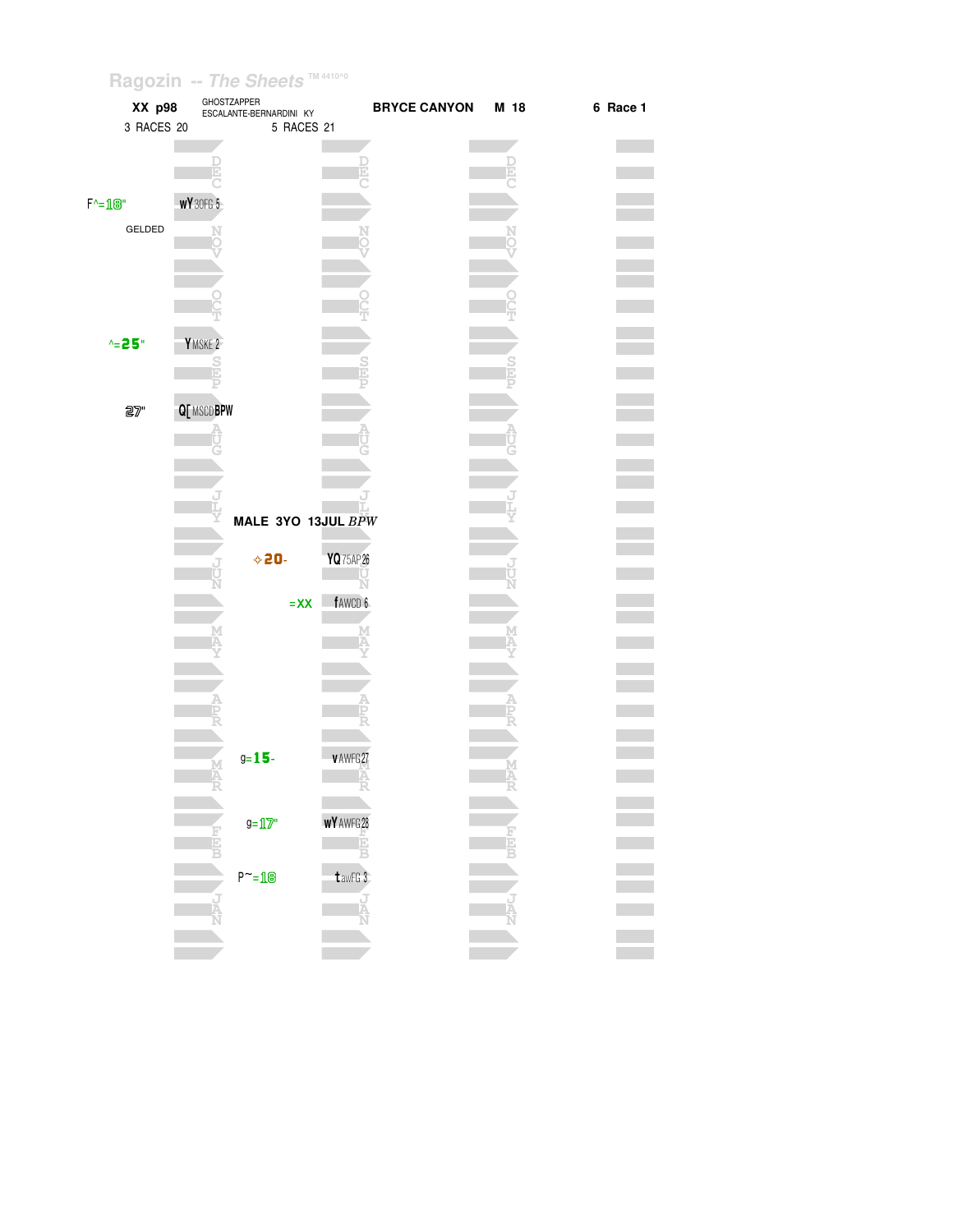| XX p99     | CANDY RIDE-AR<br>LETGOMYECHO-MENIFEE KY |                    | <b>BURROW</b> | M 18           | 6 Race 1 |
|------------|-----------------------------------------|--------------------|---------------|----------------|----------|
| 2 RACES 20 |                                         | 1 RACE 21          |               |                |          |
|            |                                         |                    |               |                |          |
|            |                                         |                    |               |                |          |
|            |                                         |                    |               |                |          |
| $21+$      | Y MSCD 28                               |                    |               |                |          |
|            |                                         |                    |               |                |          |
|            |                                         |                    |               |                |          |
| $18+$      | <b>QMSKEBHC</b>                         |                    |               |                |          |
|            |                                         |                    |               |                |          |
|            |                                         |                    |               |                |          |
|            |                                         |                    |               |                |          |
|            |                                         |                    |               |                |          |
|            |                                         |                    |               |                |          |
|            |                                         |                    |               |                |          |
|            |                                         |                    |               |                |          |
|            |                                         |                    |               |                |          |
|            |                                         | MALE 3YO 13JUL BHC |               |                |          |
|            |                                         |                    |               |                |          |
|            |                                         |                    |               |                |          |
|            |                                         |                    |               |                |          |
|            |                                         |                    |               |                |          |
|            | $FP^{\sim} = 1$ $N +$                   | <b>WMSCD16</b>     |               |                |          |
|            |                                         |                    |               |                |          |
|            |                                         |                    |               |                |          |
|            |                                         |                    |               |                |          |
|            |                                         |                    |               |                |          |
|            |                                         |                    |               |                |          |
|            | and the state                           |                    |               | and the second |          |
|            |                                         |                    |               |                |          |
|            |                                         |                    |               |                |          |
|            |                                         |                    |               |                |          |
|            |                                         |                    |               |                |          |
|            |                                         |                    |               |                |          |
|            |                                         |                    |               |                |          |
|            |                                         |                    |               |                | E E E E  |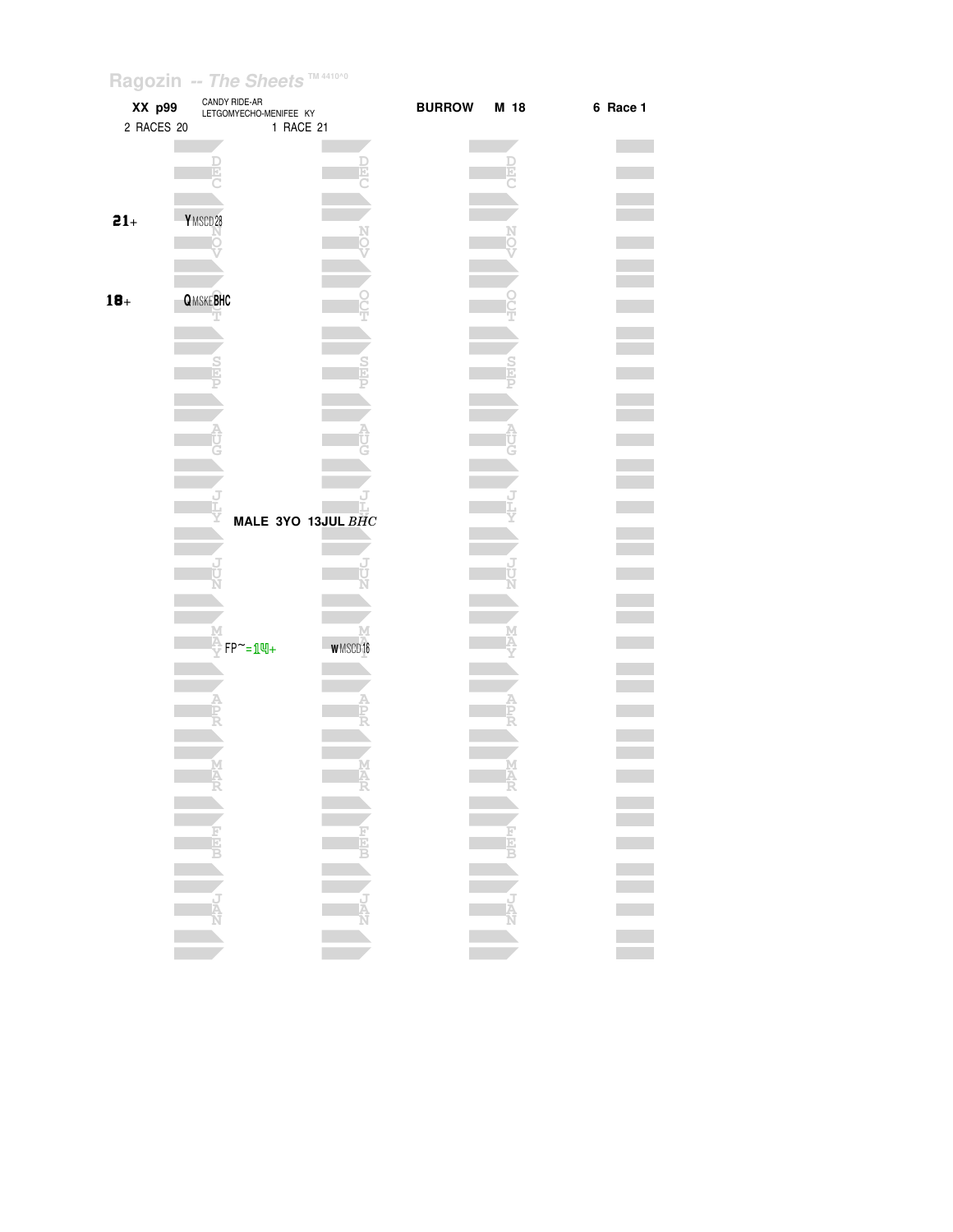| XX p100      |                       | FLATTER<br>CANADIAN MISTRESS-CANADIAN FRONTILRAN <b>ADIAN GINGER</b> |                      |                       | F 17                  | 6 Race 1 |
|--------------|-----------------------|----------------------------------------------------------------------|----------------------|-----------------------|-----------------------|----------|
| 2 RACES 19   |                       | 8 RACES 20                                                           |                      |                       | 6 RACES 21            |          |
|              |                       |                                                                      |                      |                       |                       |          |
|              |                       | $15+$                                                                | WV <sub>20LA20</sub> |                       |                       |          |
|              |                       |                                                                      |                      |                       |                       |          |
|              |                       |                                                                      |                      |                       |                       |          |
|              |                       | $16+$                                                                | 32DM21               |                       |                       |          |
|              |                       |                                                                      |                      |                       |                       |          |
|              |                       |                                                                      |                      |                       |                       |          |
|              |                       |                                                                      |                      |                       |                       |          |
|              |                       | $19-$                                                                | <b>WY</b> 16SA 10    |                       |                       |          |
|              |                       |                                                                      |                      |                       |                       |          |
|              |                       |                                                                      |                      |                       |                       |          |
|              |                       | 20                                                                   | <b>v</b> 16DM 5      |                       |                       |          |
|              |                       |                                                                      |                      |                       |                       |          |
| $47\mbox{-}$ | Ys[62DM15             | $27\mbox{-}$                                                         | 16DM15               |                       |                       |          |
|              |                       |                                                                      |                      |                       |                       |          |
|              |                       | $21 +$                                                               | <b>WV</b> 20DM 26    |                       |                       |          |
| F38"         | V <sub>50DM</sub> GPu |                                                                      |                      |                       |                       |          |
|              |                       | $\bf 24$                                                             | Y 30LA 5             |                       | $F/M$ 4YO 13JUL $RDo$ |          |
|              |                       | $22\,$                                                               | V30LA26              |                       |                       |          |
|              |                       |                                                                      |                      | $12-$                 | <b>wYstAWLS20</b>     |          |
|              |                       |                                                                      |                      |                       |                       |          |
|              |                       |                                                                      |                      |                       |                       |          |
|              |                       |                                                                      |                      | r.12"                 | <b>WAWLS22</b>        |          |
|              |                       |                                                                      |                      |                       |                       |          |
|              |                       |                                                                      |                      | $^{\wedge}12^{\circ}$ | WawOP24               |          |
|              |                       |                                                                      |                      |                       |                       |          |
|              |                       |                                                                      |                      | 15                    | Y awOP RDo            |          |
|              |                       |                                                                      |                      |                       | М                     |          |
|              |                       |                                                                      |                      |                       | Ą                     |          |
|              |                       |                                                                      |                      |                       |                       |          |
|              |                       |                                                                      |                      |                       |                       |          |
|              |                       |                                                                      |                      | 14"                   | awSAMGt               |          |
|              |                       |                                                                      |                      |                       | Ystf&MG20SA30         |          |
|              |                       |                                                                      |                      | 17"                   |                       |          |
|              |                       |                                                                      |                      |                       |                       |          |
|              |                       |                                                                      |                      |                       |                       |          |
|              |                       |                                                                      |                      |                       |                       |          |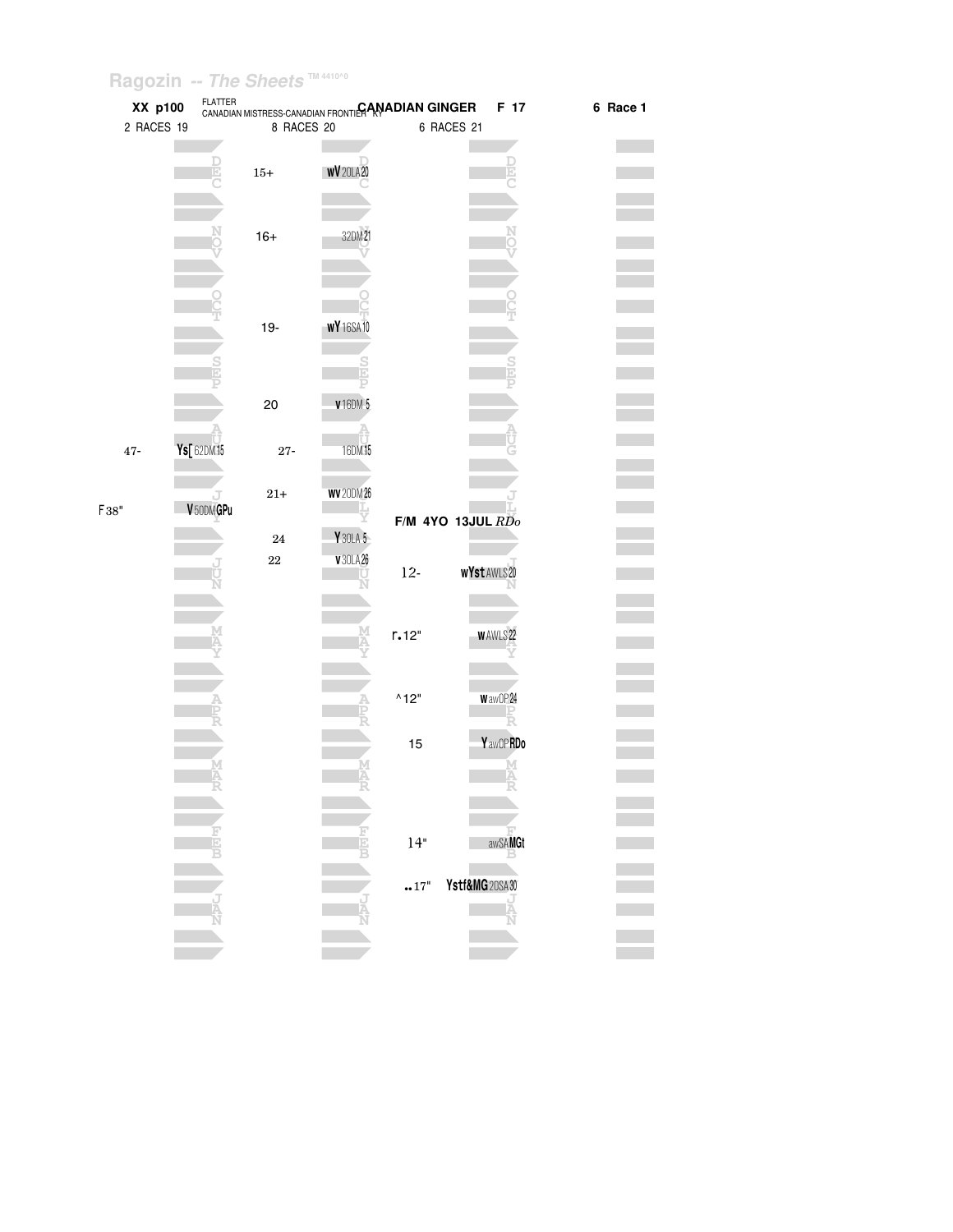| XX p101    |            | TWIRLING CANDY<br>ZUCCHINI FLOWER-FLOWER ALLEY KY |                   | <b>CANDY FLOWER</b> | F 17                   | 6 Race 1 |
|------------|------------|---------------------------------------------------|-------------------|---------------------|------------------------|----------|
| 1 RACE 19  |            | 5 RACES 20                                        |                   | 5 RACES 21          |                        |          |
|            |            |                                                   |                   |                     |                        |          |
|            |            |                                                   |                   |                     |                        |          |
|            |            | $= 18 -$                                          | vt AWTA20         |                     |                        |          |
|            |            |                                                   |                   |                     |                        |          |
|            |            |                                                   |                   |                     |                        |          |
|            |            |                                                   |                   |                     |                        |          |
|            |            | $= 14$                                            | YawAQ19           |                     |                        |          |
|            |            |                                                   |                   |                     |                        |          |
|            |            |                                                   |                   |                     |                        |          |
| $F = 25 -$ | vt MSBEHGM |                                                   |                   |                     |                        |          |
|            |            |                                                   |                   |                     |                        |          |
|            |            |                                                   |                   |                     |                        |          |
|            |            | $= 18 -$                                          | <b>WY</b> 40BE 26 |                     |                        |          |
|            |            |                                                   |                   |                     |                        |          |
|            |            |                                                   |                   |                     |                        |          |
|            |            | $\sim$ =14"                                       | VMSDE 7           |                     |                        |          |
|            |            |                                                   |                   |                     |                        |          |
|            |            |                                                   |                   |                     |                        |          |
|            |            |                                                   |                   |                     |                        |          |
|            |            | $-22 -$                                           | QMSLR31           |                     |                        |          |
|            |            |                                                   |                   |                     |                        |          |
|            |            |                                                   |                   |                     |                        |          |
|            |            |                                                   |                   | F/M 4YO 13JUL SJ2   |                        |          |
|            |            |                                                   |                   |                     |                        |          |
|            |            |                                                   |                   |                     |                        |          |
|            |            |                                                   |                   | $= 13 -$            | WY AWBE 17             |          |
|            |            |                                                   |                   |                     |                        |          |
|            |            |                                                   |                   |                     |                        |          |
|            |            |                                                   |                   | $P^{\sim} = 19$     | AWBE 22                |          |
|            |            |                                                   |                   |                     |                        |          |
|            |            |                                                   |                   |                     |                        |          |
|            |            |                                                   |                   |                     |                        |          |
|            |            |                                                   |                   | $P^{\sim} = 14 +$   | AWKE <sub>22</sub>     |          |
|            |            |                                                   |                   |                     |                        |          |
|            |            |                                                   |                   |                     |                        |          |
|            |            |                                                   |                   |                     |                        |          |
|            | M<br>FR    |                                                   |                   |                     |                        |          |
|            |            |                                                   |                   |                     |                        |          |
|            |            |                                                   |                   | $= 14$              | WawGPSJ2               |          |
|            |            |                                                   |                   |                     | E                      |          |
|            | ĸ          |                                                   |                   |                     |                        |          |
|            |            |                                                   |                   |                     |                        |          |
|            |            |                                                   |                   |                     |                        |          |
|            |            |                                                   |                   | $P^{\sim} = 14$     | <b>w&amp;SJ</b> 35GP20 |          |
|            |            |                                                   |                   |                     |                        |          |
|            |            |                                                   |                   |                     |                        |          |
|            |            |                                                   |                   |                     |                        |          |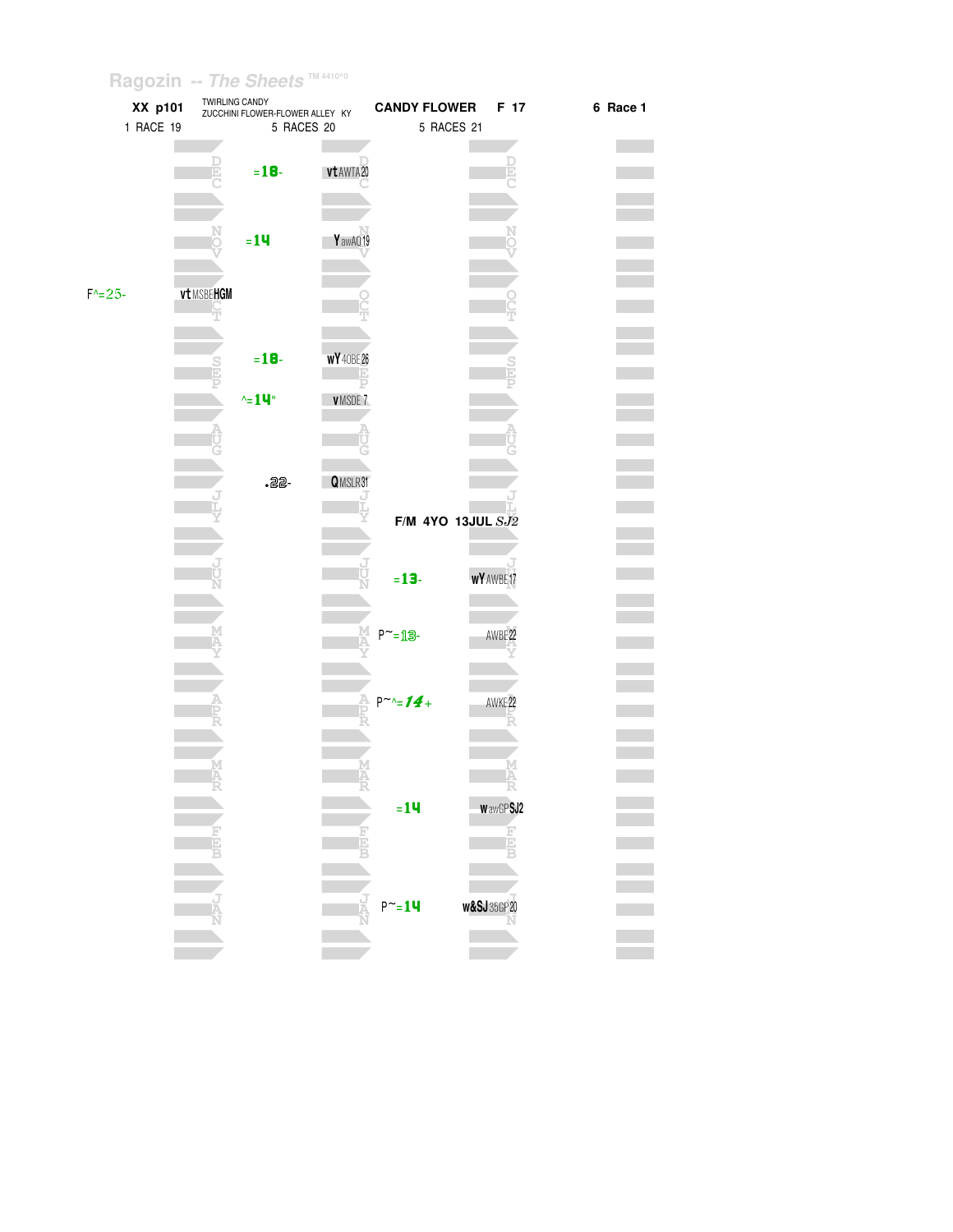| XX p102 | OUTWORK<br>GASP-HENNESSY KY |                   | <b>CANDYWRAPPER CRAZY</b> | F 18 | 6 Race 1 |
|---------|-----------------------------|-------------------|---------------------------|------|----------|
|         |                             | 2 RACES 21        |                           |      |          |
|         |                             |                   |                           |      |          |
|         | D<br>E                      |                   |                           | Ē    |          |
|         |                             |                   |                           |      |          |
|         |                             |                   |                           |      |          |
|         |                             |                   |                           |      |          |
|         |                             |                   |                           |      |          |
|         |                             |                   |                           |      |          |
|         |                             |                   |                           |      |          |
|         |                             |                   |                           |      |          |
|         |                             |                   |                           |      |          |
|         |                             |                   |                           |      |          |
|         |                             |                   |                           |      |          |
|         |                             |                   |                           |      |          |
|         |                             |                   |                           |      |          |
|         |                             |                   |                           |      |          |
|         |                             |                   |                           |      |          |
|         |                             |                   |                           |      |          |
|         |                             |                   |                           |      |          |
|         |                             |                   |                           |      |          |
|         |                             |                   | F/M 3YO 13JUL PAB         |      |          |
|         |                             |                   |                           |      |          |
|         |                             |                   |                           |      |          |
|         |                             |                   |                           |      |          |
|         |                             |                   |                           |      |          |
|         |                             |                   |                           |      |          |
|         |                             |                   |                           |      |          |
|         |                             |                   |                           |      |          |
|         |                             |                   |                           |      |          |
|         |                             |                   |                           |      |          |
|         |                             |                   |                           |      |          |
|         |                             |                   |                           |      |          |
|         |                             |                   |                           |      |          |
|         | To-                         |                   | Vst MSFG11                |      |          |
|         |                             |                   |                           |      |          |
|         |                             |                   |                           |      |          |
|         |                             | F <sub>25</sub> - | Ē<br><b>VMSFGPAB</b>      |      |          |
|         |                             |                   |                           |      |          |
|         |                             |                   |                           |      |          |
|         |                             |                   | Ā                         |      |          |
|         |                             |                   |                           |      |          |
|         |                             |                   |                           |      |          |
|         |                             |                   |                           |      |          |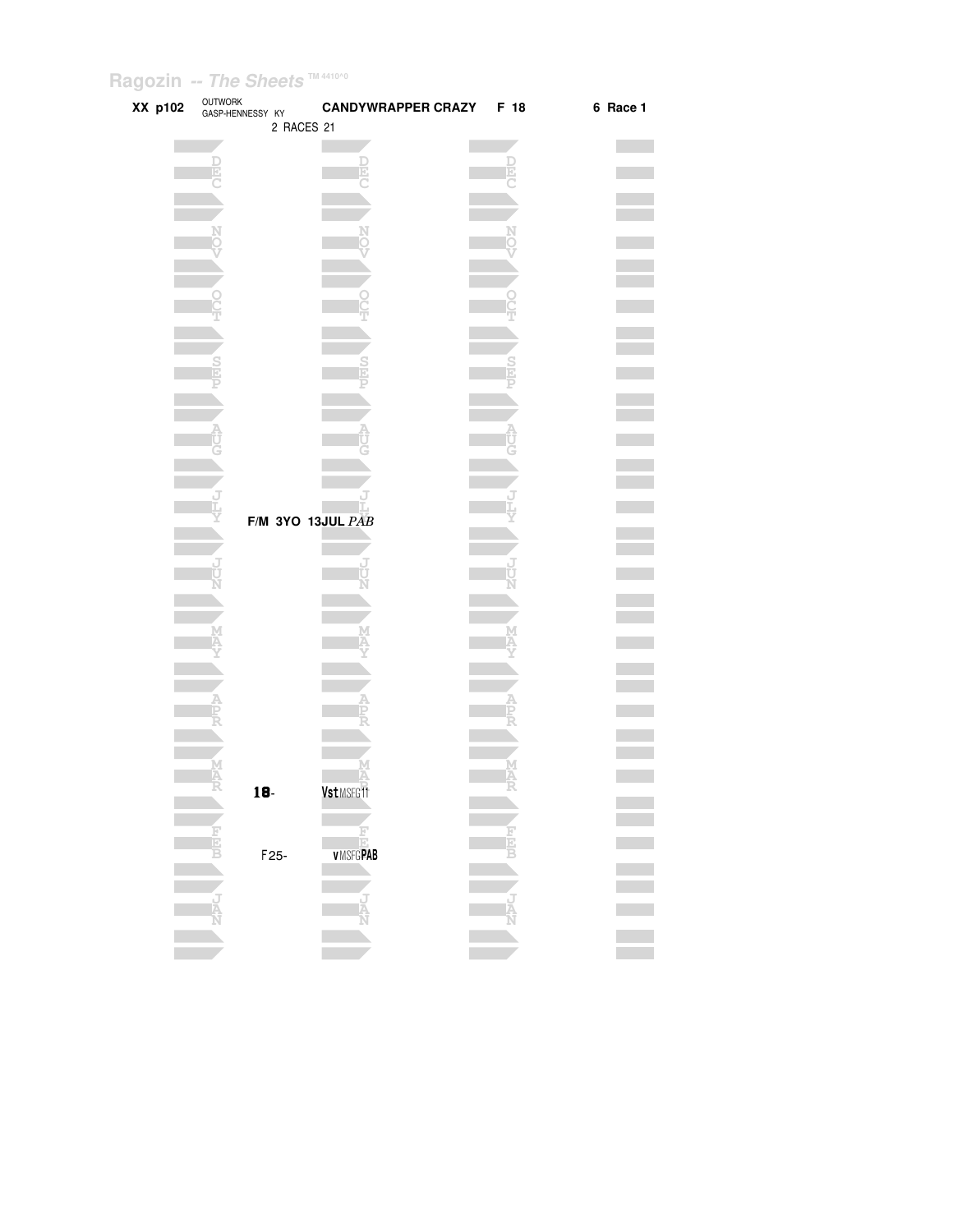|                                     | XX p103<br>3 RACES 20 | FROSTED          | PAINTED LADY-BROAD BRUSH KY<br>4 RACES 21 |                   | <b>CAVE HILL</b> | M 18 | 6 Race 1 |
|-------------------------------------|-----------------------|------------------|-------------------------------------------|-------------------|------------------|------|----------|
|                                     |                       |                  |                                           |                   |                  |      |          |
| $=\underline{\mathbb{1}\mathbb{Z}}$ |                       | wnf AWTA 11      |                                           |                   |                  |      |          |
|                                     |                       |                  |                                           |                   |                  |      |          |
| $.17 -$                             |                       | <b>wYQMSIN28</b> |                                           |                   |                  |      |          |
| $gF = 22$                           |                       | [MSINBPW         |                                           |                   |                  |      |          |
|                                     |                       | Ð                |                                           |                   |                  |      |          |
|                                     |                       |                  |                                           |                   |                  |      |          |
|                                     |                       |                  |                                           |                   |                  |      |          |
|                                     |                       |                  | MALE 3YO 13JUL BPW                        |                   |                  |      |          |
|                                     |                       |                  |                                           |                   |                  |      |          |
|                                     |                       |                  | $\sim$ 19.                                | vst AWCD 29       |                  |      |          |
|                                     |                       |                  |                                           |                   |                  |      |          |
|                                     |                       |                  |                                           |                   |                  |      |          |
|                                     |                       |                  |                                           |                   |                  |      |          |
|                                     |                       | Ą                | $\diamond$ 17                             | <b>wV</b> AWTP 27 |                  |      |          |
|                                     |                       |                  | $= 14 +$                                  | sf AWGP 27        |                  |      |          |
|                                     |                       | 耳目               |                                           | - È<br>B          |                  |      |          |
|                                     |                       |                  |                                           |                   |                  |      |          |
|                                     |                       |                  | $=$ 14                                    | sf AWGP 2         |                  |      |          |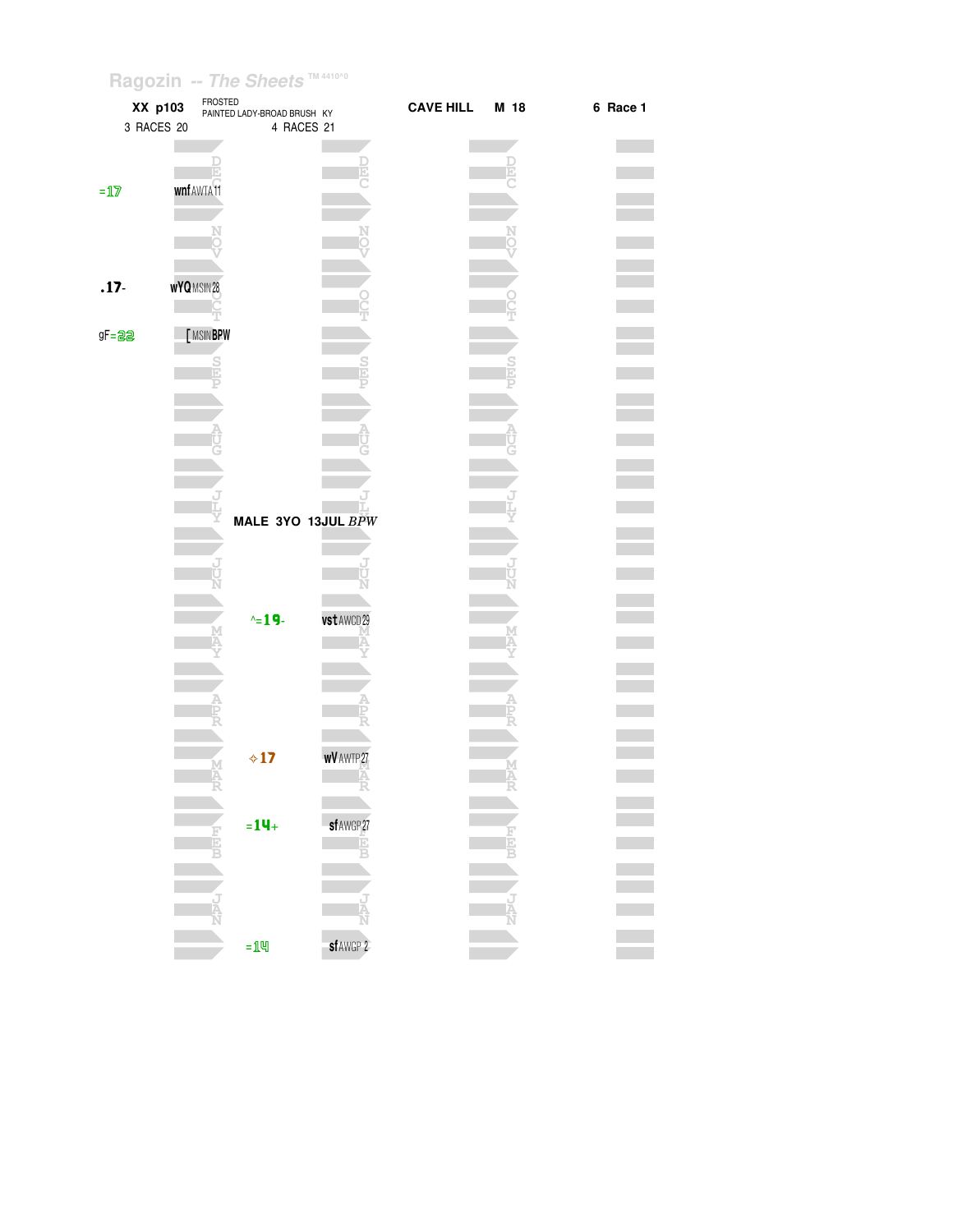| XX p104                              | PAYNTER            | INDIAN CEE-INDIAN CHARLIE KY | <b>CEES GET DEGREES</b> | M 18 | 6 Race 1 |
|--------------------------------------|--------------------|------------------------------|-------------------------|------|----------|
| 5 RACES 20                           |                    | 6 RACES 21                   |                         |      |          |
|                                      |                    |                              |                         |      |          |
|                                      |                    |                              |                         |      |          |
| $9 = 29$ "                           | VMSFG19            |                              |                         |      |          |
|                                      |                    |                              |                         |      |          |
| $rF - 17 -$                          | VQTMSFG29          |                              |                         |      |          |
|                                      |                    |                              |                         |      |          |
|                                      |                    |                              |                         |      |          |
|                                      |                    |                              |                         |      |          |
| $920-$                               | vQMSCD +           |                              |                         |      |          |
| $26 -$                               | Y MSKE18           |                              |                         |      |          |
|                                      |                    |                              |                         |      |          |
|                                      |                    |                              |                         |      |          |
| $\mathbf{=}\mathbf{22}^{\mathrm{n}}$ | <b>Vst MSCDMLI</b> |                              |                         |      |          |
|                                      | D                  |                              |                         |      |          |
|                                      |                    |                              |                         |      |          |
|                                      |                    |                              |                         |      |          |
|                                      |                    |                              |                         |      |          |
|                                      |                    |                              |                         |      |          |
|                                      |                    |                              |                         |      |          |
|                                      |                    |                              |                         |      |          |
|                                      |                    |                              |                         |      |          |
|                                      |                    | MALE 3YO 13JUL MLI           |                         |      |          |
|                                      |                    |                              |                         |      |          |
|                                      |                    |                              |                         |      |          |
|                                      |                    |                              |                         |      |          |
|                                      |                    |                              |                         |      |          |
|                                      |                    |                              |                         |      |          |
|                                      |                    | $=18+$                       | vL AWCD 30              |      |          |
|                                      |                    |                              |                         |      |          |
|                                      |                    |                              |                         |      |          |
|                                      |                    |                              |                         |      |          |
|                                      |                    | $= 16 -$                     | Tn AWCD 24              |      |          |
|                                      |                    |                              |                         |      |          |
|                                      |                    |                              |                         |      |          |
|                                      |                    |                              |                         |      |          |
|                                      |                    | $9 = 16$                     | <b>WMSFG27</b>          |      |          |
|                                      | Ä                  |                              |                         |      |          |
|                                      |                    |                              |                         |      |          |
|                                      |                    | $\!=\!19$                    | MSSH 4                  |      |          |
|                                      | Е                  |                              |                         |      |          |
|                                      |                    |                              |                         |      |          |
|                                      |                    | $\scriptstyle\bullet 15"$    | QMSFG 6                 |      |          |
|                                      |                    |                              |                         |      |          |
|                                      |                    |                              |                         |      |          |
|                                      |                    | $17-$                        | QMSFG14                 |      |          |
|                                      |                    |                              |                         |      |          |
|                                      |                    |                              |                         |      |          |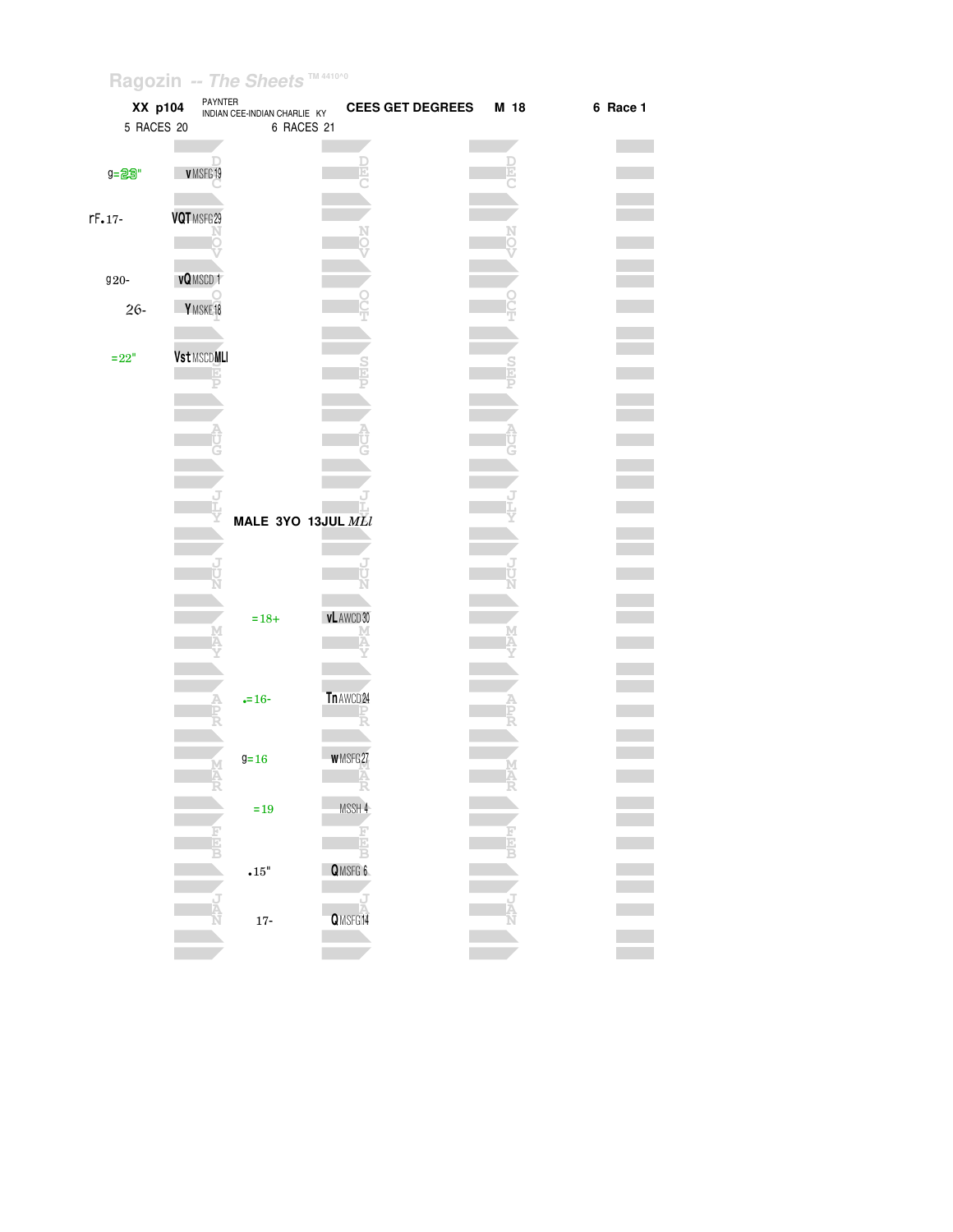| XX p105                         | RUNHAPPY         | CHARMING N LOVABLE-HORSE CHESTNUT-SA KY | <b>CIRCUS</b><br>M 18 | 6 Race 1 |
|---------------------------------|------------------|-----------------------------------------|-----------------------|----------|
| 2 RACES 20                      |                  | 1 RACE 21                               |                       |          |
|                                 |                  |                                         |                       |          |
|                                 |                  |                                         |                       |          |
|                                 |                  |                                         |                       |          |
|                                 |                  |                                         |                       |          |
|                                 |                  |                                         |                       |          |
|                                 |                  |                                         |                       |          |
| $G \widetilde{\phantom{a}}$ 23" | vT 50CDMAS       |                                         |                       |          |
|                                 |                  |                                         |                       |          |
|                                 |                  |                                         |                       |          |
|                                 |                  |                                         |                       |          |
| $31+$                           | <b>VTMSGPJCS</b> |                                         |                       |          |
|                                 |                  |                                         |                       |          |
|                                 |                  |                                         |                       |          |
|                                 |                  |                                         |                       |          |
|                                 |                  |                                         |                       |          |
|                                 |                  |                                         |                       |          |
|                                 |                  |                                         |                       |          |
|                                 |                  | MALE 3YO 13JUL MAS                      |                       |          |
|                                 |                  |                                         |                       |          |
|                                 |                  |                                         |                       |          |
|                                 |                  |                                         |                       |          |
|                                 |                  |                                         |                       |          |
|                                 |                  |                                         |                       |          |
|                                 |                  |                                         |                       |          |
|                                 |                  |                                         |                       |          |
|                                 |                  |                                         |                       |          |
|                                 |                  |                                         |                       |          |
|                                 |                  |                                         |                       |          |
|                                 |                  |                                         |                       |          |
|                                 |                  |                                         |                       |          |
|                                 |                  |                                         |                       |          |
|                                 |                  |                                         |                       |          |
|                                 |                  |                                         |                       |          |
|                                 |                  |                                         |                       |          |
|                                 |                  |                                         |                       |          |
|                                 |                  |                                         | ل<br>آ                |          |
|                                 |                  | WY15FG6                                 |                       |          |
|                                 | $F17+$           |                                         |                       |          |
|                                 |                  |                                         |                       |          |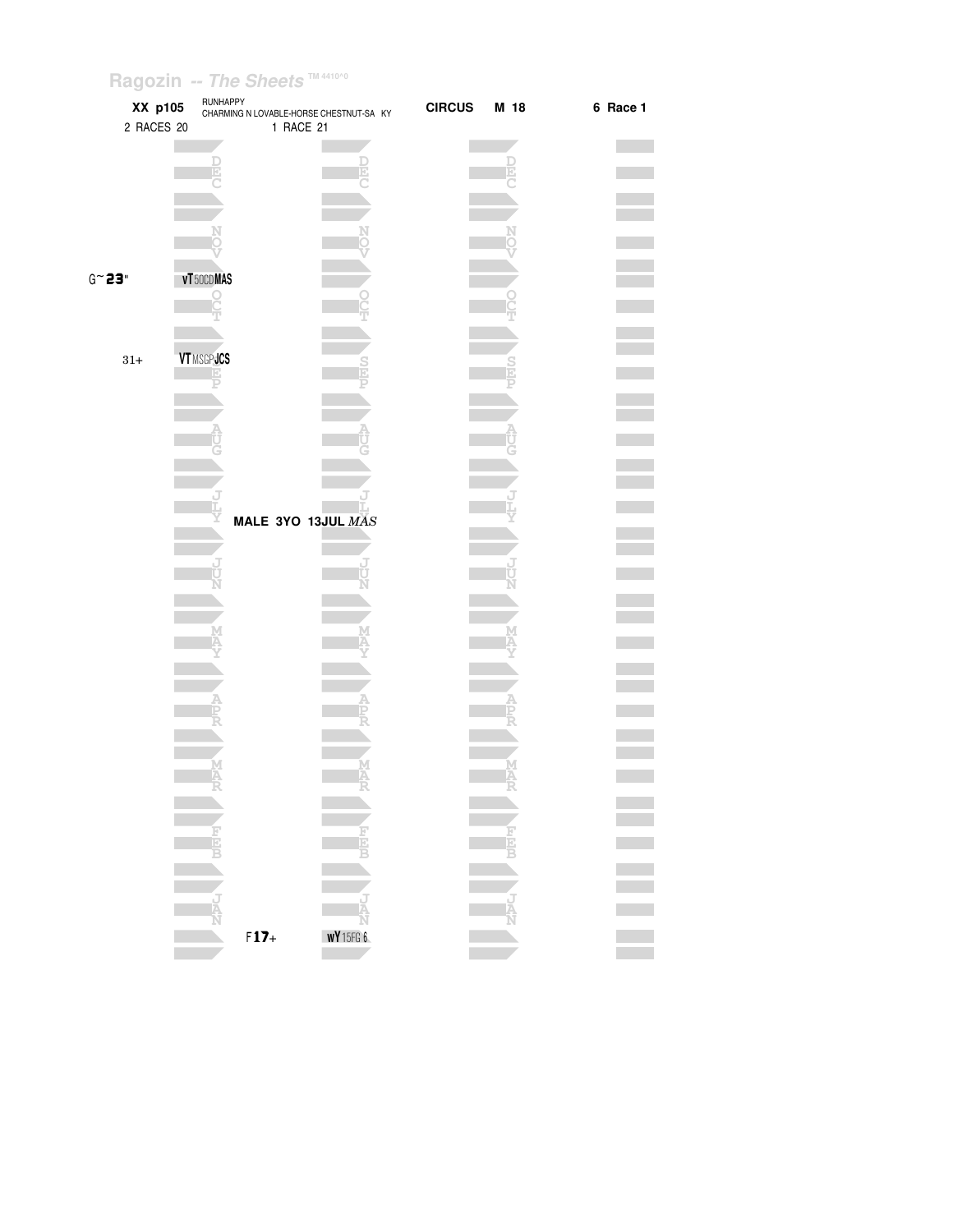| XX p106 | <b>INTO MISCHIEF</b><br>STORM NOW-TIZNOW NY<br>4 RACES 21 |                | CITY MISCHIEF M 18 | 6 Race 1 |
|---------|-----------------------------------------------------------|----------------|--------------------|----------|
|         |                                                           |                |                    |          |
|         |                                                           |                |                    |          |
|         |                                                           |                |                    |          |
|         |                                                           |                |                    |          |
|         |                                                           |                |                    |          |
|         |                                                           |                |                    |          |
|         |                                                           |                |                    |          |
|         |                                                           |                |                    |          |
|         |                                                           |                |                    |          |
|         |                                                           |                |                    |          |
|         |                                                           |                |                    |          |
|         |                                                           |                |                    |          |
|         |                                                           |                |                    |          |
|         |                                                           |                |                    |          |
|         |                                                           |                |                    |          |
|         |                                                           |                |                    |          |
|         |                                                           |                |                    |          |
|         |                                                           |                |                    |          |
|         |                                                           |                |                    |          |
|         |                                                           |                |                    |          |
|         |                                                           |                |                    |          |
|         |                                                           |                |                    |          |
|         |                                                           |                |                    |          |
|         |                                                           |                |                    |          |
|         |                                                           |                |                    |          |
|         | MALE 3YO 13JUL $\overline{MCe}$                           |                |                    |          |
|         |                                                           |                |                    |          |
|         |                                                           |                |                    |          |
|         |                                                           |                |                    |          |
|         |                                                           |                |                    |          |
|         |                                                           |                |                    |          |
|         |                                                           |                |                    |          |
|         |                                                           |                |                    |          |
|         |                                                           |                |                    |          |
|         |                                                           |                |                    |          |
|         |                                                           |                |                    |          |
|         |                                                           |                |                    |          |
|         |                                                           |                |                    |          |
|         | $\frac{1}{2}$ 14                                          | vtf AWAQ17     |                    |          |
|         |                                                           |                |                    |          |
|         |                                                           |                |                    |          |
|         |                                                           |                |                    |          |
|         |                                                           |                |                    |          |
|         |                                                           |                |                    |          |
|         | $=17$                                                     | <b>wTMSFG6</b> |                    |          |
|         |                                                           |                |                    |          |
|         |                                                           |                |                    |          |
|         |                                                           |                |                    |          |
|         | $.17+$                                                    | YQMSFG 6       |                    |          |
|         |                                                           |                |                    |          |
|         |                                                           |                |                    |          |
|         | $F17"$                                                    | vQt[MSFGMCe    |                    |          |
|         |                                                           |                |                    |          |
|         |                                                           |                |                    |          |
|         |                                                           |                |                    |          |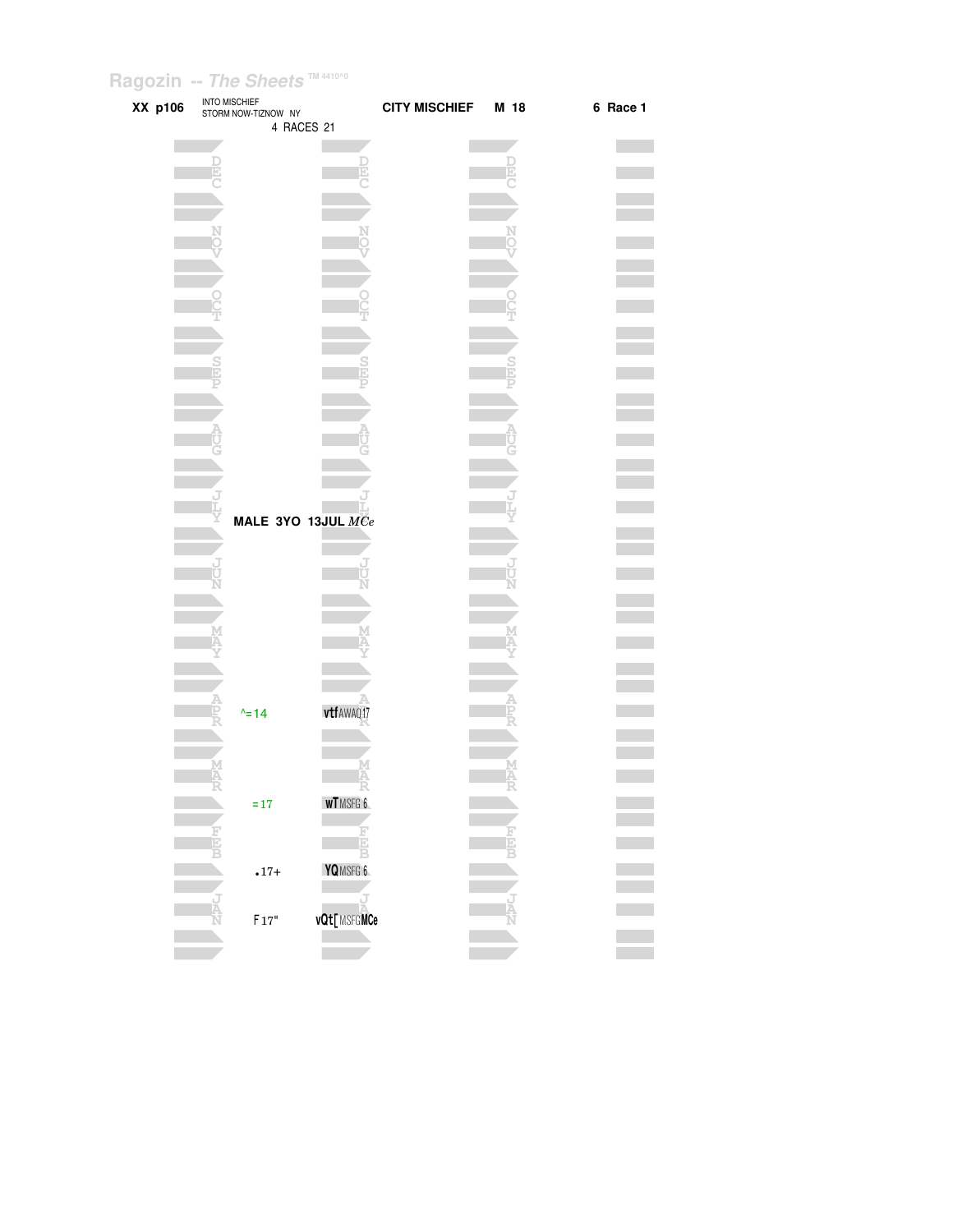| XX p107 | <b>TIZNOW</b><br>SOUTHERN STRIKE-SMART STRIKE KY |          | <b>CLARKSON</b>   | F 17            | 6 Race 1 |
|---------|--------------------------------------------------|----------|-------------------|-----------------|----------|
|         | 1 RACE 20                                        |          | 1 RACE 21         |                 |          |
|         |                                                  |          |                   |                 |          |
|         |                                                  |          |                   |                 |          |
|         |                                                  |          |                   |                 |          |
|         |                                                  |          |                   |                 |          |
|         |                                                  |          |                   |                 |          |
|         |                                                  |          |                   |                 |          |
|         |                                                  |          |                   |                 |          |
|         |                                                  |          |                   |                 |          |
|         |                                                  |          |                   |                 |          |
|         |                                                  |          |                   |                 |          |
|         |                                                  |          |                   |                 |          |
|         |                                                  |          |                   |                 |          |
|         |                                                  |          |                   |                 |          |
|         |                                                  |          |                   |                 |          |
|         |                                                  |          |                   |                 |          |
|         |                                                  |          |                   |                 |          |
|         |                                                  |          |                   |                 |          |
|         |                                                  |          |                   |                 |          |
|         | $GF\Leftrightarrow 18+$                          | YMSWOMCe |                   |                 |          |
|         |                                                  |          |                   |                 |          |
|         |                                                  |          |                   |                 |          |
|         |                                                  |          |                   |                 |          |
|         |                                                  |          |                   |                 |          |
|         |                                                  |          |                   |                 |          |
|         |                                                  |          |                   |                 |          |
|         |                                                  |          | F/M 4YO 13JUL ERR |                 |          |
|         |                                                  |          |                   |                 |          |
|         |                                                  |          |                   |                 |          |
|         |                                                  |          |                   |                 |          |
|         |                                                  |          |                   |                 |          |
|         |                                                  |          |                   |                 |          |
|         |                                                  |          |                   |                 |          |
|         |                                                  |          |                   |                 |          |
|         |                                                  |          |                   |                 |          |
|         |                                                  |          |                   |                 |          |
|         |                                                  |          | 18                | <b>WMSMNERR</b> |          |
|         |                                                  |          |                   |                 |          |
|         |                                                  |          |                   |                 |          |
|         |                                                  |          |                   |                 |          |
|         |                                                  |          |                   |                 |          |
|         |                                                  |          |                   |                 |          |
|         |                                                  |          |                   |                 |          |
|         |                                                  |          |                   |                 |          |
|         |                                                  |          |                   |                 |          |
|         |                                                  |          |                   |                 |          |
|         |                                                  |          |                   |                 |          |
|         |                                                  |          |                   |                 | Ē        |
|         |                                                  |          |                   |                 |          |
|         |                                                  |          |                   |                 |          |
|         |                                                  |          |                   |                 |          |
|         |                                                  |          |                   |                 |          |
|         |                                                  |          |                   |                 |          |
|         |                                                  |          |                   |                 |          |
|         |                                                  |          |                   |                 |          |
|         |                                                  |          |                   |                 |          |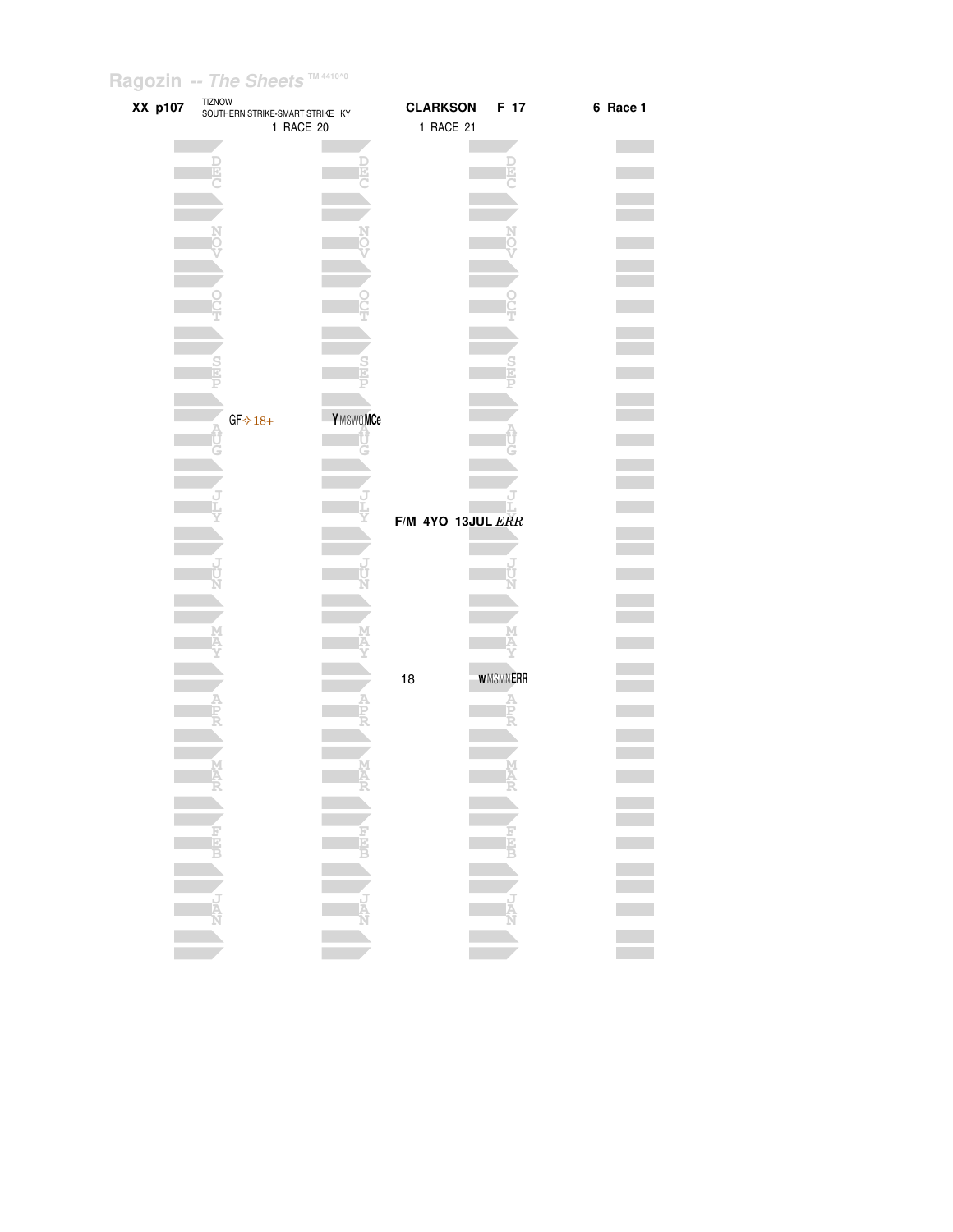|            |           | <b>SKY MESA</b> | MUCH OBLIGED-KINGMAMBO KY      |                         | <b>CLEAR AS DAY</b>                              |                     | F 16          |        |                    |  |
|------------|-----------|-----------------|--------------------------------|-------------------------|--------------------------------------------------|---------------------|---------------|--------|--------------------|--|
|            | 1 RACE 18 |                 | 4 RACES 19                     |                         | 6 RACES 20                                       |                     |               |        | 3 RACES 21         |  |
|            |           |                 |                                |                         |                                                  |                     |               |        | <b>F/M 5YO</b>     |  |
|            |           |                 |                                |                         |                                                  |                     |               |        |                    |  |
|            |           |                 |                                |                         |                                                  |                     |               |        |                    |  |
|            |           |                 |                                |                         |                                                  |                     |               |        |                    |  |
|            |           |                 |                                |                         |                                                  |                     |               |        |                    |  |
|            |           |                 |                                |                         |                                                  |                     |               |        |                    |  |
|            |           |                 |                                |                         |                                                  |                     |               |        |                    |  |
|            |           |                 |                                |                         |                                                  |                     |               |        |                    |  |
|            |           |                 |                                |                         |                                                  |                     |               |        |                    |  |
|            |           |                 |                                |                         |                                                  |                     |               |        |                    |  |
|            |           |                 |                                |                         | $27 -$                                           | <b>VAWKE 2</b>      |               |        |                    |  |
|            |           |                 |                                | S                       |                                                  |                     | $\frac{S}{E}$ |        |                    |  |
|            |           |                 |                                |                         |                                                  |                     | Þ             |        |                    |  |
|            |           |                 |                                |                         |                                                  |                     |               |        |                    |  |
|            |           |                 |                                |                         | $=17$                                            | <b>VAWMNERR</b>     |               |        |                    |  |
| $F = 22 +$ |           | Y\$MSLRMSm      |                                |                         |                                                  |                     |               |        |                    |  |
|            |           |                 |                                |                         |                                                  |                     |               |        |                    |  |
|            |           |                 |                                |                         |                                                  |                     |               |        |                    |  |
|            |           |                 |                                |                         |                                                  |                     |               |        |                    |  |
|            |           |                 |                                |                         |                                                  |                     |               |        |                    |  |
|            |           |                 |                                |                         |                                                  |                     |               |        |                    |  |
|            |           |                 |                                |                         |                                                  |                     |               | .24    | <b>VQf</b> 10MN 30 |  |
|            |           |                 |                                |                         |                                                  |                     |               |        |                    |  |
|            |           |                 |                                |                         |                                                  |                     |               |        |                    |  |
|            |           |                 |                                |                         |                                                  |                     |               |        |                    |  |
|            |           |                 |                                |                         |                                                  |                     |               | $= 20$ | Y 16IN 24          |  |
|            |           |                 |                                |                         |                                                  |                     |               |        |                    |  |
|            |           |                 |                                |                         | $=\underline{\mathbb{1}}\overline{\mathbb{Z}}$   | WY AWTA 6           |               |        |                    |  |
|            |           |                 |                                |                         |                                                  |                     |               |        |                    |  |
|            |           |                 | $=$ 18-                        | MSTA17                  |                                                  |                     |               |        |                    |  |
|            |           |                 |                                |                         | $=\underline{\mathbf{1}}\ensuremath{\mathbf{7}}$ | WYMSTA <sup>8</sup> |               |        |                    |  |
|            |           |                 |                                |                         |                                                  |                     |               |        | Y AWTP 25          |  |
|            |           |                 |                                | М                       |                                                  |                     | <b>MAR</b>    | r⊹20   |                    |  |
|            |           | A<br>R          | $= 20 +$                       | MSSH15                  |                                                  |                     |               |        |                    |  |
|            |           |                 |                                |                         | $= 19 -$                                         | MSTA 6              |               |        |                    |  |
|            |           |                 |                                |                         |                                                  |                     |               |        |                    |  |
|            |           |                 |                                | $t$ MSFG $\overline{9}$ |                                                  |                     |               |        |                    |  |
|            |           |                 | $= 20^\circ$                   |                         |                                                  |                     |               |        |                    |  |
|            |           |                 |                                |                         |                                                  |                     |               |        |                    |  |
|            |           |                 |                                | Ą                       | $= 17$                                           | vt]MSTA17           |               |        |                    |  |
|            |           |                 |                                |                         |                                                  |                     |               |        |                    |  |
|            |           |                 | $\mathsf{r}{\boldsymbol{.}}23$ | YQMSFG 1                |                                                  |                     |               |        |                    |  |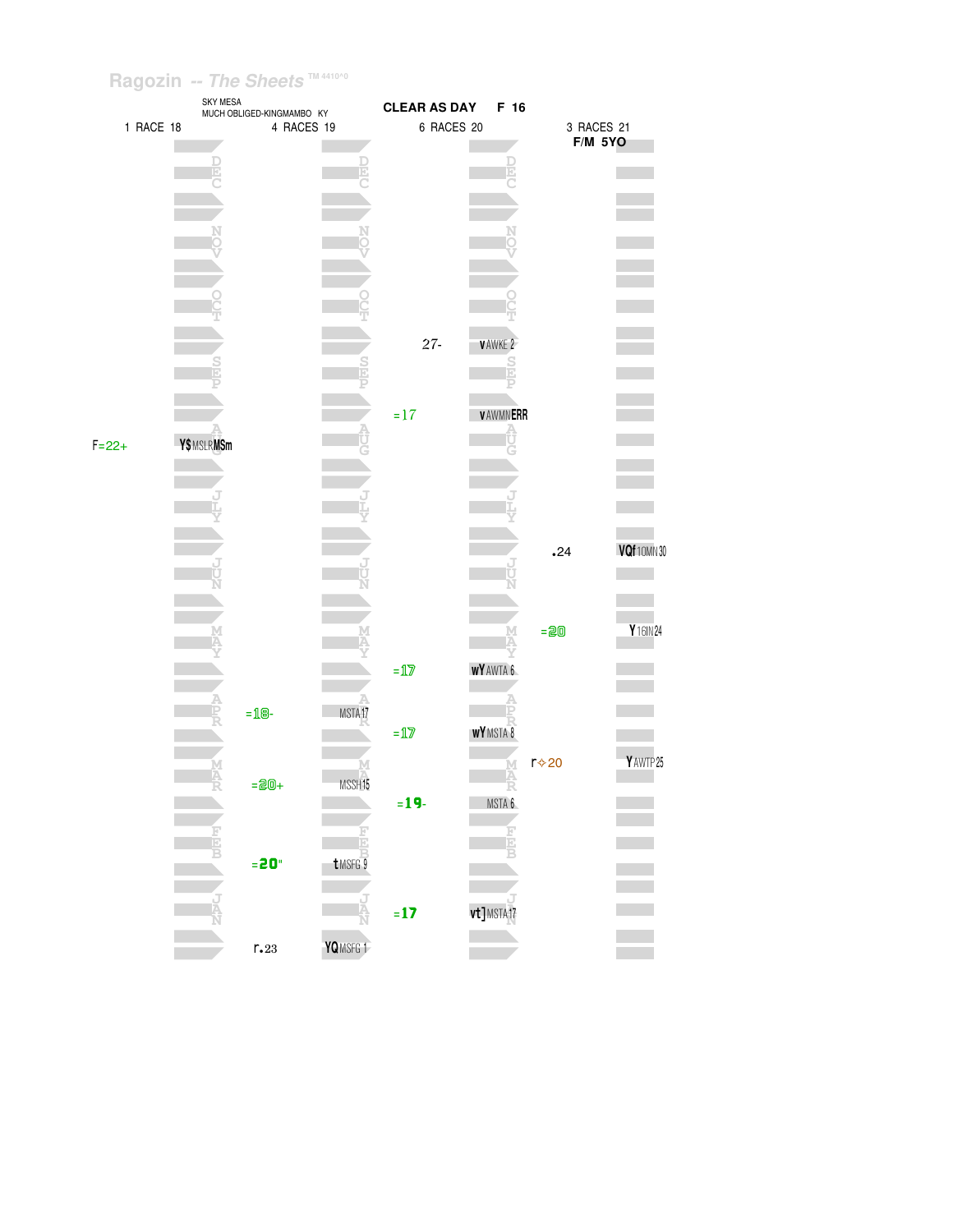| XX p8<br>3 RACES 20 | STREET BOSS | GOZLAN-TIZNOW KY<br>5 RACES 21       |                | <b>COMMANDEER</b> | M 18 | 6 Race 2 |
|---------------------|-------------|--------------------------------------|----------------|-------------------|------|----------|
|                     |             |                                      |                |                   |      |          |
| 25"                 | MSTA27      |                                      |                |                   |      |          |
| $26+$               | YMSCD25     |                                      |                |                   |      |          |
| 23                  | YMSHAEHy    |                                      |                |                   |      |          |
|                     |             |                                      |                |                   |      |          |
|                     |             | MALE 3YO 13JUL EHy<br>$\diamond$ 21+ | VAWAP 4        |                   |      |          |
|                     |             | $\diamond 11"$                       | VAWAP21        |                   |      |          |
|                     |             | g19                                  | V AWIN 26      |                   |      |          |
|                     | M<br>A      | $F16+$                               | wt MSTA 2<br>Α |                   |      |          |
|                     |             |                                      |                |                   |      |          |
|                     |             | 16+                                  | VMSTA 6        |                   |      |          |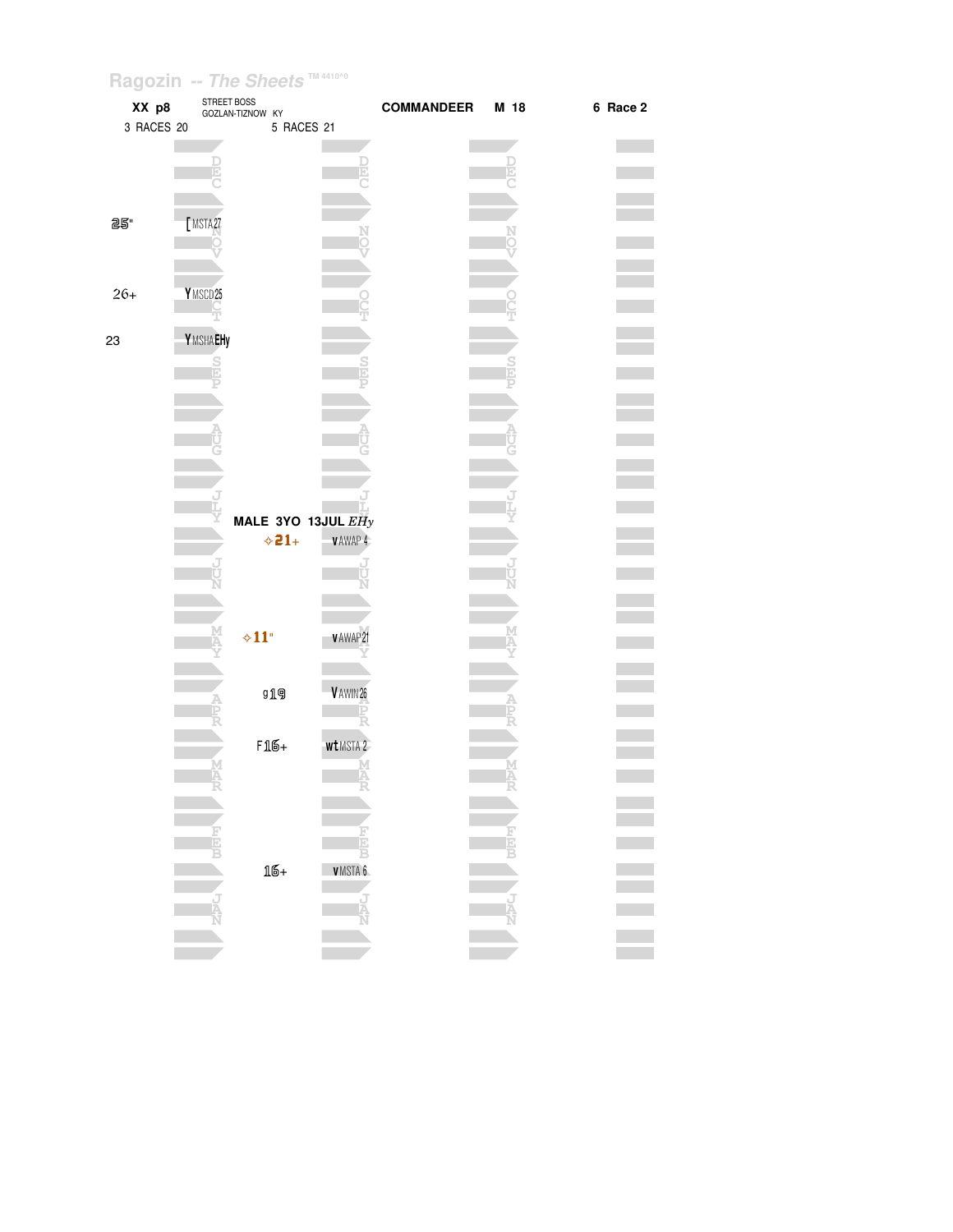| XX p110 |   | THE FACTOR<br>EMPERESSE-EMPIRE MAKER KY<br>3 RACES 21 |             | <b>COMMON BOND</b> | M 18   | 6 Race 1 |
|---------|---|-------------------------------------------------------|-------------|--------------------|--------|----------|
|         |   |                                                       |             |                    |        |          |
|         |   |                                                       |             |                    |        |          |
|         |   |                                                       |             |                    |        |          |
|         |   |                                                       |             |                    |        |          |
|         |   |                                                       |             |                    |        |          |
|         |   |                                                       |             |                    |        |          |
|         |   |                                                       |             |                    |        |          |
|         |   |                                                       |             |                    |        |          |
|         |   |                                                       |             |                    |        |          |
|         |   |                                                       |             |                    |        |          |
|         |   |                                                       |             |                    |        |          |
|         |   |                                                       |             |                    |        |          |
|         |   |                                                       |             |                    |        |          |
|         |   |                                                       |             |                    |        |          |
|         |   |                                                       |             |                    |        |          |
|         |   |                                                       |             |                    |        |          |
|         |   |                                                       |             |                    |        |          |
|         |   |                                                       |             |                    |        |          |
|         |   |                                                       |             |                    |        |          |
|         |   | MALE 3YO 13JUL MSm                                    |             |                    |        |          |
|         |   |                                                       |             |                    |        |          |
|         |   | $~\sim$ 25+                                           | wvQ AWDE 23 |                    |        |          |
|         |   |                                                       |             |                    |        |          |
|         |   |                                                       |             |                    |        |          |
|         |   |                                                       |             |                    |        |          |
|         |   |                                                       |             |                    |        |          |
|         |   |                                                       |             |                    |        |          |
|         |   |                                                       |             |                    |        |          |
|         |   |                                                       |             |                    |        |          |
|         |   |                                                       |             |                    |        |          |
|         |   | $=14^{\circ}$                                         | t MSTA 3    |                    |        |          |
|         |   |                                                       |             |                    |        |          |
|         | M |                                                       | M<br>A      |                    | M<br>A |          |
|         |   |                                                       |             |                    |        |          |
|         |   | $F=17$                                                | Y[MSTAMSm   |                    |        |          |
|         | 青 |                                                       | Ė           |                    |        |          |
|         |   |                                                       |             |                    |        |          |
|         |   |                                                       |             |                    |        |          |
|         |   |                                                       |             |                    |        |          |
|         |   |                                                       |             |                    |        |          |
|         |   |                                                       |             |                    |        |          |
|         |   |                                                       |             |                    |        |          |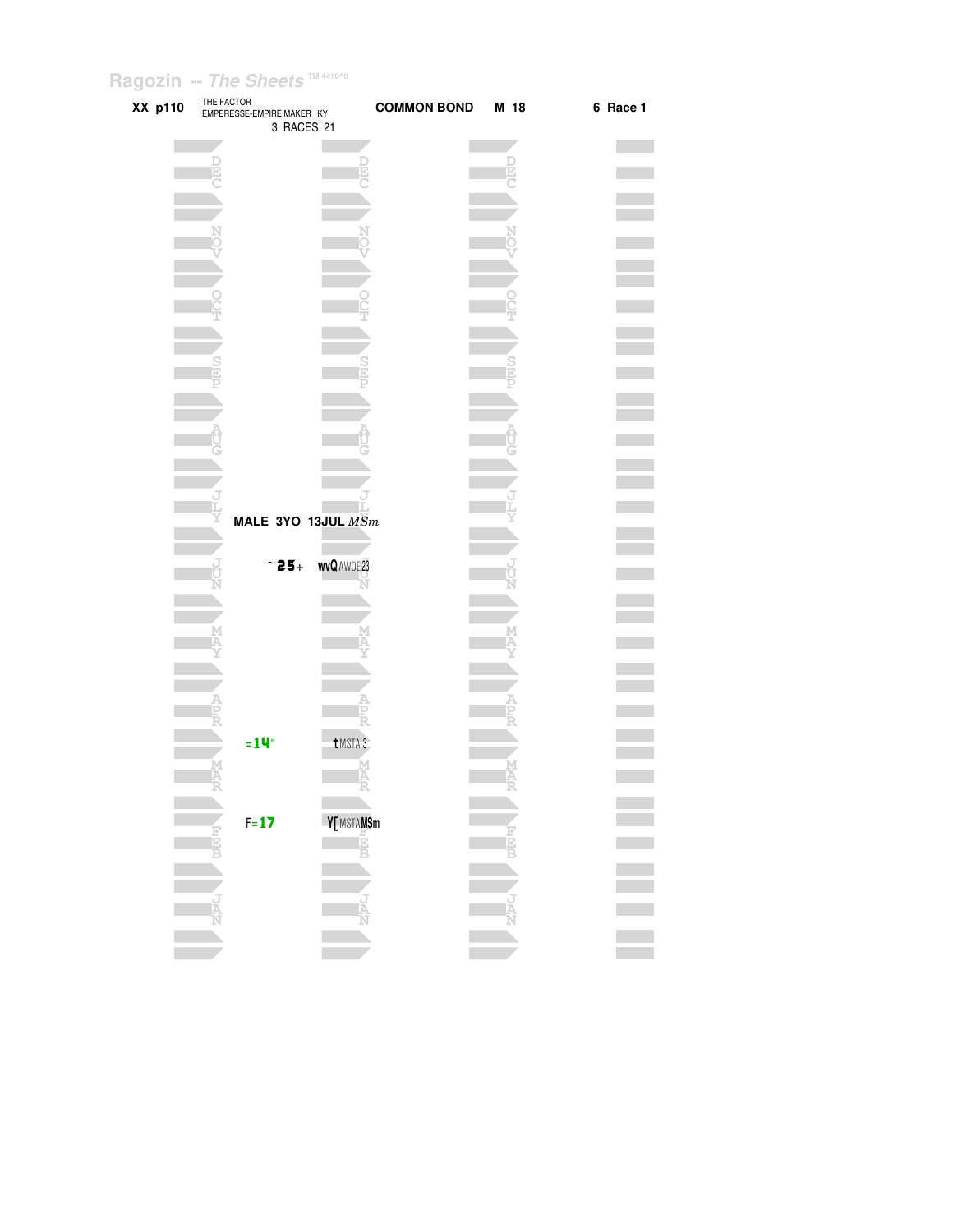| XX p111 |              | SUPER SAVER<br>MYSTERY TRIP-BELONG TO ME KY<br>3 RACES 21 | <b>CONUNDRUM</b> | M 18        | 6 Race 1 |
|---------|--------------|-----------------------------------------------------------|------------------|-------------|----------|
|         | Ē            |                                                           |                  | l<br>E      |          |
|         |              |                                                           |                  |             |          |
|         |              |                                                           |                  |             |          |
|         |              |                                                           |                  |             |          |
|         |              |                                                           |                  |             |          |
|         |              |                                                           |                  |             |          |
|         |              |                                                           |                  |             |          |
|         |              | MALE 3YO 13JUL JRM                                        |                  |             |          |
|         | ť            |                                                           |                  |             |          |
|         |              |                                                           |                  |             |          |
|         |              |                                                           |                  |             |          |
|         |              | V[MSIN27<br>$920 +$                                       |                  |             |          |
|         |              | $\lozenge$ 19<br>VMSTP27                                  |                  |             |          |
|         | A            |                                                           |                  | M<br>A      |          |
|         | É            |                                                           | <b>FIELE</b>     | <b>THE</b>  |          |
|         | Ŕ<br>$F*16-$ | <b>VMSTPJRM</b>                                           |                  | J<br>A<br>N |          |
|         |              |                                                           | Ñ                |             |          |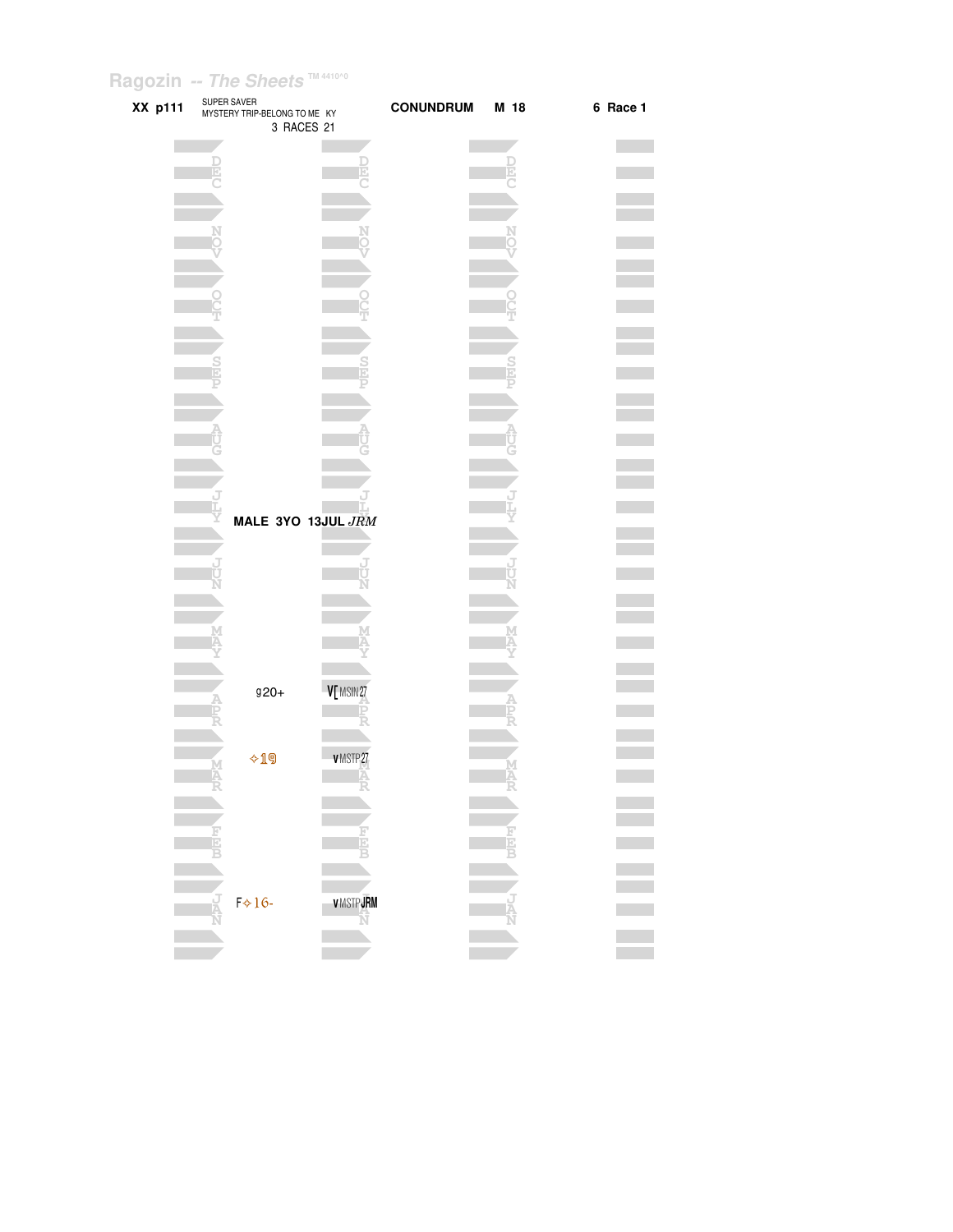| XX p112<br>1 RACE 20 | <b>INTO MISCHIEF</b><br>MISS CORONADO-CORONADO'S QUEST KY<br>0 RACES 21                                                                                                                                                                                                                                                                                                                                                                                                                                                                                                                | <b>CORRIGAN</b> | M 18 | 6 Race 1         |
|----------------------|----------------------------------------------------------------------------------------------------------------------------------------------------------------------------------------------------------------------------------------------------------------------------------------------------------------------------------------------------------------------------------------------------------------------------------------------------------------------------------------------------------------------------------------------------------------------------------------|-----------------|------|------------------|
|                      |                                                                                                                                                                                                                                                                                                                                                                                                                                                                                                                                                                                        |                 |      |                  |
|                      |                                                                                                                                                                                                                                                                                                                                                                                                                                                                                                                                                                                        |                 |      |                  |
|                      |                                                                                                                                                                                                                                                                                                                                                                                                                                                                                                                                                                                        |                 |      |                  |
|                      |                                                                                                                                                                                                                                                                                                                                                                                                                                                                                                                                                                                        |                 |      |                  |
|                      |                                                                                                                                                                                                                                                                                                                                                                                                                                                                                                                                                                                        |                 |      |                  |
|                      |                                                                                                                                                                                                                                                                                                                                                                                                                                                                                                                                                                                        |                 |      |                  |
|                      |                                                                                                                                                                                                                                                                                                                                                                                                                                                                                                                                                                                        |                 |      |                  |
|                      |                                                                                                                                                                                                                                                                                                                                                                                                                                                                                                                                                                                        |                 |      |                  |
|                      |                                                                                                                                                                                                                                                                                                                                                                                                                                                                                                                                                                                        |                 |      |                  |
|                      |                                                                                                                                                                                                                                                                                                                                                                                                                                                                                                                                                                                        |                 |      |                  |
|                      |                                                                                                                                                                                                                                                                                                                                                                                                                                                                                                                                                                                        |                 |      |                  |
|                      |                                                                                                                                                                                                                                                                                                                                                                                                                                                                                                                                                                                        |                 |      |                  |
| $34 +$               | vQ\$MSDEMSm                                                                                                                                                                                                                                                                                                                                                                                                                                                                                                                                                                            |                 |      |                  |
|                      |                                                                                                                                                                                                                                                                                                                                                                                                                                                                                                                                                                                        |                 |      |                  |
|                      |                                                                                                                                                                                                                                                                                                                                                                                                                                                                                                                                                                                        |                 |      |                  |
|                      |                                                                                                                                                                                                                                                                                                                                                                                                                                                                                                                                                                                        |                 |      |                  |
|                      | MALE 3YO 13JUL MSm                                                                                                                                                                                                                                                                                                                                                                                                                                                                                                                                                                     |                 |      |                  |
|                      |                                                                                                                                                                                                                                                                                                                                                                                                                                                                                                                                                                                        |                 |      |                  |
|                      |                                                                                                                                                                                                                                                                                                                                                                                                                                                                                                                                                                                        |                 |      |                  |
|                      |                                                                                                                                                                                                                                                                                                                                                                                                                                                                                                                                                                                        |                 |      |                  |
|                      |                                                                                                                                                                                                                                                                                                                                                                                                                                                                                                                                                                                        |                 |      |                  |
|                      |                                                                                                                                                                                                                                                                                                                                                                                                                                                                                                                                                                                        |                 |      |                  |
|                      |                                                                                                                                                                                                                                                                                                                                                                                                                                                                                                                                                                                        |                 |      |                  |
|                      |                                                                                                                                                                                                                                                                                                                                                                                                                                                                                                                                                                                        |                 |      |                  |
|                      |                                                                                                                                                                                                                                                                                                                                                                                                                                                                                                                                                                                        |                 |      |                  |
|                      |                                                                                                                                                                                                                                                                                                                                                                                                                                                                                                                                                                                        |                 |      |                  |
|                      |                                                                                                                                                                                                                                                                                                                                                                                                                                                                                                                                                                                        |                 |      |                  |
|                      |                                                                                                                                                                                                                                                                                                                                                                                                                                                                                                                                                                                        |                 |      |                  |
|                      |                                                                                                                                                                                                                                                                                                                                                                                                                                                                                                                                                                                        |                 |      |                  |
|                      |                                                                                                                                                                                                                                                                                                                                                                                                                                                                                                                                                                                        |                 |      |                  |
|                      |                                                                                                                                                                                                                                                                                                                                                                                                                                                                                                                                                                                        |                 |      |                  |
|                      |                                                                                                                                                                                                                                                                                                                                                                                                                                                                                                                                                                                        |                 |      |                  |
|                      |                                                                                                                                                                                                                                                                                                                                                                                                                                                                                                                                                                                        |                 |      |                  |
|                      |                                                                                                                                                                                                                                                                                                                                                                                                                                                                                                                                                                                        |                 |      |                  |
|                      |                                                                                                                                                                                                                                                                                                                                                                                                                                                                                                                                                                                        |                 |      |                  |
|                      | $\begin{array}{ c c c c }\hline \text{where} & \text{where} & \text{where} & \text{where} & \text{where} & \text{where} & \text{where} & \text{where} & \text{where} & \text{where} & \text{where} & \text{where} & \text{where} & \text{where } \text{ is the same, } \text{ and } \text{ is the same, } \text{ and } \text{ is the same, } \text{ and } \text{ is the same, } \text{ and } \text{ is the same, } \text{ and } \text{ is the same, } \text{ and } \text{ is the same, } \text{ is the same, } \text{ and } \text{ is the same, } \text{ is the same, } \text{ is the$ |                 |      | E<br>E<br>E<br>E |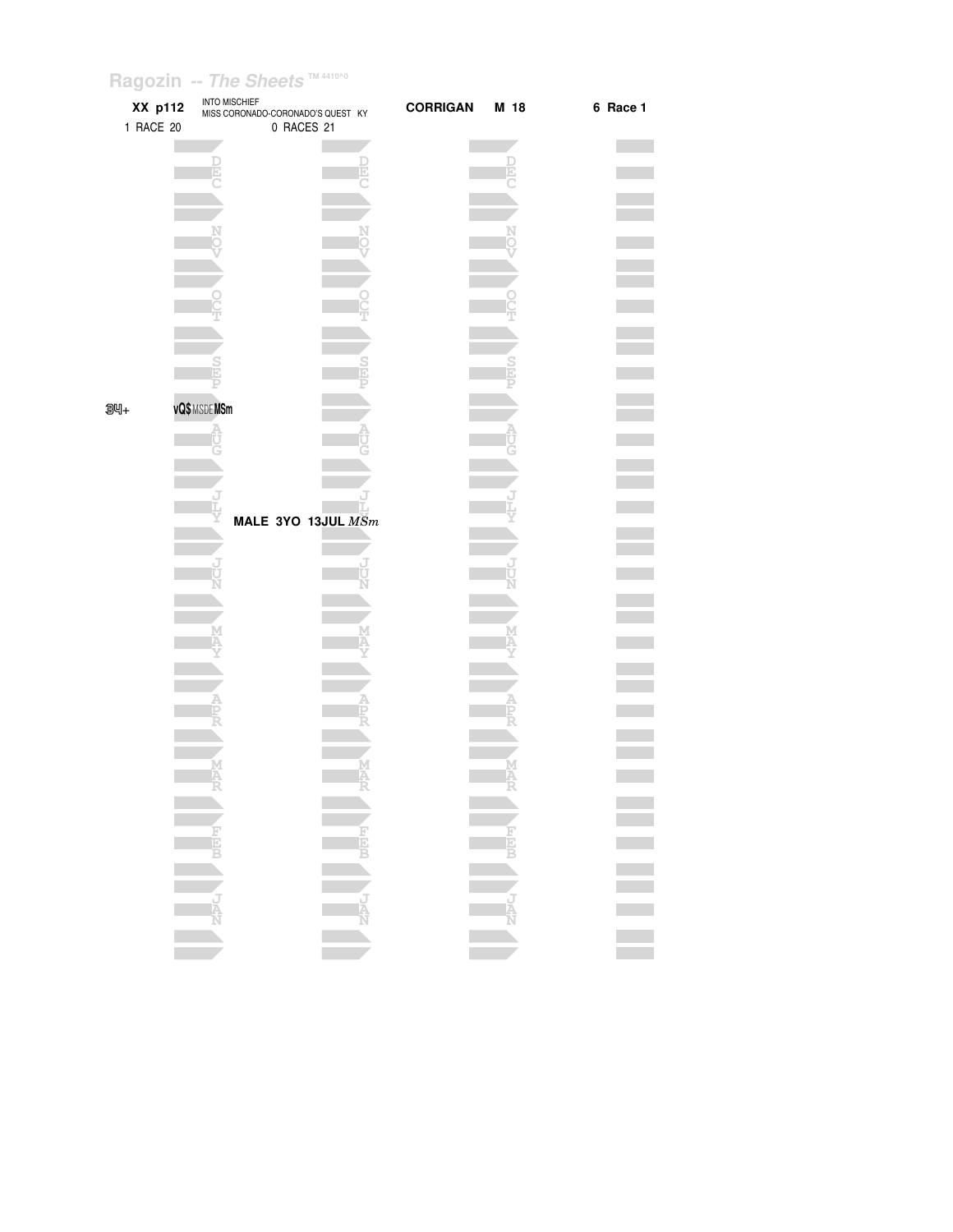| XX p113<br>1 RACE 20                 | <b>QUALITY ROAD</b> | 5 RACES 21                | WISS RED DELICIOUS-EMPIRE MAKER KY COURAGEOUSLY | M 18 | 6 Race 1 |
|--------------------------------------|---------------------|---------------------------|-------------------------------------------------|------|----------|
| $=\underline{\mathbb{1}}\mathbb{Z}+$ | [MSGPMCe            |                           |                                                 |      |          |
|                                      |                     |                           |                                                 |      |          |
|                                      |                     |                           |                                                 |      |          |
|                                      |                     |                           |                                                 |      |          |
|                                      |                     |                           |                                                 |      |          |
|                                      |                     |                           |                                                 |      |          |
|                                      |                     | MALE 3YO 13JUL MCe        |                                                 |      |          |
|                                      |                     | $= 18 +$                  | Y AWCD 24                                       |      |          |
|                                      |                     | $=14$ "                   | <b>wVs</b> 75CD 21                              |      |          |
|                                      |                     |                           |                                                 |      |          |
|                                      |                     | $=$ 18+                   | VMSGP28                                         |      |          |
|                                      |                     |                           |                                                 |      |          |
|                                      |                     | $\overline{\mathbb{S}^1}$ | YMSGP 6                                         |      |          |
|                                      |                     | $F = 29 -$                | YGMSGP16                                        |      |          |
|                                      |                     |                           |                                                 |      |          |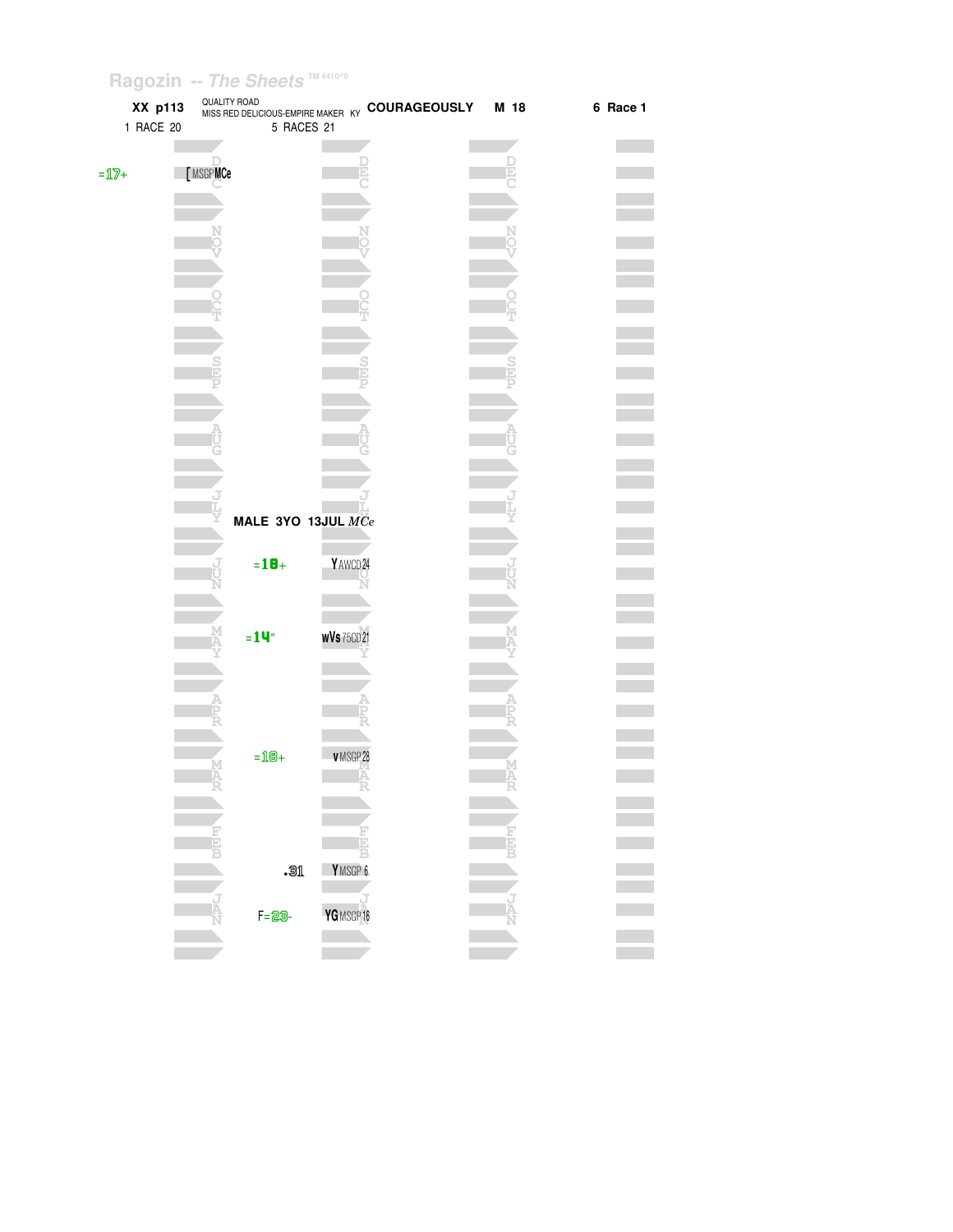| XX p114<br>1 RACE 20 | <b>INTO MISCHIEF</b><br>FLASHING-A.P.INDY KY<br>0 RACES 21 | <b>CRUMP</b> | M 18 | 6 Race 1 |
|----------------------|------------------------------------------------------------|--------------|------|----------|
|                      |                                                            |              |      |          |
|                      |                                                            |              |      |          |
|                      |                                                            |              |      |          |
|                      |                                                            |              |      |          |
|                      |                                                            |              |      |          |
|                      |                                                            |              |      |          |
| 32"                  | [MSCDBPW                                                   |              |      |          |
|                      |                                                            |              |      |          |
|                      |                                                            |              |      |          |
|                      | MALE 3YO 13JUL BPW                                         |              |      |          |
|                      |                                                            |              |      |          |
|                      |                                                            |              |      |          |
|                      |                                                            |              |      |          |
|                      |                                                            |              |      |          |
|                      |                                                            |              |      |          |
|                      | M<br>A                                                     |              |      |          |
|                      |                                                            |              | - 43 |          |
|                      |                                                            |              |      |          |
|                      |                                                            |              |      | E E E E  |
|                      |                                                            |              |      |          |
|                      |                                                            |              |      |          |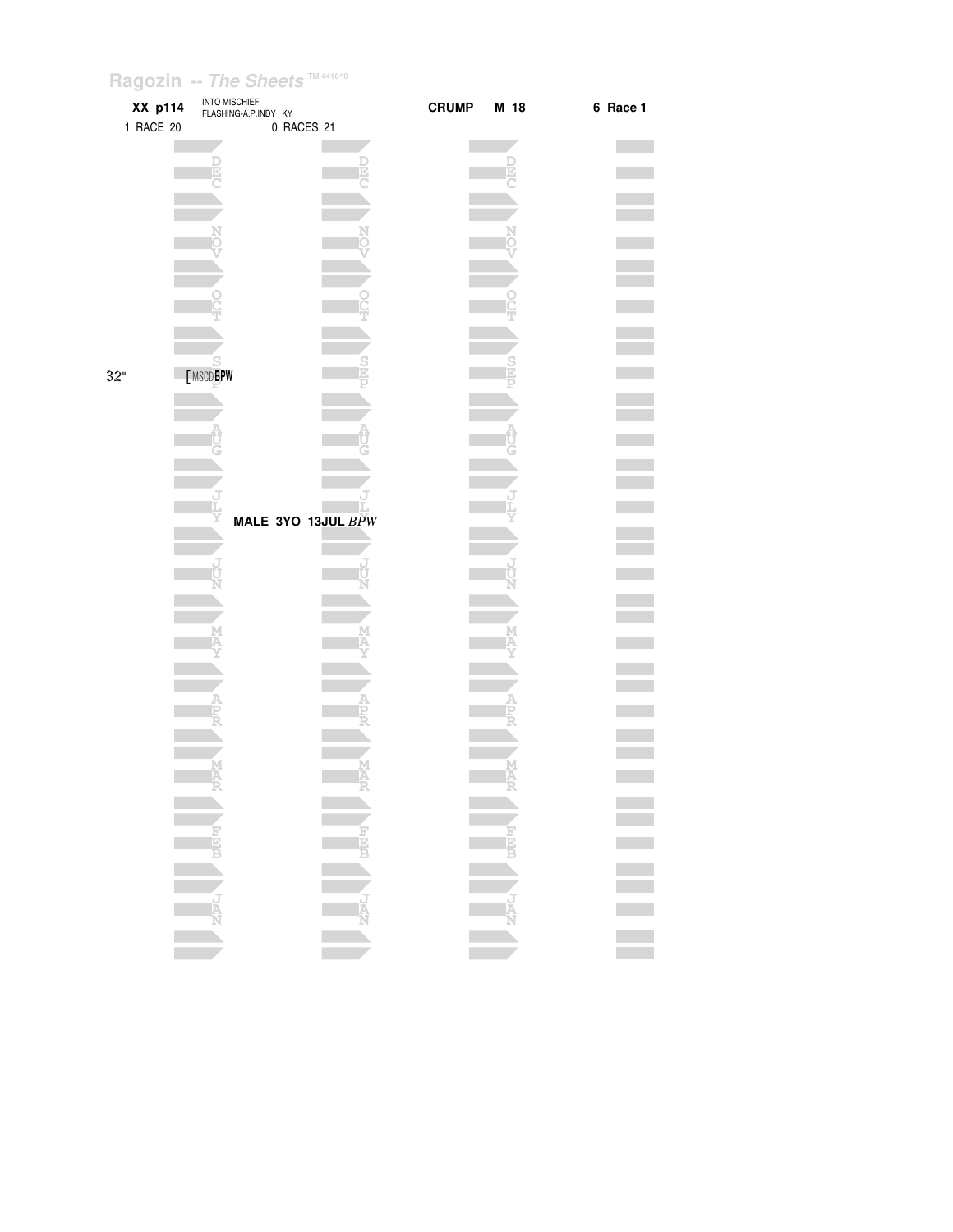| XX p115    |                    | CURLIN<br>SURPRISES WELCOMED-STORM CAT KY |                     | <b>CURLINESQUE</b> | F 17           | 6 Race 1 |
|------------|--------------------|-------------------------------------------|---------------------|--------------------|----------------|----------|
| 2 RACES 19 |                    | 2 RACES 20                                |                     | 3 RACES 21         |                |          |
|            |                    |                                           |                     |                    |                |          |
|            | F                  |                                           |                     |                    |                |          |
|            |                    |                                           |                     |                    | E              |          |
|            |                    |                                           |                     |                    |                |          |
|            |                    |                                           |                     |                    |                |          |
|            |                    |                                           |                     |                    |                |          |
|            |                    |                                           |                     |                    |                |          |
|            |                    |                                           |                     |                    |                |          |
| 21"        | AWCD <sub>27</sub> |                                           |                     |                    |                |          |
|            |                    |                                           |                     |                    |                |          |
|            |                    |                                           |                     |                    |                |          |
|            |                    |                                           |                     |                    |                |          |
| $F18"$     | WVMSCDCDX          |                                           |                     |                    | $\frac{S}{E}$  |          |
|            | F                  |                                           |                     |                    |                |          |
|            |                    |                                           |                     |                    |                |          |
|            |                    |                                           |                     |                    |                |          |
|            |                    |                                           |                     |                    |                |          |
|            |                    |                                           |                     |                    |                |          |
|            |                    |                                           |                     |                    |                |          |
|            |                    |                                           |                     |                    |                |          |
|            |                    |                                           |                     |                    |                |          |
|            |                    |                                           |                     | F/M 4YO 13JUL ERR  |                |          |
|            |                    |                                           |                     |                    |                |          |
|            |                    |                                           |                     |                    |                |          |
|            |                    |                                           |                     |                    |                |          |
|            |                    |                                           |                     | .20                | QAWBT 3        |          |
|            |                    | 920                                       | v AWCD 29           |                    |                |          |
|            |                    |                                           |                     |                    |                |          |
|            |                    |                                           |                     | 30                 | <b>JAWBT13</b> |          |
|            |                    |                                           |                     |                    |                |          |
|            |                    |                                           |                     |                    |                |          |
|            |                    |                                           |                     |                    |                |          |
|            |                    |                                           |                     |                    |                |          |
|            |                    |                                           |                     |                    |                |          |
|            |                    |                                           |                     | $30-$              | AWMVERR        |          |
|            |                    |                                           |                     |                    | Ê              |          |
|            |                    |                                           |                     |                    |                |          |
|            |                    | 20                                        | SAWGP <sub>28</sub> |                    |                |          |
|            |                    |                                           |                     |                    |                |          |
|            |                    |                                           |                     |                    |                |          |
|            |                    |                                           |                     |                    |                |          |
|            |                    |                                           |                     |                    |                |          |
|            |                    |                                           |                     |                    |                |          |
|            |                    |                                           |                     |                    |                |          |
|            |                    |                                           |                     |                    |                |          |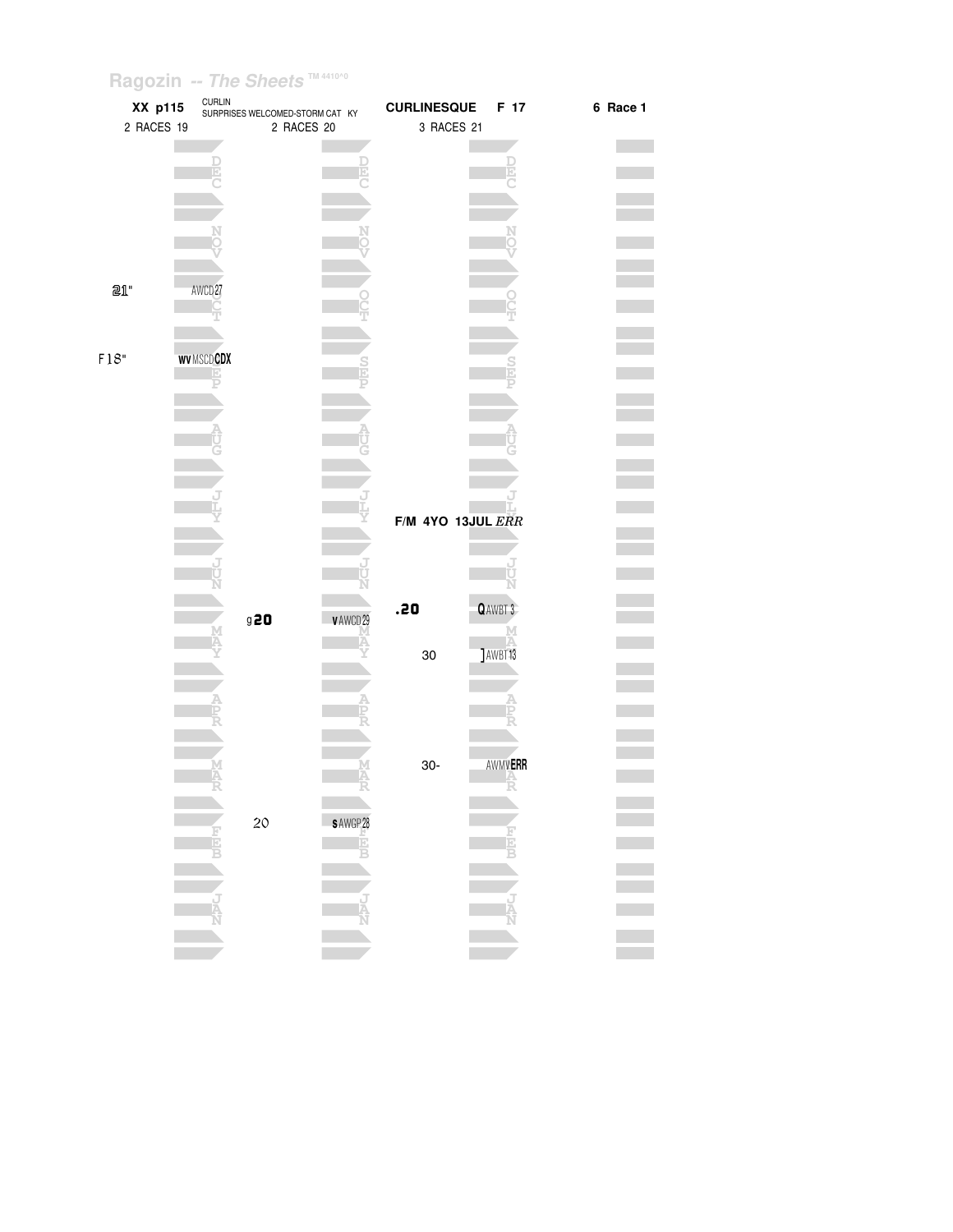| XX p116 | <b>INTO MISCHIEF</b><br>GLORIOUS SKY-ALDEBARAN KY | 2 RACES 21           | <b>DEVILS SKY</b> | M 18 | 6 Race 1         |
|---------|---------------------------------------------------|----------------------|-------------------|------|------------------|
|         |                                                   |                      |                   |      |                  |
|         |                                                   |                      |                   |      |                  |
|         |                                                   |                      |                   |      |                  |
|         |                                                   |                      |                   |      |                  |
|         |                                                   |                      |                   |      |                  |
|         |                                                   |                      |                   |      |                  |
|         |                                                   |                      |                   |      |                  |
|         |                                                   |                      |                   |      |                  |
|         |                                                   |                      |                   |      |                  |
|         |                                                   |                      |                   |      |                  |
|         |                                                   |                      |                   |      |                  |
|         |                                                   |                      |                   |      |                  |
|         |                                                   |                      |                   |      |                  |
|         |                                                   |                      |                   |      |                  |
|         |                                                   |                      |                   |      |                  |
|         |                                                   |                      |                   |      |                  |
|         |                                                   |                      |                   |      |                  |
|         |                                                   | MALE 3YO 13JUL $GWr$ |                   |      |                  |
|         |                                                   |                      |                   |      |                  |
|         |                                                   |                      |                   |      |                  |
|         |                                                   |                      |                   |      |                  |
|         | $= 14$                                            | wvtfMSGP 6           |                   |      |                  |
|         |                                                   |                      |                   |      |                  |
|         |                                                   |                      |                   |      |                  |
|         |                                                   |                      |                   |      |                  |
|         | gF=20                                             | YsfMSGP GWr          |                   |      |                  |
|         |                                                   |                      |                   |      |                  |
|         |                                                   |                      |                   |      |                  |
|         |                                                   |                      |                   |      |                  |
|         |                                                   |                      |                   |      |                  |
|         |                                                   |                      |                   |      |                  |
|         |                                                   |                      |                   |      |                  |
|         |                                                   |                      |                   |      |                  |
|         |                                                   |                      |                   |      | E<br>E<br>E<br>E |
|         |                                                   |                      |                   |      |                  |
|         |                                                   |                      |                   |      |                  |
|         |                                                   |                      |                   |      |                  |
|         |                                                   |                      |                   |      |                  |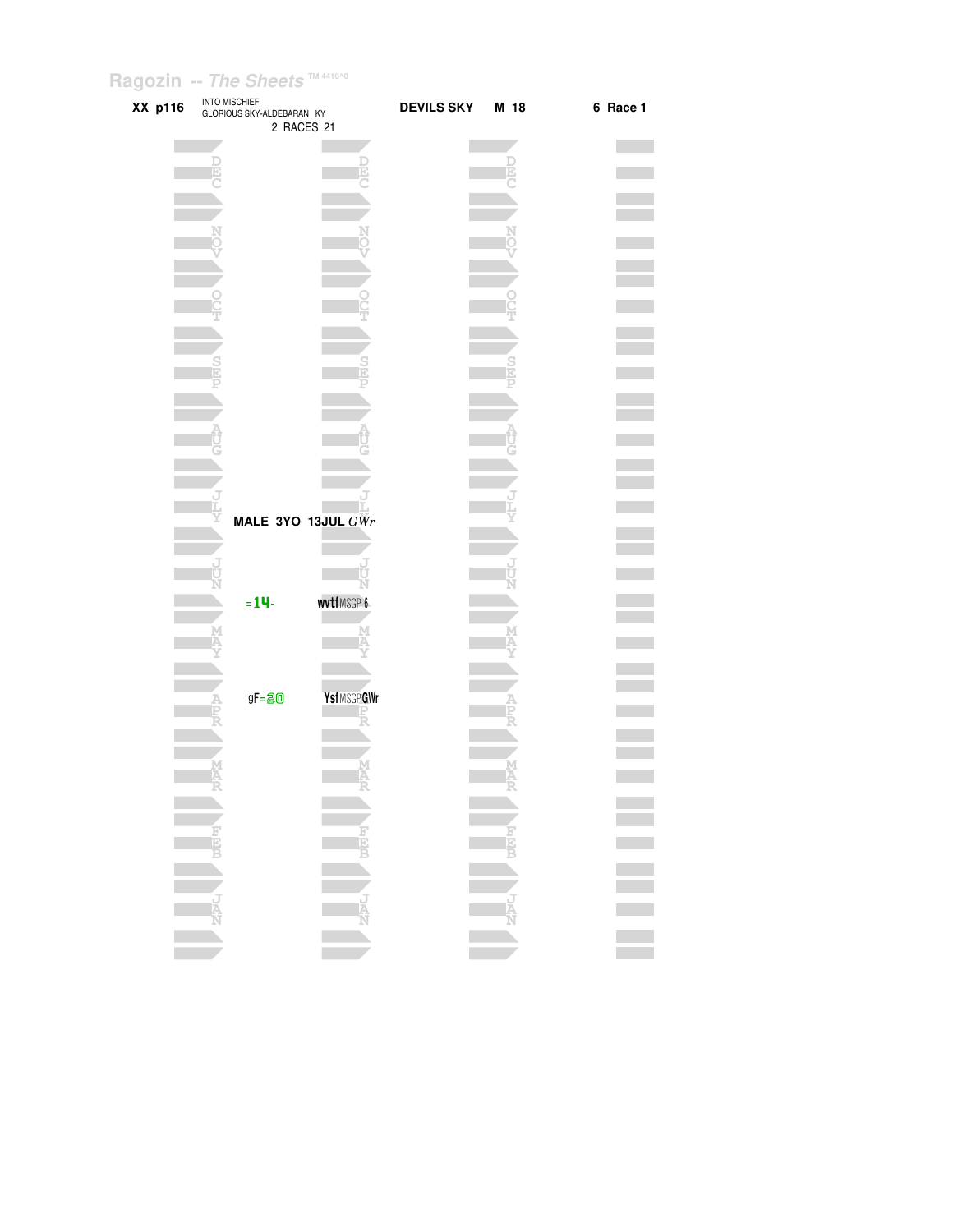|        | XX p117<br>1 RACE 20 | STREET BOSS      | MOONLIT BAY-MALIBU MOON KY<br>2 RACES 21 |         | <b>DIGITAL FUTURE</b> | M 18 | 6 Race 1 |
|--------|----------------------|------------------|------------------------------------------|---------|-----------------------|------|----------|
|        |                      |                  |                                          |         |                       |      |          |
|        |                      | E                |                                          |         |                       |      |          |
|        |                      |                  |                                          |         |                       |      |          |
|        |                      |                  |                                          |         |                       |      |          |
|        |                      |                  |                                          |         |                       |      |          |
| rg.29- |                      | <b>\$MSBECCB</b> |                                          |         |                       |      |          |
|        |                      |                  |                                          |         |                       |      |          |
|        |                      |                  |                                          |         |                       |      |          |
|        |                      |                  |                                          |         |                       |      |          |
|        |                      |                  |                                          |         |                       |      |          |
|        |                      |                  |                                          |         |                       |      |          |
|        |                      |                  |                                          |         |                       |      |          |
|        |                      |                  |                                          |         |                       |      |          |
|        |                      |                  | MALE 3YO 13JUL CCB                       |         |                       |      |          |
|        |                      |                  | $=16"$                                   | VMSBE24 |                       |      |          |
|        |                      |                  |                                          |         |                       |      |          |
|        |                      |                  |                                          |         |                       |      |          |
|        |                      |                  | $F = 14 +$                               | MSBE20  |                       |      |          |
|        |                      |                  |                                          |         |                       |      |          |
|        |                      |                  |                                          |         |                       |      |          |
|        |                      |                  |                                          |         |                       |      |          |
|        |                      |                  |                                          |         |                       |      |          |
|        |                      |                  |                                          |         |                       |      |          |
|        |                      |                  |                                          |         |                       |      |          |
|        |                      |                  |                                          |         |                       |      |          |
|        |                      | NAPLE MEET       |                                          |         |                       |      |          |
|        |                      |                  |                                          |         |                       |      |          |
|        |                      |                  |                                          |         |                       |      |          |
|        |                      |                  |                                          |         |                       |      |          |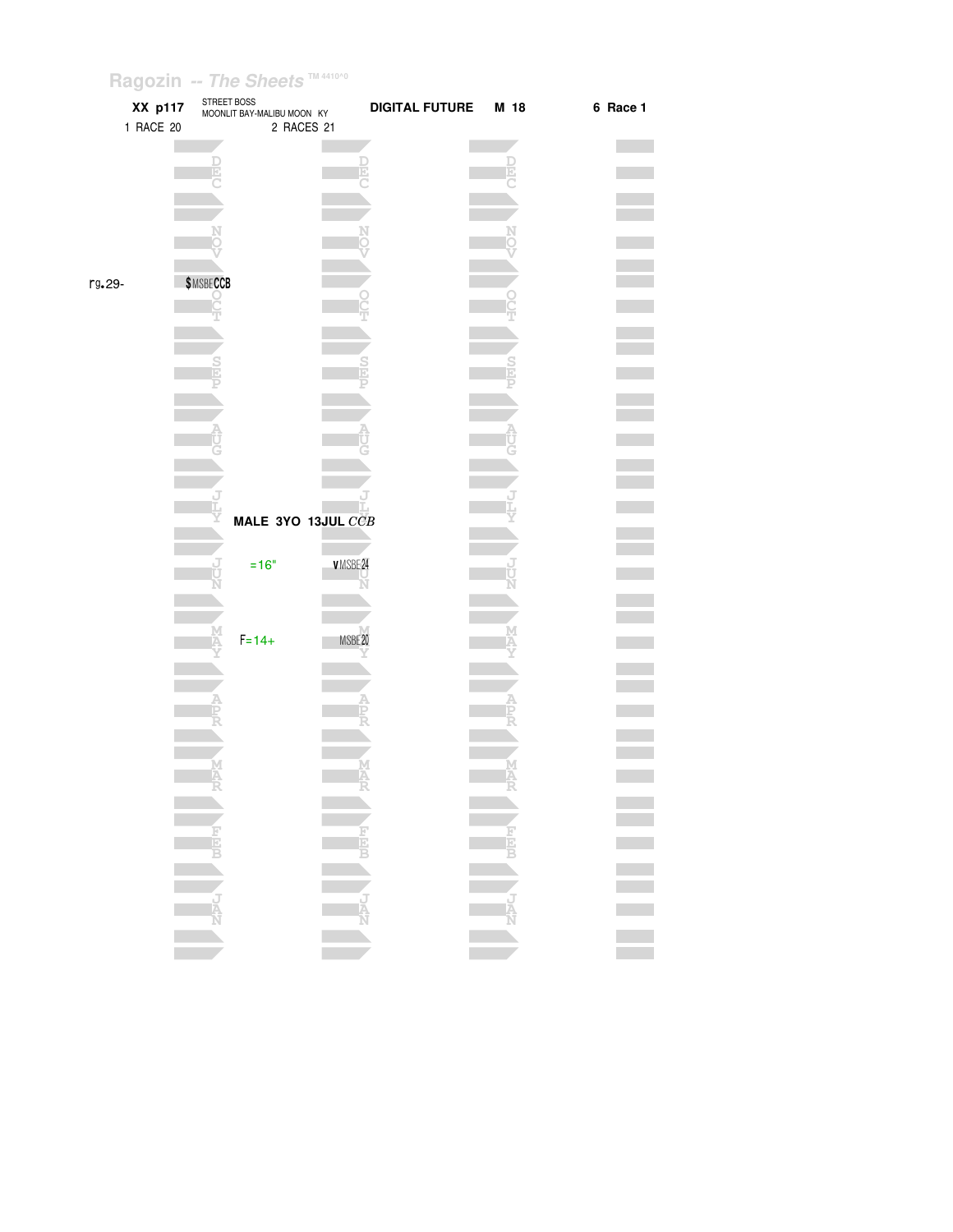| XX p118      | QUALITY ROAD<br>SWEET SUGAREE-TIZNOW KY |                   | <b>DOLCI</b>       |                       | F 17      | 6 Race 1  |  |  |
|--------------|-----------------------------------------|-------------------|--------------------|-----------------------|-----------|-----------|--|--|
| 2 RACES 19   |                                         | 5 RACES 20        |                    | 4 RACES 21            |           |           |  |  |
|              |                                         |                   |                    |                       |           |           |  |  |
|              |                                         |                   |                    |                       |           |           |  |  |
|              | e                                       | $s \diamond 15$   | <b>wV[15TP17</b>   |                       |           |           |  |  |
|              |                                         |                   |                    |                       |           |           |  |  |
|              |                                         |                   |                    |                       |           |           |  |  |
|              |                                         |                   | N                  |                       |           | N         |  |  |
|              |                                         |                   |                    |                       |           |           |  |  |
|              |                                         |                   |                    |                       |           |           |  |  |
|              |                                         |                   |                    |                       |           |           |  |  |
|              |                                         |                   |                    |                       |           |           |  |  |
| $17-$        | v MSSA12                                |                   |                    |                       |           |           |  |  |
|              |                                         |                   |                    |                       |           |           |  |  |
|              |                                         |                   |                    |                       |           |           |  |  |
|              |                                         |                   |                    |                       |           |           |  |  |
|              |                                         |                   |                    |                       |           |           |  |  |
|              |                                         |                   |                    |                       |           |           |  |  |
|              |                                         | $1\!\!1\!\!7$     | <b>Vs</b> 20DM 23  |                       |           |           |  |  |
|              |                                         |                   |                    |                       |           |           |  |  |
|              |                                         | $= 16 -$          | VMSDM <sub>8</sub> |                       |           |           |  |  |
| <b>F=28-</b> | YMSDMMWM                                |                   |                    |                       |           |           |  |  |
|              |                                         |                   |                    |                       |           |           |  |  |
|              |                                         | $P^{\sim} = 31$ " | YMSDM11            | $F/M$ 4YO 13JUL $MWM$ |           |           |  |  |
|              |                                         |                   |                    |                       |           |           |  |  |
|              |                                         |                   |                    |                       |           |           |  |  |
|              | ť                                       |                   | Ù                  |                       |           |           |  |  |
|              |                                         | $17 -$            | VMSSA14            |                       |           |           |  |  |
|              |                                         |                   |                    |                       |           |           |  |  |
|              |                                         |                   |                    |                       |           |           |  |  |
|              |                                         |                   |                    | $= 20 +$              | &er16IN13 |           |  |  |
|              |                                         |                   |                    |                       |           |           |  |  |
|              |                                         |                   |                    |                       |           |           |  |  |
|              |                                         |                   |                    |                       |           |           |  |  |
|              |                                         |                   |                    |                       |           |           |  |  |
|              |                                         |                   |                    |                       |           |           |  |  |
|              |                                         |                   |                    |                       |           |           |  |  |
|              |                                         |                   |                    |                       |           |           |  |  |
|              |                                         |                   |                    | $\Diamond$ 14"        |           | V 30TP 13 |  |  |
|              |                                         |                   |                    | $9 \diamond 17 +$     |           | 15TP 4    |  |  |
|              |                                         |                   | E                  |                       |           | E         |  |  |
|              | Ê                                       |                   |                    |                       |           |           |  |  |
|              |                                         |                   |                    |                       |           |           |  |  |
|              |                                         |                   |                    |                       |           |           |  |  |
|              |                                         |                   | j<br>A             |                       |           |           |  |  |
|              |                                         |                   |                    | $\diamond$ 17         | V AWTP 15 |           |  |  |
|              |                                         |                   |                    |                       |           |           |  |  |
|              |                                         |                   |                    |                       |           |           |  |  |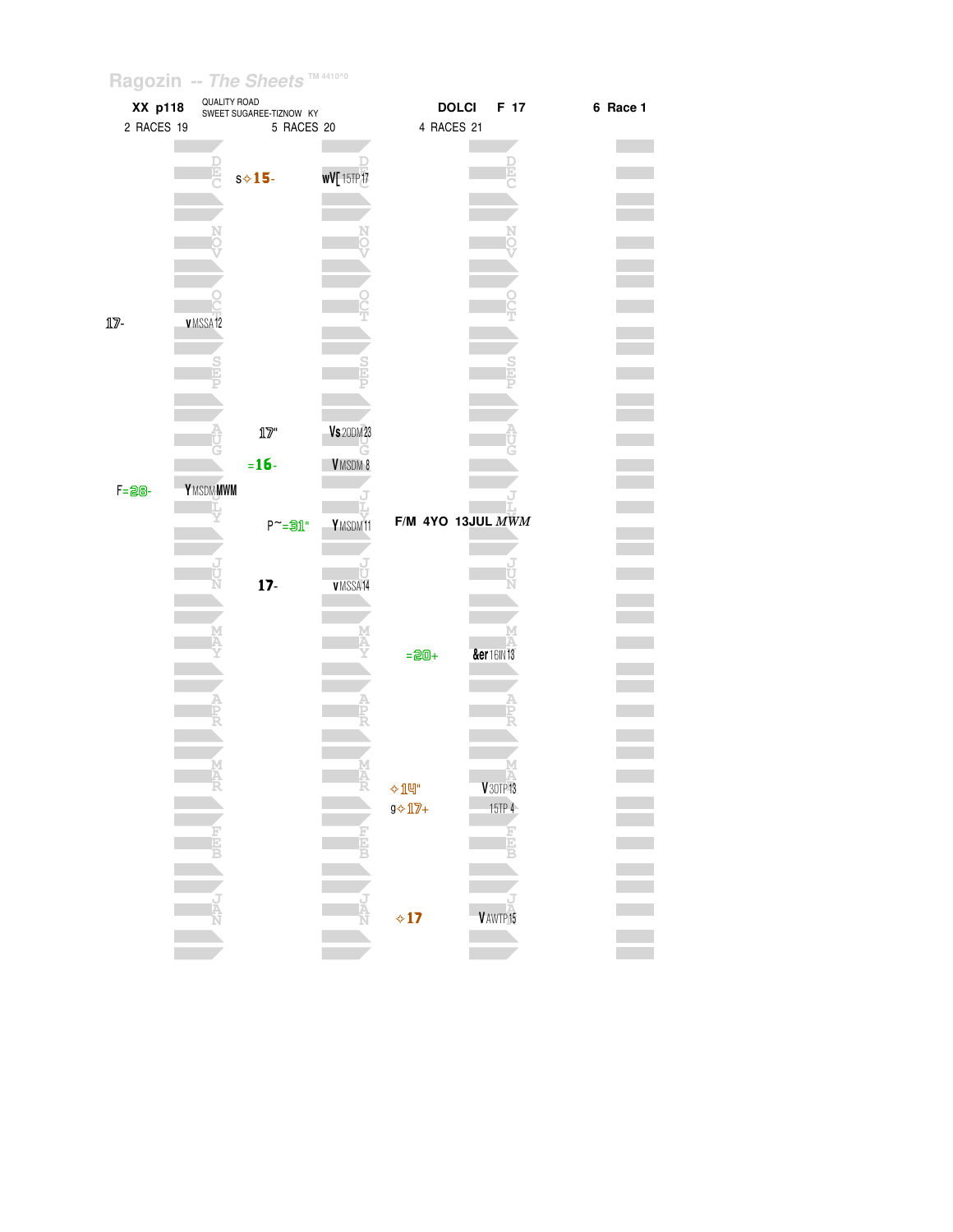|                             | Ragozin -- The Sheets ™4410^0 |                | MACLEAN'S MUSIC<br>CHEYENNE AUTUMN-INDIAN CHARLIE <sub>K</sub> <b>POUBLE WHOPPER</b> | F 18 |
|-----------------------------|-------------------------------|----------------|--------------------------------------------------------------------------------------|------|
| 7 RACES 20                  |                               | 4 RACES 21     |                                                                                      |      |
| $24 -$                      | AWFG19                        | <b>F/M 3YO</b> |                                                                                      |      |
| $19-$                       | <b>WY</b> AWIN 12             |                |                                                                                      |      |
| $.22+$                      | WY MSIN29                     |                |                                                                                      |      |
| $22+$                       | Y MSIN28                      |                |                                                                                      |      |
| F <sub>25</sub> "           | YMSIN <sub>2</sub>            |                |                                                                                      |      |
| $-31$                       | Y MSEL MDY                    |                |                                                                                      |      |
|                             |                               |                |                                                                                      |      |
|                             |                               |                |                                                                                      |      |
|                             |                               | $=15$          | Y]18INMPn                                                                            |      |
|                             |                               |                |                                                                                      |      |
| $\ensuremath{\mathcal{37}}$ | <b>VS MSCD ARI</b>            |                |                                                                                      |      |
|                             |                               |                |                                                                                      |      |

**A**

**A P R**

**MA [**50TP<sup>24</sup>

**VStf**50TP<sup>5</sup>

✧33-

✧23"

**J AN**s36 AWMV<sup>18</sup> **CONTRACTOR** 

**Contract Contract** 

**A**

**J A N**

 $\mathcal{L}^{\text{max}}$ 

**Contract** 

**Contract Contract** 

 $\mathcal{L}(\mathcal{A})$ 

**Contract Contract** 

 $\mathcal{L}^{\text{max}}_{\text{max}}$ an an  $\mathcal{L}(\mathcal{A})$  $\mathbb{R}^n$ a sa Ta  $\mathcal{L}(\mathcal{A})$  $\mathcal{L}(\mathcal{A})$ an an S  $\mathcal{L}(\mathcal{A})$  $\mathcal{L}^{\text{max}}$ a sa Ta **Contract**  $\mathcal{O}(\mathbb{R}^d)$ **Contract** 

**A P RContract Contract** 

**M A RContract** 

 $\mathcal{L}^{\text{max}}$ 

**Contract** 

 $\mathcal{L}(\mathcal{A})$ 

**Contract Contract** 

**Contract Contract** 

**J A N**

**Contract V** $\sim 10^{11}$ **T** $\sim 10^{11}$ **The College A U G Contract J L Y** $\sim 10^{11}$ **J U NSTART START M AYContract A P RM A RContract Contract**  $\mathcal{L}(\mathcal{A})$ **J A NContract**  $\sim 10^{11}$ 

**Contract N OVContract Contract O C TContract**  $\mathcal{L}(\mathcal{A})$ **S E P** $\mathcal{L}(\mathcal{A})$ **A U GThe Contract of Street Contract Contract J L Y** $\mathcal{L}(\mathcal{A})$ **J U NThe Contract of Street**  $\mathcal{L}(\mathcal{A})$ **M AYThe Contract of Street A P RM A RContract Contract Contract Contract The Contract of Street Contract Contract J A NThe Contract of the Contract of the Contract of the Contract of the Contract of the Contract of the Contract o**  $\mathcal{L}^{\text{max}}$ 

**VContract Contract T** $\mathcal{L}(\mathcal{A})$ **Contract**  $\mathcal{L}(\mathcal{A})$ **A U GContract Contract Contract J L YJ U NContract M AYCONTRACTOR**  $\mathcal{L}(\mathcal{A})$ **A P RThe Contract State M A RThe Contract The Contract of Street**  $\mathcal{L}(\mathcal{A})$ **J A NContract Contract Contract** 

**College**  $\mathcal{L}^{\text{max}}$ **Contract The Co**  $\mathcal{L}^{\text{max}}$  $\mathcal{L}^{\text{max}}$ **The Co College College College Contract Contract The Co Contract Contract Contract**  $\mathcal{L}^{\text{max}}$ **College The Co**  $\mathcal{L}^{\text{max}}_{\text{max}}$  $\mathcal{L}^{\text{max}}_{\text{max}}$  $\mathcal{O}(\mathcal{O}_\mathcal{A})$ **The Co**  $\mathcal{L}^{\text{max}}$  $\mathcal{L}^{\text{max}}$  $\mathcal{L}^{\text{max}}$  $\mathcal{L}^{\text{max}}$ **Contract**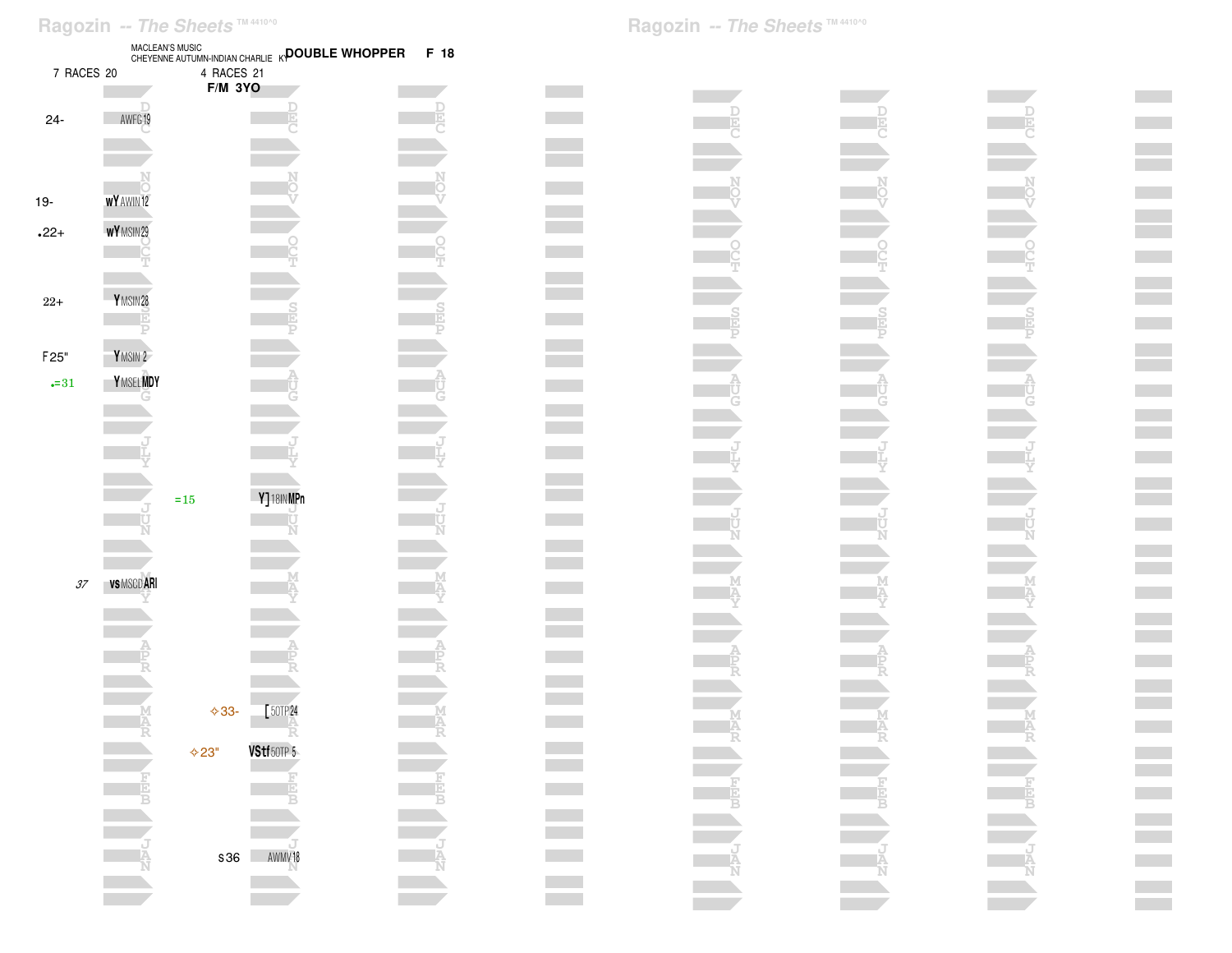| XX p120 | MEDAGLIA D'ORO<br>HILLABY-DISTORTED HUMOR KY<br>1 RACE 21 |                        | <b>DUTCH TEDDY</b> | M 18 | 6 Race 1 |
|---------|-----------------------------------------------------------|------------------------|--------------------|------|----------|
|         |                                                           |                        |                    |      |          |
|         |                                                           |                        |                    |      |          |
|         |                                                           |                        |                    |      |          |
|         |                                                           |                        |                    |      |          |
|         |                                                           |                        |                    |      |          |
|         |                                                           |                        |                    |      |          |
|         |                                                           |                        |                    |      |          |
|         |                                                           |                        |                    |      |          |
|         |                                                           |                        |                    |      |          |
|         | MALE 3YO 13JUL TAP                                        |                        |                    |      |          |
|         |                                                           |                        |                    |      |          |
|         |                                                           |                        |                    |      |          |
|         |                                                           |                        |                    |      |          |
|         | F^=26"                                                    | <b><i>SMSGPTAP</i></b> |                    |      |          |
|         |                                                           |                        |                    |      |          |
|         |                                                           |                        |                    |      |          |
|         |                                                           |                        |                    |      |          |
|         |                                                           |                        |                    |      |          |
|         |                                                           | R<br>NAVA CONTROL R    |                    |      | E E E E  |
|         |                                                           |                        |                    |      |          |
|         |                                                           |                        |                    |      |          |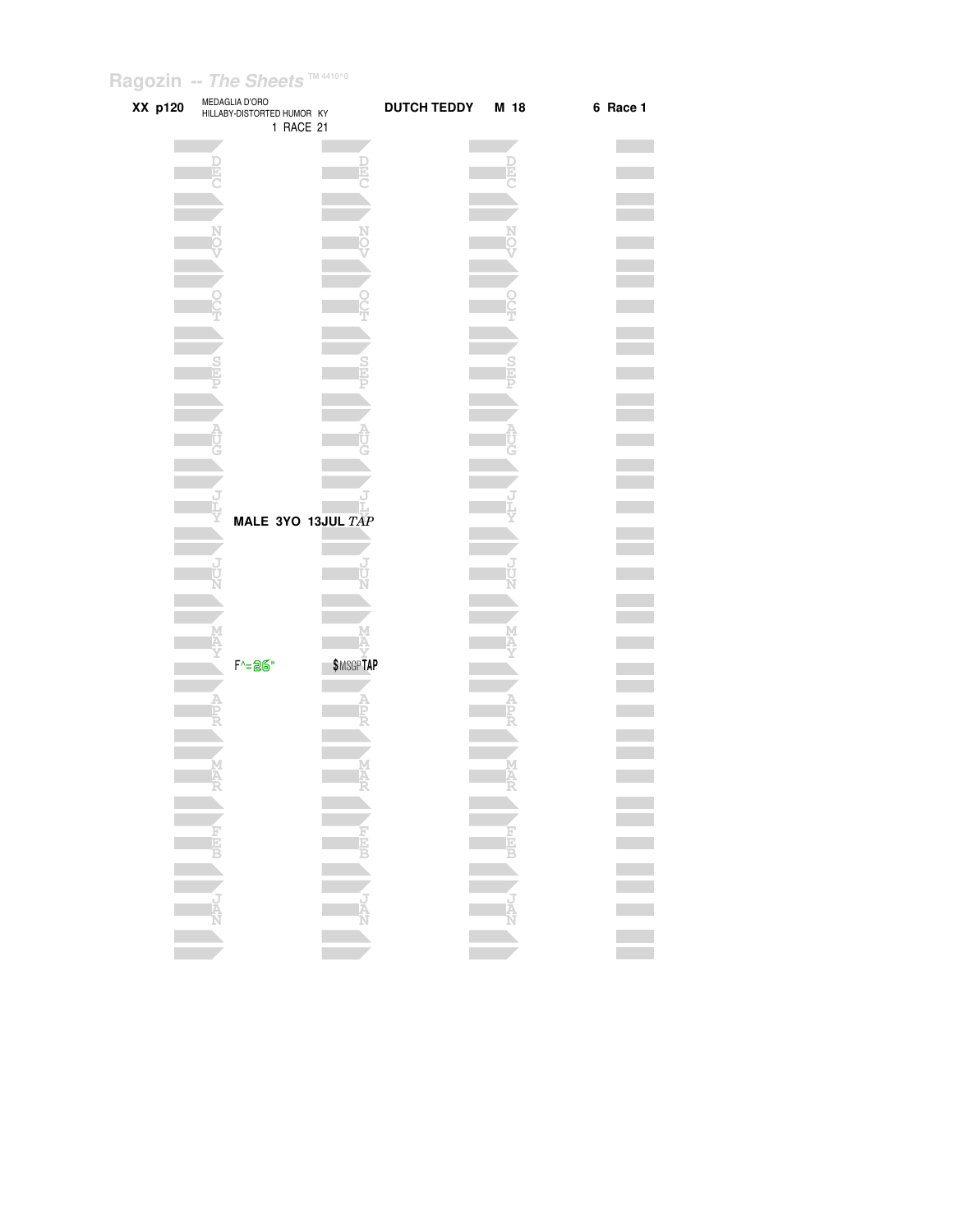| XX p121 |          | ZOFFANY-IR<br>PANDORA'S BOX-IR-GALILEO-IR FALTINESTINE N HAZEL-IR | F 18 | 6 Race 1 |
|---------|----------|-------------------------------------------------------------------|------|----------|
|         |          | 3 RACES 21                                                        |      |          |
|         |          |                                                                   |      |          |
|         |          |                                                                   |      |          |
|         |          |                                                                   |      |          |
|         |          |                                                                   |      |          |
|         |          |                                                                   |      |          |
|         |          |                                                                   |      |          |
|         |          |                                                                   |      |          |
|         |          |                                                                   |      |          |
|         |          |                                                                   |      |          |
|         |          |                                                                   |      |          |
|         |          |                                                                   |      |          |
|         |          |                                                                   |      |          |
|         |          |                                                                   |      |          |
|         |          |                                                                   |      |          |
|         |          |                                                                   |      |          |
|         |          |                                                                   |      |          |
|         |          |                                                                   |      |          |
|         |          |                                                                   |      |          |
|         |          |                                                                   |      |          |
|         |          | F/M 3YO 13JUL SJ2                                                 |      |          |
|         |          |                                                                   |      |          |
|         |          | Ū                                                                 |      |          |
|         | $-16$    | <b>v25GPSJ2</b>                                                   |      |          |
|         |          |                                                                   |      |          |
|         |          |                                                                   |      |          |
|         |          |                                                                   |      |          |
|         |          |                                                                   |      |          |
|         |          |                                                                   |      |          |
|         |          |                                                                   |      |          |
|         |          |                                                                   |      |          |
|         | $F = 24$ | YMSTA28                                                           |      |          |
|         |          |                                                                   |      |          |
|         |          |                                                                   |      |          |
|         |          |                                                                   |      |          |
|         |          |                                                                   |      |          |
|         |          |                                                                   |      |          |
|         |          |                                                                   |      |          |
|         |          | VMSGPCCt                                                          |      |          |
|         | $= 21 +$ | Ñ                                                                 |      |          |
|         |          |                                                                   |      |          |
|         |          |                                                                   |      |          |
|         |          |                                                                   |      |          |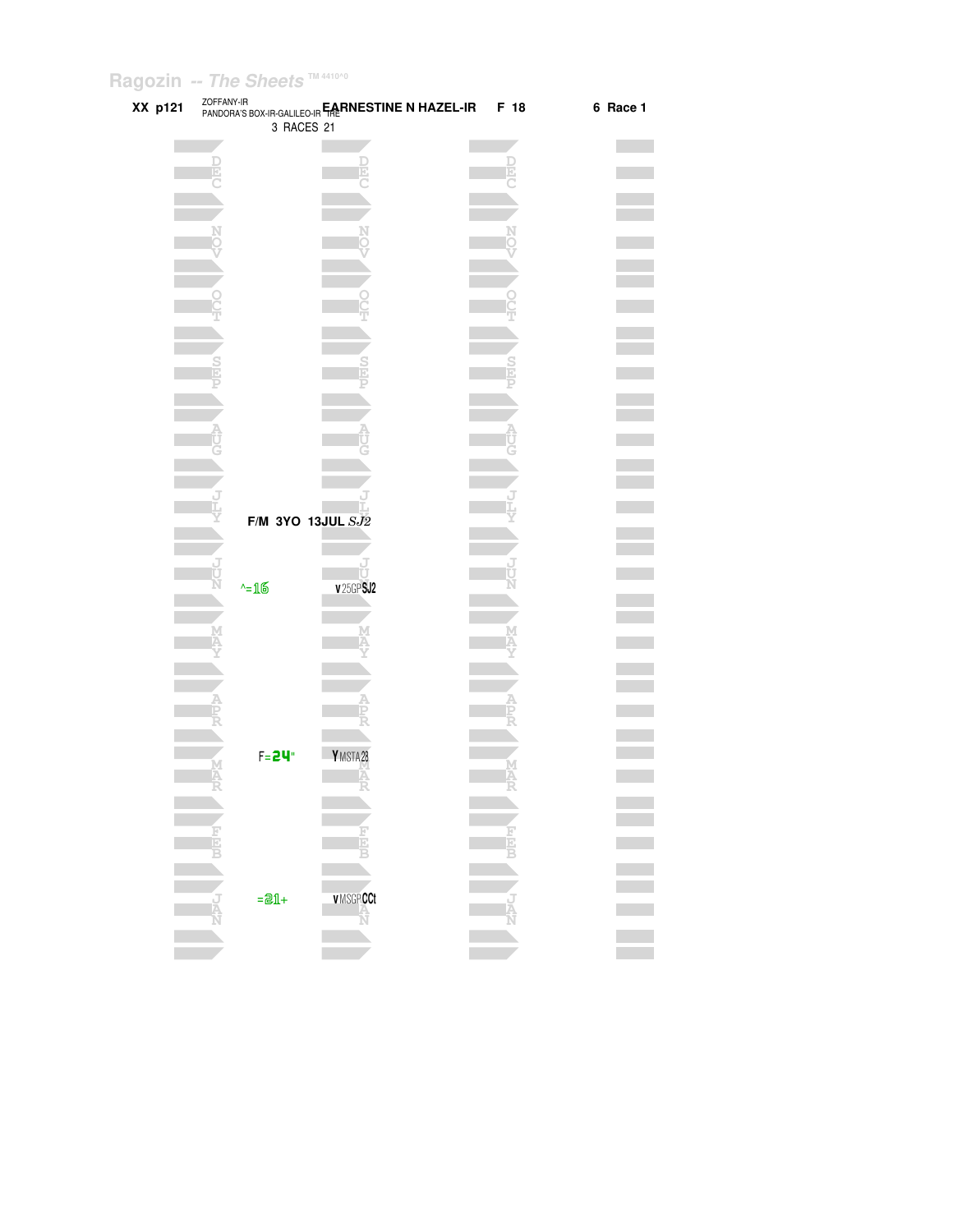| XX p122 |        | OLYMPIC GLORY-IR      | BACK THE WINNER-IR-ENTREPRENEUR-GELALE M'A SOURI-FR |                                 |            | F 16                        |                   | 6 Race 1          |  |
|---------|--------|-----------------------|-----------------------------------------------------|---------------------------------|------------|-----------------------------|-------------------|-------------------|--|
|         |        |                       | 3 RACES 19                                          |                                 | 5 RACES 20 |                             | 3 RACES 21        |                   |  |
|         |        |                       |                                                     |                                 |            |                             |                   |                   |  |
|         |        |                       |                                                     |                                 |            |                             |                   |                   |  |
|         |        |                       |                                                     | $P^{\sim} = 14$ "               |            | AWFG19                      |                   |                   |  |
|         |        |                       |                                                     |                                 |            |                             |                   |                   |  |
|         |        |                       |                                                     |                                 |            |                             |                   |                   |  |
|         |        |                       |                                                     |                                 |            |                             |                   |                   |  |
|         |        | $g:=16+$              | VMSCD21                                             |                                 |            |                             |                   |                   |  |
|         |        |                       |                                                     |                                 |            |                             |                   |                   |  |
|         |        |                       |                                                     |                                 |            |                             |                   |                   |  |
|         |        |                       |                                                     |                                 |            |                             |                   |                   |  |
|         |        | $= 15 -$              | VS MSKE20                                           |                                 |            |                             |                   |                   |  |
|         |        |                       |                                                     |                                 |            |                             |                   |                   |  |
|         |        |                       |                                                     |                                 |            |                             |                   |                   |  |
|         |        |                       |                                                     |                                 |            |                             |                   |                   |  |
|         |        |                       |                                                     |                                 |            |                             |                   |                   |  |
|         |        |                       |                                                     |                                 |            |                             |                   |                   |  |
|         |        |                       |                                                     |                                 |            |                             |                   |                   |  |
|         |        |                       |                                                     |                                 |            |                             |                   |                   |  |
|         |        |                       |                                                     |                                 |            |                             |                   |                   |  |
|         |        |                       |                                                     |                                 |            |                             |                   |                   |  |
|         |        |                       |                                                     |                                 |            |                             |                   |                   |  |
|         |        | $F = 19 -$            |                                                     | <b>VMSSrCDX</b> $P^{\sim}$ =14" |            | Y AWSr24                    |                   |                   |  |
|         |        |                       |                                                     |                                 |            |                             |                   | F/M 5YO 13JUL CDX |  |
|         |        |                       |                                                     |                                 |            |                             |                   |                   |  |
|         |        |                       |                                                     |                                 |            |                             |                   |                   |  |
|         |        |                       |                                                     |                                 |            |                             |                   |                   |  |
|         |        |                       |                                                     |                                 |            |                             | $=17$             | v AWIN 17         |  |
|         |        |                       |                                                     |                                 |            |                             |                   |                   |  |
|         |        |                       |                                                     | $=13$                           |            | WMSCD30                     |                   |                   |  |
|         |        |                       |                                                     |                                 |            |                             |                   |                   |  |
|         |        |                       |                                                     |                                 |            |                             |                   |                   |  |
|         |        |                       |                                                     |                                 |            |                             |                   |                   |  |
|         |        |                       |                                                     |                                 |            |                             |                   |                   |  |
|         |        |                       |                                                     |                                 |            |                             |                   |                   |  |
|         |        |                       |                                                     |                                 |            |                             |                   |                   |  |
|         |        |                       |                                                     |                                 |            |                             |                   |                   |  |
|         |        |                       |                                                     |                                 |            |                             |                   |                   |  |
|         |        |                       |                                                     |                                 |            |                             | $\sim 16 +$       | Y [ AWFG 20       |  |
|         |        |                       |                                                     |                                 |            |                             |                   |                   |  |
|         |        | $\Leftrightarrow$ ~15 | FR                                                  | $=13$                           |            | VS MSGP 6                   |                   |                   |  |
|         |        |                       |                                                     |                                 |            |                             |                   |                   |  |
|         | ю      |                       |                                                     |                                 |            | <b>Lield</b>                |                   |                   |  |
|         |        |                       |                                                     |                                 |            |                             |                   |                   |  |
|         |        |                       |                                                     |                                 |            |                             | $P^{\sim} = 15$ " | AWFG 5            |  |
|         |        |                       |                                                     |                                 |            |                             |                   |                   |  |
|         | ı<br>A |                       |                                                     |                                 |            | $=$ $\mathsf{XX}$ JTMSGP 19 |                   |                   |  |
|         |        |                       |                                                     |                                 |            |                             |                   |                   |  |
|         |        |                       |                                                     |                                 |            |                             |                   |                   |  |
|         |        |                       |                                                     |                                 |            |                             |                   |                   |  |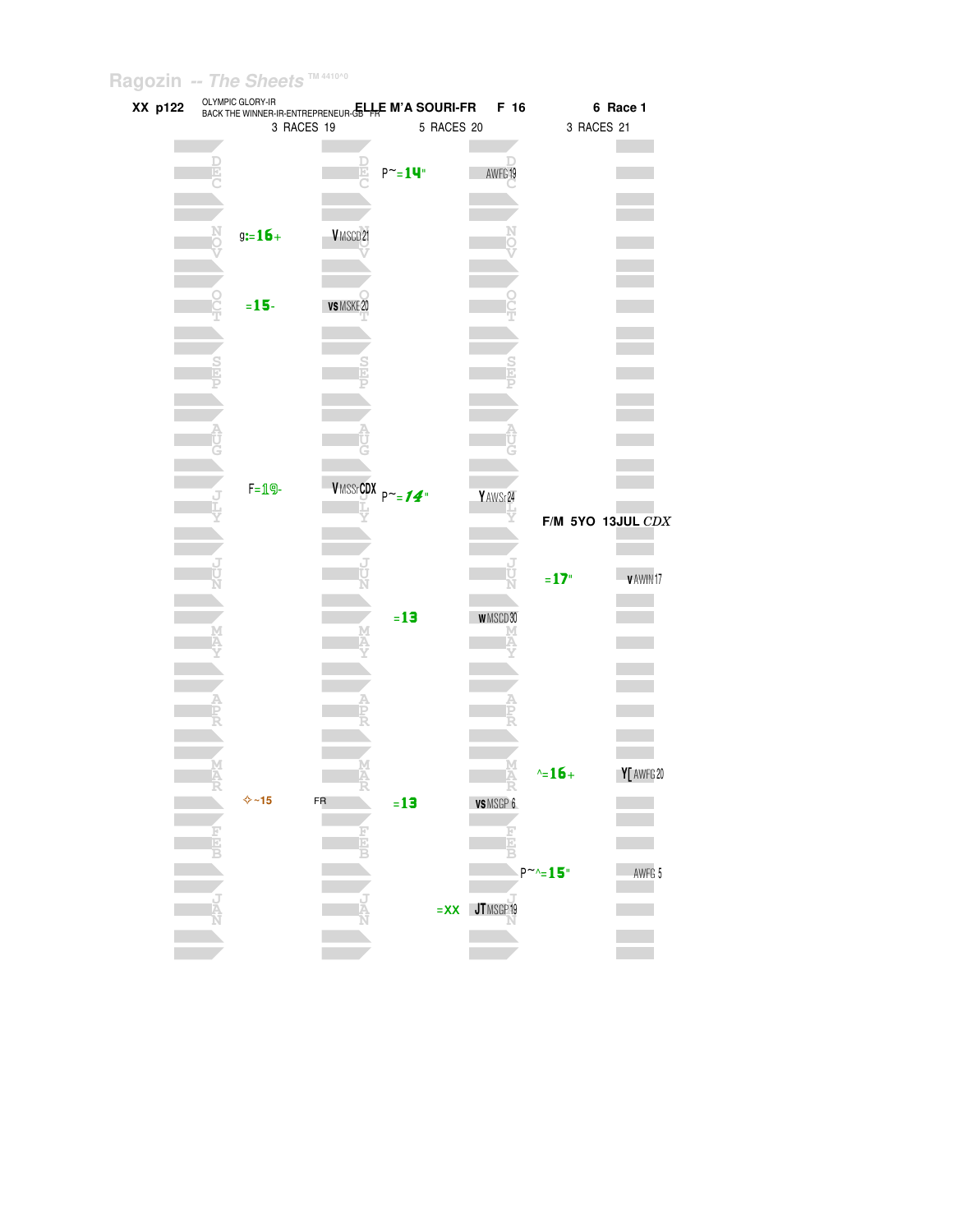| XX p123 | DECLARATION OF WAR<br>SULTANA-STORM CAT KY |          | <b>ELSTON</b>      | M 17                     | 6 Race 1 |
|---------|--------------------------------------------|----------|--------------------|--------------------------|----------|
|         | 1 RACE 20                                  |          | 1 RACE 21          |                          |          |
|         |                                            |          |                    |                          |          |
|         |                                            |          |                    |                          |          |
|         |                                            | þ        |                    |                          |          |
|         |                                            |          |                    |                          |          |
|         |                                            |          |                    |                          |          |
|         |                                            |          |                    |                          |          |
|         |                                            |          |                    |                          |          |
|         |                                            |          |                    |                          |          |
|         |                                            |          |                    |                          |          |
|         |                                            |          |                    |                          |          |
|         |                                            |          |                    |                          |          |
|         |                                            |          |                    |                          |          |
|         |                                            |          |                    |                          |          |
|         |                                            |          |                    |                          |          |
|         |                                            |          |                    |                          |          |
|         |                                            |          |                    |                          |          |
|         |                                            |          |                    |                          |          |
|         |                                            |          |                    |                          |          |
|         |                                            |          |                    |                          |          |
|         |                                            |          |                    |                          |          |
|         |                                            |          |                    |                          |          |
|         |                                            |          |                    |                          |          |
|         |                                            |          |                    |                          |          |
|         |                                            |          | MALE 4YO 13JUL IJT |                          |          |
|         |                                            |          |                    |                          |          |
|         |                                            |          |                    |                          |          |
|         |                                            |          |                    |                          |          |
|         |                                            |          | $= 11 -$           | <b>wv&amp;SJ</b> 40BE 13 |          |
|         | $rF = 19$                                  | YMSBEIJT |                    |                          |          |
|         |                                            |          |                    |                          |          |
|         |                                            |          |                    |                          |          |
|         |                                            |          |                    |                          |          |
|         |                                            |          |                    |                          |          |
|         |                                            |          |                    |                          |          |
|         |                                            |          |                    |                          |          |
|         |                                            |          |                    |                          |          |
|         |                                            |          |                    |                          |          |
|         |                                            |          |                    |                          |          |
|         |                                            |          |                    |                          |          |
|         |                                            |          |                    |                          |          |
|         |                                            |          |                    |                          |          |
|         |                                            |          |                    |                          |          |
|         |                                            |          |                    |                          |          |
|         |                                            |          |                    |                          |          |
|         |                                            |          |                    |                          |          |
|         |                                            |          |                    |                          |          |
|         |                                            |          |                    |                          |          |
|         |                                            |          |                    |                          |          |
|         |                                            |          |                    |                          |          |
|         |                                            |          |                    |                          |          |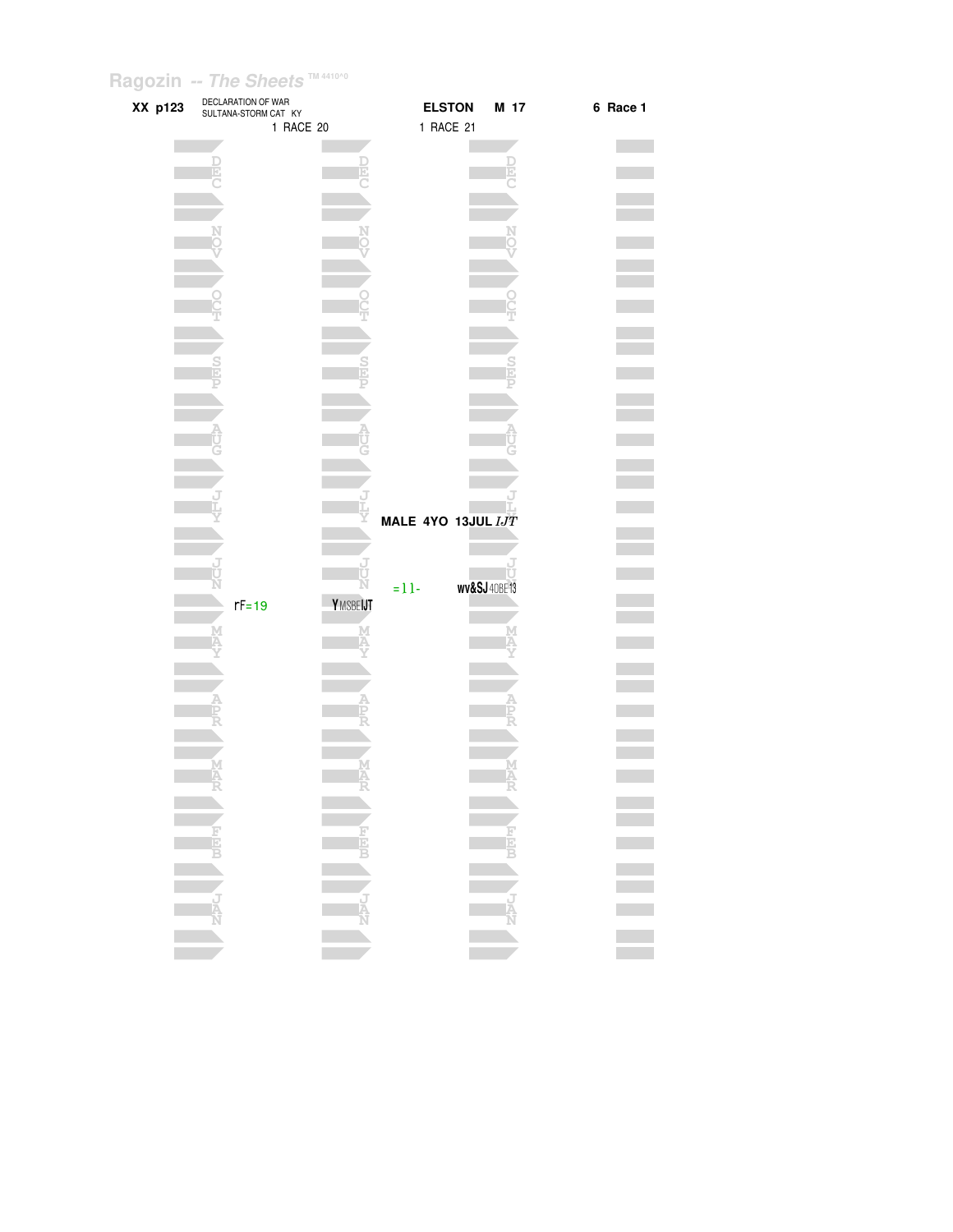| XX p124<br>1 RACE 20 | LIAM'S MAP<br>SPRING ELUSION-ELUSIVE QUALITY NY | 0 RACES 21          | <b>ELUSIVE SITE</b> | F 18          | 6 Race 1                   |
|----------------------|-------------------------------------------------|---------------------|---------------------|---------------|----------------------------|
|                      |                                                 |                     |                     |               |                            |
|                      |                                                 |                     |                     |               |                            |
|                      |                                                 |                     |                     |               |                            |
|                      |                                                 |                     |                     |               |                            |
|                      |                                                 |                     |                     |               |                            |
| 28                   | v\$MSSrTAP                                      |                     |                     |               |                            |
|                      |                                                 |                     |                     |               |                            |
|                      |                                                 | F/M 3YO 13JUL $TAP$ |                     |               |                            |
|                      |                                                 |                     |                     |               |                            |
|                      |                                                 |                     |                     |               |                            |
|                      |                                                 |                     |                     |               |                            |
|                      |                                                 |                     |                     |               |                            |
|                      |                                                 |                     |                     |               | $\mathcal{L}_{\text{max}}$ |
|                      |                                                 |                     |                     | <b>ENGLES</b> |                            |
|                      |                                                 |                     |                     |               |                            |
|                      |                                                 |                     |                     |               |                            |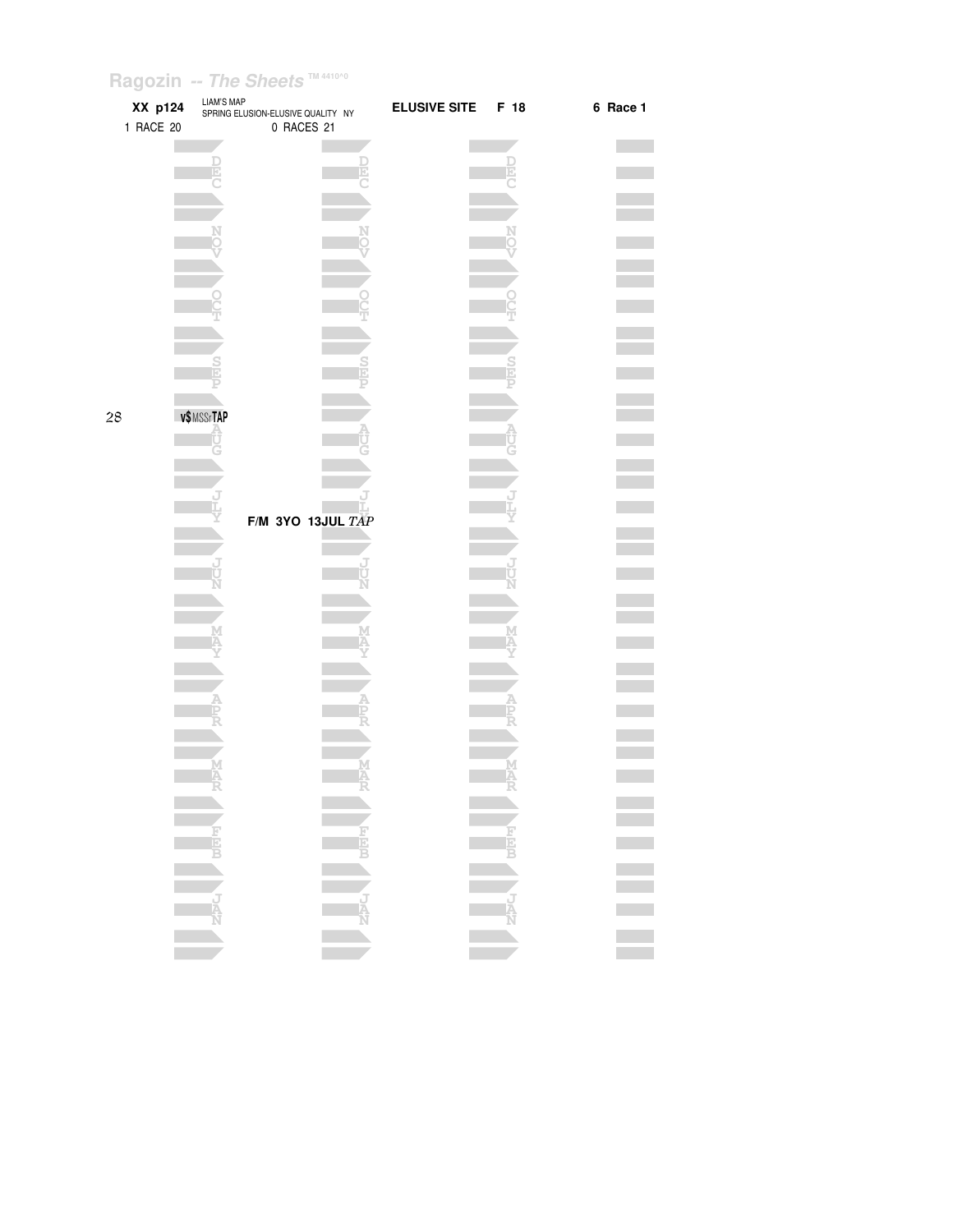| XX p3 | DISTORTED HUMOR<br>BAFFLE ME-FIRST SAMURAI KY<br>2 RACES 21 | <b>ENCHANTED ISLAND</b> | F 18 | 6 Race 6 |
|-------|-------------------------------------------------------------|-------------------------|------|----------|
|       |                                                             |                         |      |          |
|       |                                                             |                         |      |          |
|       |                                                             |                         | Þ    |          |
|       |                                                             |                         |      |          |
|       |                                                             |                         |      |          |
|       |                                                             |                         |      |          |
|       |                                                             |                         |      |          |
|       |                                                             |                         |      |          |
|       |                                                             |                         |      |          |
|       |                                                             |                         |      |          |
|       |                                                             |                         |      |          |
|       |                                                             |                         |      |          |
|       |                                                             |                         |      |          |
|       |                                                             |                         |      |          |
|       |                                                             |                         |      |          |
|       |                                                             |                         |      |          |
|       |                                                             |                         |      |          |
|       |                                                             |                         |      |          |
|       |                                                             |                         |      |          |
|       |                                                             |                         |      |          |
|       |                                                             |                         |      |          |
|       |                                                             |                         |      |          |
|       |                                                             |                         |      |          |
|       | <b>F/M 3YO 13JUL BCk</b><br>F=32+ MSBT 8                    |                         |      |          |
|       |                                                             |                         |      |          |
|       |                                                             |                         |      |          |
|       |                                                             |                         |      |          |
|       |                                                             |                         |      |          |
|       |                                                             |                         |      |          |
|       |                                                             |                         |      |          |
|       |                                                             |                         |      |          |
|       |                                                             |                         |      |          |
|       |                                                             |                         |      |          |
|       |                                                             |                         |      |          |
|       | $\mathbf{X}\mathbf{X}$                                      | V 50KEBCk               |      |          |
|       |                                                             |                         |      |          |
|       |                                                             |                         |      |          |
|       |                                                             |                         |      |          |
|       |                                                             |                         |      |          |
|       |                                                             |                         |      |          |
|       |                                                             |                         |      |          |
|       |                                                             |                         |      |          |
|       |                                                             |                         |      |          |
|       | FEET S                                                      |                         |      |          |
|       |                                                             |                         |      |          |
|       |                                                             |                         |      |          |
|       |                                                             |                         |      |          |
|       |                                                             |                         |      |          |
|       |                                                             |                         |      |          |
|       |                                                             |                         |      |          |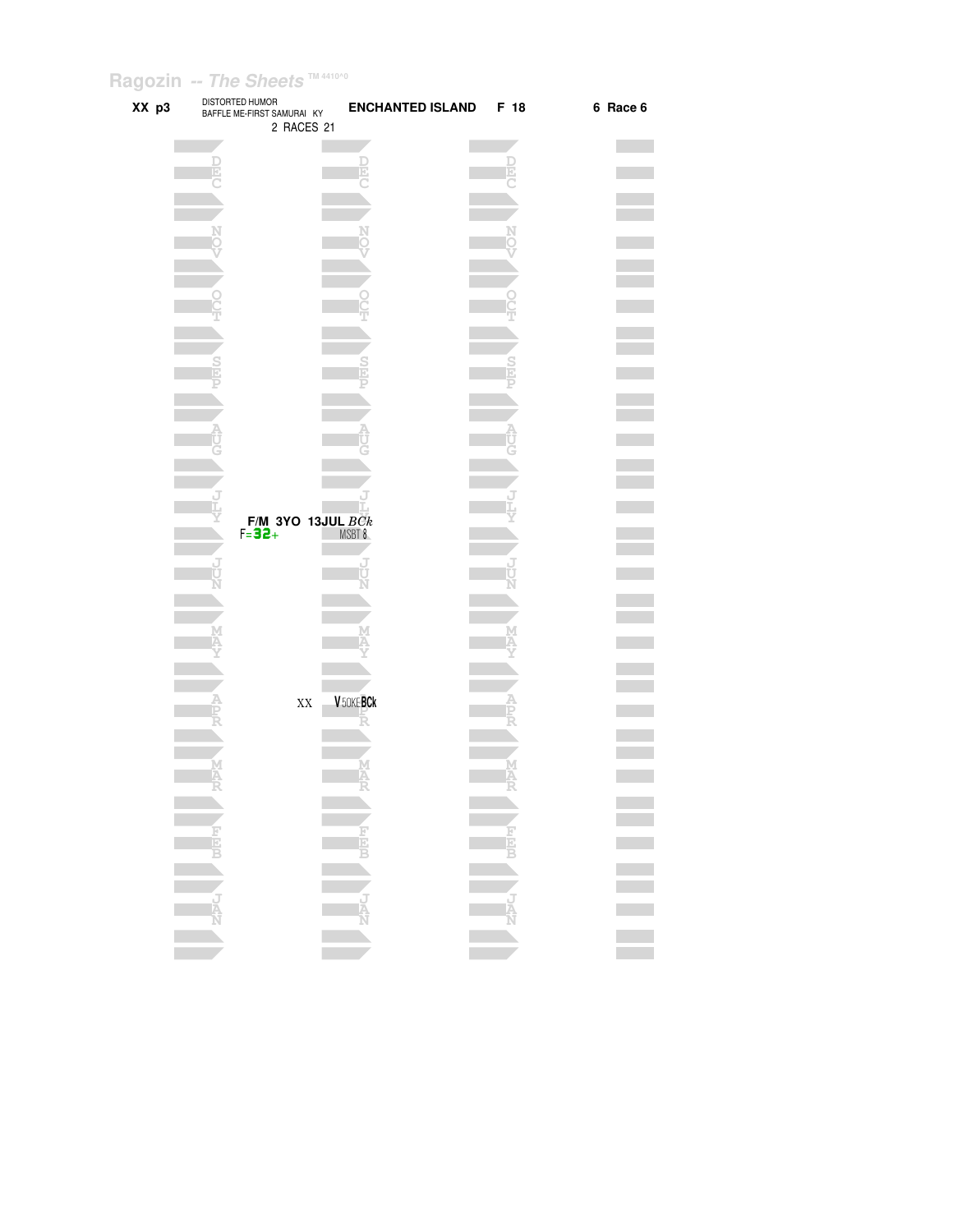| XX p126    |                | PIONEEROF THE NILE<br>ENCHANTRESS-MALIBU MOON KY |                 | <b>ENCHANTED NILE</b> | F 17                 | 6 Race 1 |
|------------|----------------|--------------------------------------------------|-----------------|-----------------------|----------------------|----------|
| 2 RACES 19 |                | 4 RACES 20                                       |                 | 3 RACES 21            |                      |          |
|            |                |                                                  |                 |                       |                      |          |
|            |                |                                                  | þ,              |                       |                      |          |
|            |                |                                                  |                 |                       |                      |          |
|            |                |                                                  |                 |                       |                      |          |
|            |                |                                                  |                 |                       |                      |          |
|            |                |                                                  |                 |                       |                      |          |
|            |                |                                                  |                 |                       |                      |          |
|            |                |                                                  |                 |                       |                      |          |
|            |                |                                                  |                 |                       |                      |          |
|            |                |                                                  |                 |                       |                      |          |
|            |                |                                                  |                 |                       |                      |          |
|            |                | 17"                                              | vt MSPE30       |                       |                      |          |
| $F = 12$   | MSSA27<br>Ð    |                                                  | D               |                       |                      |          |
|            |                |                                                  |                 |                       |                      |          |
|            |                |                                                  |                 |                       |                      |          |
| $27 -$     | <b>MSDMNDe</b> | $20+$                                            | st MSCT JOr     |                       |                      |          |
|            |                |                                                  |                 |                       |                      |          |
|            |                |                                                  |                 |                       |                      |          |
|            |                |                                                  |                 |                       |                      |          |
|            |                |                                                  |                 |                       |                      |          |
|            |                |                                                  |                 | F/M 4YO 13JUL ERR     |                      |          |
|            |                |                                                  |                 |                       |                      |          |
|            |                | $10^{\circ}$                                     | <b>v[MSLA 3</b> |                       |                      |          |
|            |                |                                                  |                 |                       |                      |          |
|            |                |                                                  |                 |                       |                      |          |
|            |                |                                                  |                 |                       |                      |          |
|            |                | $P^{\sim}$ =21+                                  | VMSSA24         |                       |                      |          |
|            |                |                                                  |                 |                       |                      |          |
|            |                |                                                  |                 | 21                    | <b>WAWBT12</b>       |          |
|            |                |                                                  |                 |                       |                      |          |
|            |                |                                                  |                 |                       |                      |          |
|            |                |                                                  |                 |                       |                      |          |
|            |                |                                                  |                 | <b>24"</b>            | <b>WMSMV6</b>        |          |
|            |                |                                                  |                 |                       |                      |          |
|            |                |                                                  |                 |                       |                      |          |
|            |                |                                                  |                 |                       |                      |          |
|            |                |                                                  |                 |                       |                      |          |
|            |                |                                                  |                 |                       |                      |          |
|            | E              |                                                  |                 |                       |                      |          |
|            |                |                                                  |                 |                       |                      |          |
|            |                |                                                  |                 | ./26"                 |                      |          |
|            |                |                                                  |                 |                       | MSMV <b>ERR</b><br>A |          |
|            |                |                                                  |                 |                       |                      |          |
|            |                |                                                  |                 |                       |                      |          |
|            |                |                                                  |                 |                       |                      |          |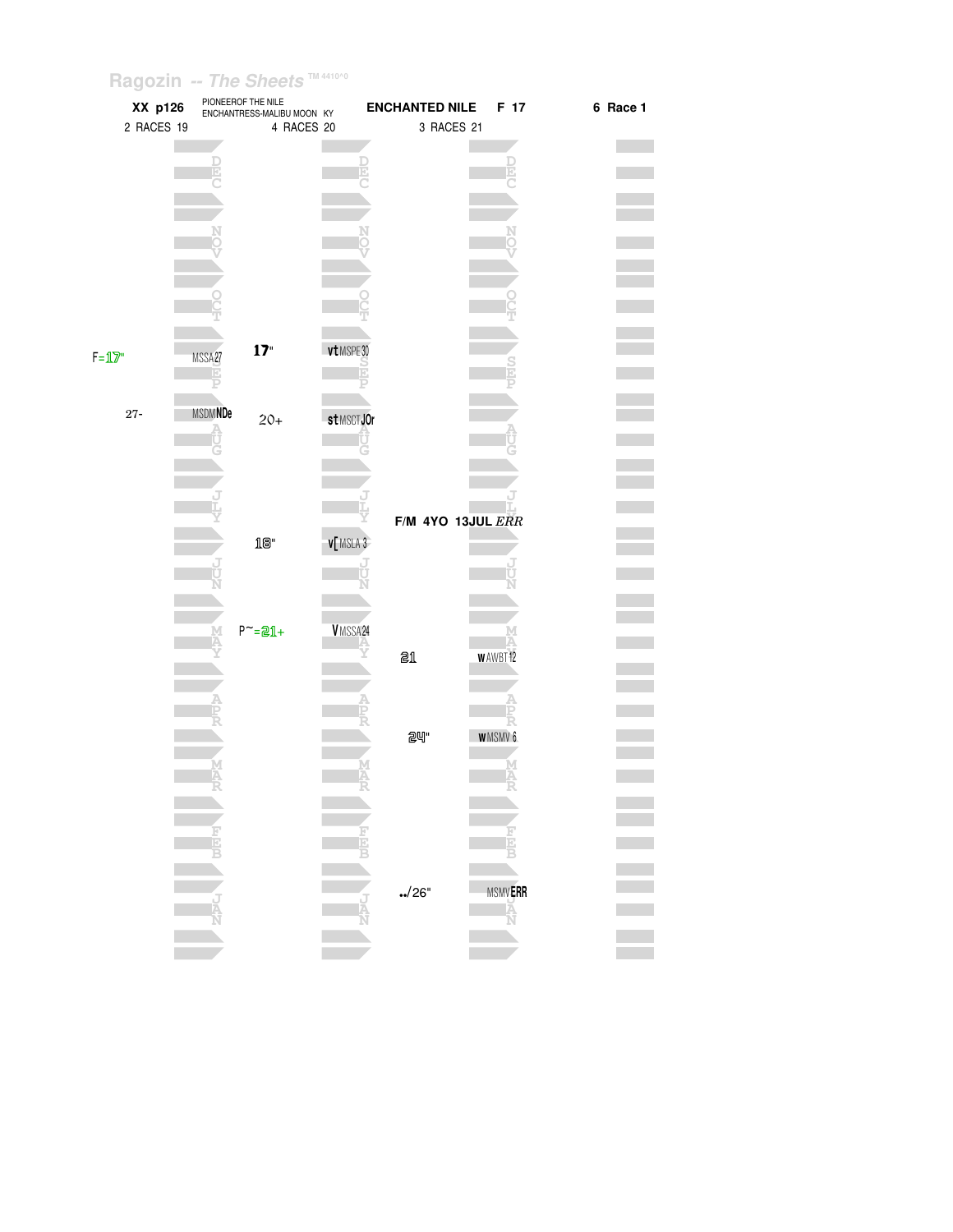| XX p127 | MORE THAN READY  | FOOLISH WAYS-IR-DANEHILL DANCER-IR KEVIDENCE BASED<br>1 RACE 21 | F 18 | 6 Race 1 |
|---------|------------------|-----------------------------------------------------------------|------|----------|
|         |                  |                                                                 |      |          |
|         |                  |                                                                 |      |          |
|         |                  |                                                                 |      |          |
|         |                  |                                                                 |      |          |
|         |                  |                                                                 |      |          |
|         |                  |                                                                 |      |          |
|         |                  |                                                                 |      |          |
|         |                  |                                                                 |      |          |
|         |                  |                                                                 |      |          |
|         |                  |                                                                 |      |          |
|         |                  |                                                                 |      |          |
|         |                  |                                                                 |      |          |
|         |                  |                                                                 |      |          |
|         |                  |                                                                 |      |          |
|         |                  |                                                                 |      |          |
|         |                  |                                                                 |      |          |
|         |                  |                                                                 |      |          |
|         |                  |                                                                 |      |          |
|         |                  |                                                                 |      |          |
|         |                  |                                                                 |      |          |
|         |                  |                                                                 |      |          |
|         |                  |                                                                 |      |          |
|         |                  |                                                                 |      |          |
|         |                  | F/M 3YO 13JUL $\overline{CCB}$                                  |      |          |
|         |                  |                                                                 |      |          |
|         |                  |                                                                 |      |          |
|         |                  |                                                                 |      |          |
|         |                  |                                                                 |      |          |
|         |                  |                                                                 |      |          |
|         |                  |                                                                 |      |          |
|         |                  |                                                                 |      |          |
|         | $FP^{\sim} = 18$ | <b>SMSCDCCB</b>                                                 |      |          |
|         |                  |                                                                 |      |          |
|         |                  |                                                                 |      |          |
|         |                  |                                                                 |      |          |
|         |                  |                                                                 |      |          |
|         |                  |                                                                 |      |          |
|         |                  |                                                                 |      |          |
|         |                  |                                                                 |      |          |
|         |                  |                                                                 |      |          |
|         |                  |                                                                 |      |          |
|         |                  |                                                                 |      |          |
|         |                  |                                                                 |      |          |
|         |                  |                                                                 |      |          |
|         |                  |                                                                 |      |          |
|         |                  |                                                                 |      |          |
|         |                  | <b>ENERGY AND READER</b>                                        |      |          |
|         |                  |                                                                 |      |          |
|         |                  |                                                                 |      |          |
|         |                  |                                                                 |      |          |
|         |                  |                                                                 |      |          |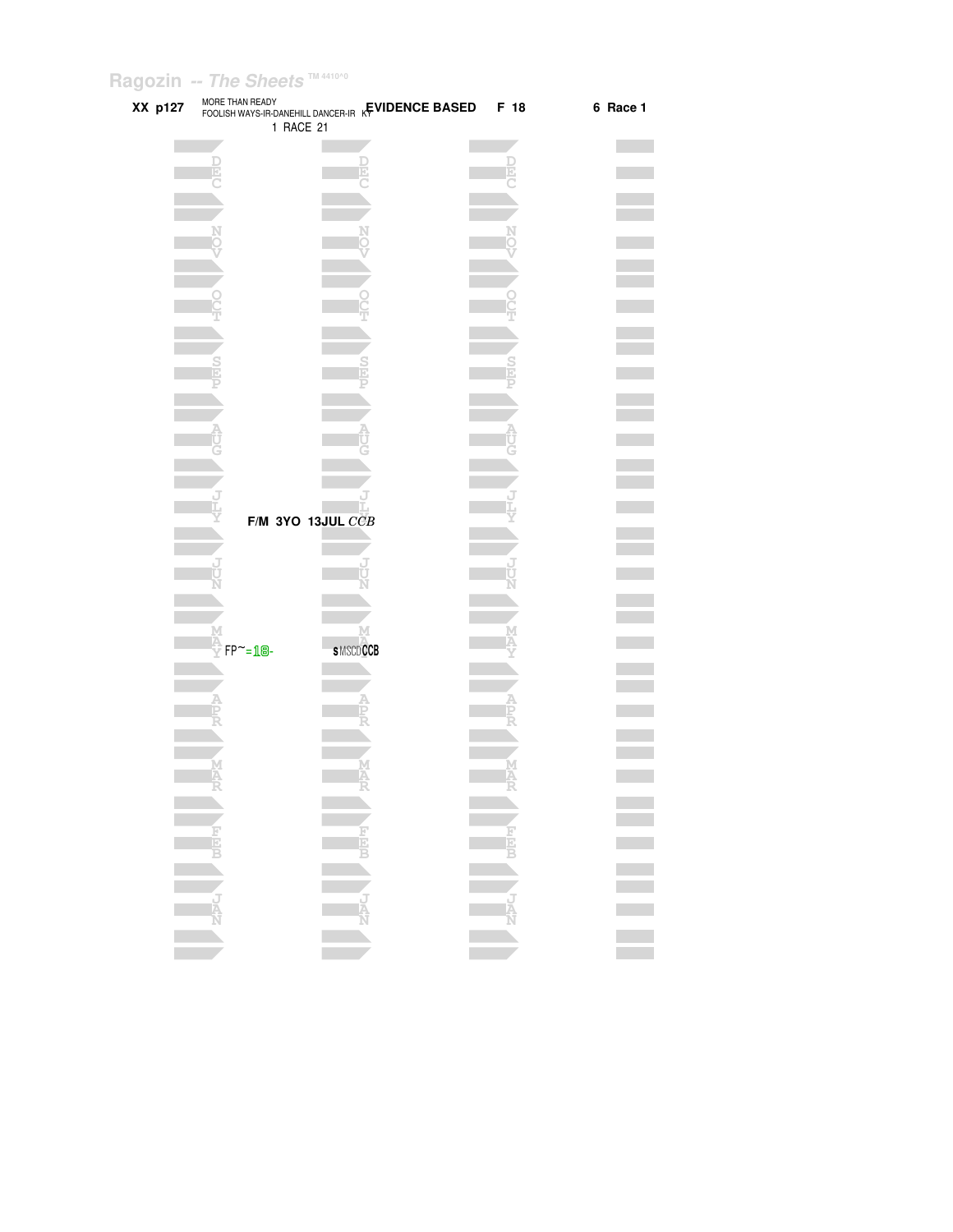|         | XX p128   |          | DIALED IN<br>MISS COPLEY HALL-MORE THAN READY KY |          | <b>FANGIRL</b> | F 16              |                       | 6 Race 1       |
|---------|-----------|----------|--------------------------------------------------|----------|----------------|-------------------|-----------------------|----------------|
|         | 1 RACE 18 |          | 3 RACES 19                                       |          | 2 RACES 20     |                   | 2 RACES 21            |                |
|         |           |          |                                                  |          |                |                   |                       |                |
|         |           | E        |                                                  |          |                | D                 |                       |                |
|         |           |          | .12"                                             | VAWAQ 8  |                |                   |                       |                |
|         |           |          |                                                  |          |                |                   |                       |                |
|         |           |          |                                                  |          |                |                   |                       |                |
|         |           |          |                                                  |          |                |                   |                       |                |
|         |           |          |                                                  |          | $.7+$          | <b>w</b> ] 30AQ 8 |                       |                |
|         |           |          |                                                  |          |                |                   |                       |                |
|         |           |          |                                                  |          |                |                   |                       |                |
|         |           |          |                                                  |          | $15-$          | AWBE11            |                       |                |
| $F.22+$ |           | MSBEIJT  |                                                  |          |                |                   |                       |                |
|         |           | D        |                                                  |          |                |                   |                       |                |
|         |           |          |                                                  |          |                |                   |                       |                |
|         |           |          |                                                  |          |                |                   |                       |                |
|         |           |          |                                                  |          |                |                   |                       |                |
|         |           |          |                                                  |          |                |                   |                       |                |
|         |           |          |                                                  |          |                |                   |                       |                |
|         |           |          |                                                  |          |                |                   |                       |                |
|         |           |          |                                                  |          |                |                   | $F/M$ 5YO 13JUL $ERR$ |                |
|         |           |          |                                                  |          |                |                   |                       |                |
|         |           |          |                                                  |          |                |                   |                       |                |
|         |           |          |                                                  |          |                |                   |                       |                |
|         |           |          |                                                  |          |                |                   |                       |                |
|         |           |          |                                                  |          |                |                   | $21 +$                | YQ AWMN 26     |
|         |           |          |                                                  |          |                |                   |                       |                |
|         |           |          |                                                  |          |                |                   |                       |                |
|         |           |          |                                                  |          |                |                   |                       |                |
|         |           | Ê        | $\lambda = 16 +$                                 | V AWAQ14 |                |                   |                       |                |
|         |           |          |                                                  |          |                |                   |                       |                |
|         |           |          |                                                  |          |                |                   |                       |                |
|         |           | MAR<br>R |                                                  |          |                | M<br>A<br>R       | $23+$                 | <b>AWMVERR</b> |
|         |           |          |                                                  |          |                |                   |                       |                |
|         |           |          |                                                  |          |                |                   |                       |                |
|         |           | H        |                                                  |          |                |                   |                       |                |
|         |           |          |                                                  |          |                |                   |                       |                |
|         |           |          |                                                  |          |                |                   |                       |                |
|         |           | Ą        | $15-$                                            | W MSAQ19 |                |                   |                       |                |
|         |           |          |                                                  |          |                |                   |                       |                |
|         |           |          |                                                  |          |                |                   |                       |                |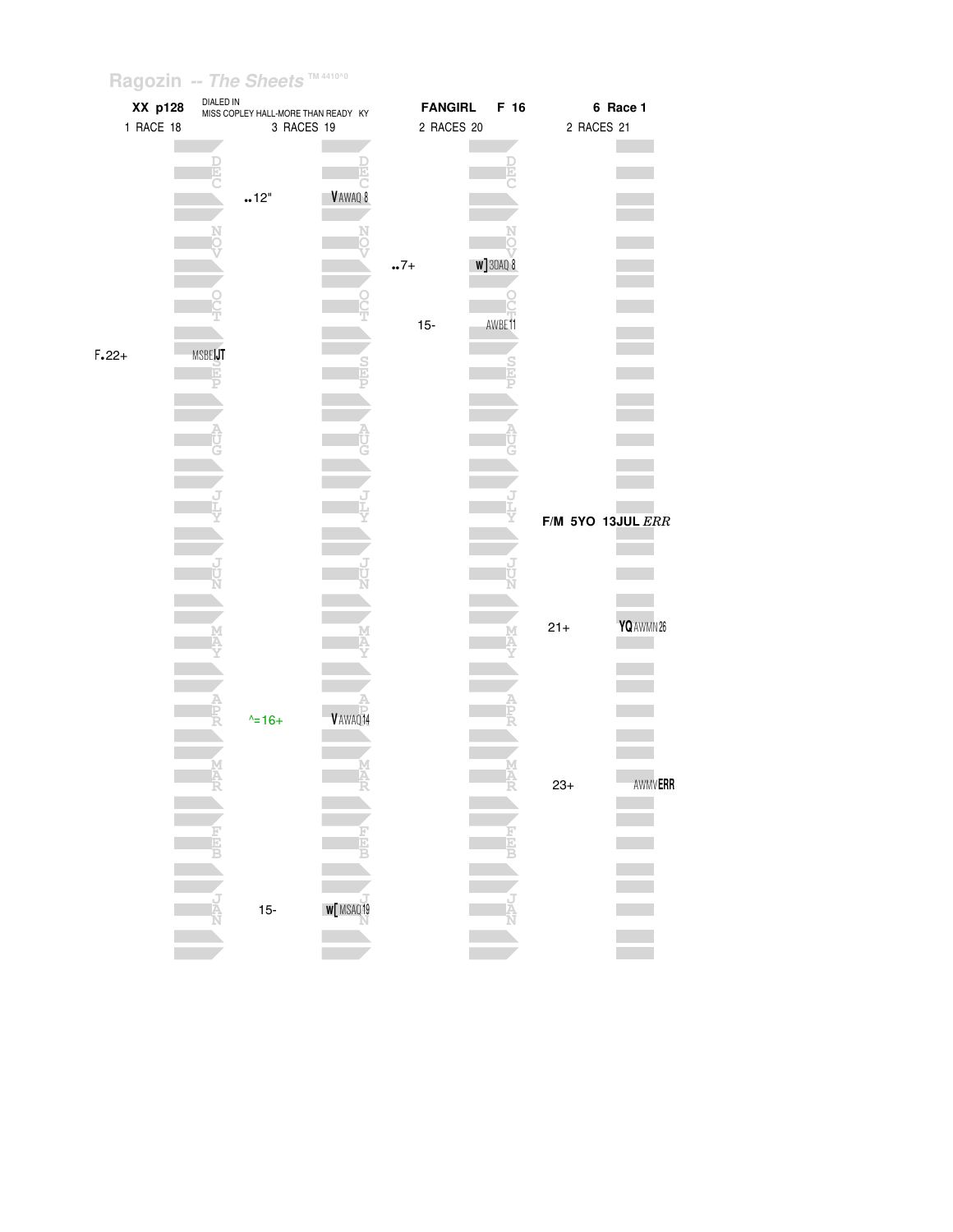|                | XX p129    | LOOKIN AT LUCKY |            |                      | HARRIETT LANE-GIANT'S CAUSEWAY KY <b>FASHION FORTUNE</b> | F 17            | 6 Race 1 |
|----------------|------------|-----------------|------------|----------------------|----------------------------------------------------------|-----------------|----------|
|                | 3 RACES 19 |                 | 2 RACES 20 |                      | 3 RACES 21                                               |                 |          |
|                |            |                 |            |                      |                                                          |                 |          |
|                |            |                 |            |                      |                                                          |                 |          |
|                |            |                 |            |                      |                                                          |                 |          |
|                |            |                 |            |                      |                                                          |                 |          |
|                |            |                 |            |                      |                                                          |                 |          |
| $\diamond$ 15" |            | MSW023          |            |                      |                                                          |                 |          |
|                |            |                 |            |                      |                                                          |                 |          |
|                |            |                 |            |                      |                                                          |                 |          |
|                |            |                 |            |                      |                                                          |                 |          |
|                |            |                 |            |                      |                                                          |                 |          |
| $F*15"$        |            | v MSWO12        |            |                      |                                                          |                 |          |
|                |            |                 | $= 21 -$   | <b>VMSIN1</b>        |                                                          |                 |          |
|                |            |                 |            |                      |                                                          |                 |          |
| <b>⊹′19-</b>   |            | <b>SMSWOPCD</b> |            |                      |                                                          |                 |          |
|                |            |                 |            |                      |                                                          |                 |          |
|                |            |                 |            |                      |                                                          |                 |          |
|                |            |                 |            |                      |                                                          |                 |          |
|                |            |                 |            |                      |                                                          |                 |          |
|                |            |                 |            |                      |                                                          |                 |          |
|                |            |                 |            |                      |                                                          |                 |          |
|                |            |                 |            |                      |                                                          |                 |          |
|                |            |                 | $=15"$     | <b>VMSINJRM</b>      | F/M 4YO 13JUL ERR                                        |                 |          |
|                |            |                 |            |                      |                                                          |                 |          |
|                |            |                 |            |                      |                                                          |                 |          |
|                |            |                 |            |                      |                                                          |                 |          |
|                |            |                 |            |                      | $.19 -$                                                  | <b>wQ30IN10</b> |          |
|                |            |                 |            |                      |                                                          |                 |          |
|                |            |                 |            |                      |                                                          |                 |          |
|                |            |                 |            |                      | 21-                                                      | YQMSIN10        |          |
|                |            |                 |            |                      |                                                          |                 |          |
|                |            |                 |            |                      |                                                          |                 |          |
|                |            |                 |            |                      |                                                          |                 |          |
|                |            |                 |            |                      |                                                          |                 |          |
|                |            |                 |            |                      |                                                          |                 |          |
|                |            |                 |            |                      |                                                          | <b>YMSTPERR</b> |          |
|                |            |                 |            |                      |                                                          |                 |          |
|                |            |                 |            |                      |                                                          |                 |          |
|                |            |                 |            |                      |                                                          |                 |          |
|                |            |                 |            |                      |                                                          |                 |          |
|                |            |                 |            |                      |                                                          |                 |          |
|                |            |                 |            |                      |                                                          |                 |          |
|                |            |                 |            |                      |                                                          |                 | E.       |
|                |            |                 |            |                      |                                                          |                 |          |
|                |            |                 |            |                      |                                                          |                 |          |
|                |            |                 |            | <b>ANGELA PERENT</b> |                                                          |                 |          |
|                |            |                 |            |                      |                                                          |                 |          |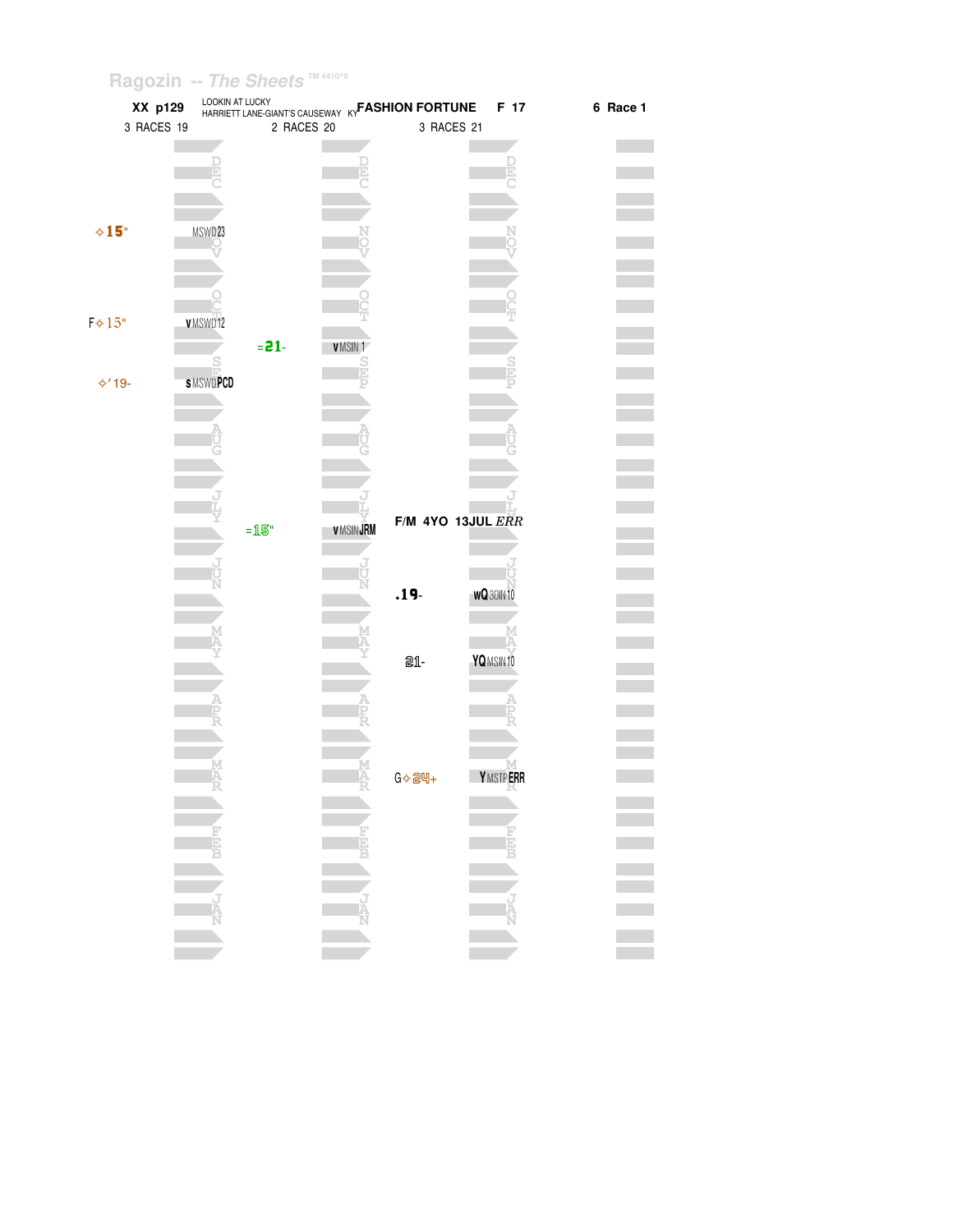| XX p130 | GHOSTZAPPER   | AND WHY NOT-STREET CRY-IR KY |              | <b>FEARLESS</b> |                    | M 16               |    |            | 6 Race 1           |
|---------|---------------|------------------------------|--------------|-----------------|--------------------|--------------------|----|------------|--------------------|
|         |               |                              | 1 RACE 19    |                 | 5 RACES 20         |                    |    | 3 RACES 21 |                    |
|         |               |                              |              |                 |                    |                    |    |            |                    |
|         | ē             | F14"                         | wGt[fMSGPTAP |                 |                    | Þ                  |    |            |                    |
|         |               |                              |              |                 |                    |                    |    |            |                    |
|         |               |                              |              |                 |                    |                    |    |            |                    |
|         |               |                              |              |                 |                    |                    |    |            |                    |
|         |               |                              |              |                 |                    |                    |    |            |                    |
|         |               |                              |              |                 |                    |                    |    |            |                    |
|         |               |                              |              |                 |                    |                    |    |            |                    |
|         |               |                              |              |                 |                    |                    |    |            |                    |
|         |               |                              |              |                 |                    |                    |    |            |                    |
|         |               |                              |              |                 |                    |                    |    |            |                    |
|         | $\frac{S}{1}$ |                              |              |                 |                    |                    |    |            |                    |
|         |               |                              |              |                 |                    |                    |    |            |                    |
|         |               |                              |              |                 |                    |                    |    |            |                    |
|         |               |                              |              |                 |                    |                    |    |            |                    |
|         |               |                              |              |                 |                    |                    |    |            |                    |
|         |               |                              |              |                 |                    |                    |    |            |                    |
|         |               |                              |              |                 |                    |                    |    |            |                    |
|         |               |                              |              |                 |                    |                    |    |            |                    |
|         |               |                              |              |                 |                    |                    |    |            | MALE 5YO 13JUL TAP |
|         |               |                              |              |                 |                    |                    |    |            |                    |
|         |               |                              |              | 8"              |                    | AWCD <sub>27</sub> |    |            |                    |
|         |               |                              |              |                 |                    |                    |    |            |                    |
|         |               |                              |              |                 |                    |                    |    |            |                    |
|         |               |                              |              | $6+$            | <b>wVstfAWCD30</b> |                    |    |            |                    |
|         |               |                              |              |                 |                    |                    |    |            |                    |
|         |               |                              |              |                 |                    |                    | б" |            | Vn AWPI14          |
|         |               |                              |              | 8               |                    | VAWOP <sub>2</sub> |    |            |                    |
|         |               |                              |              |                 |                    |                    |    |            |                    |
|         |               |                              |              |                 |                    |                    | 8- |            | LAWOP17            |
|         |               |                              |              |                 |                    |                    |    |            |                    |
|         |               |                              |              |                 |                    |                    |    |            |                    |
|         |               |                              |              | 12"             | YT AWFG 21         |                    |    |            |                    |
|         |               |                              |              |                 |                    |                    |    |            |                    |
|         |               |                              |              |                 |                    |                    |    |            |                    |
|         |               |                              |              |                 |                    |                    | 8- |            | wn AWGP 27         |
|         |               |                              |              |                 |                    |                    |    |            |                    |
|         |               |                              |              |                 |                    |                    |    |            |                    |
|         |               |                              |              | $r6+$           |                    | <b>WAWGP1</b>      |    |            |                    |
|         |               |                              | J            |                 |                    |                    |    |            |                    |
|         |               |                              |              |                 |                    |                    |    |            |                    |
|         |               |                              |              |                 |                    |                    |    |            |                    |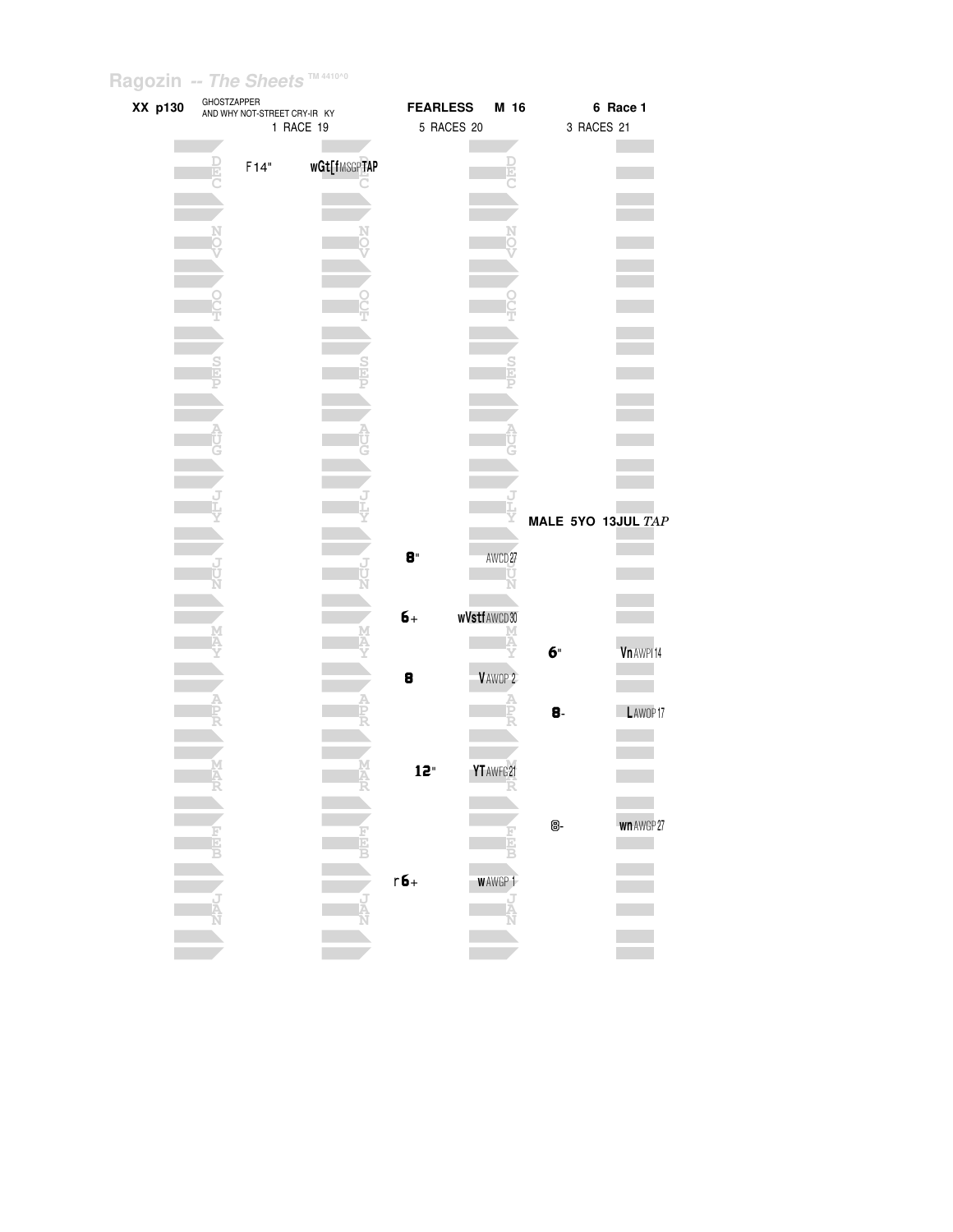| XX p131 | FIRST SAMURAI | STREET LINE-STREET CRY-IR KY |              | <b>FIRST LINE</b>       | M 17                     | 6 Race 1 |
|---------|---------------|------------------------------|--------------|-------------------------|--------------------------|----------|
|         |               | 7 RACES 20                   |              | 8 RACES 21              |                          |          |
|         |               |                              |              |                         |                          |          |
|         |               |                              |              |                         |                          |          |
|         |               |                              |              |                         |                          |          |
|         |               |                              |              |                         |                          |          |
|         |               |                              |              |                         |                          |          |
|         |               |                              |              |                         |                          |          |
|         |               | .18                          | Vt AWAQ12    |                         |                          |          |
|         |               |                              |              |                         |                          |          |
|         |               |                              |              |                         |                          |          |
|         |               |                              |              |                         |                          |          |
|         |               |                              |              |                         |                          |          |
|         |               | $13 +$                       | Vt AWBE 9    |                         |                          |          |
|         |               |                              |              |                         |                          |          |
|         |               |                              |              |                         |                          |          |
|         |               |                              |              |                         |                          |          |
|         |               | 23                           | YAWSr 5      |                         |                          |          |
|         |               |                              |              |                         |                          |          |
|         |               |                              |              |                         |                          |          |
|         |               |                              |              |                         |                          |          |
|         |               | $10^{\circ}$                 | WMSSr29      |                         |                          |          |
|         |               |                              |              |                         |                          |          |
|         |               |                              |              | MALE 4YO 13JUL MJM      |                          |          |
|         |               |                              |              |                         |                          |          |
|         |               |                              |              |                         |                          |          |
|         |               |                              |              |                         |                          |          |
|         |               |                              |              | $P^{\sim} = 21 -$       | vt AWBE11                |          |
|         |               | $^{\wedge}18$                | VMSBE 6      | r.14                    | <b>wVQ</b> awBE MJM      |          |
|         |               |                              |              |                         |                          |          |
|         |               |                              |              |                         |                          |          |
|         |               |                              |              |                         |                          |          |
|         |               |                              |              |                         |                          |          |
|         |               |                              |              | $.12 -$                 | <b>wV&amp;MM</b> 35BE 25 |          |
|         |               |                              |              |                         |                          |          |
|         |               |                              |              |                         |                          |          |
|         |               |                              |              | $G.15 +$                | VawAQ 1                  |          |
|         |               |                              |              |                         |                          |          |
|         |               |                              |              |                         |                          |          |
|         |               |                              |              |                         |                          |          |
|         |               | $9F16+$                      | MSAQ28       | 12.                     | Y 50AQ 26                |          |
|         |               |                              |              |                         |                          |          |
|         |               |                              |              |                         |                          |          |
|         |               |                              |              | $^{\wedge}1\mathbf{4}+$ | <b>w]</b> 25AQ 4         |          |
|         |               |                              |              |                         |                          |          |
|         |               | G., 28                       | Y\$ MSAQ ONa | 926"                    | n 40AQ 18                |          |
|         |               |                              |              | G.28"                   | $t$ [f40AQ $2$           |          |
|         |               |                              |              |                         |                          |          |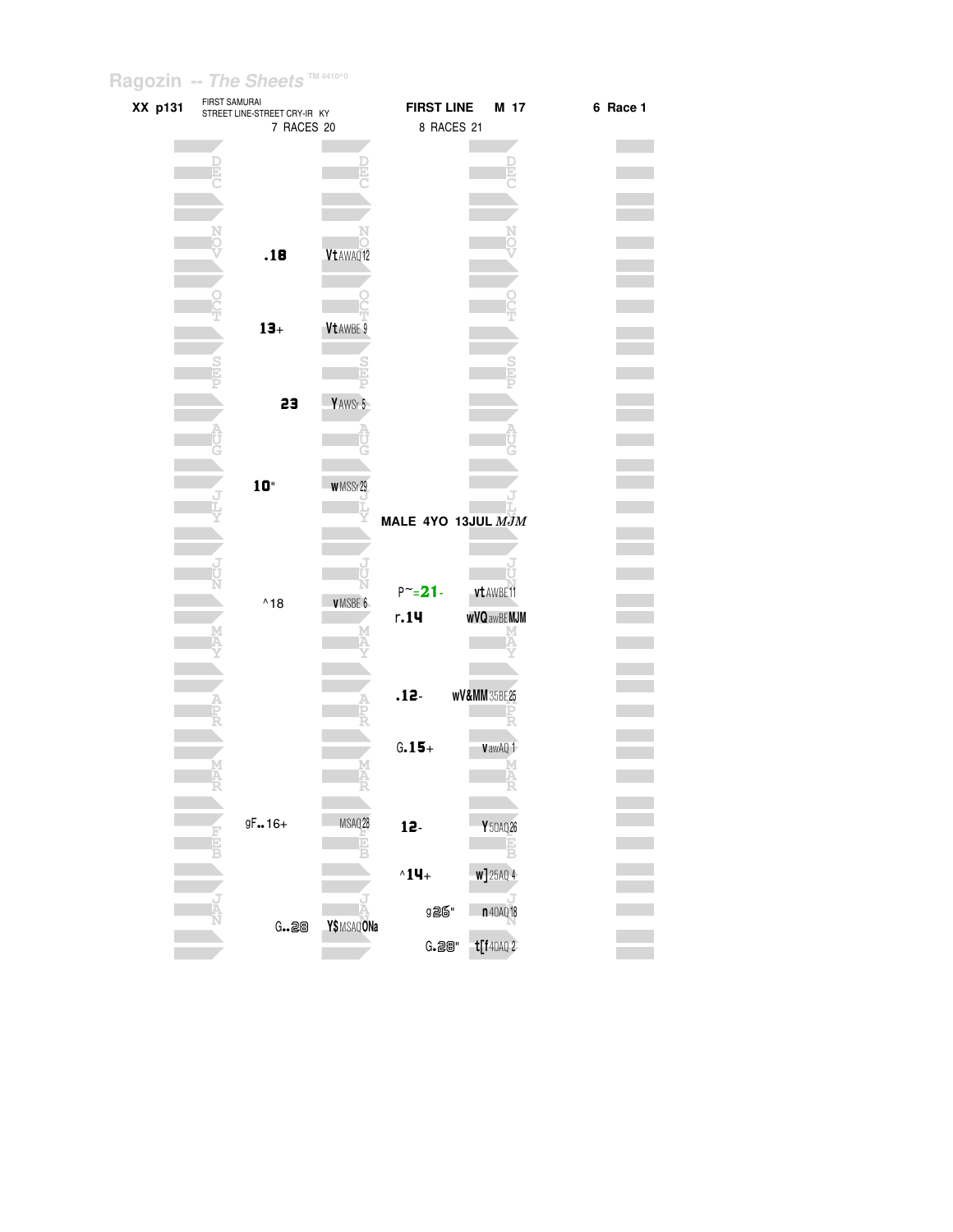|                | STREET SENSE<br>CORSAGE-EXCHANGE RATE KY |                  |
|----------------|------------------------------------------|------------------|
|                | 5 RACES 21                               |                  |
|                | <b>F/M 3YO</b>                           |                  |
|                |                                          |                  |
|                |                                          |                  |
|                |                                          |                  |
|                |                                          |                  |
|                |                                          |                  |
|                |                                          |                  |
|                |                                          |                  |
|                |                                          |                  |
|                |                                          |                  |
|                |                                          |                  |
|                |                                          |                  |
|                |                                          |                  |
|                |                                          |                  |
|                |                                          |                  |
|                |                                          |                  |
|                |                                          |                  |
|                |                                          |                  |
|                |                                          |                  |
|                |                                          |                  |
|                |                                          |                  |
|                |                                          | . 凹面" Qt AWEL 1  |
|                |                                          |                  |
|                | $=12+$                                   | <b>w</b> 75CD 12 |
|                |                                          |                  |
|                | $P^{\sim} = 19$                          | F 75CD 22        |
|                |                                          |                  |
|                |                                          |                  |
|                |                                          |                  |
|                |                                          |                  |
|                | gF <sub>35+</sub>                        | YMSKE 9          |
|                |                                          |                  |
|                | G <> 22"                                 | <b>YMSTPBCk</b>  |
|                |                                          |                  |
|                |                                          |                  |
|                |                                          |                  |
| FEB<br>B       |                                          | F<br>EE<br>B     |
|                |                                          |                  |
|                |                                          |                  |
| <b>CONNECT</b> |                                          | ن<br>مو          |
|                |                                          |                  |
|                |                                          |                  |
|                |                                          |                  |

FLAUTO F 18

**The State** m.

r.

**College** 

**D E C**

**N O V**

**O T**

**S P**

**A**

**J L Y**

**U N**

**M A Y**

**A P R**

**M A R**

**F E B**

**J A N**

 $\mathcal{L}^{\text{max}}$ 

**J**

 $\mathbb{R}^n$ 

### **Contract Contract Contract Contract Contract**  $\mathcal{L}^{\text{max}}_{\text{max}}$  $\equiv$  $\mathcal{L}^{\text{max}}_{\text{max}}$  $\equiv$ **Contract Contract**  $\mathcal{L}^{\text{max}}$  $\mathcal{L}^{\text{max}}$  $\sim 10^{-10}$ **Contract**  $\mathcal{L}^{\text{max}}_{\text{max}}$  $\mathcal{L}^{\text{max}}_{\text{max}}$ **Contract**  $\mathcal{L}^{\text{max}}$ **Contract**  $\mathcal{L}^{\text{max}}_{\text{max}}$ **Contract**  $\mathcal{L}^{\text{max}}_{\text{max}}$  $\mathcal{L}^{\text{max}}_{\text{max}}$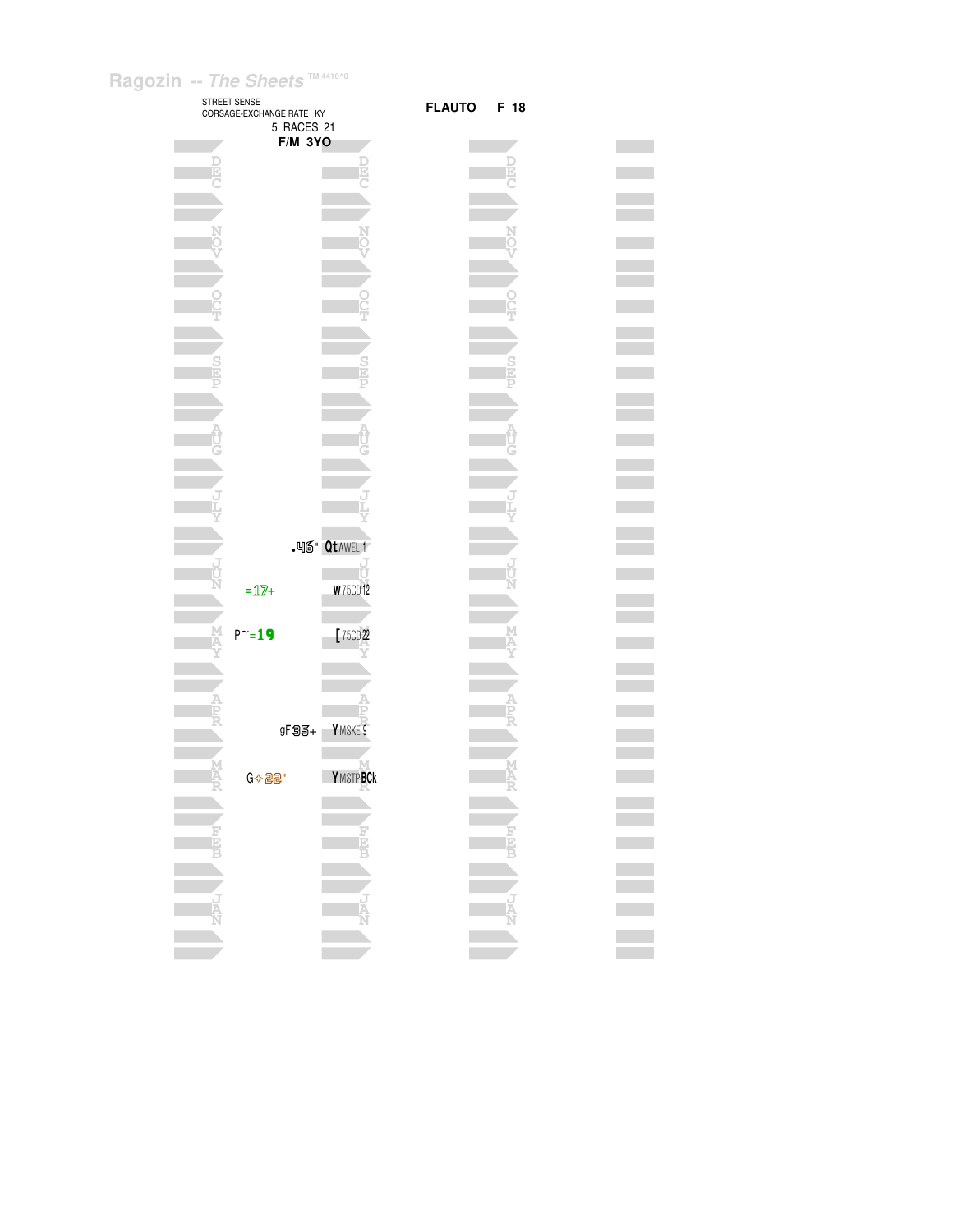| XX p133 | <b>KANTHAROS</b><br>KOMBAT LAKE-MEADOWLAKE AR<br>3 RACES 21 |                    | <b>FORSAKEN</b> | M 18 | 6 Race 1 |
|---------|-------------------------------------------------------------|--------------------|-----------------|------|----------|
|         | Ē                                                           |                    |                 | b)   |          |
|         |                                                             |                    |                 |      |          |
|         |                                                             |                    |                 |      |          |
|         |                                                             |                    |                 |      |          |
|         |                                                             |                    |                 |      |          |
|         |                                                             |                    |                 |      |          |
|         |                                                             |                    |                 |      |          |
|         |                                                             |                    |                 |      |          |
|         |                                                             |                    |                 |      |          |
|         |                                                             | MALE 3YO 13JUL CDX |                 |      |          |
|         | $= 22 +$                                                    | VMSCD20            |                 |      |          |
|         |                                                             |                    |                 |      |          |
|         |                                                             |                    |                 |      |          |
|         |                                                             |                    |                 |      |          |
|         |                                                             | M                  |                 | Μ    |          |
|         | A                                                           |                    |                 | Ä    |          |
|         | 23-                                                         | t[MSOP25           |                 |      |          |
|         | $F.17-$                                                     | YQ\$ MSFG CDX      |                 |      |          |
|         |                                                             |                    |                 |      |          |
|         |                                                             |                    |                 |      |          |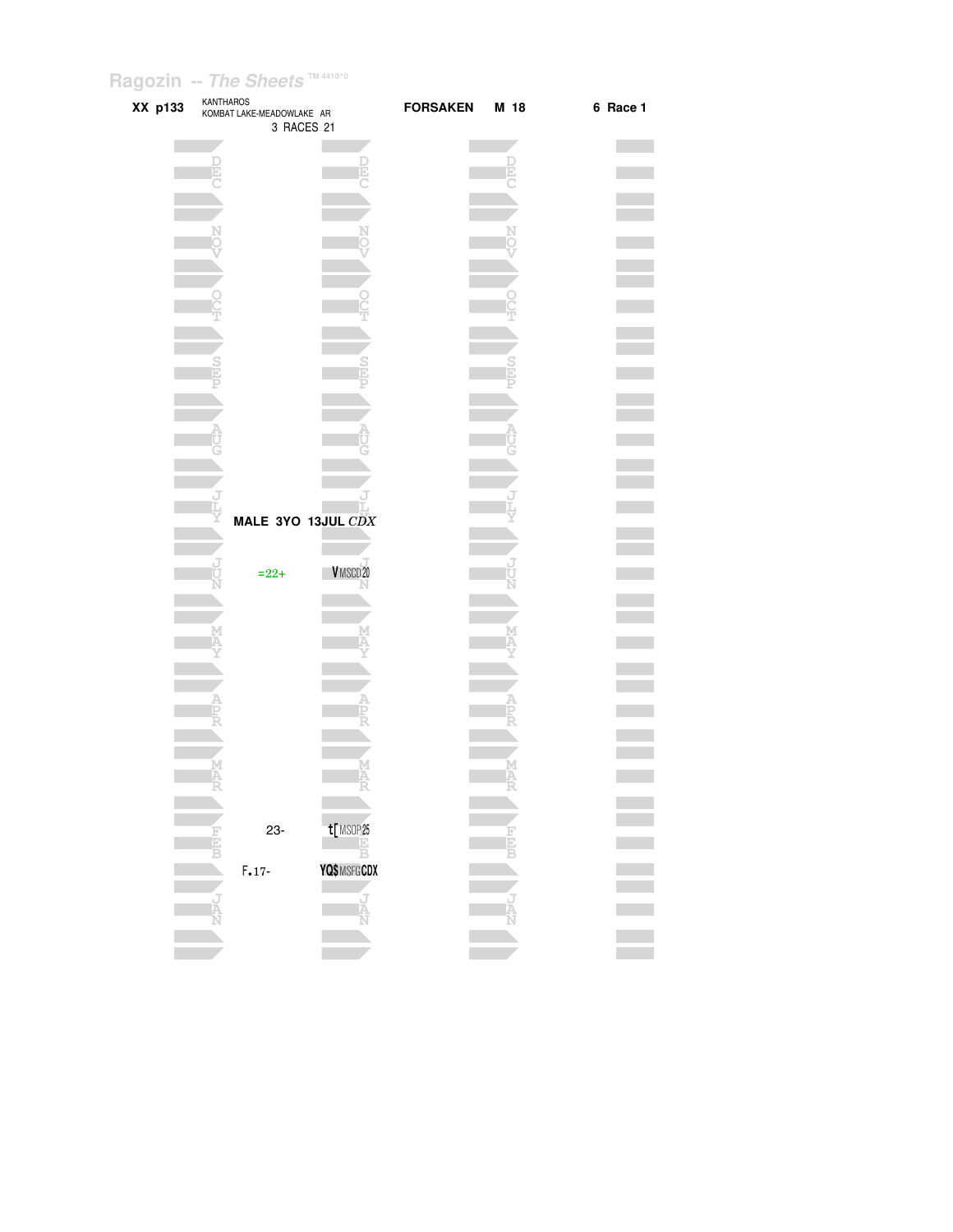| XX p134         |                 | UNCLE MO<br>ARGENT AFFAIR-BLACK TIE AFFAIR-IR KY |               | <b>FORTY UNDER</b> | M 16      |                    | 6 Race 1 |
|-----------------|-----------------|--------------------------------------------------|---------------|--------------------|-----------|--------------------|----------|
| 4 RACES 18      |                 | 4 RACES 19                                       |               | 3 RACES 20         |           | 1 RACE 21          |          |
|                 |                 | $P^{\sim} = 16$                                  | AWFG28        |                    |           |                    |          |
|                 |                 | $P^{\sim} = 14$                                  | YAWAQ29       |                    |           |                    |          |
| $-15-$          | <b>VAWCD 2</b>  |                                                  |               |                    |           |                    |          |
| $= 13$          | WV AWBE 29<br>Þ |                                                  |               |                    |           |                    |          |
| $= 15 -$        | <b>WMSSr25</b>  |                                                  |               |                    |           |                    |          |
| $F^{\wedge}29"$ | YMSSrJCE        |                                                  |               |                    |           | MALE 5YO 13JUL MJM |          |
|                 |                 |                                                  |               |                    |           | $=$ 12"            | YAWCDMJM |
|                 |                 | $-16+$                                           | <b>VAWPE1</b> | $= 12 -$           | Y[ AWBE 3 |                    |          |
|                 |                 | $G = 14 +$                                       | YAWAQ20       |                    | M         |                    |          |
|                 | M<br>R          |                                                  | M<br>R<br>R   | 12"                | V AWOP 22 |                    |          |
|                 |                 |                                                  |               | $^{\wedge}14$      | AWOP31    |                    |          |
|                 |                 |                                                  |               |                    |           |                    |          |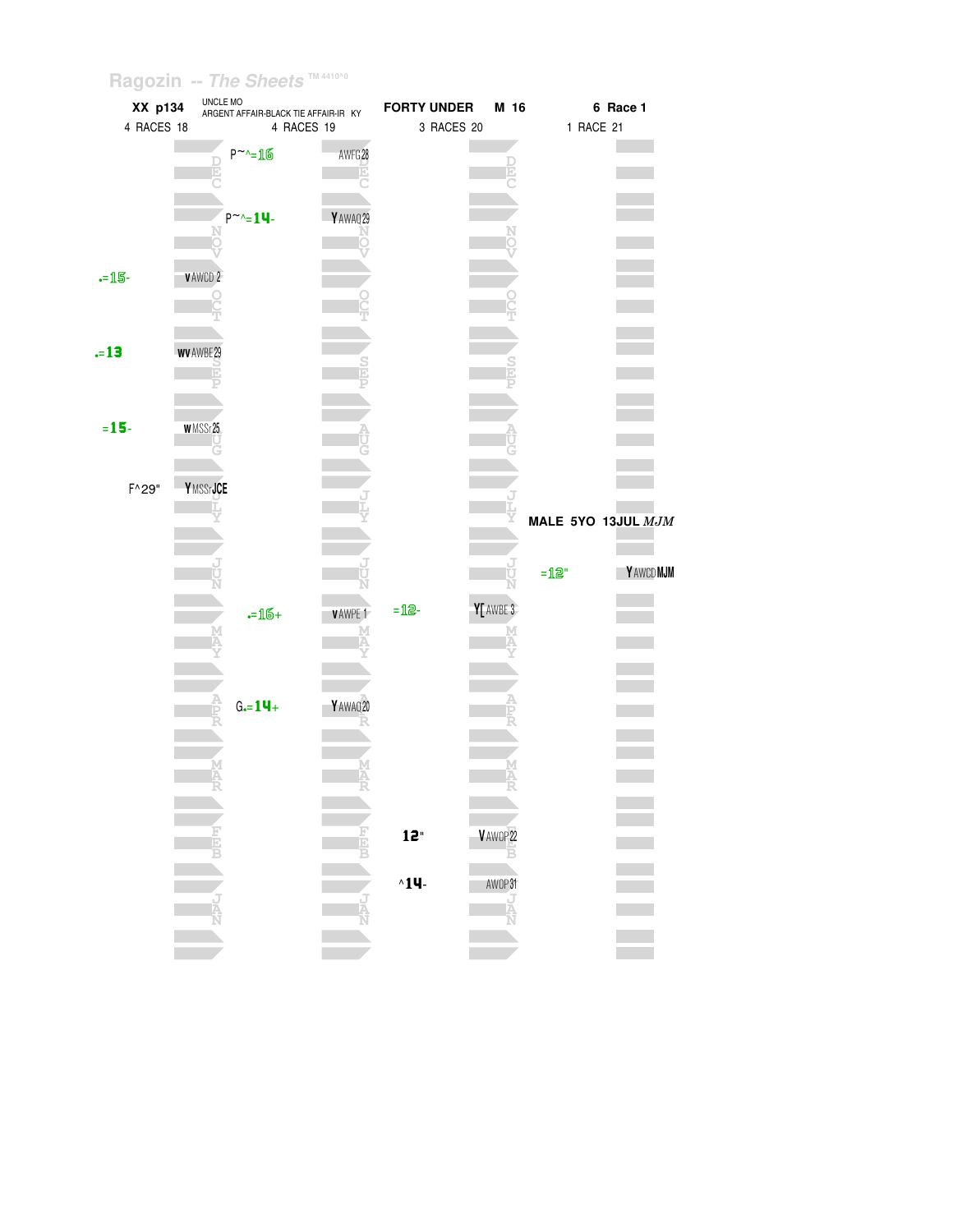| XX p135         |                    | FED BIZ<br>LAWLESS MISS-POSSE KY              |                    | FRONT RUN THE FED          | M 16        |                      | 6 Race 1      |
|-----------------|--------------------|-----------------------------------------------|--------------------|----------------------------|-------------|----------------------|---------------|
| 3 RACES 18      |                    | 4 RACES 19                                    |                    |                            | 4 RACES 20  | 2 RACES 21           |               |
| $=16"$          | MSGP <sub>12</sub> |                                               |                    |                            |             |                      |               |
| $=12"$          | Vt MSAQ 2          | $=\!\!\!\!\!\perp\!\!\!\!\!\perp\!\!\!\!\!0"$ | AWBE <sub>26</sub> | $=10$                      | fAWKE 7     |                      |               |
| F <sub>15</sub> | <b>V MSBECCB</b>   |                                               |                    | $:= 9 +$                   | v AWKD 12   |                      |               |
|                 |                    | $= 8 +$                                       | wt AWSr25          |                            |             | MALE 5YO 13JUL CCB   |               |
|                 |                    |                                               |                    | $= 7 -$                    | WV AWBE 5   | $g = 10$             | V AWBE 20     |
|                 |                    | $= 7 -$                                       | <b>WV AWBE</b>     | $P^{\sim} = \mathbf{10}$ " | AWCD 21     | $P^{\sim} = 10^{11}$ | vn AWBE 24    |
|                 |                    | $^{\wedge}$ = 12"                             | WMSAQ14            |                            |             |                      |               |
|                 | NEW WELL           |                                               |                    |                            | EN PROPERTY |                      | $\frac{1}{2}$ |
|                 |                    |                                               |                    |                            |             |                      |               |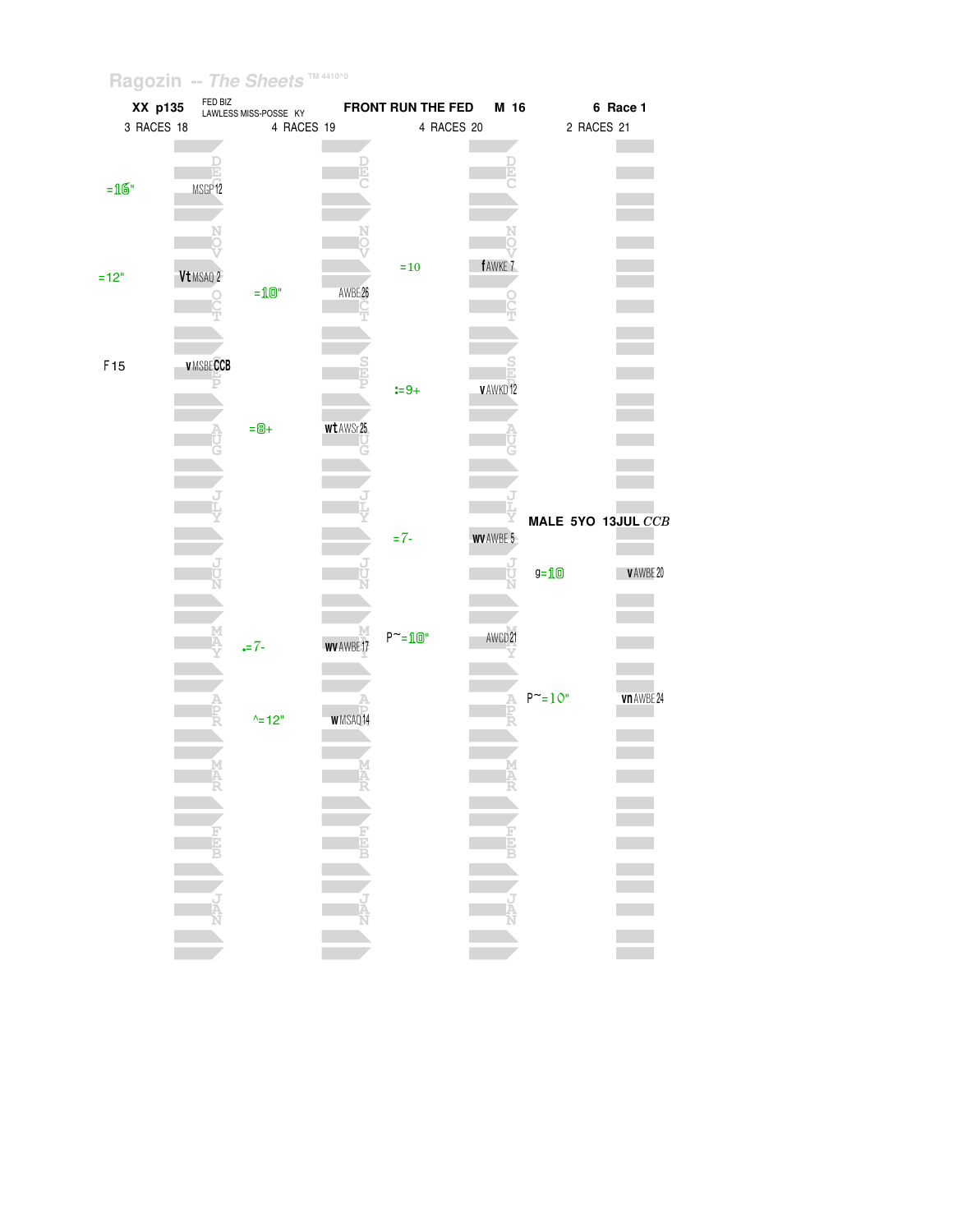| XX p9<br>2 RACES 20 | GHOSTZAPPER<br>SKYLIGHTER-SKY MESA KY<br>5 RACES 21 | <b>GHOSTLIGHTER</b>           | M 18 | 6 Race 2 |
|---------------------|-----------------------------------------------------|-------------------------------|------|----------|
|                     | F                                                   |                               |      |          |
| $F^{\wedge}18$      | <b>wVQ</b> MSFG 28                                  |                               |      |          |
|                     |                                                     |                               |      |          |
| $\text{A} = 20 +$   | <b>vst MSCD BPW</b>                                 |                               |      |          |
|                     |                                                     |                               |      |          |
|                     |                                                     |                               |      |          |
|                     |                                                     |                               |      |          |
|                     |                                                     |                               |      |          |
|                     | MALE 3YO 13JUL BPW<br>$\diamond$ 18                 | Y 75AP 4                      |      |          |
|                     | J                                                   |                               |      |          |
|                     | $22 +$                                              | 75CD 29                       |      |          |
|                     | 918                                                 | <b>W</b> <sub>L</sub> AWIN 26 |      |          |
|                     | A<br>P                                              |                               |      |          |
|                     | M<br>A                                              | Ä                             |      |          |
|                     | $P^{\sim} = 16 +$<br><b>Halp</b>                    | <b>VAWFG27</b>                |      |          |
|                     |                                                     |                               |      |          |
|                     | $20+$                                               | Y AWFG 16                     |      |          |
|                     |                                                     |                               |      |          |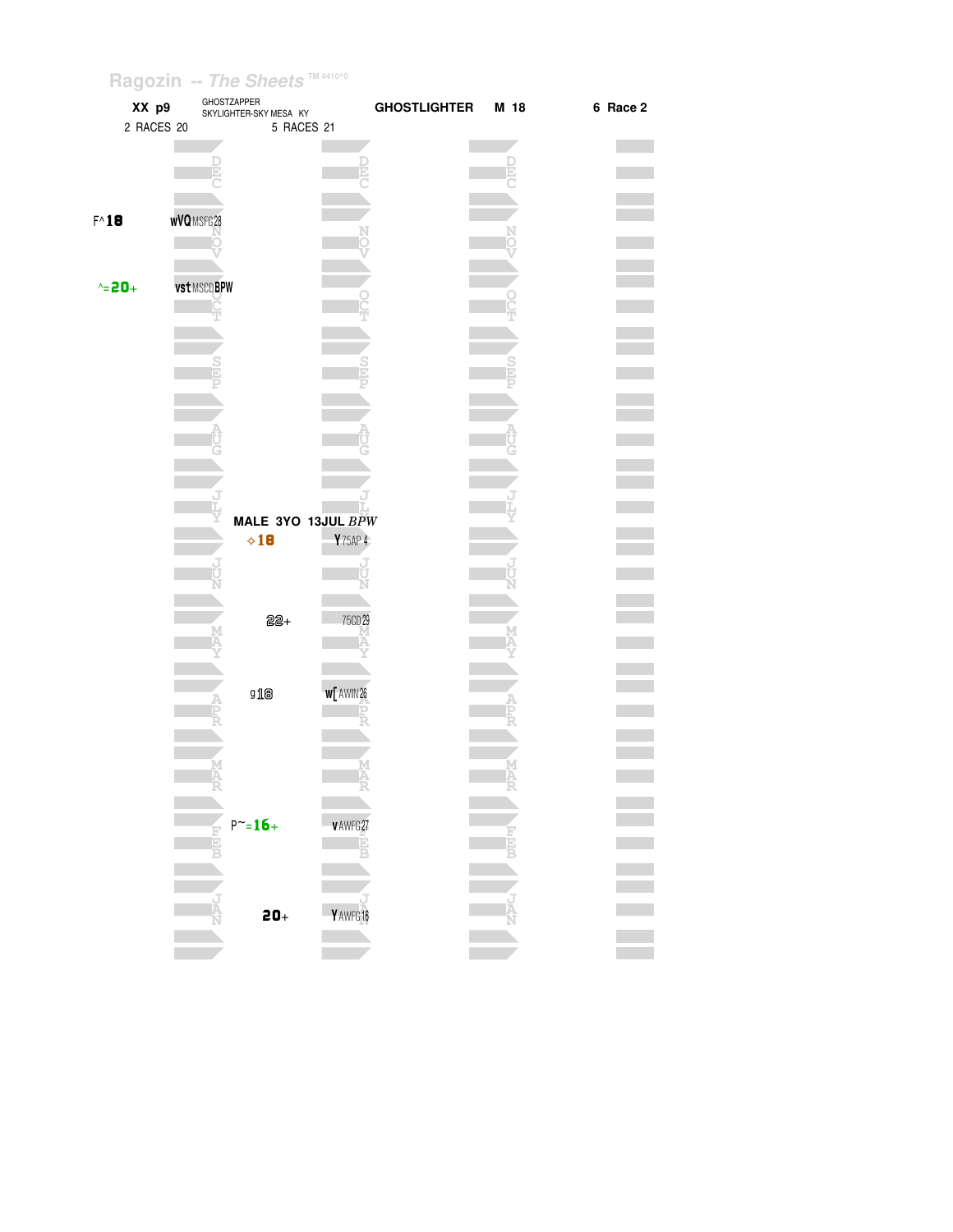| XX p137<br>2 RACES 20 |             | GHOSTZAPPER<br>WAIT NO MORE-MEDAGLIA D'ORO FL<br>3 RACES 21 |                  | <b>GHOSTLINER</b> | M 18   | 6 Race 1 |
|-----------------------|-------------|-------------------------------------------------------------|------------------|-------------------|--------|----------|
| F23-                  | MSFG19      |                                                             |                  |                   | Þ      |          |
| 9.19"                 | V\$[MSCDMCe |                                                             |                  |                   |        |          |
|                       |             |                                                             |                  |                   |        |          |
|                       |             |                                                             |                  |                   |        |          |
|                       |             | MALE 3YO 13JUL MCe                                          |                  |                   |        |          |
|                       |             | $= 22 +$                                                    | VMSCD20          |                   | Ņ      |          |
|                       |             |                                                             |                  |                   |        |          |
|                       | M<br>A      | $21\,$                                                      | <b>vQ</b> MSFG18 |                   | M<br>A |          |
|                       |             | $33+$                                                       | Y MSFG13         |                   |        |          |
|                       |             |                                                             |                  |                   |        |          |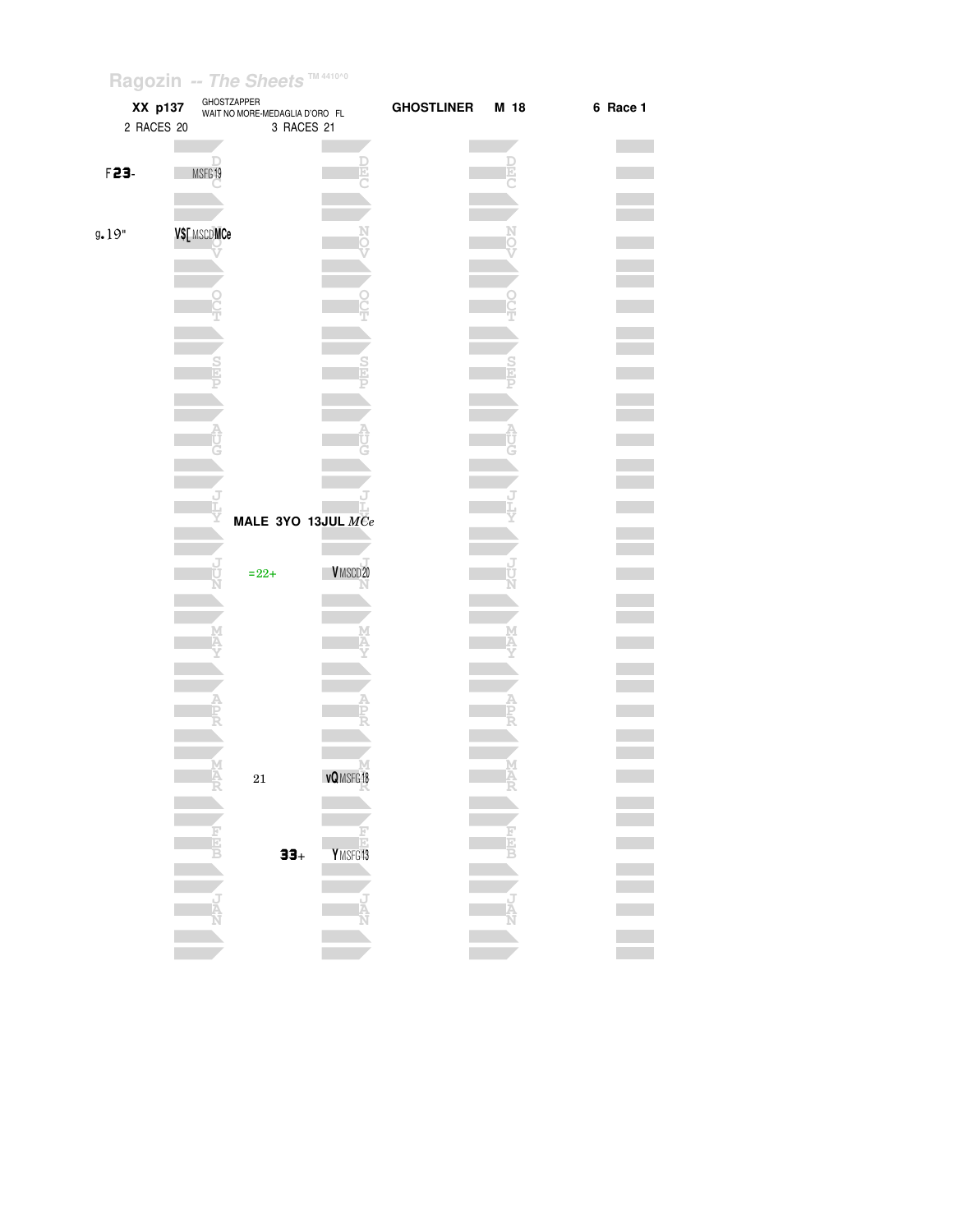| XX p138    |                   | GIANT SURPRISE<br>LAKE TOCCET-TOCCET NY |           | <b>GIANT SHOES</b> | M 17                   | 6 Race 1 |
|------------|-------------------|-----------------------------------------|-----------|--------------------|------------------------|----------|
| 2 RACES 19 |                   | 3 RACES 20                              |           | 2 RACES 21         |                        |          |
|            |                   |                                         |           |                    |                        |          |
|            |                   |                                         |           |                    |                        |          |
| $9 - 25$   | V AWAQ 14         |                                         |           |                    |                        |          |
|            |                   |                                         |           |                    |                        |          |
| GF.17"     | <b>WVQMSAQBHC</b> |                                         |           |                    |                        |          |
|            |                   |                                         |           |                    |                        |          |
|            |                   |                                         |           |                    |                        |          |
|            |                   |                                         |           |                    |                        |          |
|            |                   |                                         |           |                    |                        |          |
|            |                   |                                         |           |                    |                        |          |
|            |                   |                                         |           |                    |                        |          |
|            |                   |                                         |           |                    |                        |          |
|            |                   |                                         |           |                    |                        |          |
|            |                   |                                         |           |                    |                        |          |
|            |                   |                                         |           |                    |                        |          |
|            |                   |                                         |           |                    |                        |          |
|            |                   |                                         |           |                    |                        |          |
|            |                   |                                         |           |                    |                        |          |
|            |                   |                                         |           |                    |                        |          |
|            |                   |                                         |           |                    |                        |          |
|            |                   | $16"$                                   | v AWSr 17 | MALE 4YO 13JUL BHC |                        |          |
|            |                   |                                         |           |                    |                        |          |
|            |                   |                                         |           |                    |                        |          |
|            |                   |                                         |           |                    |                        |          |
|            |                   |                                         | N         |                    |                        |          |
|            |                   | $=16"$                                  | AWBE 7    |                    |                        |          |
|            |                   |                                         |           |                    |                        |          |
|            |                   |                                         |           |                    |                        |          |
|            |                   |                                         |           |                    |                        |          |
|            |                   |                                         |           |                    |                        |          |
|            |                   |                                         |           |                    |                        |          |
|            |                   |                                         |           | .14                | wvtf <sub>25AQ17</sub> |          |
|            |                   |                                         |           |                    |                        |          |
|            |                   |                                         |           | $.18+$             | Y[40AQ25               |          |
|            |                   |                                         |           |                    |                        |          |
|            |                   |                                         |           |                    |                        |          |
|            |                   |                                         |           | GELDED             |                        |          |
|            |                   | $\cdot$ / $1$ $\mathbb{q}$ "            | AWAQ21    |                    |                        |          |
|            |                   |                                         |           |                    |                        |          |
|            |                   |                                         |           |                    |                        |          |
|            |                   |                                         |           |                    |                        |          |
|            |                   |                                         |           |                    |                        |          |
|            |                   |                                         |           |                    |                        |          |
|            |                   |                                         |           |                    |                        |          |
|            |                   |                                         |           |                    |                        |          |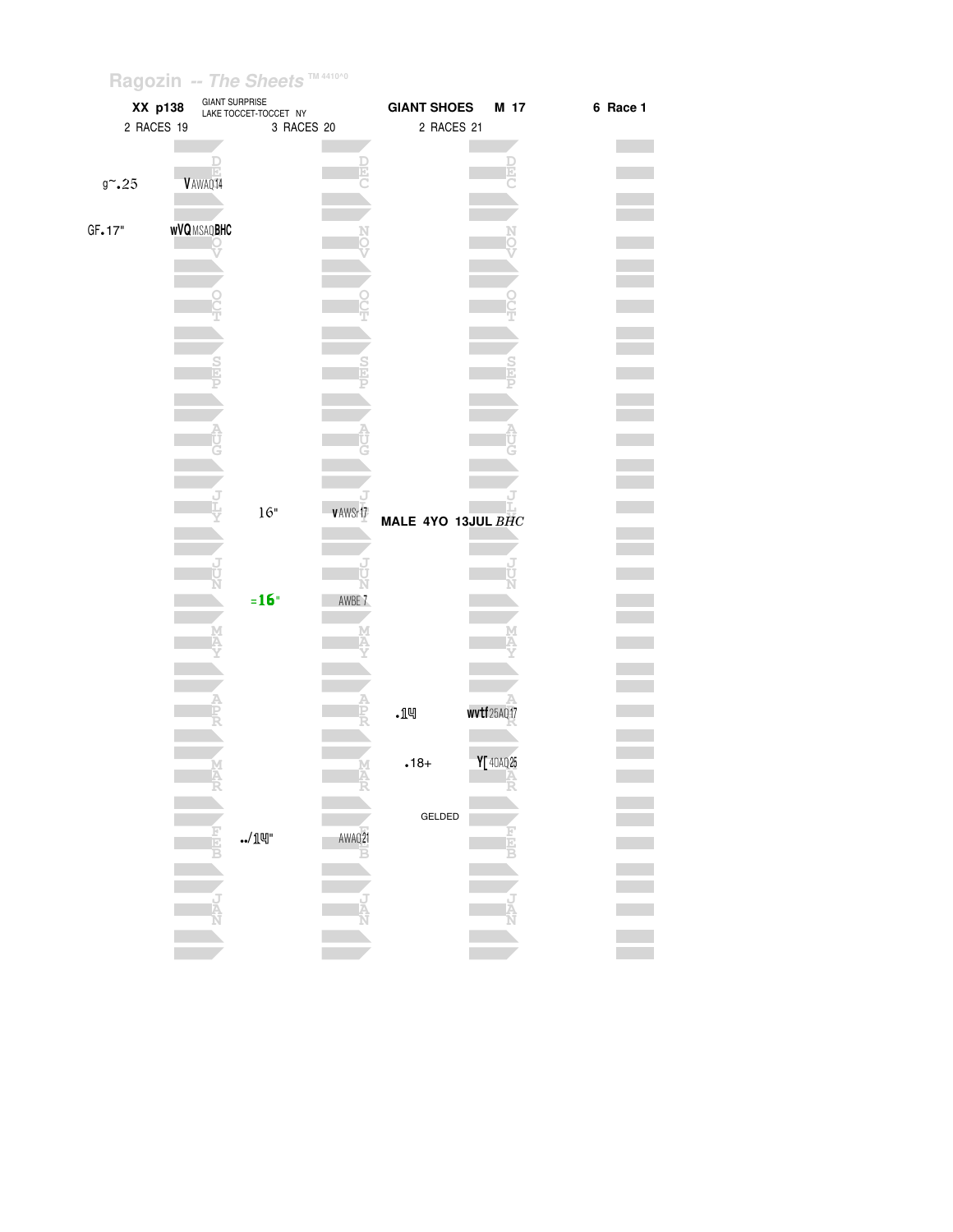|           | XX p139    |            | <b>BODEMEISTER</b> | MY TINA-BERTRANDO KY |                | <b>GOALIE</b>      | M 17                 | 6 Race 1 |
|-----------|------------|------------|--------------------|----------------------|----------------|--------------------|----------------------|----------|
|           | 2 RACES 19 |            |                    | 6 RACES 20           |                | 2 RACES 21         |                      |          |
|           |            |            |                    |                      |                |                    |                      |          |
|           |            |            |                    |                      | E              |                    |                      |          |
|           |            |            |                    |                      |                |                    |                      |          |
|           |            |            |                    |                      |                |                    |                      |          |
|           |            |            |                    |                      |                |                    |                      |          |
|           |            |            |                    | $=15$                | Y[ AWDM22      |                    |                      |          |
| $= 22$    |            | YMSDM10    |                    |                      |                |                    |                      |          |
|           |            |            |                    | $=15+$               | AWDM 1         |                    |                      |          |
| $F = 19+$ |            | Ys[MSSAPDo |                    |                      |                |                    |                      |          |
|           |            |            |                    |                      |                |                    |                      |          |
|           |            |            |                    | $\!=\!15$            | <b>VAWSA 4</b> |                    |                      |          |
|           |            |            |                    |                      |                |                    |                      |          |
|           |            |            |                    |                      |                |                    |                      |          |
|           |            |            |                    |                      |                |                    |                      |          |
|           |            |            |                    |                      |                |                    |                      |          |
|           |            |            |                    |                      |                |                    |                      |          |
|           |            |            |                    |                      |                |                    |                      |          |
|           |            |            |                    |                      |                |                    |                      |          |
|           |            |            |                    |                      |                |                    |                      |          |
|           |            |            |                    |                      |                | MALE 4YO 13JUL PDo |                      |          |
|           |            |            |                    |                      |                |                    |                      |          |
|           |            |            |                    |                      |                |                    |                      |          |
|           |            |            |                    |                      |                |                    |                      |          |
|           |            |            |                    |                      |                |                    |                      |          |
|           |            |            |                    |                      |                |                    |                      |          |
|           |            |            |                    |                      |                |                    |                      |          |
|           |            |            |                    |                      |                |                    |                      |          |
|           |            |            |                    |                      |                |                    |                      |          |
|           |            |            |                    |                      |                |                    |                      |          |
|           |            |            |                    |                      |                |                    |                      |          |
|           |            |            |                    |                      |                |                    |                      |          |
|           |            |            |                    |                      |                |                    |                      |          |
|           |            |            | M<br>Ą             |                      |                |                    |                      |          |
|           |            |            |                    | $P^{\sim} = 14$      | WMSSA 8        |                    |                      |          |
|           |            |            |                    |                      |                |                    |                      |          |
|           |            |            |                    |                      |                |                    |                      |          |
|           |            |            | Đ                  |                      |                | $=13+$             | Y AWSA <sub>13</sub> |          |
|           |            |            |                    |                      |                |                    |                      |          |
|           |            |            |                    | $= 17$               | Yt MSSA25      |                    |                      |          |
|           |            |            |                    |                      |                |                    |                      |          |
|           |            |            |                    |                      |                |                    |                      |          |
|           |            |            |                    | $=$ $1$ 떽            | <b>VMSSA1</b>  | $= 13 +$           | <b>WYSAWSA1</b>      |          |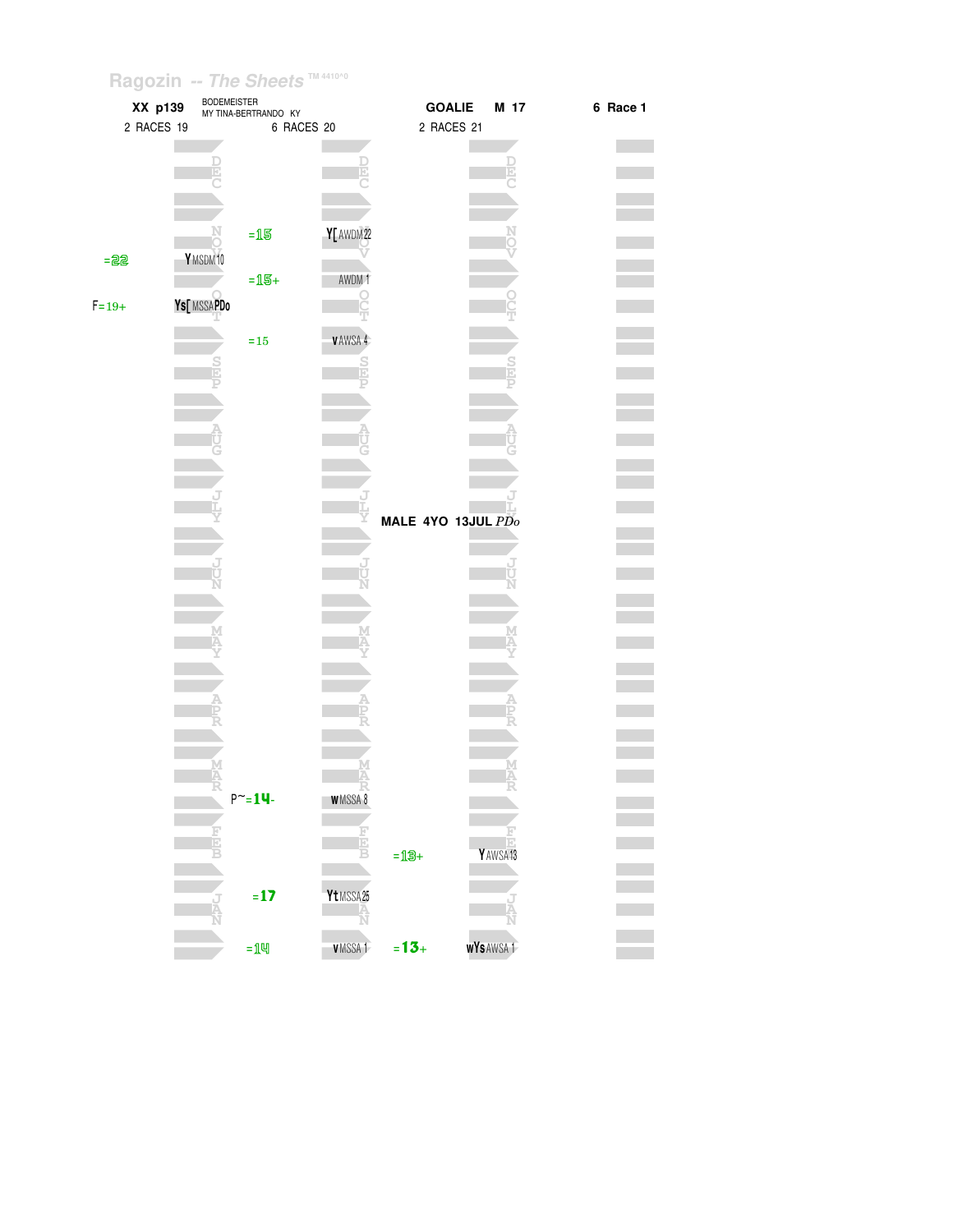| XX p140 | PIONEEROF THE NILE<br>ROSE TO GOLD-FRIENDS LAKE KY<br>3 RACES 21 |                                | GOLD BEAR M 18 |        | 6 Race 1 |
|---------|------------------------------------------------------------------|--------------------------------|----------------|--------|----------|
|         |                                                                  |                                |                | Ŀ      |          |
|         |                                                                  |                                |                |        |          |
|         |                                                                  |                                |                |        |          |
|         |                                                                  |                                |                |        |          |
|         |                                                                  |                                |                |        |          |
|         |                                                                  |                                |                |        |          |
|         |                                                                  |                                |                |        |          |
|         | MALE 3YO 13JUL MJM                                               |                                |                |        |          |
|         |                                                                  |                                |                |        |          |
|         |                                                                  |                                |                |        |          |
|         | $P^{\sim} = 16$                                                  | <b>MSBEMJM</b>                 |                |        |          |
|         |                                                                  |                                |                |        |          |
|         | im<br>IA                                                         | М<br>Ä                         |                | M<br>A |          |
|         | $P^{\sim}$ .26-                                                  | Y <sub>MSAQ</sub> <sub>7</sub> |                |        |          |
|         | F18-<br>H                                                        | V\$ MSAQTAP<br>Ė               |                |        |          |
|         |                                                                  |                                |                |        |          |
|         |                                                                  |                                |                |        |          |
|         | Ė                                                                |                                |                |        |          |
|         |                                                                  |                                |                |        |          |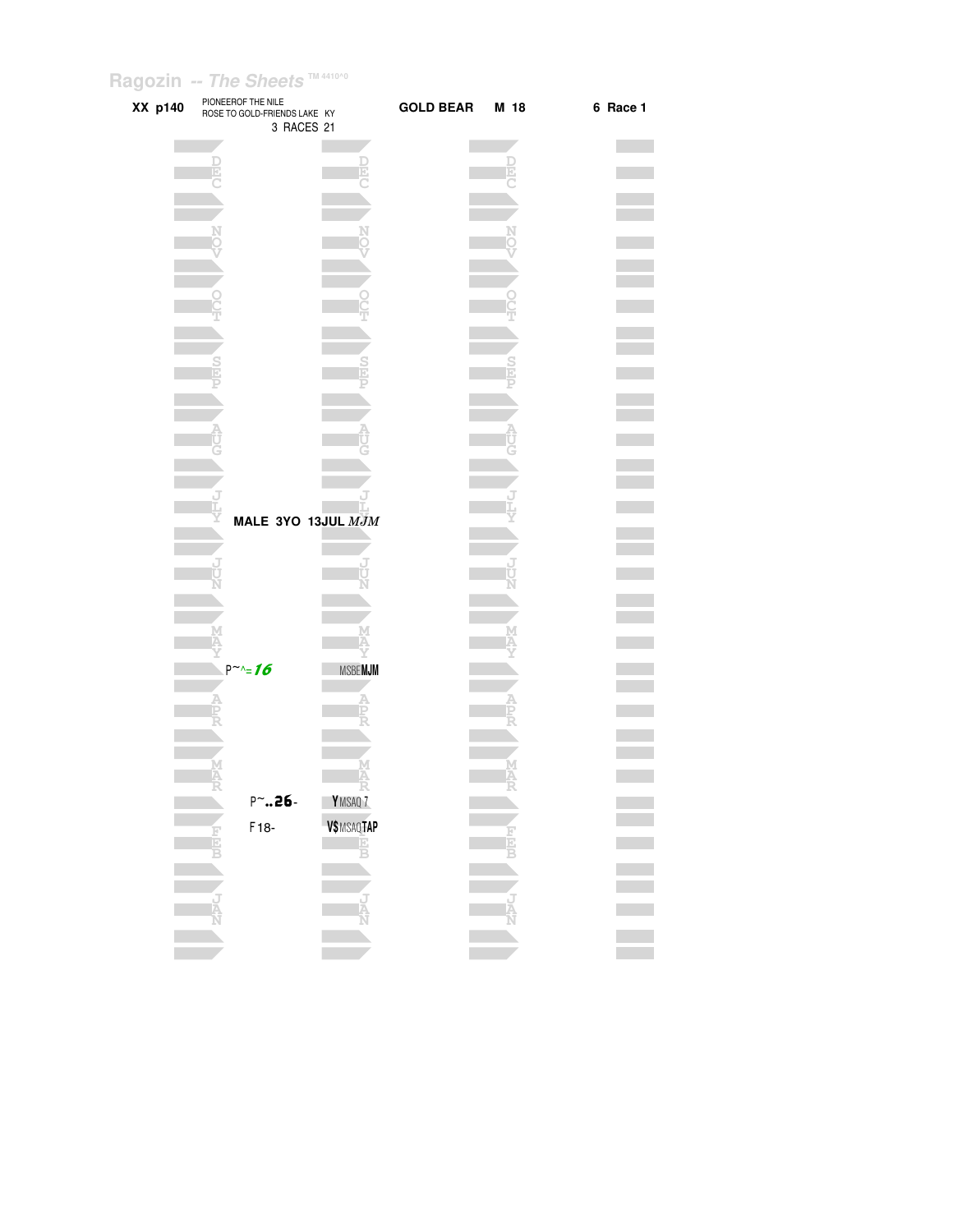| XX p3<br>5 RACES 20 | <b>GOLDEN HORN-GB</b> | MANDRELL-DUBAWI-IR KY<br>1 RACE 21 |           | <b>GOLDEN VOICE</b> | F 18 | 6 Race 5                   |  |
|---------------------|-----------------------|------------------------------------|-----------|---------------------|------|----------------------------|--|
|                     |                       |                                    | F         |                     | þ,   |                            |  |
|                     |                       |                                    |           |                     |      |                            |  |
|                     |                       |                                    |           |                     |      |                            |  |
|                     | $r:=37+$ VAWBE1       |                                    |           |                     |      |                            |  |
| $= 20 -$            | YT AWPI 3             |                                    |           |                     |      |                            |  |
|                     |                       |                                    |           |                     |      |                            |  |
| $=16+$              | wn MSKD12             |                                    |           |                     |      |                            |  |
| $F = 24$            | YMSIN25               |                                    |           |                     |      |                            |  |
|                     |                       |                                    |           |                     |      |                            |  |
| $=26"$              | <b>V[MSKEMJM</b>      | F/M 3YO 13JUL $MJM$<br>$= 22 +$    | TL AWIN 6 |                     |      |                            |  |
|                     |                       |                                    |           |                     |      |                            |  |
|                     |                       |                                    |           |                     |      |                            |  |
|                     |                       |                                    |           |                     |      |                            |  |
|                     |                       |                                    |           |                     |      |                            |  |
|                     |                       |                                    |           |                     |      |                            |  |
|                     |                       |                                    |           |                     |      |                            |  |
|                     |                       |                                    | -57       |                     | -55  |                            |  |
|                     |                       |                                    |           |                     |      |                            |  |
|                     |                       |                                    |           |                     |      | E<br>B<br>B<br>B<br>B<br>B |  |
|                     |                       |                                    |           |                     |      |                            |  |
|                     |                       |                                    |           |                     |      |                            |  |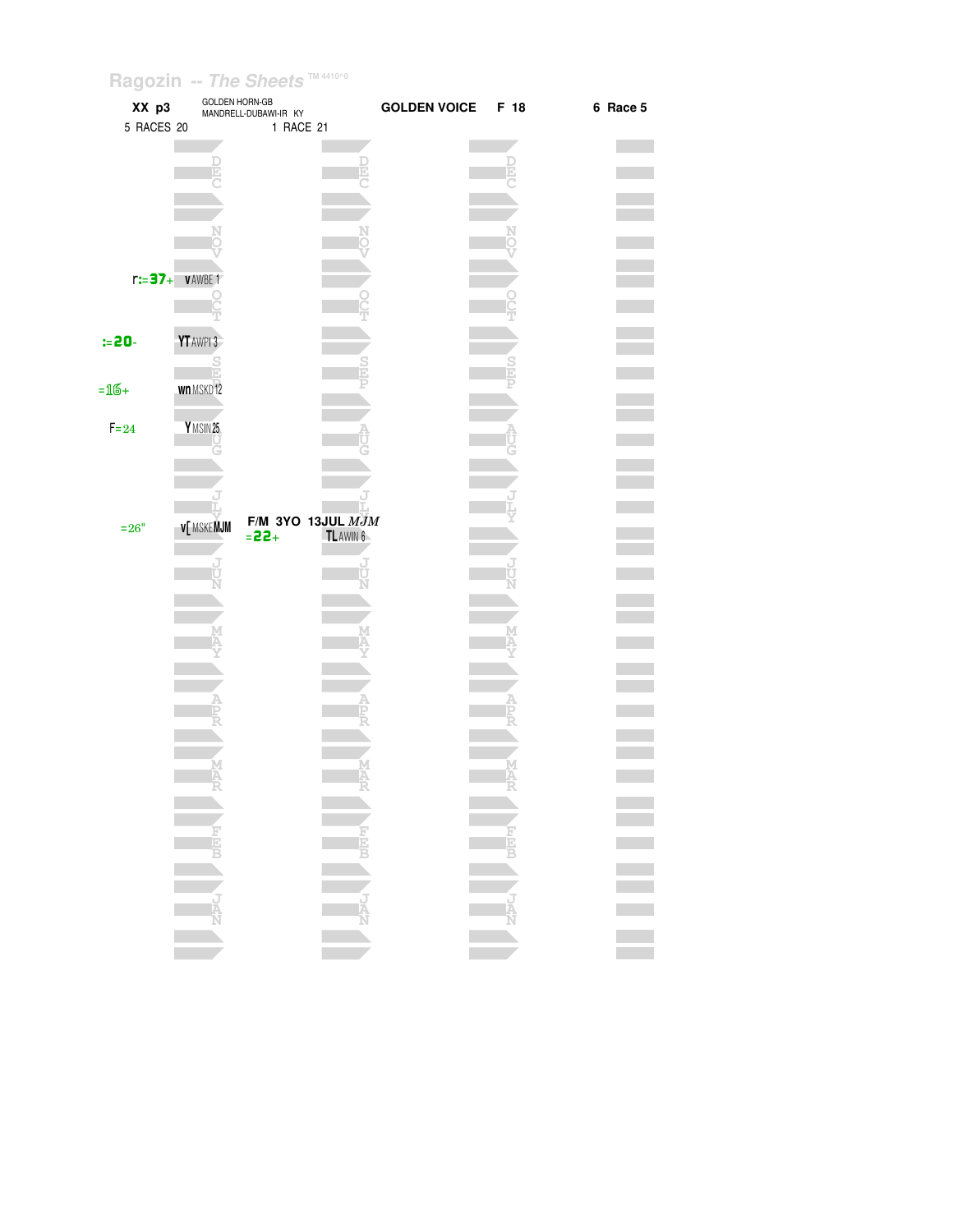| XX p142 |          |                           | ALTERNATION<br>LET'S GET MARRIED-MORE THAN READ GOOD ALTERNATIVE |                           | F 17              | 6 Race 1 |
|---------|----------|---------------------------|------------------------------------------------------------------|---------------------------|-------------------|----------|
|         |          |                           | 1 RACE 20                                                        |                           | 5 RACES 21        |          |
|         |          |                           |                                                                  |                           |                   |          |
|         |          |                           |                                                                  |                           |                   |          |
|         |          |                           |                                                                  |                           |                   |          |
|         |          |                           |                                                                  |                           |                   |          |
|         |          |                           |                                                                  |                           |                   |          |
|         |          |                           |                                                                  |                           |                   |          |
|         |          |                           |                                                                  |                           |                   |          |
|         |          |                           |                                                                  |                           |                   |          |
|         |          |                           |                                                                  |                           |                   |          |
|         |          | <b>F</b> <mark>☆18</mark> | vs MSWOMSm                                                       |                           |                   |          |
|         |          |                           |                                                                  |                           |                   |          |
|         |          |                           |                                                                  |                           |                   |          |
|         |          |                           |                                                                  |                           |                   |          |
|         |          |                           |                                                                  |                           |                   |          |
|         |          |                           |                                                                  |                           |                   |          |
|         |          |                           |                                                                  |                           |                   |          |
|         |          |                           |                                                                  |                           |                   |          |
|         |          |                           |                                                                  |                           |                   |          |
|         |          |                           |                                                                  |                           |                   |          |
|         |          |                           |                                                                  |                           |                   |          |
|         |          |                           |                                                                  |                           | F/M 4YO 13JUL ERR |          |
|         |          |                           |                                                                  |                           |                   |          |
|         |          |                           |                                                                  |                           |                   |          |
|         |          |                           |                                                                  |                           |                   |          |
|         |          |                           |                                                                  | 24                        | AWBT 5            |          |
|         |          |                           |                                                                  |                           |                   |          |
|         |          |                           |                                                                  |                           |                   |          |
|         |          |                           |                                                                  |                           |                   |          |
|         |          |                           |                                                                  | $\scriptstyle\bullet 23"$ | Vs AWMN 4         |          |
|         |          |                           |                                                                  |                           |                   |          |
|         | Ę        |                           |                                                                  |                           |                   |          |
|         |          |                           |                                                                  |                           |                   |          |
|         |          |                           |                                                                  |                           |                   |          |
|         | MAR<br>R |                           |                                                                  | $26+$                     | WSMSMV15          |          |
|         |          |                           |                                                                  |                           |                   |          |
|         |          |                           |                                                                  |                           |                   |          |
|         | 품        |                           |                                                                  | $420^\circ$               | <b>VMSTP25</b>    |          |
|         |          |                           |                                                                  |                           | ШD                |          |
|         |          |                           |                                                                  |                           |                   |          |
|         |          |                           |                                                                  |                           |                   |          |
|         |          |                           |                                                                  |                           |                   |          |
|         |          |                           |                                                                  |                           |                   |          |
|         |          |                           |                                                                  | $420^\circ$               | YMSTPERR          |          |
|         |          |                           |                                                                  |                           |                   |          |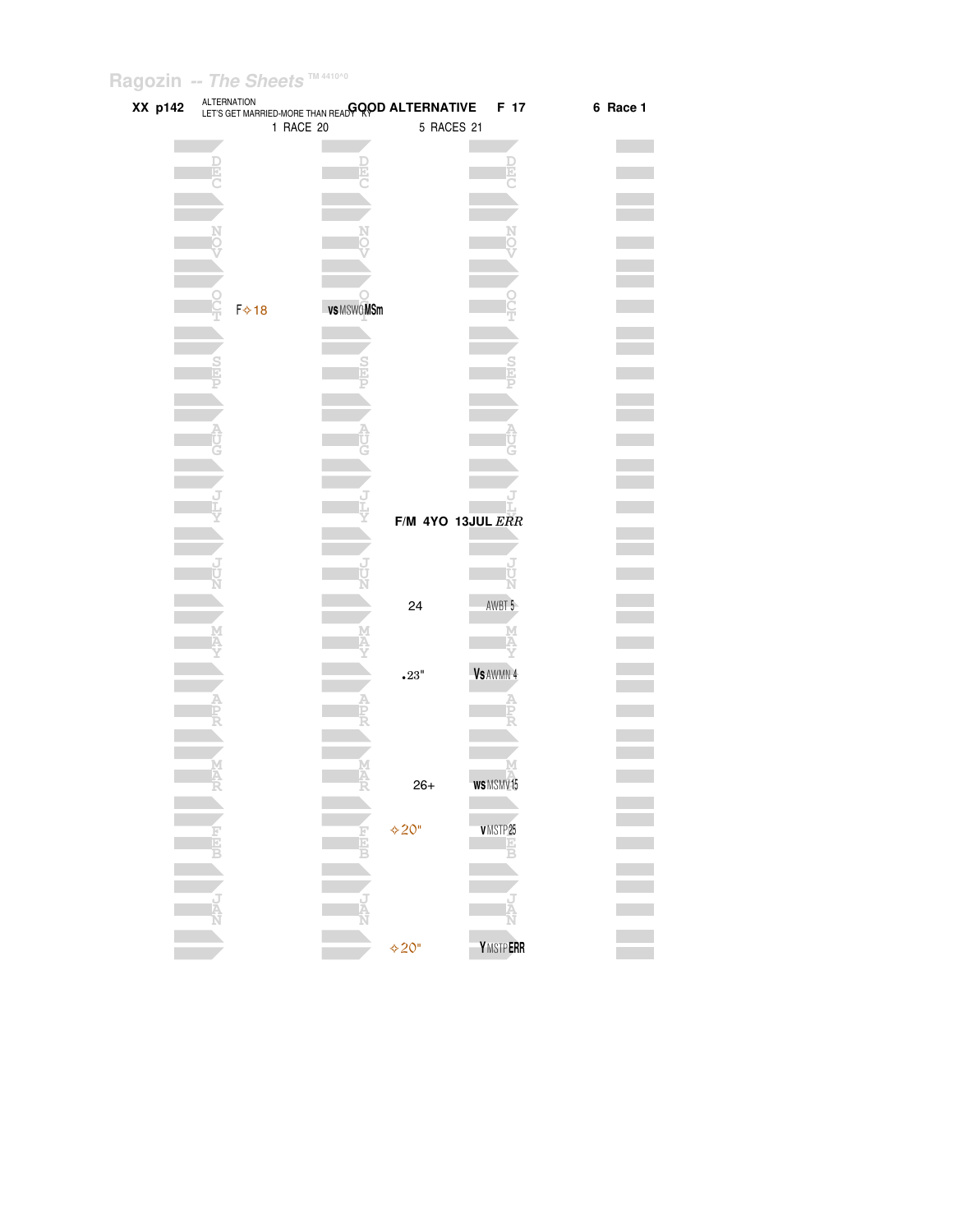|                  | XX p143             | DUNKERQUE-FR<br>PEARLING-GB-CAPE CROSS-IR FR |                | <b>GUITTY-FR</b>    | F 17                   | 6 Race 1 |
|------------------|---------------------|----------------------------------------------|----------------|---------------------|------------------------|----------|
|                  | 4 RACES 19          | 7 RACES 20                                   |                | 5 RACES 21          |                        |          |
| $=16+$           | YAWSA29             |                                              |                |                     |                        |          |
|                  |                     | $P^{\sim} = 11$                              | Vs AWSA 26     |                     |                        |          |
|                  |                     |                                              |                |                     |                        |          |
|                  |                     |                                              |                |                     |                        |          |
| $=$ 14+          | vst AWDM30          |                                              |                |                     |                        |          |
|                  |                     |                                              |                |                     |                        |          |
| $=\!12\!$        | <b>WVS AWDM 9</b>   |                                              |                |                     |                        |          |
|                  |                     |                                              |                |                     |                        |          |
|                  |                     | $=\!11$                                      | <b>SAWSA17</b> |                     |                        |          |
|                  |                     |                                              |                |                     |                        |          |
|                  |                     |                                              |                |                     |                        |          |
|                  |                     |                                              |                |                     |                        |          |
|                  |                     |                                              |                |                     |                        |          |
| $FP^{\sim} = 12$ | <b>wvs\$MSDMLPI</b> | $= 16 -$                                     | tf AWDM 6      |                     |                        |          |
|                  |                     | $= 12$                                       | V AWDM22       |                     |                        |          |
|                  |                     |                                              |                |                     |                        |          |
|                  |                     |                                              |                |                     |                        |          |
|                  |                     | $= 8-$                                       | VAWDM25        |                     |                        |          |
|                  |                     |                                              |                |                     |                        |          |
|                  |                     |                                              |                | F/M 4YO 13JUL $MJM$ |                        |          |
|                  |                     |                                              |                |                     |                        |          |
|                  |                     |                                              |                | $= 18 +$            | vt AWCD 19             |          |
| $\approx 15$     | FR                  |                                              |                |                     |                        |          |
|                  |                     |                                              |                |                     |                        |          |
|                  |                     | $=13$                                        | VAWSA30        | $=14^{\circ}$       | <b>VLAWCDMJM</b>       |          |
|                  |                     |                                              |                |                     |                        |          |
|                  |                     |                                              |                |                     |                        |          |
|                  |                     |                                              |                |                     |                        |          |
|                  |                     |                                              |                | $9 = 15$            | Yn AWGG 24             |          |
|                  |                     |                                              |                |                     |                        |          |
|                  |                     |                                              |                |                     |                        |          |
|                  |                     |                                              |                |                     |                        |          |
|                  |                     |                                              |                |                     |                        |          |
|                  |                     |                                              |                |                     |                        |          |
|                  |                     |                                              |                |                     |                        |          |
|                  |                     |                                              |                |                     |                        |          |
|                  |                     |                                              |                |                     |                        |          |
|                  |                     |                                              |                |                     |                        |          |
|                  |                     |                                              |                |                     |                        |          |
|                  |                     |                                              |                |                     |                        |          |
|                  |                     |                                              |                |                     |                        |          |
|                  |                     | $=15-$                                       | AWSA 7<br>È    | $= 13 -$<br>$=13"$  | vtLAWSA 6<br>nf AWSA15 |          |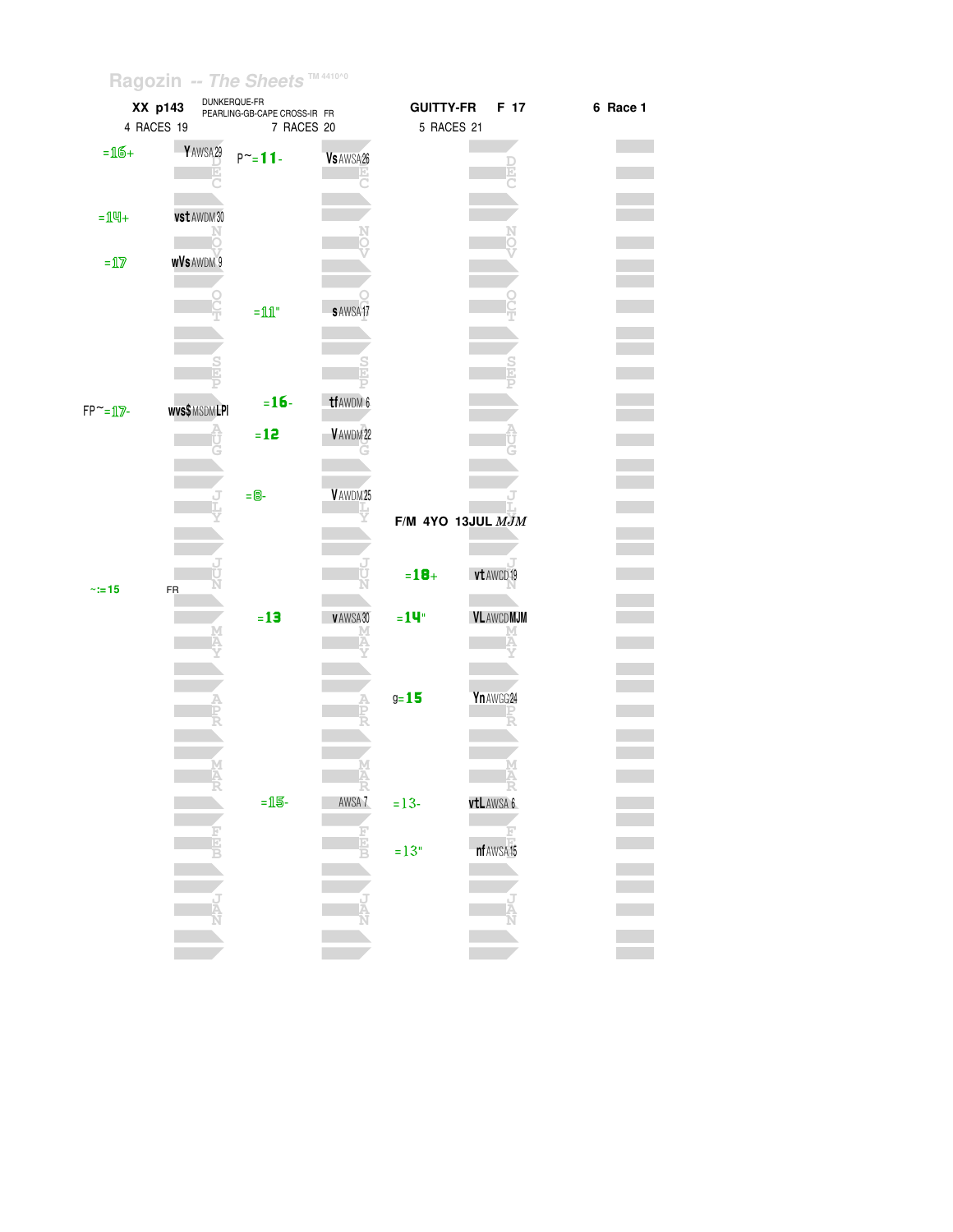|                 | XX p144   | TAPIT<br>HACHITA-GONE WEST KY |                    | <b>HACHURE</b> | M 18 | 6 Race 1 |
|-----------------|-----------|-------------------------------|--------------------|----------------|------|----------|
|                 | 1 RACE 20 |                               | 2 RACES 21         |                |      |          |
|                 |           |                               |                    |                |      |          |
|                 |           |                               | $\frac{D}{E}$      |                |      |          |
|                 |           |                               |                    |                |      |          |
|                 |           |                               |                    |                |      |          |
|                 |           |                               | Ņ                  |                |      |          |
|                 |           |                               |                    |                |      |          |
|                 |           |                               |                    |                |      |          |
| $P^{\sim}$ =24+ |           | <b>s[MSBEWIM</b>              |                    |                |      |          |
|                 |           |                               |                    |                |      |          |
|                 |           |                               |                    |                |      |          |
|                 |           |                               |                    |                |      |          |
|                 |           |                               |                    |                |      |          |
|                 |           |                               |                    |                |      |          |
|                 |           |                               |                    |                |      |          |
|                 |           |                               |                    |                |      |          |
|                 |           |                               |                    |                |      |          |
|                 |           | ť                             |                    |                |      |          |
|                 |           |                               | MALE 3YO 13JUL WIM |                |      |          |
|                 |           |                               |                    |                |      |          |
|                 |           |                               | ม<br>ปั            |                |      |          |
|                 |           |                               |                    |                |      |          |
|                 |           |                               |                    |                |      |          |
|                 |           |                               |                    |                |      |          |
|                 |           |                               |                    |                |      |          |
|                 |           |                               |                    |                |      |          |
|                 |           |                               |                    |                |      |          |
|                 |           |                               |                    |                |      |          |
|                 |           |                               |                    |                |      |          |
|                 |           |                               | Α                  |                |      |          |
|                 |           |                               |                    |                |      |          |
|                 |           | $= 21$ "                      | Y]MSTA28           |                |      |          |
|                 |           |                               | Ė                  |                |      |          |
|                 |           |                               |                    |                |      |          |
|                 |           |                               |                    |                |      |          |
|                 |           |                               | ل<br>م             |                |      |          |
|                 |           | $F1B-$                        | tf MSTA 8          |                |      |          |
|                 |           |                               |                    |                |      |          |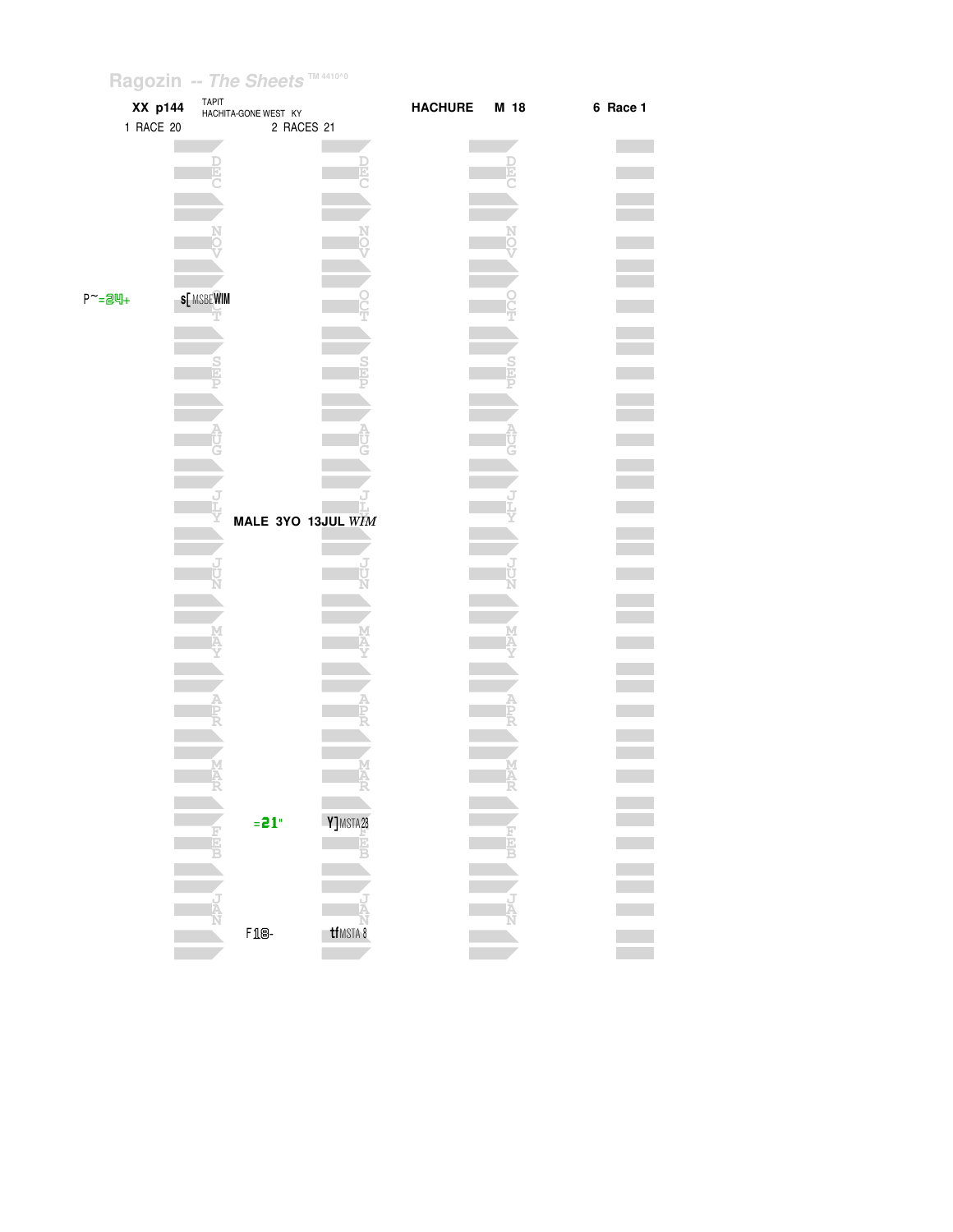| XX p145 |   | ORB<br>SCAMPERING-AFLEET ALEX KY |                      | <b>HIGHTAILING</b> | F 16 |                                                | 6 Race 1             |
|---------|---|----------------------------------|----------------------|--------------------|------|------------------------------------------------|----------------------|
|         |   | 5 RACES 19                       |                      | 0 RACES 20         |      | 4 RACES 21                                     |                      |
|         |   |                                  |                      |                    |      |                                                |                      |
|         |   |                                  |                      |                    |      |                                                |                      |
|         |   |                                  |                      |                    |      |                                                |                      |
|         |   |                                  |                      |                    |      |                                                |                      |
|         |   |                                  |                      |                    |      |                                                |                      |
|         |   |                                  |                      |                    |      |                                                |                      |
|         |   |                                  |                      |                    |      |                                                |                      |
|         |   |                                  |                      |                    |      |                                                |                      |
|         |   |                                  |                      |                    |      |                                                |                      |
|         |   |                                  |                      |                    |      |                                                |                      |
|         |   |                                  |                      |                    |      |                                                |                      |
|         |   |                                  |                      |                    |      |                                                |                      |
|         |   |                                  |                      |                    |      |                                                |                      |
|         |   |                                  |                      |                    |      |                                                |                      |
|         |   |                                  |                      |                    |      |                                                |                      |
|         |   |                                  |                      |                    |      |                                                |                      |
|         |   | $=18$                            | VMSCN24              |                    |      |                                                |                      |
|         |   |                                  |                      |                    |      |                                                |                      |
|         |   |                                  |                      |                    |      |                                                |                      |
|         |   |                                  |                      |                    |      |                                                |                      |
|         |   |                                  |                      |                    |      |                                                |                      |
|         |   | $16+$                            | VMSSr18              |                    |      |                                                | F/M 5YO 13JUL CM3    |
|         |   |                                  |                      |                    |      |                                                |                      |
|         |   |                                  |                      |                    |      |                                                |                      |
|         |   |                                  |                      |                    |      |                                                |                      |
|         |   |                                  |                      |                    |      | • - 22                                         | V AWPI <sub>13</sub> |
|         |   |                                  |                      |                    |      |                                                |                      |
|         |   | $r.24+$                          | [MSBE30              |                    |      |                                                |                      |
|         |   |                                  |                      |                    |      | $=\underline{\mathbf{1}}\overline{\mathbf{Z}}$ | WMSPI21              |
|         |   |                                  |                      |                    |      |                                                |                      |
|         |   |                                  |                      |                    |      |                                                |                      |
|         |   |                                  |                      |                    |      | $9.20 -$                                       | MSPI25               |
|         |   |                                  |                      |                    |      |                                                |                      |
|         |   |                                  |                      |                    |      |                                                |                      |
|         |   |                                  |                      |                    |      |                                                |                      |
|         |   |                                  |                      |                    |      |                                                |                      |
|         |   |                                  |                      |                    |      |                                                |                      |
|         |   | 16+                              | <b>VMSGP 3</b>       |                    |      | $=\mathbb{1}\mathbb{Z}$ +                      | t MSGP 4             |
|         |   |                                  |                      |                    |      |                                                |                      |
|         | 붑 |                                  | ELE                  |                    | E    |                                                |                      |
|         |   |                                  |                      |                    |      |                                                |                      |
|         |   |                                  |                      |                    |      |                                                |                      |
|         |   | $rF.23+$                         | MSGP <b>CM3</b><br>A |                    |      |                                                |                      |
|         |   |                                  |                      |                    |      |                                                |                      |
|         |   |                                  |                      |                    |      |                                                |                      |
|         |   |                                  |                      |                    |      |                                                |                      |
|         |   |                                  |                      |                    |      |                                                |                      |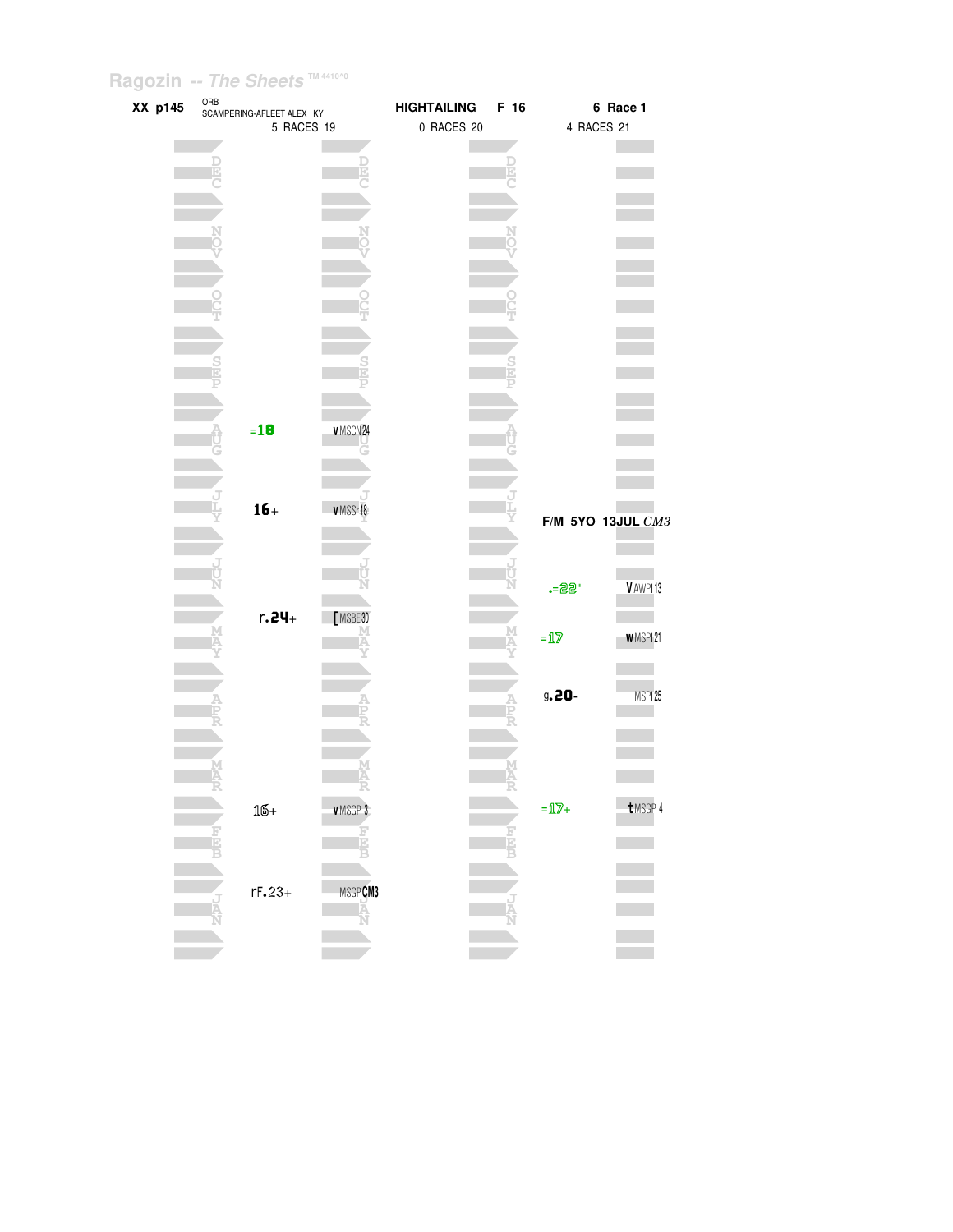| XX p4<br>1 RACE 20 | <b>CURLIN</b> | LYRICAL MOMENT-UNBRIDLED'S SONG KY<br>2 RACES 21 |                 | <b>TENOR</b> | M 18 | 6 Race 5         |
|--------------------|---------------|--------------------------------------------------|-----------------|--------------|------|------------------|
|                    |               |                                                  |                 |              |      |                  |
|                    |               |                                                  |                 |              |      |                  |
|                    |               |                                                  |                 |              |      |                  |
|                    |               |                                                  |                 |              |      |                  |
|                    |               |                                                  |                 |              |      |                  |
|                    |               |                                                  |                 |              |      |                  |
| 23                 | V[ MSDMBBt    |                                                  |                 |              |      |                  |
|                    |               |                                                  |                 |              |      |                  |
|                    |               |                                                  |                 |              |      |                  |
|                    |               | MALE 3YO 13JUL RBt<br>$=18+$                     | Y 35IN 6        |              |      |                  |
|                    |               | $F = 23$                                         | <b>JMSINRBt</b> |              |      |                  |
|                    |               |                                                  |                 |              |      |                  |
|                    |               |                                                  |                 |              |      |                  |
|                    |               |                                                  |                 |              |      |                  |
|                    |               |                                                  |                 |              |      |                  |
|                    |               |                                                  |                 |              |      |                  |
|                    |               |                                                  |                 |              |      |                  |
|                    |               |                                                  |                 |              |      | E<br>E<br>E<br>E |
|                    |               |                                                  |                 |              |      |                  |
|                    |               |                                                  |                 |              |      |                  |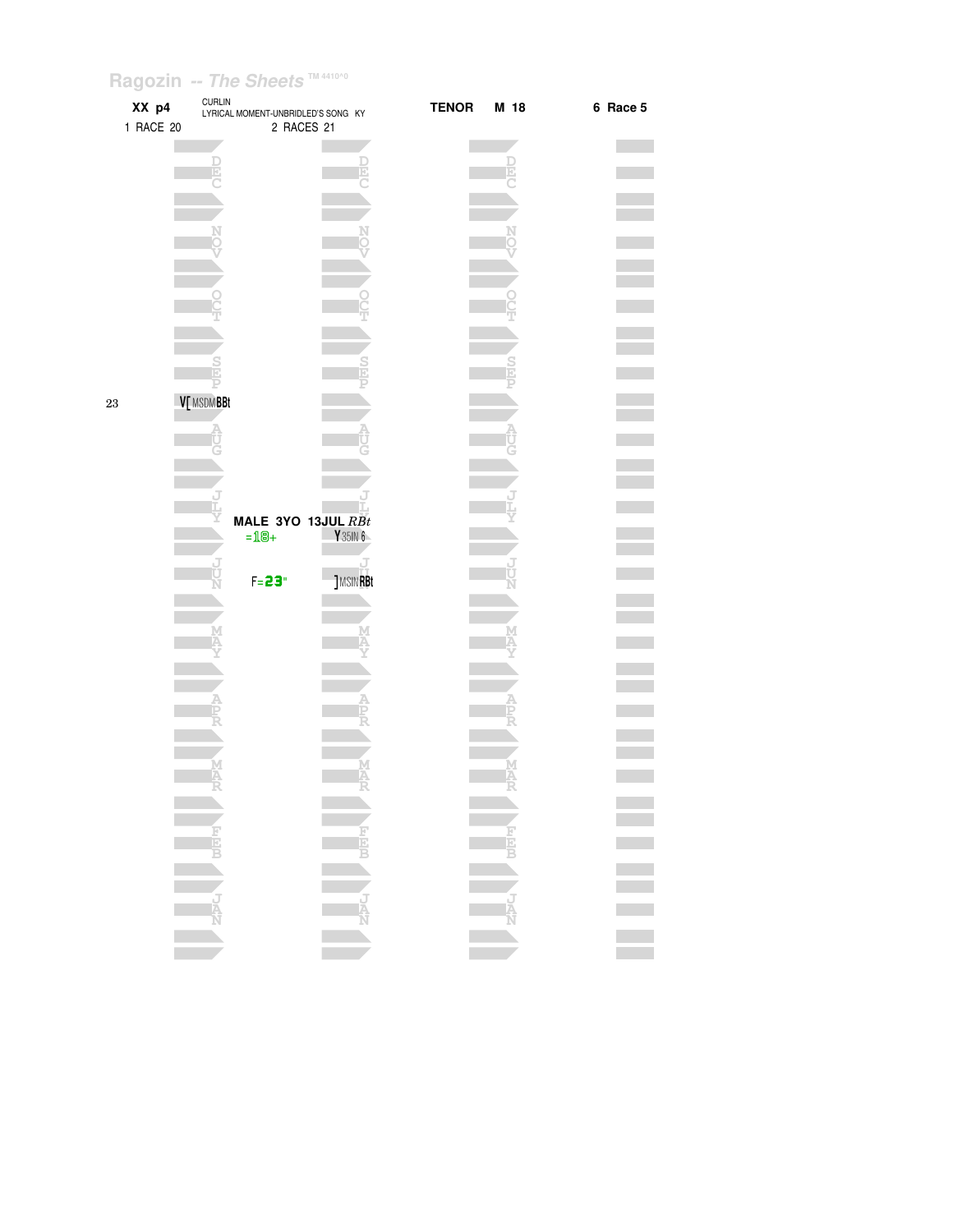| XX p10 | PIONEEROF THE NILE<br>MERRY MEADOW-HENNY HUGHES KY | 7 RACES 21                          | <b>HOZIER</b> | M 18 | 6 Race 2 |
|--------|----------------------------------------------------|-------------------------------------|---------------|------|----------|
|        |                                                    |                                     |               |      |          |
|        |                                                    |                                     |               |      |          |
|        |                                                    |                                     |               |      |          |
|        |                                                    |                                     |               |      |          |
|        |                                                    |                                     |               |      |          |
|        |                                                    |                                     |               |      |          |
|        |                                                    |                                     |               |      |          |
|        |                                                    |                                     |               |      |          |
|        |                                                    |                                     |               |      |          |
|        |                                                    |                                     |               |      |          |
|        |                                                    |                                     |               |      |          |
|        | MALE 3YO 13JUL RBt                                 |                                     |               |      |          |
|        | $1 \,$<br>921                                      | <b>WV</b> AWEL 4<br><b>VAWTDRBt</b> |               |      |          |
|        |                                                    | П                                   |               |      |          |
|        |                                                    |                                     |               |      |          |
|        | $13-$                                              | М<br>YLAWPI15                       |               |      |          |
|        |                                                    |                                     |               |      |          |
|        |                                                    |                                     |               |      |          |
|        | 21                                                 | AWOP 10                             |               |      |          |
|        | M<br>A                                             |                                     |               | Ä    |          |
|        | $13+$                                              | Yn AWOP <sup>13</sup>               |               |      |          |
|        | $13-$                                              | <b>WMSSA15</b>                      |               |      |          |
|        |                                                    |                                     |               |      |          |
|        |                                                    |                                     |               |      |          |
|        | F19"                                               | \$[MSSABBt                          |               |      |          |
|        |                                                    |                                     |               |      |          |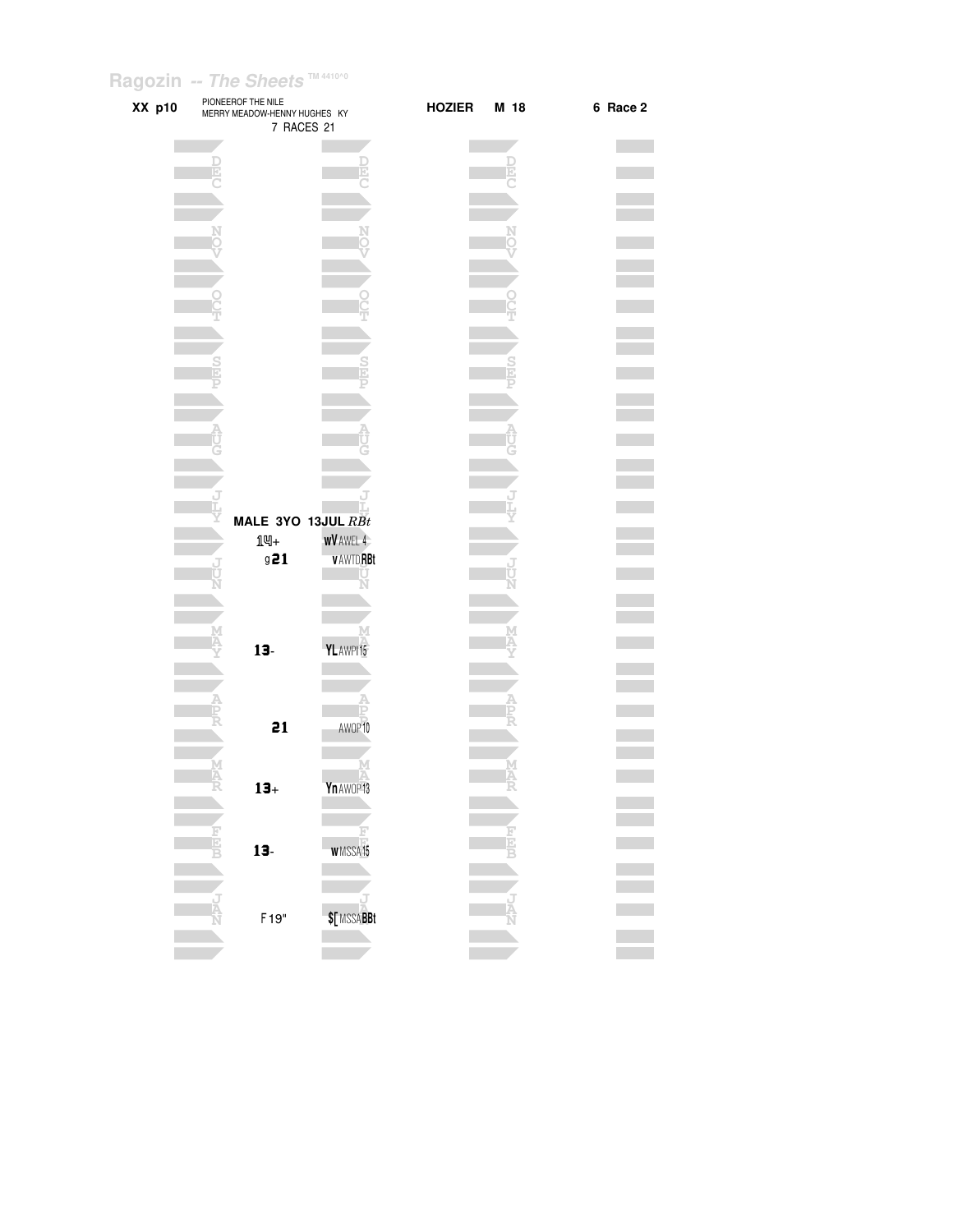| XX p148       |           | TAPIT<br>WITH INTENTION-MR.GREELEY KY | <b>INTENTIONAL WALK</b> |                    | M 17           | 6 Race 1 |
|---------------|-----------|---------------------------------------|-------------------------|--------------------|----------------|----------|
| 2 RACES 19    |           | 1 RACE 20                             |                         | 2 RACES 21         |                |          |
|               |           |                                       |                         |                    |                |          |
|               |           |                                       |                         |                    |                |          |
|               |           |                                       |                         |                    |                |          |
| $F = 1$ $M +$ | MSGP11    |                                       |                         |                    |                |          |
|               |           |                                       |                         |                    |                |          |
|               |           |                                       |                         |                    |                |          |
|               |           |                                       |                         |                    |                |          |
|               |           |                                       |                         |                    |                |          |
|               |           |                                       |                         |                    |                |          |
|               |           |                                       |                         |                    |                |          |
|               |           |                                       |                         |                    |                |          |
|               |           |                                       |                         |                    |                |          |
| $30-$         | V[MSPXJCS |                                       |                         |                    |                |          |
|               |           |                                       |                         |                    |                |          |
|               |           |                                       |                         |                    |                |          |
|               |           |                                       |                         |                    |                |          |
|               |           |                                       |                         |                    |                |          |
|               |           |                                       |                         |                    |                |          |
|               |           |                                       |                         |                    |                |          |
|               |           |                                       |                         |                    |                |          |
|               |           |                                       |                         |                    |                |          |
|               |           |                                       |                         | MALE 4YO 13JUL MAS |                |          |
|               |           |                                       |                         |                    |                |          |
|               |           |                                       |                         |                    |                |          |
|               |           |                                       |                         |                    |                |          |
|               |           |                                       |                         |                    |                |          |
|               |           |                                       |                         |                    |                |          |
|               |           |                                       |                         |                    |                |          |
|               |           |                                       |                         |                    |                |          |
|               |           |                                       | $20+$                   |                    | $Y$ ] 30CD $8$ |          |
|               |           |                                       |                         |                    |                |          |
|               |           |                                       |                         |                    |                |          |
|               |           |                                       |                         |                    |                |          |
|               |           |                                       |                         |                    |                |          |
|               | м         |                                       |                         |                    |                |          |
|               |           |                                       |                         |                    |                |          |
|               |           |                                       |                         |                    |                |          |
|               |           |                                       | $P^{\sim} = 19$         |                    | <b>MSFGMAS</b> |          |
|               |           |                                       |                         |                    | E              |          |
|               |           |                                       |                         |                    |                |          |
|               |           | $P^{\sim}$ - XX                       | JTMSGP 2                | GELDED             |                |          |
|               |           |                                       |                         |                    |                |          |
|               |           |                                       |                         |                    |                |          |
|               |           |                                       |                         |                    |                |          |
|               |           |                                       |                         |                    |                |          |
|               |           |                                       |                         |                    |                |          |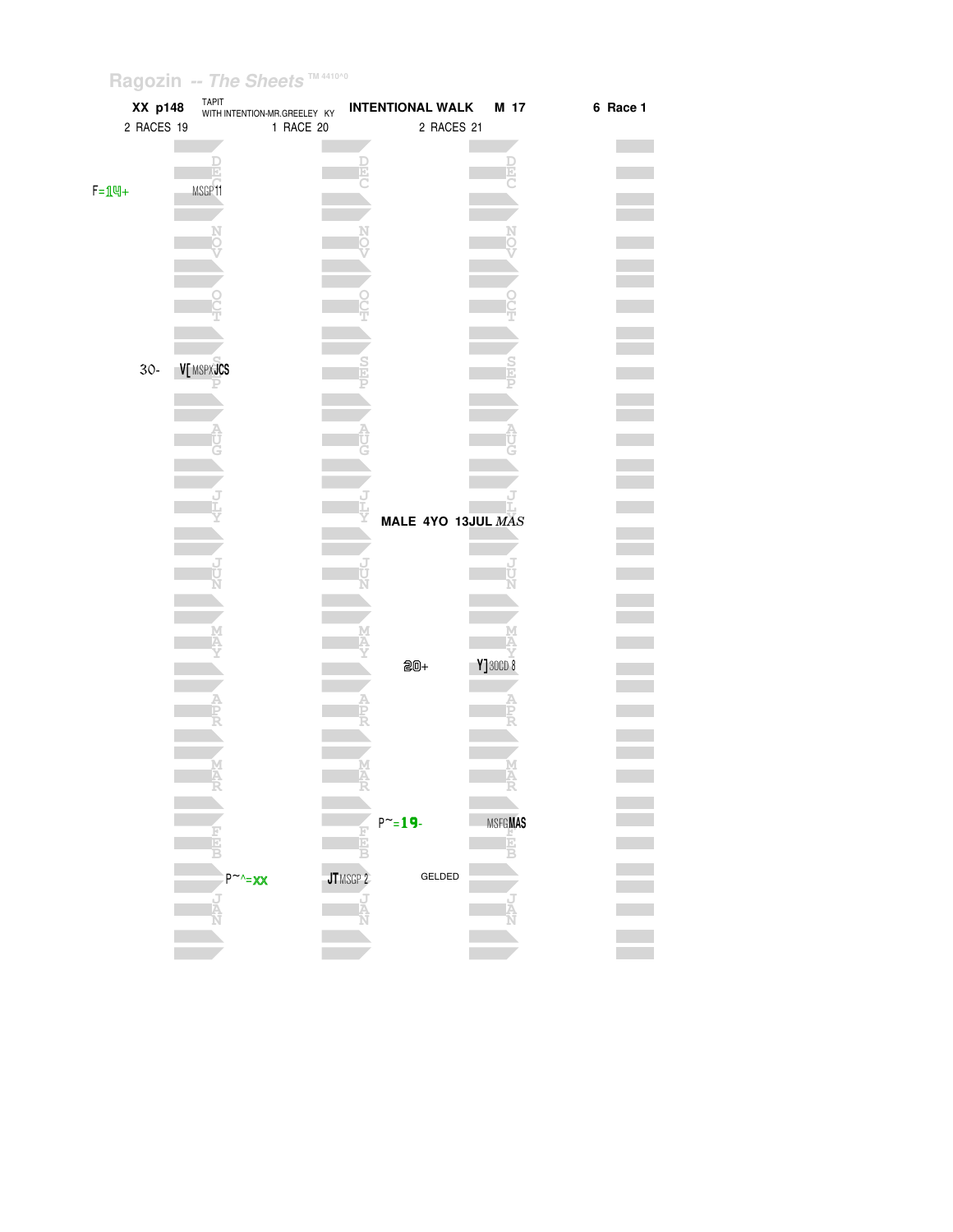| XX p149     | AMERICAN PHAROAH | TARE GREEN-GIANT'S CAUSEWAY KYOCEAN ATLANTIQUE | M 17               | 6 Race 1 |
|-------------|------------------|------------------------------------------------|--------------------|----------|
| 0 RACES 19  | 2 RACES 20       |                                                | 3 RACES 21         |          |
|             |                  |                                                |                    |          |
|             |                  |                                                |                    |          |
|             |                  |                                                |                    |          |
|             |                  |                                                |                    |          |
|             |                  |                                                |                    |          |
|             |                  |                                                |                    |          |
|             |                  |                                                |                    |          |
|             |                  |                                                |                    |          |
|             |                  |                                                |                    |          |
|             |                  |                                                |                    |          |
| 2X/1-1-0 FR | $\ddot{}:=13$    | AWEU21                                         |                    |          |
|             |                  |                                                |                    |          |
|             | $\tilde{=}13$ -  | AWEU 3                                         |                    |          |
|             |                  |                                                |                    |          |
|             |                  |                                                |                    |          |
|             |                  |                                                |                    |          |
|             |                  |                                                |                    |          |
|             |                  |                                                |                    |          |
|             |                  |                                                |                    |          |
|             |                  |                                                |                    |          |
|             |                  |                                                |                    |          |
|             |                  |                                                |                    |          |
|             |                  |                                                | MALE 4YO 13JUL BPW |          |
|             |                  |                                                |                    |          |
|             | 3X/1-1-0 FR      |                                                |                    |          |
|             |                  | 913"                                           | AWCD <sub>26</sub> |          |
|             |                  |                                                |                    |          |
|             |                  |                                                |                    |          |
|             |                  |                                                |                    |          |
|             |                  |                                                |                    |          |
|             |                  |                                                |                    |          |
|             |                  |                                                |                    |          |
|             |                  |                                                |                    |          |
|             |                  | $= 10$                                         | [AWKE23            |          |
|             |                  |                                                |                    |          |
|             |                  | $F^{\wedge} = 12^{\circ}$                      | V AWKE 8           |          |
|             |                  |                                                |                    |          |
|             |                  |                                                |                    |          |
|             |                  |                                                |                    |          |
|             |                  |                                                |                    |          |
|             |                  |                                                |                    |          |
|             |                  |                                                |                    |          |
|             |                  | NEW CREW                                       |                    |          |
|             |                  |                                                |                    |          |
|             |                  |                                                |                    |          |
|             |                  |                                                |                    |          |
|             |                  |                                                |                    |          |
|             |                  |                                                |                    |          |
|             |                  |                                                |                    |          |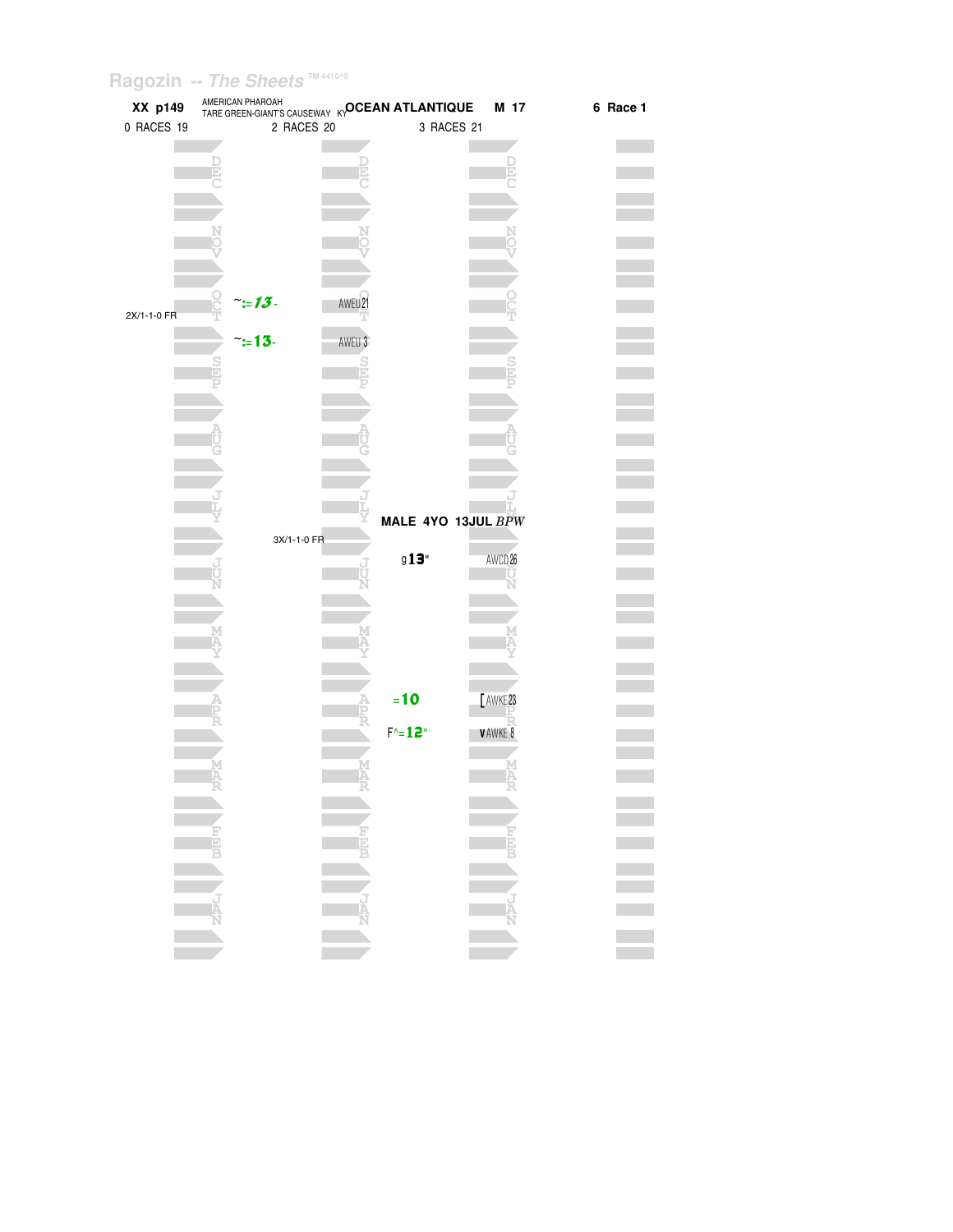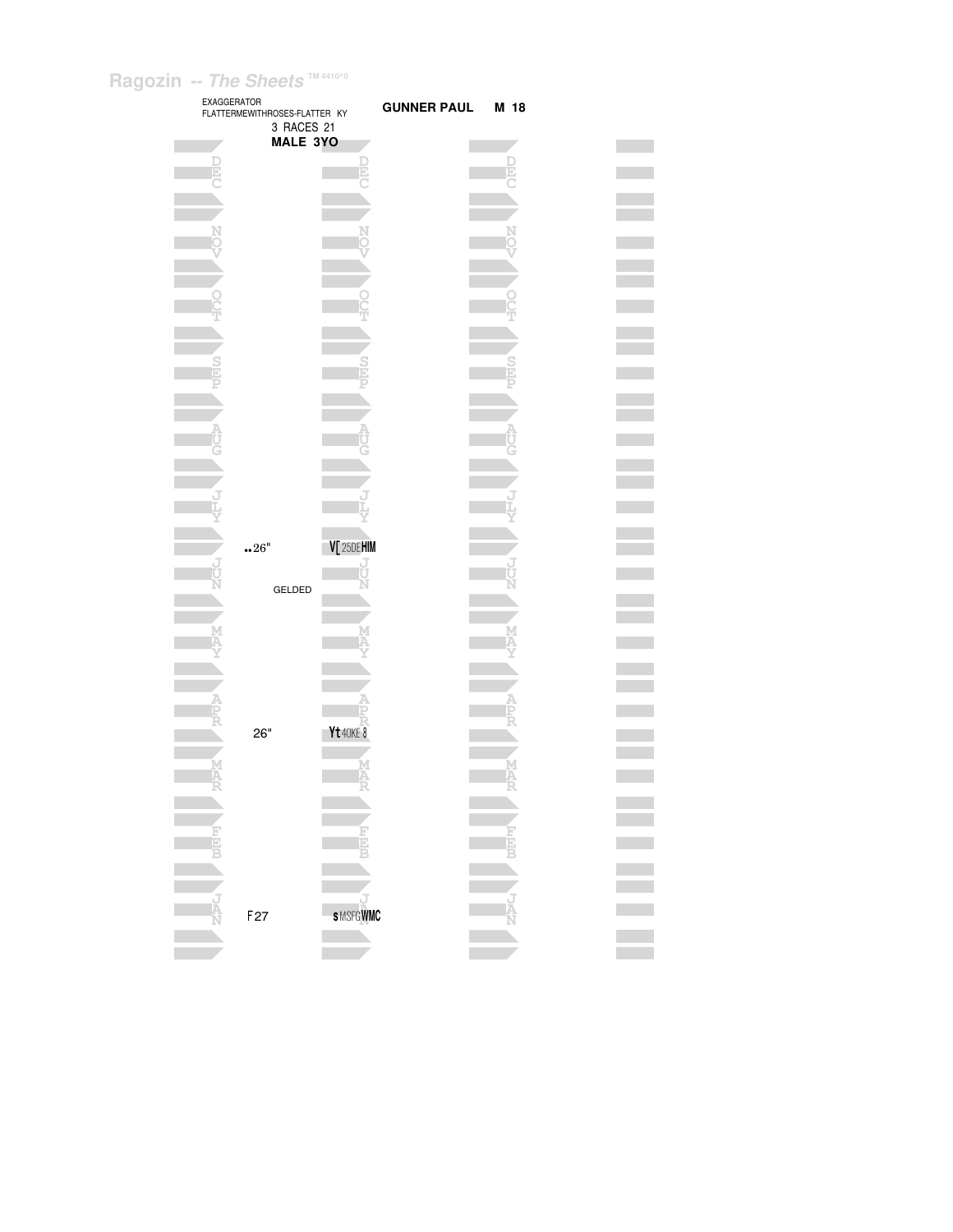| XX p1                     | <b>NYQUIST</b>    | SCA DOODLE-SCAT DADDY KY | <b>ASSERTIVE STYLE</b> | F 18                                    | 6 Race 2 |
|---------------------------|-------------------|--------------------------|------------------------|-----------------------------------------|----------|
| 4 RACES 20                |                   | 3 RACES 21               |                        |                                         |          |
|                           |                   |                          |                        |                                         |          |
| $\cdot \cdot 27"$         | AWMV15            |                          |                        |                                         |          |
|                           |                   |                          |                        |                                         |          |
| $38 -$                    | AWCD 28           |                          |                        |                                         |          |
|                           |                   |                          |                        |                                         |          |
| 31                        | VS AWKE 6         |                          |                        |                                         |          |
|                           |                   |                          |                        |                                         |          |
|                           |                   |                          |                        |                                         |          |
|                           |                   |                          |                        |                                         |          |
|                           |                   |                          |                        |                                         |          |
|                           |                   |                          |                        |                                         |          |
|                           |                   |                          |                        |                                         |          |
| $\scriptstyle\bullet 18"$ | <b>WY</b> MSELDKA |                          |                        |                                         |          |
|                           |                   |                          |                        |                                         |          |
|                           |                   |                          |                        |                                         |          |
|                           |                   |                          |                        |                                         |          |
|                           |                   |                          |                        |                                         |          |
|                           |                   | F/M 3YO 13JUL $RHz$      |                        |                                         |          |
|                           |                   | .17                      | WAWIN30                |                                         |          |
|                           |                   |                          |                        |                                         |          |
|                           |                   | $.21 -$                  | Y AWIN 8               |                                         |          |
|                           |                   |                          |                        |                                         |          |
|                           |                   |                          |                        |                                         |          |
|                           |                   |                          |                        |                                         |          |
|                           |                   | $F^{\wedge}17$           | <b>Ys AWIN RHz</b>     |                                         |          |
|                           |                   |                          |                        |                                         |          |
|                           |                   |                          |                        |                                         |          |
|                           |                   |                          |                        |                                         |          |
|                           |                   |                          |                        |                                         |          |
|                           |                   |                          |                        |                                         |          |
|                           |                   |                          |                        |                                         |          |
|                           |                   |                          |                        |                                         |          |
|                           |                   |                          |                        | $\begin{array}{c}\n\hline\n\end{array}$ | π        |
|                           | N ZIPLA NEET      |                          |                        |                                         |          |
|                           |                   |                          |                        |                                         |          |
|                           |                   |                          |                        | <b>ARC</b>                              |          |
|                           |                   |                          |                        |                                         |          |
|                           |                   |                          |                        |                                         |          |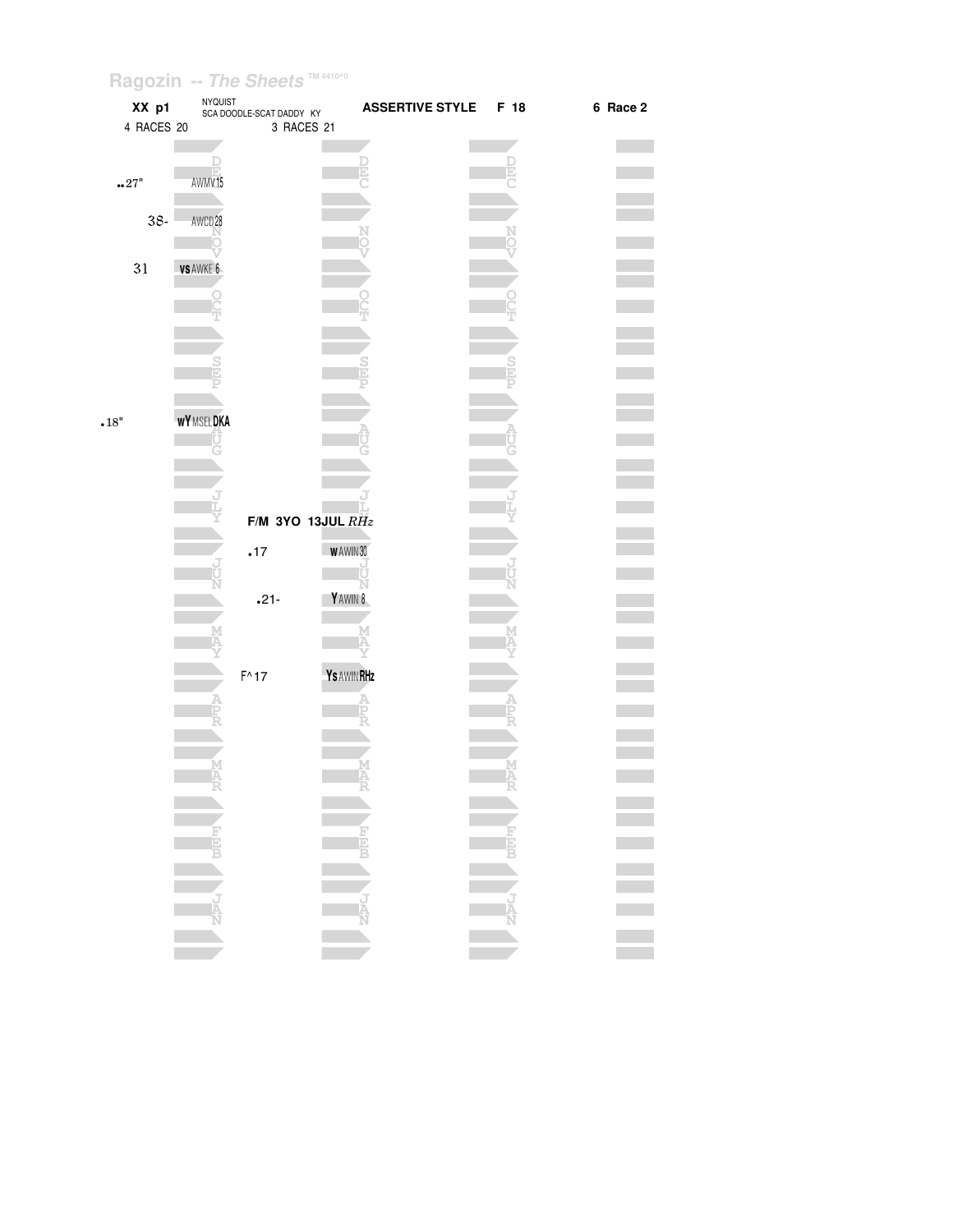| XX p2 | TEMPLE CITY<br>YADIRA-PULPIT KY |                      | <b>CIBOLIAN</b>    | M 17               | 6 Race 2 |
|-------|---------------------------------|----------------------|--------------------|--------------------|----------|
|       |                                 | 7 RACES 20           | 4 RACES 21         |                    |          |
|       |                                 |                      |                    |                    |          |
|       |                                 |                      |                    |                    |          |
|       |                                 |                      |                    |                    |          |
|       |                                 |                      |                    |                    |          |
|       | $P^{\sim}$ -15+                 | Y AWAQ BNL           |                    |                    |          |
|       |                                 |                      |                    |                    |          |
|       |                                 |                      |                    |                    |          |
|       |                                 |                      |                    |                    |          |
|       | $r.23 -$                        | vQ AWCD 29           |                    |                    |          |
|       |                                 |                      |                    |                    |          |
|       |                                 |                      |                    |                    |          |
|       | $=14$ "                         | WY MSCD27            |                    |                    |          |
|       |                                 |                      |                    |                    |          |
|       |                                 |                      |                    |                    |          |
|       |                                 |                      |                    |                    |          |
|       |                                 |                      |                    |                    |          |
|       | $=19°$                          | Y MSEL <sub>14</sub> |                    |                    |          |
|       |                                 |                      |                    |                    |          |
|       |                                 |                      |                    |                    |          |
|       | $= 18 -$                        | MSEL <sub>25</sub>   |                    |                    |          |
|       |                                 | Y                    | MALE 4YO 13JUL RBt |                    |          |
|       |                                 |                      |                    |                    |          |
|       |                                 |                      |                    |                    |          |
|       | $=16$                           | MSCDGRA $g = 14$     |                    | <b>WAWCD18</b>     |          |
|       |                                 |                      |                    |                    |          |
|       |                                 |                      |                    |                    |          |
|       |                                 |                      |                    |                    |          |
|       |                                 |                      |                    |                    |          |
|       |                                 |                      | $P^{\sim} = 14 +$  | <b>VAWCD6</b>      |          |
|       |                                 |                      |                    |                    |          |
|       |                                 |                      |                    |                    |          |
|       |                                 |                      | $\sim$ 16"         | AWKE <sup>11</sup> |          |
|       |                                 |                      |                    |                    |          |
|       |                                 | M<br>A               | $=15$              | <b>VAWGPRBt</b>    |          |
|       |                                 |                      |                    |                    |          |
|       |                                 |                      |                    |                    |          |
|       |                                 | i<br>E               |                    |                    |          |
|       |                                 |                      |                    |                    |          |
|       |                                 |                      |                    |                    |          |
|       |                                 |                      |                    |                    |          |
|       |                                 |                      |                    |                    |          |
|       | $F*21"$                         | <b>tfMSTPBWz</b>     |                    |                    |          |
|       |                                 |                      |                    |                    |          |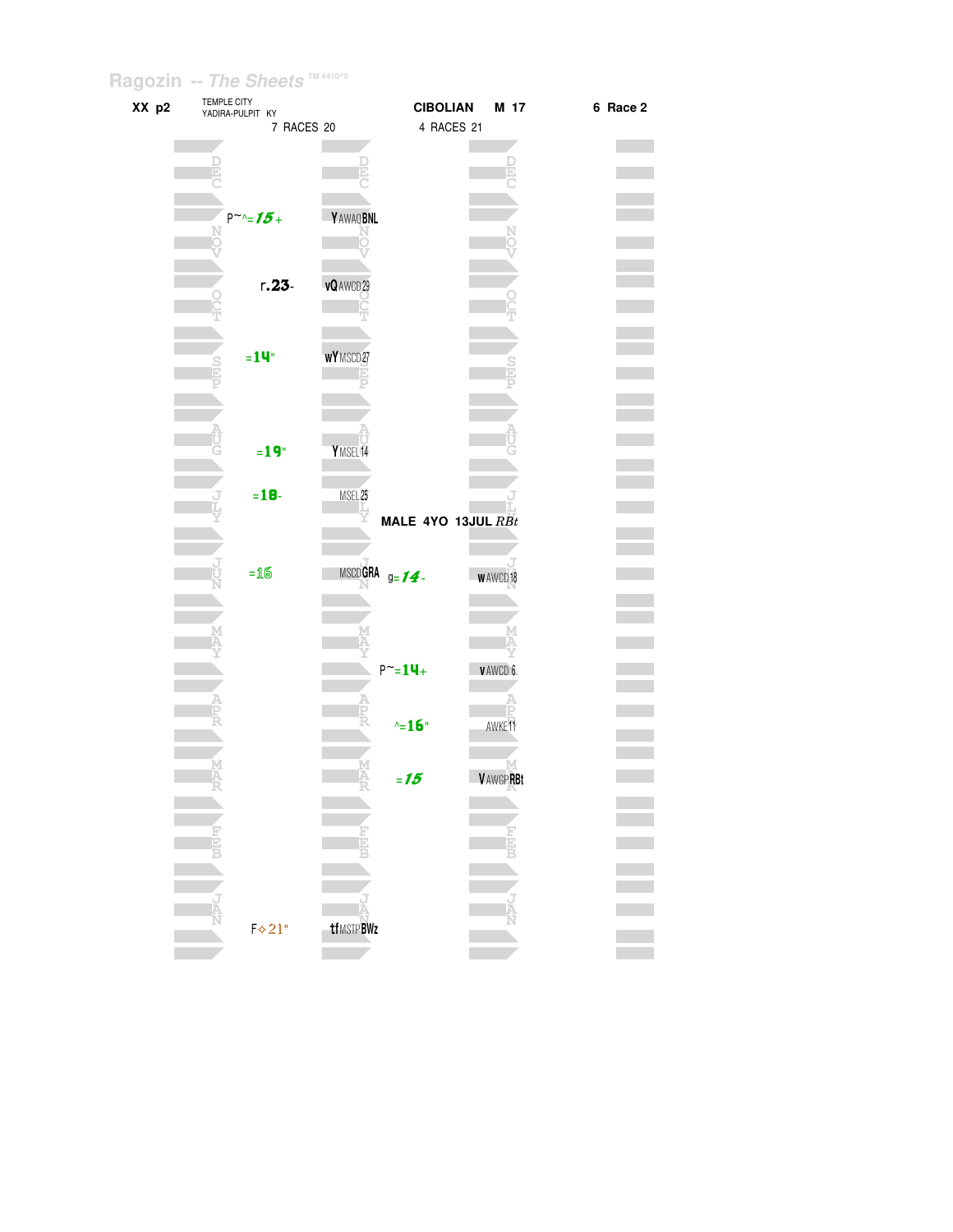| XX p2<br>3 RACES 21   |                | <b>KLIMT</b> | KISSES FROM KATE-HARLAN'S HOLIDAY <b>KISSES SO SWEET</b> | F 19 | 6 Race 4         |
|-----------------------|----------------|--------------|----------------------------------------------------------|------|------------------|
|                       |                |              |                                                          |      |                  |
|                       |                | Þ            |                                                          |      |                  |
|                       |                |              |                                                          |      |                  |
|                       |                |              |                                                          |      |                  |
|                       |                |              |                                                          |      |                  |
|                       |                |              |                                                          |      |                  |
|                       |                |              |                                                          |      |                  |
|                       |                |              |                                                          |      |                  |
|                       |                |              |                                                          |      |                  |
|                       |                |              |                                                          |      |                  |
|                       |                |              |                                                          |      |                  |
|                       |                |              |                                                          |      |                  |
|                       |                |              |                                                          |      |                  |
|                       |                |              |                                                          |      |                  |
|                       |                |              |                                                          |      |                  |
| $F/M$ 2YO 13JUL $JEs$ |                |              |                                                          |      |                  |
| $31-$                 | <b>WMSIN 6</b> |              |                                                          |      |                  |
| $34-$                 | YMSIN24        |              |                                                          |      |                  |
|                       |                |              |                                                          |      |                  |
|                       |                |              |                                                          |      |                  |
| F39-                  |                | [35INJEs     |                                                          |      |                  |
|                       |                |              |                                                          |      |                  |
|                       |                |              |                                                          |      |                  |
|                       |                |              |                                                          |      |                  |
|                       |                |              |                                                          |      |                  |
|                       |                |              |                                                          |      |                  |
|                       |                |              |                                                          |      |                  |
|                       |                |              |                                                          |      |                  |
|                       |                |              |                                                          |      |                  |
|                       |                |              | NAVAL CREEK                                              |      | E<br>E<br>E<br>E |
|                       |                |              |                                                          |      |                  |
|                       |                |              |                                                          |      |                  |
|                       |                |              |                                                          |      |                  |
|                       |                |              |                                                          |      |                  |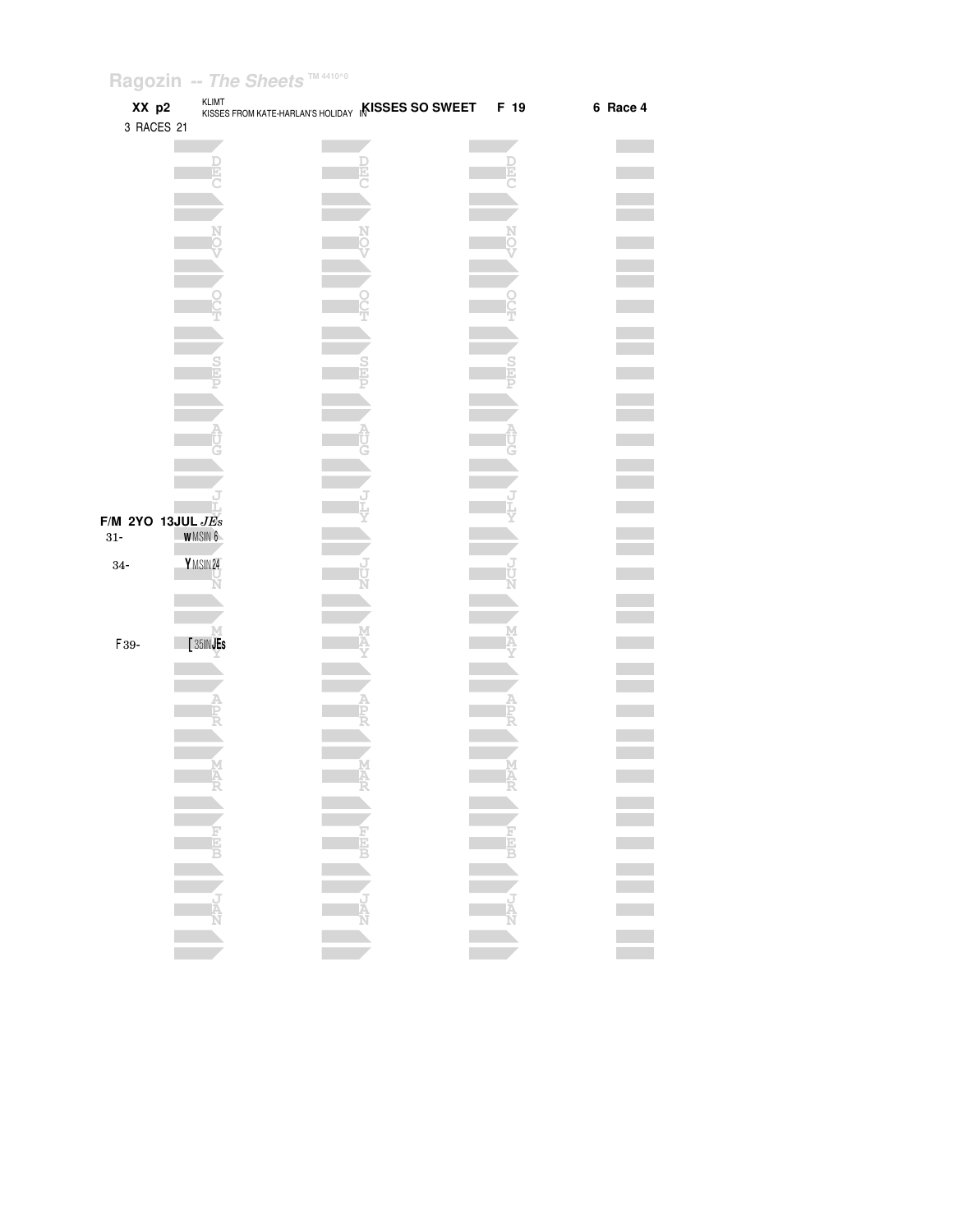|                            | $\tilde{\phantom{a}}$<br>XX p4<br>4 RACES 20 | EVEN THE SCORE                    | SWEET MARGI-MARGIE'S WILDCAT KY<br>7 RACES 21 |                        | FOCUS FIRST F 18 |        | 6 Race 2 |
|----------------------------|----------------------------------------------|-----------------------------------|-----------------------------------------------|------------------------|------------------|--------|----------|
|                            |                                              |                                   |                                               |                        |                  | þ.     |          |
|                            |                                              |                                   |                                               |                        |                  |        |          |
|                            |                                              |                                   |                                               |                        |                  |        |          |
|                            |                                              |                                   |                                               |                        |                  |        |          |
|                            |                                              |                                   |                                               |                        |                  |        |          |
| $18-$                      |                                              | <b>WV</b> 75PR 2<br>$\frac{S}{D}$ |                                               |                        |                  |        |          |
|                            |                                              |                                   |                                               |                        |                  |        |          |
|                            | 37                                           | AWAR26                            |                                               |                        |                  |        |          |
| $\scriptstyle\bullet 18''$ |                                              | <b>W</b> 40PR 10                  |                                               |                        |                  |        |          |
| F. 18"                     |                                              | YMSPRKEy                          | $F/M$ 3YO 13JUL $BWn$                         |                        |                  |        |          |
|                            |                                              |                                   |                                               | ŤТ                     |                  |        |          |
|                            |                                              |                                   | 21                                            | 50CD BWn               |                  |        |          |
|                            |                                              |                                   | .20                                           | Y AWPR15               |                  |        |          |
|                            |                                              |                                   |                                               |                        |                  |        |          |
|                            |                                              |                                   |                                               |                        |                  |        |          |
|                            |                                              |                                   | $914 +$                                       | <b>WAWTU1</b>          |                  | M<br>Ä |          |
|                            |                                              |                                   | r21                                           | AWTU <sup>12</sup>     |                  |        |          |
|                            |                                              |                                   |                                               |                        |                  |        |          |
|                            |                                              |                                   | $24 -$                                        | AWTU 5-                |                  |        |          |
|                            |                                              |                                   | $\bf{21}$                                     | <b>WV</b> AWTU 21<br>N |                  |        |          |
|                            |                                              |                                   | $18\mbox{-}$                                  | <b>VAWTU4</b>          |                  |        |          |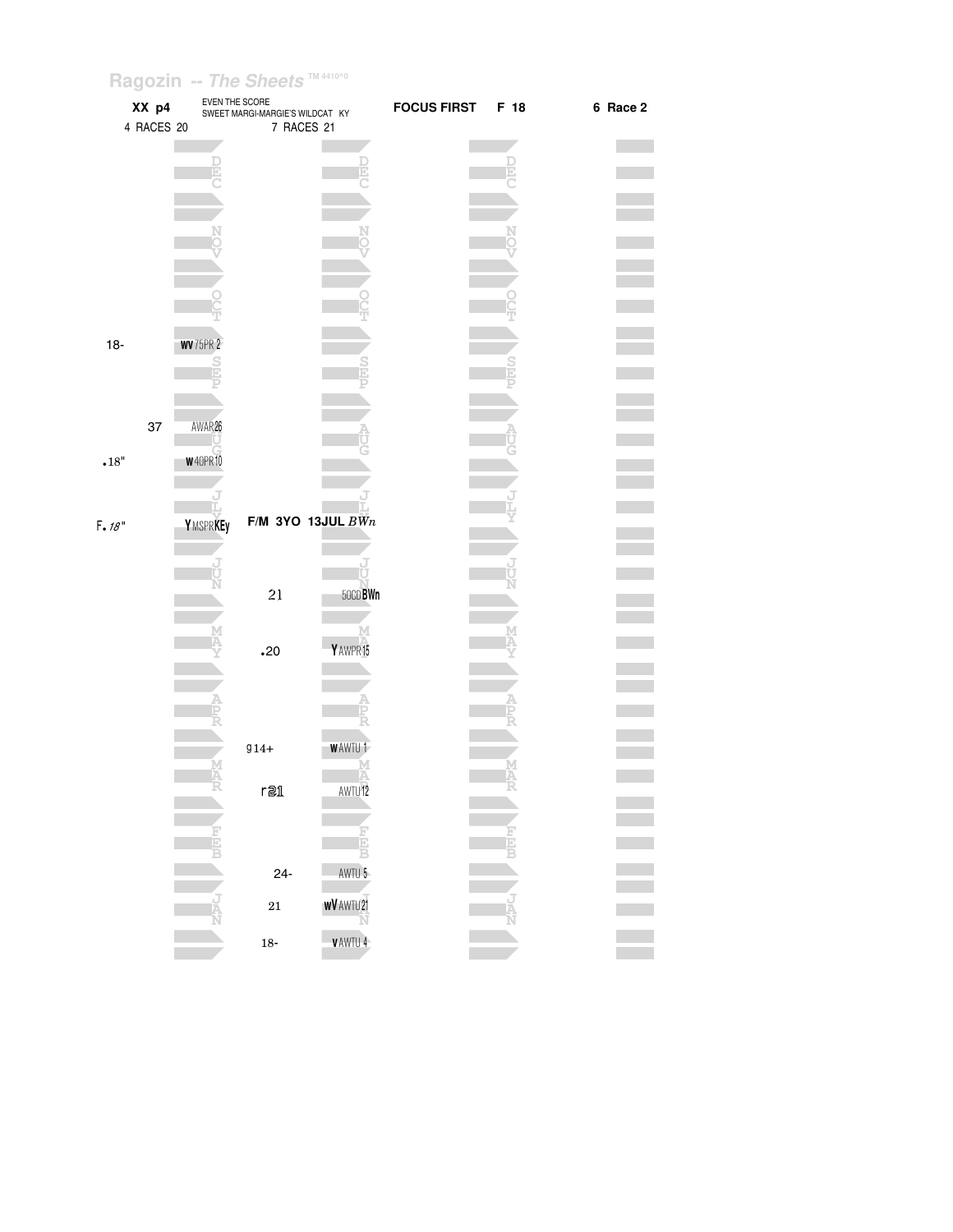| XX p1 |  | AMERICAN PHAROAH                             | <b>BASQUIAT</b><br>M 17 | 6 Race 3    |
|-------|--|----------------------------------------------|-------------------------|-------------|
|       |  | DIVALARIOUS-DISTORTED HUMOR KY<br>6 RACES 20 | 1 RACE 21               |             |
|       |  |                                              |                         |             |
|       |  |                                              |                         |             |
|       |  |                                              |                         |             |
|       |  |                                              |                         |             |
|       |  |                                              |                         |             |
|       |  | $\sim$ 15-                                   | V AWAQ27                |             |
|       |  |                                              |                         |             |
|       |  |                                              |                         |             |
|       |  |                                              |                         |             |
|       |  |                                              |                         |             |
|       |  |                                              |                         |             |
|       |  |                                              |                         |             |
|       |  |                                              |                         |             |
|       |  | $P^{\sim} = 11$ "                            | VAWBE 2                 |             |
|       |  |                                              |                         |             |
|       |  |                                              |                         |             |
|       |  | $=$ 13-                                      | <b>VAWSr7</b>           |             |
|       |  |                                              |                         |             |
|       |  |                                              |                         |             |
|       |  |                                              |                         |             |
|       |  |                                              |                         |             |
|       |  |                                              |                         |             |
|       |  | 16                                           | AWSr26                  |             |
|       |  |                                              |                         |             |
|       |  |                                              | MALE 4YO 13JUL CCB      |             |
|       |  |                                              |                         |             |
|       |  |                                              |                         |             |
|       |  |                                              |                         |             |
|       |  |                                              | N                       |             |
|       |  | $11-$                                        | <b>VAWBE4</b>           |             |
|       |  |                                              |                         |             |
|       |  |                                              |                         |             |
|       |  |                                              | $= 14$<br>vT AWCD 13    |             |
|       |  |                                              |                         |             |
|       |  | $F12-$                                       | <b>wV\$MSGPCCB</b>      |             |
|       |  |                                              |                         |             |
|       |  |                                              |                         |             |
|       |  |                                              |                         |             |
|       |  |                                              |                         |             |
|       |  |                                              |                         |             |
|       |  |                                              |                         |             |
|       |  |                                              |                         |             |
|       |  |                                              |                         |             |
|       |  |                                              |                         |             |
|       |  |                                              | NEW WEEK                | i<br>Biblio |
|       |  |                                              |                         |             |
|       |  |                                              |                         |             |
|       |  |                                              |                         |             |
|       |  |                                              |                         |             |
|       |  |                                              |                         |             |
|       |  |                                              |                         |             |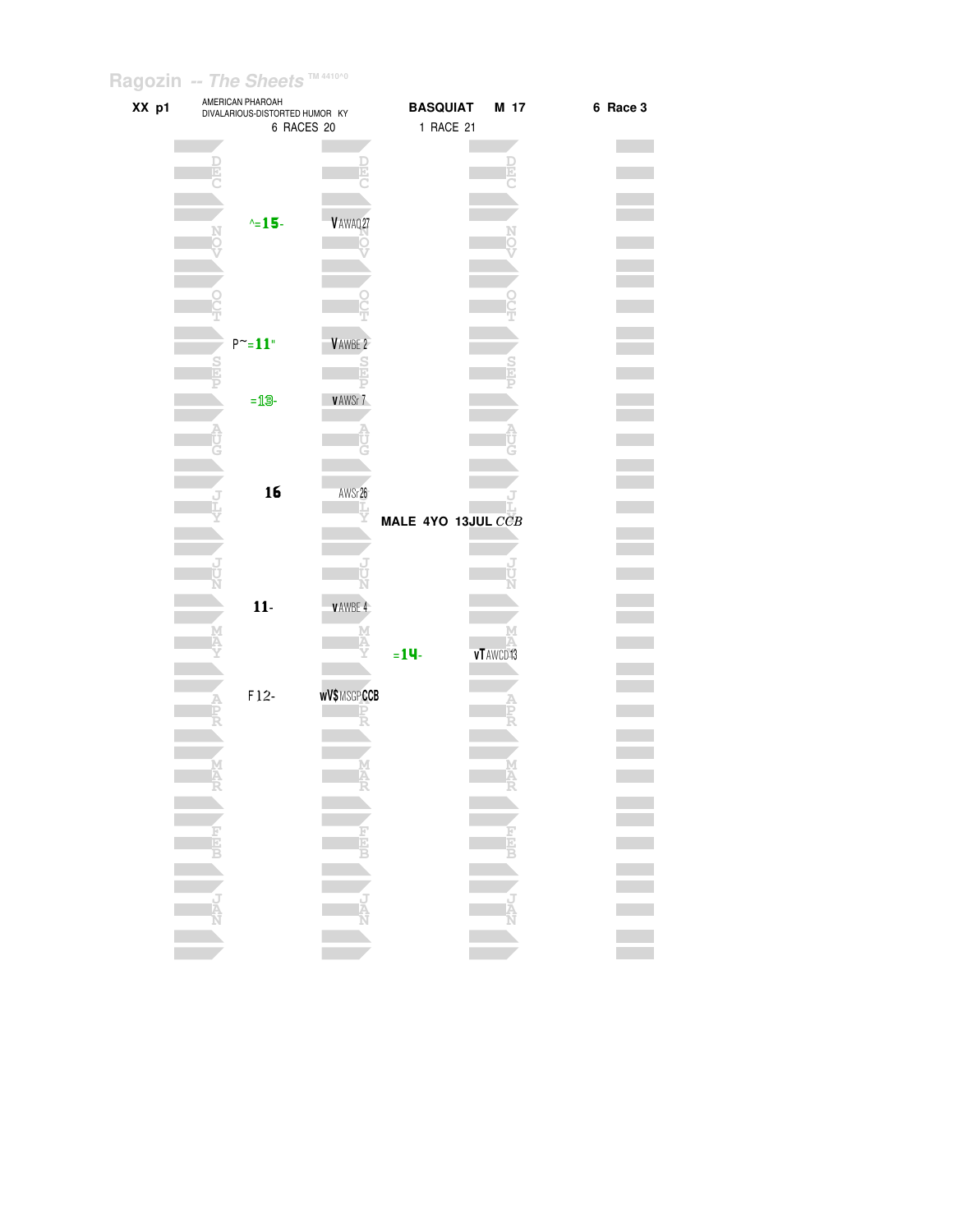| XX p2      | <b>I WIRLING CANDY</b> | LISTEN BOY-AFTER MARKET MD |                                                                           | <b>MY CANDY GIRL</b> | F 17            | 6 Race 3 |
|------------|------------------------|----------------------------|---------------------------------------------------------------------------|----------------------|-----------------|----------|
| 3 RACES 19 |                        | 7 RACES 20                 |                                                                           | 2 RACES 21           |                 |          |
|            |                        |                            |                                                                           |                      |                 |          |
|            |                        |                            |                                                                           |                      |                 |          |
|            |                        |                            |                                                                           |                      |                 |          |
|            |                        |                            |                                                                           |                      |                 |          |
|            |                        | $\sim 16$                  | Y 35AQ 3                                                                  |                      |                 |          |
| $\sim$ 21" | <b>W</b> 40AQ29        |                            |                                                                           |                      |                 |          |
|            |                        | $= 17 -$                   | <b>VawAQ BRB</b>                                                          |                      |                 |          |
| $= 23$     | 40AQ 15                |                            |                                                                           |                      |                 |          |
|            |                        |                            |                                                                           |                      |                 |          |
| gF^26"     | <b>vQ</b> 40AQ BRB     |                            |                                                                           |                      |                 |          |
|            |                        | $-16$                      | <b>w</b> 25LR23                                                           |                      |                 |          |
|            |                        |                            |                                                                           |                      |                 |          |
|            |                        | $^{\wedge}$ = 20+          | $t$ 16LR 8                                                                |                      |                 |          |
|            |                        |                            |                                                                           |                      |                 |          |
|            |                        |                            |                                                                           |                      |                 |          |
|            |                        |                            |                                                                           |                      |                 |          |
|            |                        |                            |                                                                           |                      |                 |          |
|            |                        | $= 14 +$                   | Y16LRGAC                                                                  |                      |                 |          |
|            |                        |                            |                                                                           |                      |                 |          |
|            |                        |                            |                                                                           |                      |                 |          |
|            |                        |                            |                                                                           |                      |                 |          |
|            |                        |                            |                                                                           |                      |                 |          |
|            |                        |                            |                                                                           |                      |                 |          |
|            |                        |                            |                                                                           | F/M 4YO 13JUL BHC    |                 |          |
|            |                        | $= 26"$                    |                                                                           |                      |                 |          |
|            |                        |                            | t16MTBRB                                                                  |                      |                 |          |
|            |                        |                            | J                                                                         |                      |                 |          |
|            |                        |                            | Ū                                                                         |                      |                 |          |
|            |                        |                            |                                                                           |                      |                 |          |
|            |                        |                            |                                                                           |                      |                 |          |
|            |                        | 28-                        | VQ <sub>25GPFAu</sub>                                                     | $=15$                | awlN25          |          |
|            |                        |                            |                                                                           |                      |                 |          |
|            |                        |                            |                                                                           |                      |                 |          |
|            |                        |                            |                                                                           |                      |                 |          |
|            |                        |                            |                                                                           |                      |                 |          |
|            |                        |                            |                                                                           | $=$ $1$ 띡 $-$        | <b>VawKEBHC</b> |          |
|            |                        |                            |                                                                           |                      |                 |          |
|            |                        |                            |                                                                           |                      |                 |          |
|            | м                      |                            |                                                                           |                      |                 |          |
|            |                        |                            |                                                                           |                      |                 |          |
|            |                        |                            |                                                                           |                      |                 |          |
|            |                        |                            |                                                                           |                      |                 |          |
|            |                        |                            |                                                                           |                      |                 |          |
|            |                        |                            | <b>HEP</b>                                                                |                      |                 |          |
|            |                        |                            |                                                                           |                      |                 |          |
|            |                        |                            |                                                                           |                      |                 |          |
|            |                        |                            |                                                                           |                      |                 |          |
|            |                        |                            |                                                                           |                      |                 |          |
|            |                        |                            | $\begin{array}{c}\n\bullet \\ \bullet \\ \bullet \\ \bullet\n\end{array}$ |                      | <b>TANCE</b>    |          |
|            |                        |                            |                                                                           |                      |                 |          |
|            |                        |                            |                                                                           |                      |                 |          |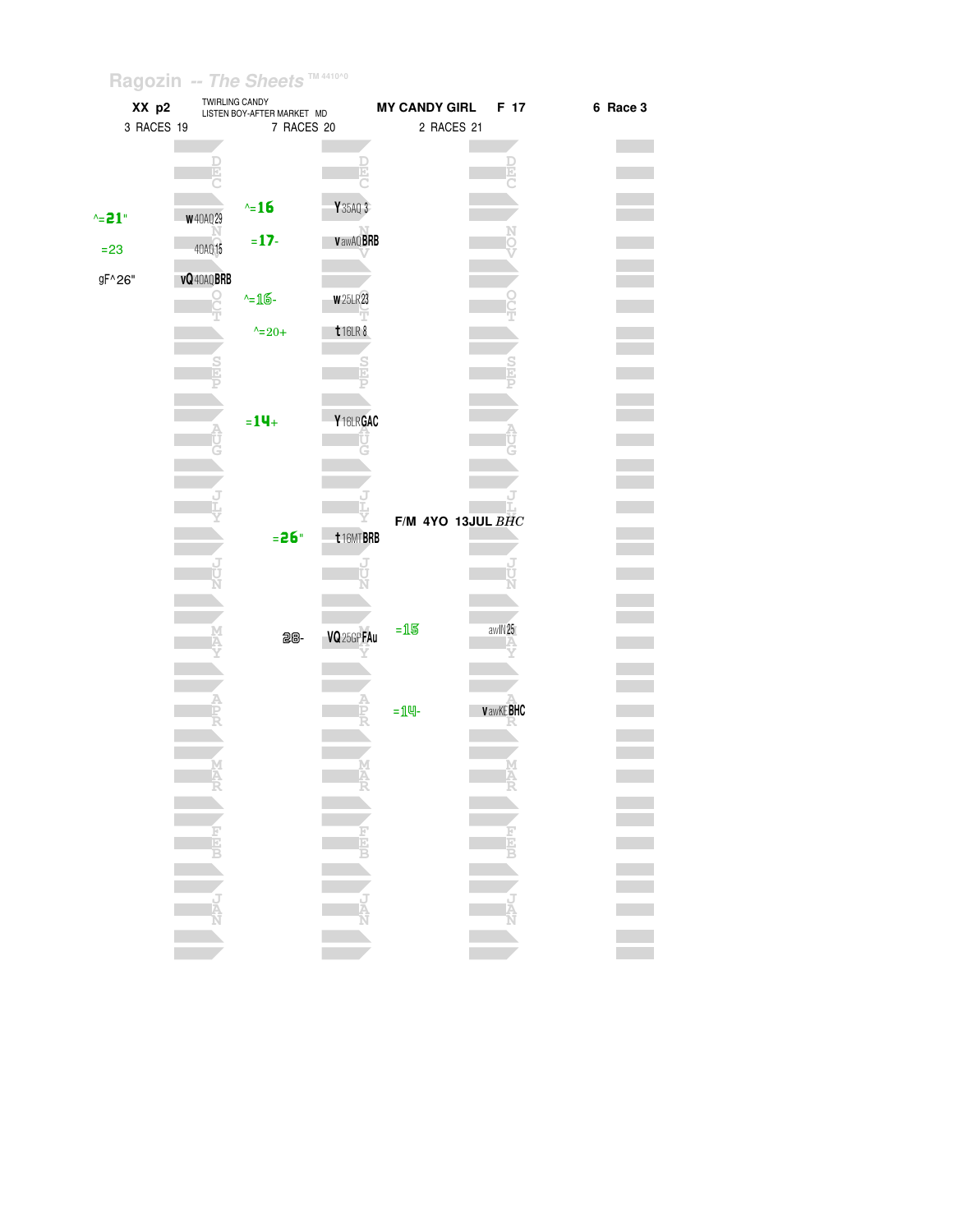| XX p3<br>3 RACES 21 | <b>CARPE DIEM</b><br>ROMANCE IS ROMAN-IN EXCESS-IR KY | <b>ROMANCER</b> | M 19   | 6 Race 3 |
|---------------------|-------------------------------------------------------|-----------------|--------|----------|
|                     | Ð                                                     |                 |        |          |
|                     |                                                       |                 |        |          |
|                     |                                                       |                 |        |          |
|                     |                                                       |                 |        |          |
|                     |                                                       |                 |        |          |
|                     |                                                       |                 |        |          |
|                     |                                                       |                 |        |          |
|                     |                                                       |                 |        |          |
|                     |                                                       |                 |        |          |
| MALE 2YO 13JUL SMA  |                                                       |                 |        |          |
| $26"$<br>$33\,$     | <b>wYtL[35IN29</b><br>Yn 40CD 12                      |                 |        |          |
| $F34"$              | <b>v\$MSINSMA</b>                                     |                 |        |          |
|                     |                                                       |                 |        |          |
|                     |                                                       |                 |        |          |
|                     |                                                       |                 |        |          |
|                     |                                                       |                 |        |          |
|                     |                                                       |                 |        |          |
|                     |                                                       |                 | ER ANA |          |
|                     |                                                       |                 |        |          |
|                     |                                                       |                 |        |          |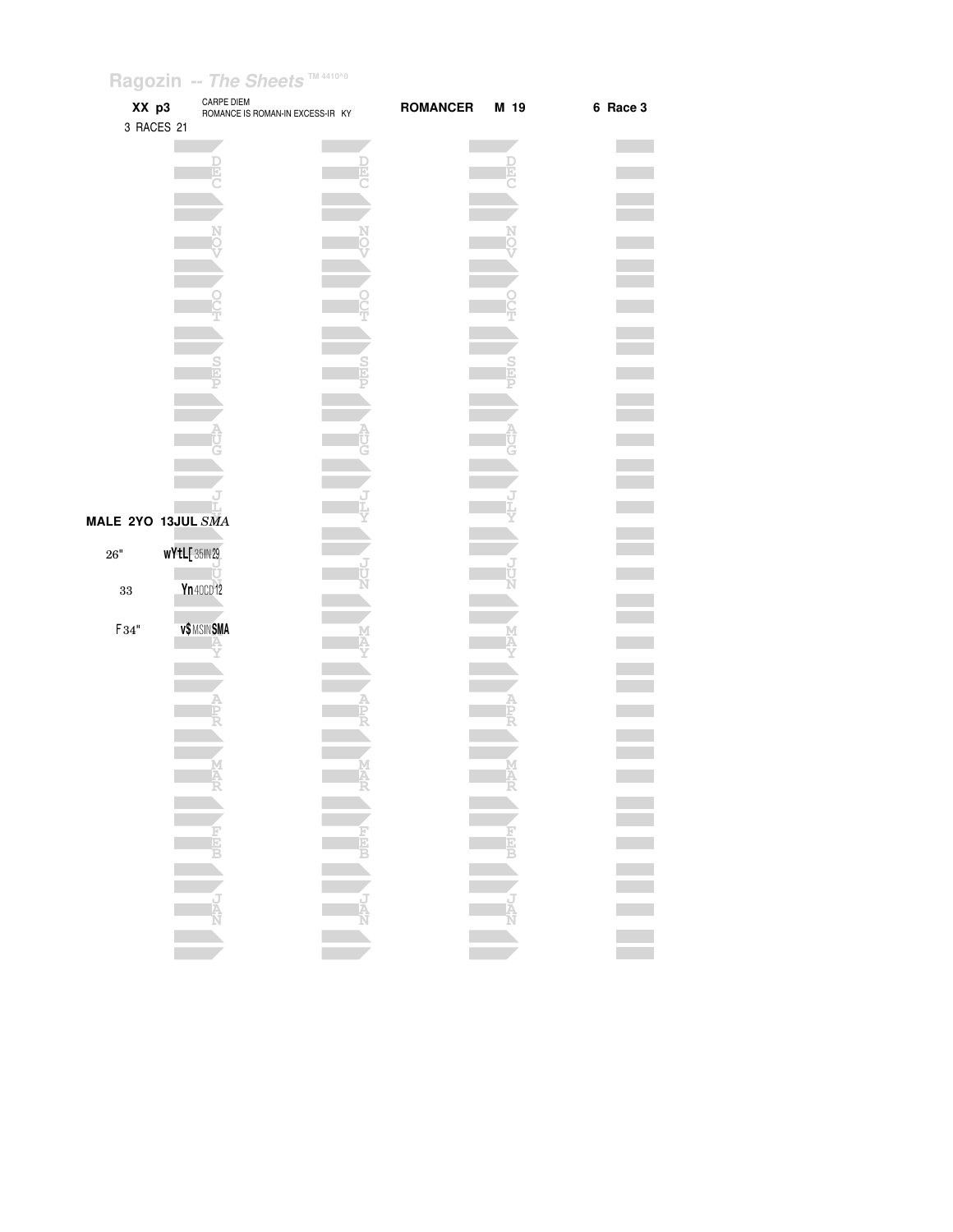| XX p1<br>4 RACES 21 | FED BIZ<br>CAMIELEE-HARLAN'S HOLIDAY KY |        | <b>VODKA N WATER</b> | M 19 | 6 Race 4 |
|---------------------|-----------------------------------------|--------|----------------------|------|----------|
|                     |                                         |        |                      |      |          |
|                     |                                         |        |                      |      |          |
|                     |                                         |        |                      |      |          |
|                     |                                         |        |                      |      |          |
|                     |                                         |        |                      |      |          |
|                     |                                         |        |                      |      |          |
|                     |                                         |        |                      |      |          |
|                     |                                         |        |                      |      |          |
|                     |                                         |        |                      |      |          |
|                     |                                         |        |                      |      |          |
|                     |                                         |        |                      |      |          |
|                     |                                         |        |                      |      |          |
| MALE 2YO 13JUL SMA  |                                         |        |                      |      |          |
| g <sub>26</sub> -   | Ys AWCD 26                              |        |                      |      |          |
|                     |                                         |        |                      |      |          |
| $21\mathrm{"}$      | MSCD <sub>29</sub>                      |        |                      |      |          |
|                     |                                         |        |                      |      |          |
|                     |                                         |        |                      |      |          |
| $•23-$              | vt AWCDSMA<br>Þ                         |        |                      |      |          |
| 23"                 | <b>MSKERBM</b>                          |        |                      |      |          |
|                     | M<br>A                                  | M<br>Ä |                      |      |          |
|                     | - 45                                    | ÷      |                      | ÷    |          |
|                     |                                         |        |                      |      |          |
|                     |                                         |        |                      |      |          |
|                     |                                         |        |                      |      |          |
|                     |                                         |        |                      |      |          |
|                     |                                         |        |                      |      |          |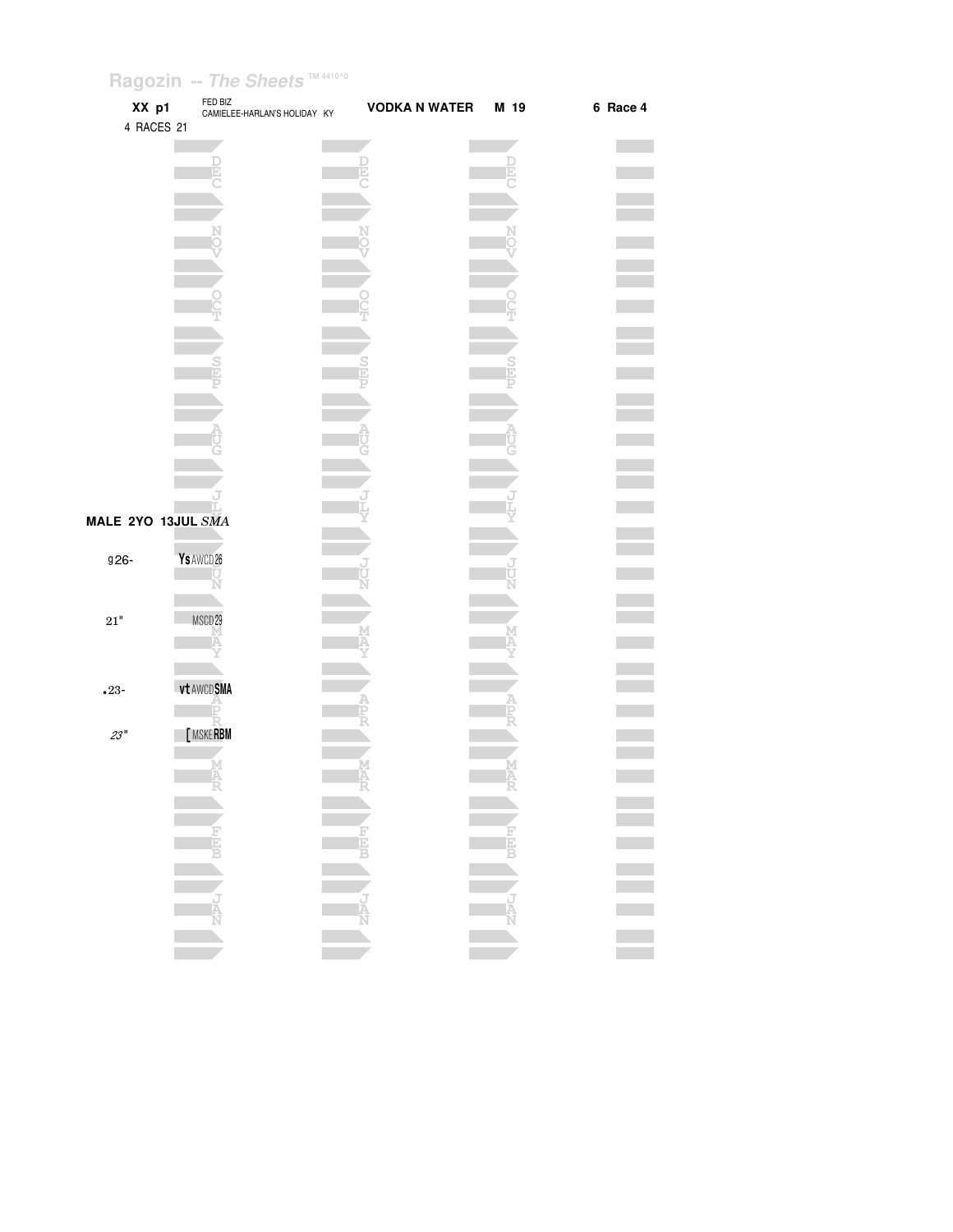